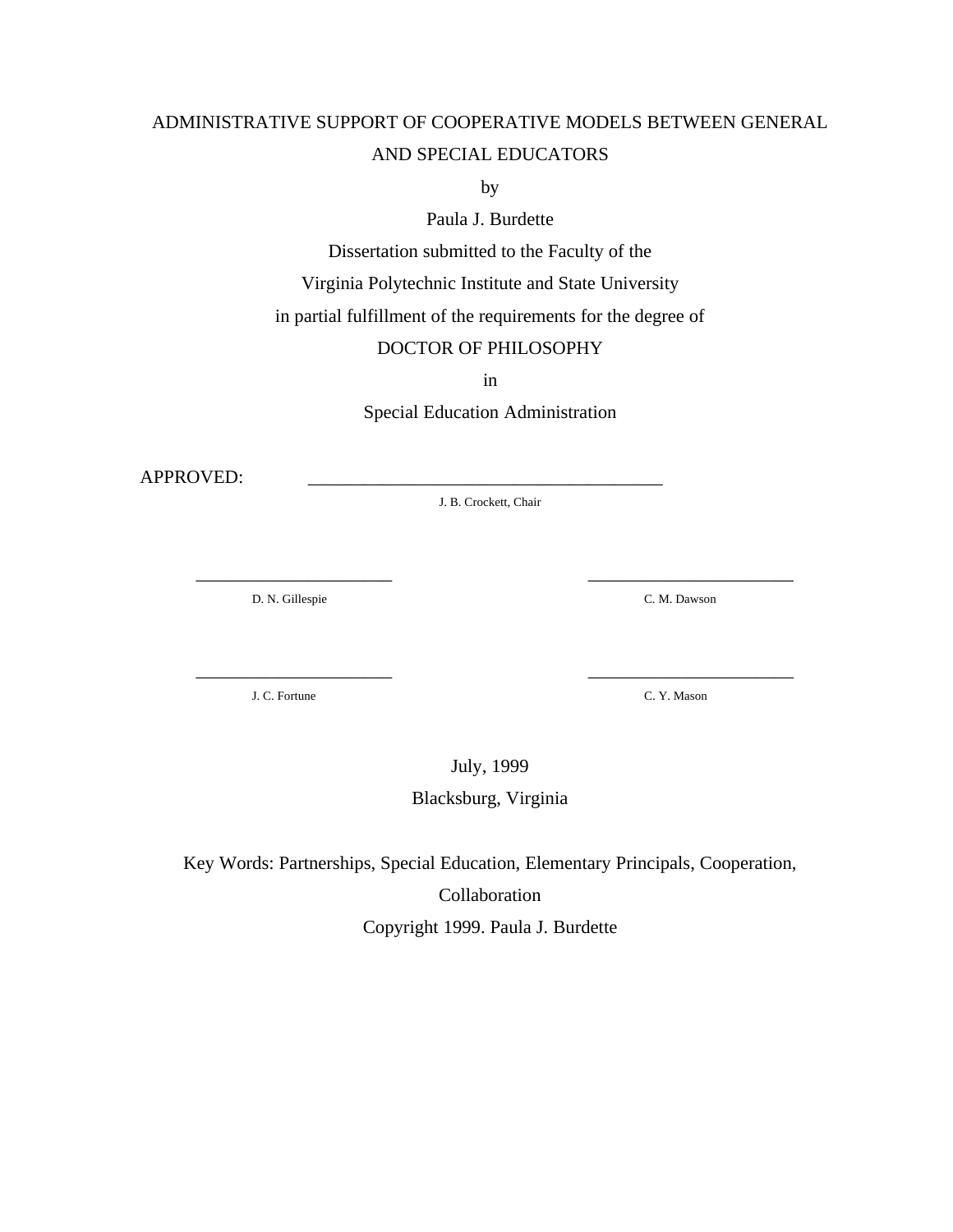# ADMINISTRATIVE SUPPORT OF COOPERATIVE MODELS BETWEEN GENERAL AND SPECIAL EDUCATORS

by

Paula J. Burdette Jean B. Crockett, Ph. D. (Chair) Educational Leadership and Policy Studies

## (ABSTRACT)

As educators are held accountable for student outcomes more frequently, more stringently, and more fully throughout the school organization, service delivery systems have become a focus. Not only are teachers being held accountable for students' learning, but also principals and other administrators are beginning to feel the pressure from public concerns regarding the education of children in the United States. The quality of student instruction can be addressed through practical service delivery models, while administrators' support of the model chosen for their schools is a pivotal variable for effectiveness and efficiency. Students with identified disabilities are being served more frequently in general education classrooms for all or most of their school day. The percentage of students with disabilities served in heterogeneous classes has increased from 32.8% in 1990-1991 to 44.5% in 1994-1995 (U. S. Department of Education, 1997). The more service delivery options available, the more likely an appropriate education will be delivered to these students with disabilities who are placed in heterogeneous classrooms. Cooperative services between general and special educators such as consultation and co-teaching, which include both direct services to students and indirect services through the classroom teacher, offer unique and malleable options for service delivery. To fully understand the process of administrative support for this innovative model, it is imperative to study the interactions between the innovation, the context in which it is being implemented, and the individuals involved with the innovation (Corbett, Dawson, & Firestone, 1984). The study of a process is difficult because it involves investigating the factors that affect the likelihood that there will be change in the individuals who are involved. It necessitates the need to identify what they do, think, and believe in relation to the demands outlined by an innovation (Fullan, 1982). Researchers suggest the necessity of on-site case studies to gain insight and to investigate processes (Fullan; Hall & Hord, 1987; Huberman & Miles, 1984; Patton, 1990). The intent of this qualitative study is to explore how principals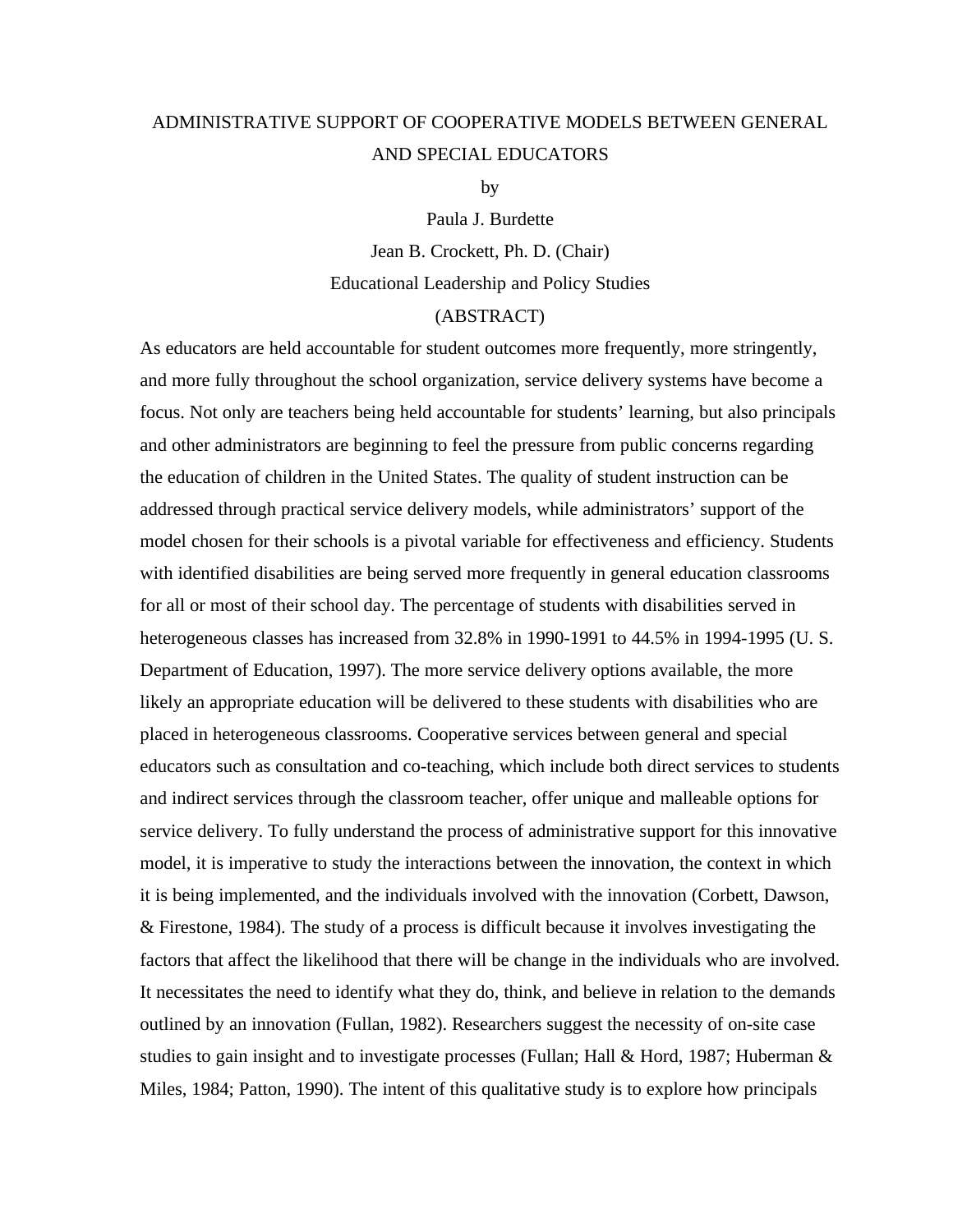view their ability to support the cooperation between general and special educators for the benefit of students with disabilities. Specifically, the goal is to gain a deeper understanding of the facilitators and inhibitors that principals face when attempting to support this cooperation and to describe methods that principals have used, successfully and unsuccessfully, to avoid barriers to cooperation. Interviews will be conducted with principals who have previously been the special or general educator in a collaborative consultation process, as well as with both general and special educators currently working with this principal. This unusual perspective is designed to give rich descriptive information to educators who choose to use this promising practice of service delivery for at-risk students and students with disabilities at the K-12 level.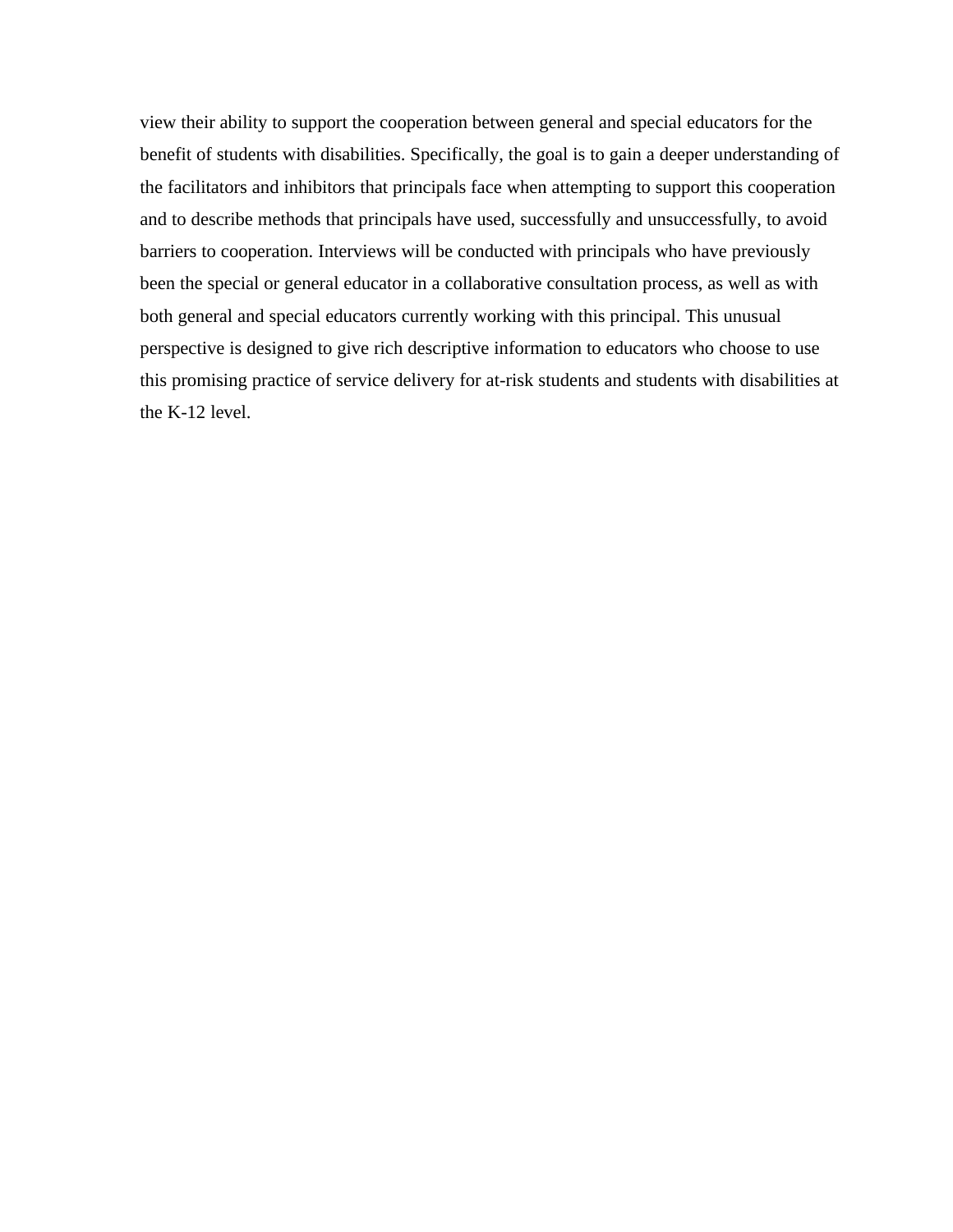## Dedication

To my mom, the first Dr. Burdette, who instilled in me a love of learning and taught me the inherent value of education.

and

To Eric Burdette, perhaps you will be the next.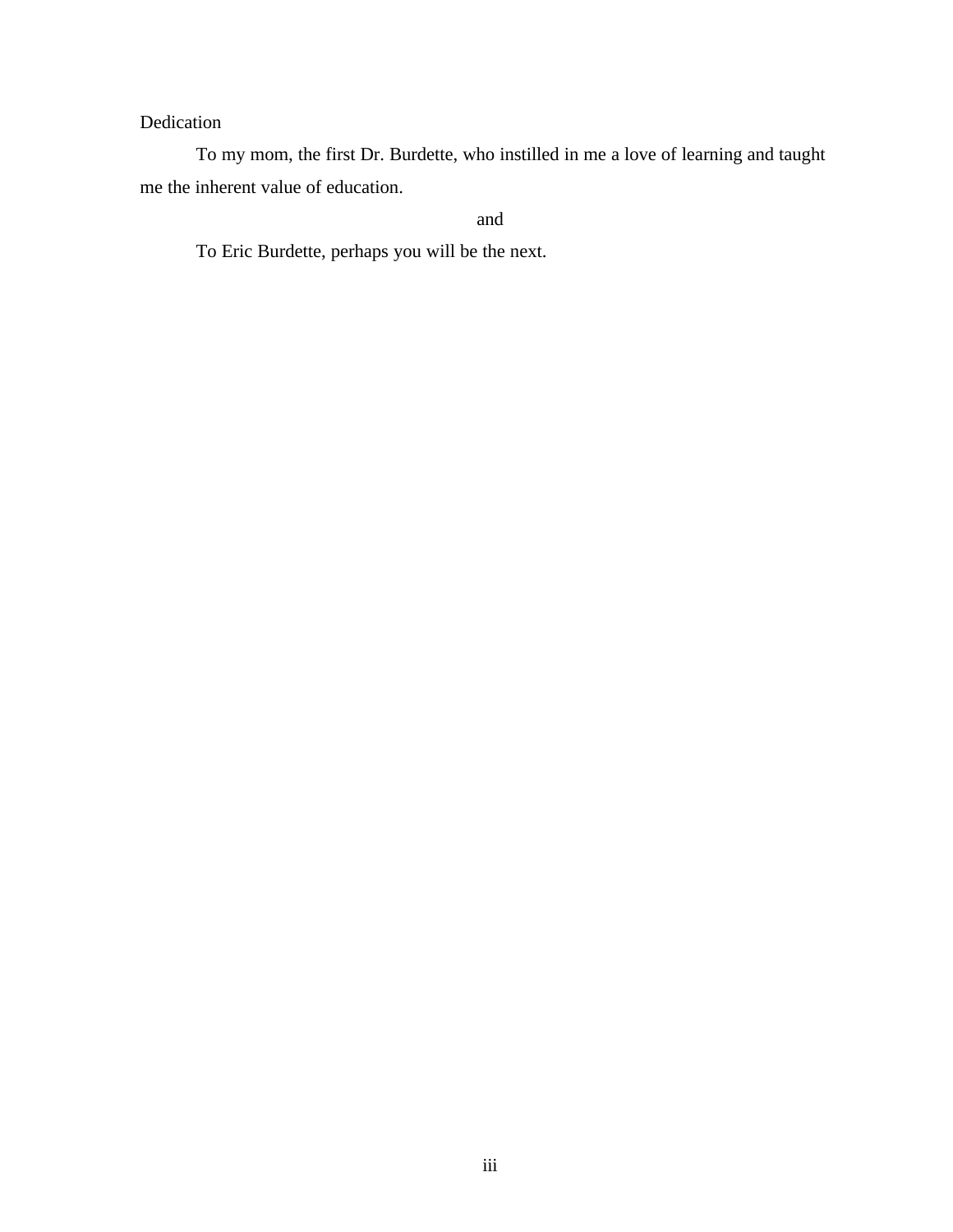Acknowledgements

I would like to thank my committee, especially my Chairperson, Dr. Jean Crockett, who spent numerous hours with me, encouraging, brainstorming, "thinking aloud," editing, and celebrating. She has been a true mentor who sees things from many perspectives and has encouraged me to do so also.

Dr. Gillespie supported me in so many ways. She encouraged, prodded, showed matter-of-fact belief in my ability, and obviously cared about the direction of my professional life.

To Dr. Tina Dawson, who knows how I think and accommodated for it. When I was drowning in theory, she was always able to bring me back to the dry ground of practicality. She is truly a special educator.

To Dr. Fortune, who always had the right book at the right time. He taught me how to learn new methods and large chunks of information in a relatively short period of time. This skill will serve me well for a lifetime.

Dr. Chris Mason, as the site director during my internship at the Council for Exceptional Children, gave me my first and most memorable experience in the world of work after public schools. She gave me first-hand and practical experience that will prove to be an asset in the years to come.

To Kathy Tickle and Darlene Johnson for creating stability in a crazy world of doctoral studies, and for always lending an ear. And to all my professors and friends who lent a hand along the way.

Special thanks to Alex Gomez who supported me through the ups and downs.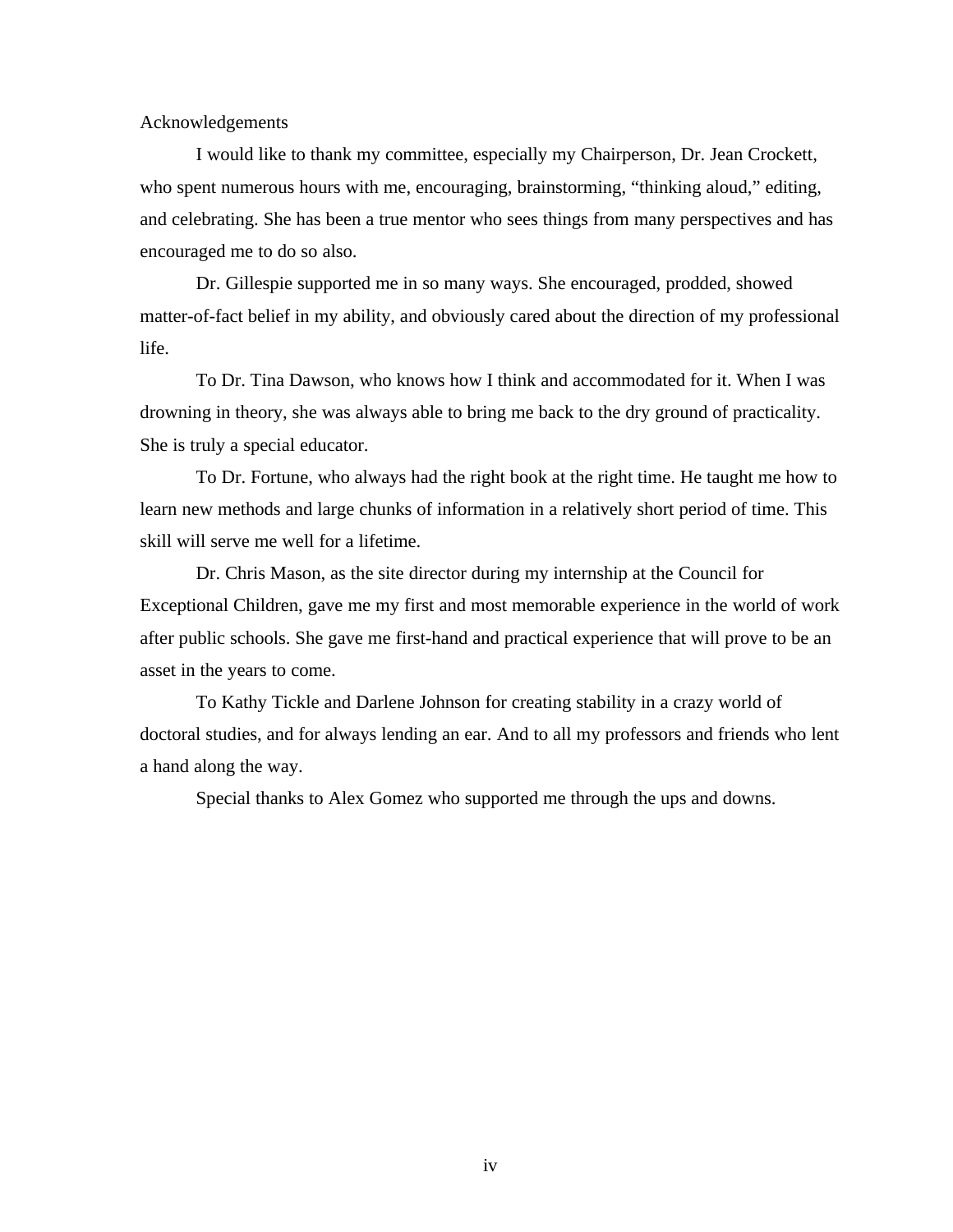## Table of Contents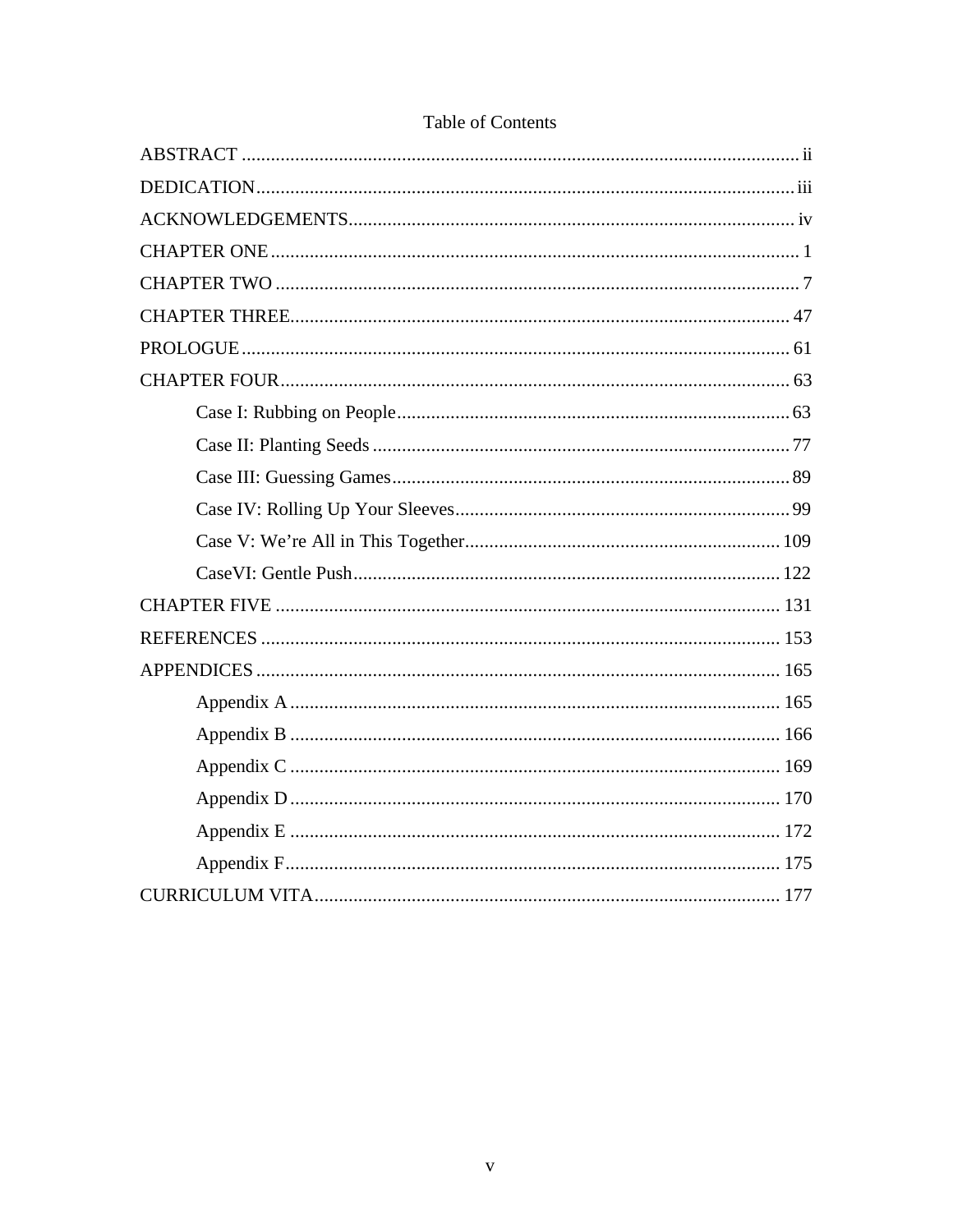# CHAPTER ONE INTRODUCTION

As educators are held accountable for student outcomes more frequently, more stringently, and more fully throughout the school organization, service delivery systems have become a focus. Not only are teachers being held accountable for students' learning, but also principals and other administrators are beginning to feel the pressure from public concerns regarding the education of children in the United States. The quality of student instruction can be addressed through practical service delivery models, while administrators' support of the model chosen for their schools is a pivotal variable for effectiveness and efficiency.

Public school students come from diverse backgrounds and have diverse needs. Students at risk for learning and behavioral difficulties due to poverty, homelessness, drug abuse, or cultural differences are commonplace in our schools. Many of these students as well as other underachievers, will not qualify for special education services but will require supplementary support to take advantage of the education offered through our school systems. Students with identified disabilities are also being served more frequently in general education for all or most of their school day. The percentage of students with disabilities served in heterogeneous classes has increased from 32.8 % in 1990-1991 to 44.5 % in 1994- 1995 (U. S. Department of Education, 1997). The more service delivery options available, the more likely an appropriate education will be delivered to these students with disabilities who are placed in heterogeneous classrooms. Cooperative services between the general and special educator such as consultation and co-teaching, which include both direct services to students and indirect services through the classroom teacher, offer unique and malleable options for service delivery. Due to the promise of consultation in the field of special education, numerous state departments of education, including New York, New Jersey, Vermont, Oregon, Colorado, Illinois, and Michigan have encouraged local school districts to implement special education consultant teacher services.

## Statement of the Problem

Years of research in the field of school-based consultation including co-teaching have been amassed. We have come a long way in understanding many of the methods for conducting consultation that appear to yield positive outcomes. Reviews of the research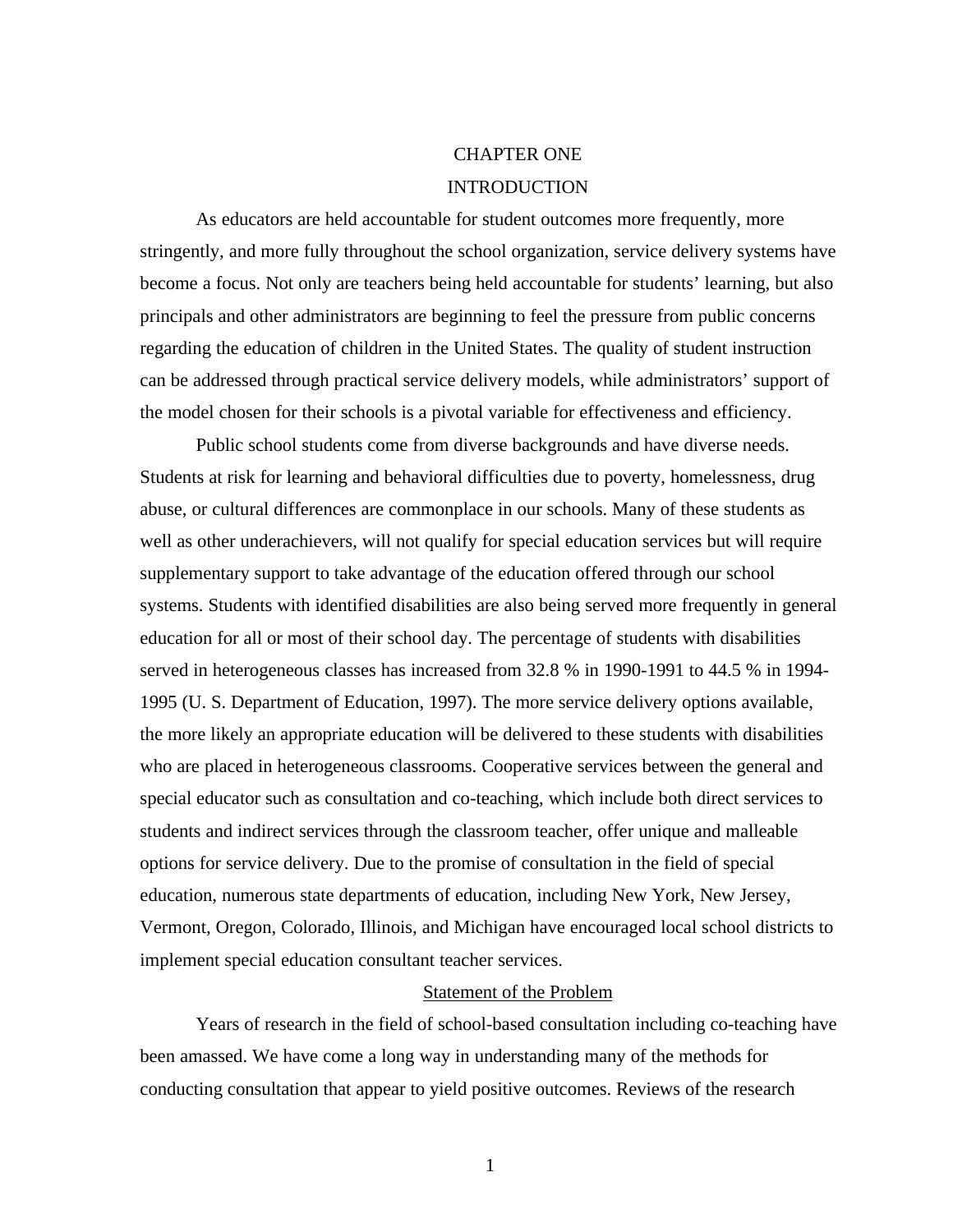literature make it clear that school-based consultation is generally effective (Medway, 1979; West & Idol, 1987). The various models of consultation that have been implemented in schools have given us a reasonable base for practice. As a whole, they provide a good source of information about the steps involved in conducting consultation while focusing our attention on many of the critical issues with which we must deal. We are also aware of many barriers that may undermine the consultation process and, regardless of the specific model of consultation one uses, we see common prescriptions guiding its implementation. While this important research has allowed us to learn much about how to implement consultation methods with integrity, it has given us little information about how to modify an approach to meet needs in a variety of contexts. More importantly, we have a dearth of information on how to overcome known barriers to a cooperative consultative model such as lack of administrative support.

As is the case with many processes, the information needed to implement consultation services far exceeds our knowledge of both the consultation process and its integration into existing educational practice. In order to reveal the occurrences of the complex change process of the school from an administrative perspective, a qualitative case study may be initiated. Schools have standard operating procedures that guide the actions of the professionals working there. Systems that deliver services to students with disabilities are well entrenched and many of them are mandated federally or by the state making them highly formalized. The introduction of consultation as an alternative method of delivering services to these students is a challenge to these systems. Those who study systems and systems change inform us of the barriers that have reduced many excellent innovations to fads (Hall & Hord, 1987). For consultation to avoid this fate, we need to use what we know about the effective utilization of knowledge to overcome the obstacles to institutionalizing consultation services as an integral part of school systems.

Thus, for school principals, the question is more profound even than whether students achieve to their potential in this system but whether and how principals are able to support student learning given various constraints placed upon them by organizational factors. Crockett (in press) expounds on this notion when she says, ". . . educational leadership on behalf of students with disabilities . . . requires rich appreciation of multiple perspectives, and greater understanding of specialized instruction and the skills required by practitioners in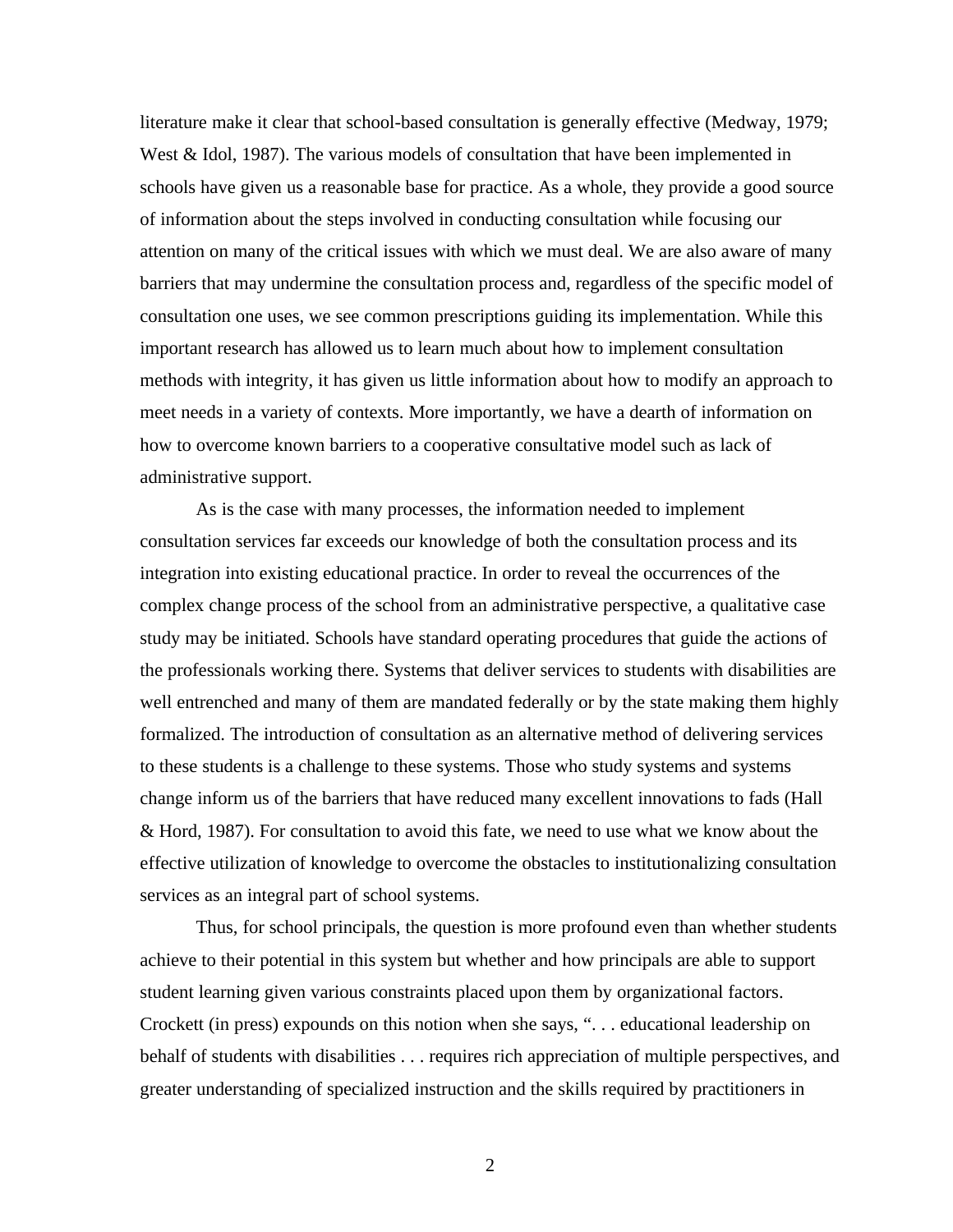order to ensure educational benefit to students whose needs are no less significant, but qualitatively different" (p. 28-29).

Research hypothesis and questions. There are three critical reasons to study the process of administrative support for cooperative service delivery systems. First, if administrative support of the model is not directly investigated, the relationship between the facilitators and inhibitors to change and the change itself cannot be recognized or understood. Next, by understanding the process of administrative support for consultation, it becomes possible to identify specific outcomes of the process and then, if outcomes are identified, investigating if they are determinants of change in an individual student. Finally, it is necessary to identify a problematic area, such as lack of administrative support, and the aspects of this area that affect the implementation of a cooperative consultation method in order to plan for the future (adapted from Fullan, 1982).

The load-bearing questions that will guide the study are: What administrative supports are needed for the cooperative model employed by special and general educators? What barriers and facilitators do administrators believe are present in support of this cooperation? and How are the barriers overcome, if at all?

To fully understand the process of administrative support for this innovation, it is imperative to study the interactions between the innovation, the context in which it is being implemented, and the individuals involved with implementing the innovation (Corbett, Dawson, & Firestone, 1984). The study of a process is difficult because it involves investigating the factors that affect the likelihood that there will be change in the individuals who are involved. It necessitates the need to identify what they do, think, and believe in relation to the demands outlined by an innovation (Fullan 1982). Researchers suggest the necessity of on-site case studies to gain insight and to investigate processes (Fullan; Hall & Hord, 1987; Huberman & Miles, 1984; Patton, 1990).

Assumptions. As the researcher in a qualitative study, I have made various assumptions that parallel this type of inquiry. I assume that a definitive operational definition of cooperative models between general and special educators is unavailable and unattainable at this time. Therefore, a qualitative inquiry addresses the need to study the innovation holistically (Peck & Furman, 1992). I also assume that as the investigator, I will be able to gain access to willing participants and pertinent documents.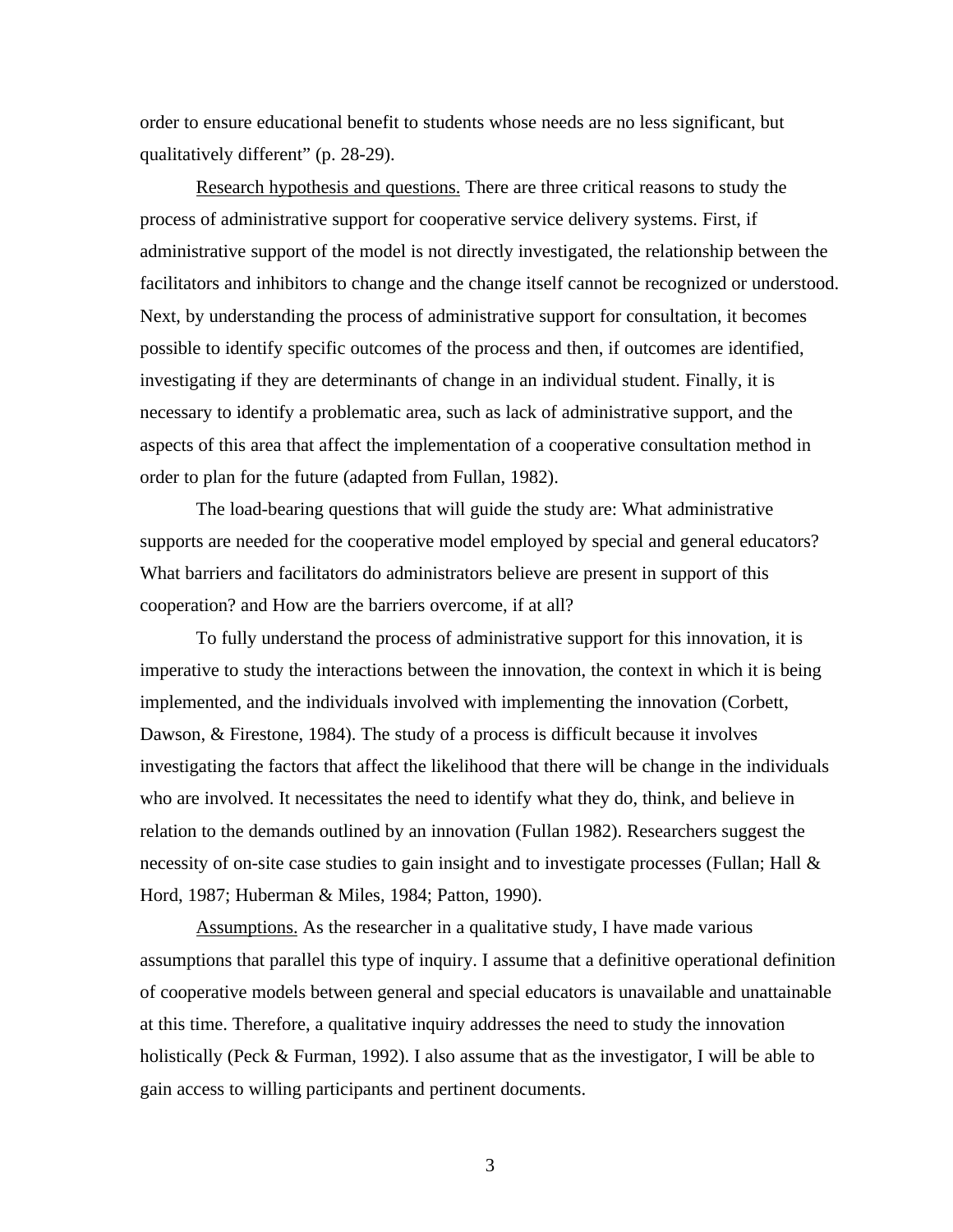#### Purpose of the Study

The goal of this study was to explore how principals view their ability to support the cooperation between general and special educators for the benefit of students with disabilities. Specifically, the goal was to gain a deeper understanding of the facilitators and inhibitors that principals face when attempting to support this cooperation and to describe methods that principals have used, successfully and unsuccessfully, to avoid barriers to cooperation.

#### Methods of Inquiry

Lazerson (1973) suggests asking often-avoided questions that are important to understanding the choices of educational reformers. Key questions to portray a vivid picture of change situations may be: Who made the decisions? How were they implemented? What were their effects? Why was one value structure accepted rather than another? Lazerson continues by noting that, "Few educational historians have asked Aileen Kraditor's questions about the reform movements: 'What conditions at the time determined the organizational forms that the movement took as well as the changes in society that it worked for? What was the relation between the real possibilities and the reformer's perceptions of the possibilities and how may we account for the discrepancy, if any?'" (p. 282). These questions, supplemented through the review of the literature guided my interviews with principals and teachers and the analysis of pertinent documents.

In this qualitative study, the findings could be subject to other interpretations. As the researcher, I took an interpretive role and was affected by my personal view. I made assertions rather than discovered findings. My personal perspective is derived from 10 years as a special education teacher during the time that the nation's schools were undergoing the first wave of reform and beginning the second. Another source of my perspective may originate from an extensive review of the literature that led my thinking down new paths as I followed other researchers' thoughts and theories.

#### Significance of the Study

There is little doubt that consultation is neither effective nor ineffective all of the time. To serve practitioners more efficiently, researchers must begin the complex task of determining specific sets of conditions under which consultation is nurtured or hindered. To accomplish this objective, consultation research must focus on variables of live, field-based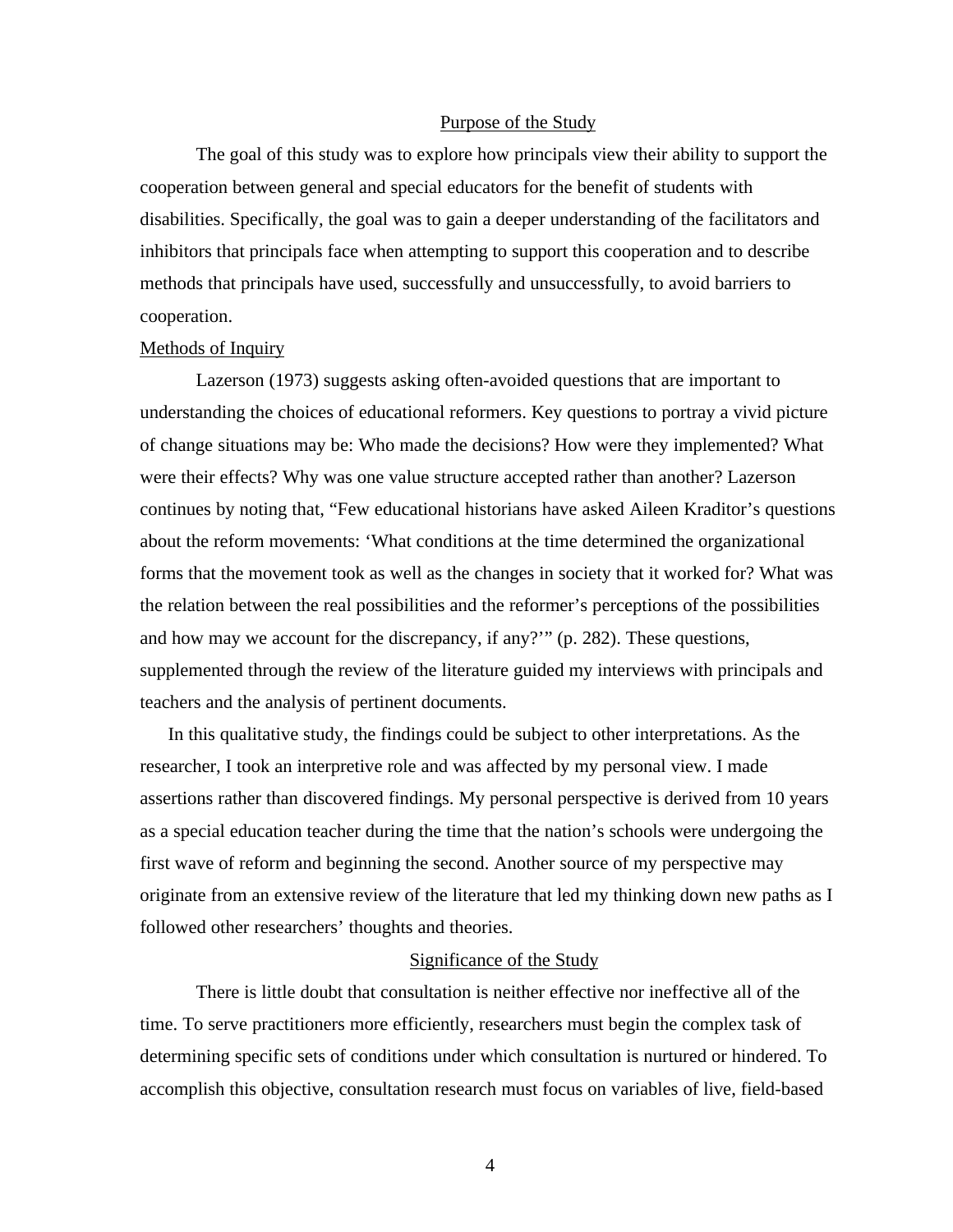consultation interventions rather than the heretofore typical analogue and laboratory studies. We know little about the administrative supports of consultation and co–teaching with consultees who are not volunteers, the impact of participants' varying degrees of understanding the relationship of consultation to other systems, the ways to prepare the schools for the system change that accompanies consultation, and the types of support systems needed to address problems as they arise (Cancelli & Lange, 1990). Although several models of school change have been proposed, they are rarely used to overcome the problems specific to implementing school-based consultation (Cancelli & Lange). Most researchers agree that school-based consultation is affected by and affects organizational factors, very few investigations have examined the confounding interrelationships among these variables. This has resulted in disjointed research literature.

It is suggested in the literature that the implementation of school-based special education consultation demands new roles of teachers and principals (Aloia, 1983; Voltz, Elliott, & Harris, 1995; Wood, 1998). It will require a radical change in thinking among general and special educators, as well as their principals, from a focus on isolated classroom activities to a more cooperative manner of teaching all students. It is imperative that the responses and resistance to the methods used be identified and investigated. Identifying and analyzing the facilitators and barriers to principal support as well as the support perceived by teachers implementing this type of service delivery change will help to provide an understanding of how to better support teachers and organizations that are implementing a consultant teacher model for special education service delivery. Furthermore, this study will serve to help better explain what organizational variables affect administrative support for the innovative service delivery of cooperative teaching methods such as consultation.

#### Definition of Terms

The following terms are defined to ensure that the reader clearly understands the meaning of each as it applies to this study:

Consultation involves a triadic, interactive relationship among a consultant ( typically the special education teacher), consultee (generally the general education teacher), and a client (student). It includes a structured series of problem-solving steps and may be either collaborative or expert-driven, but always focuses on providing a high-quality education for students, especially students at-risk of failure and students with disabilities.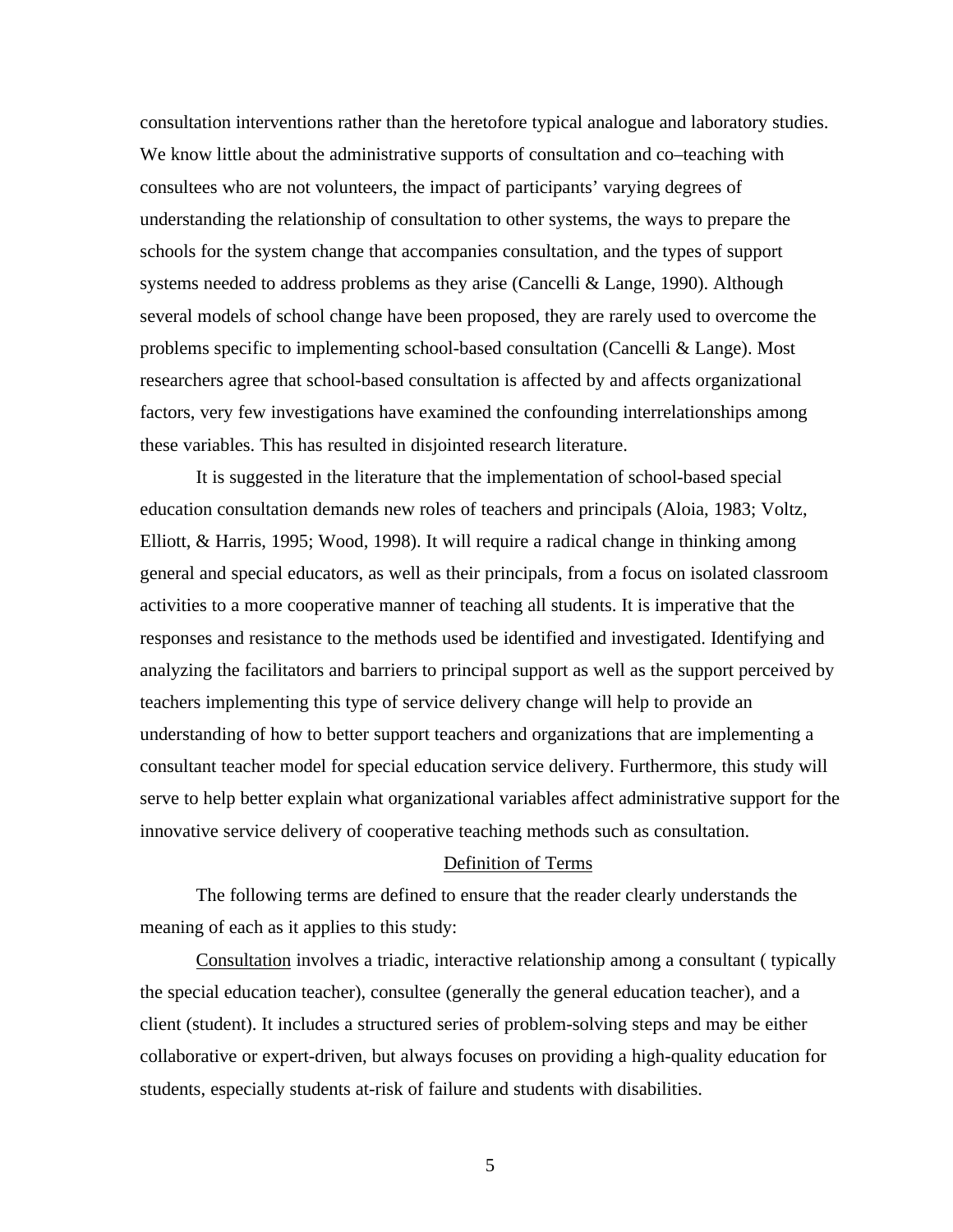Co-teaching is a form of consultation that involves both the special and general educator taking direct responsibility for teaching and student learning. Both teachers are acknowledged to have distinct skills, knowledge, and expertise and these traits are built upon in order to deliver a high-quality education to students in one heterogeneous classroom.

### Organization of the Study

The study is organized into five chapters. Chapter two is a review and synthesis of related literature found through databases such as PsycLIT and ERIC. Hand searches were completed in relevant journals for the past 10 years resulting in a high percentage of pertinent documents. Major areas of investigation include a historical perspective to cooperation between general and special educators, school-based consultation definitions, studies related to administrative support of cooperative models, and the change process as it relates to implementing innovative programs such as consultation or cooperative teaching. Efforts were made to choose articles published in well-respected journals or by authors who had been cited repeatedly in these journals. Also, in order to maintain a high quality synthesis, studies included in this review of the literature were of sufficient quality that their results could be trusted. Limitations of studies were noted allowing readers to make their own professional judgements regarding the quality of each study's findings. Chapter three describes the methodological considerations for gathering, analyzing, and reporting data. Findings or assertions are reported in Chapter four and will assist both the investigator and the reader to answer the research questions. The study will conclude with Chapter five, a discussion of implications and recommendations resulting from the findings.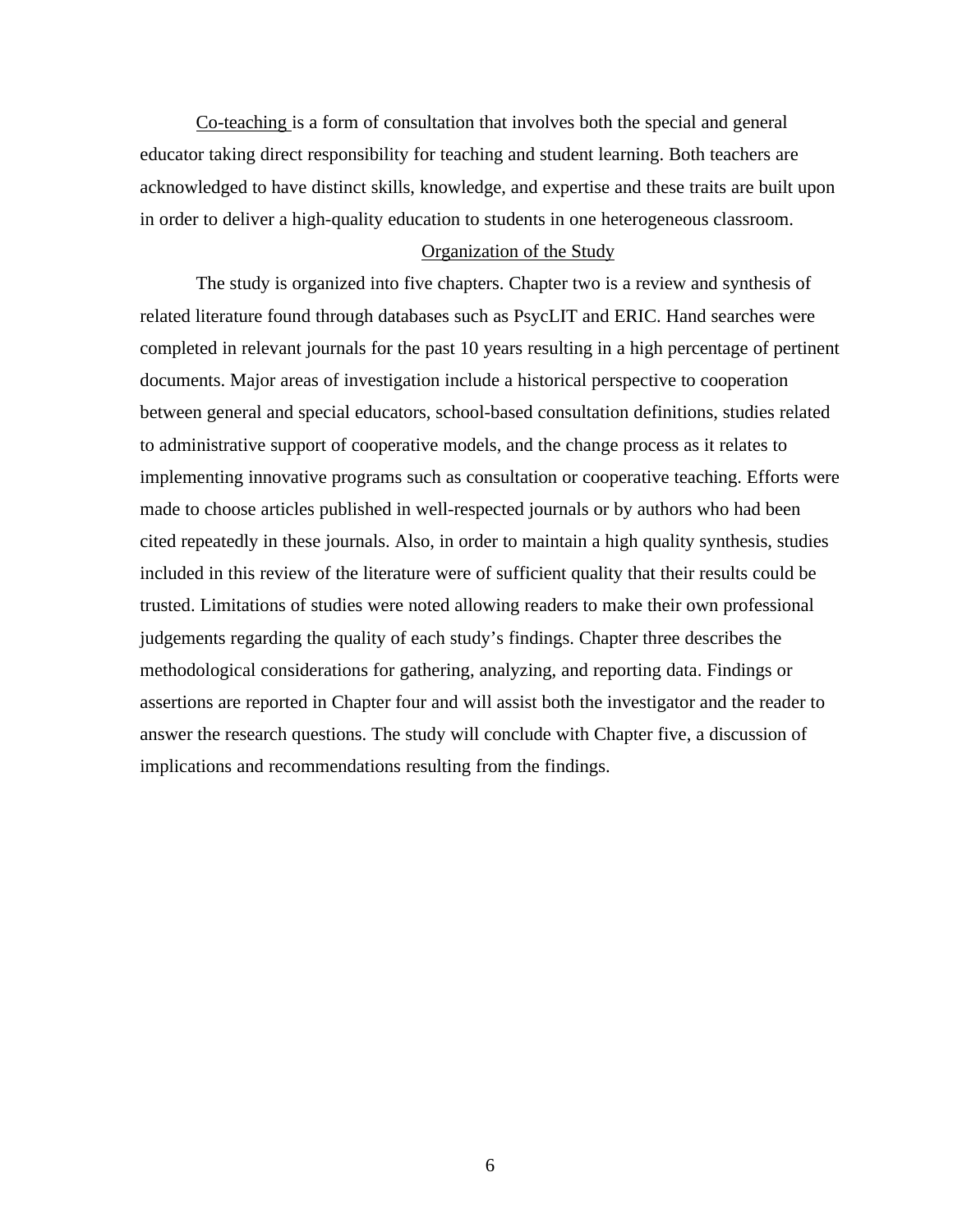### CHAPTER TWO

### REVIEW OF THE LITERATURE

Due to the complexity of needs of students with disabilities, the Individuals with Disabilities Education Act of 1997 (IDEA), the federal special education mandate, requires local education agencies to provide a continuum of placement options to meet each student's educational needs (34 C. F. R. §300.17). The law also creates opportunities for families and professionals to collaborate by mandating the use of multidisciplinary teams for child study, assessment, eligibility, placement, individualized educational plan (IEP), early intervention, and transition planning decisions (Korinek, McLaughlin, & Walther-Thomas, 1995). Direct or indirect collaborative consultation can be an integral part of the continuum of placement options.

### Current Research Agenda

#### Problem

One important barrier to successful special /general education teacher consultation has been identified as lack of administrative support. Administrative support may be displayed in precedents such as referral and prereferral processes, distinct financial applications, leadership styles, sanctions of resources, and expectations or designs of teacher preparation. However, little research has been done from the administrative perspective; hence, minimal practical documentation of specific areas of concern and methods to overcome hindrances have been made available to practitioners.

## Purpose

Since teacher consultation and cooperation has been shown to be a promising practice for service delivery to students with disabilities and students at-risk of being identified as disabled, describing the administrative perspective regarding implementation of this practice should illuminate pertinent aspects for administrators to consider when establishing or improving their school's consultation model. The study is intended to describe the phenomenon of administrative support for the cooperation between special educators and general educators from the unique perspective of principals who have previously been teachers in a cooperative setting. The primary goal is to gain a deeper understanding of the facilitators and barriers that principals face when attempting to support cooperation between these educators. A secondary goal is to describe methods that principals have used,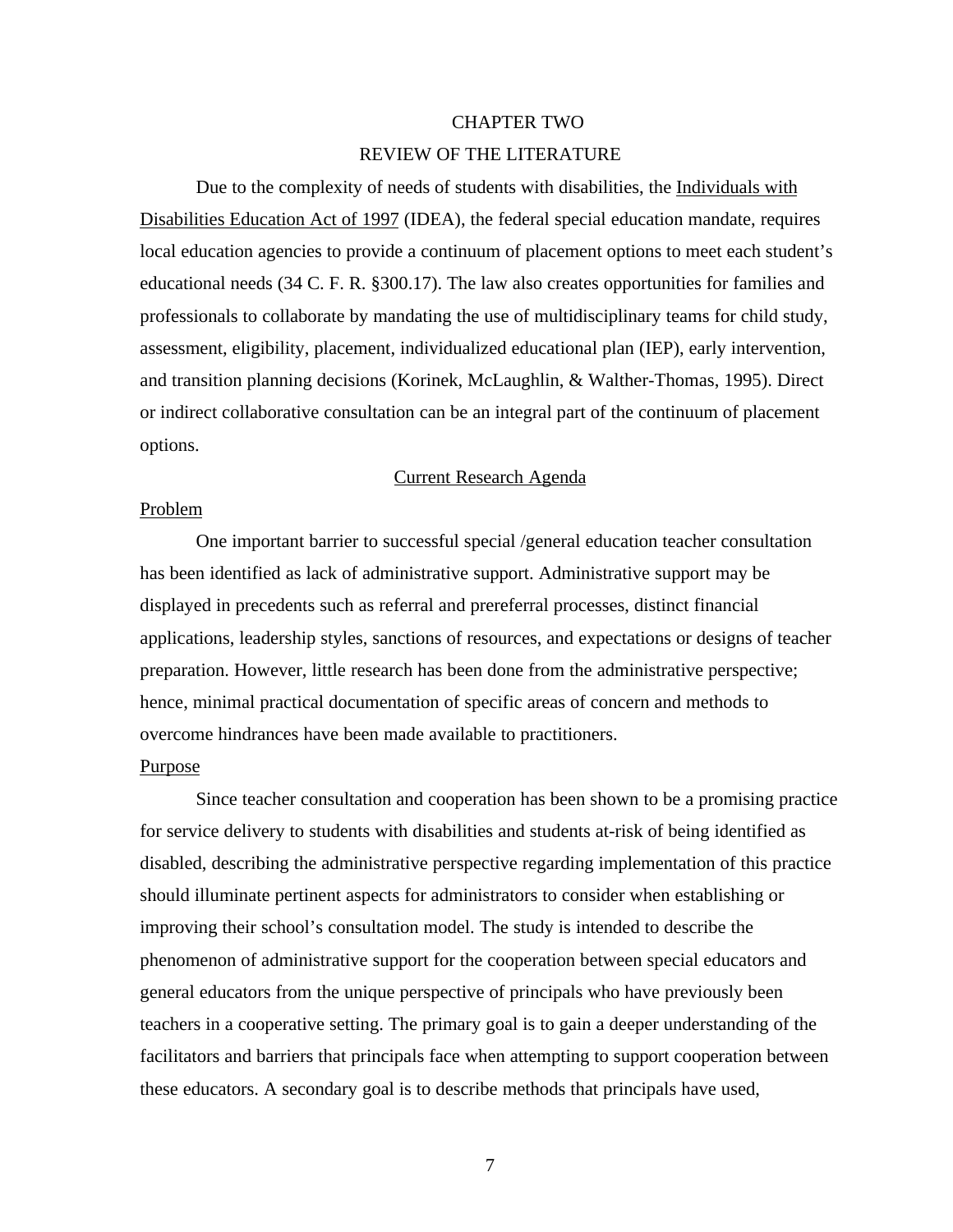successfully and unsuccessfully, to avoid these problems and take advantage of these facilitators. Questions that arise from these purposes for the study include the following: As prior teachers in a collaboration between special and general educators, what supports do principals believe are imperative for the institutionalization of a cooperation between general and special educators for the individualized instruction of students with special needs? What administrative supports are useful in bolstering this cooperation? What hindrances in this support do principals perceive to be present? How are they overcome, if at all?

#### School-Based Consultation

Brown, Wyne, Blackburn, and Powell (1979) state that consultation is not counseling or therapy. Yet minimally, consultation involves a triadic, interactive relationship among a consultant (e.g., school counselor, special education teacher), consultee (teacher), and a client (student) (Tharp & Wetzel, 1969; West & Idol, 1987). Sugai and Tindal (1993) define consultation as a "structured series of interactions or problem-solving steps that occur between two or more individuals" (p. 6). Others characterize consultation as any collaborative or joint effort to provide support or indirect service to educators that results in solutions to student-related problems (Idol & West, 1987; Friend, 1985). Consultation theorists differ on the limits of collaboration in a consulting relationship.

Consultation scholars frequently characterize the teacher consultation process as voluntary (Bergan, 1977; Conoley & Conoley, 1982; Friend & Cook, 1996; Phillips & McCullough, 1990; Pugach & Johnson, 1995). However, other experts in the field believe that the time for voluntary cooperation in the consultation process is past (Villa, Thousand, Nevin, & Malgeri, 1996). Johnson and Johnson (1989), in their comparison of cooperation and competition, make the point that whether voluntary or not, cooperation is a necessity:

Cooperation is an inescapable part of our lives. It is built into our biology and is the hallmark of our species. Cooperation is the building block of human evolution and progress. It is the heart of interpersonal relationships, families, economic systems, and legal systems. World interdependence is now a reality . . . [making] the management of human interdependence . . . one of the most pressing issues of our time. Understanding the nature of interdependent systems and how to operate effectively within them is an essential quality of future citizens. The question is not whether we will cooperate. The question is, "How well will we do it?" (p. 167)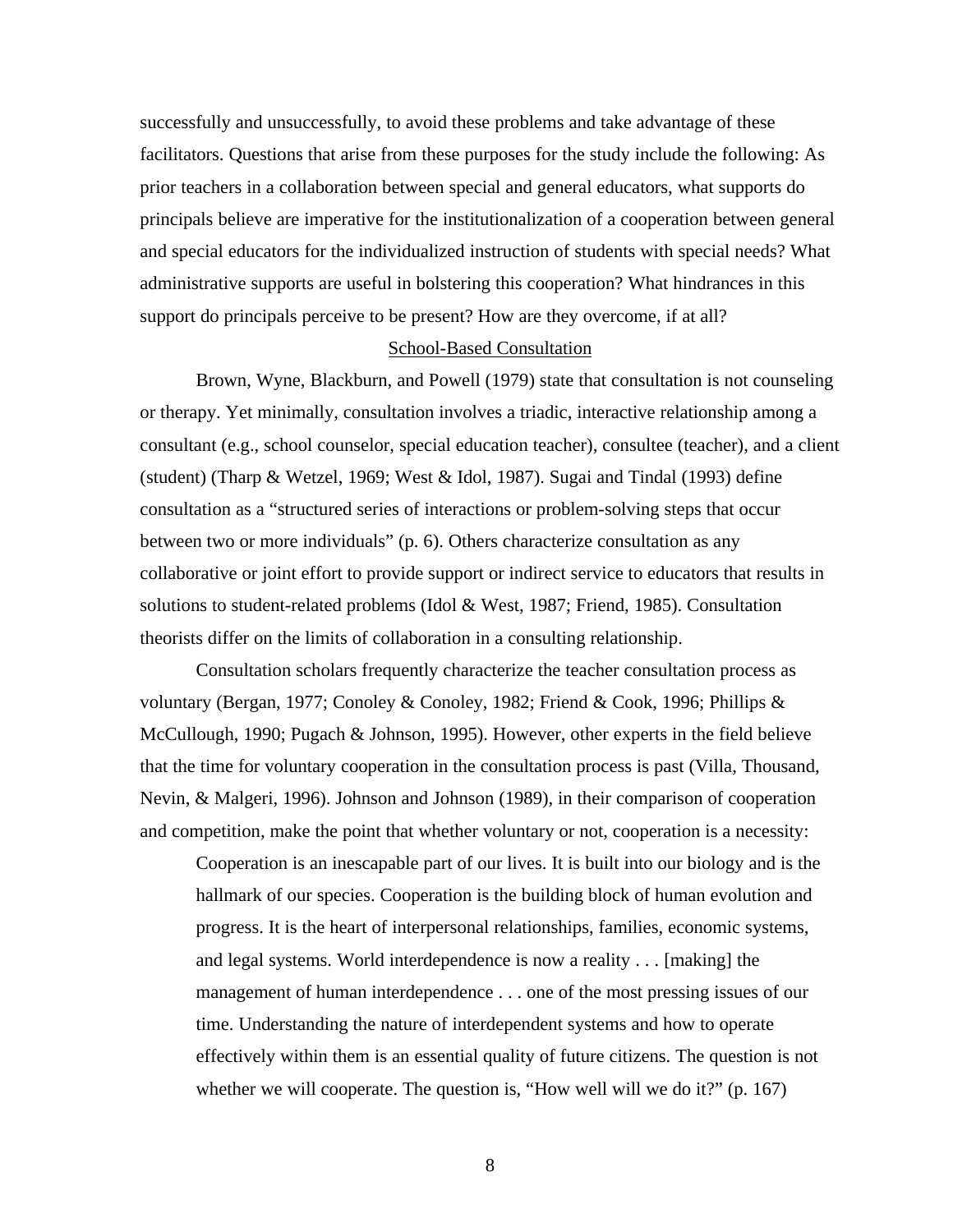Cooperation between general and special education teacher teams can manifest itself in innumerable forms. Consultation in its pure form is only one of these structures. One other way that teams may cooperate for the betterment of students' education is a spin-off of consultation called co-teaching or a subcategory of this called team-teaching. In the following sections, consultation as well as these derivatives of pure consultation will be discussed as they relate to administrative support for the practice of cooperative teaching between the special and general educator toward a goal of educating individual students.

#### Approaches to School-Based Consultation

Definitions and models of consultation are plentiful in the professional literature. Although commonalities exist, each model is distinctly different with respect to goals, assumptions, operating procedures, and limitations. All consultation models have two primary goals: 1) to provide remedial problem-solving services for an immediate problem, and 2) to increase consultees' skills so they can prevent or respond more effectively to similar problems in the future (Brown, Blackburn, Wyne, & Powell, 1979; Gold & Hollander, 1992; Haight, 1984; West & Idol, 1987). Strategies for delivery of service are either direct instruction to the student or indirect service through the classroom teacher (Whittaker & Taylor, 1995). In the indirect strategy, the special educator as consultant has as his/her primary function to provide technical assistance to general education teachers. The second strategy, direct, involves the special education teacher not only providing technical assistance to the general education teacher, but also providing instruction to the child (Schulte, Osborne, & McKinney, 1990). More than a dozen models of consultation are described in the professional literature, yet four school-based consultation approaches emerge from a careful review. These are the behavioral model, the expert style, the collaborative style, and the Resource/Consulting Teacher model.

#### The Behavioral Model

The most comprehensive research has been done in the area of behavioral consultation due to its structured implementation and relative ease of analysis. The synthesis of this research has shown consultation to be a promising service delivery for increasing students' academic, behavioral, and socio-emotional growth. The behavioral model is a problem-solving framework based on behavioral and social theories that focus on the behavior of the participants in the consultation process and what occurs during the process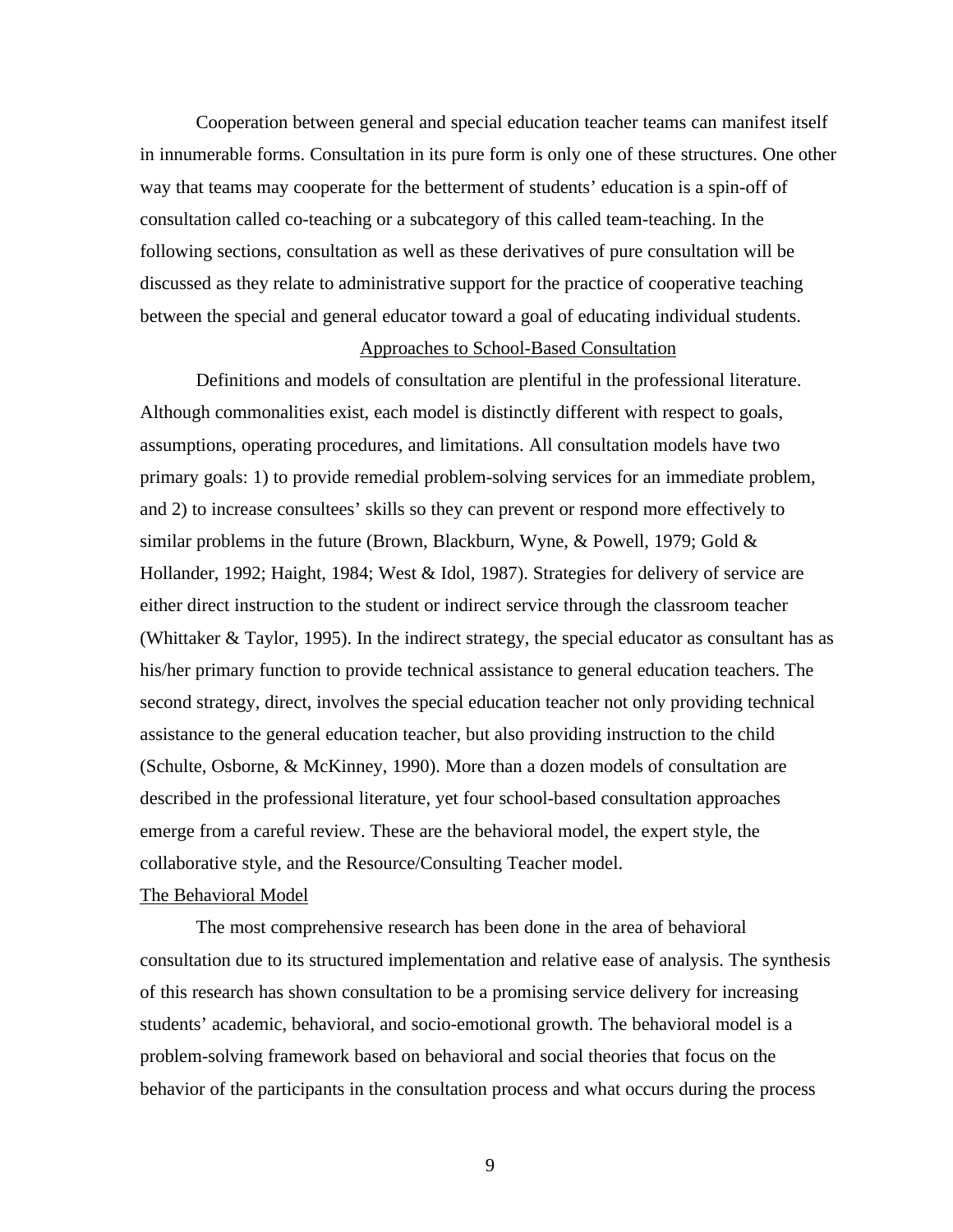(Conoley & Conoley, 1982; Sugai & Tindal, 1993). The task of the consultant is to determine what the problem is, isolate the antecedents and consequences that prompt and support the target behavior, and devise strategies to decrease the occurrences of the behavior (i.e., social, disciplinary, or academic) (Conoley & Conoley). Typically, behavioral consultants rely on one of the well-respected problem-solving processes to achieve their task (see Kratochwill & Bergan, 1990).

There are four general stages in behavioral consultation, which are procedurally operationalized through a series of standardized behavioral interviews. Specifically, problem identification involves specification of the problem or problems to be targeted in consultation. Problem analysis explores the problem through evaluation of baseline data, identifies the variables that might facilitate problem solution, and suggests a plan in an attempt to solve the problem. Treatment (plan) implementation involves implementation of the plan designed during problem analysis, and treatment evaluation is undertaken to determine the extent of effectiveness. According to Friend and Cook (1996), the characteristics of a well-identified problem include (a) an identifiable discrepancy between current and desired situations, (b) the participants share the perception that the problem exists, (c) the participants agree on the factors that indicate the discrepancy, and (d) the problem statements invite diverse solutions. To implement the behavioral plan, it must be finalized by making detailed arrangements, determining the criteria for success, and scheduling a time for evaluating the outcomes.

Behavioral consultants' empirical base of data collection and documentation often lead to successful outcomes (Friend & Cook, 1996). However, several concerns arise in the use of behavioral consultation. Some consultees may object to what may be coercive tactics or aversive techniques and therefore may resist the use of this approach. On the other hand, they may lack the understanding of or belief in behavioral principles needed to systematically carry out the proposed interventions. In addition, the people involved in the consultation may be sensitive to the ethical issues of using behavioral methods to change student behavior rather than assisting the student in making a decision to change (Friend  $& Cook$ ). As Kratochwill and Van Someren (1995) point out, the same ethical and legal issues that are raised in assessment affect the acceptability of the behavioral model. Just as some tests have been considered discriminatory or biased against certain groups, behavioral intervention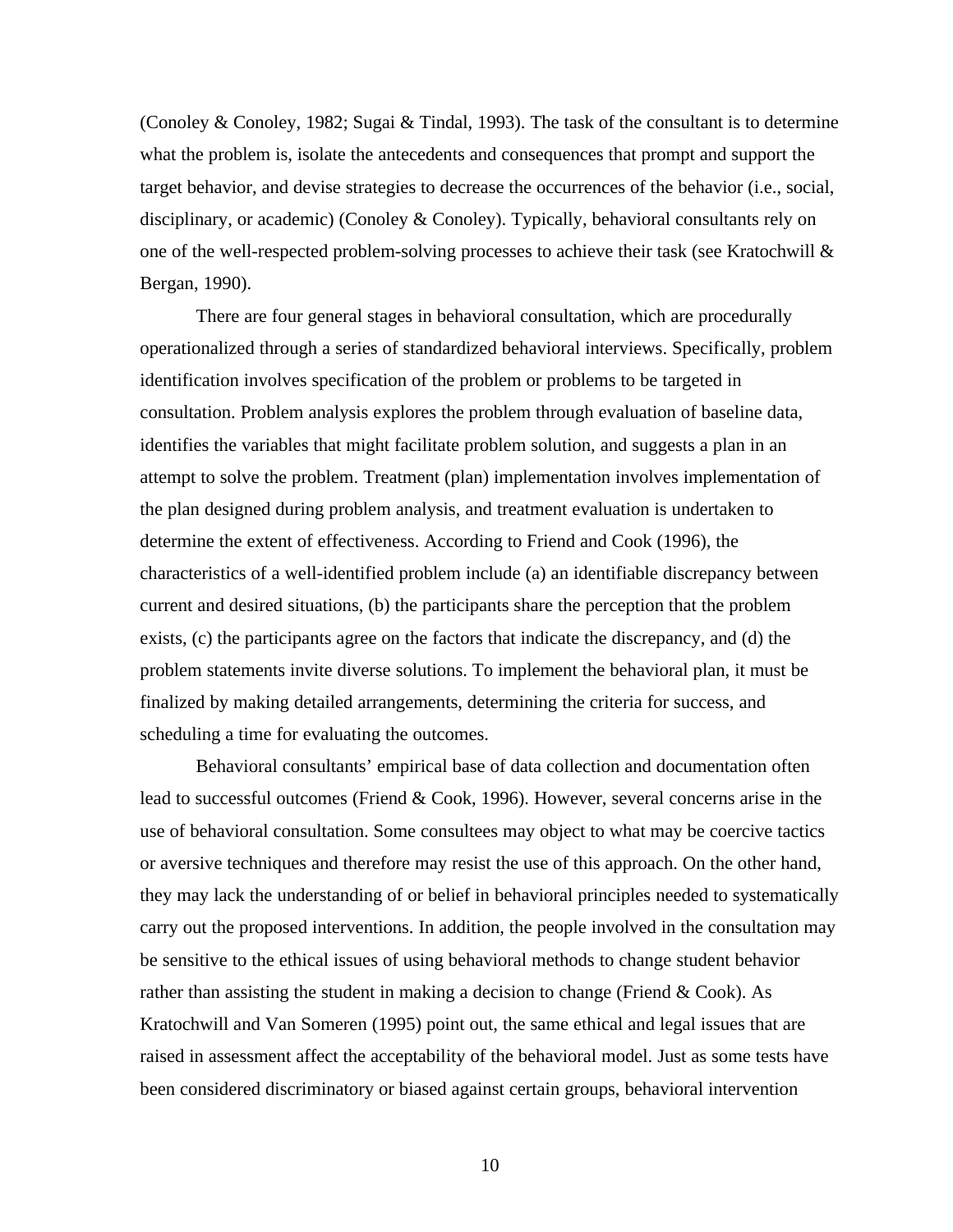targeted at behaviors that are perfectly acceptable in the student's culture could easily be considered unethical and possibly illegal.

Related research. Will heterogeneous classrooms be able to provide effective programming for students with disabilities using a consultative approach? It is important that this question stay at the forefront of our thoughts while examining the research on consultation. In a study by Schulte, Osborne, and McKinney (1990), academic achievement was compared across four conditions: (a) one period of resource room instruction per day; (b) two periods of resource room instruction per day; (c) consultative services combined with in-class instruction (direct); and (d) consultative services to classroom teachers (indirect). The consultant teachers consisted of special education graduate students who were trained in a modification of Bergan's (1977) behavioral consultation model. They were given small caseloads of 12-14 students relative to the caseload for district resource room teachers, who had an average of 27 students. The participants in the study were randomly selected elementary schools from a large, heterogeneous school district. Approximately one-third were magnet schools that drew students from throughout the district. Sixty-seven students with LD in first through fourth grades participated. Students receiving a combination of consultation and direct services showed significantly greater overall gains in achievement than the other treatment

The 1994 study by Robbins and Gutkin used a multiple baseline across-subjects design enhanced by the individual interviews to study the remedial and preventive outcomes of behavioral consultation. The changes examined were in (a) the behavior of target children experiencing problems with on-task behavior, (b) the behavior of consultees toward these target children, (c) the behavior of consultees toward nontarget children, and (d) consultees' brainstorming skills. The subjects were three female second-grade teachers with between 15 and 20 years of experience from a Midwestern suburban school district who volunteered to participate with a 38-year-old white, female doctoral student consultant. Three target sevenyear-old girl students were chosen based on their similarities of age, sex, middle level socioeconomic status, and off-task behavior. All three consultees accepted the idea to use contingent positive teacher verbalizations plus generated individual ideas to implement as well. The study was divided into four phases with the baseline lasting five days and the introduction of individual teachers lasting 10 days each.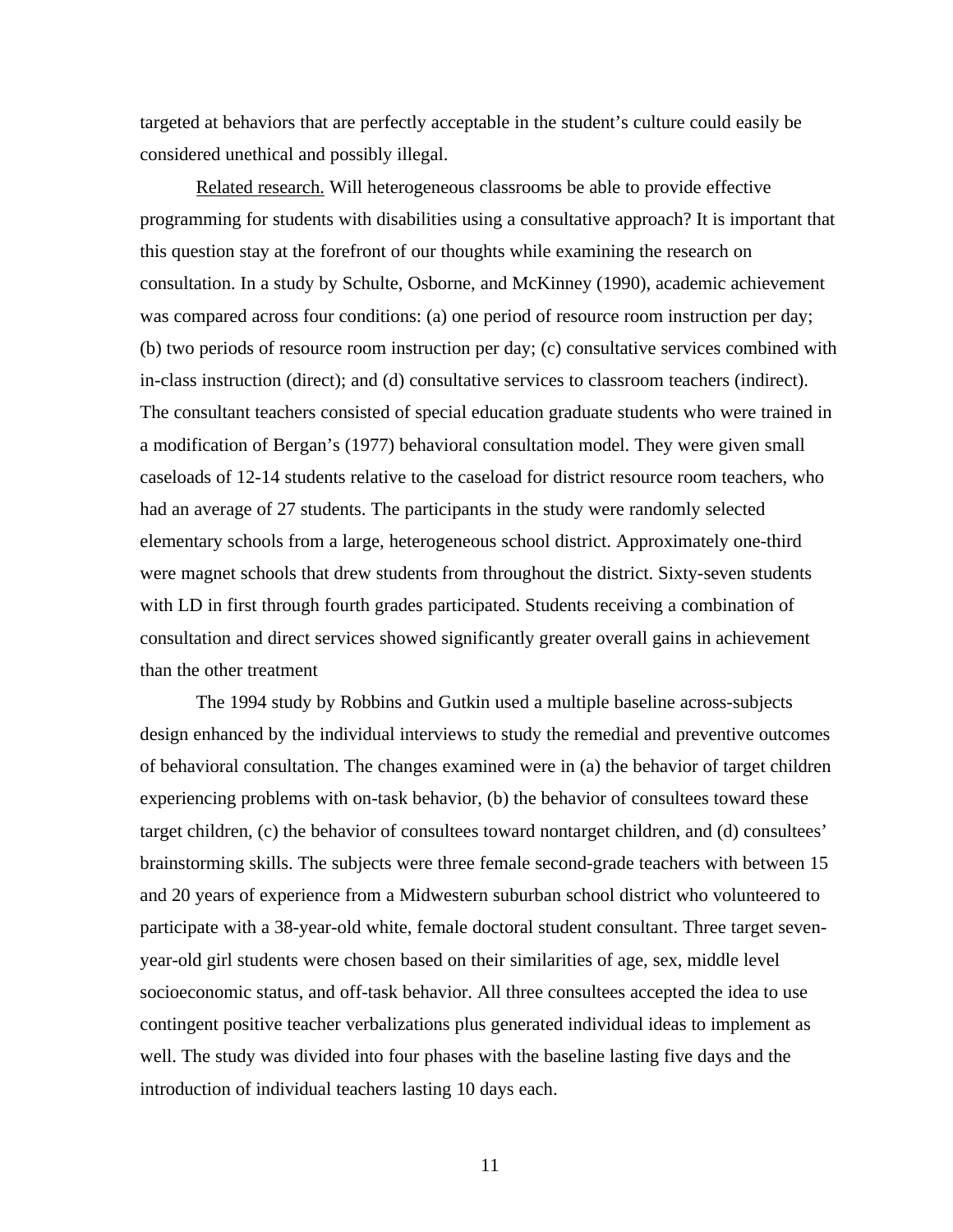The on-task behavior of the target students and each teacher's use of contingent positive verbalizations toward her target student were observed. Preventive outcomes were assessed by observing each teacher's use of positive verbalizations directed toward nontarget students as well as by measuring the development of teacher brainstorming skills. The evaluations generated fluency and flexibility scores. Interobserver reliabilities for the behavioral data ranged from .97 to 1.00. Reliability between raters for the brainstorming tasks was from .80 to .90.

Target student on-task behavior after intervention increased 143%, 24%, and 2% for students 1, 2, and 3 respectively with student 1 having the longest intervention and student 3 having the shortest. There was a consistently low rate of contingent positive verbalizations directed toward the target student during baseline and intervention phases. There was also a low rate of positive verbalizations directed toward the nontarget students throughout the study. Teachers' fluency and flexibility scores in brainstorming skills were "quite minor and seemingly random" (Robbins & Gutkin, 1994, p. 157). The teachers' overall impressions of the consultation interactions consisted of positive reactions to the professional and personal support. All teachers reported that they had implemented the intervention as planned; however, the data appeared to indicate otherwise. The teachers felt that the agreed upon intervention did not fit easily into their normal teaching style and class routine.

This study has implications for teacher acceptability of the plan and bodes well for a more collaborative style of delivery. Although the consultees were voluntary and were given the choice of rejecting or accepting and subsequently implementing the consultative plan, they did not implement the plans with integrity due to the self-reported feeling that the plan did not work well in their classrooms. The style of delivery of consultative services may have made a difference in this situation. Spending time at the beginning of the consultative process to establish true collegiality may save time at the evaluation and re-implementation stage. Principal support of a collegial atmosphere throughout the school as well as leadership that "enables [teachers] to act" (Kouzes & Posner, 1995, p. 151), including building trusting relationships, may improve the efficiency of consultative services.

#### Consultation Styles

The consensus of the scholars in the field of teacher consultation is that it manifests itself as expert, collaborative, or a combination of the two (Brown et al, 1979; DeBuse &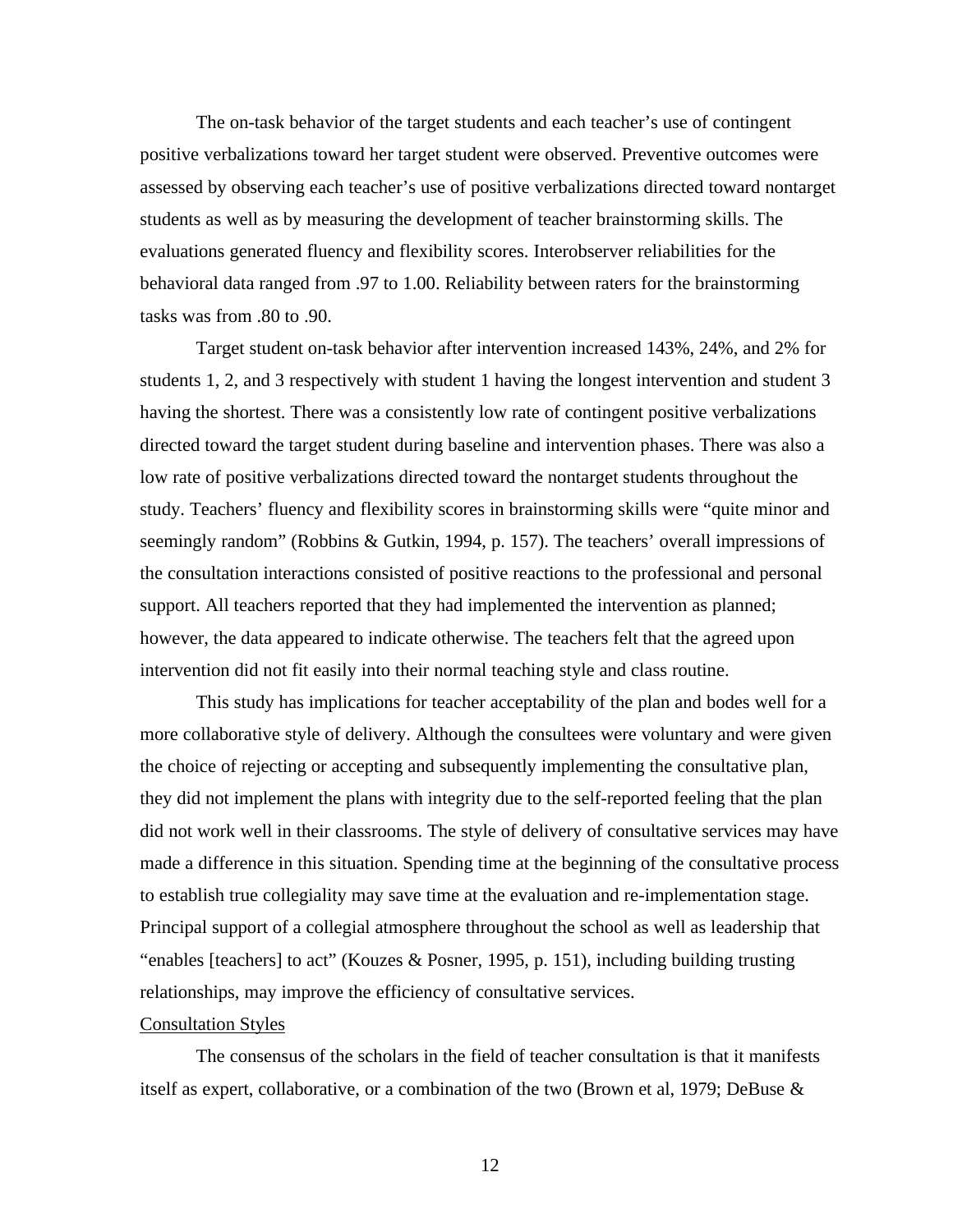Shoemaker, 1993; Idol & West, 1987; Phillips & McCullough, 1990). In practice, the distinction between these styles of consultation is often cloudy. "Professionals routinely fluctuate between these styles and play dual roles" (Phillips & McCullough, p. 292). These styles of consultative services occur across a variety of formal consultation models (West & Idol, 1990), and may be distinguished primarily by the level of shared knowledge or experience which each party brings to the process initially.

Expert style. In the expert style of consultation, the relationship between the consultant and consultee is hierarchical with the expert having a higher level of discrete knowledge than the consultee (DeBuse & Shoemaker, 1993; Pryzwansky, 1974). Little research exists specifically in the area of expert consultation possibly due to the widely held belief that an egalitarian method of consultation is a promising approach when working with two or more professionals, and the word "expert" seems to neutralize this term. Pugach (1988) makes the point that often special educators' goals in consultation are to reform general educators. Gold and Hollander (1992) found in their study that there is much resentment on the part of the classroom teacher toward this type of expert "intruder" in their class (p. 36). Some researchers believe that the "collaborative ethic" may discourage special education consultants from making instructional or behavioral suggestions so as to not appear to be the "expert" (Voltz, Elliott, & Harris, 1995, p. 135). Barone (1995) explains these educational egalitarian beliefs as a mutation of the Deming model in business aimed at fostering a sense of ownership and responsibility for an organization. He goes on to say that, ". . . to regard the expertise of each employee as directly interchangeable with that of any other is a frank misappropriation of human resources" (p. 35). As emphasized by Friend and Cook (1996), the consulting relationship exists only because of a problem the consultee is experiencing that the consultant has the capability of solving due to his or her expertise. While the consultee prefers consultation in which the consultant offers specific suggestions which can be embedded into the class environment (Erchul, 1993; Rosenfield, 1995), a delivery of these suggestions is accepted more readily through a facilitative, empathic, and collegial mode (Bossard & Gutkin; 1983, Friend & Cook).

Collaborative Style. In the collaborative style (sometimes referred to as collegial), peers who share some basic body of knowledge join in exchanging specific ideas and experiences to solve problems encountered in areas of mutual concern (Phillips  $\&$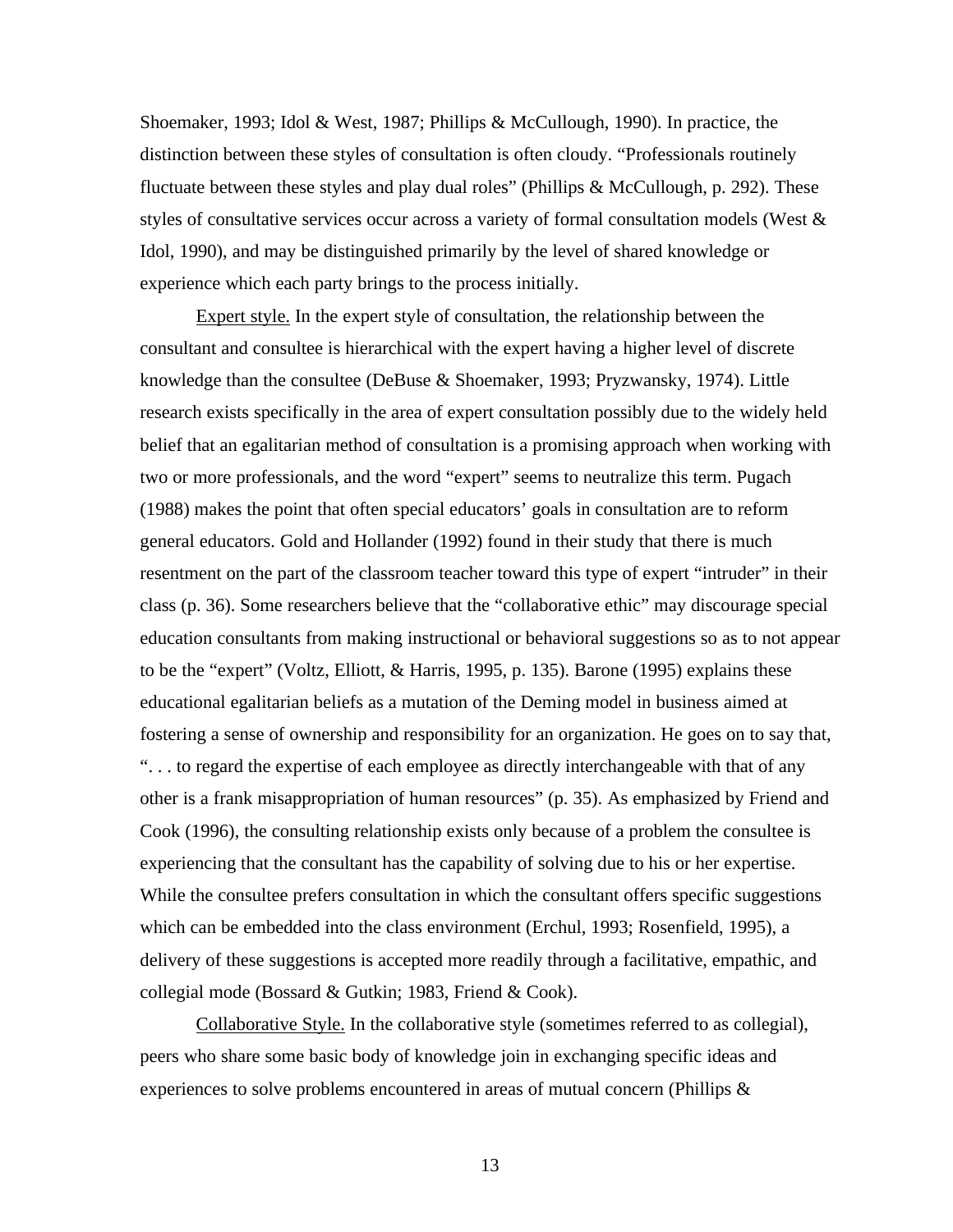McCullough, 1990). Collaboration is an important style of consulting because it breaks through the hierarchical barriers of expert versus student. First, it increases the chances that all members of the consultation team will enjoy a sense of belonging and therefore take ownership of the problem and solutions (Bandura, 1986; Nevin, Thousand, Paolucci-Whitcomb, & Villa, 1990; Villa, Thousand, Nevin, & Malgeri, 1996). Second, as Pryzwansky (1974) argues that special education teacher/consultants will encounter little success using the traditional expert consultative approach. He advocates a consultation relationship based on a collaborative model since collaboration allows for the synergy of solutions. The solutions created are enhanced over original solutions produced individually (Idol, Nevin, Paolucci-Whitcomb, 1995). As Nevin et al. explain, "collaboration is an interactive process that enables people with diverse expertise to generate creative solutions to mutually defined problems" (p. 170).

Idol et al. (1986) credit themselves with the development of the model of service delivery appropriately referred to as the Collaborative Consultation Model, to which they apply the process of collaborative consultation. This model can be applied to various servicedelivery options such as team teaching (Idol et al., 1995). It began as a model for application to any category of learner with special education needs who could be appropriately educated in the general education class with consultative support. Since then, it has been applied to the education of learners who may be at risk for school failure for a variety of reasons (Idol et al., 1995). The goal of the Collaborative Consultation Model is "to provide comprehensive and effective programs for learners with special needs within the most appropriate learning environment" (Idol et al., 1995, p. 349).

Proponents of collaborative consultation suggest that effective school-based collaborators bring about the following positive changes. School systems change from a bureaucracy to "ad-hoc" problem-solving teams (Villa et al., 1996). Individuals involved in collaboration change their skills, attitudes, and behaviors (i.e. teaching practices) (Idol et al., 1995). As teachers strengthen personal and professional ties through collaboration, they develop a heightened sense of community and belonging (Laisiter, 1996). This sense of community leads teachers to establish collegial relationships and a shared vision about educational practices, which leads to a deeper collaborative commitment (Englert & Tarrant, 1995). These supportive environments allow teachers to become more confident in risk-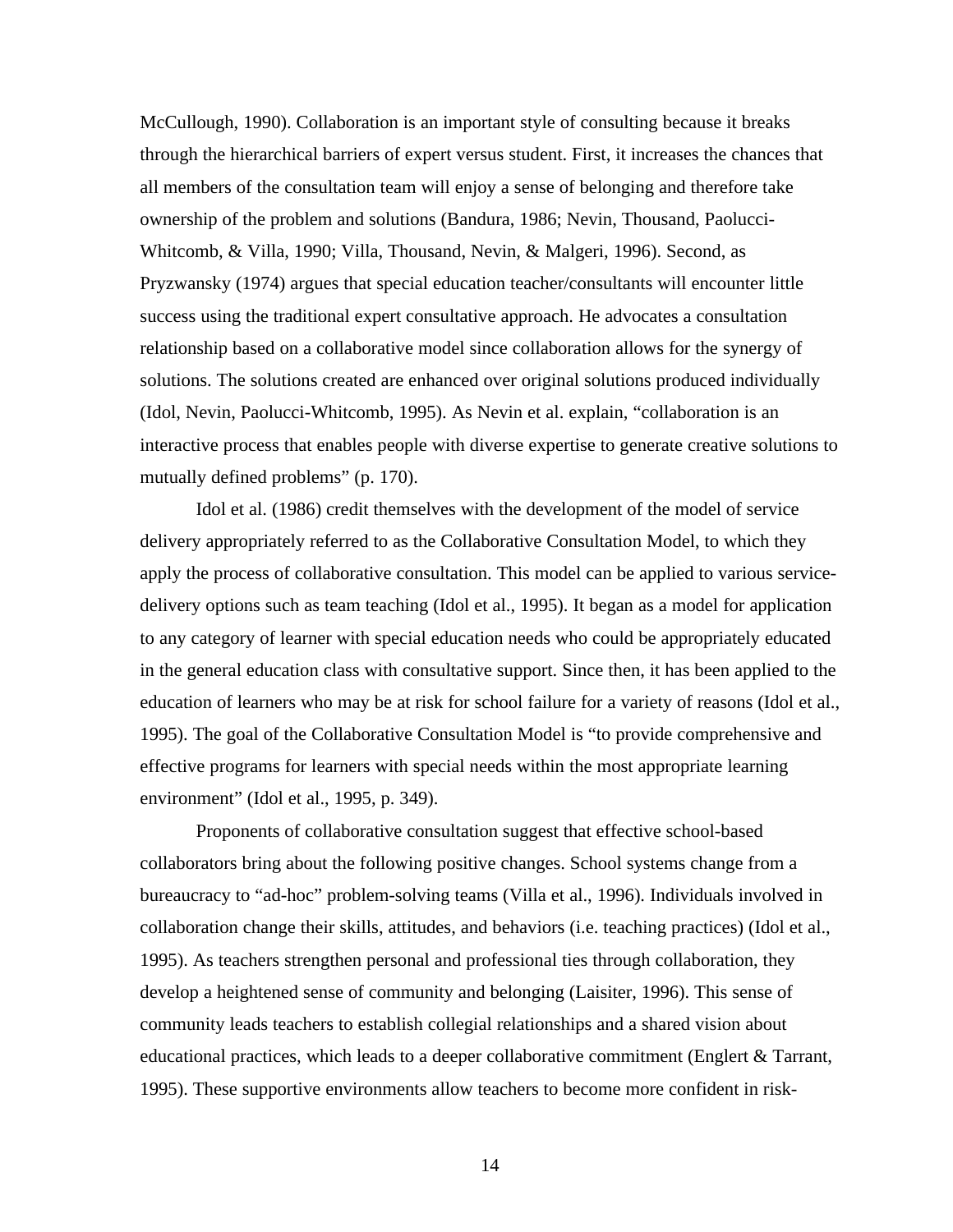taking (Englert & Tarrant; Hargreaves, 1992; Laisiter). As their confidence increases, teachers begin to feel more self-efficacious, to feel that they have the knowledge and skills to teach all of their students successfully (Englert & Tarrant; Fuchs, Fuchs, & Bahr, 1990; Pugach & Johnson, 1995). Benefits of collaboration for students include improvement in academic and social skills (Idol et al., 1995; Phillips & McCullough). These benefits to students are poorly documented in the research literature; however, researchers of collaborative teams have noted a positive relationship between teaching efficacy and student achievement (da Costa, 1995; Englert, Tarrant, & Rozendal, 1993). Also as a result of collaboration, teachers may offer students more choices and devote more time to studentdirected learning (Voltz, Elliott, & Harris, 1995). These strategies may lead to improved student achievement. Finally, teachers involved in collaborative efforts reduce the total number of students referred to special education who are ineligible for services (Fuchs, Fuchs, & Bahr; Pugach & Johnson). Perhaps this reduction in referrals implies that teachers have improved their classroom practices to the point where they can be successful in teaching a diverse group of students. Conversely, teachers may be learning to cope with differences, and students with disabilities may not be identified, leaving one to wonder if these students are receiving the individualized services that are at the heart of special education.

Erchul (1993) expresses another viewpoint. He believes that both concepts "consultation" and "collaboration" are "slippery terms" (p. 3); therefore, "collaborative consultation" compounds the perplexity. He does, however, feel that clearer definitions of consultation strategies are needed for research in this area so that collaborative consultation needs can be precisely determined. He notes commonalities between the collaborative consultation defined by Idol, Paolucci-Whitcomb, and Nevin (1986) and school-based behavioral consultation as described by Bergan (1977). Some of these shared features are the triadic model, the problem-solving focus, the basis in behavioral theory, and the clear emphasis placed on reinforcement theory, functional analysis, and consultant interviewing skills. Erchul observes that collaborative consultation emphasizes the equality of the consultant-consultee relationship more than behavioral consultation does. However, he believes that in the practice of behavioral consultation, consultants are "... attuned to relationship issues, if only for pragmatic reasons" (p. 4). The delivery of expert advice must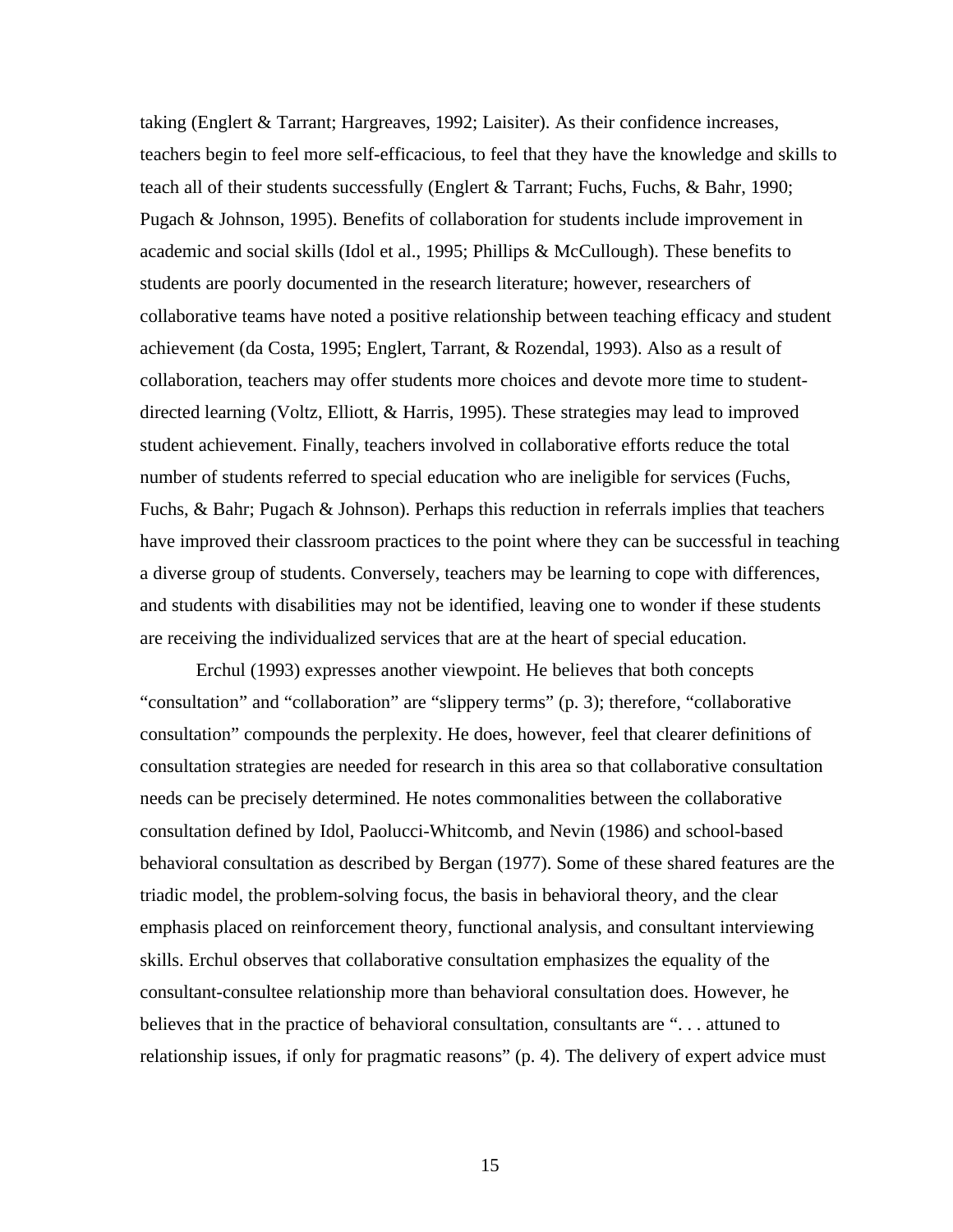be done in a collegial, parity-based fashion in order that it be accepted and therefore implemented.

Obviously, the lack of common goals or shared visions would hamper a collaborative ethic in schools. However, beyond the obvious hindrances, structural, administrative, and cultural characteristics of schools may constitute major barriers to maintaining collaborative projects. In the United States, most teachers work alone (Stephens & Moskowitz, 1997). Individualism can be considered a form of isolation. This isolation offers privacy and can be an expression of creative originality and principled disagreement (Hargreaves, 1992; 1994). Yet, one potential barrier to a collaborative environment lies in schools that discount individuals whose opinions are different or controversial within the culture of the school. Furthermore, although valuing the individual creativity and opinions of teachers is important, isolation in individualistic cultures can become problematic when it shuts out sources of praise and support (Hargreaves, 1994). Also, isolation as a matter of habit in schools leads to perpetuation of the status quo because little discussion or thinking occurs about needed changes in classroom practice (Hargreaves 1994; Hamilton & Richardson, 1995) and thus classroom practices remain stagnant.

A secondary form of isolation is termed balkanization, which is a culture where teachers form subgroups of colleagues and do not work closely with teachers outside of this clique (Hargreaves, 1992; 1994). These subgroups acquire power from the status of their teaching area. In general, high school teachers enjoy higher status than elementary teachers, and teachers in math departments enjoy greater status than those in special education departments (Deal, 1987). Balkanization is more common at the secondary level than elementary schools because of the complex staffing that results from more differentiated roles (Hargreaves, 1992; 1994). Since teachers approach the collaborative process from their position in the school (Hargreaves, 1992), general education teachers may view special education teachers as assistants or may want special educators to relieve them of the responsibility of educating students with disabilities because they do not see this as their role. Balkanization leads to poor communication, indifference, jealousy, and rivalry among groups (Hargreaves, 1992; 1994); therefore, where balkanization is thriving, collaboration can not. Consequently, poor continuity in student programs exists and students suffer.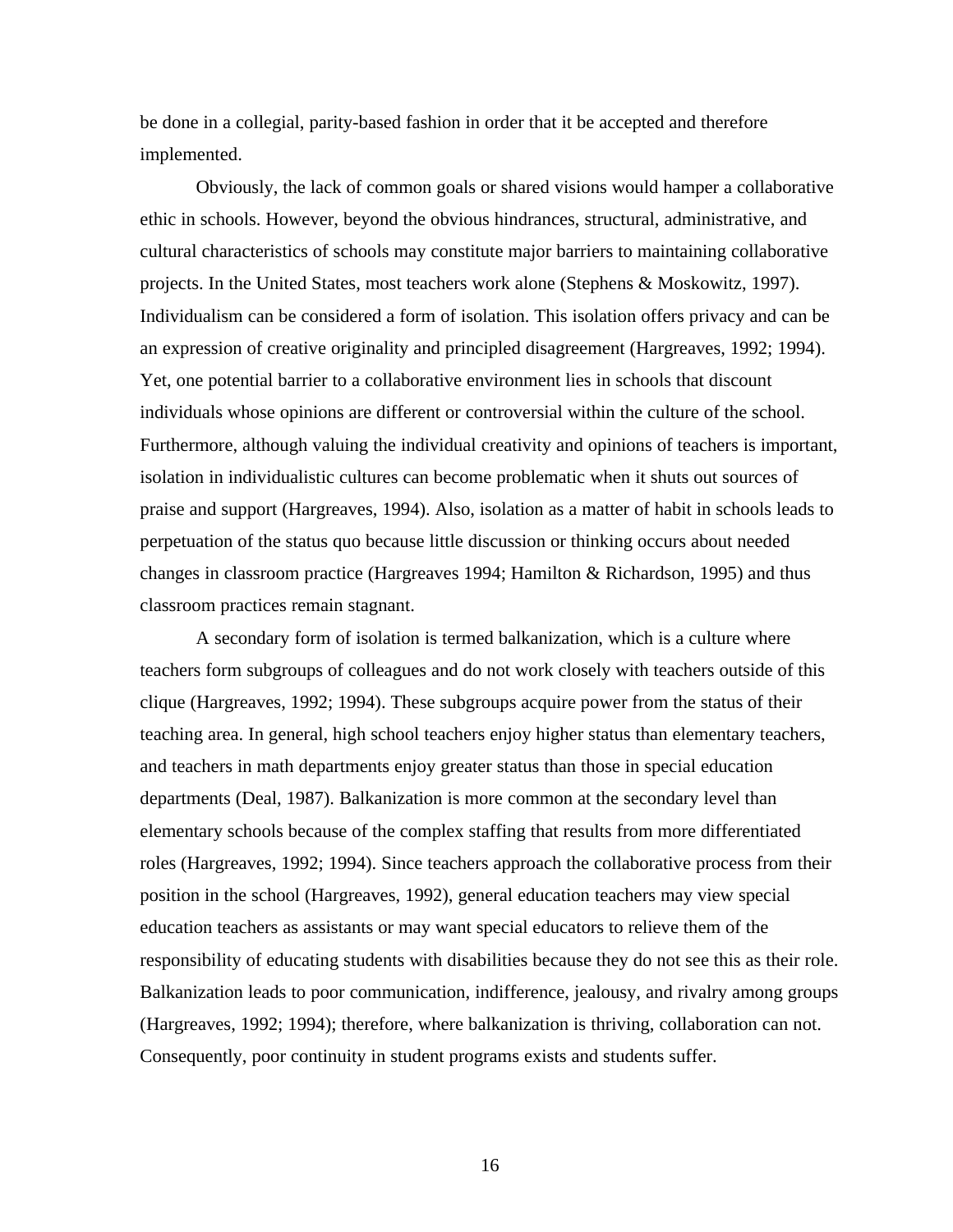Contrived collegiality or congeniality, according to Hargreaves (1992), is characterized by a set of formal, specific bureaucratic procedures designed to increase the attention devoted to joint teacher planning and consultation. Collegial support and partnership are mandated rather than fostered. When administrators choose formal rules as a quick fix to problems within the school and do not allow time for change to take place, this method of moving schools to more genuine collaboration often fails (Hargreaves, 1994). "Collaboration names the current zeitgeist in consultation" (Fuchs & Fuchs, 1992, p. 94). However, it names different realities to different people at different times. Many authors view the interpersonal interaction aspect of collaboration as the center for its being (see, e.g., Friend & Cook, 1996, Gable, Arllen, & Cook, 1993). The expectation is that teaching interpersonal skills such as problem-solving, conflict management, and active listening will automatically create attitudes of "sharing, trust, equity, collegiality, and community; broker a partnership of general education and special education; and facilitate an environment of empowerment shared by teachers, support staff, and administrators alike" (Fuchs & Fuchs, p. 94).

Resource/Consulting Teacher model. A combination of direct and indirect strategies, namely the Resource/Consulting Teacher (R/CT) model, has been discussed in professional literature and used in case studies (Idol, 1989). This service delivery option is integrative because it builds upon the basic direct instruction framework of the resource room, yet uses indirect consultative support as well (Idol, 1989). Problems with the implementation of this strategy are ubiquitous in the literature. According to Huefner (1988), "The consulting teacher is . . . not the equivalent of a resource teacher who simply spends more time consulting with the regular classroom teacher" (p. 404). Miller and Sabatino (1978) explain the distinction between the consultant and resource models. "The teacher consultant model differs from traditional resource room models in that it employs an itinerant special educator whose major focus is to serve handicapped children through the direct skill improvement of regular teachers in regular classrooms" (p. 86). In efforts to meet the needs of students with disabilities and other students at risk for failure, the combination of the two strategies has less than sufficiently regarded components essential for success: training and time (Haight, 1984; Huefner; Whittaker & Taylor, 1995).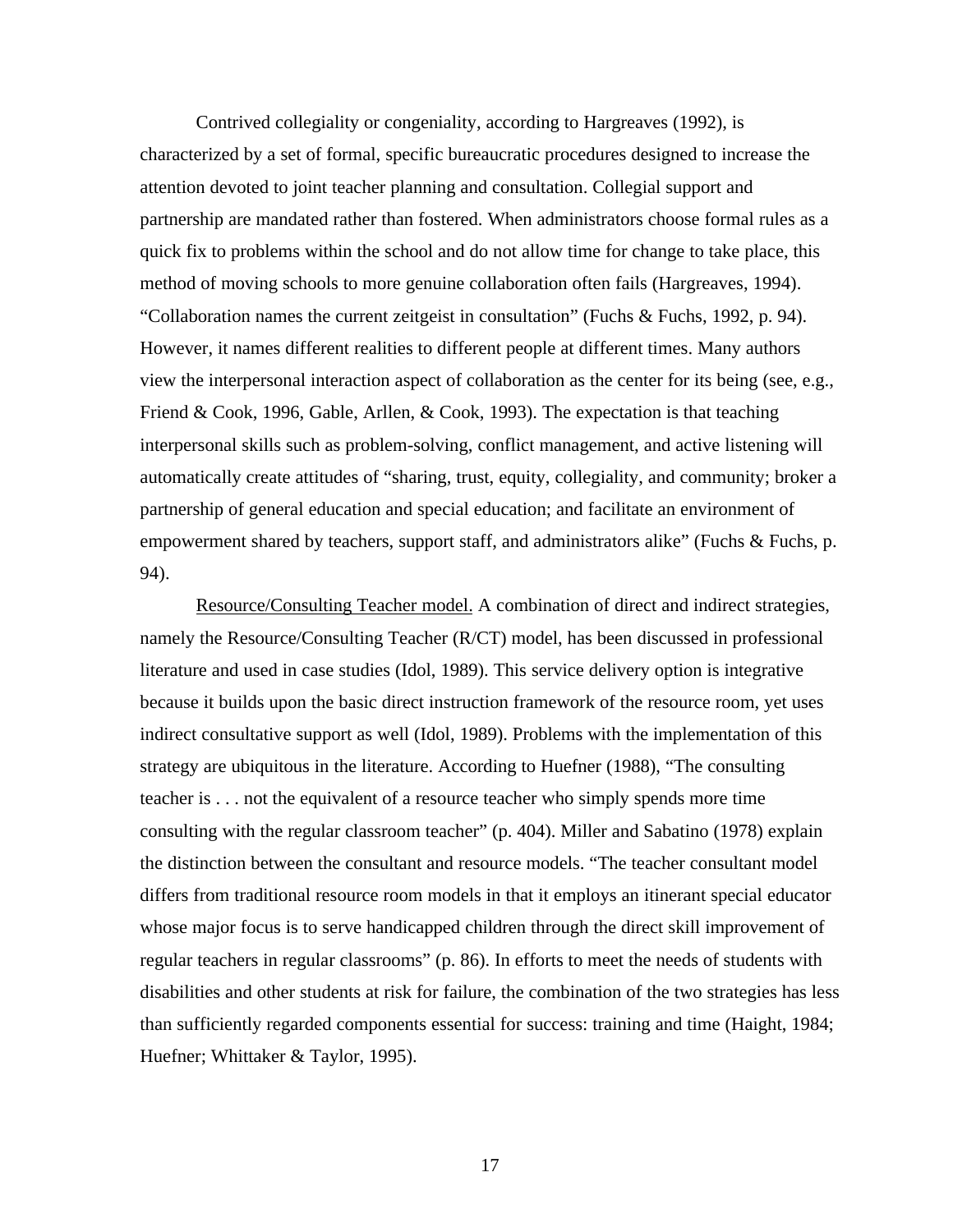Related research. Relatively few studies can be found regarding the expert style, possibly due to its lack of palatability in our currently "politically correct" world. However, numerous studies have been completed related to collaborative and Resource/Consulting Teacher model of which select findings are worthy of review here due to their implications for positive outcomes given appropriate administrative support.

Levine (1997) conducted an action research study on the impact of collaborative consultation on LD and at risk secondary students. Although the need for resource room did not decrease as hypothesized, students' progress continued through the year at unpredicted high levels. Other positive findings include that teachers continued to collaborate and seek the support of the resource/consultant teacher on a more frequent basis than before the study. This study gives credence to the theory that teachers have a positive attitude toward properly delivered consultative services even when the outcomes are not immediately seen nor are drastic

Karge, McClure, and Patton (1995) completed another secondary school study of a combination of collaboration and traditional pull-out models done at the middle/junior high school levels in California. The subjects consisted of resource teachers from 69 schools grades six through eight. All teachers in the county were invited to participate in the investigator-designed survey study, however, a 75% response rate was noted. The survey consisted of eleven Likert-type questions (strongly agree to strongly disagree) about collaboration and a demographics section about the teacher, the resource program, and the students served. The respondents had a variety of teaching backgrounds and experiences with a mean of 15 years of experience. The subjects were 94% Caucasian and 86% were female, and mirror the teaching population of this California region.

The findings from this survey include that nearly 50% of the participants indicated that they served more that 33 students, which is in violation of the California Special Education Code (Karge, McClure, & Patton, 1995). This could be in part due to the fact that teachers are serving nondisabled learners as well as identified special education students. Caseload for consultants is an area in need of more research in order to establish best practice and is an important consideration for principals. Planning time was primarily limited to the daily preparation period, and the teachers felt that they did not have adequate time to effectively implement a collaborative program. Most respondents indicated that most of their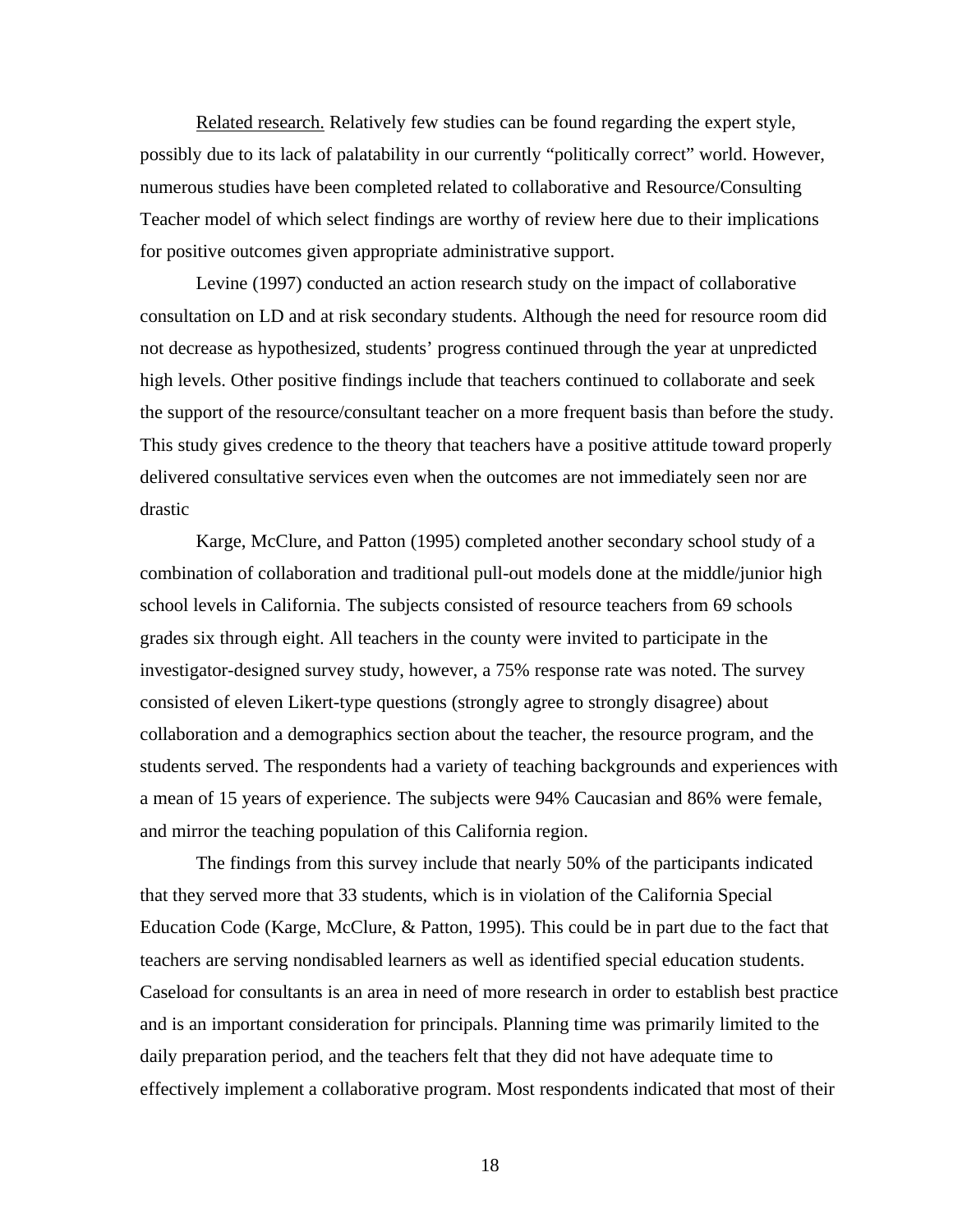time was spent with students and 47% reported spending between zero and twenty percent of their time per week with teachers. This finding suggests that administration simply gave the resource teachers the responsibility of consultation in addition to their other duties without a corresponding consideration for time constraints. Teacher attitude was viewed as the most important factor for successful collaboration (91%). Teacher attitude toward collaboration (87%) and lack of time (84%) were the two highest ranked factors hindering collaboration. Sixty-four (71%) of the teachers indicated that they prefer a combination of consultation/collaboration and traditional pull-out services for their students.

Limitations of this study include that the authors did not make clear what types of student the teachers were serving which could have wide-ranging implications for the outcome of the study. Since collaboration is based on interaction between general and special education teachers, the general educators' perspectives could have added much information. Similarly, there may have been a discrepancy between how teachers feel they should respond for professional reasons and their actual perceptions.

Marks and Gersten (1998) studied the change process of teaching practices using an expert style of consultation referred to as "coaching." The main focus of the study was to examine selected teachers on a case-by-case basis to determine factors that led them to invest time in learning new strategies and altering how they teach in order to meet the needs of students with learning disabilities. The purpose of the study was to understand the complexities of the process of change in teaching practice. Twelve teachers of grades one through six were chosen. The administrators were asked to choose special educators using the following criteria: (a) potential to communicate information to other teachers in a collegial manner, and (b) ability to effectively teach students with learning disabilities in the general classroom.

The coaching model sought to help teachers redesign and reconceptualize their lessons so that each of the target students was actively involved in the lesson, successful 75% to 90% of the time, and challenged, but not frustrated. Typically, the special educator/consultant would begin the coaching process by observing the students' learning environments including involvement levels, success rates, quality and quantity of feedback, and clarity of explanations. Soon after the observation, the consultant would share perceptions and informal data with the teacher. Next, the teacher and "coach" would agree on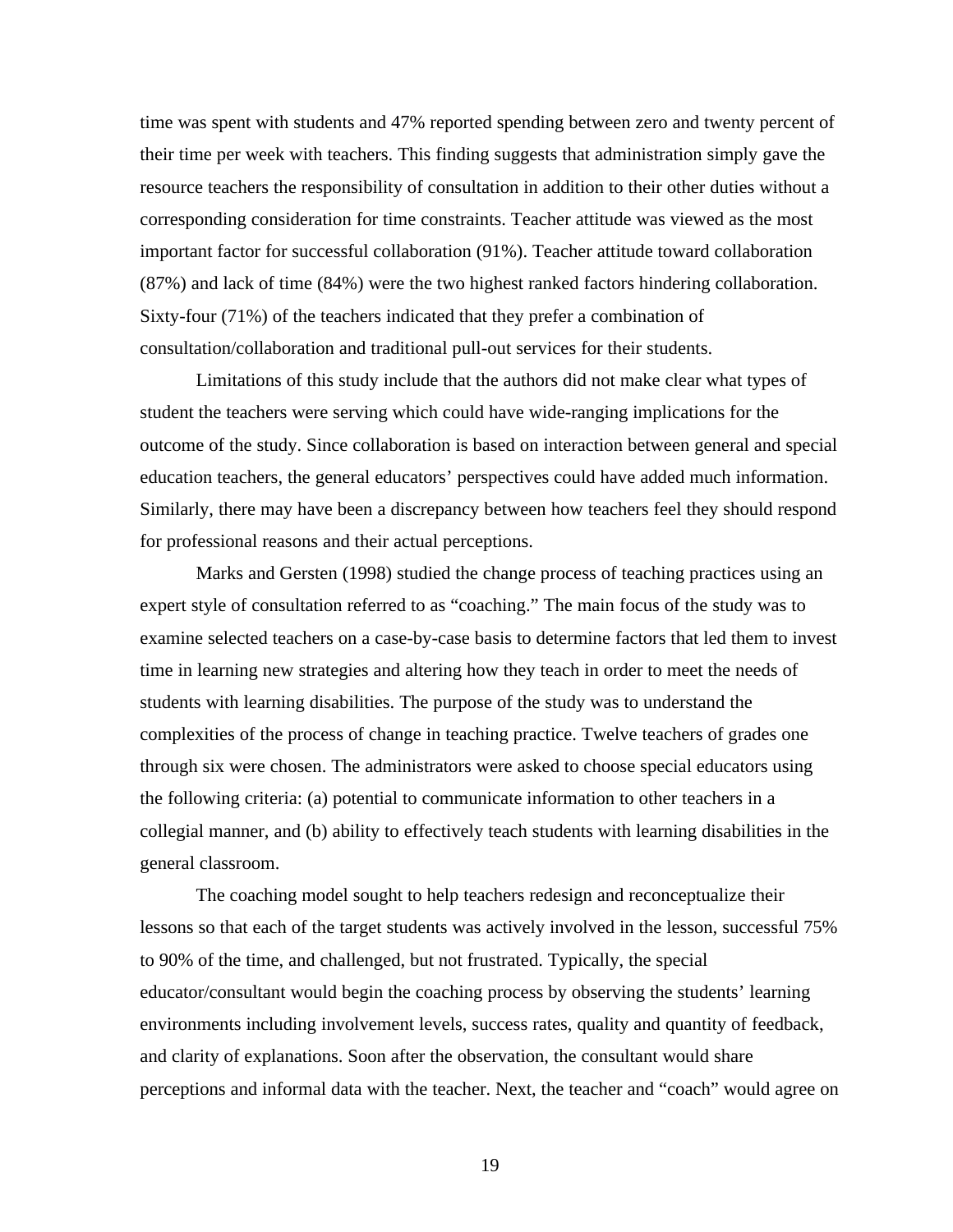a plan of action and the teacher began to experiment with the new strategies. The special educator/coach typically visited the class twice a week during the school year to support the continued use of the agreed upon strategies.

Data collection consisted of transcripts of researcher interviews with the teachers and coaches and a collection of documents including informal memos and field notes. Interviews were conducted with the teachers by the research staff three times during the year. These documents were coded to determine the general focus and specific suggestions made to the teachers as well as to ascertain the teachers' levels of implementation of the plans.

Cross-case analysis was conducted to examine a range of factors that may have had some bearing on a given teacher's level of engagement or disengagement with the coaching process. Levels of engagement were related to the intensity of involvement of the teacher. Impact of the process was also determined through the interviews. Teachers demonstrated higher levels of impact than of engagement. Special education coaches became frustrated when they perceived that changes in teaching practices were taking too long and when they felt that the general education teachers did not believe that the strategies were important. The primary influences on a teacher's level of engagement related to a teacher's perceived needs along with previous experiences working in a collaborative teaching situation. In general, when the needs of the teachers, whether expressed or not, were capitalized on, engagement levels tended to be higher and the impact of the coaching process was higher. When expressions of concern regarding differing styles between the teacher and coach were noted, and teachers fell into high engagement/moderate impact group, these teachers typically found the differences to be interesting. When teachers spoke of these issues as problems or difficulties, they fell into the low engagement/low impact group. In addition to these differing views of teaching, the focus of the suggestions, whether peripheral or core, seemed to affect levels of engagement and impact. Suggestions that dealt with core changes in teaching were more difficult to implement and had a greater possibility of conflicting with teachers' beliefs. Therefore, core changes resulted in higher levels of stress or conflict between the teacher and coach. Consultation plans must be acceptable to the consultee or stress and conflict will result in disengagement from the process which necessarily leads to low impact for students.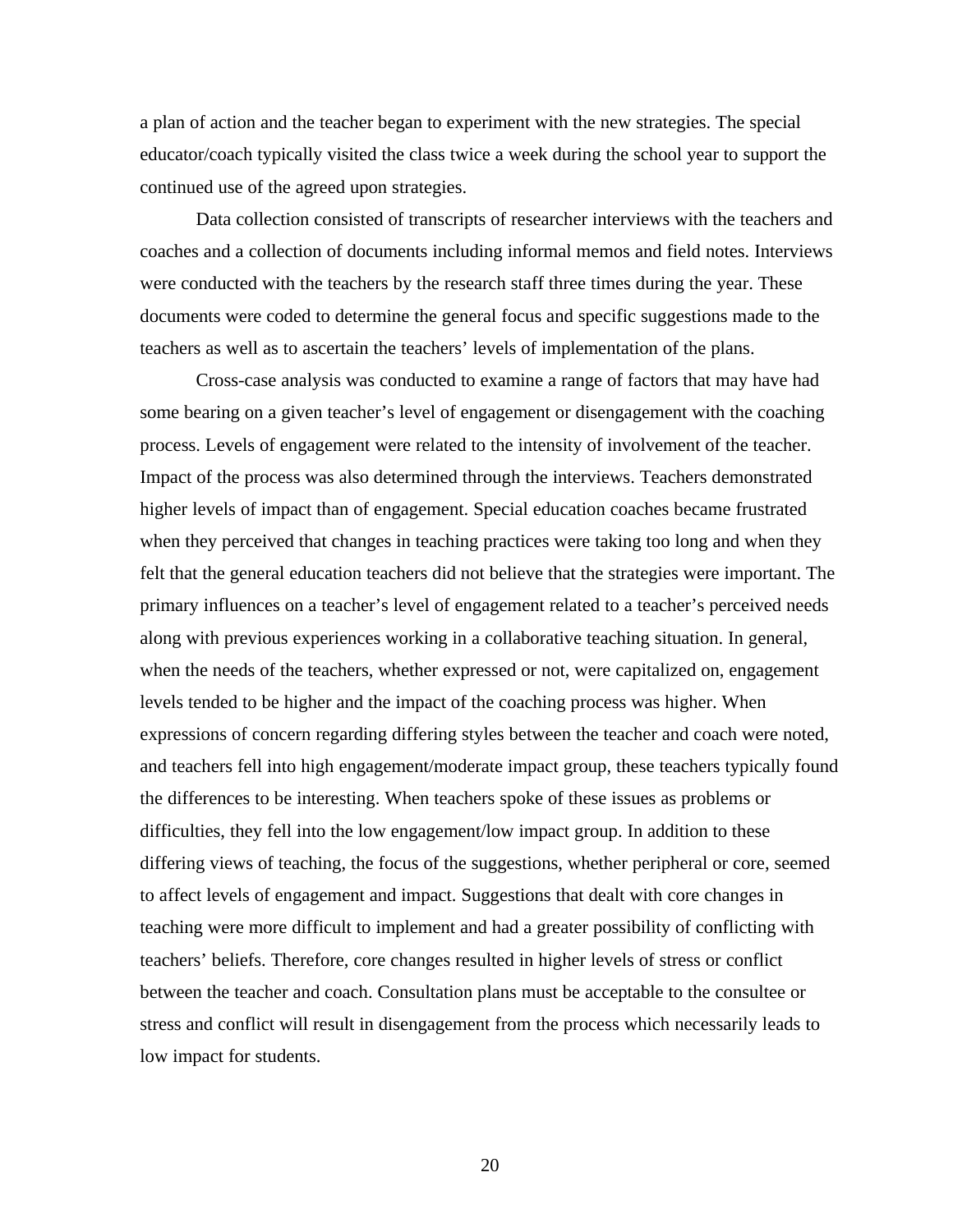Wade, Welch, and Jenson (1994) conducted a survey to determine whether regular educators and specialists are interested in collaborating; what kind of concerns, needs, beliefs, and attitudes about participating in collaboration may be characteristic of teachers at various levels of interest; and if level of interest and attitudes are related to teacher and school characteristics. They hypothesized that both regular educators and specialists would vary in their level of interest. Further, they believed that teachers at higher interest levels would (a) find collaboration more compatible with their values and practices, (b) report less concern about their own skills and knowledge in carrying out the change, (c) believe that the change would not adversely affect their autonomy and decision-making power, (d) have a more positive attitude toward the value of the innovation, and (e) believe that they would be adequately compensated in terms of personal satisfaction and administrative support. Third, they hypothesized that teachers with the most experience with special education would report a higher level of interest and a more positive attitude toward collaboration than those with little exposure or knowledge.

Subjects were volunteer regular classroom teachers, special education teachers, and reading specialists of 12 schools in Utah. Two kinds of schools were involved: collaborative and noncollaborative schools as identified by participation or nonparticipation in a threeyear, federally funded project to promote collaborative efforts to facilitate inclusion of students with disabilities. Using a stratified random-sample design, three elementary schools and three secondary schools were selected from a list of 15 collaborative schools and were confirmed as implementers of collaborative efforts. Similarly, three elementary and three secondary schools were selected from the remaining schools and designated as noncollaborative. The questionnaire examined whether and to what extent teachers have an interest in participating in a collaborative project to include remedial students in the regular education setting. The second part examined the concerns, needs, beliefs, and attitudes of teachers regarding collaboration. The third section requested information regarding teacher and school characteristics that were hypothesized to affect teachers' level of interest. The instrument was field tested for content validity and revised revealing an interrater agreement was .93. The five concern factors (a) Compatibility With Teachers' Basic Values, Attitudes, Role Expectations, and Experience; (b) Fears and Uncertainties Associated With the Change; (c) Concerns About Autonomy and Participation in Decision Making; (d) Impact on Students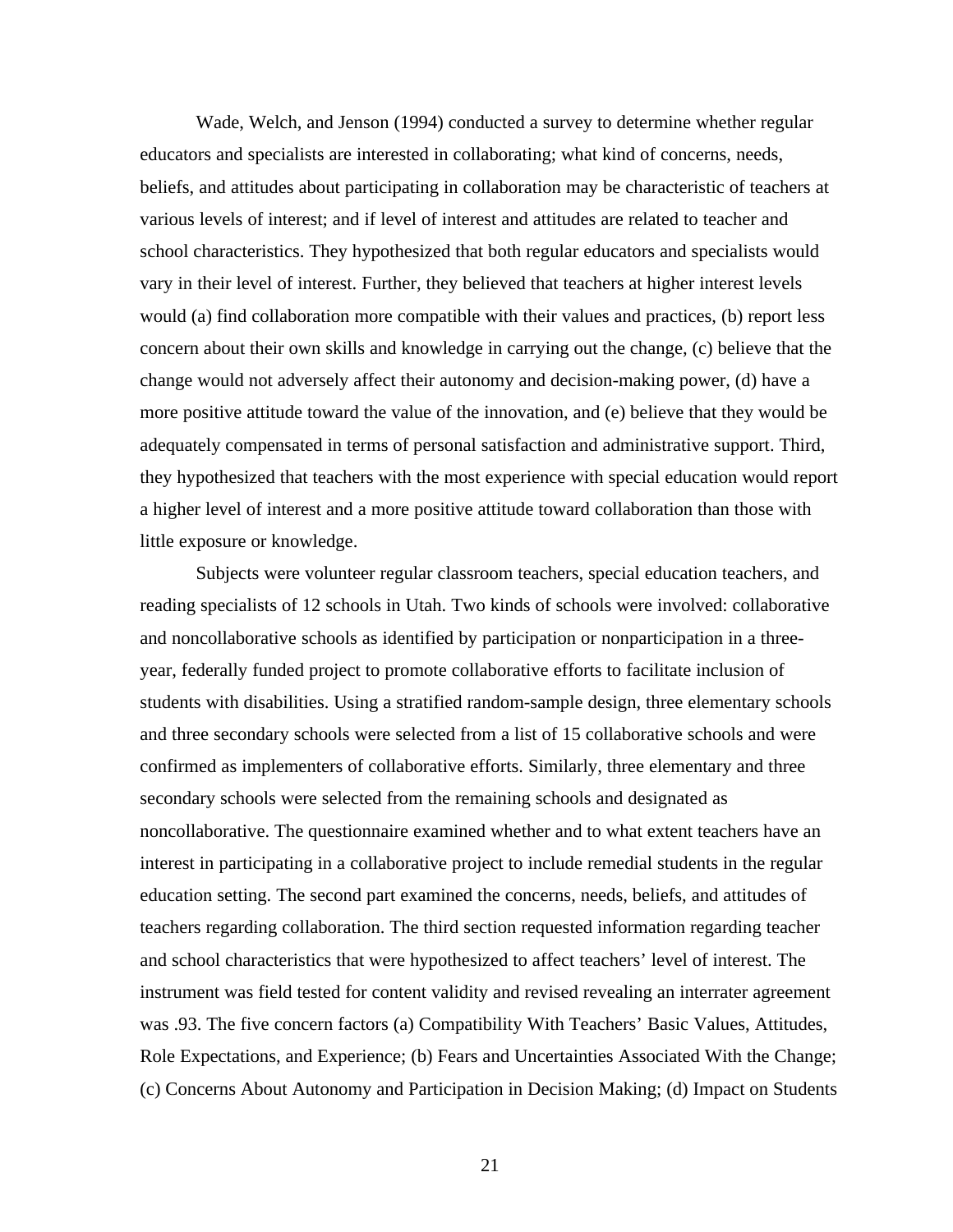and the School; and (e) Personal Cost Appraisal were collapsed into one factor following a factor analysis. The Cronbach's alpha reliability coefficient of .94 indicated that the one factor had high internal consistency. A factor analysis was conducted on level-of-interest which resulted in a three factor solution of Interest and Technical Assistance (I  $\&$  TA), No Interest (NI), and Collaboration/Leadership (C/L). An ANOVA was performed to determine if teachers with different levels of interest had different levels of concern. A significant difference was found and a Tukey's test found that all groups were significantly different from one another. Those teachers who demonstrated a higher level of interest manifested a lower level of concern. A chi-square test indicated that level of interest was statistically related for the collaborative/noncollaborative group and for the regular/specialist group. Faculty that was already engaged in collaborative work was also more interested in collaboration, and specialists had a greater interest in collaborative participation than general educators. ANOVAs were performed for ordinal data and chi-square tests were performed for nominal data. Two characteristics significantly related to interest level were number of years of teaching experience and years in the same school. The NI group was composed almost exclusively of teachers with 10 or more years of experience who had been at their schools for 10 years or more. The majority of the C/L group had less than 10 years experience. Whether teachers had been to a workshop was not related to interest level. The size of the school, both the size of the student body and the number of faculty, was found to be a characteristic related to interest level. Faculty from schools where the student body exceeded 1,000 was less interested in collaboration and leadership than was faculty from smaller schools. Based on these findings, both school size and prior experience are perspectives or variables to consider when planning a study of administrative support for cooperative models of service delivery.

This study brings to the forefront the idea that teachers in stagnant positions (more than 10 years in the same school) have more difficulty with change such as collaboration, than do teachers with more diverse experiences. It also suggests that if teacher concerns are addressed, training is conducted, and exposure to collaboration is allowed, interest level in collaboration will be high. However, since the results do not provide information about causal relationships and the questionnaire only indicates respondents' intentions, not their actual behavior, caution must be used in drawing such conclusions.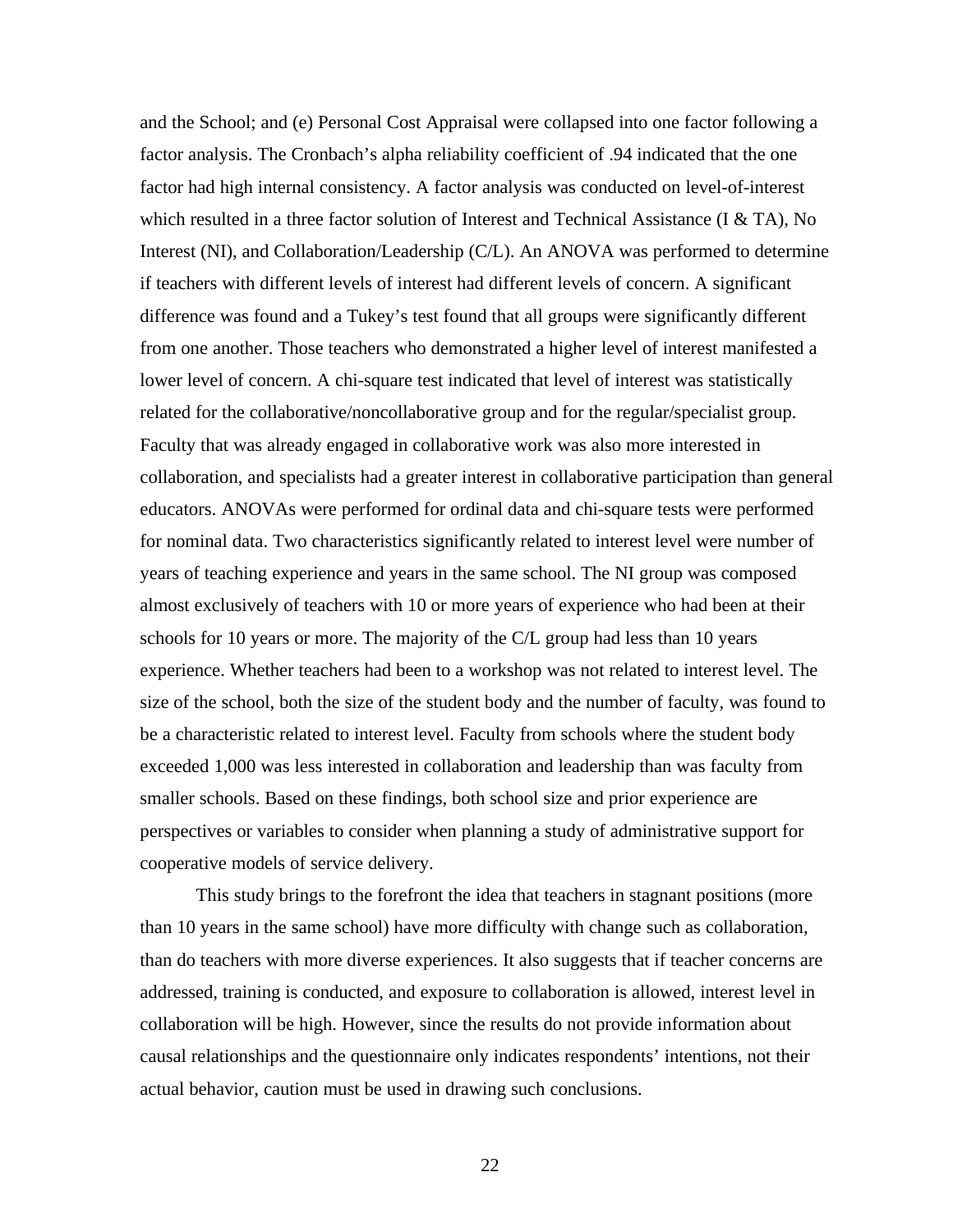### Co-teaching

Co-teaching is a non-pure form of consultation. Still, it is a viable, flexible alternative to a strictly consultative method of service delivery, and many professionals use the terms consultation, co-teaching, and team-teaching interchangeably (Walther-Thomas, Bryant, & Land, 1996). Some cooperative teaching structures include peer collaboration (Pugach & Johnson, 1995), peer coaching (Joyce &Weil, 1980), and team teaching. Bauwens and Hourcade (1995) describe the co-teaching process as "a restructuring of teaching procedures in which two or more educators possessing distinct sets of skills work in a co-active and coordinated fashion to jointly teach academically and behaviorally heterogeneous groups of students in integrated educational settings" (p. 46). According to Walther-Thomas (1997), co-teaching teams share the responsibility for instruction, assessment, curriculum development and modifications, discipline, and communication with families.

Related research. In the spring of 1993, Baker and Zigmond embarked on a noteworthy qualitative case study involving five restructured schools in five states that used some popular form of co-teaching to educate their students with disabilities in heterogeneous classrooms (1995). The service delivery models used are thought to be supportive of inclusive environments and included the collaborative teaching model, co-teaching, classwithin-a-class, and mixed methods such as pull-out combined with regular class instruction. Some of the popular practices engaged in included learning strategy instruction, curriculum based measurement (CBM), alternative reading instruction, peer tutoring, cooperative learning, and collaborative planning. The goal of Baker and Zigmond was to determine the nature of special education provided to elementary students with LD in heterogeneous classrooms.

The sites represented a wide geographic apportioning and were located in Virginia, Pennsylvania, Minnesota, Kansas, and Washington. The sites were chosen from a review of professional conference proceedings and federally funded programs. The researchers collected data during a two-day visit to each site through interviews with two students with LD, his or her parents, general and special teacher, the principal, and special education supervisor for the building. The investigators observed each student and teacher during a core curriculum class for two consecutive days and took notes on the teachers' actions, the classes' actions, and the target students' actions at five-minute intervals. The researchers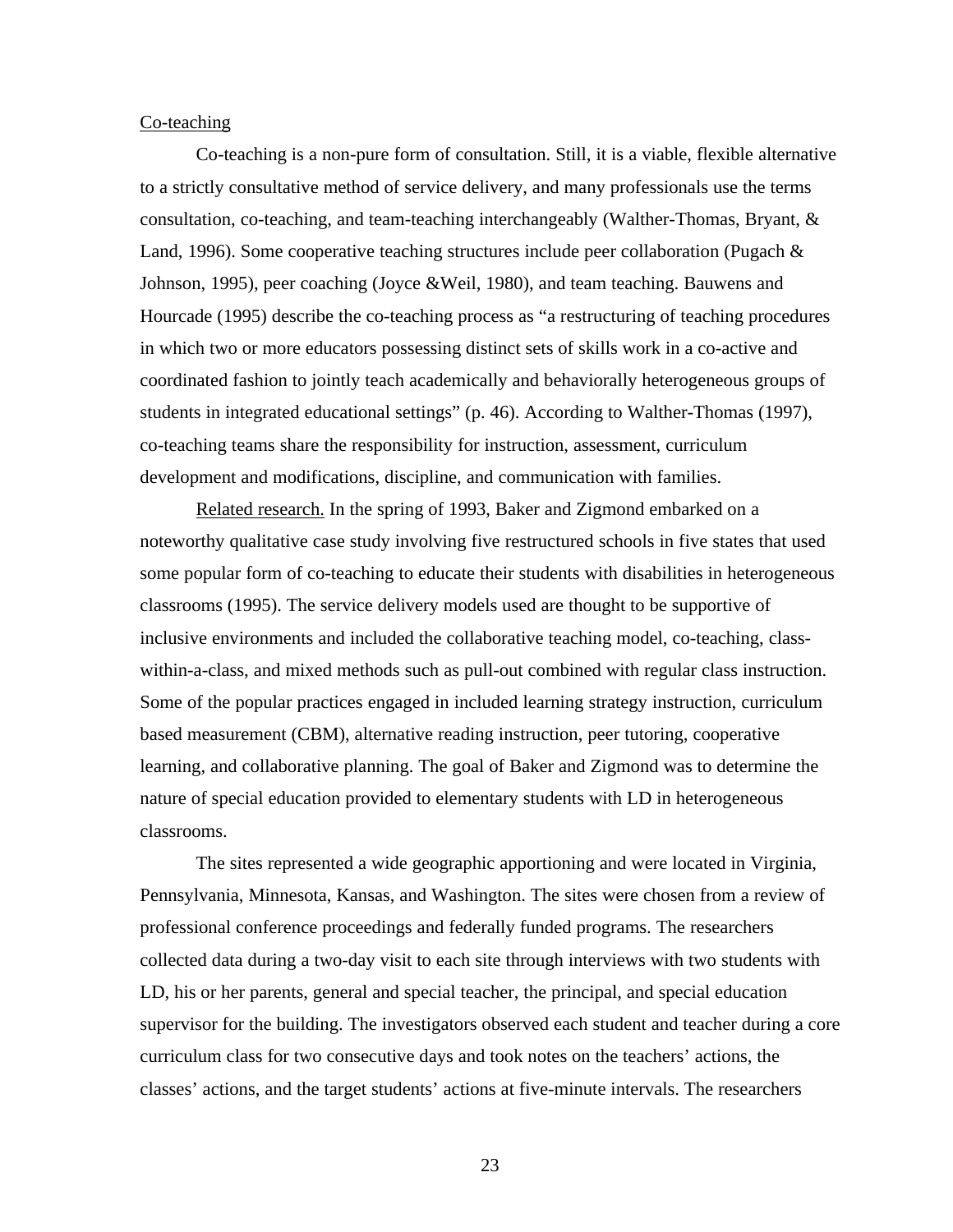reviewed students' records including Individualized Education Programs, report cards, and achievement level documents. Other documents that were gathered include parent/student handbooks and local descriptions of the inclusive model employed in each district. The target students and classmates were given the Basic Academic Skills Samples (BASS), and individual scores for each class were compared to each target student's reading level score.

Data from observations, documents, and interviews were coded into four areas: context for inclusion; model of inclusion; role of special education teachers; and educational experiences of students with LD. Preliminary analyses of the cases, including patterns depicted, were shared with peers and participants for peer review and member checks respectively. Next, a matrix was developed to display data for each of the sites in the four categories. Common themes and important distinctions among sites were found and reported. The four themes that were determined to be important in this study (already noted) revealed key differences between each site. The contexts for inclusion differed markedly in each setting. For example, the number of students served in the schools ranged from 315 to 2,060 with 4% to 14% of the population served as students with LD. The models of inclusion were as simple as a local model focusing on learning strategy instruction to a university model with multiple components. All sites required the special education teacher to fill multiple complex roles as part of the service delivery model employed in their district. All sites provided one-on-one assistance from either peers or paraprofessionals, some form of remediation either in the general education setting, as a pull-out service, or before and after school, and modified assignments, materials, and tests.

Implications of this important descriptive case study are outlined by Baker and Zigmond (1995) and responded to by a variety of key scholars in the field of inclusive education. As noted by McLaughlin (1995), Baker and Zigmond's inquiry goes beyond their stated goal of describing how students with LD are being educated in heterogeneous classrooms to attempting to answer the question, What is special about their education? In response to this inquiry, the researchers believe that "students with LD in these models of inclusive education were getting a very good *general* education" [italics in original] (p. 175). When consensus was that a student needed more than a general education, peer and paraprofessional tutoring was provided or "pull-out services were 'reinvented'" (p. 175). The method of peer and paraprofessional tutoring forces "the *least well trained* individuals to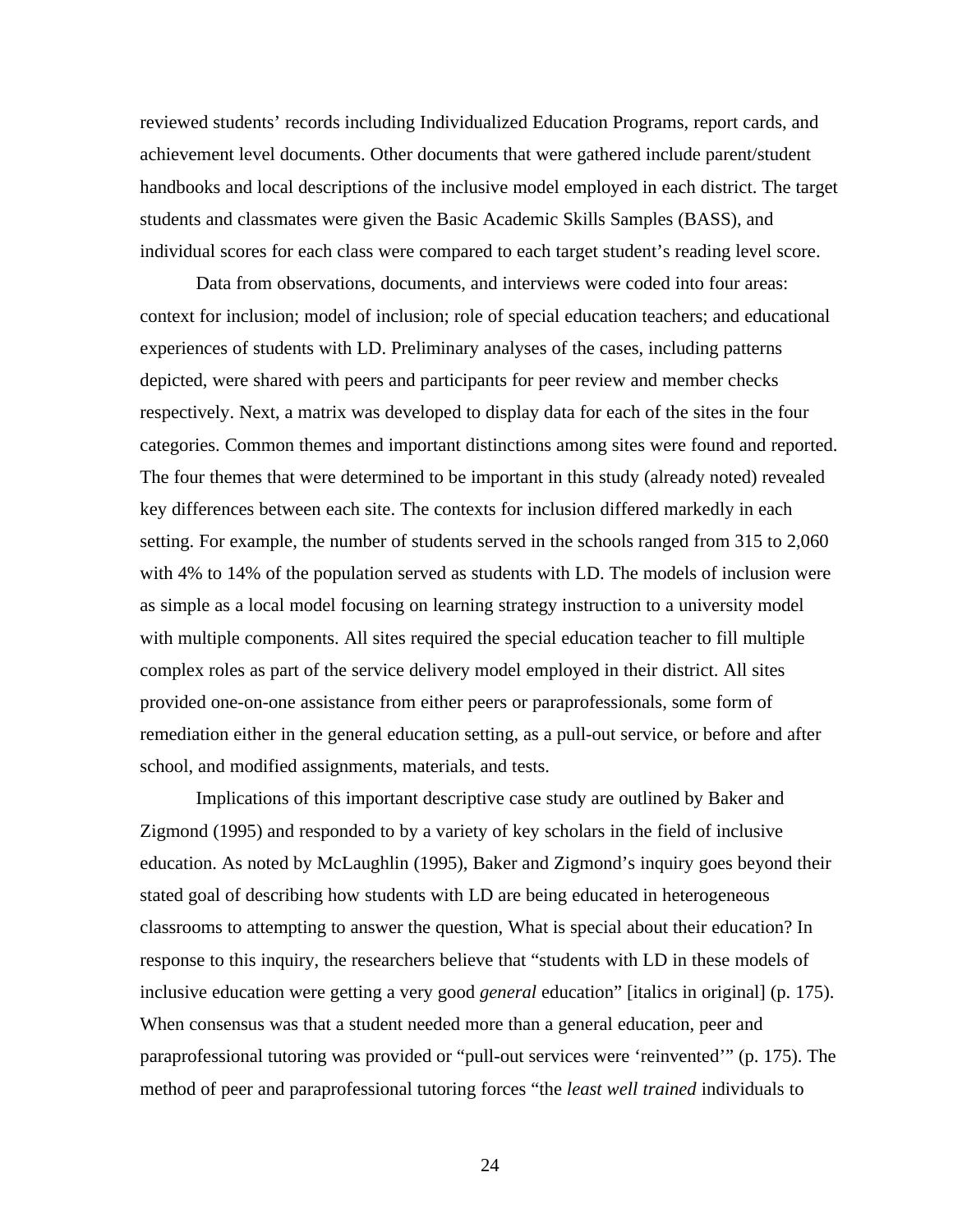teach the *most difficult to teach!*" (p. 177). In their review of Baker and Zigmond's study, Crockett and Kauffman (1998), make note of an important detail missing from the five sites' co-teaching models. "Collaborative meetings were used to plan what and how something would be taught, rather than who would be taught it. Instructional decisions were neither personalized nor databased, nor were accommodations planned or individualized" (p. 505- 506). According to Baker and Zigmond, financial reasons were thought to drive the placement of some students in a part-time pull-out placement in order to justify the continued assignment of special education personnel in the building. Furthermore, one site lost some special education faculty due to the declining referrals, although fewer referrals was one of the goals of their co-teaching model. Lastly, the authors share implications of their findings vis-a-vis personnel preparation. They state that since the effectiveness of the special educators was derived from both experience and in-service training that novice special education teachers may be ill-prepared to perform the multiple roles of co-teacher.

From the investigators' descriptions of the five sites, it is apparent that the models differ widely and are both effective and ineffective in different aspects of educating students with disabilities. It might be safe to conclude from this information that a generic program that has the greatest likelihood of working in most settings with most students should be developed and modified with care, documentation, and continual evaluation for individual students. In this manner, the next generation of educators may learn from the present educators' mistakes and successes, thereby developing models similar to ones that worked for similar students and refining these instructional delivery systems with the same care, documentation, and evaluation for future educators to learn from as well.

Walther-Thomas (1997) describes a three-year study of 18 elementary and seven middle schools involved in developing and implementing co-teaching teams as an integral part of their service delivery models. The goal of the study was to investigate the benefits and problems that 23 school teams encountered during this implementation. The school teams consisted of approximately five members: one principal; one or more general educators; and one or more special educators. District-level administrators recommended school teams. Then they were observed to determine whether inclusive programs were being implemented and that co-teaching was an integral part of their model. The researcher included only teams that were unanimously in favor of participating. The teacher participants had 12 to 18 months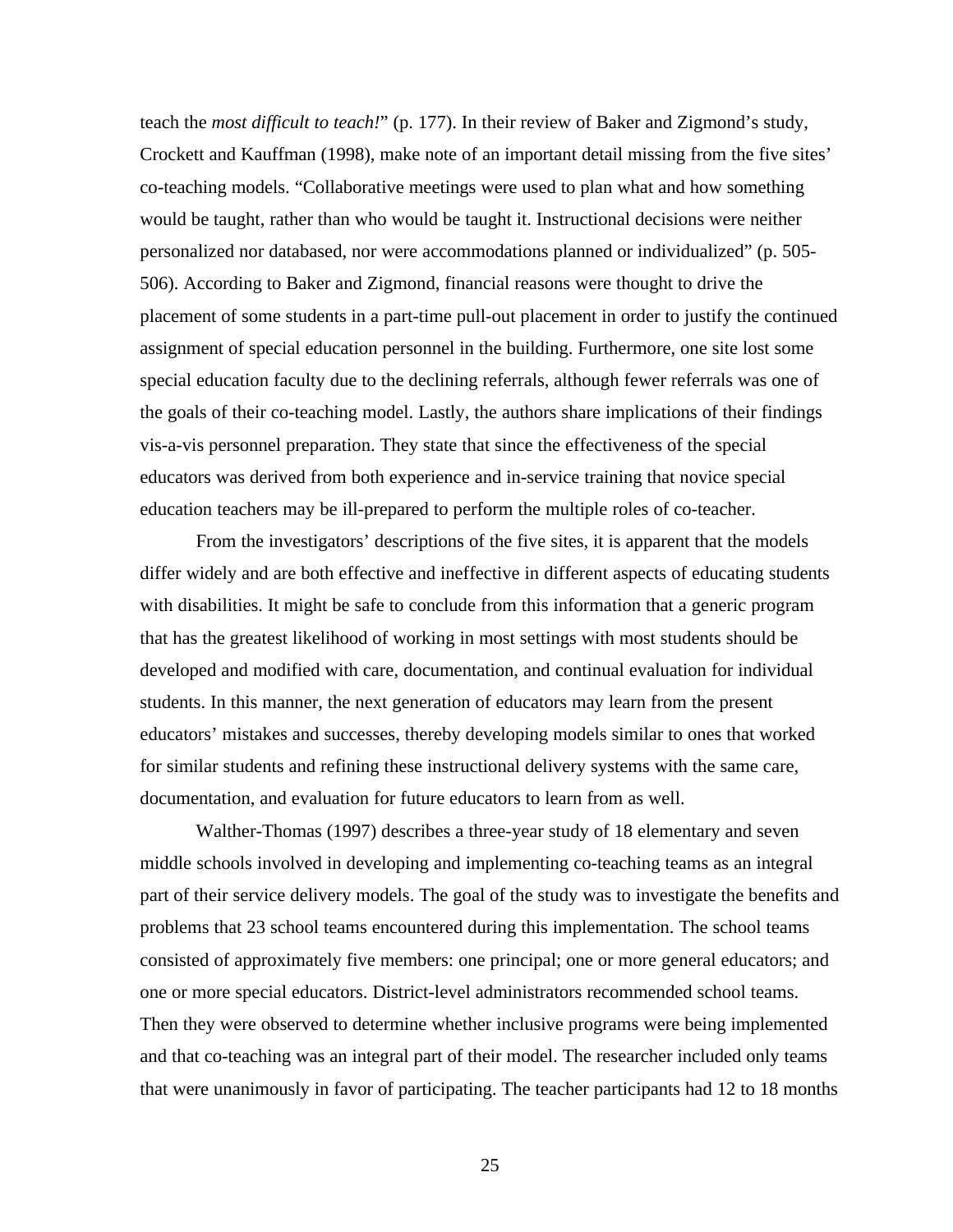of experience as co-teachers and taught with their partners on a daily basis for at least one hour. One hundred forty-three participants (119 teachers and 24 administrators) participated in one or more years of the investigation. The students served by the teams represented all IDEA special education categories.

Data sources for the naturalistic inquiry were 45 to 90 minute classroom observations done at least once per school year by pairs of trained graduate students. The observers kept notes on the co-teachers' use of instructional procedures, collected data on students and classroom characteristics. Following the observations, the graduate pairs interviewed the teachers about the prior instructional period and compared notes to ensure reporting accuracy. Semi-structured interviews, that lasted 45 to 90 minutes, were conducted with participants each spring to review the service delivery model, including the co-teaching process, facilitators, and problems. Interviews were audiotaped and notes were taken. Relevant documents were viewed when participants mentioned them or they were used during classroom observations. All data were coded, reviewed, and analyzed systematically. Member checks and peer reviews were used as accuracy checks.

The findings resulted in a high level of agreement among participants on the benefits and problems of the models. Benefits for students with disabilities were related to their performance, the performance of their teachers, and school culture. Participants believed that student self-confidence and self-esteem improved as well as academic and social skills. The benefits for students without disabilities include improved academic performance, especially for unidentified, low-functioning students, more time allotted to each student, increased emphasis on study skills and social skills, and improved classroom communities. The benefits noted for teachers are increased professional satisfaction, opportunities for professional growth, and less isolation. The persistent problems grew more serious over the three years of the inquiry and there was more general agreement about the problems than about the benefits of the model. The most persistent problems reported involved scheduled planning time, student scheduling, caseload concerns, administrative support, and staff development opportunities. These findings have important implications for a study of administrative support for a cooperative service delivery model. Most importantly, the length of implementation will be a noted variable between schools in my study.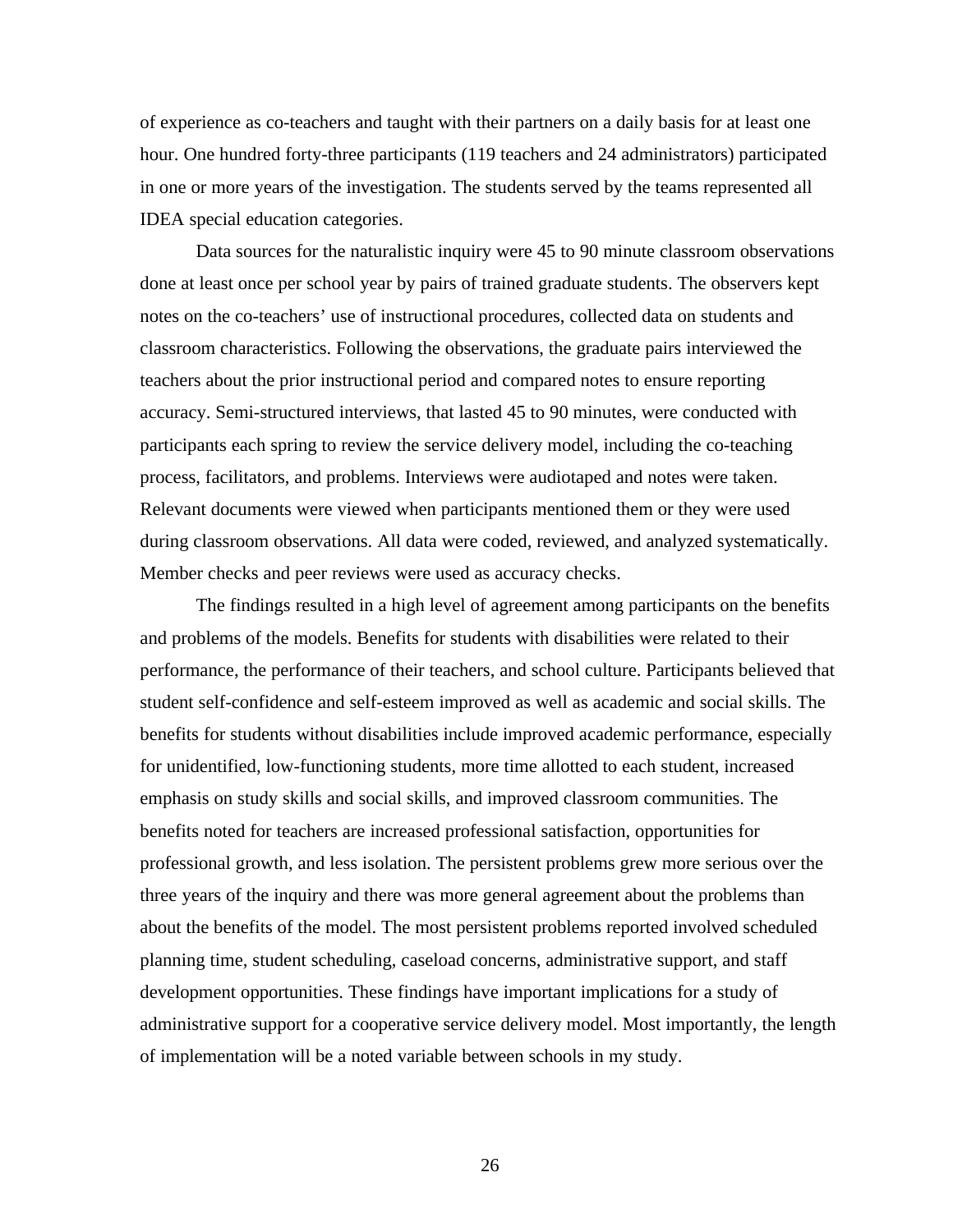The benefits noted in this study have been noted by other authors (see Friend  $& Cook$ , 1996; Thousand & Villa, 1989) and have been refuted by other authors (see Affleck et al., 1988; Carlberg & Kavale, 1980; Schumm et al., 1995). However, the problems are consistent with problems that other researchers have found when studying similar collaborative models of service delivery. This consistency across models and types of studies leads one to believe that the problems are truly hindrances to the success of a collaborative model and must be addressed.

Another important study related to co-teaching was completed by Boudah, Schumacher, and Deshler (1997). They use a four-part experimental design to examine the effects of a collaborative instructional model in inclusive secondary classes in which students with mild disabilities and low-achieving students were enrolled. The results were mixed, but have implications for policy and implementation practice of cooperative service delivery models. Four experimental and four comparison classes from a large, metropolitan area were used during part of the 1993-1994 school year. Classrooms were matched by grade levels 6, 7, 8, and 10. Four teams volunteered for the experimental classes and four for the comparison classes. Students were selected based on having mild disabilities or being low achieving as defined by the authors as equivalent to the students with mild disabilities. Most of the students with disabilities were classified as having learning disabilities. The teachers in the experimental group were trained in the Collaborative Instruction (CI) Model in which one teacher presents content and the other enhances the delivery by teaching strategic skills to the students. Training was conducted in two four-hour sessions four weeks apart. Short debriefing sessions were conducted after observations of the implementation of the CI Model.

After training, teachers were measured using a fixed ratio observation every 10 seconds during whole-group instruction. Social validity was measured using a satisfaction questionnaire comprised of 14 seven-point Likert-type items. Students were measured on engagement, mastery of strategic skills, and content test performance. Engagement was measured through observation. Each time a selected student was engaged with a teacher, the teacher with whom the student was engaged, the initiator of the interaction, the type of academic engagement, and the correctness of the student response was noted. Interrater reliability was determined by having two independent observers simultaneously record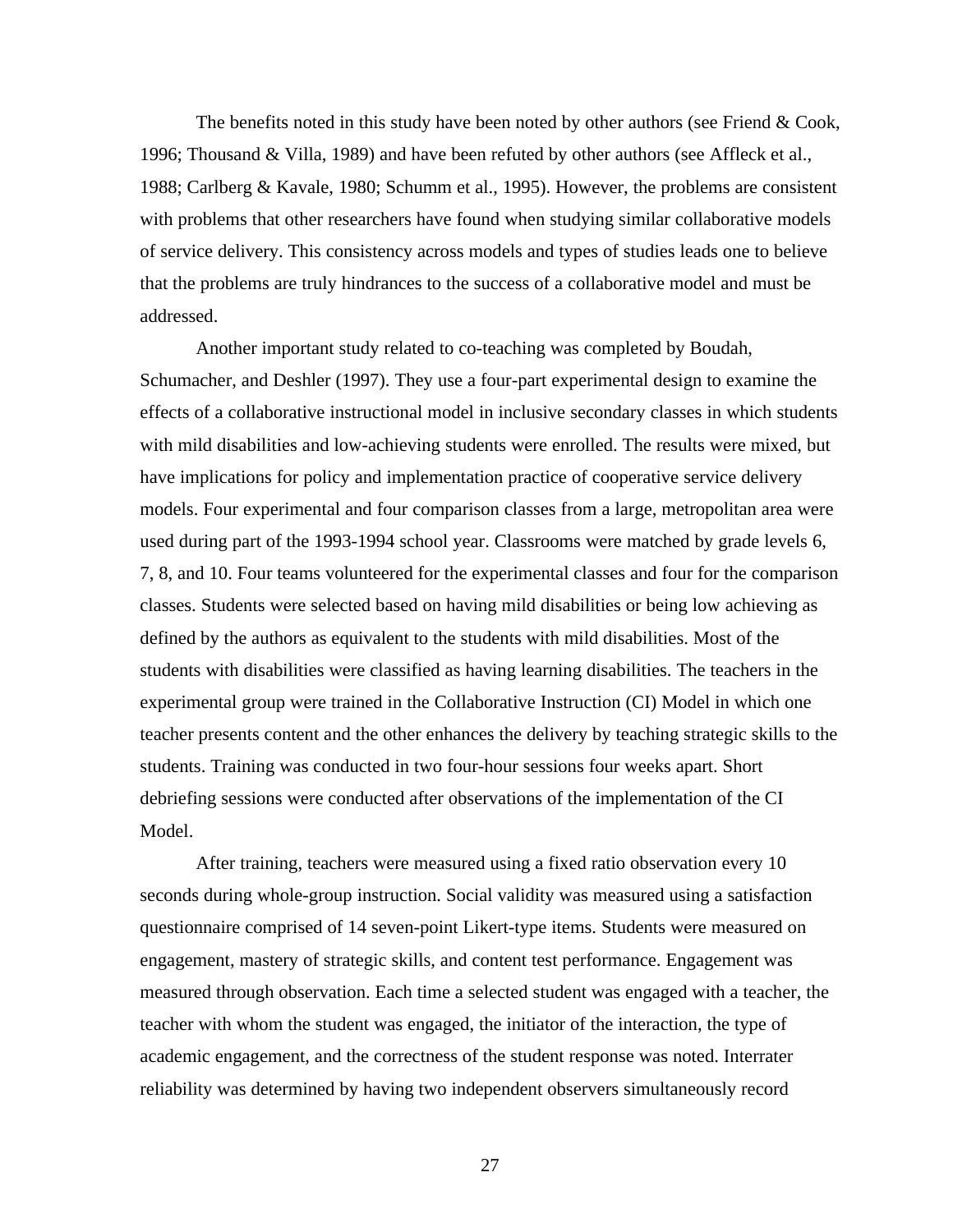actions for at least 20% of all observations before and after the experimental teachers were trained. Reliability after training ranged from 86 to 90% for teacher and student observations. Students were also measured on their mastery of paraphrasing, skills at mastering information, skills at analyzing concepts, and strategic skills in organizing information. Experimental students were measured on their performance on in-class unit tests and quizzes.

Engagement of students was compared from baseline to intervention conditions. The only significant difference in the engagement of students with mild disabilities (MD) between experimental and comparison conditions was in their use of strategic skills, favoring the experimental group. Students who were deemed low achieving (LA) showed significant differences with regard to strategic skills, favoring the experimental group, and the special education teacher interacted significantly more often with LA students during intervention than during baseline. LA students were engaged significantly more often than MD students both during baseline and after intervention. Regardless of condition, the general educators involved LA students more than they involved MD students, LA students were more involved in recalling previous content knowledge, and LA students responded to teacher prompts correctly more often than MD students. Regardless of student designation, significant differences were found in the posttest scores between the comparison and experimental classes, favoring the experimental classes, on scores for the analysis of concepts test and the information mastery test. For MD experimental students, scores on inclass tests and quizzes decreased, while LA students' scores increased an insignificant amount.

The researchers found that teachers spent the majority of their time on noninstructional tasks and very little time presenting content. This remained a problem after training in the CI model; however, teachers increased their time mediating the learning of students and exchanged instructional roles more frequently after implementation of the CI model. Conversely, the percentage of time that teacher teams presented content and circulated to work with individual students decreased. The limited time spent on instruction may have translated into minimal change in student engagement and therefore minimal test score improvement. Yet, teachers were generally satisfied with the performance of their team.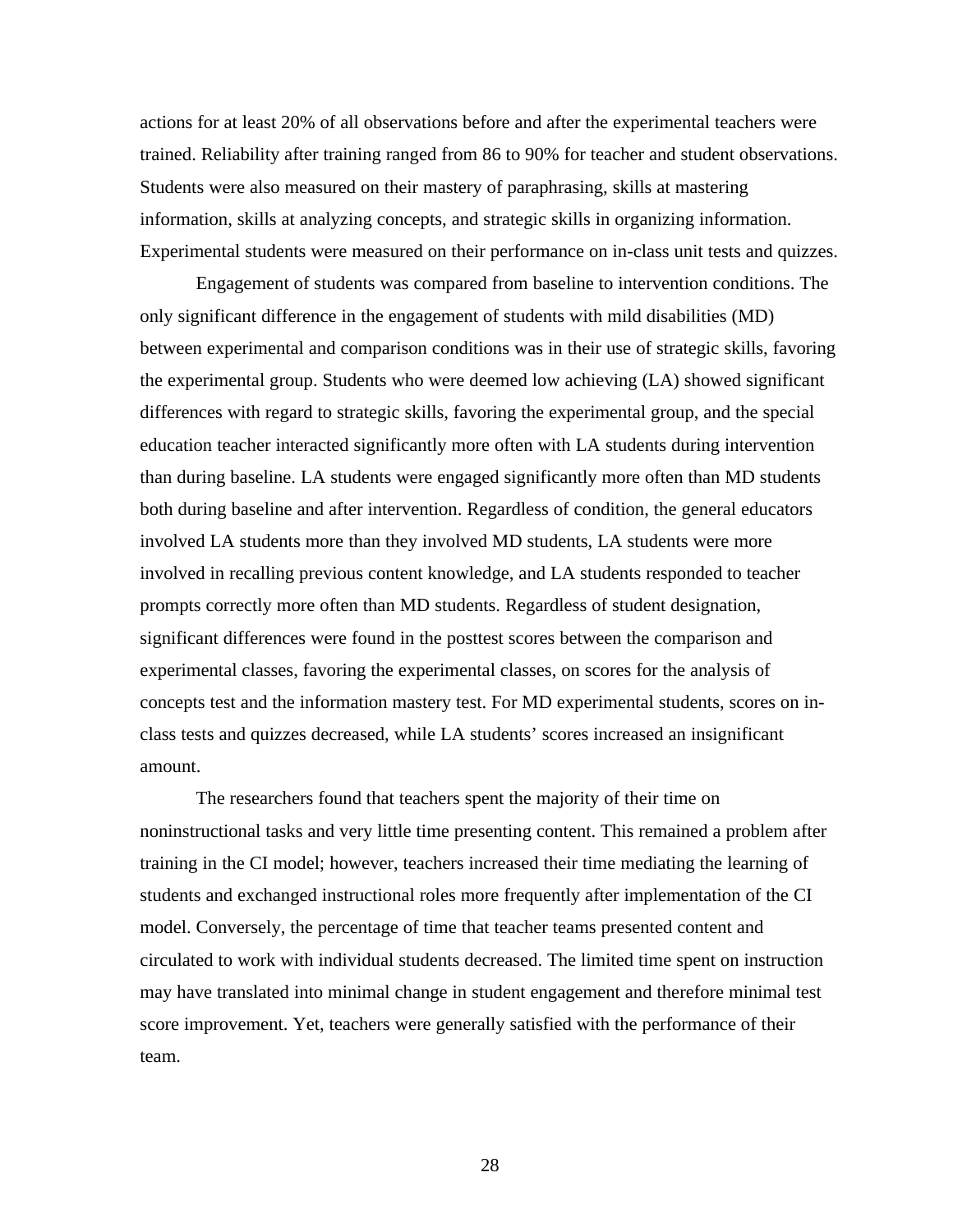Although such a short amount of time, a portion of one school year, should not be expected to produce lasting or even visible changes according to change theory specialists (see Fullan, 1982; Illback & Zins, 1984), the lack of engagement of students with disabilities is cause for concern in light of literature suggesting that achievement is related to student engagement (Greenwood, 1991). The poor student outcomes for MD students (i.e., failing grades) make apparent the inherent challenge in inclusive education for these students at least at the secondary level. These findings along with Baker and Zigmond's (1995) findings call into question policies that seek to fully eliminate pull-out type services in which students with disabilities have been shown to master learning strategies that enable them to succeed in educational settings (Schumaker & Deshler, 1992). Moreover, research is needed to determine if improvements in teacher instruction can be successful in improving teachers' collaborative efforts such that both teachers are highly engaged during most of the class time since highly engaged teachers tend to produce higher student performance (Marks & Gersten, 1998).

While all studies have not shown positive outcomes for students, the majority of the highest quality ones have depicted that given the appropriate circumstances cooperation of services can result in effective programs for students with disabilities.

Administrative Barriers to the Practice of Consultation and Co-teaching

It is relatively easy to conceive how consultation, including co-teaching, might make an excellent service delivery model for students with disabilities and students at risk of failure. Unfortunately, turning theory into effective practice is not an easy matter in any organization and especially in schools (e.g., see Sarason, 1996). Rosenfield (1995) makes the point that "fears and anxieties about political and legal issues around the entitlements of Individuals with Disabilities Education Act (IDEA) and Section 504 and the complex puzzle of state and local regulations and case law paralyze administrators and frontline professionals" (p. 320). This remains the case today in spite of the flexibility built into the regulations that actually provides more latitude than many school districts realize. IDEA does require states to establish procedures assuring that students with disabilities are educated, to the maximum extent appropriate, with students without disabilities. However, most districts have still not realized this imperative (Danielson & Bellamy, 1989; York & Vandercook, 1990). One reason for this failure is that teachers are not prepared to provide individualized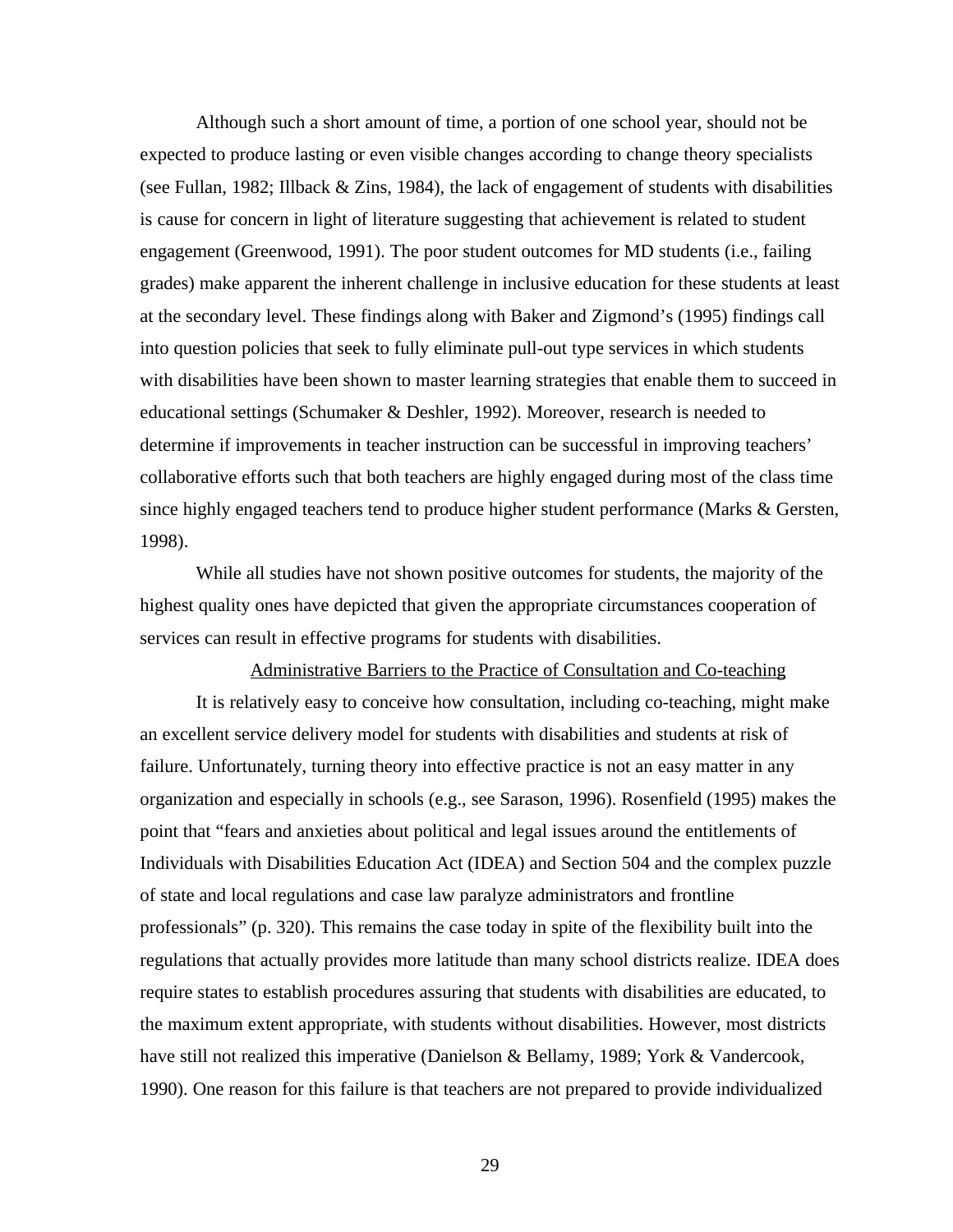instruction to students with disabilities in general education settings (Kearney & Durand, 1992; Osborne & Dimattia, 1994). Problems such as this must be anticipated and prepared for in order to enhance the effectiveness of a consultation model.

As Idol (1990) makes clear, consultation consists of both scientific and artful aspects. The scientific component of school consultation is comprised of the content or technical teaching and intervention strategies used to solve classroom problems. The artful component consists of the process of consultation and is comprised of the various communicative, interactive, problem-solving, and decision-making skills used in the process. Obstacles can occur at any of these levels of consultation, and many can and should be dealt with at an administrative level. Idol (1988) distinguishes guidelines for establishing special education consultation programs which include: financial issues; prereferral and referral practices; performances standards for consulting teachers; appropriate case loads; scheduling systems; and ongoing evaluation systems. While these are not an exhaustive list, the areas listed were mentioned repeatedly by school personnel in several states as critical to the establishment of a special education consultation program. Some of these areas have been covered thoroughly in the literature since their conception 10 years ago; however, others have merely been touched upon if not totally ignored. In fact, eight years after Idol (1988) introduced these pertinent barriers, Villa, Thousand, Nevin, and Malgeri (1996) found that virtually identical problems plagued schools. The authors synthesized the explanation for schools' difficulties in providing a consultative service delivery model for students with special needs as (a) inadequate teacher preparation; (b) ineffective organizational structures, policies, and procedures; (c) loss of the familiar dominant school culture; and (d) poor leadership. These administrative barriers will be highlighted in the next sections.

## Inadequate Teacher Preparation

Consultation, in any field, becomes a utilized option because of a high number of clients with a need and the lack of qualified personnel to serve these clients. The number of students placed in special education services continues to increase yearly. In 1988-89, the cumulative placement rate (CPR) for all students with disabilities was 94 (i.e., 94 out of every 1,000 students between the ages of six and 17 were identified with a disability). By 1994-1995, 106 out of every 1,000 school-age students were identified with disabilities, an increase of 12.8% (McLeskey, Henry, & Hodges, 1998). A corresponding increase in the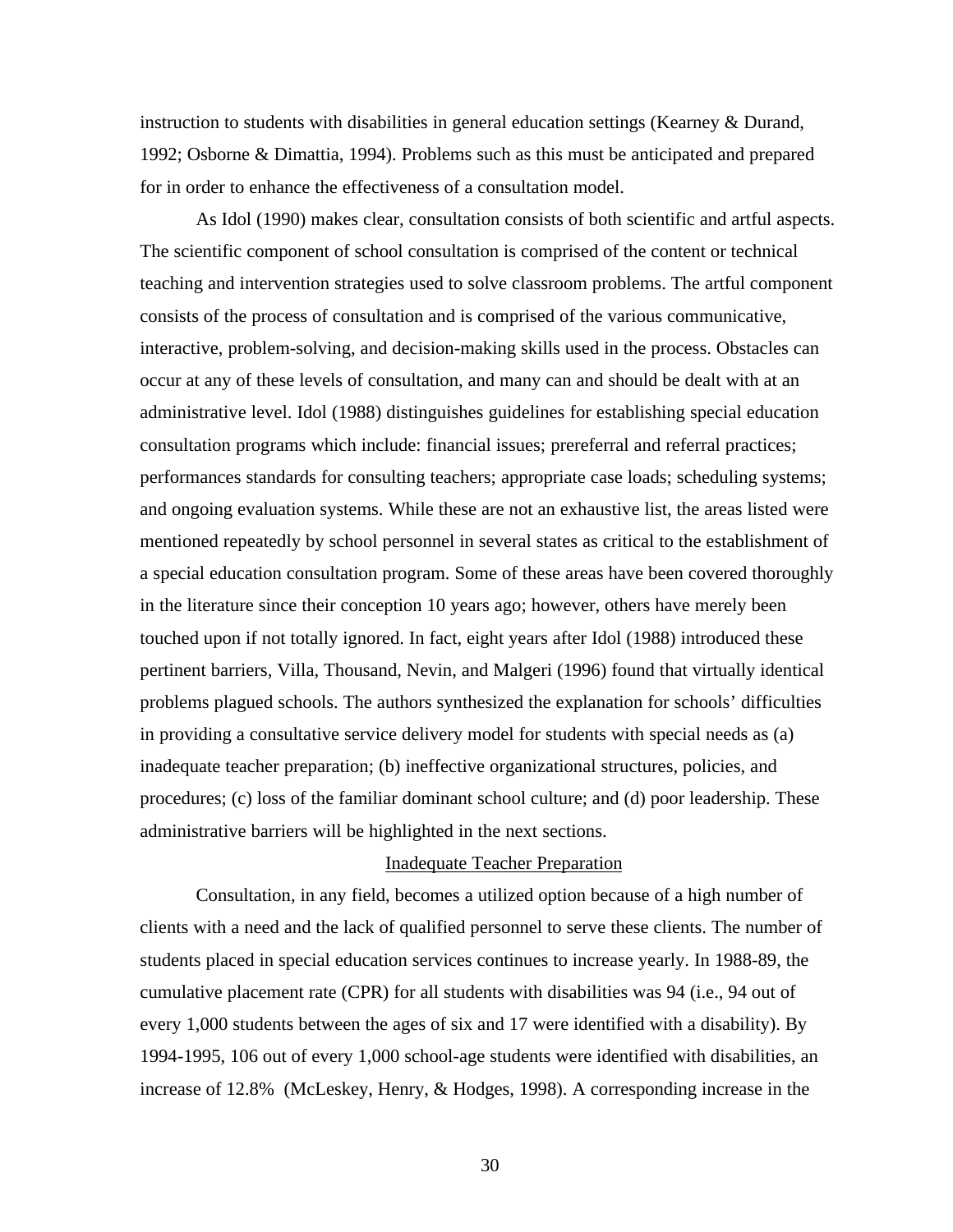cumulative placement rate (CPR) for students with disabilities who are placed in general education classrooms has been noted. In 1988-89 the CPR was 30, but in 1994-95 the CPR was 48, displaying an increase of 60% (McLeskey, et al.). With this increased need for special education service providers has not come a similar increase in special education teachers (U. S. Department of Education, 1997). This situation, an increased need and a lack of qualified service providers to accomplish the job, is the classic reason for the use of consultation services in any field.

Most researchers agree that teachers in the collaborative role need formal training in consultation (Erchul & Conoley, 1991; Johnston, 1990; Showers, 1990; Thousand & Villa, 1989). Gersten, Darch, Davis, & George (1991) found that if teachers are not adequately trained in collaboration skills, they tend to avoid the consultation role. Bauer (1975) stated that consultation is important and "requires a working understanding of the functioning of both individuals and of systems, and of ways in which such function can be modified for the benefit of both, thus leading to additional and improved problem solving" (p. 300). Lilly and Givens-Olge (1981) discuss the need for specific changes in the field of teacher consultation and call for "More systematic attention to preparing future (and current) special educators for consultation activities . . . research on various aspects of teacher consultation . . . and . . . increasing attention to teacher consultation in the professional literature" (p. 75). Others have also called for improving teacher education, recognizing that programs are not sufficient for service needs and that the burden of training should be removed from employers (Neel, 1981).

Aside from the importance of preparing general educators to take their position as consultee, teacher education programs must be cognizant of the fact that some general education teachers may become consultants. Baltimore Public Schools began a program in 1992 in which they taught 50 general education teachers to become full-time consulting teachers in three weeks (Solomon, 1996). Their duties were to design and implement special education pre-referral procedures as well as inclusive practices to be used in their schools. Studies indicate that state requirements for training general education teachers have not changed despite the passage of the IDEA (Johnson, 1990). We must prepare all prospective teachers to use effective communication skills and collaboration strategies that will allow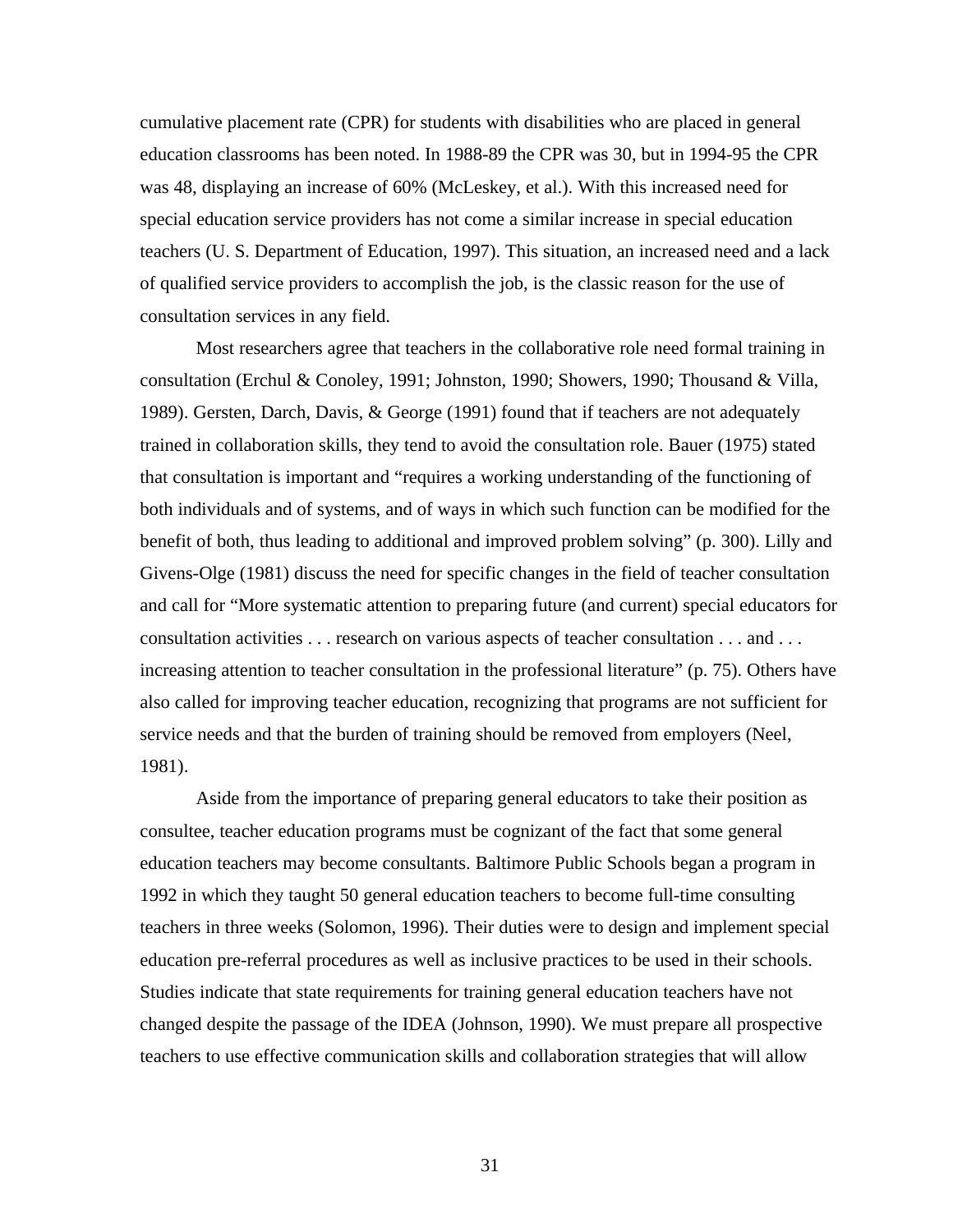them to work with other professionals in solving problems and making effective decisions for students.

### Ineffective Organizational Structures, Policies, and Procedures

The organizational level for which change is targeted (individual pupils, individual teachers, or educational systems) often categorizes school-based consultation services. The levels of organization that may be targeted include individual pupils, individual teachers, or educational systems. The greatest difference within this categorical scheme exists between services designed to affect educational outcomes for individual pupils and those that are designed to influence system norms, practices, or behaviors. Since special education law and intent is to offer individualized instruction to students with disabilities in order that they benefit from their education, client-centered implementation of consultation services meets this intent most appropriately. These client-centered services, however, are implemented within a system, and articulating the possible system effects of consultation would allow school consultants to set a systems level agenda describing how educational systems might profit from the introduction of school-based client-centered consultation and assist consultants to plan evaluations of their services across organizational levels, a step notably lacking in much implementation literature. As described by Idol (1988), systemic structures that affect consultation include financial considerations; prereferral and referral practices; caseload, scheduling, and evaluation systems; and school culture and leadership. These topics will be discussed further in this section.

Financing consultation programs. Although Idol (1988) and Cancelli & Lange (1990) state that finance is an important variable of consultation to administrators, no research and very little professional commentary can be found in this area. Kratochwill and Van Someren (1995) mention that consultation is "sold" to administrators as a cost-effective means of service delivery for students with disabilities and at-risk students (p. 132). Yet, they go on to opine that supplementing consultation with appropriate resources and training can be quite expensive as well as time-consuming. Intuitively, a consideration for the financial aspects of school-based consultation would be at the forefront of administrators' thoughts. Still, more research and sharing of ideas must be done in this area.

Establishing prereferral and referral practices. Cancelli & Lange (1990) highlight some of the questions that arise when attempting to introduce prereferral consultation into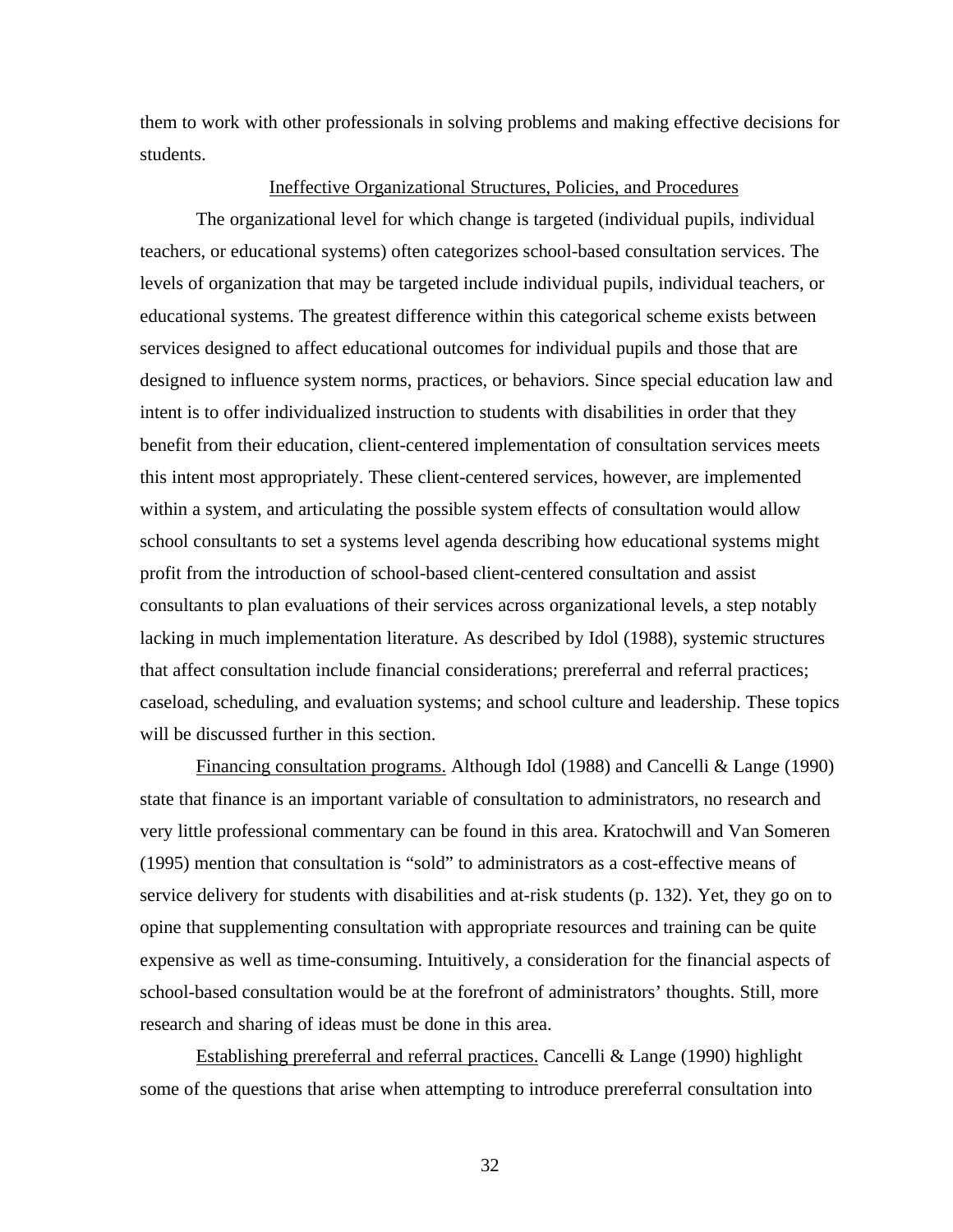existing organizational systems. How much and what type of training is necessary for consultants to implement and maintain prereferral consultation services? How should potential consultees be trained for and indoctrinated into consultation services? How should administrators be prepared to oversee prereferral consultation? Although these questions were posed nearly a decade ago, no recent research can be found regarding these issues.

Fuchs, Fuchs, and Bahr, (1990) considered the hypothesis that teacher behavioral consultation would improve classroom teacher perceptions of their difficult-to-teach students and therefore decrease referrals for testing and possibly special education placement. The consultation process was described as collaborative and prescriptive, but the authors made no specific mention of whether a direct or indirect strategy was used. The researchers conducted their experiment in a metropolitan school district using guidance counselors and special education graduate students as consultants. Interventions of shorter and longer duration were used in order to determine whether a consultant-driven prereferral intervention might be shortened in duration, thereby improving its efficiency without reducing its effectiveness. Subjects were 60 general educators, their 60 most difficult-to-teach students without disabilities, and 22 consultants in 17 elementary schools. Analyses indicated that the short and long versions of consultation were equally effective. Reducing the number of misidentified students would tend to make classes more heterogeneous even in schools with inclusive practices. Therefore, the intent of IDEA, to have natural proportions in classrooms (Lipsky & Gartner, 1998) would be met more fully. Limitations of the Fuchs et al. study include the use of teacher ratings and the differences between long and short versions of consultation were minimal (i.e., 14-22 days versus 18 to 28 days). These ratings may have been influenced by confounding variables such as intensity and duration of the student behavior rather than solely by its frequency. Even with these qualifying factors, initial findings are positive for a shortened length of consultative services reducing inappropriate referrals. A common problem in the field of special education is over identification of some disability types. If short consultation periods for prereferral inhibit this problem; the practice would be ethically and financially stable.

Determining an appropriate caseload for consulting teachers. Again, although Idol (1998) stated this to be an administrative concern, little if any research and professional commentary has been published regarding the appropriate caseload for consulting teachers.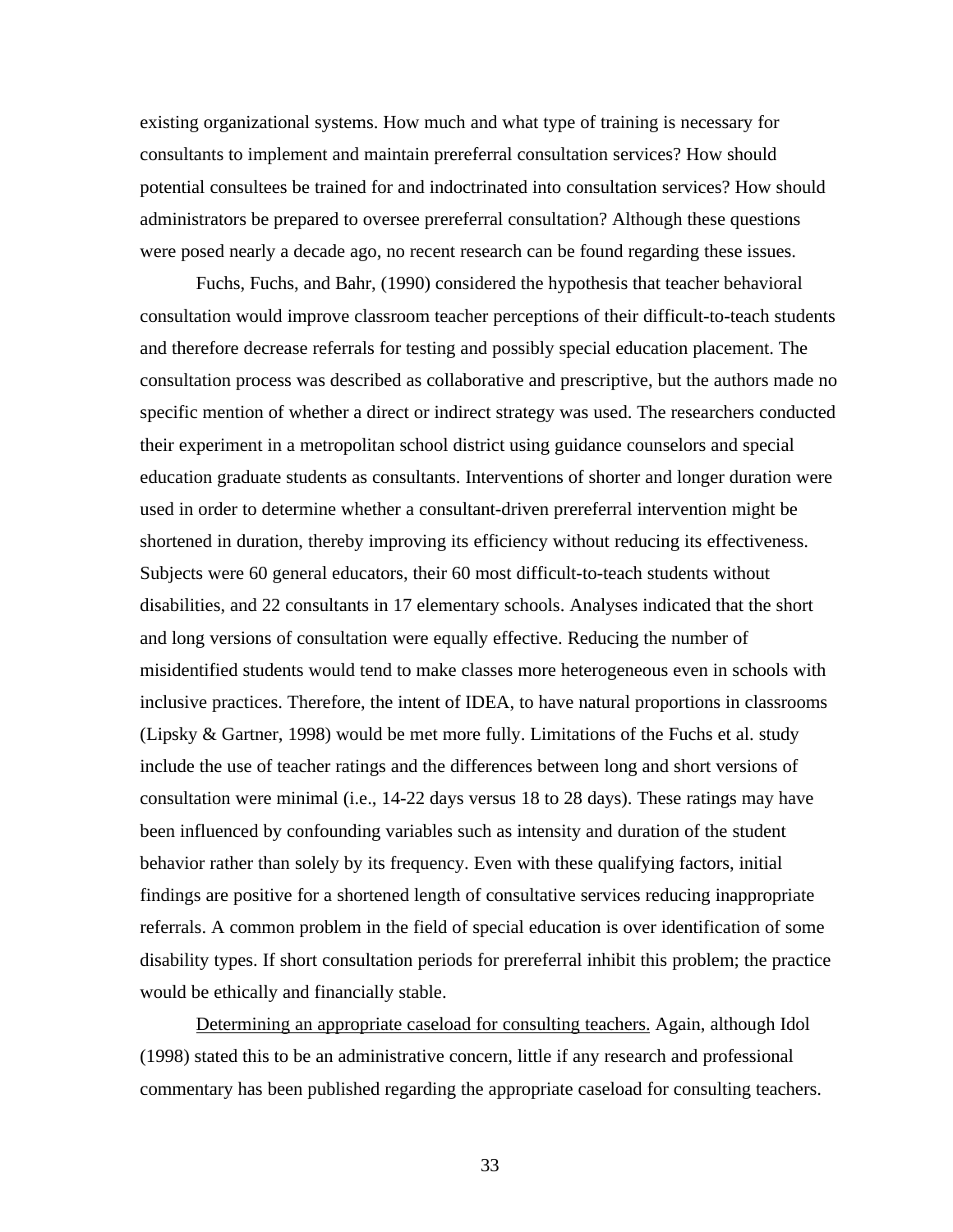Perhaps this is an area of more concern to the consultants directly rather than to the administrators. It may also be important to the students and their parents since consultant caseload ultimately effects the quality and amount of individualized instruction available for students with disabilities. Idol states, somewhat cavalierly, that "special educators whose responsibilities are only consultative may be expected to serve up to 35 students" (p. 54). Seemingly forgotten from this decree are extenuating circumstances such as severity of the disabling condition, travel time for itinerant teachers, the amount of paperwork required for 35 students, and the number of teachers with which a consultant may need to consult for this number of students.

Designing a scheduling system to provide time for consultation. With the busy schedule of most people in today's world, time is an important element of every aspect of our lives. We all want more of it to spend in productive ways. Since the manufacturing of time is impossible, the reorganizing of how we spend it is imperative. This parallels the discussion in the consultation literature. More time is needed to consult directly with teachers, paraprofessionals, and parents. More time is needed to work directly with students with disabilities. Consultants must continue to complete vast quantities of paperwork for each child on their caseload, and this takes more time. The list could continue, as do the concerns in the literature. For the most part, the literature states these concerns with the apparent wish for more time to be found; however, Idol (1988) is the exception. Idol has given six scheduling options to be used as a basis for structuring individual consultation programs. These options tie closely to her Resource/Consultant Teacher model.

Idol's first scheduling option requires that the consultant split time between consulting and resource teaching half-and-half, mornings and afternoons. Her rationale for this option relates to elementary school scheduling of core curriculum. The second scheduling plan offered, and one that has been used by graduates of her consultant program, is to rotate the days and times of day when the consultant is available. Idol reports that this results in approximately 40% of the consultant's time in consultation and 60% directly teaching. The third scheduling option assigns the consultant to two days of consulting and three days of resource teaching. The fourth option has been used successfully at middle and high school levels. According to this scheduling plan, the consultant is assigned to one course at one grade level at a time. The consultant gradually fades services, picks up another course,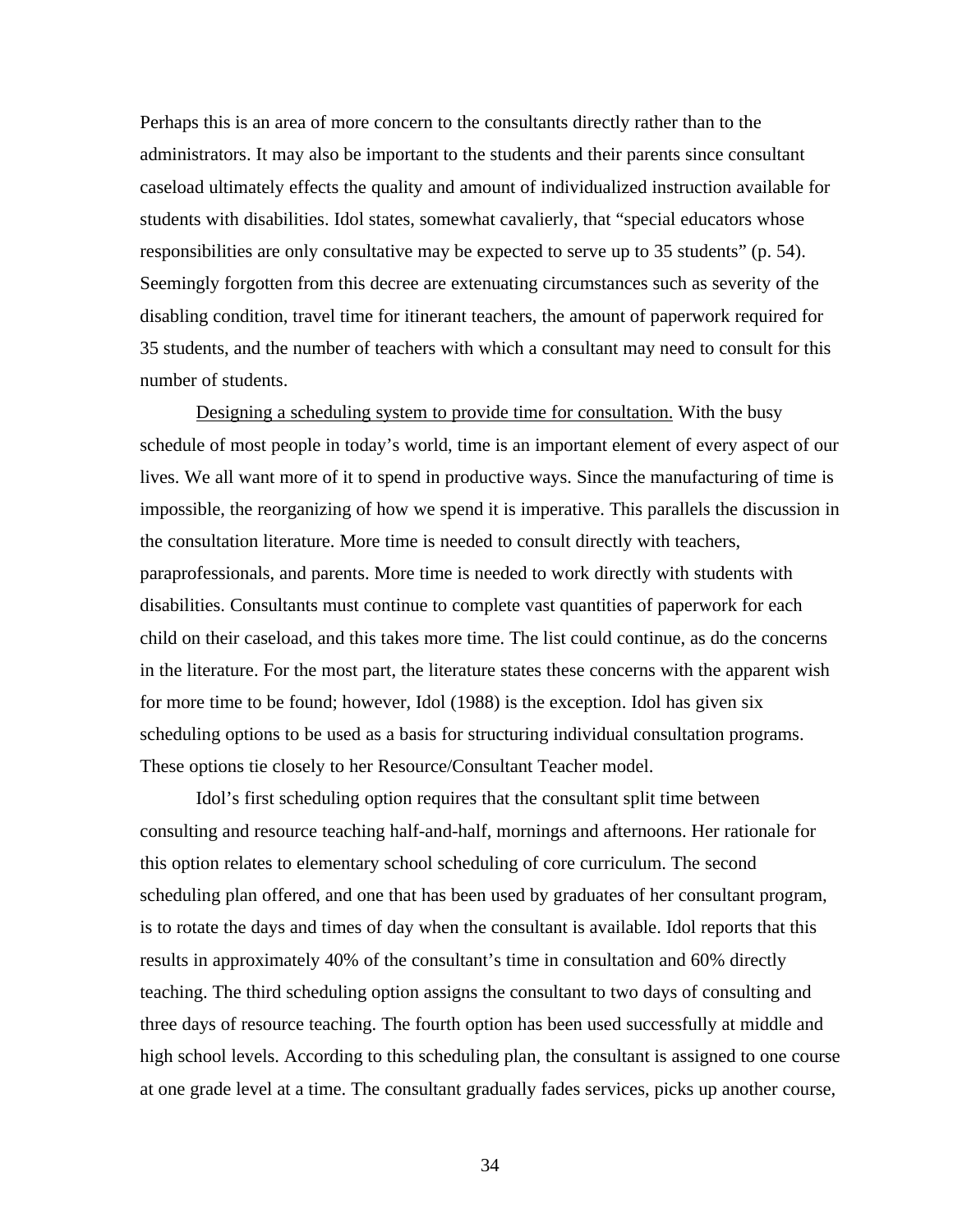and begins the process again. Another scheduling option is to assign the consultant to a particular curricular unit or department in which the consultant works with small groups of teachers to develop teaching and management strategies for students with disabilities. The sixth option is for consultants and teachers to select high-need courses that have numerous students with disabilities and at-risk students. The consultant provides consultation time during the time these courses are offered.

Organizational structures that facilitate structured formal scheduling increase the likelihood of effective consultation; informal consultation without structure and predictability generally proves ineffective (Phillips & McCullough, 1990). Although Idol (1988) gives suggestions, gaps are evident. There appears to be a lack of consideration for allowing time for any activity other than consultation and direct resource teaching although special education consultants must accomplish many other duties. One distinct scheduling problem is the apparent disregard for consultation concerned with individual students' educational plans. With the rigidity of most of the options, consultants may not be available when needed to meet with general education teachers at a time that they are available to discuss or work with a specific student. A more current reflection on the subject is necessary for adequate answers to the scheduling dilemma.

Designing and implementing an ongoing evaluation system. As Mostert (1998) has pointed out, evaluation is a necessary but often lacking element of a consultation program. Most implementation articles include evaluation as an integral part of their plan (e.g., Wiedmeyer &Lehman, 1991), however, scholars in the field of consultation believe that evaluation is typically not done well if at all (Bergan, 1995; Phillips & McCullough, 1990; Witt, Gresham, & Noell, 1996). Phillips and McCullough propose informal standards for the ecological evaluation of consultation programs especially in terms of a collaborative standard, an ecological relevance standard, and an efficacy standard. The ecological standard requires that the format should be feasible in terms of logistics of operation, cost, side effects, organizational structure, and staff development. The collaborative standard requires that the format of consultation should maximize staff talents and resources, a "think tank" atmosphere, problem-solving and intervention skills, joint responsibility, and a collaborative ethic (p. 296). Phillips and McCullough's efficacy standard requires that the format be demonstrated as effective by research, social validity measures, and generalized benefit.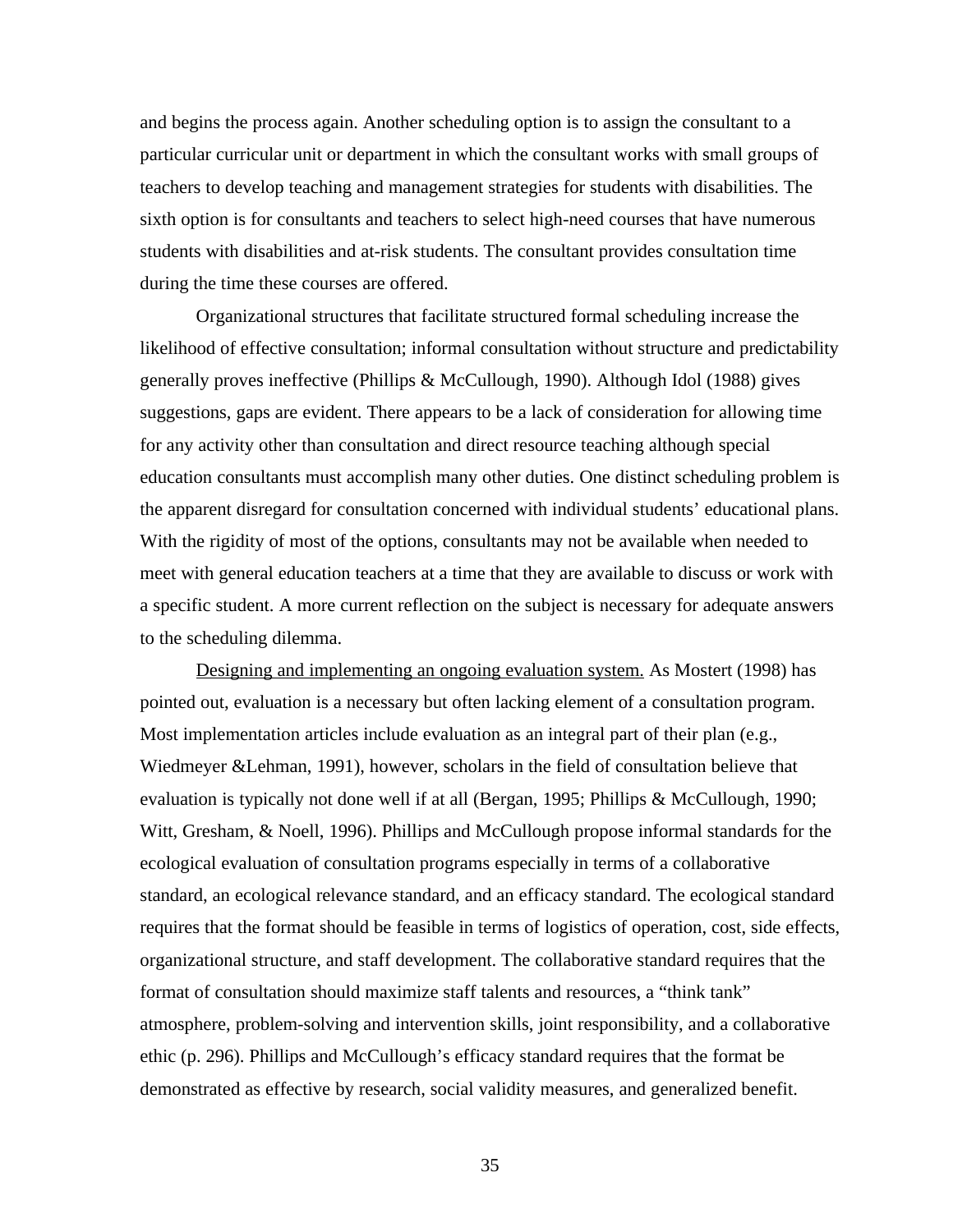Witt, Gresham, & Noell criticize behavioral consultation evaluation because of over reliance on indirect methods of behavior assessment and behavior change. They point out that the plan should be monitored during treatment with the objective of making decisions regarding the continued implementation of treatment. However, the quality of these decisions is limited by the adequacy of the data on which the decision is based. For example, if monitoring shows no progress or minimal progress, then the plan may be modified. However, if there really has been progress and the plan is modified, effectiveness may decrease.

Evaluation of consultation programs does exist as is evidenced by the published evaluations (e.g., Paolucci-Whitcomb & Nevin, 1985; O'Neill, Williams, Sprague, Horner, & Albin, 1993). Still, more emphasis on an evaluation plan prior to full implementation of the consultation program will necessarily make a stronger more durable program. Loss of the Familiar Dominant School Culture

As professional educators are pressured to share resources, time, and even students, a resistance to these collaborative efforts may become evident. Change is difficult and human nature may overpower even the most enthusiastic teacher causing them to steer toward the more familiar "I work alone; my business in none of your business" culture of many schools, particularly secondary schools (Deal & Peterson, 1990). According to Deal(1987), "When attachments to people or objects are broken . . . people experience a deep sense of loss and grief" (p. 7). Consequently, change threatens the existing culture and school personnel tend to "dig in their heels and put up a strong resistance" (Villa, et al., 1996, p. 176).

Isolation. Obviously, the lack of common goals or shared visions would hamper a collaborative ethic in schools. However, beyond the obvious hindrances, structural, administrative, and cultural characteristics of schools may constitute major barriers to maintaining collaborative projects. Individualism can be considered a form of isolation. In the United States, most teachers work alone (Stephens & Moskowitz, 1997). This isolation offers privacy and can be an expression of creative originality and constructive disagreement (Hargreaves, 1992; 1994). Yet, one potential barrier to a collaborative environment lies in schools that discount individuals whose opinions are different or controversial within the culture of the school. Furthermore, although valuing the individual creativity and opinions of teachers in important, isolation in individualistic cultures can become problematic when it shuts out sources of praise and support (Hargreaves, 1994). Also, isolation as a matter of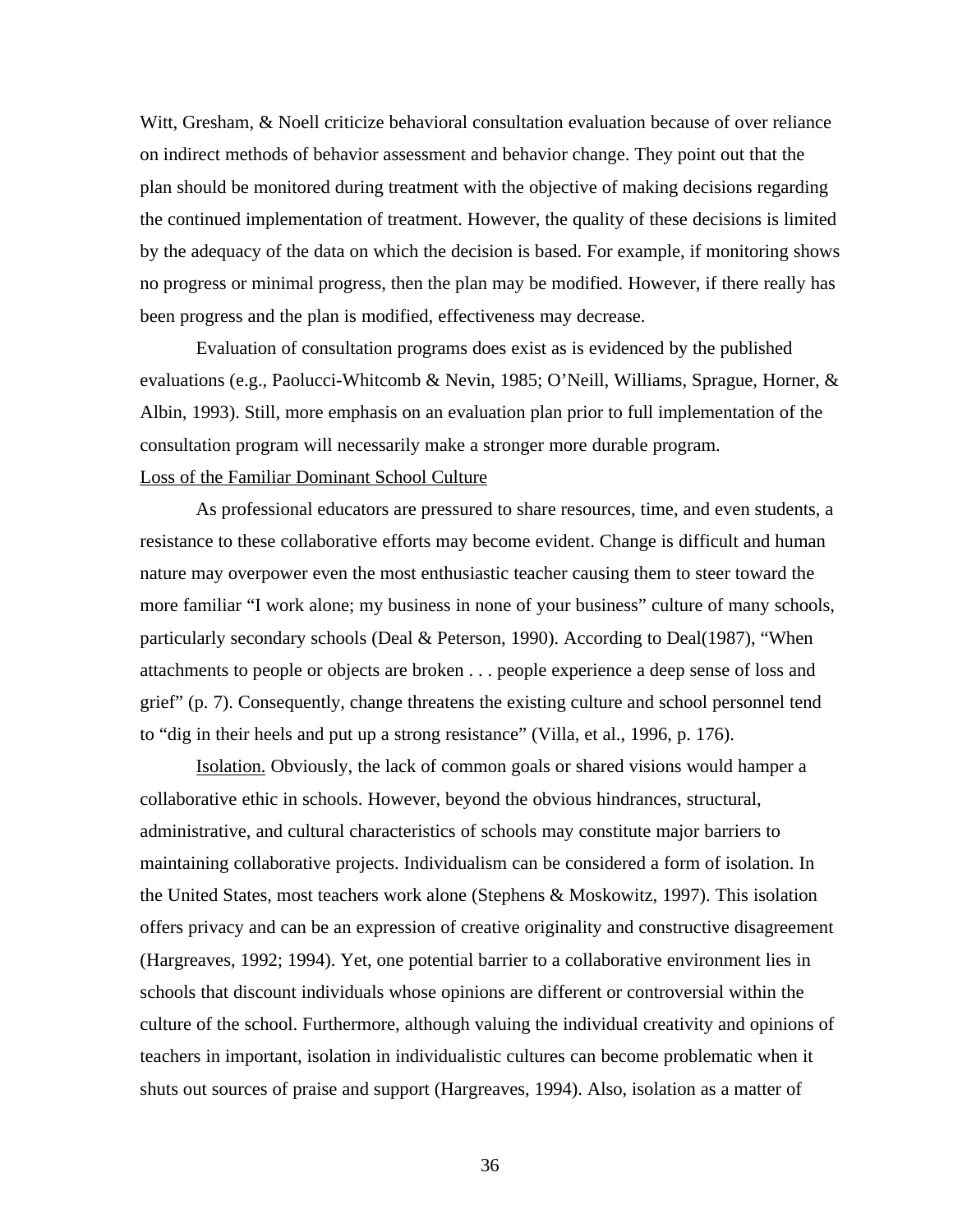habit in schools leads to perpetuation of the status quo because little discussion or thinking occurs about needed changes in classroom practice (Hargreaves 1994; Hamilton & Richardson, 1995) and thus classroom practices remain stagnant.

Balkinization. A secondary form of isolation is termed balkanization, which is a culture where teachers form subgroups of colleagues and do not work closely with teachers outside of this clique (Hargreaves, 1992; 1994). These subgroups acquire power from the status of their teaching area. In general, high school teachers enjoy higher status than elementary teachers, and teachers in math departments enjoy greater status than those in special education departments (Deal & Peterson, 1990). Balkanization is more common at the secondary level than elementary schools because of the complex staffing that results from more differentiated roles (Hargreaves, 1992; 1994). Since teachers approach the collaborative process from their position in the school (Hargreaves, 1992) general education teachers may view special education teachers as assistants or may want special educators to relieve them of the responsibility of educating students with disabilities because they do not see this as their role. Balkanization leads to poor communication, indifference, jealousy, and rivalry among groups (Hargreaves, 1992; 1994). Therefore, where balkanization is thriving, collaboration can not. Consequently, poor continuity in student programs exists and students suffer.

Contrived collegiality. Contrived collegiality or congeniality, according to Hargreaves (1992), is characterized by a set of formal, specific bureaucratic procedures designed to increase the attention devoted to joint teacher planning and consultation. Collegial support and partnership are mandated rather than fostered. When administrators choose formal rules as a quick fix to problems within the school and do not allow time for change to take place, this method of moving schools to more genuine collaboration often fails (Hargreaves, 1994).

The expectation is that teaching interpersonal skills such as problem-solving, conflict management, and active listening will automatically create attitudes of "sharing, trust, equity, collegiality, and community; broker a partnership of general education and special education; and facilitate an environment of empowerment shared by teachers, support staff, and administrators alike" (Fuchs & Fuchs, p. 94). However as noted previously, hidden variables such as isolation, balkanization, role confusion, and contrived collegiality can become administrative barriers if not acknowledged.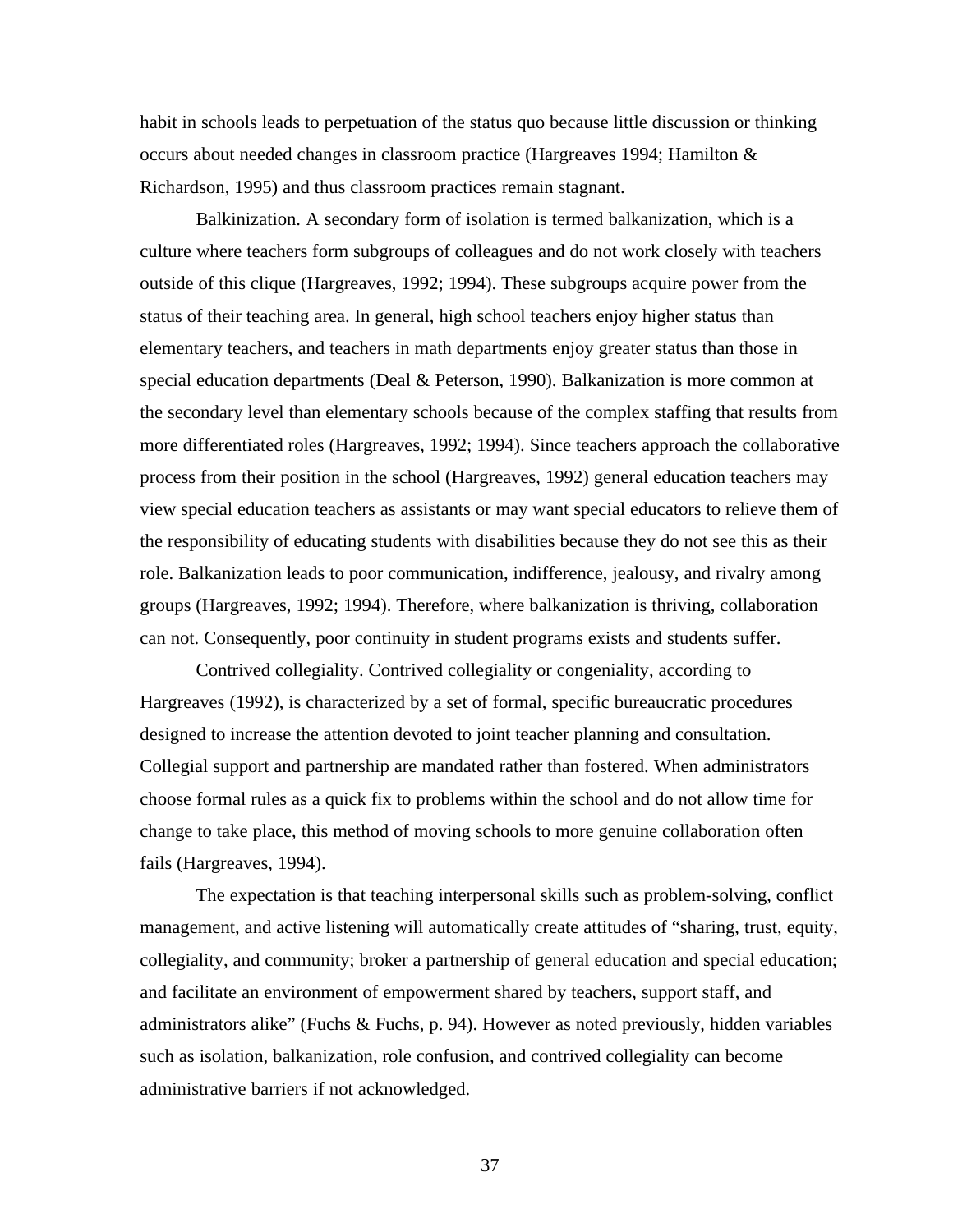Role ambiguity. Since consultation is typically known as a triadic process, three main roles exist, the consultant, consultee, and client. The consultation roles are created by the circumstances that target the needs and change according to the situation. According to Dettmer, Dyck, and Thurston (1996), in order for the consultation process to exude a collaborative spirit, appropriate role delineation and clarification is a necessity. Until educators become familiar with expectations that will be placed on them due to their new roles, confusion will plague the process (Bradley, 1994; Dettmer, Dyck, & Thurston).

Since the early 1980s, talk of the increased demand on teachers has filled the literature (e.g. Hart, 1981; Aloia, 1983). Traditionally, teachers' work has centered on the classroom, helping children learn. But in recent years, the call to improve schools has pulled a growing number of teachers outside their traditional roles to help (Paulu, 1998). Graden and Bauer (1992) note that collaborative approaches to inclusive services for students with disabilities could diminish the existing role distinctions among professionals and may discount the priority of autonomy that so many teachers covet. These demands place teachers in various roles such as instructional, specialist, leadership, consultant, and consultee roles. In a synthesis of five case studies, Baker and Zigmond (1995), found that each of the special education teachers involved in inclusive practices took on a new role. Minimally, they provided direct services to students with learning disabilities, provided instruction to students without disabilities, and collaborated with other professionals. As regular education teacher Julie Ferriss of Mississippi says,

I'm most comfortable in my classroom, teaching with my children. If I could choose to be anywhere, that's where I would be. And 20 years ago, I could do that. I could leave the policy making to the policy makers and the administrating to the administrators, and parenting to the parents, and teaching to me. But it's just not like that anymore. (Paulu, p.2)

Terri Chasteen, the Council for Exceptional Children's 1998 Clarissa Hug Teacher of the Year says, "The role change [of special educators] is very exciting. It adds another layer of challenge to what we do" (CEC Today, 1998). Pat Guthrie, past president of CEC, says that another advantage to the changing role of special educators is that schools must take responsibility and ownership of students with disabilities so that the special teacher does not shoulder that full responsibility (CEC Today). However some, like Don Deshler, president of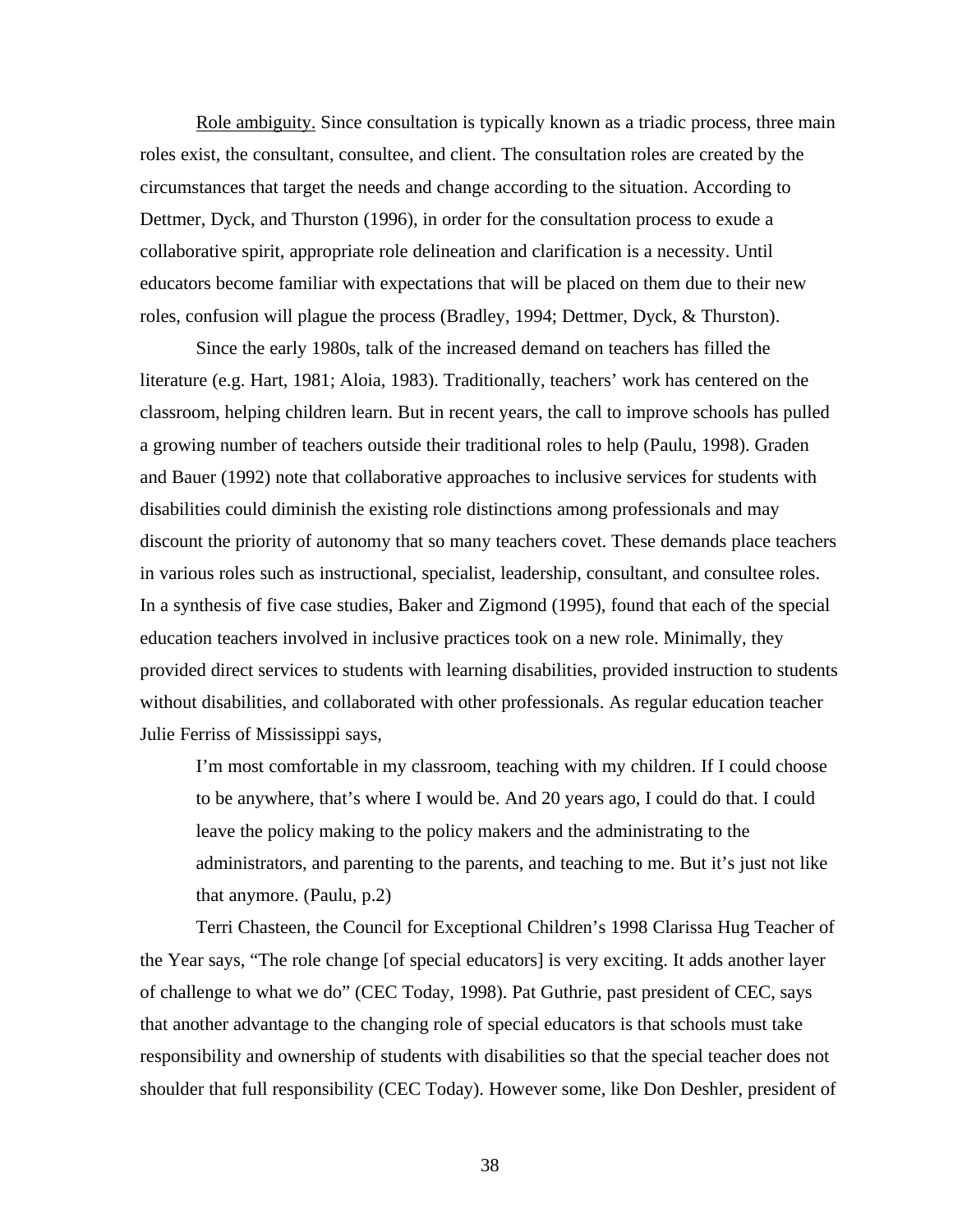the Division of Learning Disabilities and a professor at the University of Kansas, fear that teachers will not be able to give students the individualized, intensive, relentless instruction needed. Deshler goes on to state the well-founded concern that in some situations, rather than learning specialists, special education teachers may become more of a paraprofessional (CEC Today). When this happens, the students lose as well as the teachers because students miss the chance to learn specific necessary skills.

Related research. Wood (1998) asserts that inquiry into role perceptions of professional educators may have critical implications in the service delivery for students with disabilities. For her study, she chose elementary sites where inclusive strategies were being used for children with severe disabilities. The practice of placing these children back at their home schools from a segregated placement was in its second of a five year plan, and teachers still had the opportunity to opt out of participating. The researcher used purposeful sampling to seek out teachers who had special knowledge to share, were experienced, and were willing. The teachers of students with disabilities chosen taught at least one student with moderate to severe disabilities with self-care and academic needs. The students were included in the general education setting for much of the day and were not experiencing any transitional service delivery complication such as being assigned to a first-year teacher.

Three semi-structured interviews over a one-year period sought information about teachers' perceptions regarding collaboration, communication, and team building. All data were analyzed with reliability checks provided by the participants and the researcher's peers. At the beginning of the school year, special and general educators perceived the classroom teachers role to include responsibilities related to social goals for the student and very little responsibility for IEP related activities, not even goals and objectives. Educators craved clarification as to what their roles were and what was expected of them. Territoriality was an issue with both types of educators studied. Special education teachers tended to purposefully limit the general educators' responsibilities toward the students with disabilities, and general educators felt as though the special educators' presence was an intrusion on their space. With the lack of clarification of roles, general educators felt that services to the students were disconnected and fragmented and that the special educators' talents were being wasted in a position they found similar to that of a paraprofessional. Still, Wood (1998) reports that the model employed became more cooperative as the year progressed; hence, the role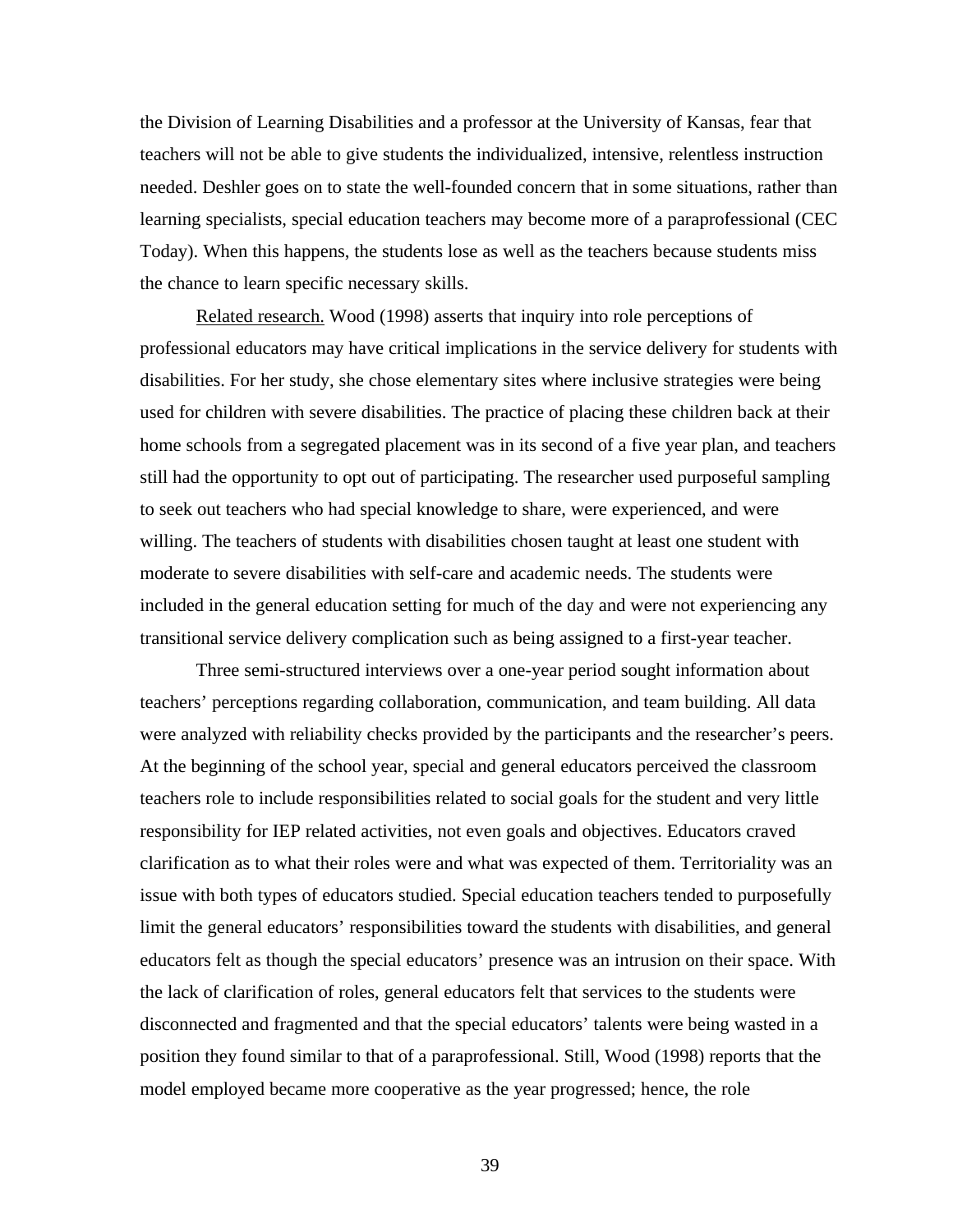perceptions became less rigid. These diminishing role distinctions may help educators make better use of the team's expertise, as Wood notes. But she also makes the point that role confusion and ambiguity can have a negative effect on job satisfaction and retention of teachers, both major issues facing the field of education.

The next study related to the roles that teachers play in the consultant model is a case study completed by a practitioner (Goldberg, 1995). The researcher analyzed the consultant teacher's (CT) roles and found that the CT served as a liaison between all school staff members, the child, and the family. The CT maintained an active ongoing role with each of these individuals and implemented programs and strategies as a consultant and instructor. The CT and the regular education teacher shared responsibility for communicating with the parents and educating the student with disabilities. According to Goldberg, the diverse and numerous roles played by the CT evolved as a result of increased trust between the educators. All concerned parties accepted that the roles would mature as time passed. Five essential system-based conditions were reported to be in place when the CT program was initiated (a) mutual expertise, (b) access, (c) fluency, (d) time, and (e) administrative support. Access refers to the ability to have an open interaction between the CT and the general educator as well as to the physical access to the classroom in which the student with disabilities is being educated. Fluency means consultants must be conversant in the consultees' language including common vocabulary and sharing a common viewpoint about the learning environment. Time is the ultimate variable. All other conditions depend on the time allowed to comply with best special education practices. The last systemic condition that Goldberg finds to be supportive of CT services is administrative support. Policies made by administration effect the access and time issues. Furthermore, administrators' attitudes influence faculty attitudes. These rudimentary findings support the literature by citing a number of consultee roles and the facilitators of the consultative model.

Aloia (1983) studied the levels of confidence of special educators when required to peform as consultants to regular classroom teachers and, conversely, when functioning as resource room teachers. Five subscales yielded significant differences in confidence as consultants and as resource teachers. In each case, the special educator consultant rated confidence significantly lower than the resource role. these findings suggest that special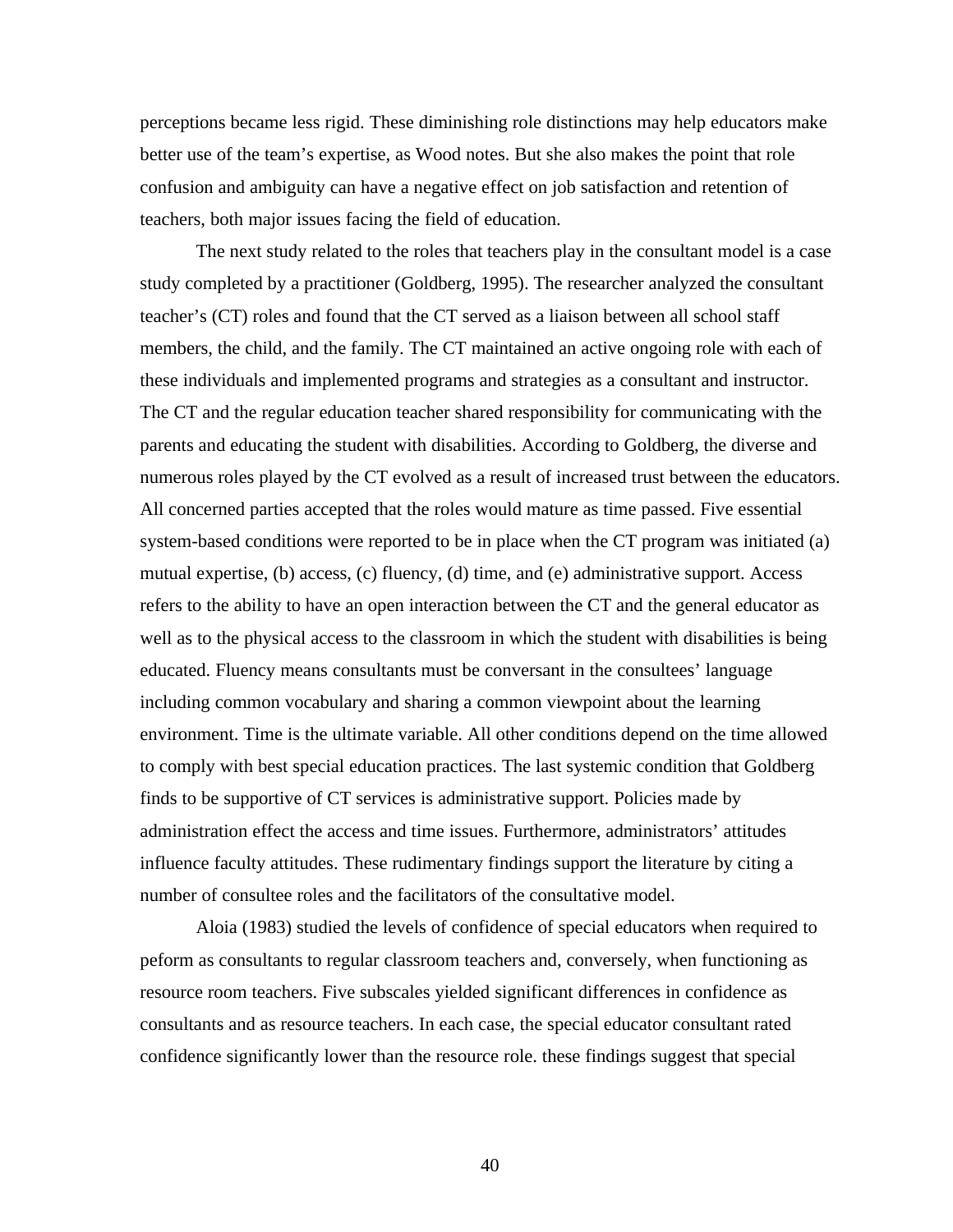educators had hesitance in their abilities in the roles of assessor, ambassador to other professionals and parents, and supervisor when functioning in the role of consultant.

When individuals are asked to fill a role for which they feel less than confident, their self-efficacy suffers (Guskey & Passaro, 1994). Low self-efficacy may have a detrimental effect on the person's effectiveness as well (Ashton, 1984), causing a snowball effect where the teacher is unsure of the new role in which she is expected to function; therefore, she feels a lack of confidence and a corresponding lack of self-efficacy. This causes her to perform less effectively, which in turn leads to lower confidence and the cycle begins again. Without proper leadership, this cycle may not be stopped and doubt and confusion will proliferate. Poor Leadership

A final reason cited for failure of schools to institutionalize the innovation of collaboratively delivered consultation is that many leaders are naive and/or ineffective (Sarason, 1996). Naivete of leaders originates from a failure to fully realize the intricacies of the change process such as the length of time it takes for change to take place and other complex issues of systems change. Leaders are also naive in their failure to communicate to the staff how the implementation of a consultation model fits into the overall mission of the school. Leaders are ineffective when they refuse to deal with the turmoil and conflict that accompanies the implementation of an innovation such as consultation. Many leaders leave their positions before the change they have begun has taken hold, causing the innovation to fade away (Villa, et al., 1996).

Organizational support for consultation is imperative for the success of the program. In a meta-study of 12 educational innovation projects in 10 states, Huberman and Miles (1984) identified organizational variables that help programs endure. Implications of this study include that administrators should be certain that enough resources are available to carry the project through the initial stages and keep it running smoothly afterwards and because massive amounts of resources and support made adoption of the program run smoothly. Administrators must remain flexible in their style so that a balance between taskoriented leadership and supportive leadership is struck which includes immediate, on-time training and adequate amounts of time. However, a smooth initial phase was usually a sign of bad times ahead due to a watered-down project. The decision to initiate consultation approaches should be made with full appreciation for the unique needs of the setting since a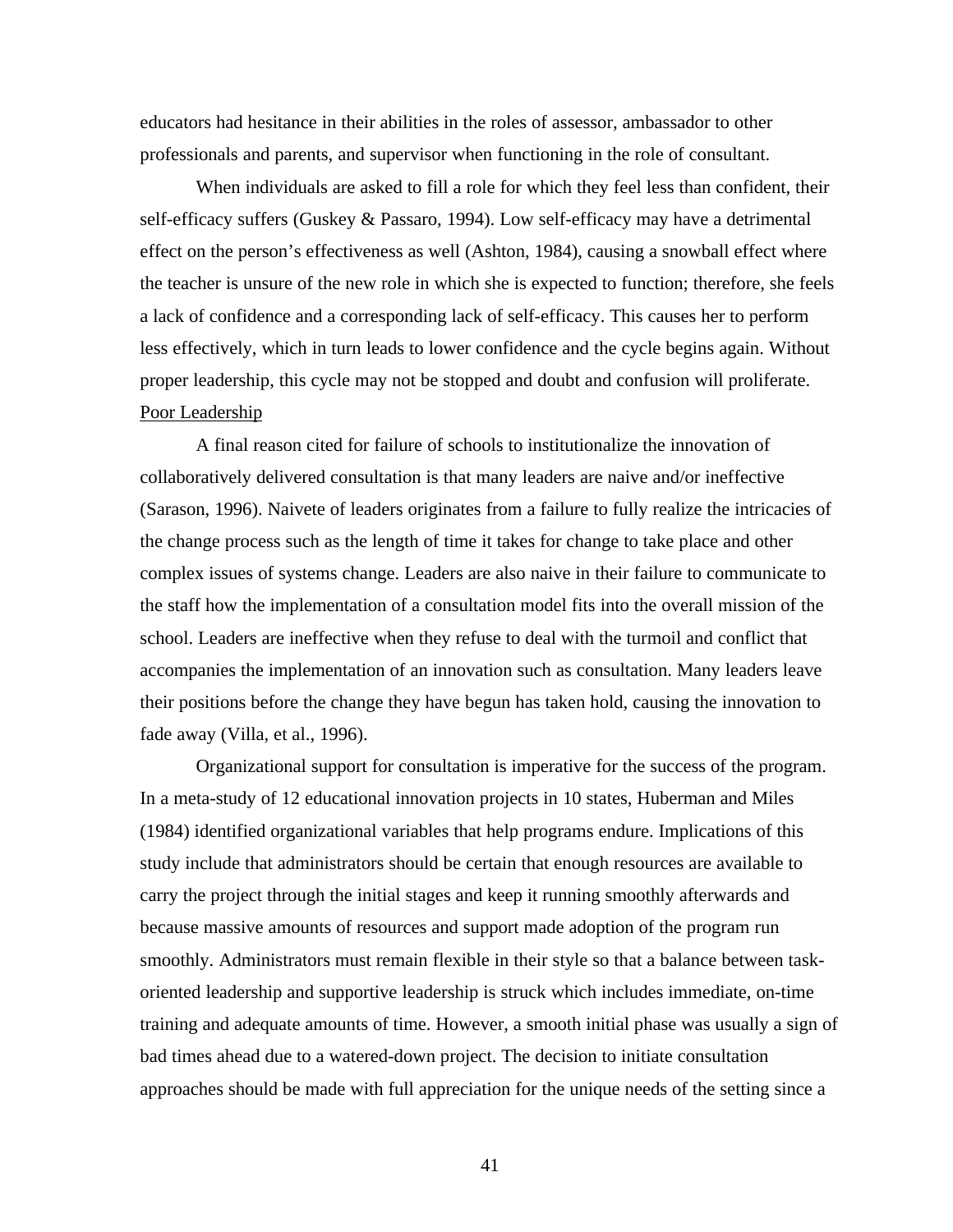proper fit between the innovation and the site means less substantial modifications. Finally, administrators of consultative programs should be prepared to push hardest for the program during critical decision-making periods such as budgeting and hiring times in the organizational cycle.

Administrators have a clear idea about the benefits gained from school-based consultation (Cancelli & Lange, 1990), which differ somewhat from the idea consultants have. For instance, consultants focus on the behavior change of consultees and students. Yet, administrators may be more concerned with variables such as the cost of implementing and conducting consultation; savings accrued in the assessment and placement in special education; the number of children referred for special education; and consultant, consultee, student, and parent satisfaction (Cancelli & Lange).

#### Theoretical Issues

### Systems Change Process / Process of Implementation

Consultation, by nature, requires change to occur. Evaluative measures of the consultation process seek changes in teachers, students, parents, and organizations. For lasting change to occur, a minimum of two to three years must be given (Fullan, 1982; Lippitt, Langseth, & Mossop, 1985). Attempts to rush the process may be met with resistance and failure. However, it is common to find schools rapidly adopting one change plan after another in response to political and other pressure (Illback & Zins, 1984). Consequently, innovative programs fail before they have been given time to be implemented with integrity, evaluated, and modified. Giaquinita (1975) noted that schools are complex organizations with a defined set of positions or statuses that have related norms and expectations. When change is generated by the introduction of an innovation, an element of risk arises and one's status, as well as the status quo, is challenged. Participants then begin to weigh the benefits and risk of the involvement in the change. He suggested that by reducing the uncertainty and perceived risks, administrators could reduce resistance, making change a smoother process. Much of what we know about the implementation of change in schools we have learned from failure. Top-down and externally mandated innovations are less successful (i.e., do not result in improved student outcomes and more satisfied teachers and constituents) than are changes in which the participants feel ownership of the process; high levels of participation increase the chances that an innovation will be successful (Dunn & Swierczek, 1977).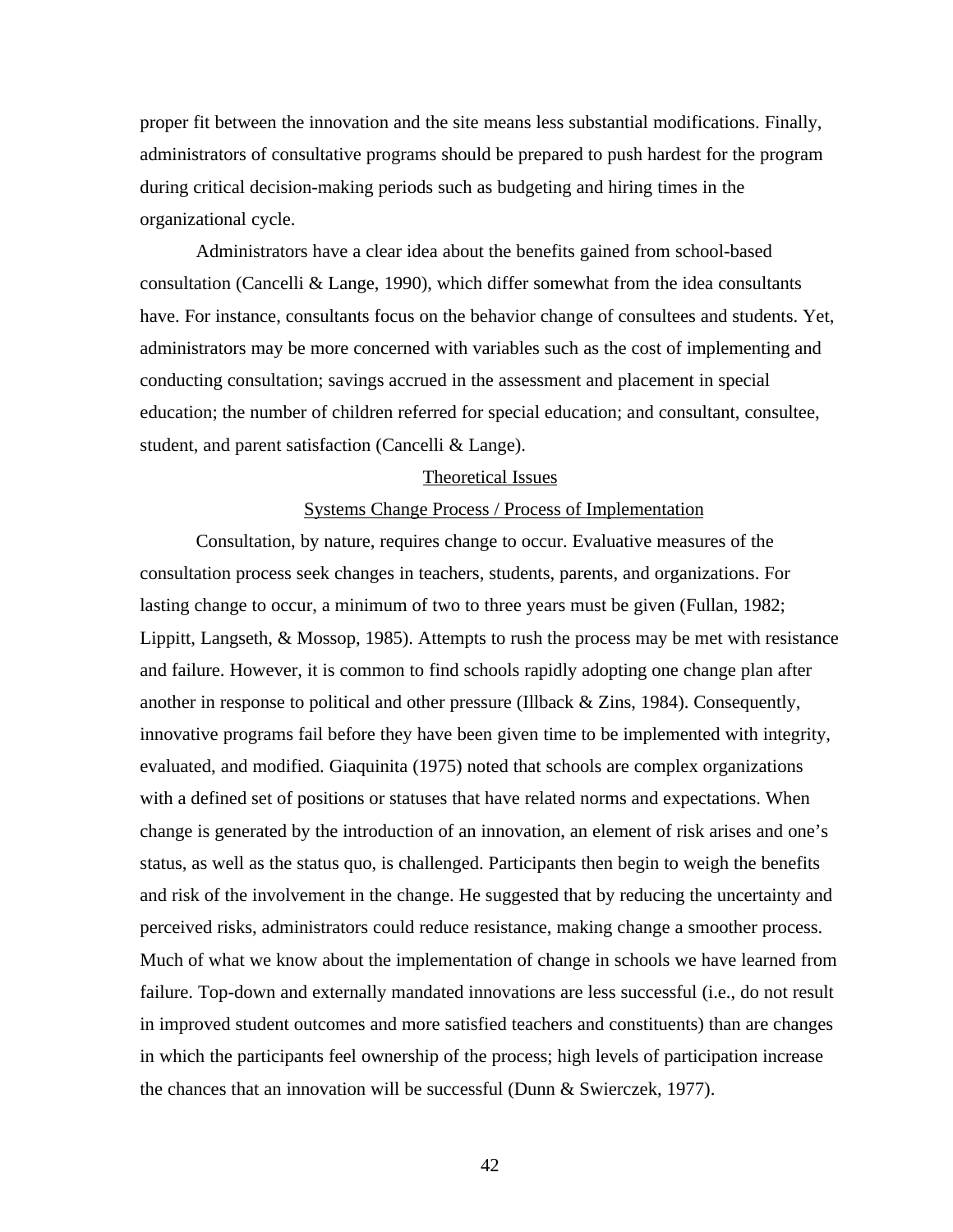Illback and Zins (1984) argue that a major reason for innovation failure is the lack of systematic, planned organizational change. A synthesis of key scholars in the field of change provides a framework for considering planned organizational change.

- 1. Organizations can be viewed along a developmental continuum, and are constantly evolving and changing (Illback & Zins).
- 2. Organizational change occurs as a function of both internal and external factors. Durable change is more likely to result when key persons in the organization share similar definitions of the problems and take "ownership" of the intervention (Illback  $&$  Zins, p. 22).
- 3. There is no singular, effective method of organizational change. Many change efforts fail because they simplistically focus on people, technology, processes, or structures of the organization in relative isolation (Illback & Zins)
- 4. Successful change programs are likely to be based on timely, relevant, and technically adequate assessment data. Continual self-evaluation as well as implementation evaluation should become routine part of the school. (Illback  $\&$ Zins)
- 5. The organization's readiness for change including perceived need for change, sources of resistance, availability of resources to mount the change program, and prevailing circumstances to a large degree dictate the degree to which change can occur (Illback & Zins).
- 6. Organizational intervention programs must recognize the the conflicts that arise at multiple levels and affect other aspects of the school program. Additionally, change facilitators must recognize that intended change in one area may produce unintended changes in other areas, due to the interdependency of organizational parts. Failure of administration to support and protect the innovation during implementation may result in failure (Curtis & Zins, 1981; Gaddis, 1978; Illback & Zins).
- 7. Intervention programs should clearly link change activities to distinct goals and objectives for the intervention.
- 8. The way in which a program is delivered and sold to others in the school is crucial to its acceptance and utilization because staff oppostion to the implementation of an innovation will result in failure (Gaddis; Illback & Zins).
- 9. Administration must provide staff with training and materials during the change process in order that faculty acquire new knowledge, skills, attitudes, and values (Chin & Benne, 1976; Gaddis).

Another variable to be considered for organizational change is small-group team development (Wellins, Bryham, & Wilson, 1991). Change initiatives that concentrate their energies on small-group teams "have the greatest chance of success" (p. 21). The complexity of change in schools is such that generally it is unrealistic to expect to bring about large-scale reform all at once. Progress occurs when small steps are taken to increase the number of people involved.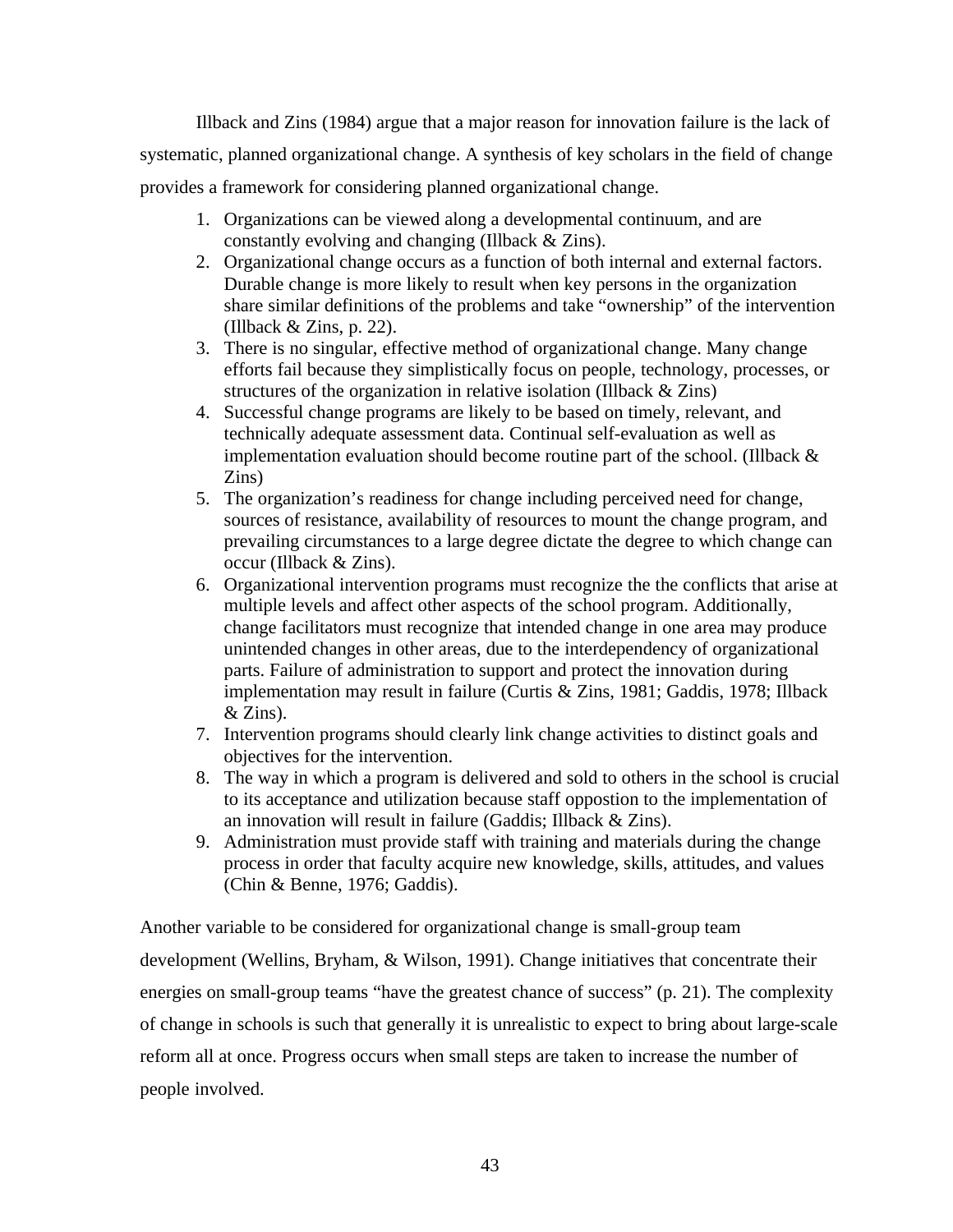Implementation of change. According to Huberman and Miles (1984), there are three organizational considerations associated with the implementation of innovation: structure, procedure, and organizational climate. Structural changes include creating new units or teams to manage the change or creating new linkages with internal or external groups. Procedural changes, which are especially critical at the secondary school level, involve scheduling, new evaluation or supervision methods to facilitate increased coordination between teachers and building administrators and the central office. Organizational climate changes center on creation of new norms, for example developing a shared belief that educating most students in heterogeneous classrooms for most of the school day is best educational practice or that the service delivery model for students with disabilities will require consultation rather than isolation.

Change process participants only infrequently anticipate the link between procedural changes and climate changes, and administrators often lack the overall vision of the entire undertaking and resist anticipating problems. They seem to prefer to resolve them one at a time as they arise (Huberman & Miles, 1984). These are important considerations in the implementation of consultation programs due to the far-reaching nature of the required role changes, scheduling, record keeping, and the need for intensive and on-going in-service training.

Havelock (1973) presents several models of change based on varying assumptions. One assumption, Organizational Development (OD) is a problem-solving model that applies behavioral science research findings and statistical techniques to improving the organization. OD views the school organization as a system and innovation as a change to that system. The OD process is managed externally using consultants to plan intervention strategies and train school staff to problem solve collaboratively. Thus, interpersonal relationships and goal compatibility are important features of this model. Organizational theory applied to schools states that change, by itself, does not create adaptability or self-renewal in the school setting. It does, however, require schools to become flexible and to identify and respond effectively to perceived need for change while maintaining an effective school program. The OD change model fosters a more collaborative, flexible organizational structure in which individuals are more open to risk taking and more imaginative in problem solving (Havelock).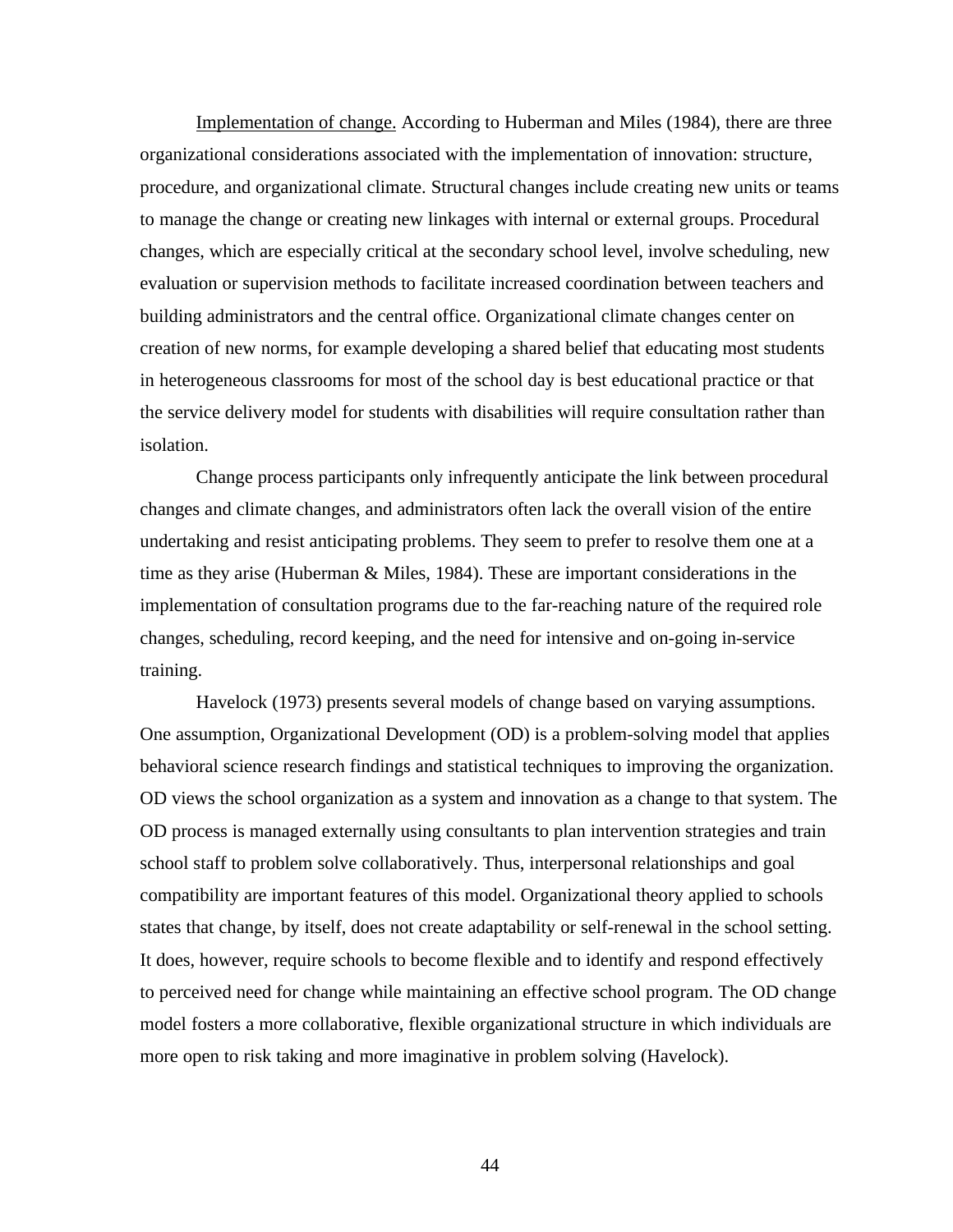Hall and Hord (1987) specifically relate the change process to the end participants of change, teachers, and firmly believe that institutionalization of change is dependent on teacher acceptance of the innovation. They developed a Concerns-Based Adoption Model (CBAM) that uses some facets of Havelock's model to identify diagnostic dimensions useful in examining if and how an innovation has been or will be used. Organizations in the process of change can achieve their goals and still acknowledge the humanness of process participants if attention is paid to the personal side of change.

### Need for Research

Unfortunately, the aspects of consultation that we do not know about far outweighs the aspects of consultation of which we do know (Gresham & Kendell, 1987), and even worse, what is known about consultation has little effect on practice. Positive change is not taking place at a rate equivalent to the rate of new knowledge. A major impediment of positive change in consultation is the continued use of traditional methods for researching a topic that can not be adequately defined. A standard operational definition of consultation at this time is impractical since the process is situationally defined for specific districts, schools, teachers, and even individual students. Traditional, strictly quantitative, methods rely exclusively on group means and significance tests to evaluate the magnitude of effects in consultation. These group means necessarily ignore variability within groups by treating this variance as error. Group mean comparisons ignore findings that some subjects improve, some remain the same, and some digress. Treating these individual differences as error discards important information regarding how different individuals respond in different settings. Therefore, quantitative research tells us essentially nothing about the practical significance of consultation. While quantitative research has clearly informed the area of consultation by pointing out the need for time and administrative support, qualitative research is needed to augment quantitative data and to provide rich, thick description on a variety of complex issues that are important to schools as they seek alternative service delivery options for students with disabilities. There is a knowledge base for most consultation models from which the consultant is to derive methodology (West & Idol, 1987), yet research that practitioners find impractical, incomprehensible, or insignificant to daily use will likely not be utilized.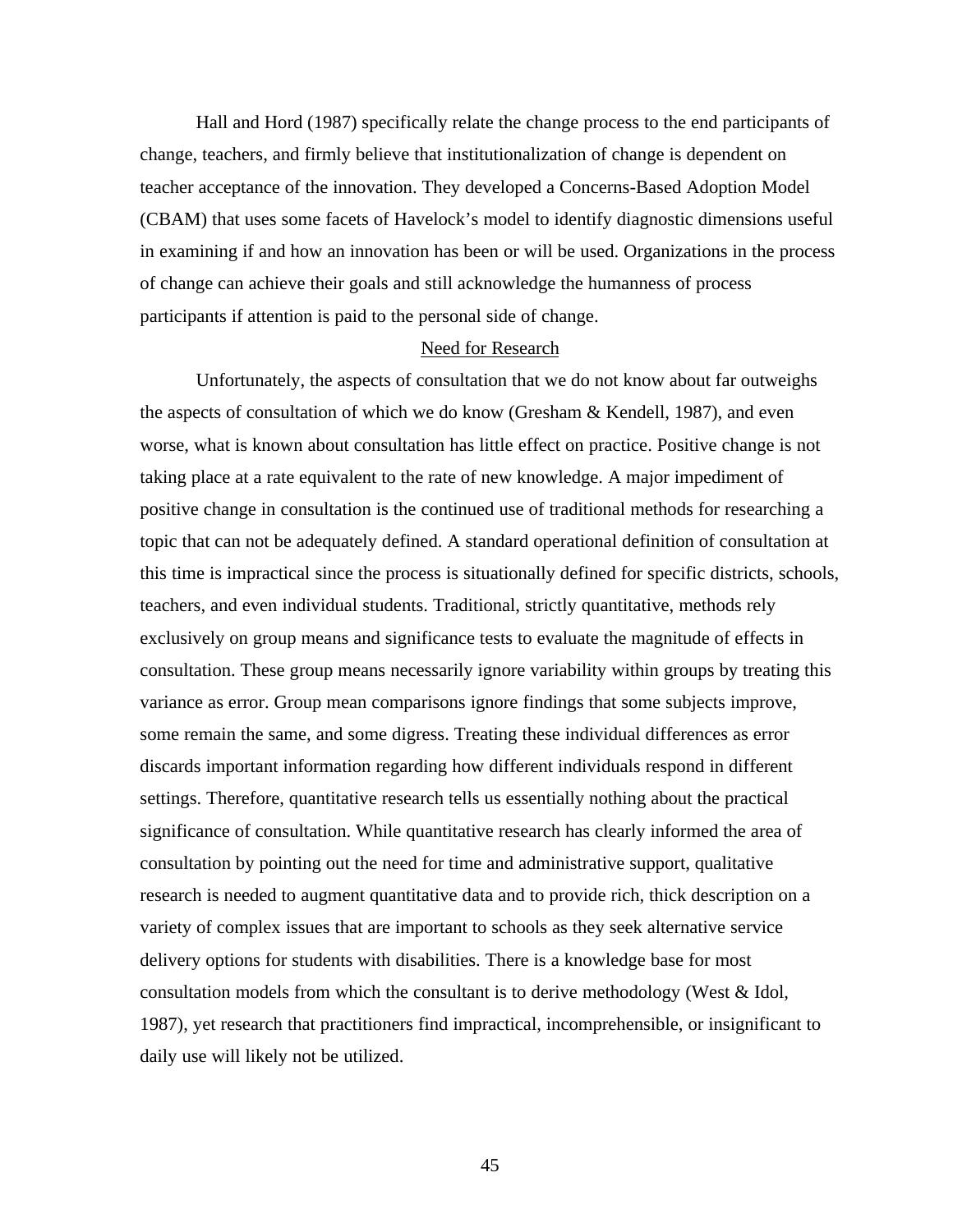Although meta-analyses of consultation processes and outcomes indicate that, overall, consultation tends to be effective (see, e.g., Medway, 1979, West & Idol, 1987, Sheridan, Welch, & Orme, 1996), the database is too small and of low quality. As Gresham and Kendell (1987) say:

To say that there are "experts" in consultation is an oxymoron because expertise denotes that an individual has special knowledge in a particular field. We simply do not know enough about consultation, how it works, under what conditions it works, or

the most important variables in predicting consultation outcomes. (p. 314) The problem is compounded by the probability that much of the database may be inaccurate and misleading because many studies have been determined to be poorly conceptualized and executed (see, e.g., Gresham & Kendell, 1987; Medway, 1979; Pryzwanski & Noblit, 1990). Only a small handful of studies have been experimental in nature (Fuchs, et al., 1992).

The problem that this study will focus on is lack of administrative support. Lack of adequate support from administration has been cited frequently as a barrier to effective consultation; however, little is known about many aspects of administrative support as they effect the cooperation between general and special educators. No studies were found that outlined the problems administrators must overcome to be supportive in the manner that teacher consultation investigators find to be useful. This gap renders the research impractical for those responsible for the supervision or administration of cooperative models between general and special educators.

The vast majority of research refers to consultation approaches and whether they influence teachers' attitudes and behaviors. We know a great deal about how and when to use behavioral consultation in a generic manner. Yet little is known about the one variable that scholars acknowledge as pertinent to the success of consultation and which by its nature has far-reaching effects, administrative support for cooperation between a special and general educator. Knowing that a model of cooperation between a special and general educator can be an effective service delivery model is not enough. We must study how administrators can support this innovative process in ways that consider the promise it holds for individual students. In this way, we will be able to have a greater effect on practice.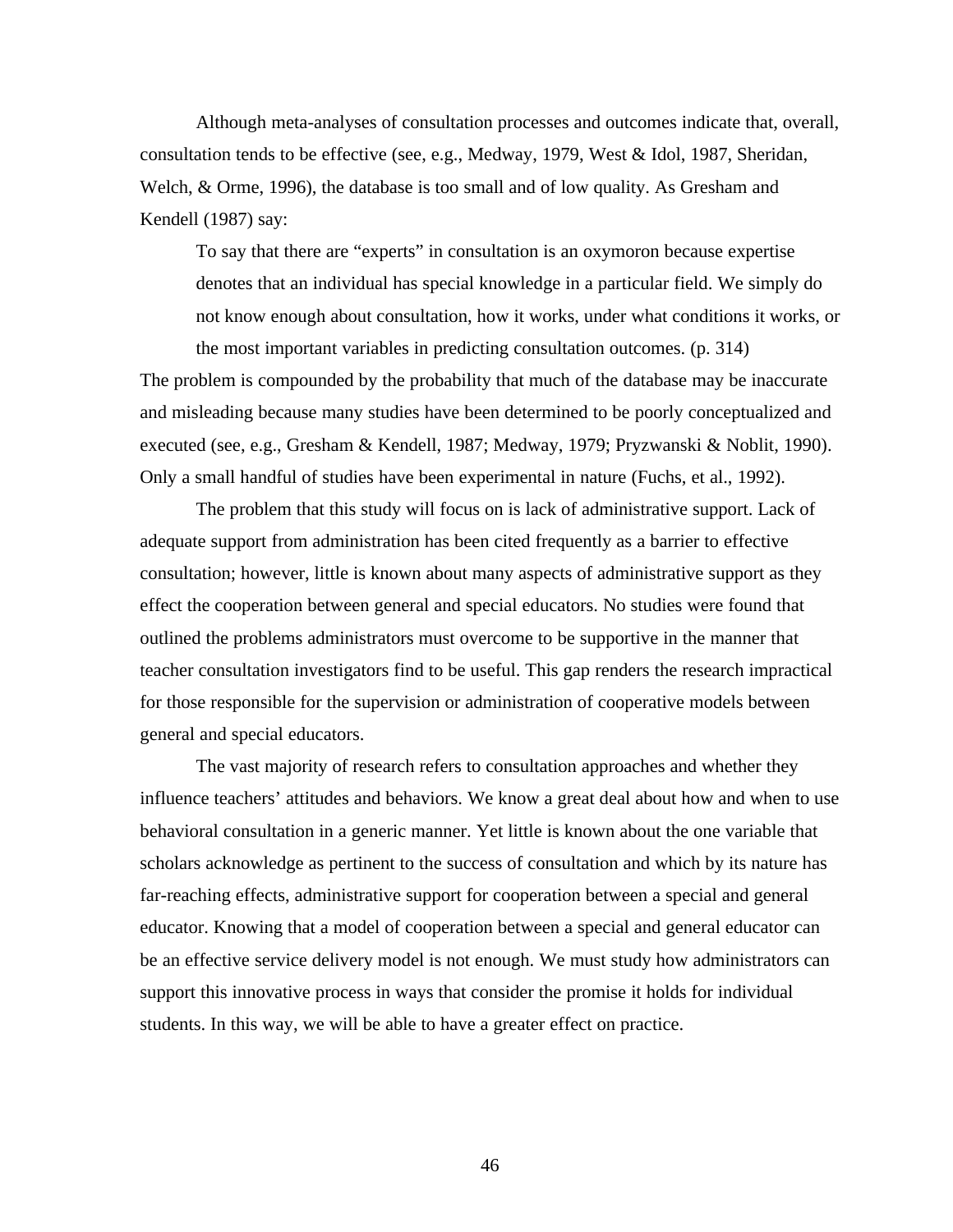# CHAPTER THREE

### METHODOLOGY

I take it that lots of the results I offer, people can see for themselves. And they needn't be afraid to. And they needn't figure that the results are wrong because they can see them . . . As if we found a new plant. It may have been a plant in your garden, but now you see it's different than something else. And you can look at it and see how it's different and whether it's different in the way that somebody has said (Sacks, 1992, p. 408).

### Statement of the Problem

As the literature review reveals, educators need the support of administration in order to institutionalize a collaborative consultation model between special educators and general classroom teachers. Therefore, it is necessary to study how principals view their role in supporting this model. The research informs us that administrators must support teachers in seven specific areas: (a) financing consultation programs; (b) establishing prereferral and referral practices; (c) establishing performance standards for consulting teachers; (d) determining essential skills consulting teachers will need to meet these standards; (e) determining an appropriate caseload for consulting teachers; (f) designing a scheduling system to provide time for consultation; and (g) designing and implementing an ongoing evaluation system (Idol, 1988). Eight years later, Villa, Thousand, Nevin, and Malgeri (1996) found that virtually identical problems plagued schools. These authors synthesized the explanation for schools' difficulties in providing a consultative service delivery model for students with special needs as (a) inadequate teacher preparation; (b) ineffective organizational structures, policies, and procedures; (c) loss of the familiar dominant school culture; and (d) poor leadership. Little research has been done from the administrative perspective, so minimal practical documentation of specific areas of concern and methods to overcome hindrances have been made available to practitioners.

### Purpose of the Study

Since teacher consultation has been shown to be a promising practice for service delivery to students with special needs, describing the administrative perspective regarding implementation of this practice should illuminate pertinent aspects for administrators to consider when establishing or improving their school's consultation model. The intent of this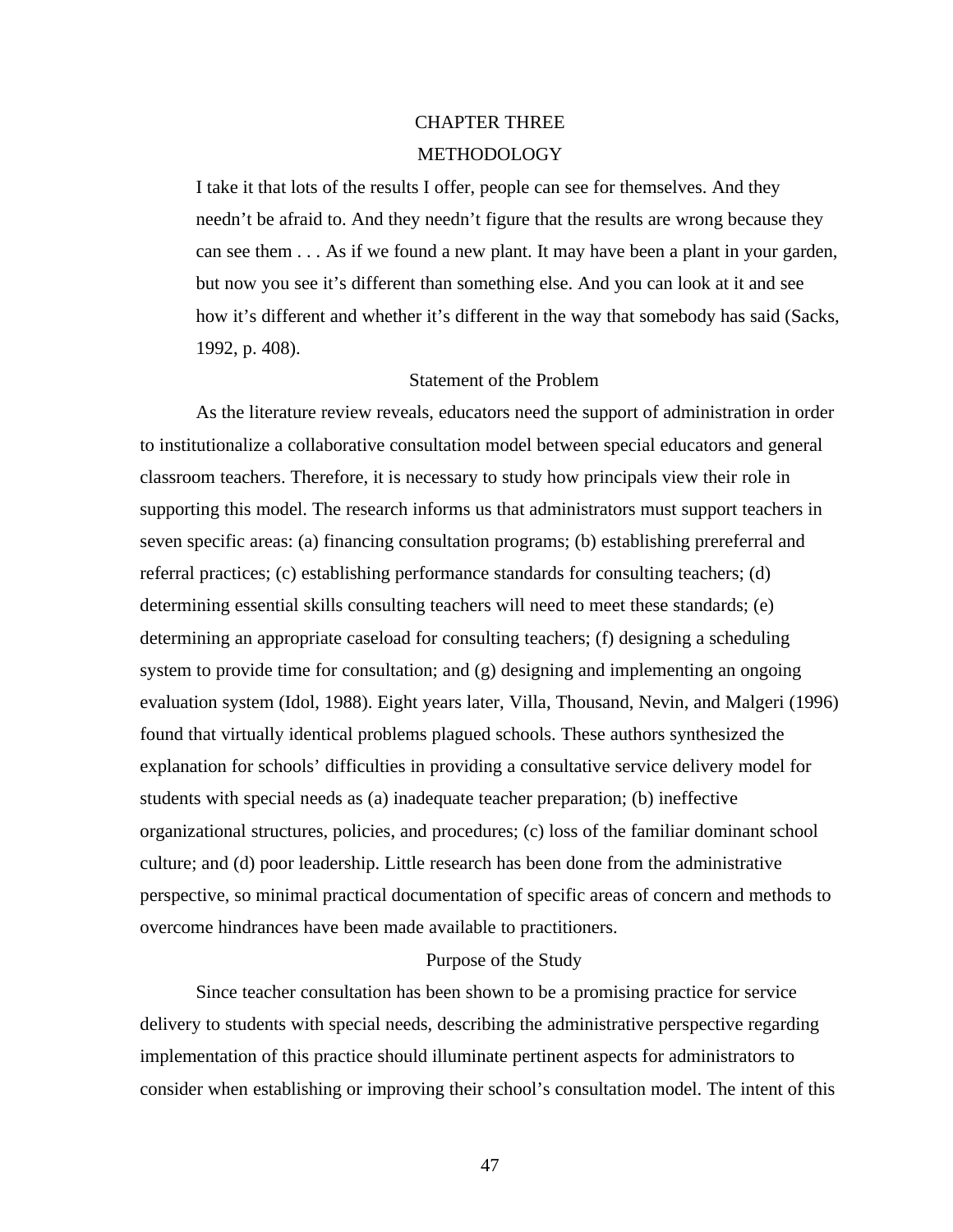study is to describe the phenomena of administrative support for the cooperation between special and general educators from the unique perspective of principals who have previously been in a cooperative situation as either the special or general educator. The primary goal is to gain a deeper understanding of the facilitators and inhibitors that principals face when attempting to support cooperation between these educators. A secondary goal is to describe methods that principals have used, successfully and unsuccessfully, to avoid barriers to partnerships between general and special educators.

### Questions

As prior teachers in a cooperative situation between special and general educators, these principals have a unique and well-informed perspective to share. The questions that guided the study follow: What administrative supports are needed to facilitate cooperative partnerships between special and general educators? What barriers and facilitators do administrators believe are present in support of this cooperation? How are the barriers overcome, if at all?

### Significance

The consultation model has been documented as an effective model for service delivery to students with disabilities. The facilitators and barriers are well delineated through a 20 year span of research (i.e., Bergan, 1977; Bergan, 1994; Fuchs, Fuchs, & Bahr, 1990; Idol-Maestas & Ritter, 1985; Marks & Gersten, 1998; Medway, 1979; West & Idol, 1987). The results consistently find that lack of administrative support is a major barrier to the successful implementation of a consultant model between special and general educators. However, the research has been completed almost exclusively under conditions such as grant-funded settings or university settings that may in fact be potentially researcher reactive. Many times these findings rely heavily upon self-report of teachers, both consultants and consultees (Gresham & Kendall, 1987). There is scant data addressing the administrative difficulties in providing sufficient support to this promising practice. This qualitative inquiry of principals responsible for providing and ensuring appropriate educational services to exceptional learners sheds light on the problem of administrator support from the administrative perspective using both interviews and document inspection. This study fills a needed niche in the instructional leadership literature.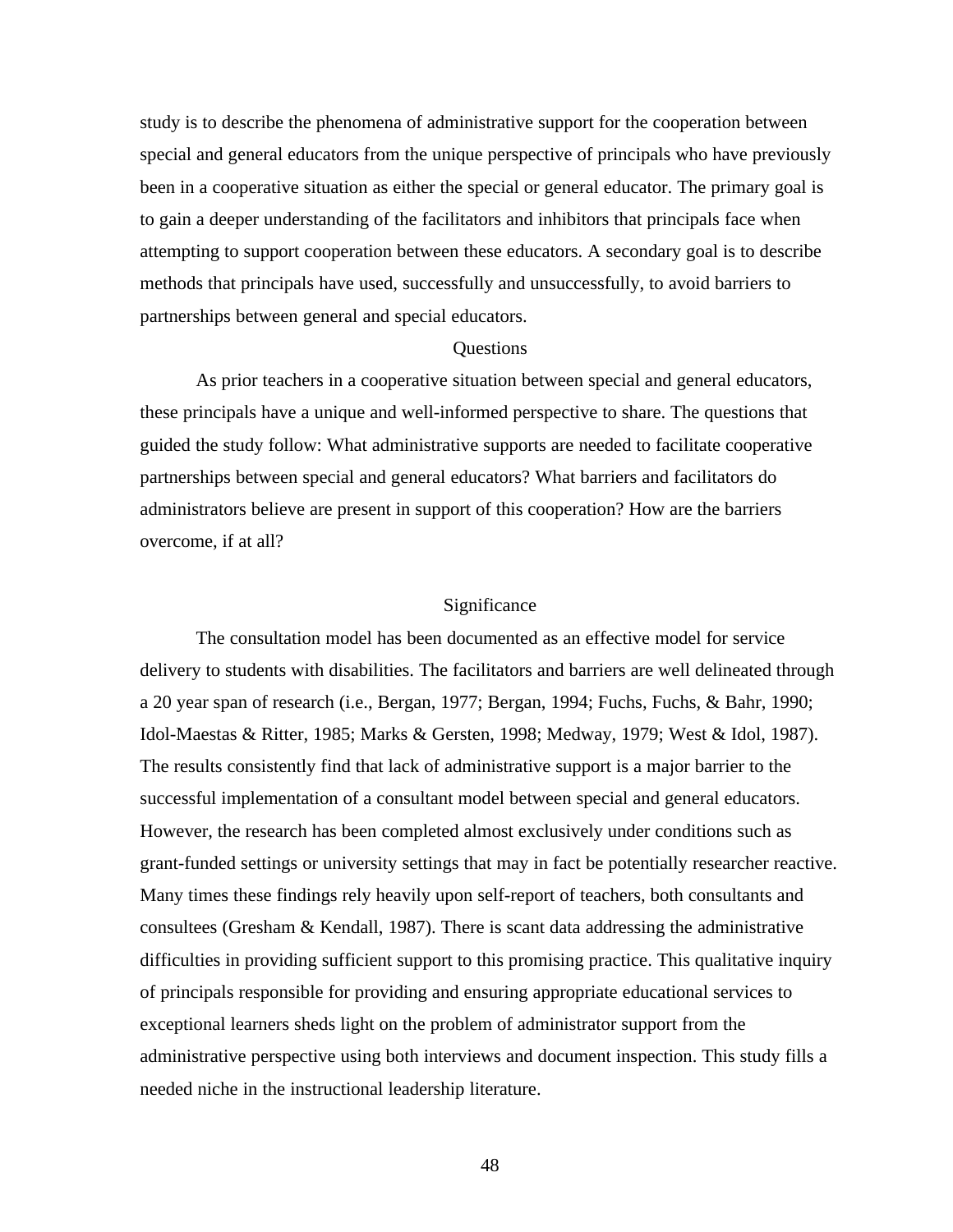### Procedure

### Assumptions and Rationale for a Qualitative Design

Like consultation itself, qualitative research is a mixture of art and science. Gaining access and avoiding bias during data collection are some of the art forms of qualitative studies. Systematic methods for drawing conclusions and for testing them carefully - methods that can be used for replication by other researchers -- surface as scientific issues in qualitative research.

Many of the types of research questions that are appropriate for qualitative methods parallel the conditions found in special education (Mertens & McLaughlin, 1995). Peck and Furman (1992) believe that following a positivist approach may lead researchers to draw shallow conclusions regarding why students with disabilities are not succeeding in school. The authors also note that qualitative methods have led to a variety of findings about cultural values, institutional practices, and interpersonal interactions that influence special education practice.

Consultation is particularly suited to qualitative research due to its situational nature; the context changes the nature of the program. Each consultation experience reflects the people involved including the obvious triad, but also including the person in charge of administering the program. Depending on their attitudes, philosophies, beliefs, and needs, the consultation exchange is altered. Each consultation experience reflects organizational factors related to the encounter. For instance, time variables such as quantities of time and scheduling and financial constraints alter the consultation process. Therefore, a true operational definition as required by quantitative methodology is impossible to acquire.

### The Type of Design

"When the focus is the 'how' and 'why' question and concerns a bounded system like a consultation, qualitative case studies are appropriate" (Pryzwansky & Noblit, 1990, p. 298). Also, the use of a qualitative case study slows the urge to define events quickly by enabling the researcher to be more systematic, reflective, and objective (Pryzwansky & Noblit). I chose a multiple site case study design or collective case study (Stake, 1995) and collected data in the following ways: (a) interviews with principals and one or two of their teacher teams; (b) observations and field notes from on-site meetings and visits; and (c) analysis of documents (policy manuals, meeting agendas, teacher handbooks, administrative memos).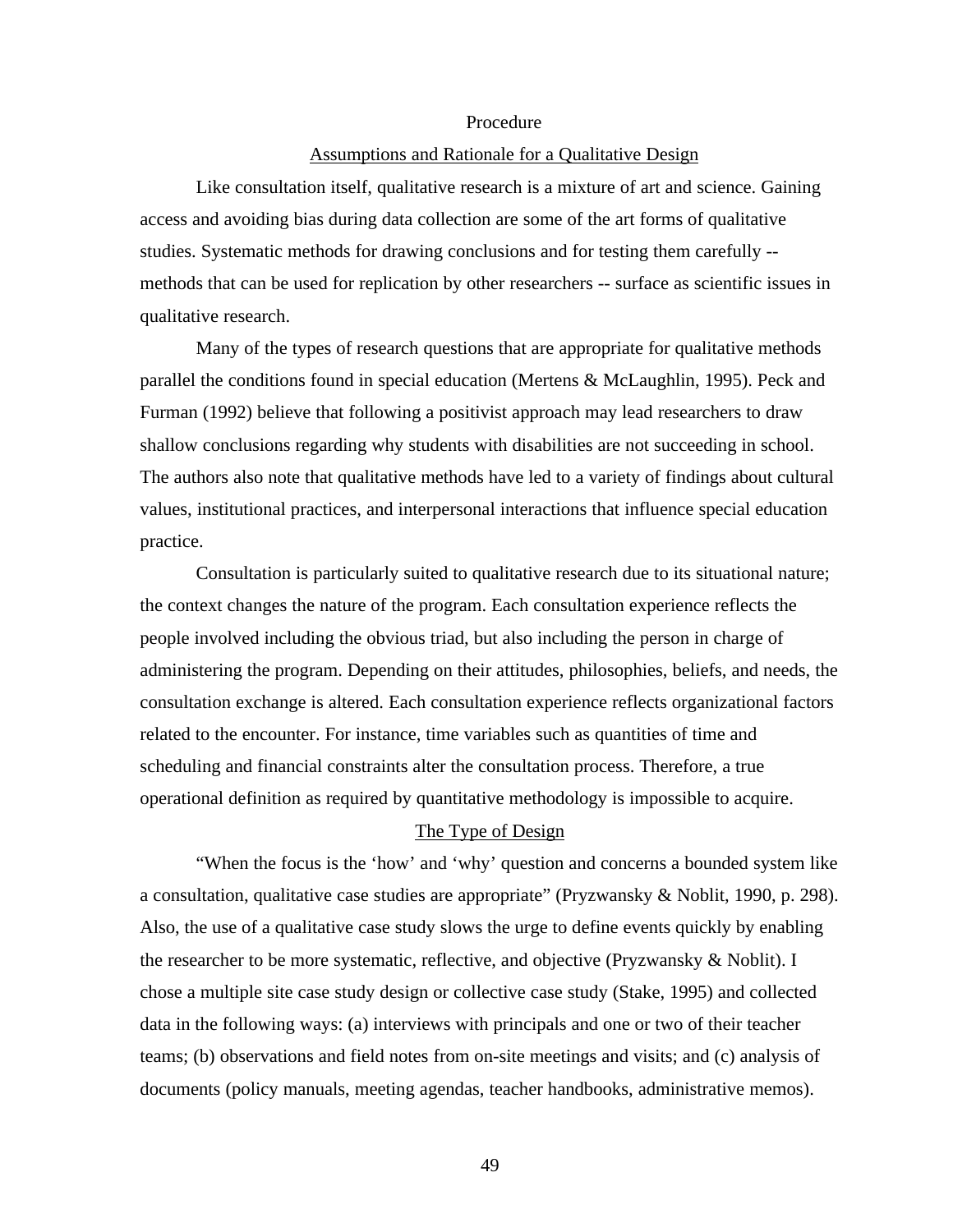The design of this grounded theory case study allowed theoretical considerations to permeate the study while not being based on one theory. The design can discover new theory or refine existing theory. Case study design based on the consultation theory, but sensitive to dynamics of the cases, was used for this research. Use of the constant comparative method of analysis contributed to my ability to remain flexible while analyzing the data.

### The Researcher's Role

Investigator as instrument. In qualitative case studies, researchers are the instruments (Guba & Lincoln, 1994). This metaphor is useful because it emphasizes that the investigator cannot fulfill qualitative research objectives without using a broad range of her experience, imagination, and intellect in ways that are unpredictable. The experience I gained as a special education teacher for 10 years is the backdrop for my professional experiences. I have also earned a graduate degree in educational leadership. As McCracken (1988) states, "The investigator listens to the self in order to listen to the respondent" (p. 33). Given these experiences with administrative support for models of cooperation between general and special educators, I was prepared to seek out matches between the data gathered and my past. Strategizing about how to achieve objectivity was a dominant focus of the design phase of the study. This involves being consciously emic, or open to issues revealed by the participants, and holistic as well as being committed to reflection about my own subjectivity and role in the school setting. According to Pryzwansky and Noblit (1990), conducting a case study well requires the researcher to change questions as she becomes more familiar with the case. Therefore, upon reflection my questions were altered to match the information accumulated during the research process. I constantly searched for better questions that address the basic inquiries: "What administrative behaviors support the partnerships between special and general educators? What barriers and facilitators do administrators believe are present in support of this partnership? and How are barriers overcome, if at all?"

Access and entry. I gained participants' trust by being open and honest about who I am, why I was conducting the study, and my specific goals in accumulating information from them. During the study I realized that I was unable to communicate effectively with three principals over the telephone to gain initial information. Unfortunately, even though followup phone calls were made to confirm willingness and the principal-chosen appointment time and a written reminder letter was sent (see Appendix A), upon arrival at two of these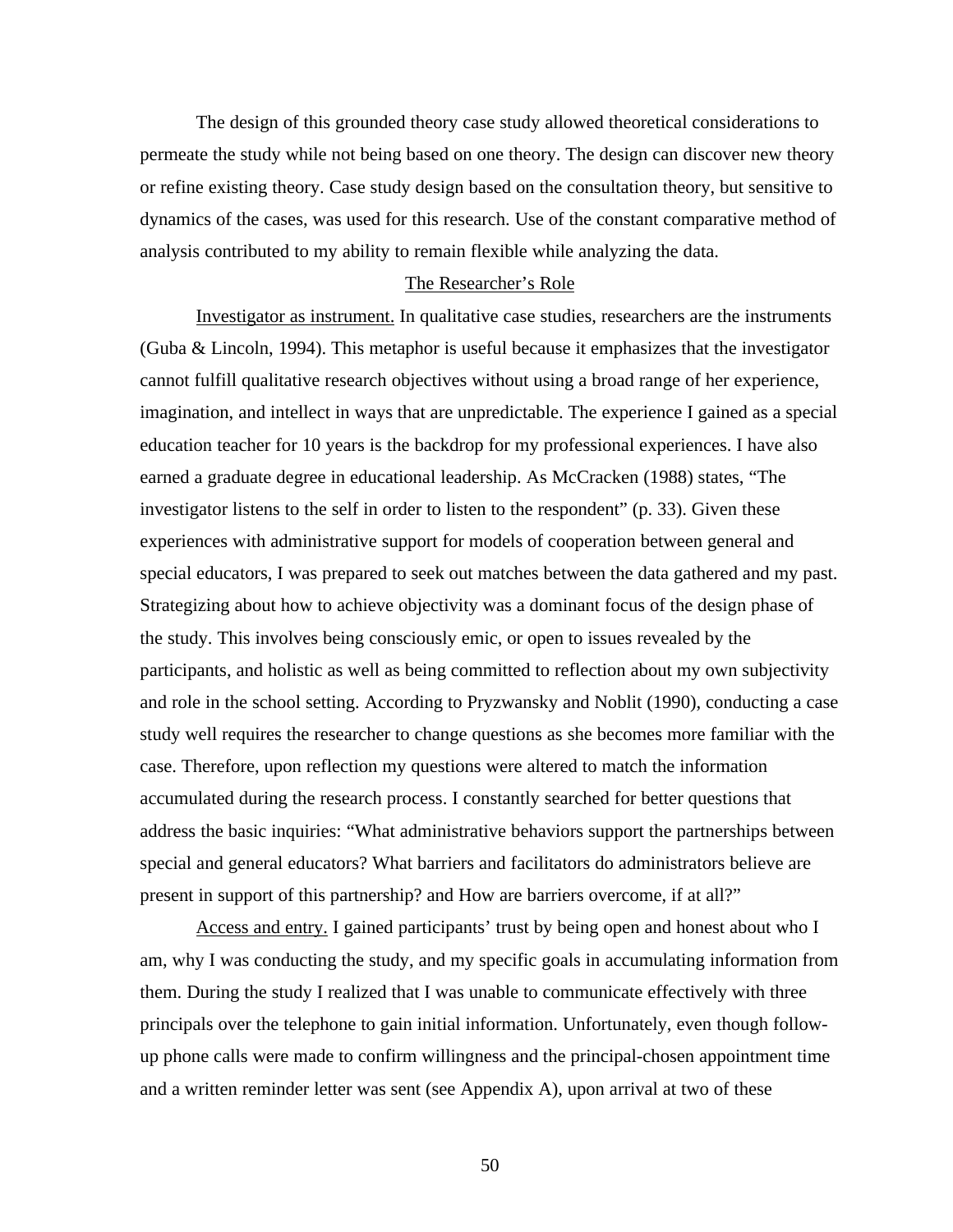principals' schools I was asked, "How long is this going to take?" One principal who was ill and somewhat less communicative on the phone had to reschedule twice which gave me the opportunity to express my desire again that my participants be both interested in and willing to discuss the topic. Upon arrival at her school, she was more informed than were the principals at the other two schools. I continued the interview with the other principal concerned with time. Although he appeared somewhat unwilling to give of his time, his interview was thorough, and he spent extra time with me afterwards to show me his school and introduce many of his teachers. The other principal who was less communicative on the telephone than the average principal was not interviewed. However, she did speak with me at length and found out what information I hoped to gain – information also discussed in telephone conversations and in the written reminder. She expressed a desire to reschedule, but after my data analysis reached an end, I found that I had a wealth of information from my six schools and the decision was made to end data collection.

During the interviews, I maintained a nonjudgmental attitude toward the participants' statements and actions. This facilitated communication with and acceptance of me as a group member/learner by the participants. As a learner rather than an evaluator or critic, I was less threatening and the participants were more willing to share information and confidences about the situation (Stainback & Stainback, 1988).

Participant principals were chosen by contacting central office personnel, university professors, and fellow education leadership graduate students who work closely with principals in the Southwest Virginia area and can vouch for their knowledge of collaborative models between general and special educators. Next, the nominated principals were contacted by telephone to determine that they demonstrated an interest in the subject and derived their perspective from previously teaching in a collaborative model and currently administering one. The principals who volunteered to participate, using knowledge and interest of their current model as criteria, nominated special educators. These teachers were contacted to determine their interest in the model and in participating in the study. They each nominated a general education teacher with whom they work closely. Again, these teachers were contacted to determine interest in their current model and a willingness to participate.

During the first contact, the purpose and procedure of the study was revealed in order that full disclosure could be met and full cooperation could be expected from the participants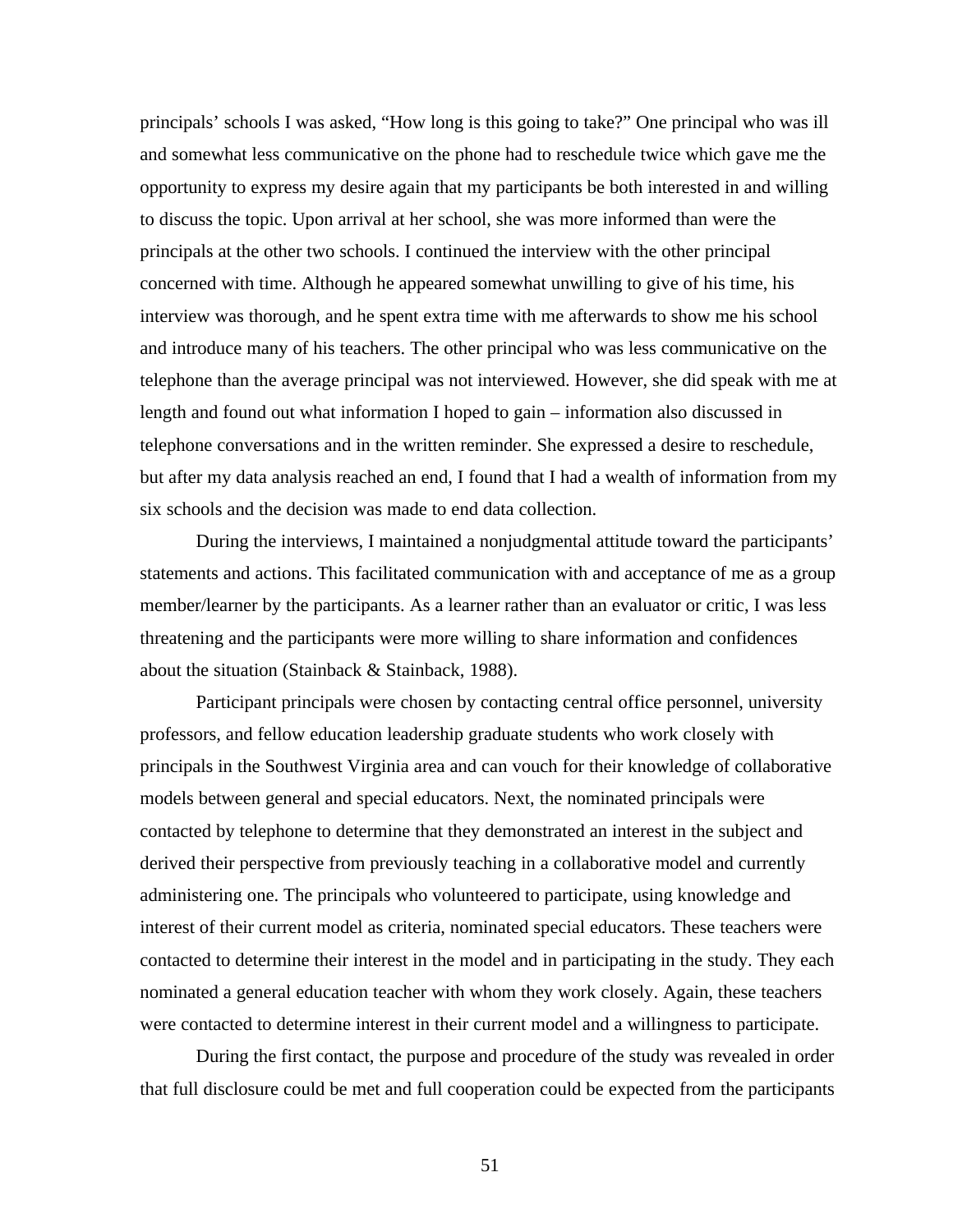during data collection. One guarantee of capturing a principal's knowledge in a real way is through the choice of participating principals who are committed to their work, able to articulate their points of view, and interested in doing so. Oral verification that their schools were implementing a form of cooperation between special and general education and a willingness to participate was sought. Times and dates were set for my arrival, the subsequent interview process, and the document review based on principal and teacher team preferences. Approximately one week prior to the agreed upon interview date, I mailed an interview reminder note and a demographics survey (see Appendix B) to be filled out at the leisure of the principal. Prior to beginning the interviews, I had the interviewees read and sign an ethics protocol/participant release agreement (see Appendix C). Interviews with principals lasted from 45 minutes to one hour and 15 minutes, and teacher team interviews lasted from 20 to 50 minutes.

### Data Collection Procedures

During the third nine-week period of the school year, an intensive study of six elementary school principals who had previously served as teachers within a cooperative model between special and general educators was executed. The principals' policies that affected consultation within their schools were considered. Structured interviews focusing on the research questions was conducted with each principal and one or two teacher teams. Field notes were taken on the analysis of documents related to the cooperative model. Interviews were tape recorded and transcribed. Substantive field notes were maintained and reviewed at the end of each on-site visit. Documents that were examined include the following: (a) teachers handbooks; (b) policy guides; (c) school board or faculty meeting minutes and agendas; (d) administrative memos; (e) and other printed matter deemed relevant to this study.

Prior to beginning the study, a short pilot study interview was conducted with one cooperating team: a principal, special education teacher, and general education teacher. During the exchange, I practiced listening unobtrusively, not active listening, taking notes as necessary, and using floating probes and planned prompts as necessary. From this interview, the questionnaire was substantively modified.

### Participant Selection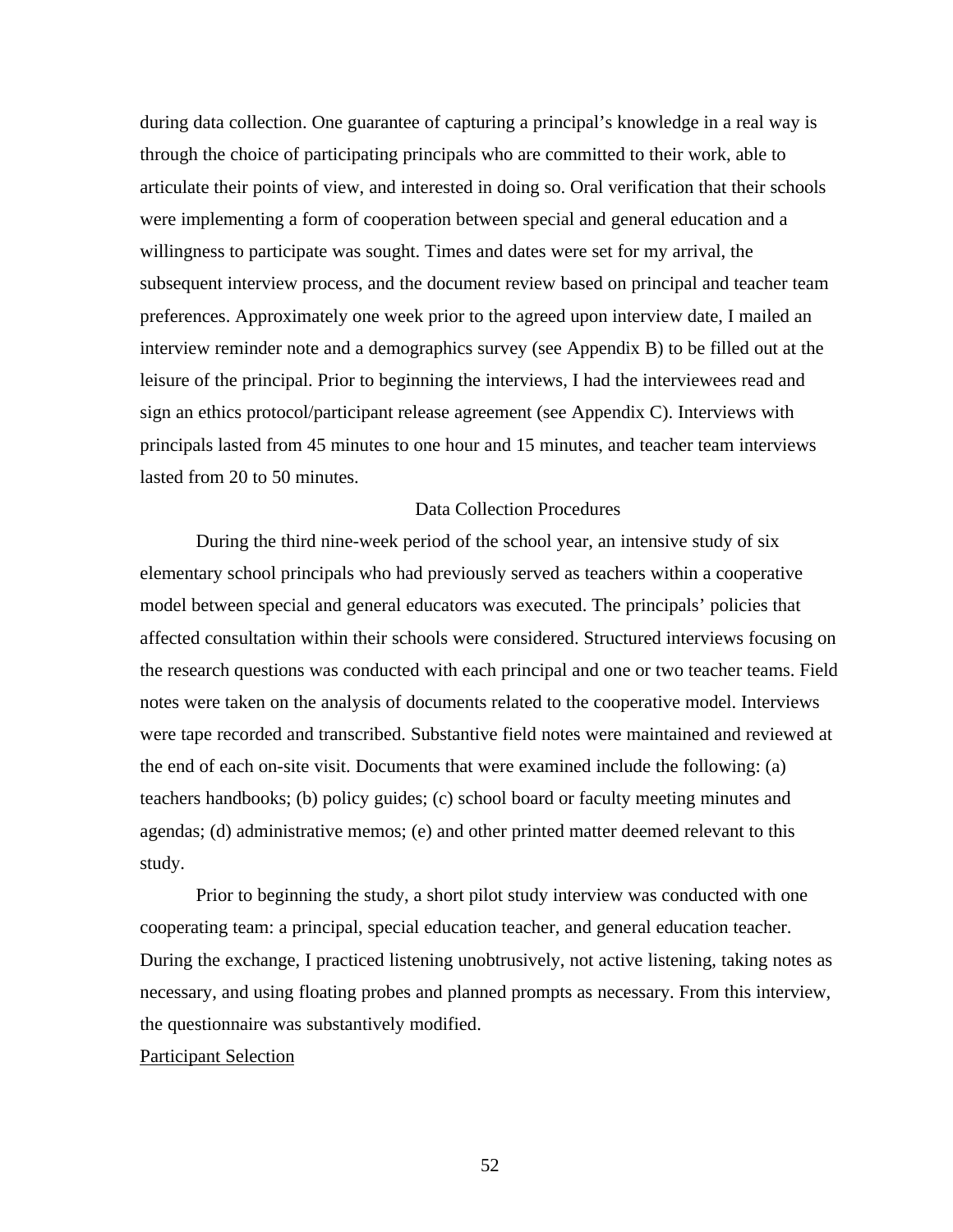The sample for this qualitative study was a unique sample and purposeful sampling of critical cases was used. Sampling of critical cases entails selecting cases that are particularly important based on a specific criteria of significance (Patton, 1990). In this study, participants were principals who had experienced successful or unsuccessful cooperation between a general and special educator first hand where they were teachers. They professed to possess an interest in collaborative or cooperative service delivery to students with special needs. The belief behind the choice of principals with this perspective is that being informed parties who are interested in the topic they will give thorough and well thought out information. This minimized access problems as well as heightened the amount of rich data I was be able to collect. Teacher teams were interviewed in order to verify the amount and type of support the principal gives. I strove to use principals from a variety of situations within southwest Virginia and the surrounding area. However, in order to control the variables that may have confounded my findings, I limited the parameters and fully described all other variables in order that others might replicate this study. Participants were chosen from elementary schools serving kindergarten through fifth or sixth grade. The size of the schools was small to moderate, serving between 190 to 529 students with between 8 and 12 % of the student population qualifying for special education services. Since these are typical percentages in public schools, using a school with less or more would have confounded the findings since they would be unusual circumstances. Since funding efforts are different between school divisions in Virginia, this variable was not controlled for. Fiscal issues for each district included in the study are described because funding matters have a significant effect on administrative support. Similarly, schools were chosen from rural, suburban, and urban areas, but these settings are discussed fully in order that readers may determine individually the extent to which these variables may have had an impact on the findings. Written consent was gained from each participant in the research study and exemption status was received from the Institutional Review Board prior to initiating data collection. Confidentiality has been assured to the participants; therefore, names and other identifying information has been changed to pseudonyms.

### Questionnaire Construction

Qualitative questions in interviews allow respondents to tell their stories in their own words. I sought to be an unobtrusive listener, not an active listener (McCracken, 1988). The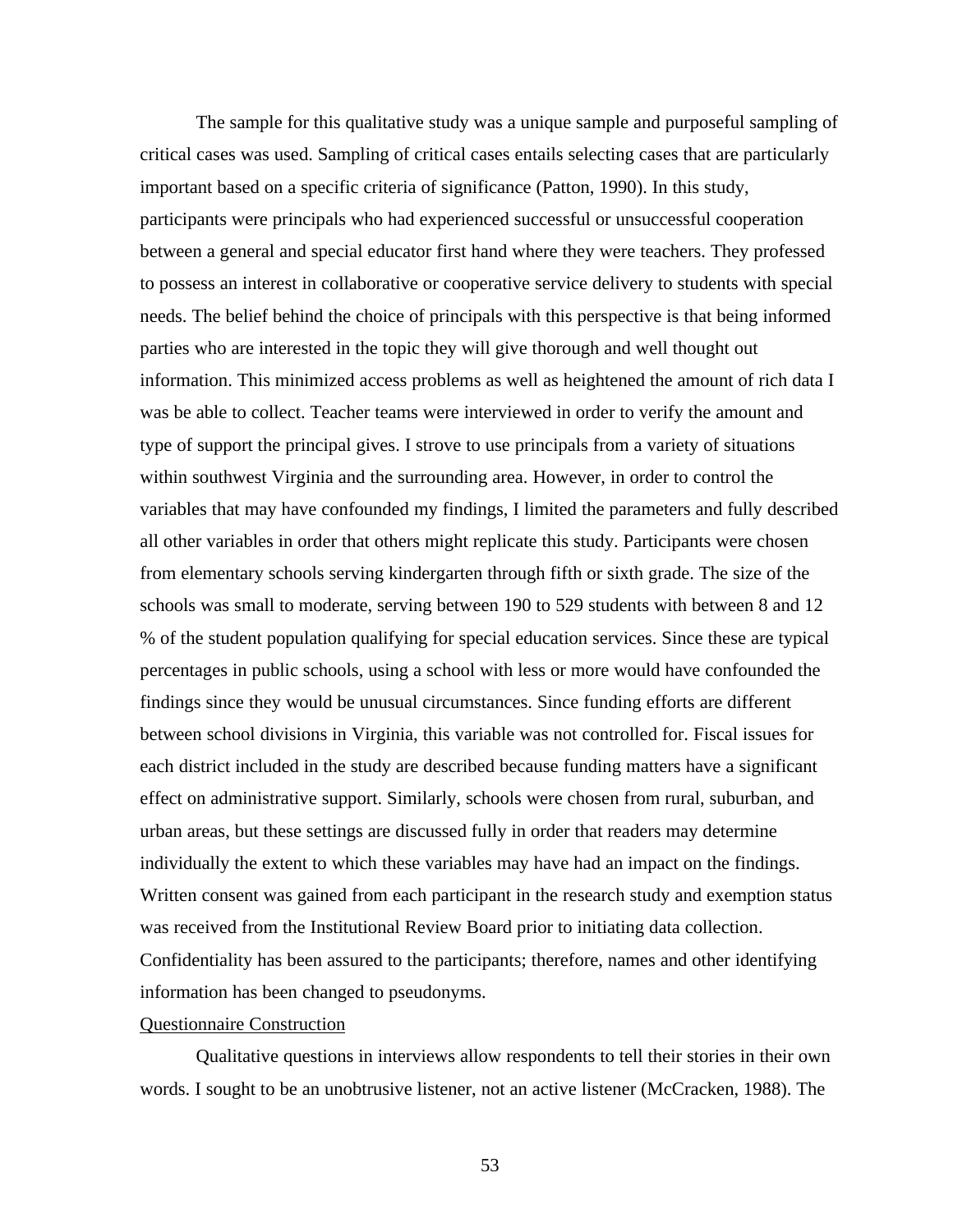interview/conversation began with a set of biographical questions in the form of a demographics survey. This was followed by guiding questions, a copy of which was handed to the respondent indicating there was an agenda to be followed (Stake, 1995). Testimony was sustained as unobtrusively as possible through the use of "floating prompts" (McCracken, p. 35) such as nodding, a tilt of my head, or repeating a key term with an interrogative tone to prompt the respondent to expand on an issue. Planned prompts were prepared in advance for a proactive and slightly more obtrusive approach to encourage the respondent to cover a topic more fully. According to McCracken, the most important planned prompt is the contrast prompt that at first uses only terms the respondent has introduced and later may use terms from the literature as necessary. Another planned prompt strategy is category questions. When specific topics under a category were not addressed spontaneously, and the aspect was important enough that I needed to gain the respondent's insight about it, I asked prompting category questions. A third planned prompting strategy is to ask respondents to recall specific, out of the ordinary occasions when administrative support either was or was not implemented. These planned prompts were used only in cases where the material they are designed to elicit failed to surface spontaneously (see questionnaires in Appendix D).

### Interview Procedure

As McCracken (1988) states, "The investigator listens to the self in order to listen to the respondent" (p. 33). Given my experiences with administrative support for models of cooperation between general and special educators, I was prepared to seek out matches between the data gathered and my past teaching experience. Although the formal questions and planned prompts were prepared in advance of the interview, I remained flexible and ready to modify questions in order to provide the respondents the opportunity to shape the direction of the content. In this way, respondents were able to tell their story with regard to administrative support for the cooperation between general and special education teachers without being inadvertently led in their answers. According to Stainback and Stainback (1988),

The advantage of increasing the structure in interviewing is a corresponding increase in the probability that comparable data across participants will be collected; however,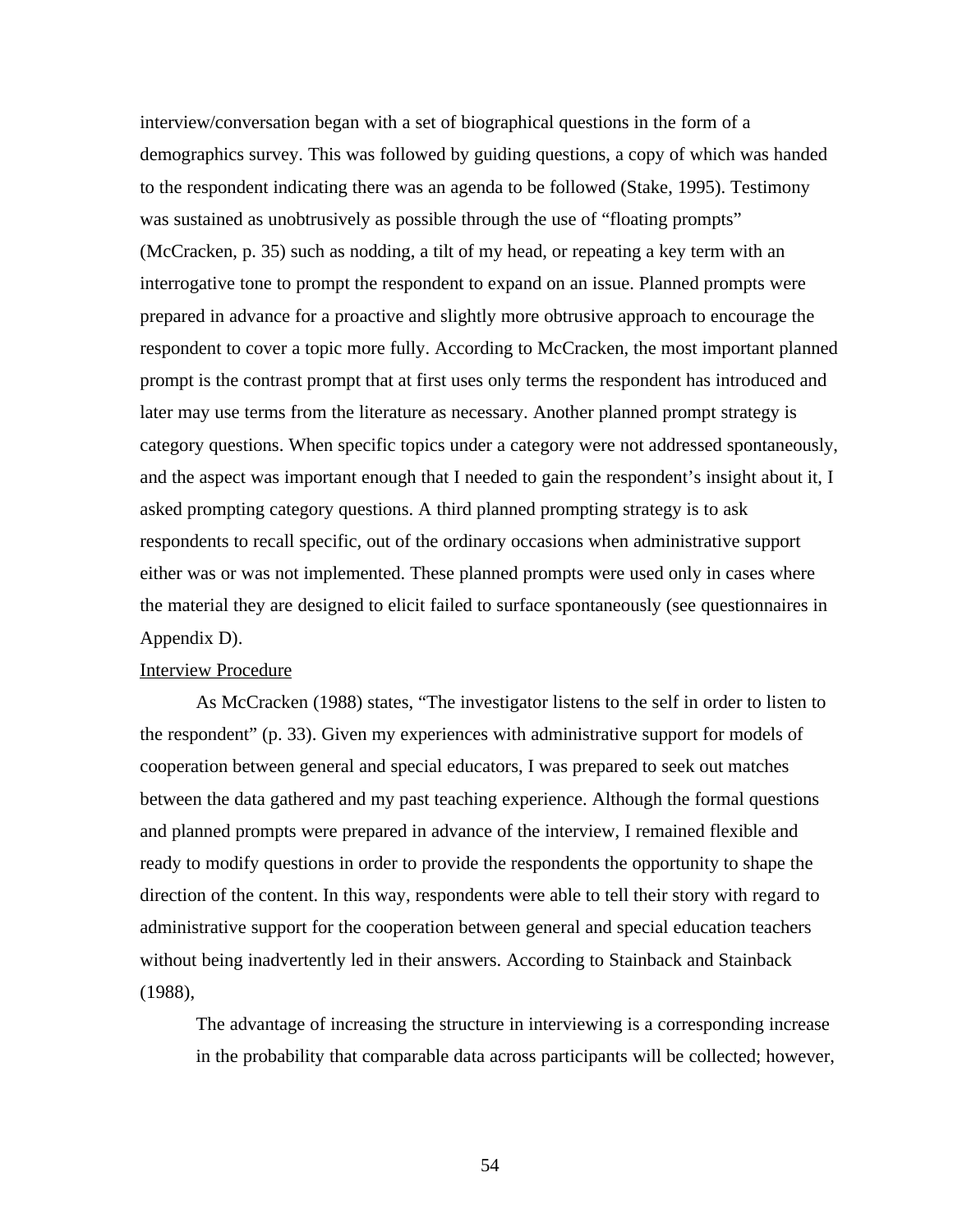there is also a corresponding decrease in the probability of gaining an understanding

of how each participant him or herself structures the topic under study. (p. 53) I followed the guidelines synthesized from the work of Stainback and Stainback, McCracken, and Stake (1995) for engaging in interviewing. I was controlled in my reaction to information, never evaluative or unsympathetic. With the assistance of the principals, because I traveled to their district, I chose an interview environment and conditions in which they felt comfortable, secure, and at ease enough to speak openly as well as one that was virtually free of interruptions. I asked open-ended questions and encouraged the respondents to elaborate and share their perspectives fully. I studied the respondents' demeanor to determine the appropriate approach to take in questioning and to listen for impression management, topic avoidance, deliberate distortion, minor misunderstandings, and total incomprehension. As suggested by McCracken, I thought ahead to what roadblocks the conversation might come upon and determined strategies to detour the conversation while still arriving with the best possible data. The interviews were audio taped for later detailed transcription.

### Document Data Collection and Recording

The documents I collected serve as substitutes for activities that I was unable to observe, such as faculty meetings, and as cross verifications of data gathered during the interviews. During our telephone conversation and in the reminder letter prior to arriving at the school site, I asked the principals and cooperating teachers to gather information they felt might be pertinent to the study of administrative support for their model of cooperation between general and special educators. I made clear that this list of documents would necessarily be incomplete until the interview during which we would determine other documents that were important to the study. Again prior to the interview, I asked for permission to gather the documents in their totality and for permission to view them on site in order to request clarification as questions arose. I attended to minor discrepancies as well as to information that may have corroborated data received through the previous interview. During review of the documents, caution was taken to be relatively suspicious of the lack of accuracy and the bias that might be present. Yin (1994) cautions against accepting documents as literal recordings of events. He continues by stating that the researcher must be aware that the documents being reviewed during a study were written for a specific purpose, often to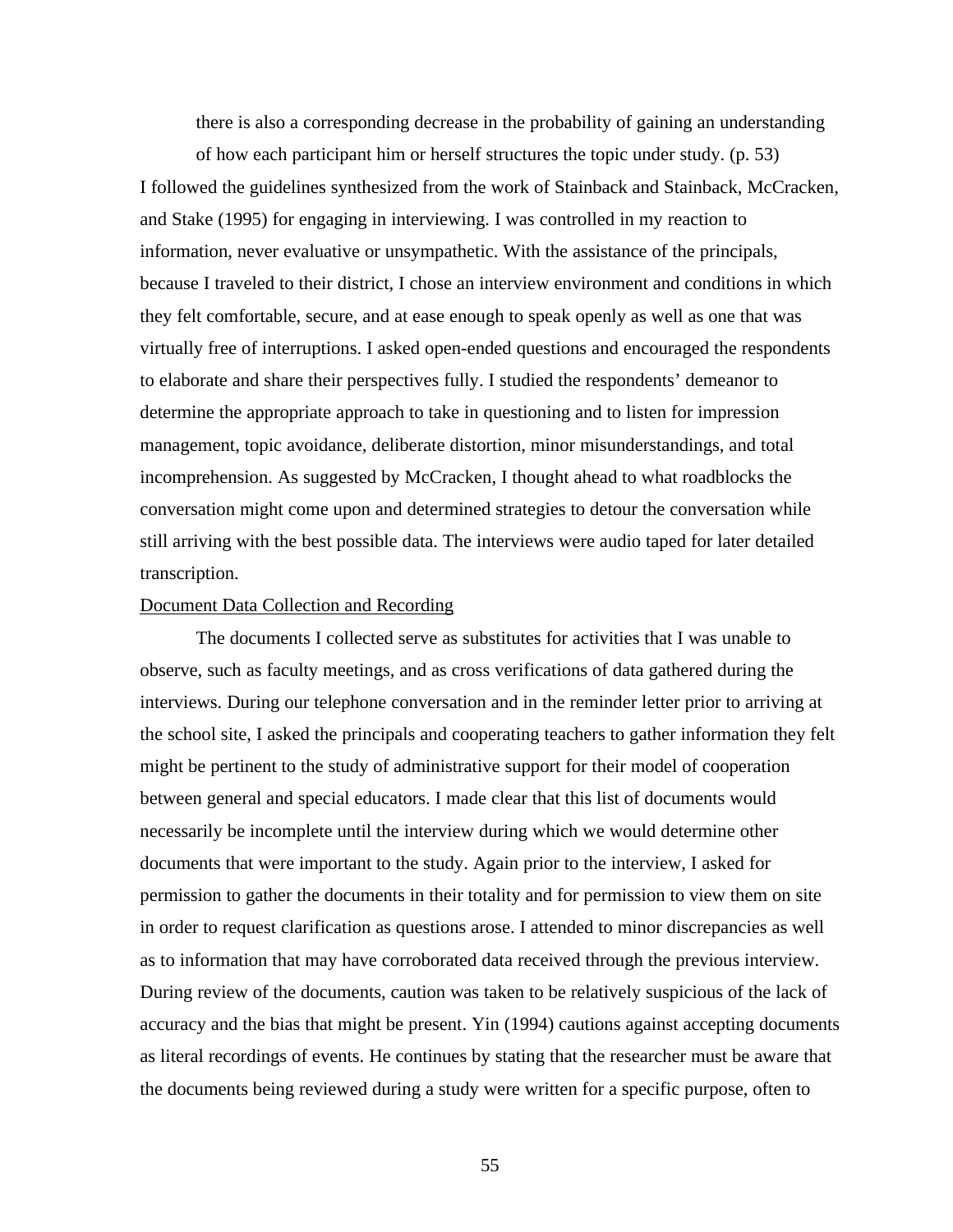persuade, and for a specific audience other than the researcher. This suspicion of documents rendered me less likely to be misled and more likely to be a critical interpreter of the evidence.

As document data was collected, the same systematic and standard format was followed for coding as was used for interview data, the constant comparative method (Creswell, 1998). Upon initial viewing open coding was employed in which I formed initial categories of information about administrative support by segmenting information. Within each category, I found several subcategories and sought data that displayed extreme examples of the property.

### Data Analysis Procedures

Interviews were transcribed verbatim so as not to inadvertently impose my sense of reality on the interviewees although my questions did shape the flow of topics. Close, repeated listening to recordings revealed previously unnoted recurring features of the organization of the discussion, extended the range and precision of observations and minimized personal preconceptions. Data derived from these extensive interviews, field notes, and documentation were reviewed for recurring themes utilizing the constant comparative method (Creswell, 1998). I gathered information in the field, conducted initial analyses of the data, went back to the field to gather more information, analyzed this data, and so forth, the whole while, comparing new information to emerging categories. Creswell refers to this as a "zig-zag" approach (p. 58). Data display including diagrams, charts, and trees allowed for the sorting and categorization of data in a way that seemingly discrete data were linked in previously unrecognized ways (Bogdan & Biklen). Developing themes were labeled, and all data was coded using Qualitative Solutions and Research, Non-numerical Unstructured Data \* Indexing Searching and Theorizing (QSR NUD\*IST  $4^{TM}$ ), a qualitative analysis software package. Quotations were extracted from transcripts and collected into node files, with each node representing a distinct idea or theme. Quotations in nodes retained identifying codes that link them to their source interview. These theme nodes were then read, edited, and organized into a core set of ideas about principal administrative support. The core set of ideas were then reorganized by linking, splitting, and eliminating themes until a satisfactory framework for reporting the findings was found.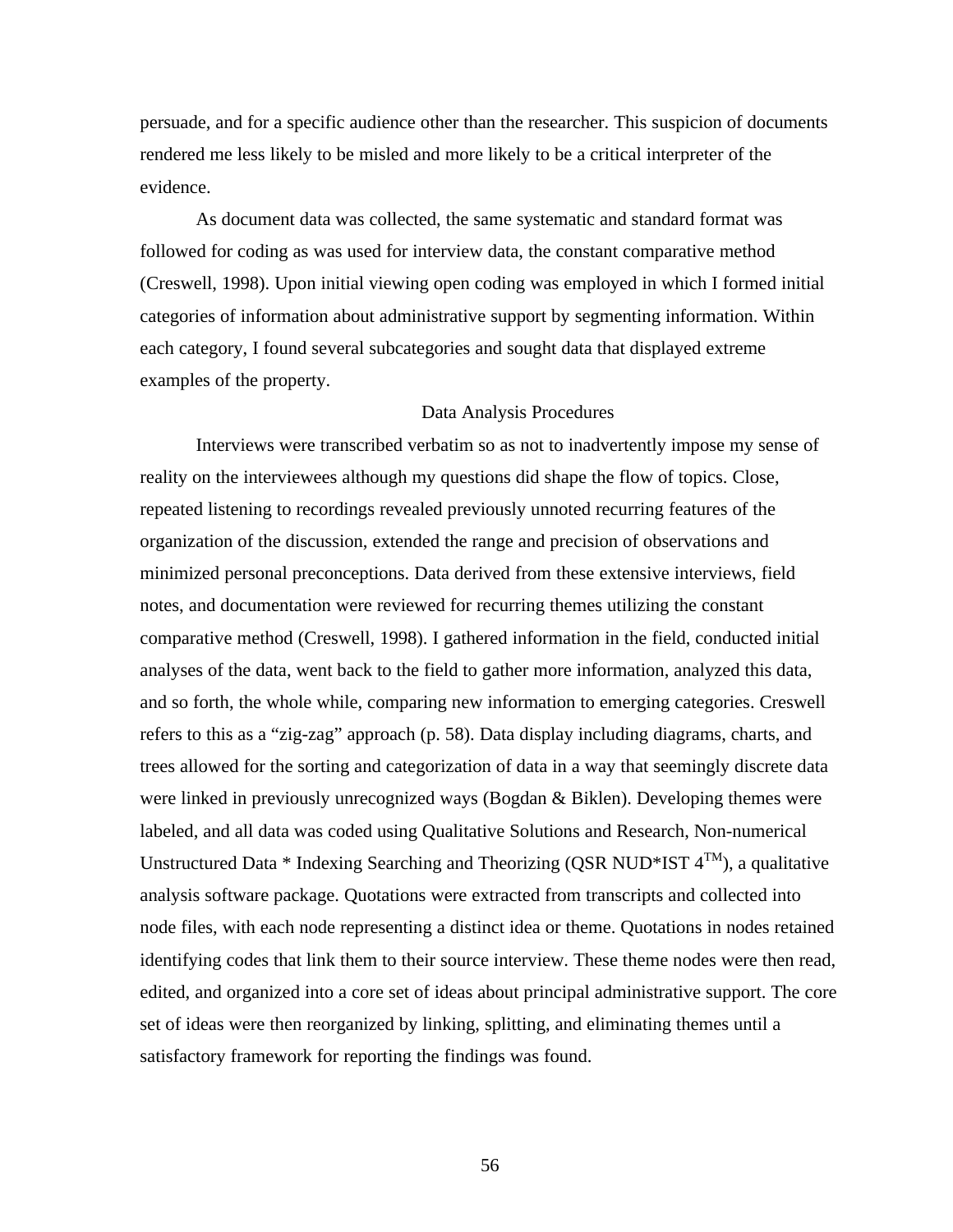Concurrent with the data analysis of the interviews, the analysis of the document data occurred. As previously discussed, an initial open coding was already completed on the documents. Following open coding, I continued the analysis using the constant comparative method as used for analyzing the interview data.

### Data Management

Data collected from this study was managed through the use of Crockett's (in press) five core principles that support special education's practices that comply with the provision of a free appropriate public education (FAPE) in the least restrictive environment (LRE): making ethical and legally defensible decisions; focusing on individuality and exceptionality; equity under the law; effective programming; and productive partnerships. Through an analysis of multiple data sources, Crockett argues that these five principles represent special education's conceptual core. As she points out, "Special education in the United States is considered not merely nice but necessary. American legislation reflects an underlying societal presumption that students with disabilities are worthy of educational expectations - both academic and social - - and belong in schools alongside their non-disabled peers" (p. 24). In light of this, these five principles should parallel the method of service delivery provided to exceptional learners.

While aware of the danger of forcing data into a preconceived matrix, my belief was that without an externally imposed form, the data could easily become unmanageable. With this in mind, initial themes were decided upon separately from Crockett's (in press) core principles. Two independent peer reviewers were used. One review took place after two schools' data had been initially analyzed. The second review occurred after all schools' data had been analyzed using the constant comparative method within QSR NUD\*IST at least two times. Both peer reviews proved helpful in consolidating and defining themes. The themes that were discovered fit well within the five core special education principles with the addition of leadership skills which were refined through the work of the National Council for the Accreditation of Teacher Education (NCATE, 1995) and constraints or barriers of the administrative support.

More in-depth analysis involved looking at the issues for each relational pair, the principal and the teacher team(s), to show that their stories are not isolated extracts but run through the body of the data. In this way, generalization is possible without violating the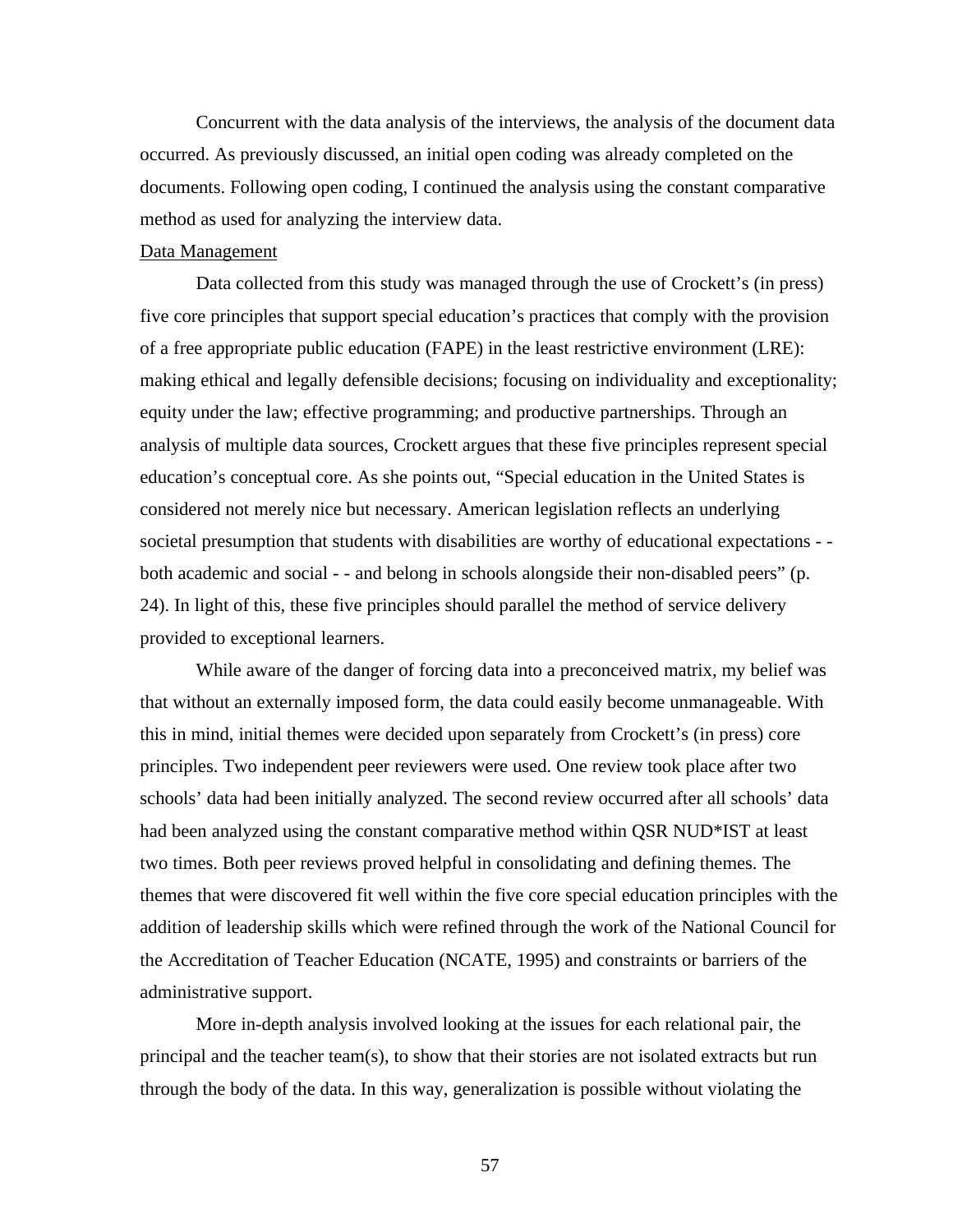recognition of the interview as a situated encounter with a virtual stranger. The one deviant case, Belle View Elementary, was useful in refining my analysis. The principal, Mr. Baker, had little prior experience as a cooperative teacher, was distressed by cooperation as a middle-school assistant principal, and had only two years experience as a principal. He and his team do not express similar support as frequently as more experienced principals.

### Quality Control

Multiple strategies, explained under credibility, transferability, and dependability, were used as a means of verifying that a correspondence exists between the way that the participants perceive administrative support of the partnerships between general and special educators and the way I portray their viewpoints.

Credibility. I monitored my developing hypotheses and documented the process of change from the beginning of the study until the end. This method of verification has been referred to as progressive subjectivity by Mertens (1998). These hypotheses and current themes were shared for what Mertens calls peer debriefing. My key peer debriefer was a doctoral student who completed her dissertation in the area of instructional technology while I began my data collection. My second peer debriefer was my academic advisor. I shared field notes and current themes and hypotheses. They posed questions from unique perspectives and helped guide the next steps in the study.

According to Mertens and McLaughlin (1995), member checks are the most important criteria in establishing credibility. In order to meet these criteria, I verified with the participants the themes that developed as a result of data collected and analyzed. After the interviews, I orally summarized the interview to the participants and asked if my notes accurately reflected the participants' position. Once themes had been determined and held firmly during subsequent analyses, I contacted the principals to discuss the accuracy of these themes. All six principals felt comfortable with the accuracy and comprehensiveness of the themes.

As a final check of factual data, I used the method of checking credibility called triangulation. The multiple methods from which information was collected and checked within schools are interviews, short observations, and document review. Second, I sought to confirm themes by triangulating data across multiple sources (the six principals, their teacher teams, and documents).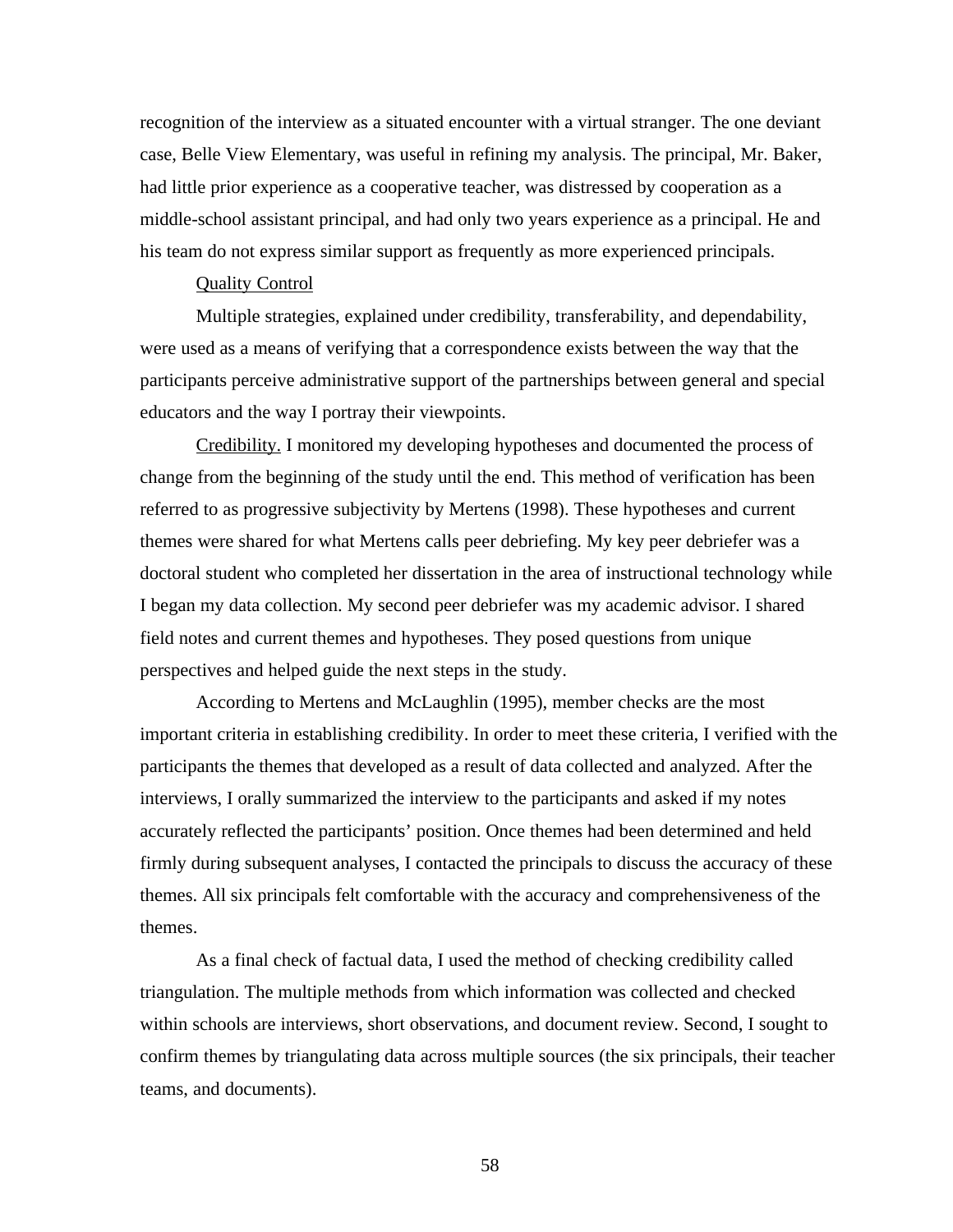Transferability. My responsibility in the area of transferability is to provide descriptive details sufficient to allow readers to compare and contrast this study to other studies. Thick description in the form of extensive details of time, place, context, and culture is provided. I have included an explanation concerning the principals' prior experiences with a cooperative model between general and special educators, especially a time frame, and demographics such as setting and experiences. I also delineate the principals' current situations including setting and organizational factors.

Dependability. As Yin (1994) suggests, I maintained a case study protocol that details each step taken in the research process. In this manner, I can document changes in design created by increasingly refining my understanding regarding emerging themes and patterns in the data.

Each interview was a learning experience. Cooperation, collaboration, working together, partnerships - -this language game was a linguistic phenomena too complicated to address fully. Words have different connotations for different people under varying circumstances. The prevalence of discussion in the education arena related to collaboration between general and special educators tended to inadvertently draw people into a conversation about inclusive practices. For example, during my search for probable participants, two Special Education Directors explained to me that I was looking for inclusion and they did not have "inclusion schools." One of these directors even told me that no principal in the United States had been involved in inclusion because it was too new and that I needed to rethink my topic. Based upon this knowledge, I used the words interchangeably until I noticed a reaction from the participants that matched my meaning of the words. A second connotation problem was often exhibited regarding the words model, evaluation, and resources. Principals seemed hesitant to describe their partnerships as a model. Perhaps because the term model gives the impression of formality and most of these leaders volunteered that their school had adopted partnerships based on a loose and informal principle. Principals and teachers from my first interviews took the word evaluation and switched it to assessment, allowing for more in-depth answers. This prompted a similar change in my questionnaire. The word resources tended to draw monetary responses while I was seeking a more wide range of replies. For subsequent interview/conversations, I chose to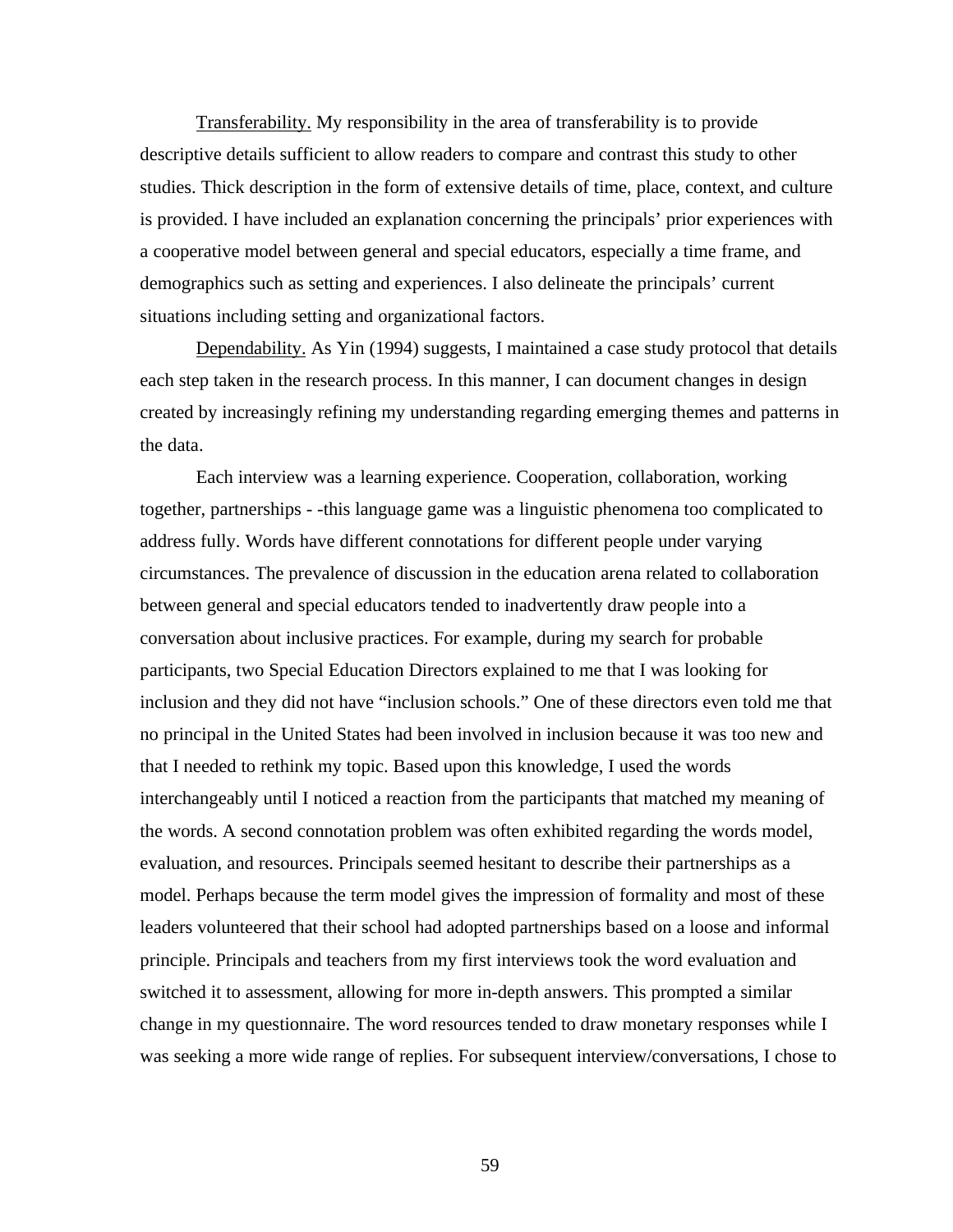prompt these replies with a hypothetical scenario after using the standard "resources" prompt.

### The Qualitative Narrative

"Voice is the research instrument, echoing the self . . . of the portraitist -- her eyes, her ears, her insights, her style, her aesthetic" (Lawrence-Lightfoot & Davis, 1997, p. 85). The qualitative narrative relies heavily on the voice of the researcher to tell a story. As the investigator of this study, I use my voice to express myself as a witness and interpreter and to use the participants' voices as first-hand actors in the story. In this manner, readers will be apt to make sophisticated decisions regarding the applicability of this story to other similar stories, including their own.

Since the respondents have generated a great deal of detailed and diverse testimony about administrative support from their perspectives, my job has been to winnow down this complex data to a concise form for the audience to read. In this study of the depths and limitations of administrative support with regard to the cooperation between general and special educators, I believe I have captured with accuracy and discipline the reality that turns image into essence through documentation, interpretation, analysis, and narrative.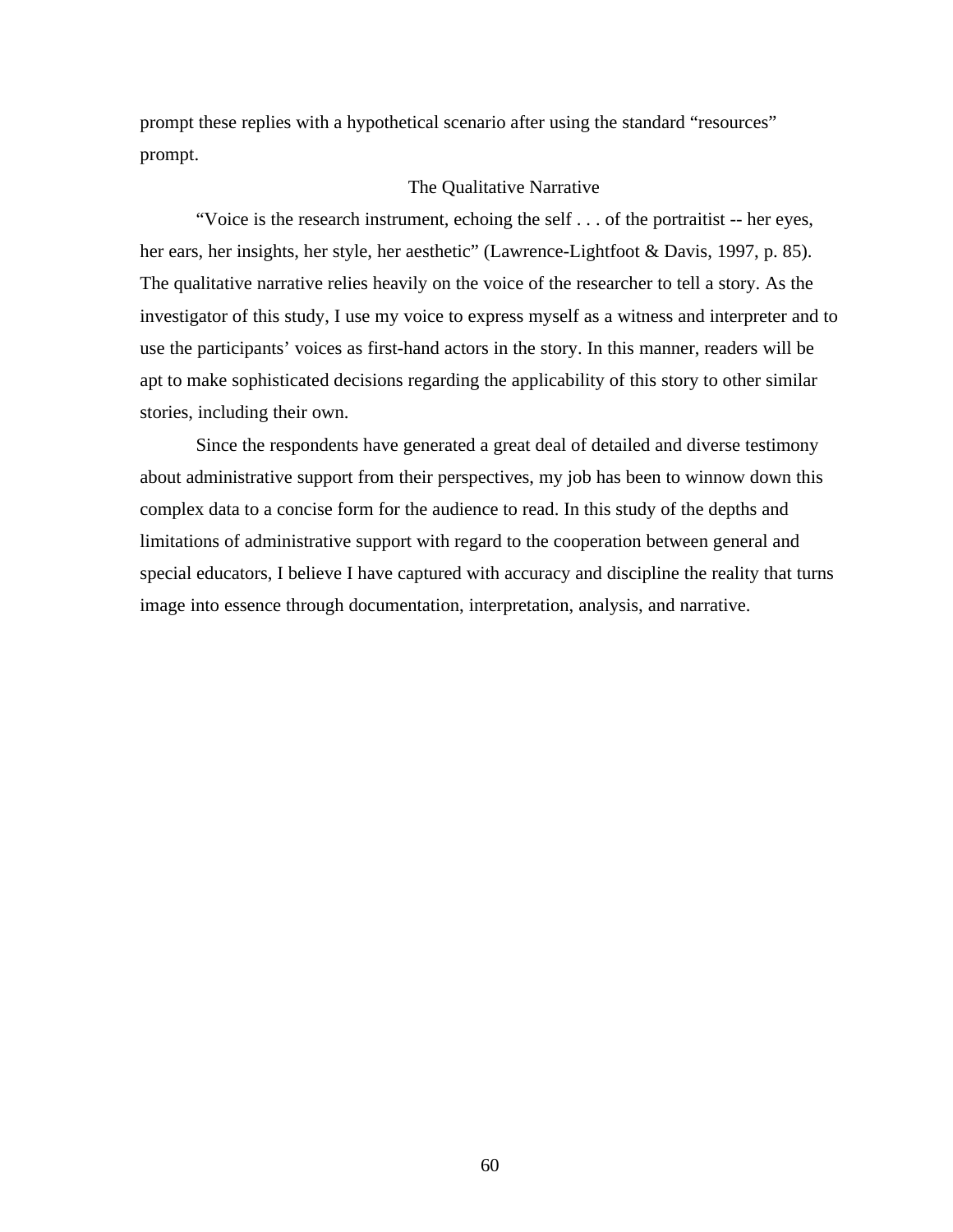### PROLOGUE

Data for chapter four are derived from the study of six elementary principals with prior experience as teachers in collaborative relationships and currently supporting general and special education teachers in a similar, yet more evolved practice. The focus of this analysis is on the principals' perspectives of administrative support for general and special education teacher partnerships. Chapter four describes how these principals facilitated these partnerships and the obstacles that interfere with their endeavors.

### How to Read This Story

Each portrait stands alone and highlights unique characteristics and approaches to supporting collaboration between general education and special education. You will see principals with varying leadership styles in different situations, struggling through unpredictable contexts in their efforts to foster an environment conducive to productive teaching and learning.

Cases III and IV illustrate what might be termed as the emergent level of leadership for teacher teams. Both administrators were relatively new principals with under two years experience leading their own building. The other four perspectives illustrate experienced leadership, demonstrating comfort with the unique leadership needs of teacher partners. Principals with this orientation focused on the development of teachers as professionals. These principals encouraged teacher input in decision making, supported the development of teachers' knowledge and skills, and promoted risk-free environments to increase creative solutions to the challenges inherent in educating a diverse group of students (see Appendix E for demographics of all schools).

While each school is a unique case, all have commonalities that bind them. The data reflected a bifocal perspective of educational leadership and special education concerns. While educational leadership has been defined by various leadership theories, I have chosen to use the National Council for Accreditation of Teacher Education guidelines (NCATE, 1995), because the data tended to parallel these four domains, strategic, instructional, organizational, and political and community leadership. The data also tended to parallel special education perspectives that Crockett (1999) conceptualized in her "cubed analysis" (p. 19). This analysis guides a responsive leadership curriculum for inclusive schools. The lens of special education views the provision and assurance of a full education opportunity as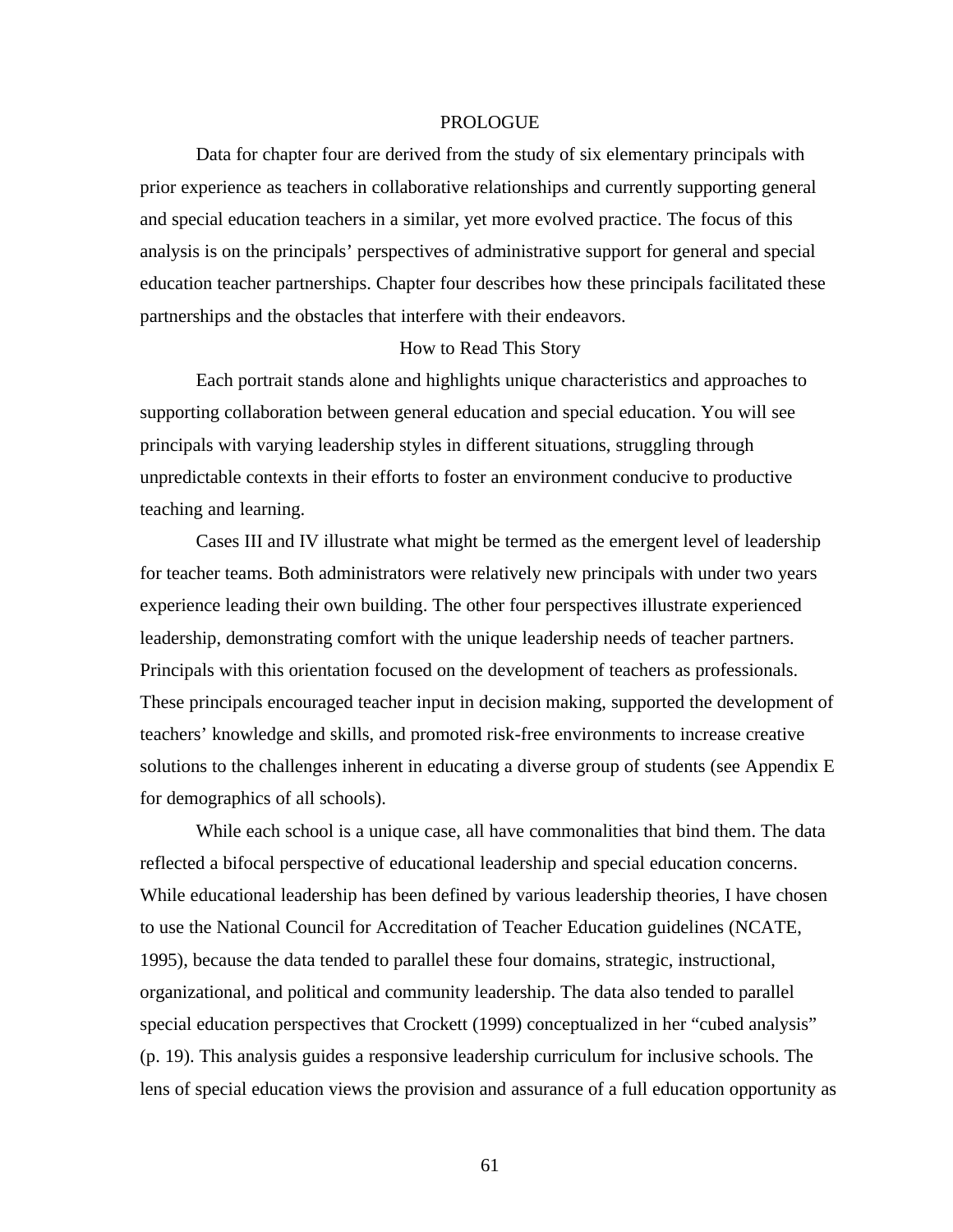reequired by law from the aspects of special education's conceptual foundation: individualization and exceptionality of the learner; equity under the law; effective programming; and productive partnerships. Appendix F describes each domain and gives the definition used for the six case studies. These stories will be organized according to the responses of the principal as the school leader and will reflect the domains of strategic, instructional, organizational, and political and community leadership. The reader will be reminded of elements of special education's core when encountering terms such as exceptionalities, individualization, equity, effective programming, and productive partnerships. Following individual principals' perspectives, themes across the six case studies are explored.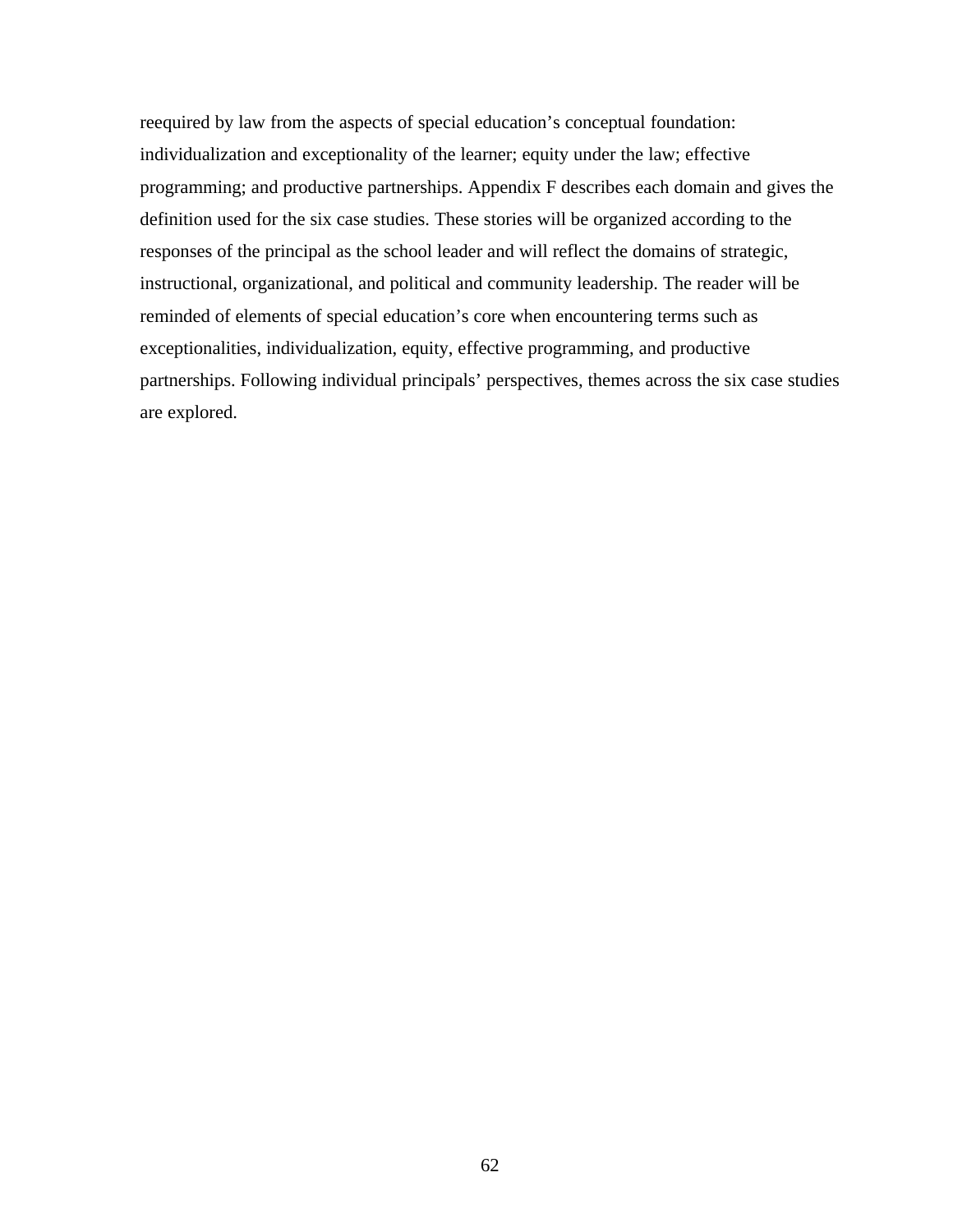### CHAPTER FOUR

### PRESENTATION AND ANALYSIS OF RESULTS

The study results are based on 13 interviews with six principals and seven teacher teams and a review of documents including, but not limited to, teachers handbooks, faculty meeting minutes and agendas, an evaluation of one principal, administrative memos, and banners from the six school sites. The schools were in a variety of stages of collaboration between general and special educators, yet all school missions included collaboration as a priority goal.

### Case I: Rubbing on People

### The Case of Civil Elementary

Civil Elementary must be near; school zone signs and street markings were within my sight. I turned off a major thoroughfare in this small town, passed the grocery and fast food restaurant, and followed the curvy road to a dirt and gravel lot -- one end filled with portable buildings made homey with wooden pathways and handrails. I entered the main building. It must not have been time for any class transitions. The hall was quiet. Mr. Cedric  $\text{Cisco}^1$  was the first person I met.

Mr. Cisco, the principal of Civil Elementary, struck me as a person who gets straight to the point. When setting up our meeting times he was concerned about my travel time. He made certain that I could meet efficiently with the teacher team directly after meeting with him. Despite our best laid plans, I made a second visit to Civil Elementary. After completing both the interviews with Mr. Cisco and the teacher team he had selected, I scheduled an interview with a second teacher team that had been in Civil Elementary with Mr. Cisco for at least one full year. The first team, a learning disabilities teacher and a fifth grade teacher, had previously worked with Mr. Cisco at another school but at Civil Elementary only during the school year currently under discussion. The second team included a preschool special education teacher, Pam, and a kindergarten teacher, Kristen.

Mr. Cisco had been at Civil Elementary for five years when I met him, but he had been a principal for 12 years and had served in the district for 26 years. He had previously taught high school math for 10 years, from 1976 to 1986. He had spent eight of these years

 1 Pseudonyms have been used for all schools and persons in order to protect confidentiality.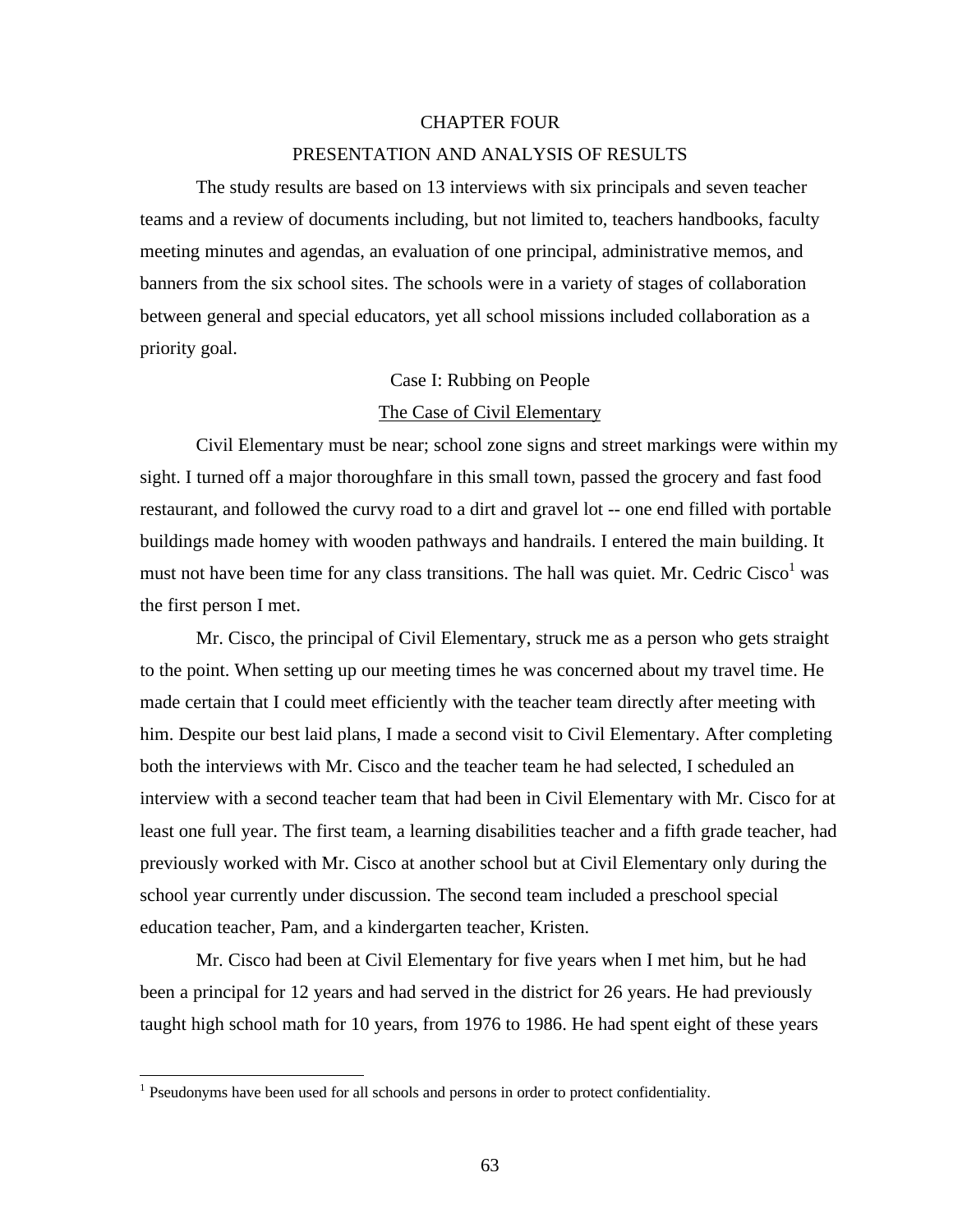cooperating with a special educator. This partnership began with discussions about the appropriate curriculum for a number of students with disabilities and the similarity of their programs to what was being taught in the Basic Skills math class. This innovative Basic Skills class was Mr. Cisco's "baby" (Line 19). He had seen the need in the mid-1970s for what he called "fourth grade math for eighth graders" and, as the teacher leader, proposed his idea to the school's administration. When the special education teacher pointed out the benefits of this class for students with disabilities, he said, "Bring 'em on" (Line 29). By the time Mr. Cisco took a position as an assistant principal, his program was being phased out possibly due to stronger math programs at the earlier grade levels. He indicated that as the years passed, a higher percentage of his students had been identified as needing special services. This made sense, as the special education law was in its infancy concurrent to Mr. Cisco's math program's infancy.

He appeared to have carried forth his experiences of cooperation between special and general education to his principalship, particularly here at Civil Elementary with its 22 member general education staff and five special education teachers. Together, these teachers are responsible for the education of 351 students from preschool class through grade five, 26 who are identified special education students. Following is Mr. Cisco's story of how he accomplished this (see Table 4.1 for Civil Elementary demographics). $2^2$ Strategic Leadership

As may be most suitable for an all-business principal who began his educational career in the 1970s, Mr. Cisco spoke little directly about his vision sharing and motivation techniques. Even when asked specifically about these strategic leadership traits, he humbly skirted the issue by discussing how others had accomplished these tasks and then sometimes added mildly, if prompted, that he also worked this way. Without prompting, the preschool teacher team referred to their principal's strategic leadership skills. They knew that, as needed, Mr. Cisco would take "an active role" (Line 69) in problem solving and decision making, but that as professionals they were given autonomy to work together in the best interests of their students. They felt this trust on a daily basis, but one incident greatly affected the special education preschool teacher, Pam, and she relayed it in this manner:

<sup>&</sup>lt;sup>2</sup> Complete demographic information for each school can be found in Appendix E.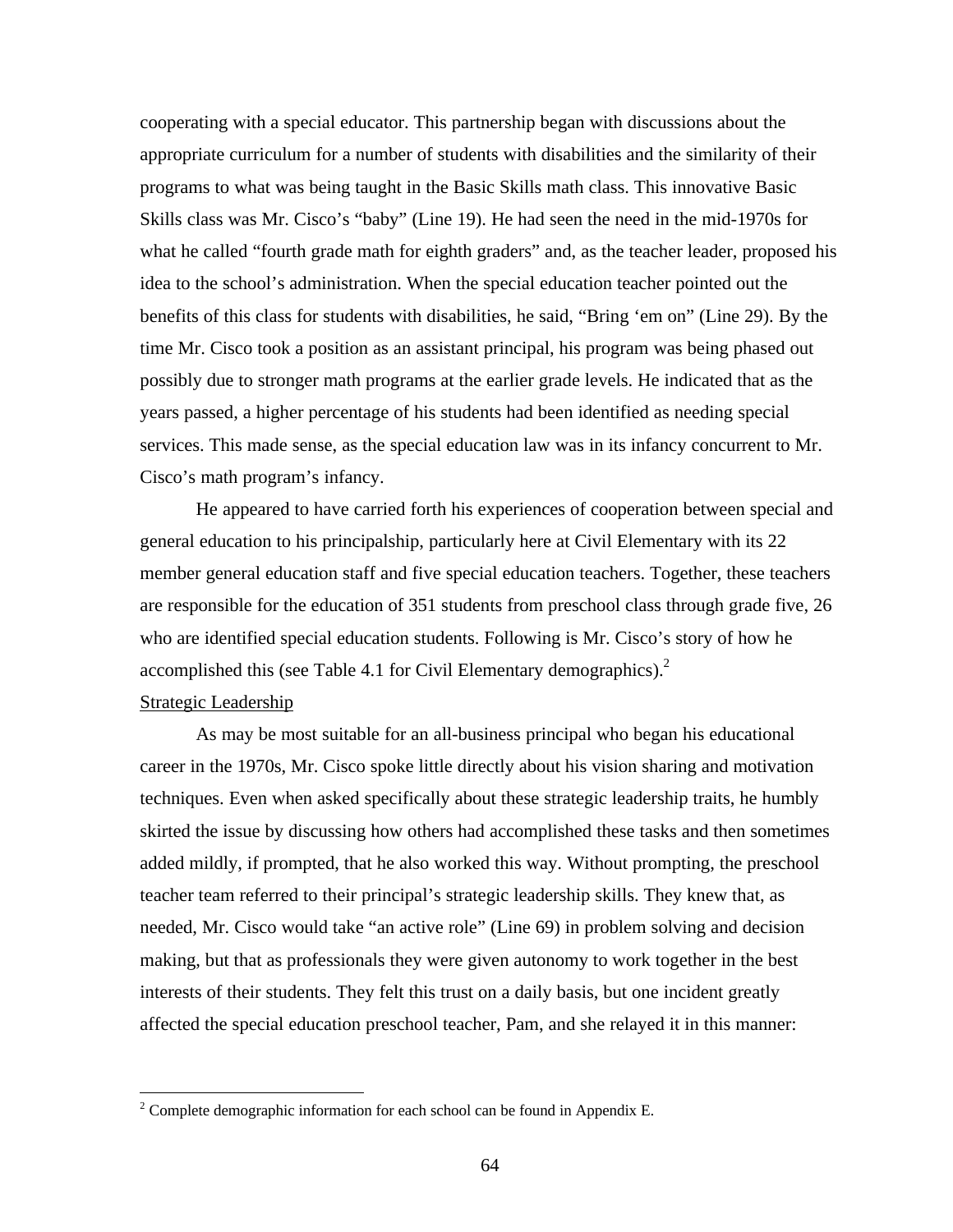## Table 4.1

# Demographics for Civil Elementary and Mr. Cisco

| Age                          | 35-49                                |
|------------------------------|--------------------------------------|
| Major area of teacher        | General Education                    |
| training                     |                                      |
| Highest degree earned        | Master's                             |
| Level of majority of         | <b>High School</b>                   |
| teaching experience          |                                      |
| Subjects taught              | Math                                 |
| Years worked as a teacher    | 10                                   |
| Years as a teacher in a      | 8                                    |
| partnership                  |                                      |
| Years worked in current      | 26                                   |
| division                     |                                      |
| Years as full-time principal | 12                                   |
| Years as principal at        | 5                                    |
| current site                 |                                      |
| Location of school site      | Small town                           |
| Special education teachers   | 5                                    |
| General education teachers   | 22                                   |
| Students qualified for free  | $20.5\%$                             |
| or reduced lunches           |                                      |
| Special education students   | 28 (7.9% of total school population) |
| Total number of students     | 351                                  |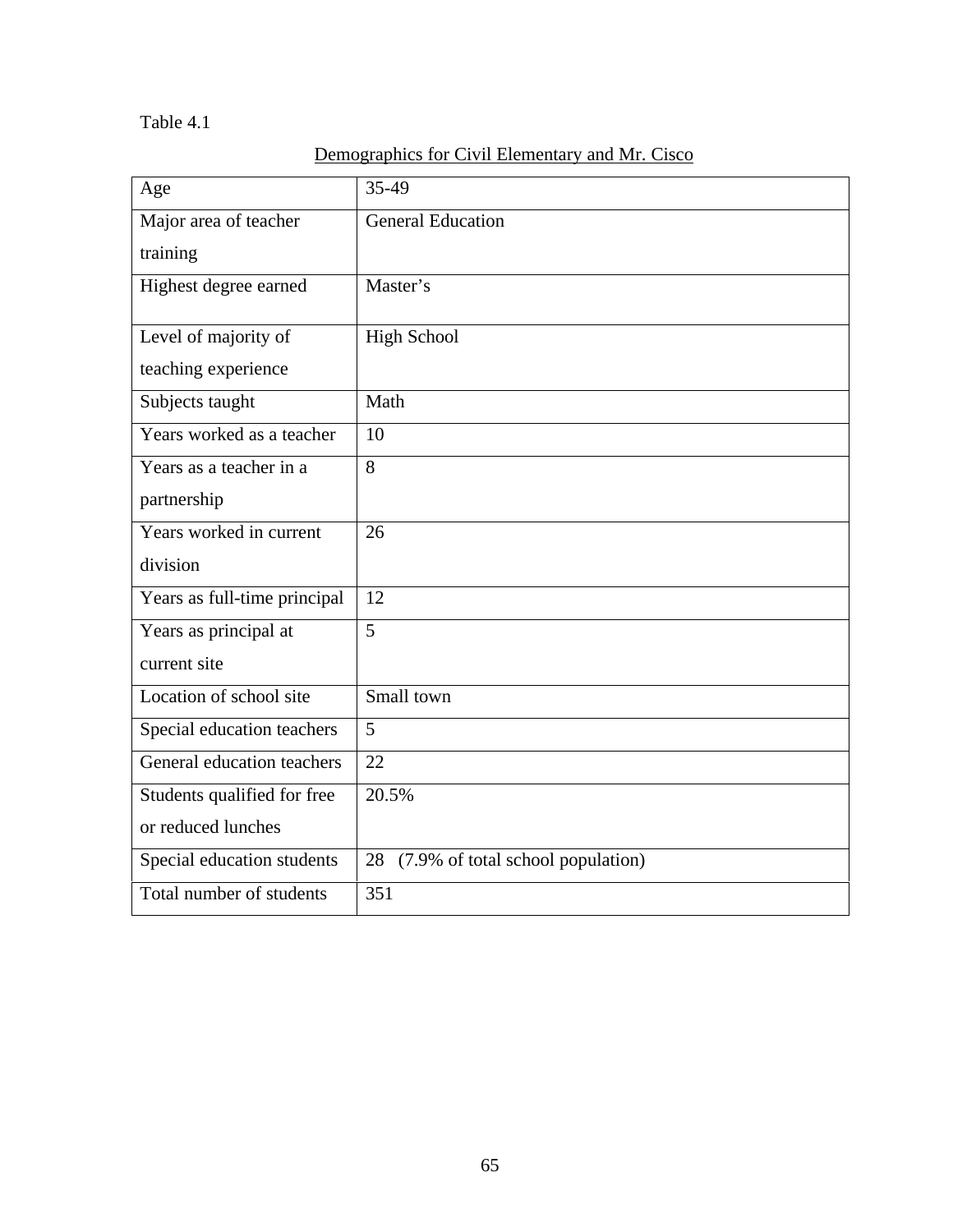He went to an elementary principal's conference, about 2 years ago I guess it was. And he had listened to me rattle on about it's cheaper to do it now, it's more effective to do it now. Get these kids . . .do the intervention now. And he took a lot of that on faith. He believed me, but at that conference, they gave him real numbers. He was a math teacher. They gave him real numbers. "Statistics say that this is what you can expect. This is how much it costs to do it here and this is how much it costs to do it later." And he came back and he said, "I've got numbers. You were right." And when he said that, it struck me, "You've been taking a lot of this on faith. You believe in what we're doing and you believe that to be true. But you never heard it from the experts." But he was willing to trust his professionals to do what they do, what he hired them to do. That's kind of rare. He's wonderful. (Lines 132-143)

She continued by discussing his strategic plan and high expectations. While conversing about how he evaluated teachers through assessments of students, she said:

His expectations are that everybody is going to give 110% to teaching kids, caring about kids, and looking at the whole picture. Of course, that's easy given the support that we have. But you also have to have people who want to do that. (Lines 173-177)

Having a veteran staff working with a highly experienced principal over an extended time seems to create a stable environment in which the strategic plan is almost second nature or at least well institutionalized within the organization.

### Instructional Leadership

All three interviews and the document review referred substantially to instructional leadership and made up nearly half of the data for Civil Elementary. While exemplary, this occurrence was atypical even in this study which sought out principals interested and informed about cooperation for the educational benefit of students with special needs.

Mr. Cisco expressed his instructional leadership with reference to special education programming. He discussed individual programming with regard to the "cascade" (Line 146) of services available to preschool students who are at-risk or formally identified as in need of special education services. In this school district, the cascade ranged from placement in a private preschool with monitoring, to working in the general education kindergarten with support from a special education assistant, to the student being in a self-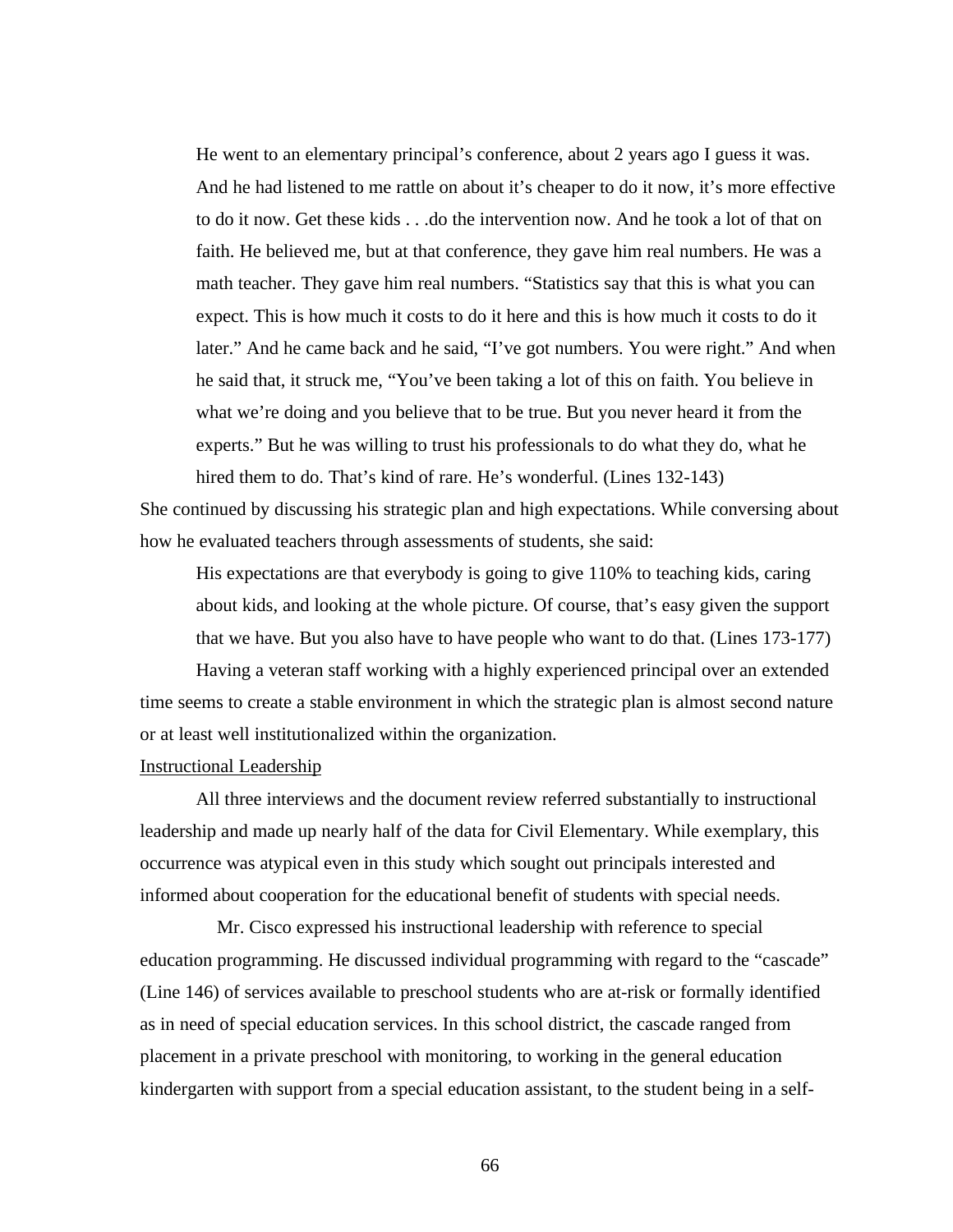contained class. He described his school's preschool program as "pretty as anything you're ever going to see in your life" (Lines 175-176). Yet, the indicators he used for this judgement were difficult to determine.

Supervision of instruction. Although he stated that the preschool program "is working really well" (Line 176), he confessed that his supervision and assessment of the partnerships and programs in his buildings was through "not much more than observations . . . I like to know my kids, so I don't think of it in terms of supervising my teachers" (Lines 483-484). His preschool teacher team supported his assertion that he evaluated his teachers through the progress reports of individual children. Kristen said, "Even if he's tinkering on your computer, . . . he's paying attention to what Johnny's doing or Suzy's doing. He's very in-tuned to what's going on. Sometimes I think he thinks of excuses to come in your room and tinker with the wires or check the thermostat just so he can see the kids" (Lines 156- 160).

Teacher assignment. Mr. Cisco readily admits that in order to achieve not only appropriate instruction but also the best instruction available at Civil Elementary for the students with disabilities, he chose their general education teacher carefully. He described his method for choosing homeroom teachers like this:

I've got a fourth grade teacher who works well with special needs kids. Guess who gets a lot of them . . . Not all of them, but a lot. It isn't so much most kids as most

needy. She's the one who would get the most needy." (Lines 353-355 & 361-362) Cecil Cisco also explained that he divided special education students throughout the classes at each grade level. He was concerned that this practice led to the necessity of special educators working with a high number of general educators, but attempted to alleviate this problem by assigning each special education teacher to only two or three grade levels.

Child study teams. Mr. Cisco emphasized prereferral and referral strategies. The prereferral process at Civil Elementary consisted of what the principal referred to as informal, but was set up with formal guidelines set by the special education coordinator under Mr. Cisco's supervision that held the general education teacher responsible for modifications and adaptations. The general education teacher was fully supported by a predetermined team that included a special educator and his grade level colleagues. At the beginning of each year, this prereferral and referral process was discussed in small groups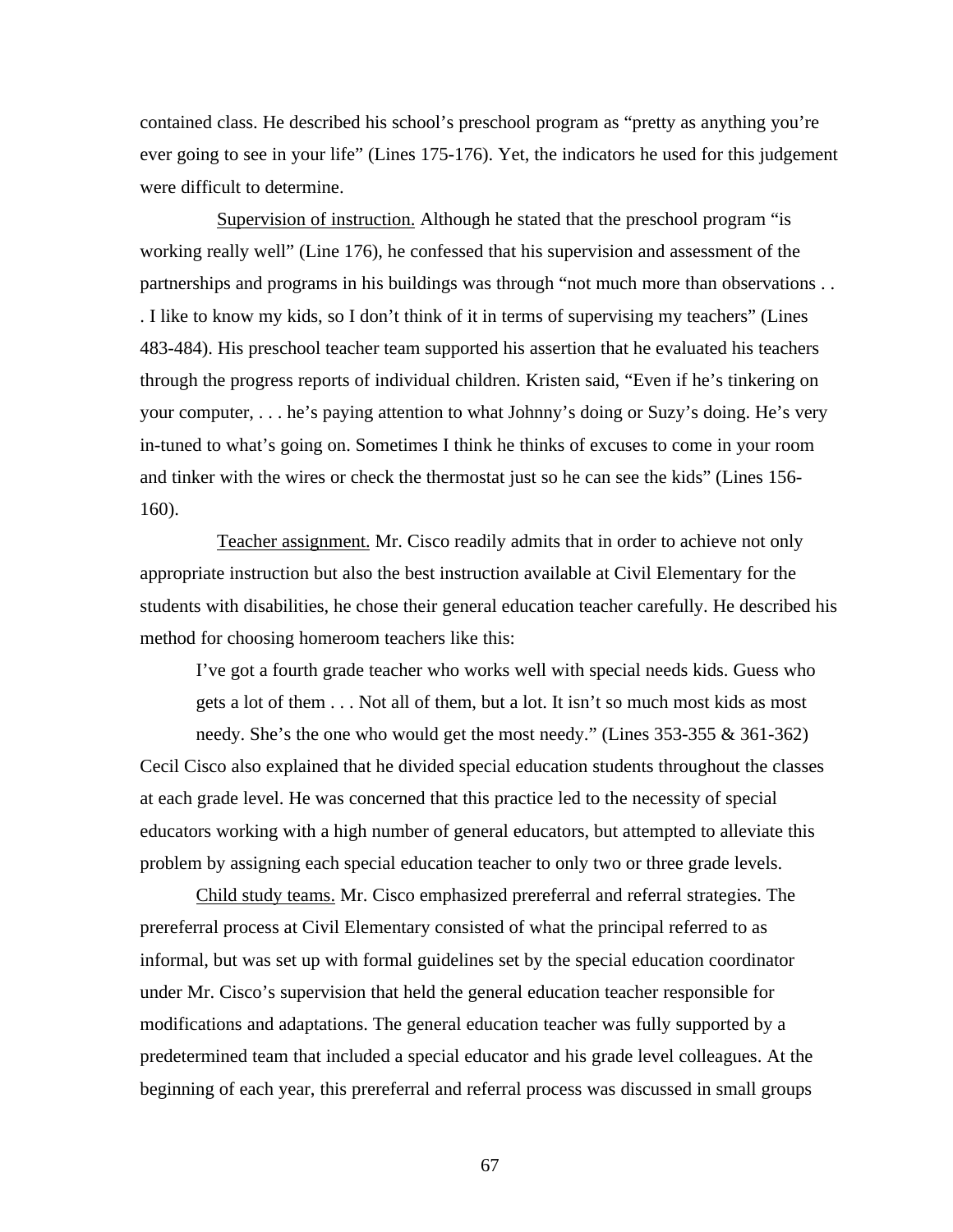consisting of all teachers from two consecutive grade levels, the special education team, and the principal. Each conversation centered on specific children who were at risk of failure or were identified special education students. A notebook devised by the special education coordinator, Pam, guided their discussion of the steps necessary for prereferral and referral called child study. Mr. Cisco had this to say about child study teams at Civil Elementary: "When we do get to child study, we refer because we've tried reading centers, we've tried tutors, we've tried reduced assignments, and we've tried a lot of different things by the time we get there" (Lines 397-400).

Resource management. Although occurring at Civil Elementary as evidenced by the preschool program and the teacher team's testimony, early identification did not seem to be a priority for Mr. Cisco. Erudite literature, however, promotes intervention at young ages (i.e., Salisbury & Smith, 1993). He unemotionally stated:

We don't have too many first graders being served. As the years go along, second grade seems to be a good year, third grade year seems to be a good year to identify. So a lot of my kids getting services are fourth and fifth graders. (Lines 312-314)

According to Mr. Cisco, "It seems like every kid who transfers here does so with an IEP" (Lines 571-572). Therefore, Civil Elementary's special education caseload has continued to increase and the program has become "a function of personnel and number of kids those personnel [had] to serve" (Lines 579-580). The principal would like to have been able to serve more students in a more inclusive environment, but said, "That's personnel intensive, which means my division is never going to go for that" (Lines 582-583). He felt that with the number of personnel he had at the time, an inclusive environment would be nothing more than clustering the students with special needs into one regular class, and "that's not really an inclusion setting" (Line 588).

Partnerships. Mr. Cisco's instructional leadership style converged with special education's emphasis on productive partnerships. Since the interview questions and the main topic of this study were the administrative support of partnerships between general and special education teachers, naturally one would expect to find much of the text related to this special education domain. Yet, the amount of partnership text derived from Civil Elementary's interviews and document review exceeded expectations. More than half of the total text focused on partnerships. Mr. Cisco struggled with how to limit the number of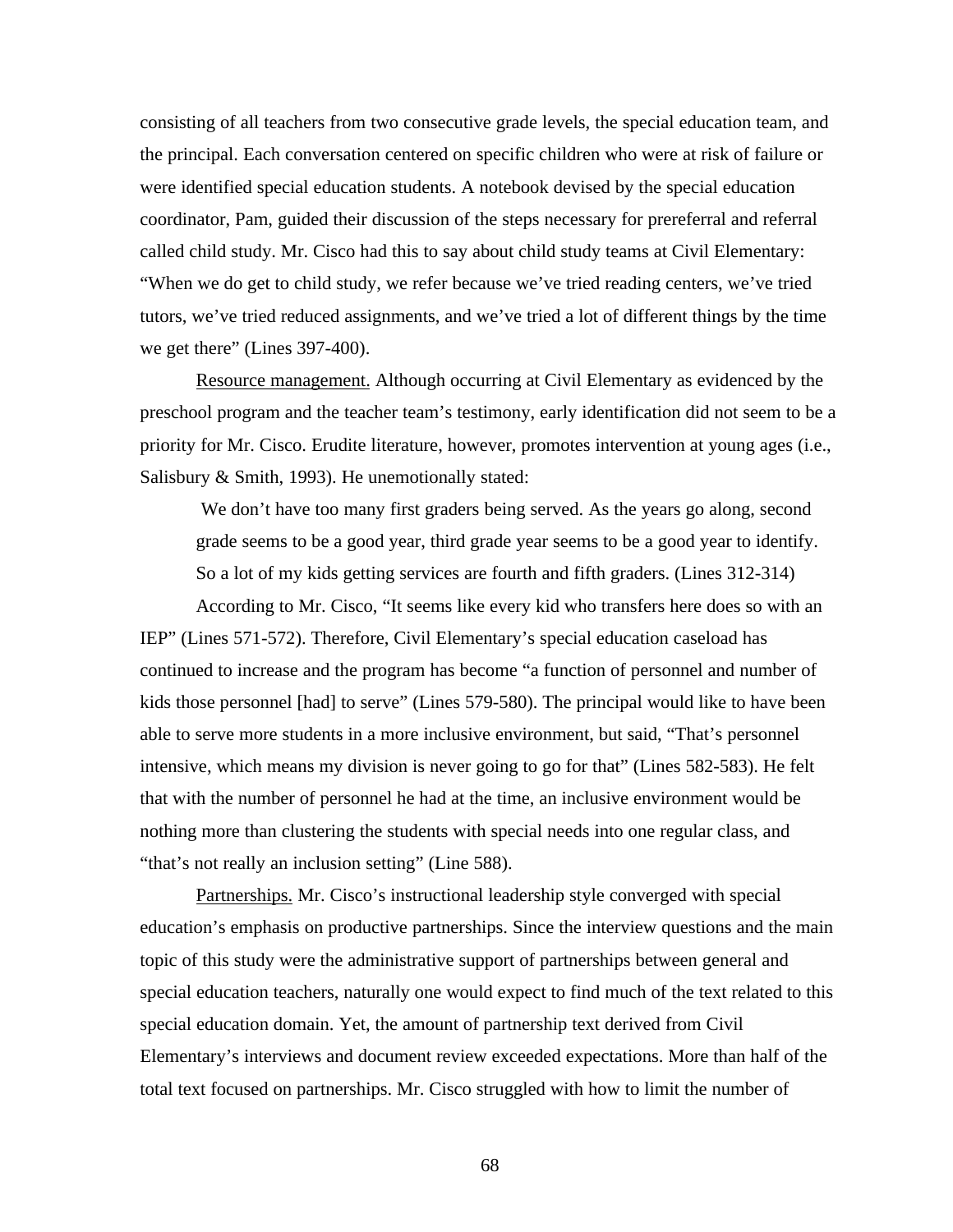teachers with whom a special education teacher had to collaborate in order to streamline service provision to students.

You would think if I have two special ed teachers, that I would have one doing K-2 and the other doing three through five. But it doesn't work like that. At least not like I've got it now. You've got to take those fourth and fifth graders who are coming down to the language arts and divide them so that this teacher and this teacher each have some. Based on who that is, is what homeroom teacher you've got to make contact with. So, a given teacher might be working with seven or eight homeroom teachers which isn't ideal. Ideally, you would be working with three or four. But it's better than working with 20. (Lines 314-322)

The principal had plans to enforce mandated classroom schedule changes in order to organize partnerships for the following school year. He believed the problem stemmed from the rigidity of educators in teaching language arts and stated:

Elementary teachers really believe that you can only teach language arts in the morning. First grade's worse than that. First grade, I've never! This is my  $12<sup>th</sup>$  year as an elementary principal! First grade believes that not only does it have to be done in the morning, but it has to be done first thing in the morning. (Lines 307-310).

One alternative to formalized training that Mr. Cisco used was partnerships between the special education coordinator and other teachers in the building. He indicated that Civil Elementary's coordinator was seen as a resource person throughout the building and the preschool team, to which the coordinator belonged, corroborated this. Mr. Cisco described the situation:

She is pure gold is what she is. I'm a little bit aware of how intense a special education coordinator's job is because when I was a principal at Fairlawn Elementary some years ago, for three years in a row, I was my own special education coordinator . . . which means when I ask somebody else to do it . . . [I] pretty much know what [I'm] asking . . . Pam is good. She is viewed by the teachers here as a resource. The teachers will describe a situation. "Do you think I should go to child study? Do you have any suggestions?" . . . And my people aren't proud. They go ask for help . . . "Now look at this, see the reversals, this is a fourth grader and can't spell anything.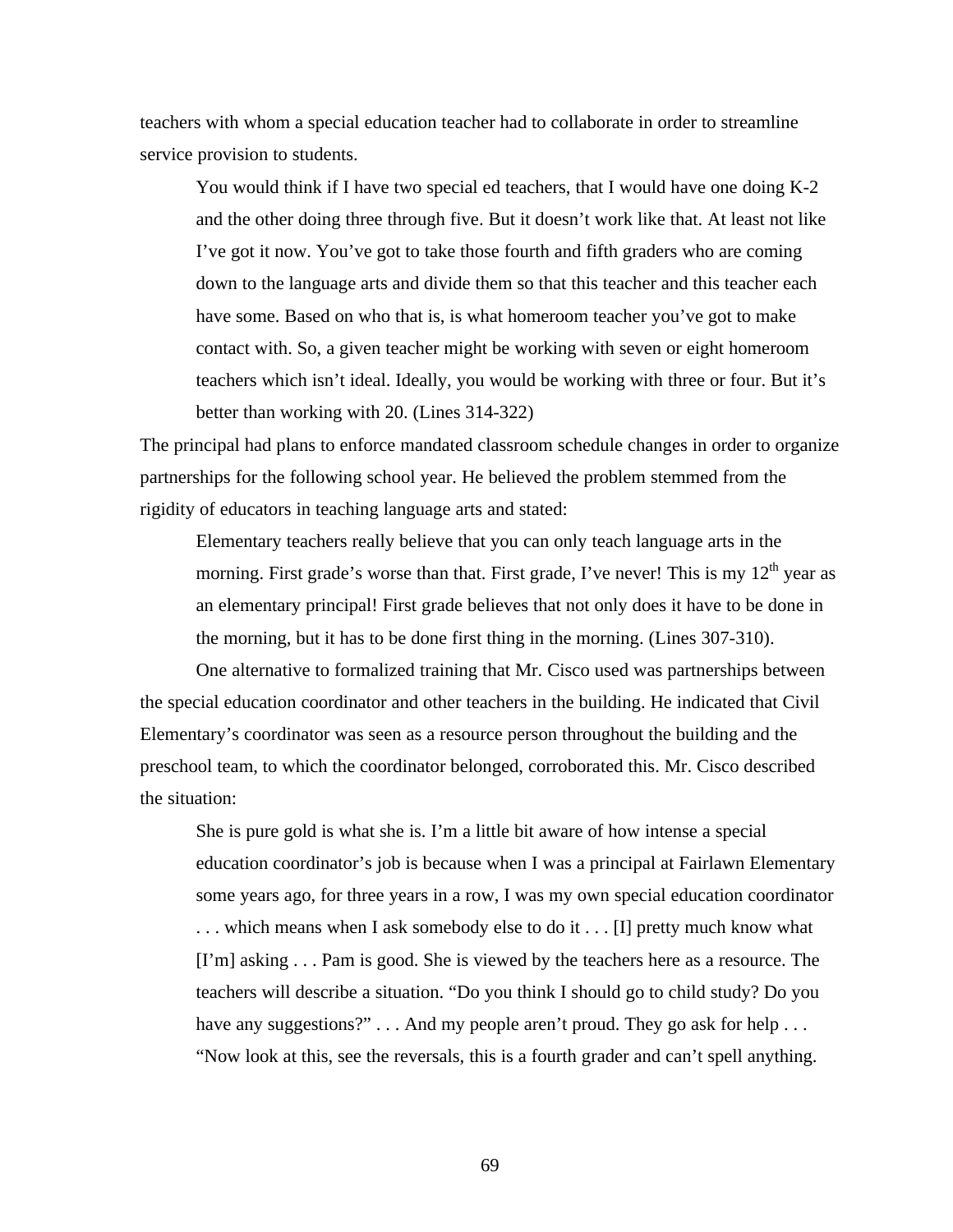Do you think I should go to child study? Do you have anything I can try?" (Lines 379-392)

A third, and perhaps most important, way that instructional leadership and productive partnerships correspond in Mr. Cisco's style is what he calls "rubbing on people. You rub, and you nudge. You kid, and you prod, but your objective is to make sure people are talking to each other" (Lines 393-394). He sums up his philosophy about instructional leadership and building partnerships, "My style is to rub on them a little bit rather than to order them around. They seem to like that" (Line 501-502).

Exceptional learners. As an instructional leader, Mr. Cisco was keenly aware of the importance of knowledge about exceptionalities. He interviewed and hired a person trained as a preschool special educator to teach the preschool at-risk program. To him, it was important that this teacher have knowledge about both early childhood and the specialized needs of students not yet identified as special education. He also extolled the virtues of inclusive environments for some children with disabilities in order to have role models that are more positive. He seemed aware that exceptionalities frequently concern life and death issues. He related:

We have one severe/profound program somewhere in the county. I've always felt like I should have the severe/profound handicapped (SPH) program because I am three minutes from the hospital. A lot of times SPH gets into a lot of medical needs. I haven't had room. So far, they haven't wanted to bring me a trailer. But I would take the SPH class in a heartbeat because it just makes sense. Well, I think the SPH class is at Hill Valley. From there, it's probably 15 minutes to a hospital. I should have them by virtue of location. (Lines 270-276)

Mr. Cisco's knowledge of exceptionalities helped him become an active part of team decisions. He felt confident in his ability to provide appropriate services through aides, related services providers, and other resources. Speaking of a kindergarten student with intense needs, he said:

[He] had a cord wrapped around [his] neck at birth. Some brain damage. Of course, he's labeled right now as developmentally delayed, as you might expect. Shows a lot of characteristics of an autistic child. We don't know. Has made some progress. We don't know what his ceiling is. He gets some service from the LD resource teacher.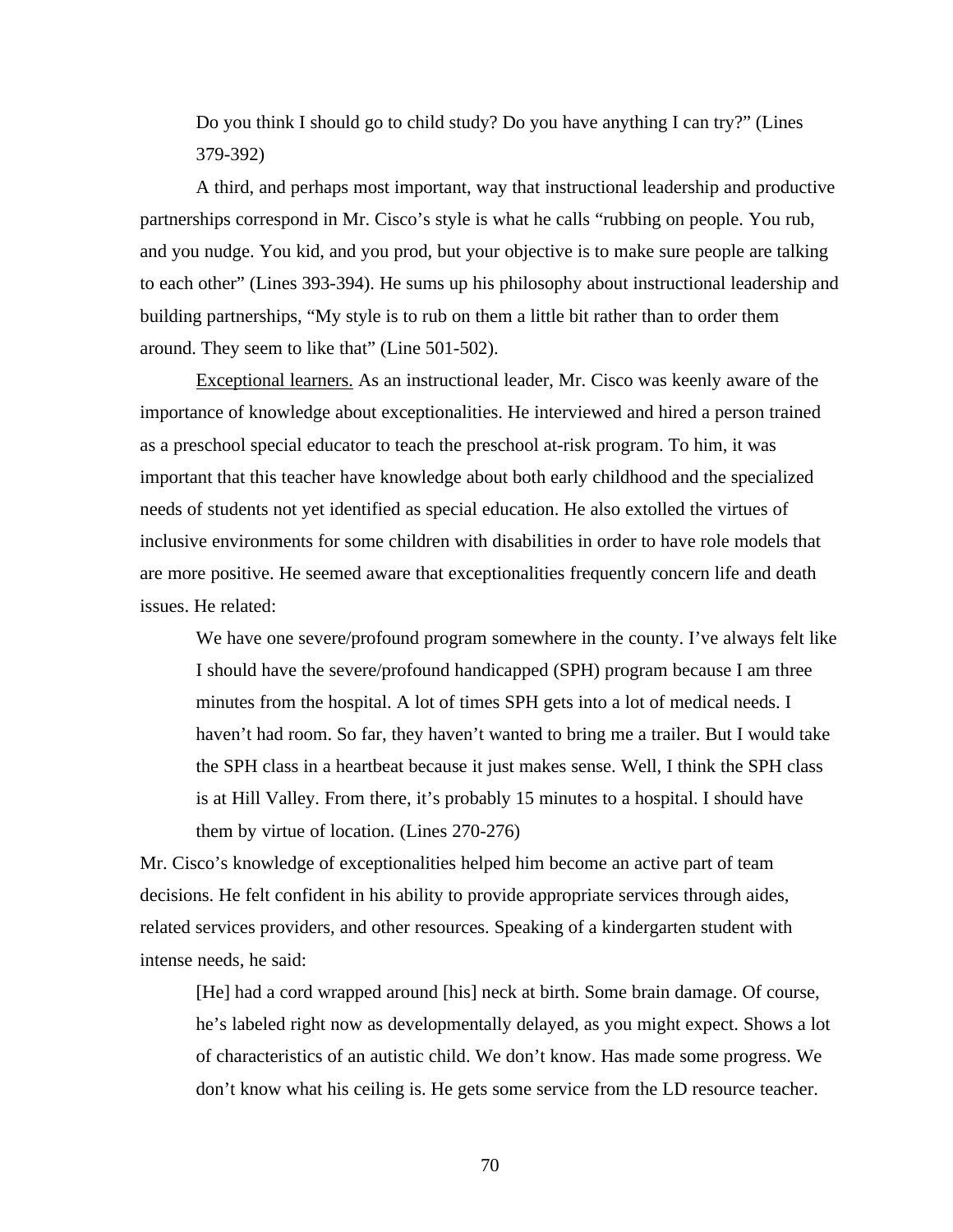Obviously the occupational therapist comes. The physical therapist comes. (Lines 282-289)

Mr. Cisco's main theme concerning exceptionalities and instructional leadership lay in his beliefs about individual students.

I hear principals talk about special ed and it's almost like they are spitting out those two words . . . Special ed is just one more piece of the puzzle. In my opinion, the idea is to help kids. Special ed is one more place you can get some help. It's not the answer . . . What I find is there is [only] an answer for a particular kid. (Lines 470- 475)

Equity under law. The physical constraints of instructional space had become an equity consideration at Civil Elementary. This was evident when Mr. Cisco discussed having two teachers share a 34 by 24 foot classroom, the SPH class in his building, or that occupational and physical therapy were offered in the hallway. Of the latter, he said, "I don't have anywhere. Every closet I've got is in use for something" (Line 291-292). When the preschool program was initiated at Civil Elementary, Mr. Cisco struggled with central office for physical space. He described his struggle this way:

I've had to fight a little bit. At that time, I had special ed in a little closet up here that was about 10 ft wide and 20 ft long with one little window high up on the wall at one end and entirely too many kids for that space. I had one teacher serving about 15-17 kids. We fought for space. We eventually got the school board to lease some space so I had a regular classroom for special education.

Mr. Cisco's instructional leadership also affected another equity issue, that of personnel. He made certain, through the interview process, that he had general education teachers who were particularly qualified to teach students with special needs. His teacher teams corroborated this without being prompted. Although he admitted that finding certified special education teachers was a difficulty, the preschool team explained how one undercertified teacher was chosen:

Kristen: He said, "I know she doesn't have an education background, but she's the right person."

Pam: But when he hired [her as the second] LD teacher, he and I did talk about that. I said, "She lights up when she works with kids. We are better off with that light.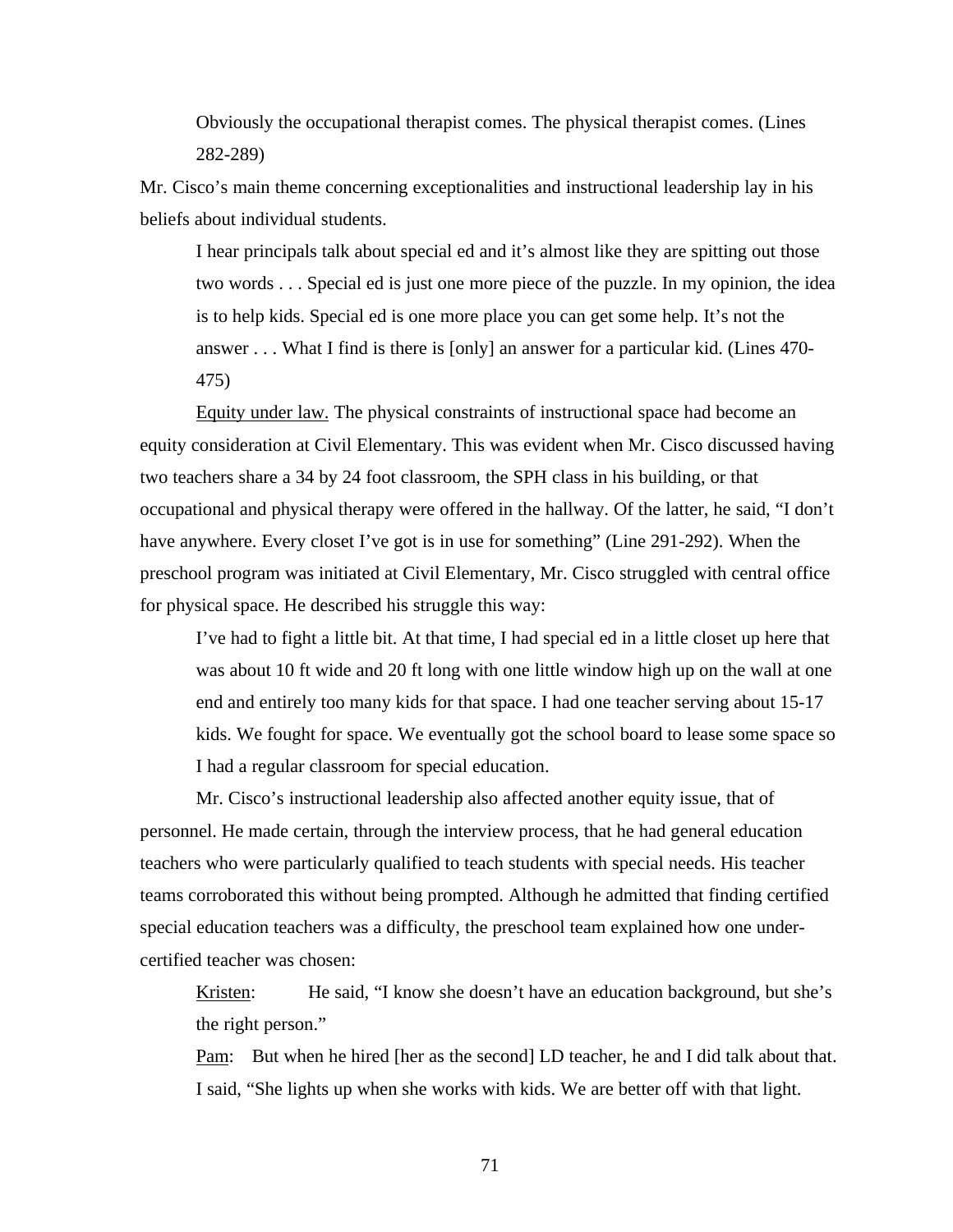Forget the license. We can't get anybody with a license anyway." He said, "We can't [find a licensed teacher]." And that's what he was looking for - - someone who works well with kids.

Kristen: He's a people person. (Lines 503-509)

He attempted to support his new LD teacher by placing her in the same resource room with a certified and highly experienced LD teacher in a mentor/protegé situation.

## Organizational Leadership

The observation that Mr. Cisco was a "people person" was apparent in his organizational leadership, especially as it related to personnel issues. Because his special education coordinator, Pam, was working on her doctorate in educational leadership, he knew that she would soon leave her current position. He used his organizational management and interpersonal skills to theorize how she might be replaced. Mr. Cisco believed that he needed to find someone who was well suited to "rubbing on people" or facilitating interactions among people. He hoped to replace the coordinator with another preschool teacher who was able to be a mediator.

Mr. Cisco's equity concerns included financial resources. His school, in cooperation with Head Start, acquired a \$55,000 grant from the state for the four-year-old at-risk program that included identified special education students. The grant funded a full-time assistant.

Mr. Cisco discussed the programming issues of supervision and assessment, related to general and special education partnerships in particular, by relating a story:

I had a situation last year where there were 2 teachers, the homeroom teacher and a special ed teacher. The special ed teacher is no longer here. But I just knew they didn't get along. So I would have tried the best I could this year to avoid a situation of having those two working together. Because they were just like oil and water. You don't put people in that position. (Lines 493-497)

Partnerships within the school were an essential component to Mr. Cisco. He described his belief concisely:

One of the absolute requirements is you've got to communicate with the blamed homeroom teacher. Communication has got to be daily. I mean if we're not on the same page, since I have no children who are in the special education room all day, if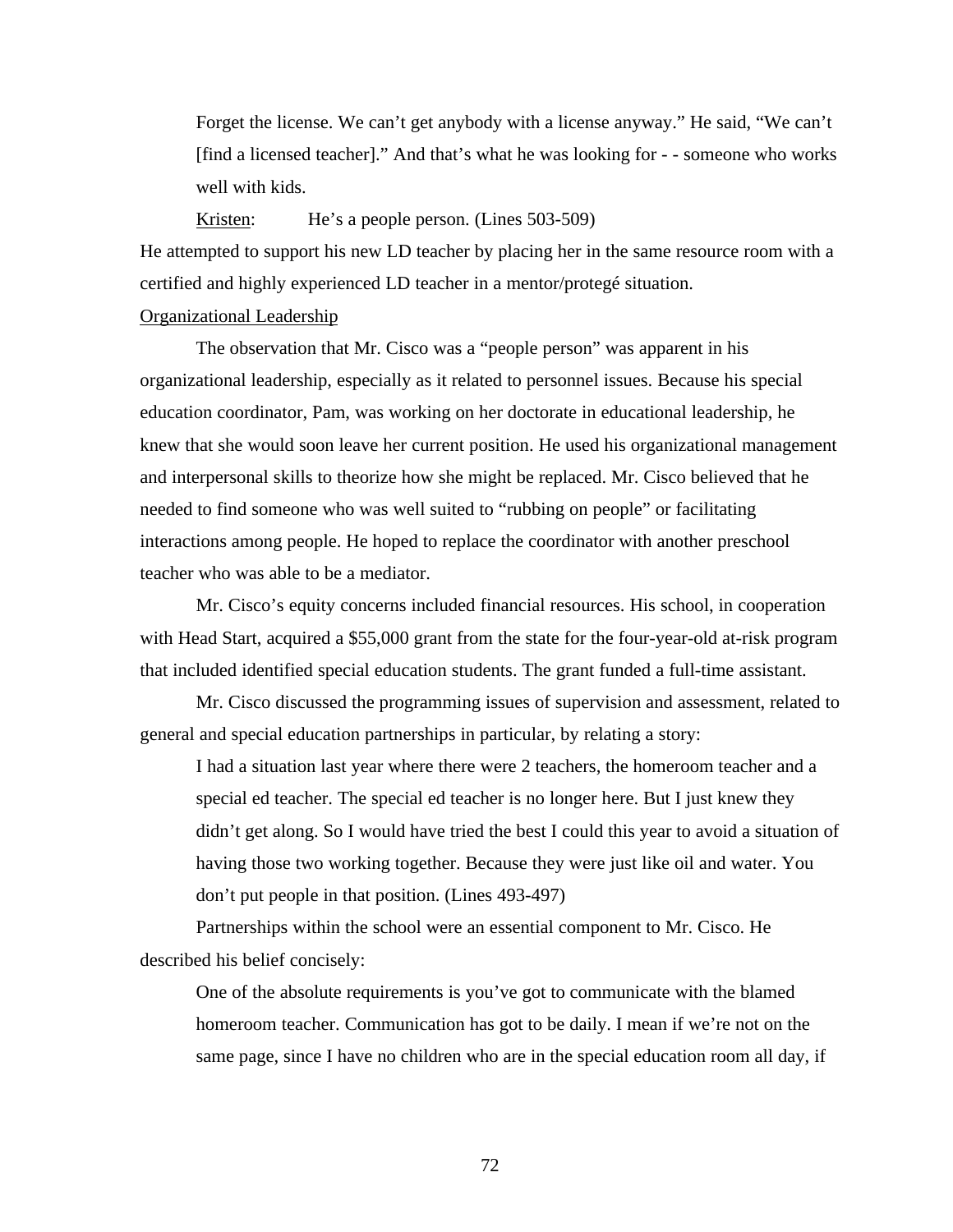they're going to do that [mainstream], they need to know the program. (Lines 267- 270)

He went on to discuss in detail how some special education coordinators do not have the personality to communicate as well as others. The trait that he held in the highest regard related to partnerships was facilitating communication, which he called "rubbing on people" (Line 412). He expounded on his facilitation theory by noting that it works differently for everyone and depends on the make-up of the faculty. In other words, it is a systemic process. Other means that Mr. Cisco used to facilitate communication among the staff included conducting faculty meetings often, but for short periods of time, and giving the special education coordinator an open invitation to present at each meeting. In order to promote the credibility of the coordinator with the entire staff, Cedric left her in charge when he had to be out of the building. About this, he said, "What that means is that teachers understand that Pam has my full confidence if she is going to be the one to deal with the dirty situation when the boss is gone and all hell breaks loose" (Lines 436-438). Mr. Cisco seemed to rely on his interpersonal relationship skills to assure a smooth running organization.

## Political and Community Leadership

Involvement with both parents and the larger community appeared to be of importance to Mr. Cisco. A review of the documents, including faculty meeting minutes, teacher handbooks, their child study manual, and the teacher evaluation handbook, revealed that Cecil was involved in parental and community relations. Teachers were applauded for joining the Parent Teacher Association and asked to communicate often and positively with parents. During our conversation, the principal explained that attendance at IEP meetings was high and credited his school's community relations for this feat. He continued by saying that having the parents as well as other team members in attendance increased the likelihood that an appropriate plan of study would be achieved for individual students. He displayed his knowledge of special education issues when he discussed addendums to IEPs, some he felt were of the "useless variety" (Line 531) such as teacher mistakes and others due to needed changes. One example of the "useless variety" of addendums is when teachers indicated on the IEP that the student would be taking state mandated testing, but testing was not offered for the student's grade level.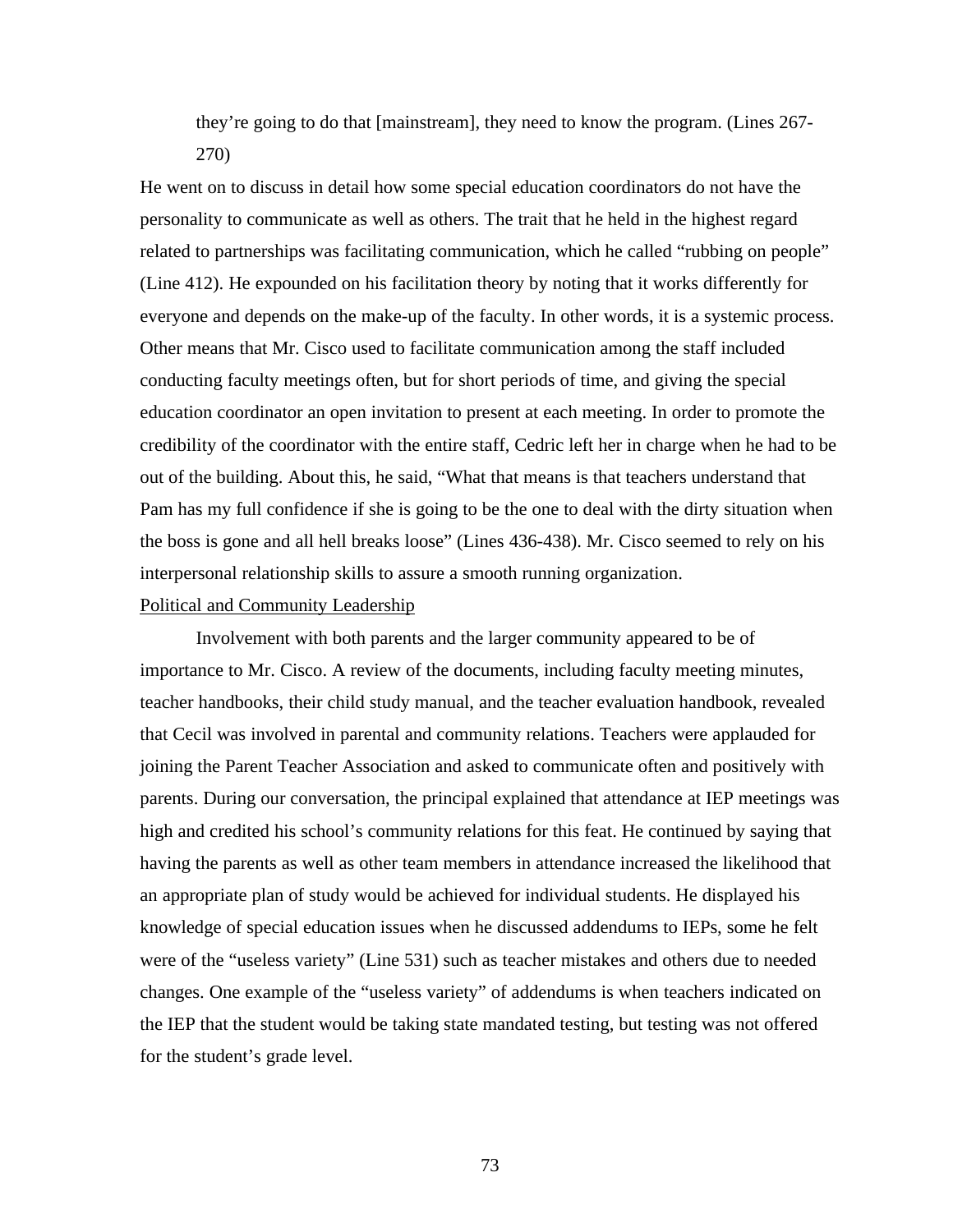Mr. Cisco's preschool teacher team gave an example of his political and community leadership. He treated the preschool class like full members of the school although some local and state policies, such as the statewide attendance program called Colombia Attendance, did not recognize preschool at all. His attitude affected the rest of the school community's reactions to this class and its staff. When it was Civil Elementary School's turn to host the school board meeting, Mr. Cisco chose to highlight the preschool and special education programs. According to the teacher team, other principals had highlighted gifted and talented programs or content area programs like science.

The preschool teacher team also indicated that the principal's political and community leadership extended to central office partnership issues. When the special educator had written the grant for the at-risk four-year-old program, she needed to communicate directly with the central office but was shunned because she was not on the same hierarchical level. She detailed Mr. Cisco's assistance in facilitating this communication. The kindergarten teacher brought other partnership issues to light when she expressed a concern about inservice programs that all elementary teachers had been required by their central office to attend. During the same time, the special education coordinator, Pam, had planned an early elementary and special education inservice, but even with the assistance of Mr. Cisco, the kindergarten teachers were not allowed to attend.

Issues pertaining to equity under the law corresponded with the principal's political and community leadership. Mr. Cisco discussed state formulas for determining approximate numbers of preschool students with special needs in the county, information needed when writing Civil Elementary's preschool grant, and showed an understanding of benefits he could acquire for his school by using special education law to his advantage. He used aides to cover classes so that the homeroom teachers could attend IEP meetings and was adamant that his IEP teams "not just get the signature, but be in the meeting" (Lines 515-516). He also displayed puzzlement about principals who did not use special education for the betterment of their schools' educational programs when he stated, "But I don't know why you wouldn't try to get as much of the special ed piece [as possible]. At least that piece is going to be there. The law says it's going to be there" (Lines 478-480).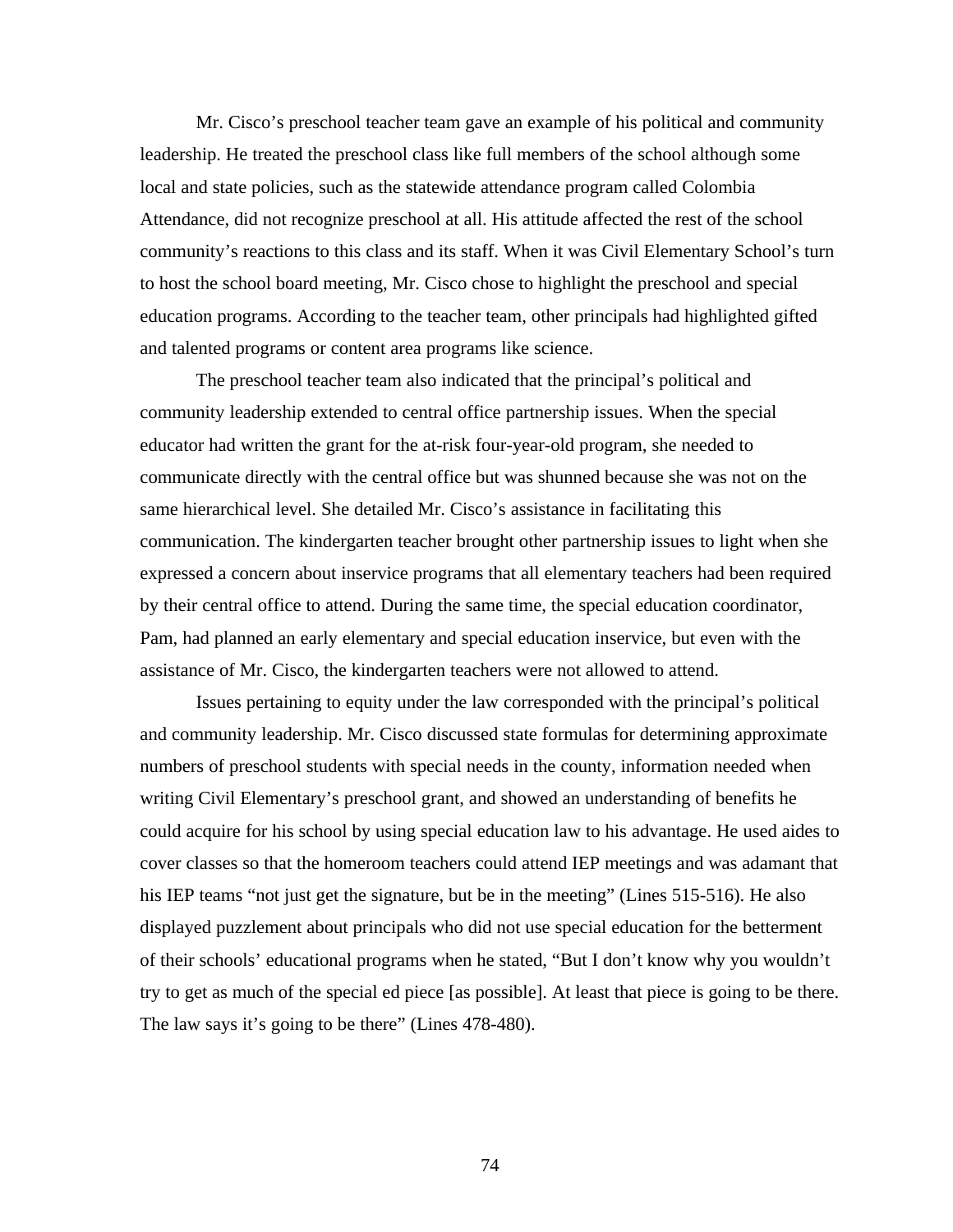#### Summary

As a high school math teacher for 10 years -- eight of these in cooperation with special education and adapting instruction -- four years as an assistant principal, and 12 years as an elementary principal, Mr. Cisco had a variety of educational experiences. His moderately sized elementary school (351 students) only served 21 students with learning disabilities and seven preschoolers, 7% of the total student population, yet had five special education teachers. This gave each teacher the responsibility for an average of less than six students each. Yet, the elementary aged students were all served in a resource setting. Mr. Cisco believed that although some students might be served in regular education classes, he did not have enough teachers to adequately handle this service delivery model.

Cedric Cisco trusts his teachers and has high expectations, but investigates through informal observation and the example given by Pam, the preschool teacher, about providing early intervention and later discovering at a conference that research supports this practice. Still, he apparently did not translate this information to early identification of students not identified in the preschool years. Another way he shows his trust is that when out of the building he leaves Pam in charge. This also serves the purpose of modeling cooperation with special education and increases special education credibility in the eyes of general educators. Beyond this, he highlighted the special education preschool program at the school board meeting.

The criteria he used to evaluate teachers was through informal observations of how they work with students and how well students appeared to be functioning academically and socially. Formal criteria and indicators for a satisfactory or better teacher were not noted.

With a reportedly low turnover rate of his teachers, he had little need to hire, but when he did, the decision was shared with teachers and based on the ability of the candidate to work cooperatively with other teachers and a record of accomplishment with students. The one teacher he had hired this year, the LD teacher, had no education background but had experience as an assistant in kindergarten at Civil Elementary. The criteria that she worked well with students was met because of process not substantive objectives, such as , "she loves the kids."

Mr. Cisco supported partnerships between general and special educators by using Pam, the special education coordinator, as a training resource both formally through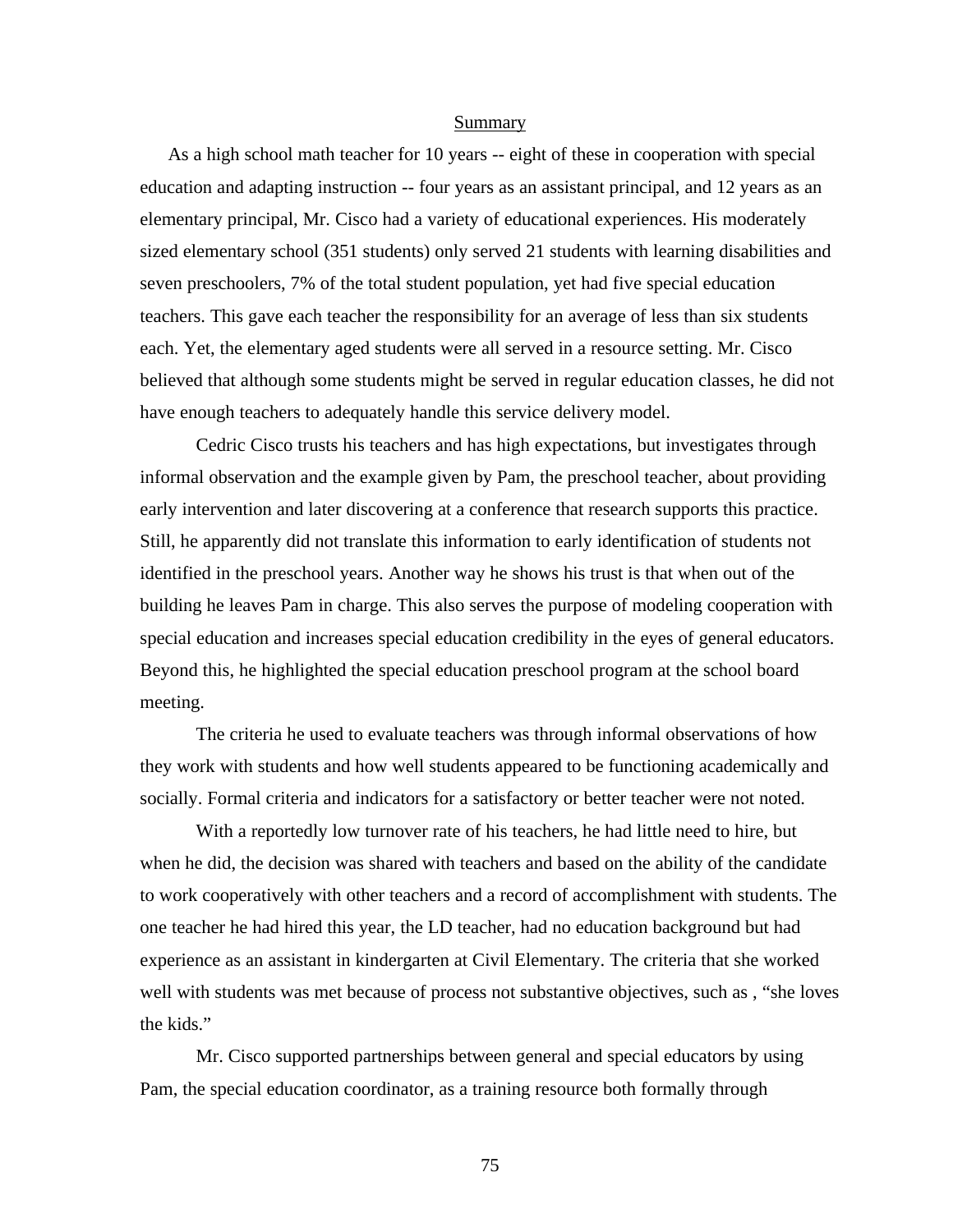inservices an informally with one-on-one discussions. He also gave her a time slot in every faculty meeting to share relevant information. He planned to champion partnerships through mandatory classroom schedule changes and modeled partnering through "rubbing on people."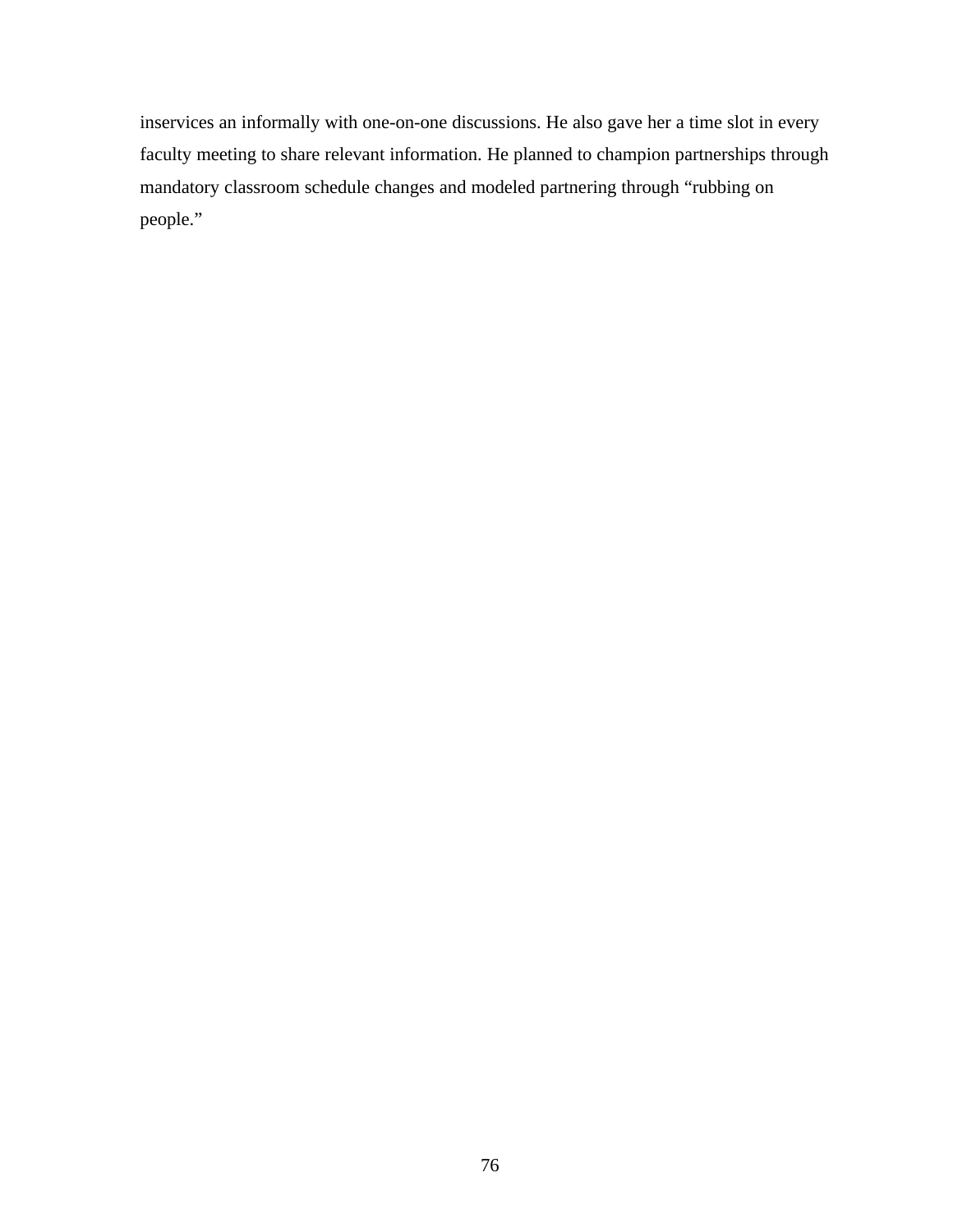## Case II: Planting Seeds The Case of Link Elementary

I found Ms. Lynn Linkous through the special education director of her county, Mrs. McCafferty. When I inquired of Ms. McCafferty whether she knew of possible candidates in her county, she nominated two elementary principals. Ms. Linkous was the first nominee I contacted and she volunteered. She was brusque and slightly impatient during our initial telephone conversations, which foreshadowed what was to come. Although Ms. Linkous agreed to discuss her administrative support to collaboration between general and special education in her building, she cancelled the first two interviews. The second appointment was not cancelled until my arrival at her school. Ms. Linkous was ill. She had a student in her office, so I was unable to meet her in person although I waited 15 minutes. The main office, and the principal's as well, were bustling with student activity. I rescheduled the meeting with the secretary and arrived to an office filled with students two weeks later. Ms. Linkous was again busy with student matters but was able to meet with me shortly after I arrived.

I took the opportunity to investigate the building. Some of the walls were literally covered with encouraging banners, mottoes, and philosophies. Most of these sayings dealt with cooperation in some form; between the community and the school, between parents and the school, or between teachers. Other adages spoke of teaching each child as an individual and teaching to his or her strengths. The school lacked a teachers' workroom, so the principal had turned an adult's bathroom into a makeshift lounge with books, videos, and more maxims. As I entered the principal's office, I read another motto on her door that said in part, "TEAMWORK listening together, thinking together, working together" and sighed with relief. This would be a fruitful discussion after all.

Ms. Linkous gave a wholly different impression in person than on the telephone. She appeared relaxed, confident, and interested in the topic of my study. At the time of our conversation, Lynn was in her second year as a principal, both of which she had experienced at Link Elementary. She explained that her confidence as an administrator grew from the 10 years she spent as a central office supervisor in a neighboring state. She reported that her prior experience as an English as a Second Language (ESL) teacher from approximately 1976-1986 had also given her the background to understand the complexities of cooperation between general and special educators. Lynn found that the general education teachers with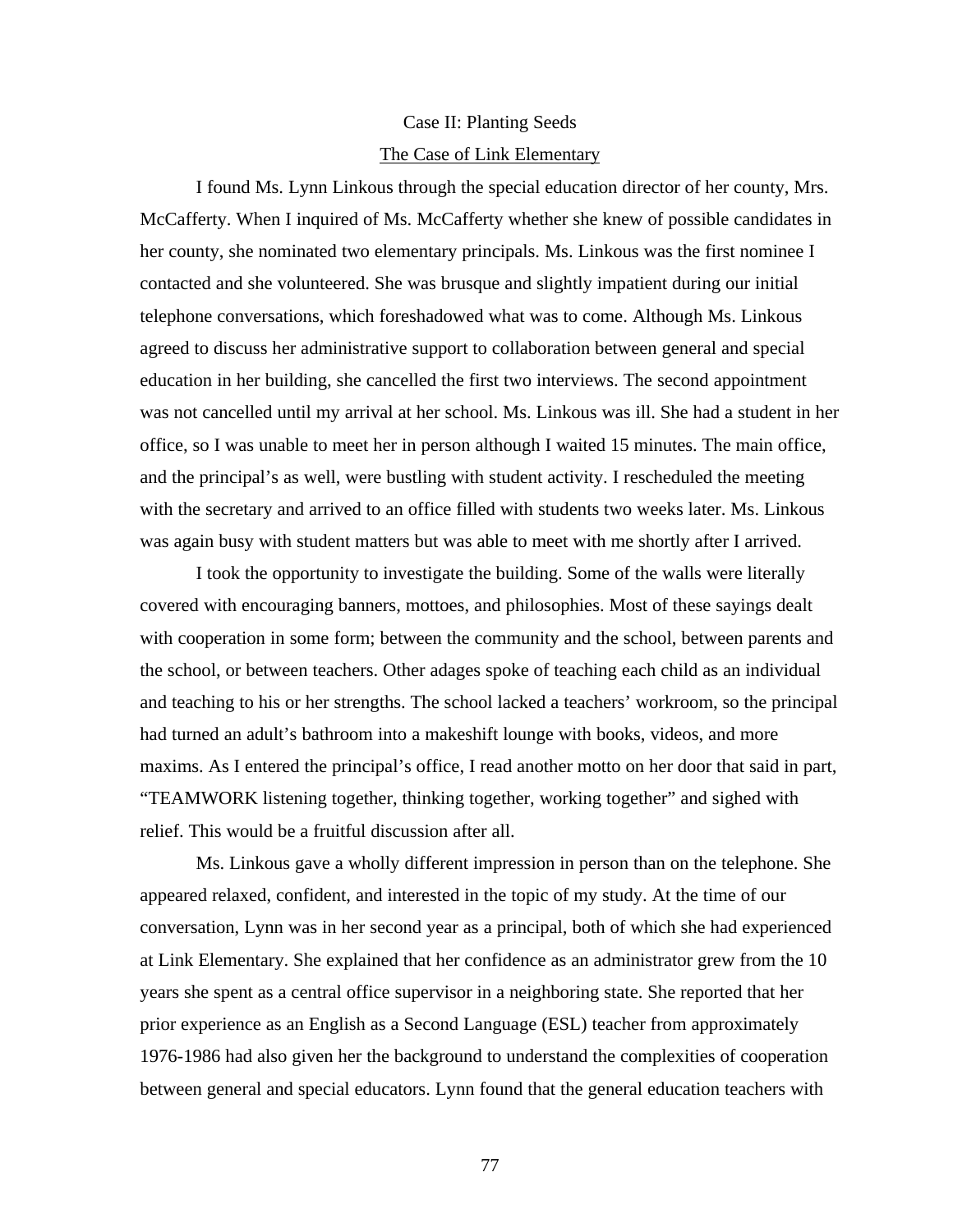whom she had worked did not distinguish between ESL and special education students. Reportedly, these general educators sought advice from her for both groups of students, which gave her the impetus to learn more about special education populations from the special educators in her previous school. She brought this knowledge and skills and these attributes to this 271 student rural school with 38% of its students qualifying for free or reduced lunches. Thirty-one of the students at Link Elementary were identified with disabilities; 29 students had learning disabilities and two students had emotional or behavioral disorders. The school was staffed with 13 general education teachers and 1.5 special educators (see Table 4.2 for Link Elementary demographics).

## Strategic Leadership

Ms. Linkous did not refer to her experiences in other schools; she dealt with the present and planned for the future. As she said, "So, what I'm doing is planting seeds here. This year is seed planting; sharing information" (Lines 62-63). Ms. Linkous was committed to empowering her teachers because she believed they were the people with the expertise about specific children, curriculum at their grade level, instructional strategies, and materials. She alluded to this by saying:

They would come in and say, "What do I need to do about this?" And I would say, "What do you think you need to do? You're a professional. You're the expert in grade two. You're the expert in kindergarten." They would just stop. One teacher told me, "I've never been asked to think before." And I said, "Well, I'm asking you to think. You're a professional educator, and I trust your judgement. I have to because I can not know everything in every grade level, so I depend on you to be the expert." (Lines 282-288)

With only informal observations of the majority of her staff, the question is raised as to how Lynn holds her teachers accountable for the expertise that she depends upon. Ms. Linkous saw progress in the mutual responsibility of shared decision making. The teachers were beginning to express their opinions more and make plans as teacher teams without as much input from the principal. Lynn expressed her reserved optimism with this statement, "We're probably on the second rung of moving toward collaborative decision making" (Lines 289- 290).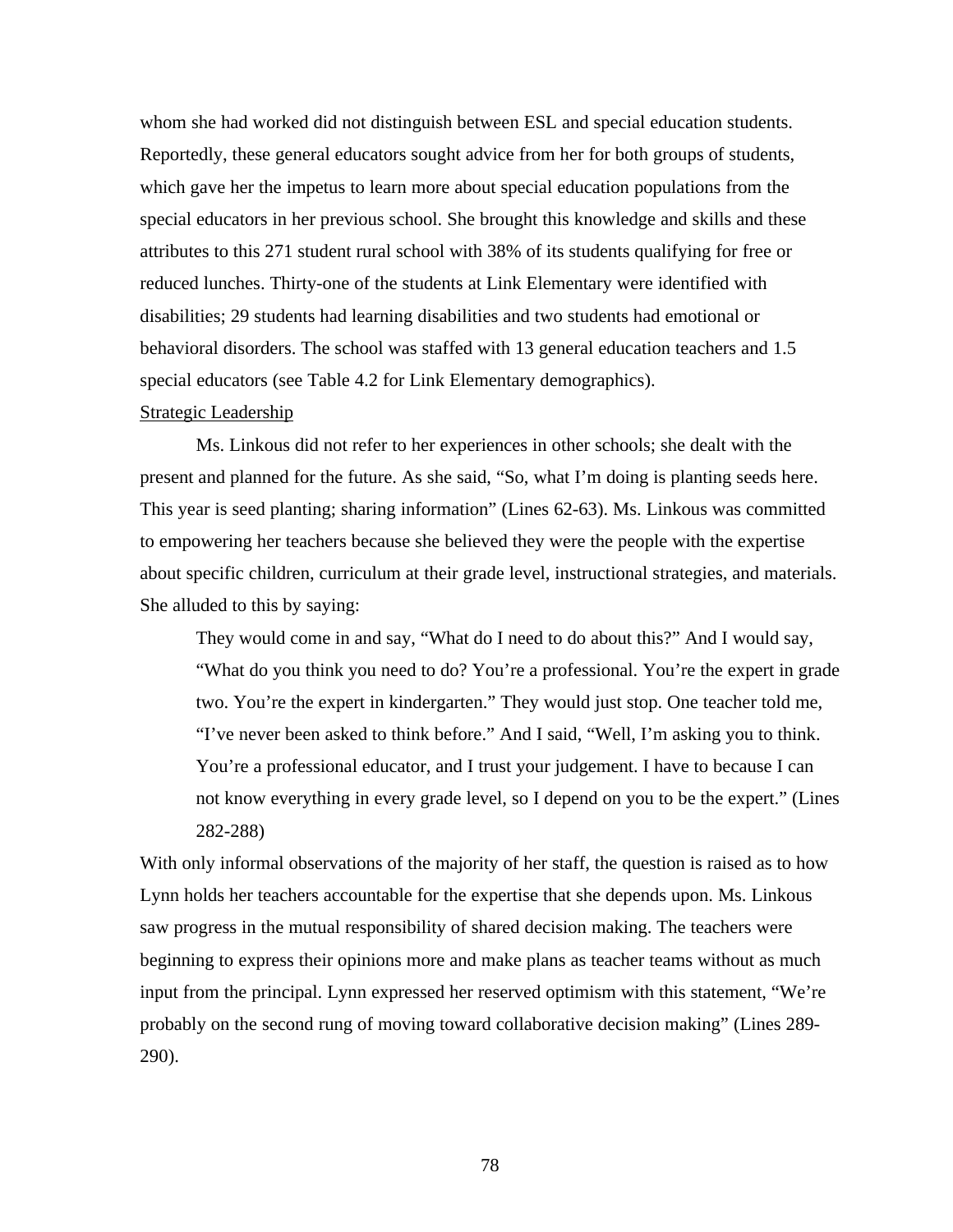## Table 4.2

| Age                          | 35-49                                         |
|------------------------------|-----------------------------------------------|
| Major area of teacher        | General education                             |
| training                     |                                               |
| Highest degree earned        | Master's                                      |
| Level of majority of         | Elementary                                    |
| teaching experience          |                                               |
| Subjects taught              | English as a Second Language                  |
| Years worked as a teacher    | 9                                             |
| Years as a teacher in a      | $\overline{4}$                                |
| partnership                  |                                               |
| Years worked in current      | $\overline{2}$                                |
| division                     |                                               |
| Years as full-time principal | $\overline{2}$                                |
| Years as principal at        | $\overline{2}$                                |
| current site                 |                                               |
| Location of school site      | Rural                                         |
| Special education teachers   | 1.5                                           |
| General education teachers   | 13                                            |
| Students qualified for free  | 38%                                           |
| or reduced lunches           |                                               |
| Special education students   | (11.4% of the total student population)<br>31 |
| Total number of students     | 271                                           |

# Demographics for Link Elementary and Ms. Linkous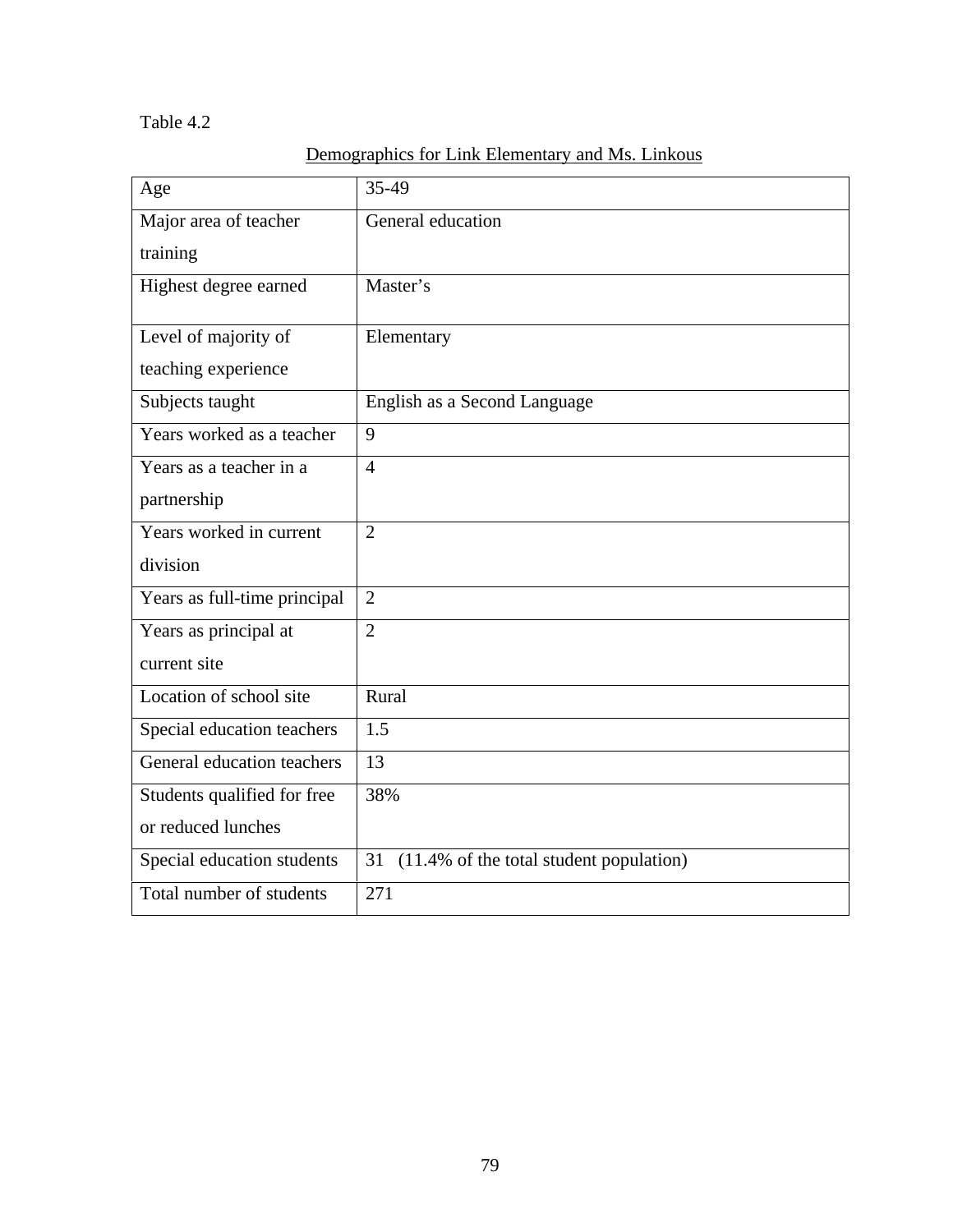Shared decisions and differential instruction. This principal made a concerted effort to allot resources as a catalyst to achieving her goals - - shared decision making for faculty and differentiated instruction for students. Ms. Linkous, the counselor, the general education teacher most hesitant to cooperate, Ms. Allen, and the full-time special education teacher, Sydney, traveled over an hour to a workshop dedicated to disseminating information about educating students with disabilities in the least restrictive environment. Lynn Linkous felt that the trip "helped a great deal" (Line 185), but that they still "need[ed] more movement" (Line 186). Lynn had unusual plans for further staff development because she saw a definite need for her teachers to learn how to differentiate instruction. She described her strategy this way:

I would like to do is not call it special ed and not link it to special ed, but just in general. And then work in those areas through the side door. Because sometimes they have this mental barrier, attitudinal, which is a barrier, of well, Sydney should take care of special ed and I'll take care of mine. Well, that's why if you say staff development is on how to work with special ed students, some of them are going to shut down. [So] this needs to be how do we work with children who are at various levels of ability and needs. And then you work in all the areas of needs. (Lines 549- 556) We've done just the basic awareness. That's the first step. That was at the beginning of the year. . . . And then, working our SOLs [Standards of Learning] training. . . . So, . . . I try to link to that. . . . And what I'm getting at are these other things [differentiation of instruction], but I'm using the tag of SOLs. So, there's a method to my madness. Not everybody knows what it is. (Lines 558-564)

Unfortunately, Ms. Linkous was correct in her assertion that not everyone knew her plan. Her teachers exhibited a trust that was commendable but when asked how Ms. Linkous had tried to develop a collaborative climate for educating a diverse group of students, plainly stated that they had not "seen much done in that area" (Line 143).

At the beginning of the school year, Lynn consulted with Ms. McCafferty, the special education director, and decided to buy a teacher-friendly book that described each disability area and gave instructional suggestions. This book was coupled with a packet, and Ms. Linkous gave the teachers her expectation that they use these to become more aware of how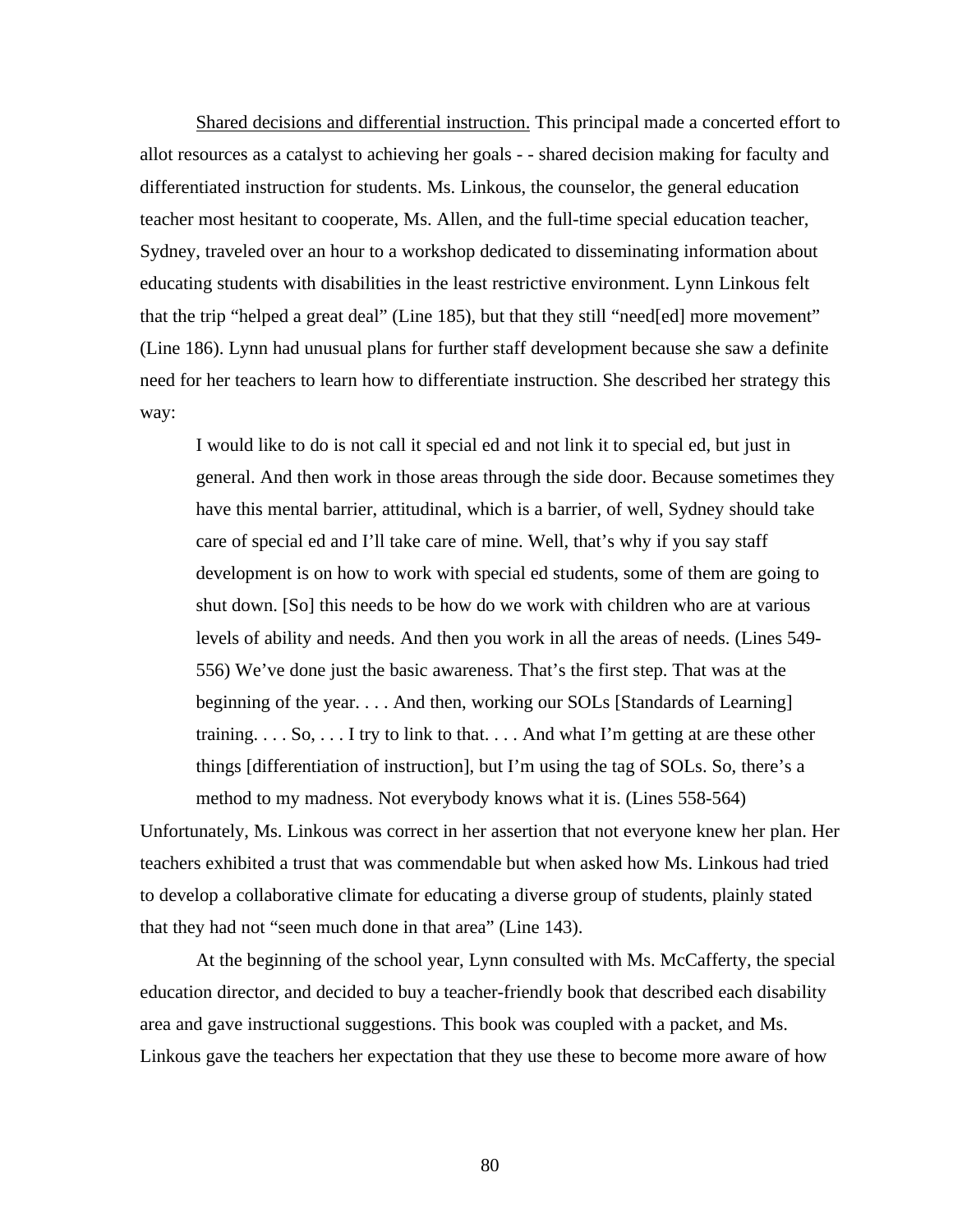to differentiate instruction for students who were not "middle of the road" (Line 274). She explained the discussion she had with her teachers about productive partnerships this way:

We are not good at working with the gifted child. And we're not good at working with the special needs child. We need to work at that as a school. And they take that real well. They know that I'm not putting them down because I say we. And I mean that. I mean me too. (Lines 274-278)

Ms. Linkous' strategic leadership plan included both plans for partnerships among the faculty and partnerships with the larger community. She indicated that she let her staff know that she expected them to communicate with their colleagues at other schools and to use the internet to discover what teachers around and outside of Virginia were doing. The teacher team that I interviewed corroborated that they planned to meet this expectation, but explained that they were not on-line yet.

A final area of strategic leadership related most directly to Link Elementary's three first-year teachers. Ms. Linkous hired these teachers with the express desire that they be willing to learn from her and collaborate with her. Lynn described her role as a "teacher of teachers" (Line 230), and she planned to facilitate their level of comfort in differentiating instruction.

## Instructional Leadership

Supervision and assessment. As an instructional leader, Lynn Linkous focused on developing a positive school culture, assessing student progress and staffing patterns. With regard to special education programming, she supervised and assessed her collaborative staff, especially her first-year teachers. As a supervisor, she tried to gain their trust by observing and giving suggestions. Lynn had explained her expectations when these new teachers were hired. She told them:

I don't have all the answers, but I do expect dialogue. I do expect that when you are struggling, you come to me and share with me that you are struggling. I may offer some suggestions, I may ask other teachers to. We may dialogue about it. We may come up with some strategies. I'm not out to get you. I'm out to support and help you move from this point to this point, just like you're going to help me as a principal move. (Lines 235-241)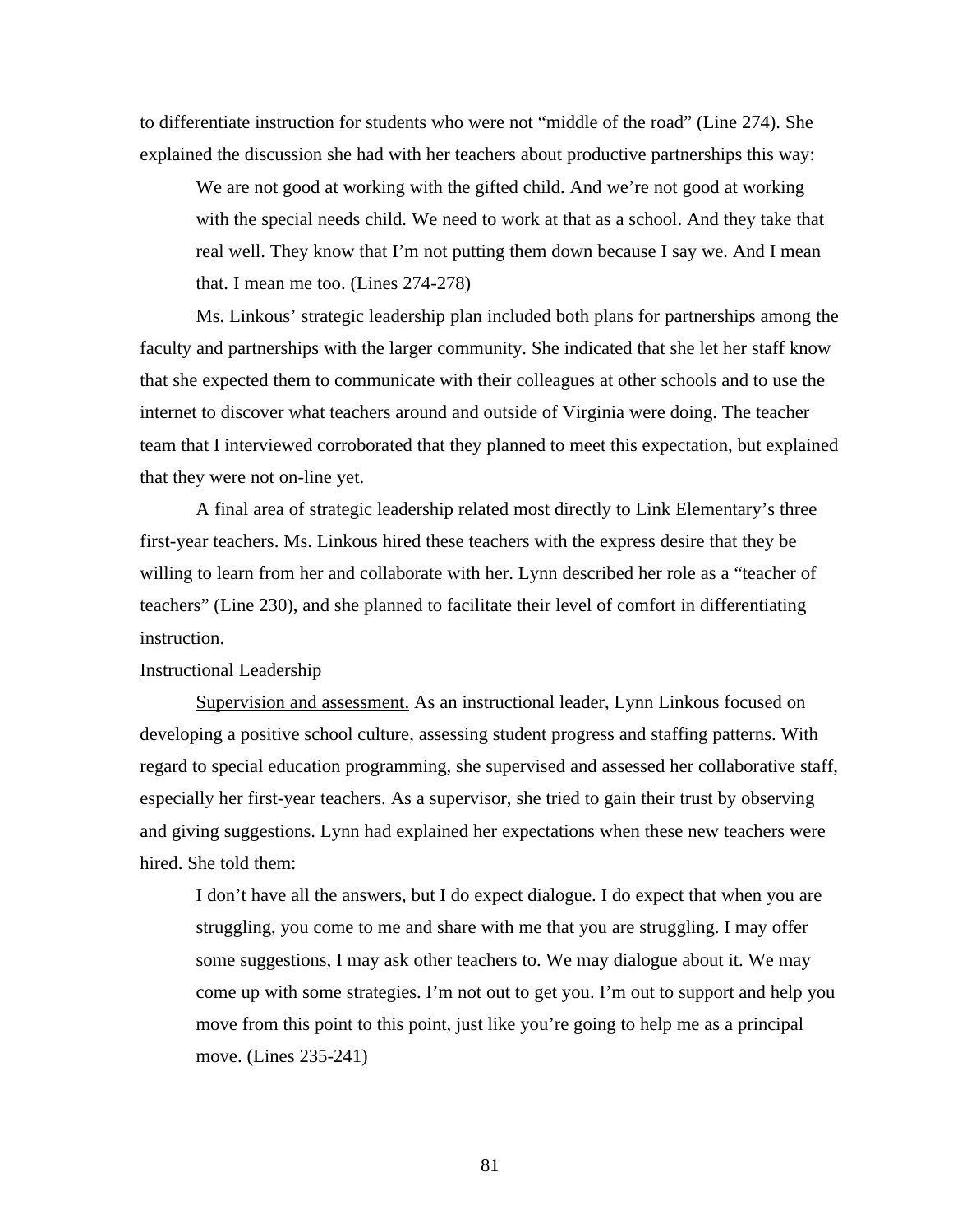Lynn felt that this form of instructional leadership and supervision had helped her to gain their trust so that assessments were useful. She explained her evaluation style this way:

They know I'm going to evaluate them. And that's very scary. So, they've got to know that there's a point of all support and no evaluation. And there's a point of now we assess where we are. They do the assessment too; I ask them to evaluate themselves. Then I do one, and we do a joint consultation and say, "Where are we different? Where are we the same, and why? What are the documentations and indicators for that?" (Lines 248-253)

Although Ms. Linkous had a thoughtful plan for assessing her new teachers' individual abilities and she was committed to partnerships and shared decision making, this principal had no formal method for assessing partnerships. She explained:

Informally I can tell you which one collaborates well, which one does not, by listening to the conversations that I hear between the two; listening in on the IEP dialogue and the discussion because I am in on every meeting from the initial one through the formation of the IEP. Going into the classroom, knowing what the accommodations are for the children is another responsibility of mine. Knowing which of the children are special ed, what category, what are their accommodations. When I walk in the classroom, is that being carried out? That's my role. And then I can see, if the teacher is following the accommodations. Sydney comes and shares a lot with me. . . . I go back and talk with the teacher, a lot with Ms. Allen, and then have conversations with her. Listen to what she's saying, look at what she's doing with them, ask her how she's working with this child. And find out. I can make an assessment. If I did a checklist, it would make it formal. (Lines 302-317)

Though Ms. Linkous and I spoke at length about her supervisory and assessment duties, it was her teacher team who informed me that she had not, as of her second year at Link Elementary, begun formally evaluating the teachers she had inherited from the previous principal. The lack of formal evaluation was due to a trust issue.

Readiness for collaboration. The principal informed me that her staff had lost faith in administrators based on the treatment that they had received from their last principal. Ms. Linkous said: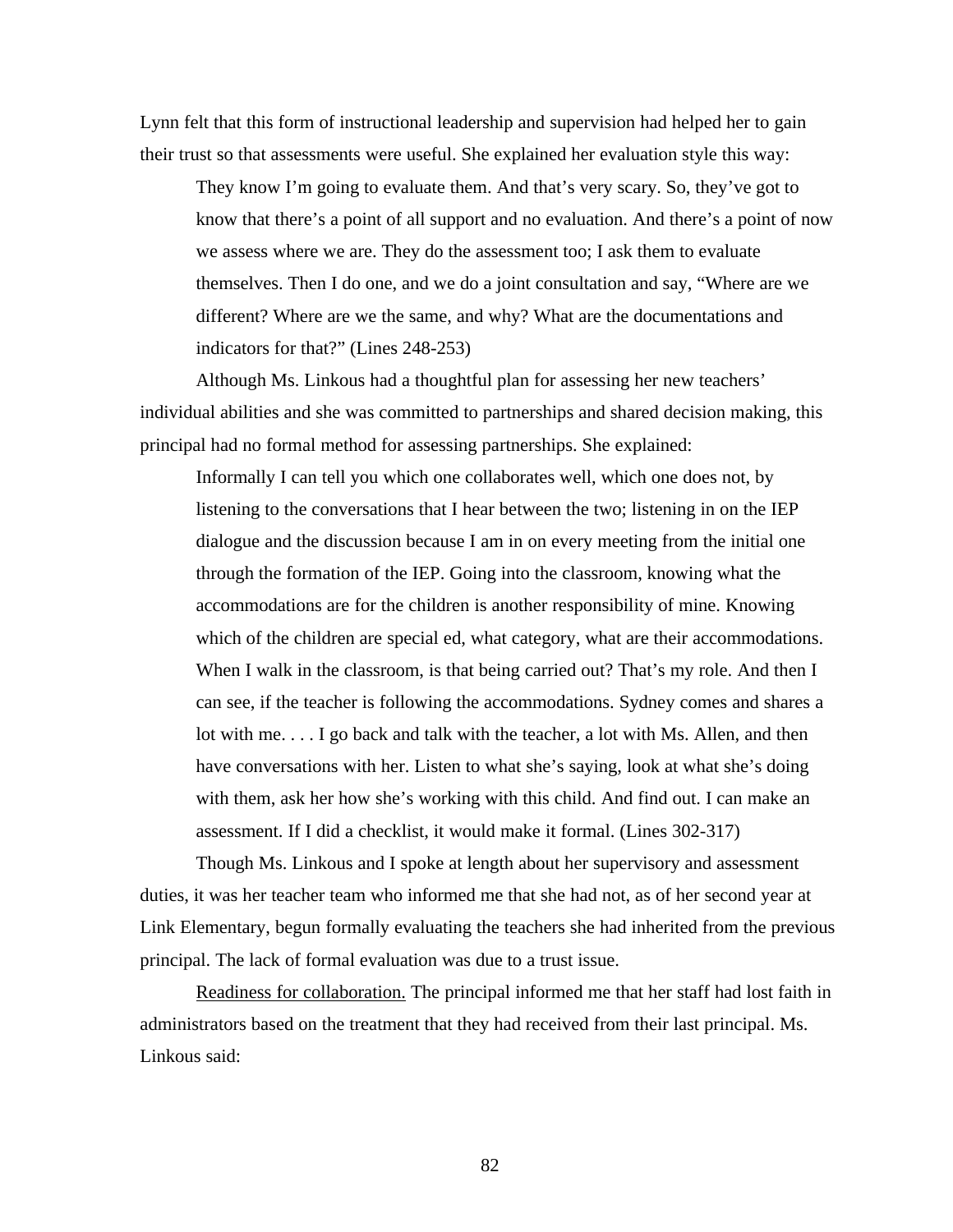When I first came, the principal who was here before was asked to leave and transferred. And there were lots of hard feelings between him and the staff. So, my whole first year was [spent] building confidentiality, rapport, and trust because they did not trust administrators at all. It was a very anti feeling of administration, very closed and very defensive. . . . There are a lot of things that I see that need to be changed instructionally, and I am having to move at a much slower pace than I would like to. (Lines 39-46)

This statement informed me that Lynn's focus on productive partnerships began when she was first hired at Link Elementary. From her informal observations and the openness of some teachers, Lynn realized which teachers were most ready and willing to collaborate. The fulltime special education teacher, Sydney, was ready. Her teacher team supported this assumption, but when asked about special and general education collaboration within the rest of the school, both team members had this to say:

Sydney: I don't see much of it happening.

Georgette: No. I think that the majority still is nestled in their little rooms doing their own thing. I think overall, that would be it. I think that when they saw Sydney and me doing that last year, they said, "That's neat, that's neat." But they weren't willing to try it. (Lines 129-133)

The teacher team did not recognize efforts that Ms. Linkous had made to facilitate a collaborative climate between general and special educators. While scheduling a joint planning time for general and special educators was a priority for the teachers and an aspect of special education programming, the principal said:

There is no joint planning time. And that creates a problem. But there's no way to have one when you're working with K-5 or 1-5, and we have 13 classroom teachers. So, Sydney tries to talk with them. But there is still a problem in terms of fulfilling that. (Lines 219-222)

Lynn's answer to the problem of preparing her staff for collaboration was to gently "plant seeds" or verbalize her goal of having teachers work together to educate students. Ms. Linkous expressed her awareness that teacher partnerships were "nowhere close to where they need to be" (Lines 542-543) but that the readiness of teachers is of utmost importance in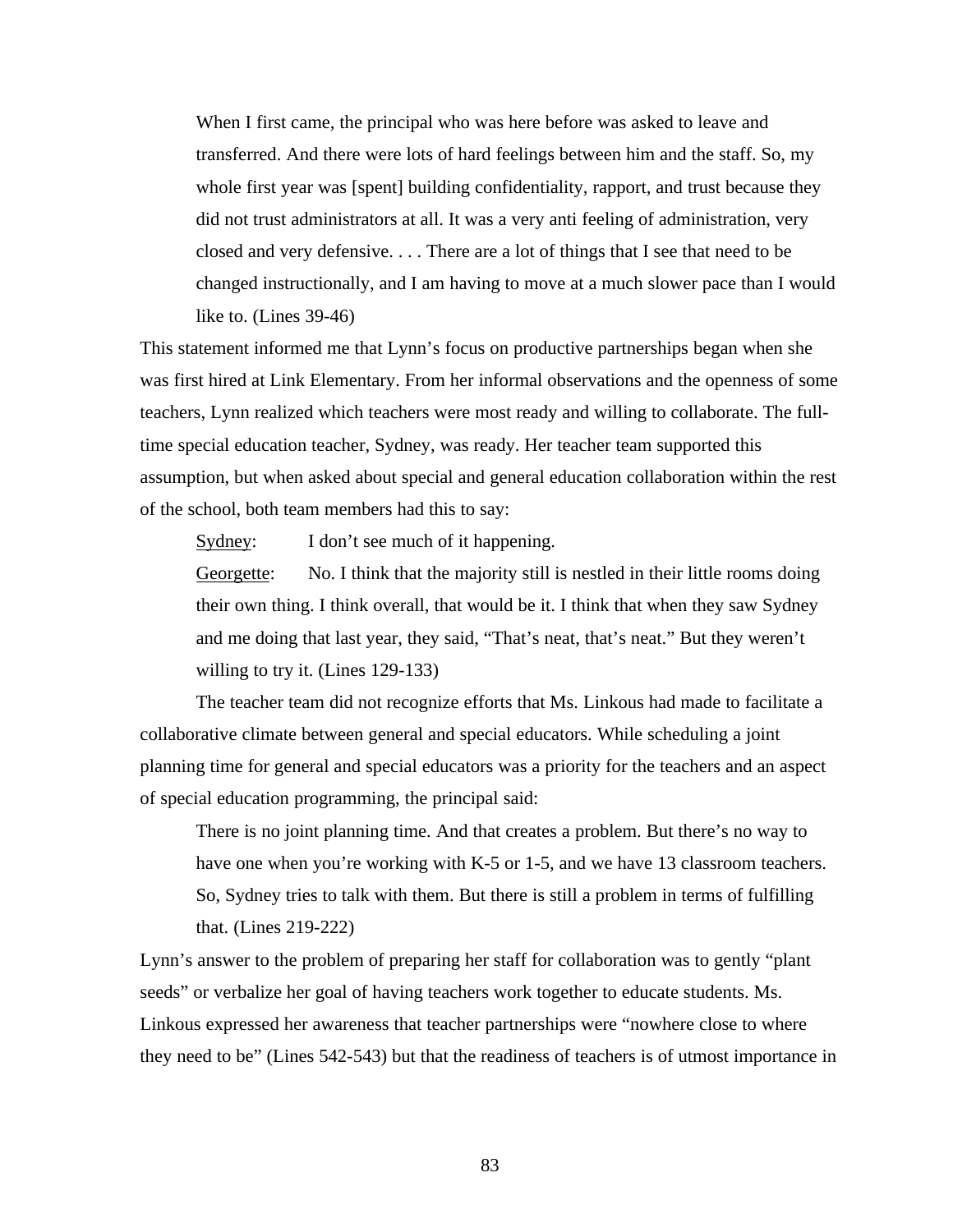moving forward. However, informal observations may not be enough to inform Ms. Linkous when her teachers are ready to move to the next rung of the collaborative ladder.

Exceptional learners. Lynn Linkous worked diligently, perhaps to the point of diminishing returns, in the area of individual programming for exceptional learners. Because Link Elementary had such a small population (271 students), Lynn was acutely aware of the students who were having difficulty, including students with identified special education needs. She attended and was an integral part of all IEP meetings and sometimes questioned the appropriateness of goals and objectives. She spoke of individual students by name and explained her plans for educating them. Her awareness that some of her teachers were not "child-centered" (Line 48) but knew "their content areas" (Line 48) caused her to take a more active role in individual students' education. The principal and the teacher team both spoke of one specific incident. Sydney, the special educator, had this to say:

I came in here yesterday for something and the student that I was talking with her about was sitting right over there in that chair. . . . She was showing me what she had been doing with him, and she was saying she wanted to buy some materials at a lower level. At first she was looking at having me take him more time and work with him in those subject areas. I told her I couldn't take him more than 49% of the day because that would be considered self-contained, and I'm not legally allowed to do that. So, if I'm considered resource, I can't have a student more than 49% of the day. So she was looking at the materials for the other teachers, and she really wants to help this student, but I think she's looking at doing it herself now. She wants to do everything. when really the teacher is going to have to do some of it. (Lines 163-175)

Prereferral and referral. Ms. Linkous relayed a concern that Link Elementary had previously over-identified students for special education services. She sought to overcome this problem through more thorough and stringent prereferral and referral processes for special education eligibility. The responsibility of prereferral at Link Elementary fell on the shoulders of the general education teachers. Lynn explained, "I'll ask them to keep a file on [students having difficulty], put together some things. I also ask that they stay in close contact with the parent, because I don't want any parent to be caught off guard" (Lines 350- 352). In this way, parents were kept informed of each step the school staff took in their efforts to accommodate for the student's difficulties in school.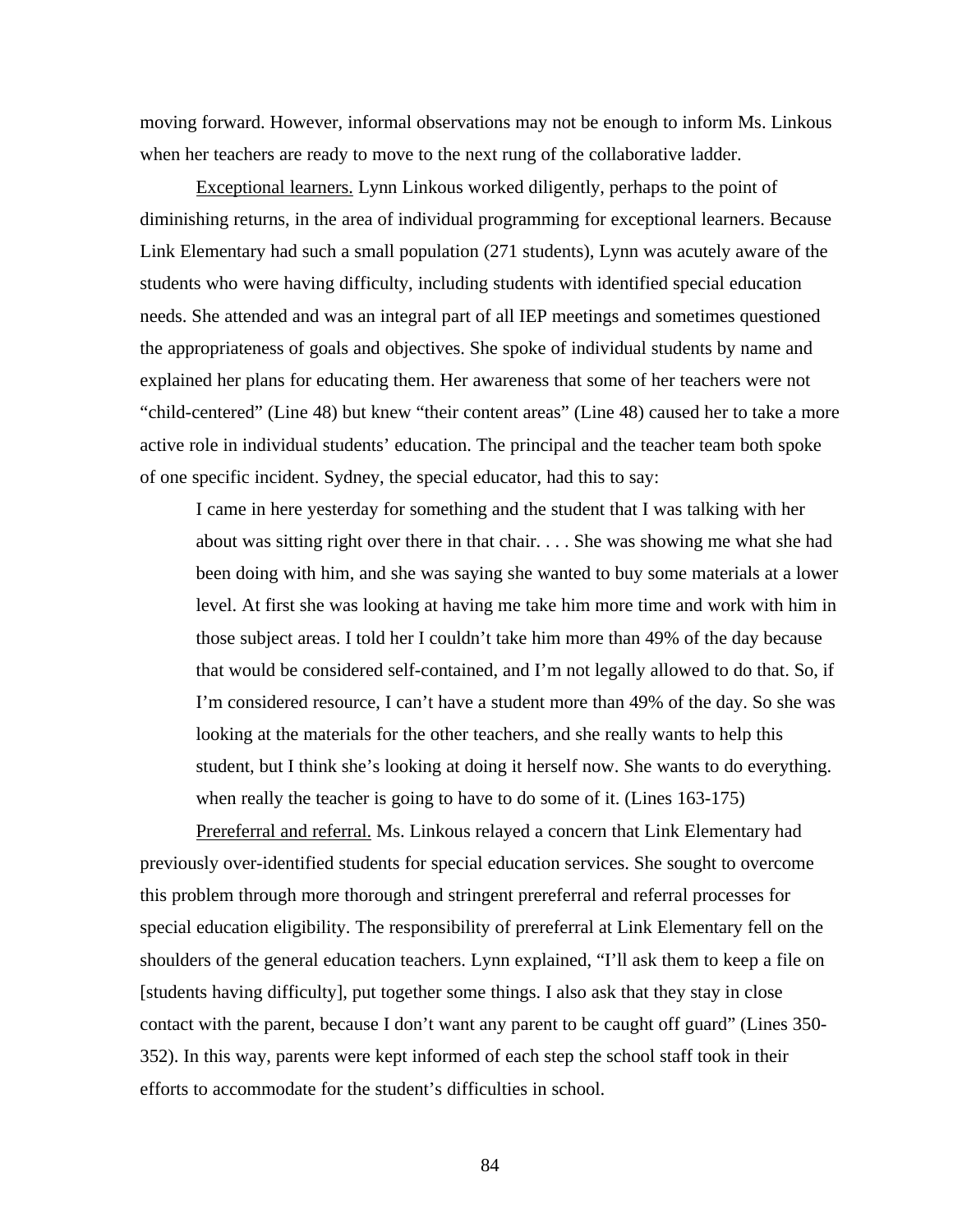Teacher assignment. Another programming issue was that of class assignment of students with disabilities, which was decided based less on the student's needs than on which teacher would be most cooperative. Students with disabilities were typically placed in one of the two grade level classes, and Title I was placed in the other. Lynn reported that the issue of class assignment and the goal of heterogeneous classes were difficult dilemmas for her to overcome.

## Organizational Leadership

Ms. Linkous showed that she found interpersonal relations important by her actions and her words. She respected, trusted, and was interested in her teachers, although one particular teacher, Ms. Allen, caused difficulties in building a cooperative climate, Ms. Linkous made a special effort to spend time with her and to understand her specific needs. Lynn had this to say about Ms. Allen, "She doesn't want to set [students] apart. She and I have this ongoing dialogue of the yes-buts. You know yes-but this and yes-but that. This year, she's finally open and she's smiling" (Lines 59-61). Lynn Linkous asserted that Ms. Allen's behavior this year was a positive change.

One major organizational constraint that Ms. Linkous recognized was that the staff felt "overwhelmed" (Line 71). Reportedly, they sought her out occasionally and said, "I've had it. I don't know what to do. Help me. What do I do here?" (Lines 244-245). Due to this sense of being overwhelmed, areas in need of change remained the same. For instance, Link Elementary had plans to use a written form for school-wide communication. The form had been developed for some time, but the principal was waiting for the special education teacher to distribute it. "She's just been too overwhelmed to do it" (Lines 255-256), said Lynn.

Lynn Linkous also worked for change in how her teachers assessed materials to provide instruction to their diverse range of students. Although each teacher had two or three computers and approximately \$350 per year to spend on materials and supplies, some teachers utilized these resources for the benefit of specific students, and others bought things more randomly. To encourage more targeted and thoughtful purchasing, Lynn held a meeting for teachers across grade levels to find out about their new students from the previous teachers as a precursor to ordering materials for particular children. Also, she authorized the purchase of school-wide software for use within the entire building. Link Elementary did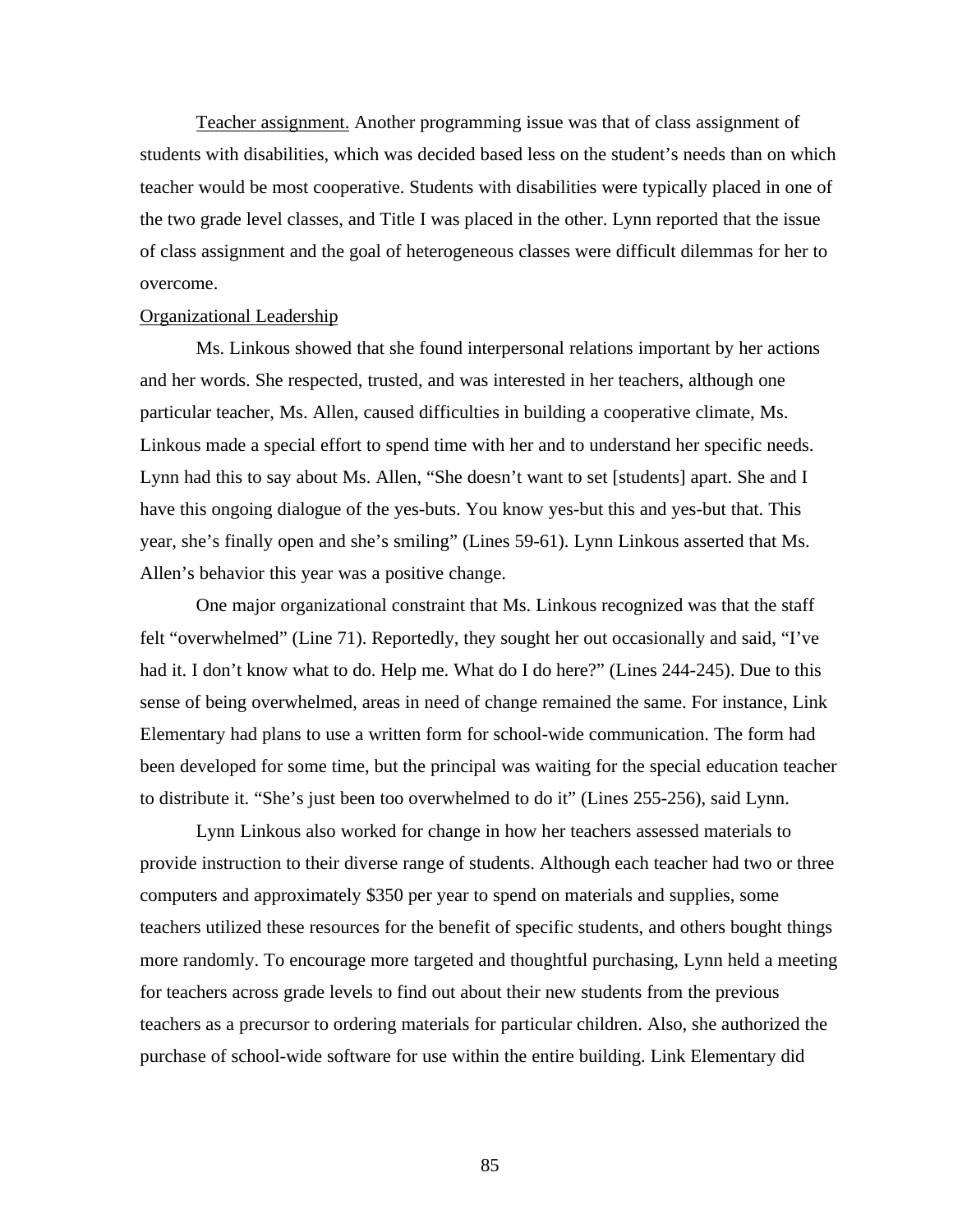fund raising to build the general account, and Ms. Linkous notified the staff that this money was available for materials beyond their allotted \$350.

Conflict management. Ms. Linkous exerted energy toward diplomatically managing conflict between teachers. For example, Sydney, the special educator, felt uncomfortable and unwanted in one regular education class. Lynn suggested ways of drawing this general educator into a cooperative relationship such as modeling teaching strategies. When a parttime special educator was hired, Lynn asked the teacher of the regular education class if she would prefer to collaborate with the new teacher, but she declined, saying she wanted Sydney. Ms. Linkous felt that upon relaying this information to Sydney, that Sydney put even more effort into building a collaborative relationship with Ms. Allen. Sydney, however, was oblivious that Ms. Linkous had done anything to pave the way for a more collaborative relationship between the two teachers.

## Political and Community Leadership

Lynn was also involved in parent conferences with teachers, especially if there was concern about conflict. She felt that she treated the teachers with respect and took seriously her commitment "to help them explain their side" (Lines 511-512). "From the initial child study . . . I am in the meeting with the parents" (Lines 339-340). This statement from Ms. Linkous along with the posters she has covering Link Elementary's walls, exemplify her political and community leadership beliefs. Lynn fostered parental involvement in education, especially during prereferral, referral, and eligibility discussions. Acclimating parents to the school's procedures helped parents feel less intimidated by heightening their level of knowledge about educational and service delivery issues. Ms. Linkous felt a special sense of pride that she had implemented parental involvement in eligibility meetings prior to the change in IDEA that mandated this practice. She noted that she was able to accomplish the task of including parents in educational decisions through her close relationship with Sydney. Ms. Linkous made a point of talking with the special educator daily, and their offices were connected to one another. Lynn had a calendar on her desk, which Sydney checked prior to scheduling meetings with parents. Lynn penciled in tentative meetings and when they were firm appointments, changed them to red ink, establishing that these meetings took priority over other duties. Ms. Linkous had attended all, except two or three, prefererral, referral, and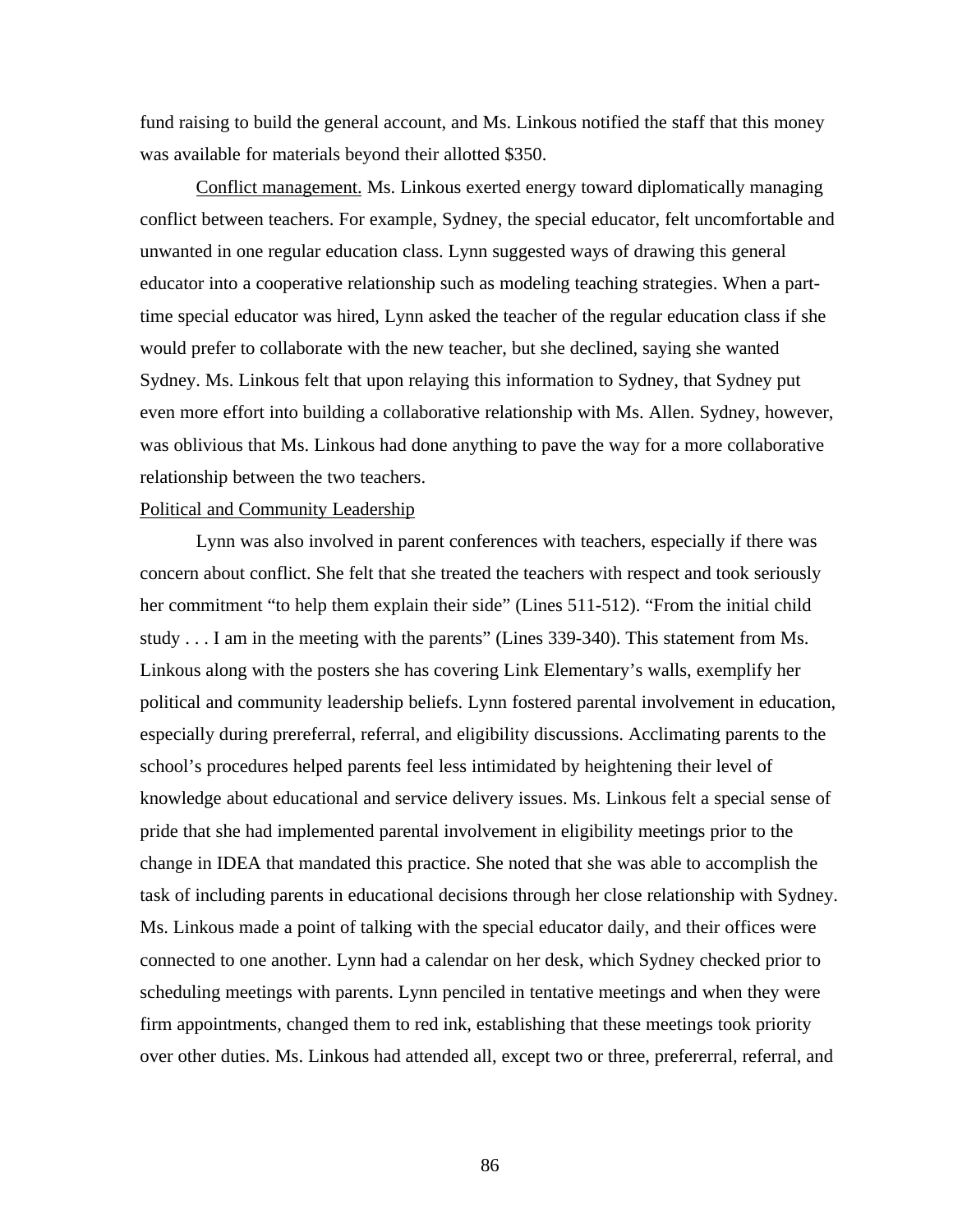eligibility meetings during her two-year tenure at Link Elementary, which allowed her the opportunity to work directly with parents of students with disabilities.

## Summary

Link Elementary was a relatively low-income small rural school with 11% of its student population identified as needing special education services. Its 1.5 special education teachers served the equivalent of approximately 20 kindergarten through grade five students each full time. In order that her special education teachers not have to partner with every general education teacher in the building, Lynn Linkous had placed as many as 10 students with disabilities in one classroom and placed all students receiving Title I services in the only other class at the grade level. She believed that this made the classes parallel and prevented her special education teachers from having to work closely with every general education teacher in the building. Unfortunately, concern for her teachers had clouded her goal of childfirst leadership, because assigning all students with identified disabilities in one classroom cannot be considered placement on an individual needs basis. These practices might also cultivate burnout for the heavily used regular educators.

As an administrator for 12 years, a principal for two of those years, and nine years of ESL teaching experience, four of those years in a partnership with classroom and special education teachers, Lynn Linkous brought to our conversation much varied experience. She came to Link Elementary two years earlier to find a faculty untrusting of administrators and had been "planting seeds" for collaborative decision making and differentiated instruction since.

Lynn trusted her teachers to be the experts at their grade level, in their area of teaching, and about their student' abilities. At the same time, she saw the need for differentiated instruction not being met and sought to train her teachers in the importance of teaching individual students differently in order to affect learning. The criteria and indicators she used to determine this need were not formalized. Similarly, she only informally evaluated her experienced teachers, raising the question of whether she trusted her teachers to be experts based on founded reasoning. For her three first year teachers, she used a more formalized assessment measure that included self-evaluation by the teachers and broadly discussed documentation and indicators. In her assessments of partnerships between general and special educators, Lynn observed the process of collaboration, group interactions, and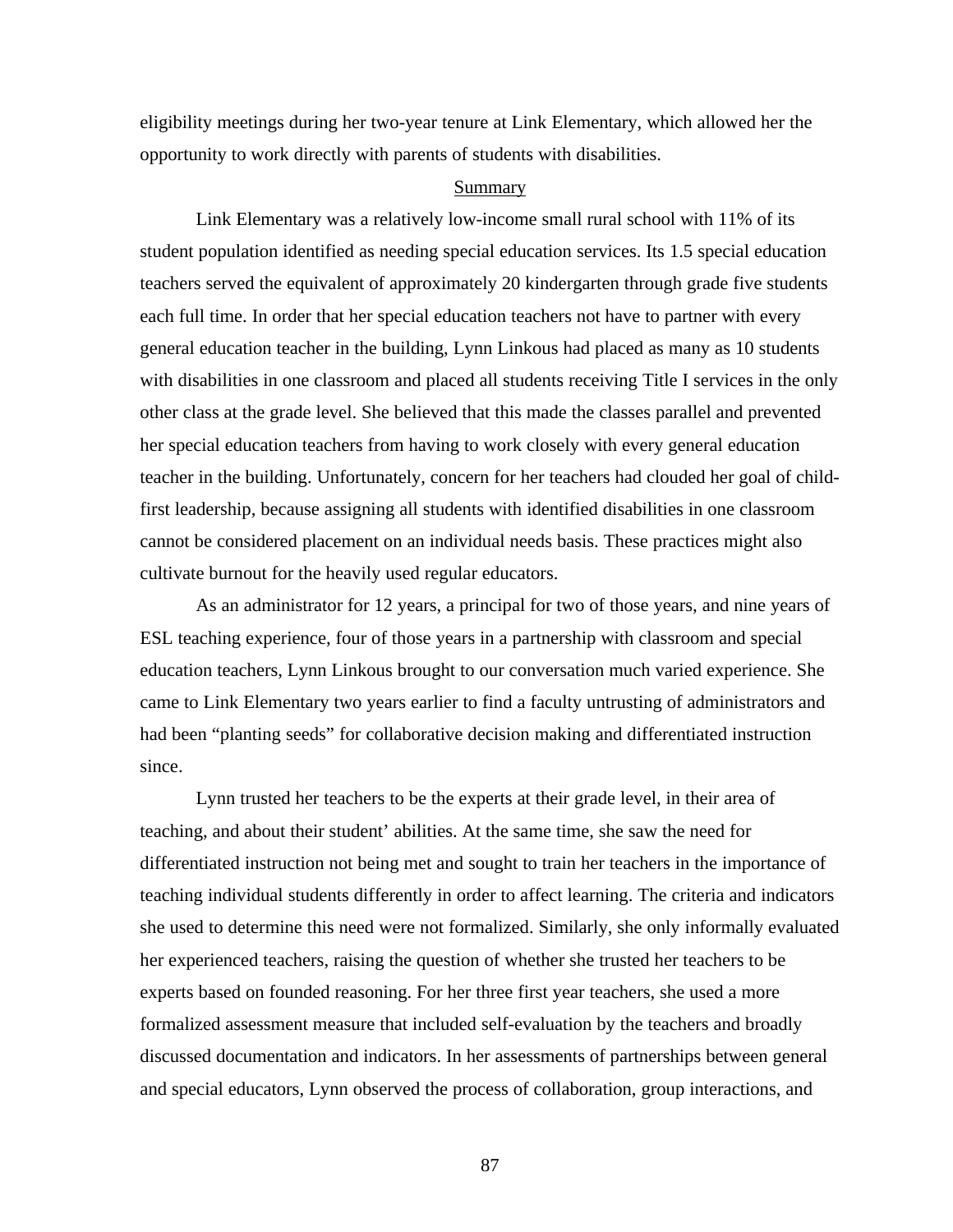follow through of plans. Yet, she did not explicitly mention substantive indicators such as the outcomes of these processes. Ms. Linkous indicated, however, that she personally evaluated individual progress for students with special needs, a substantive outcome of both individual teachers and partnerships.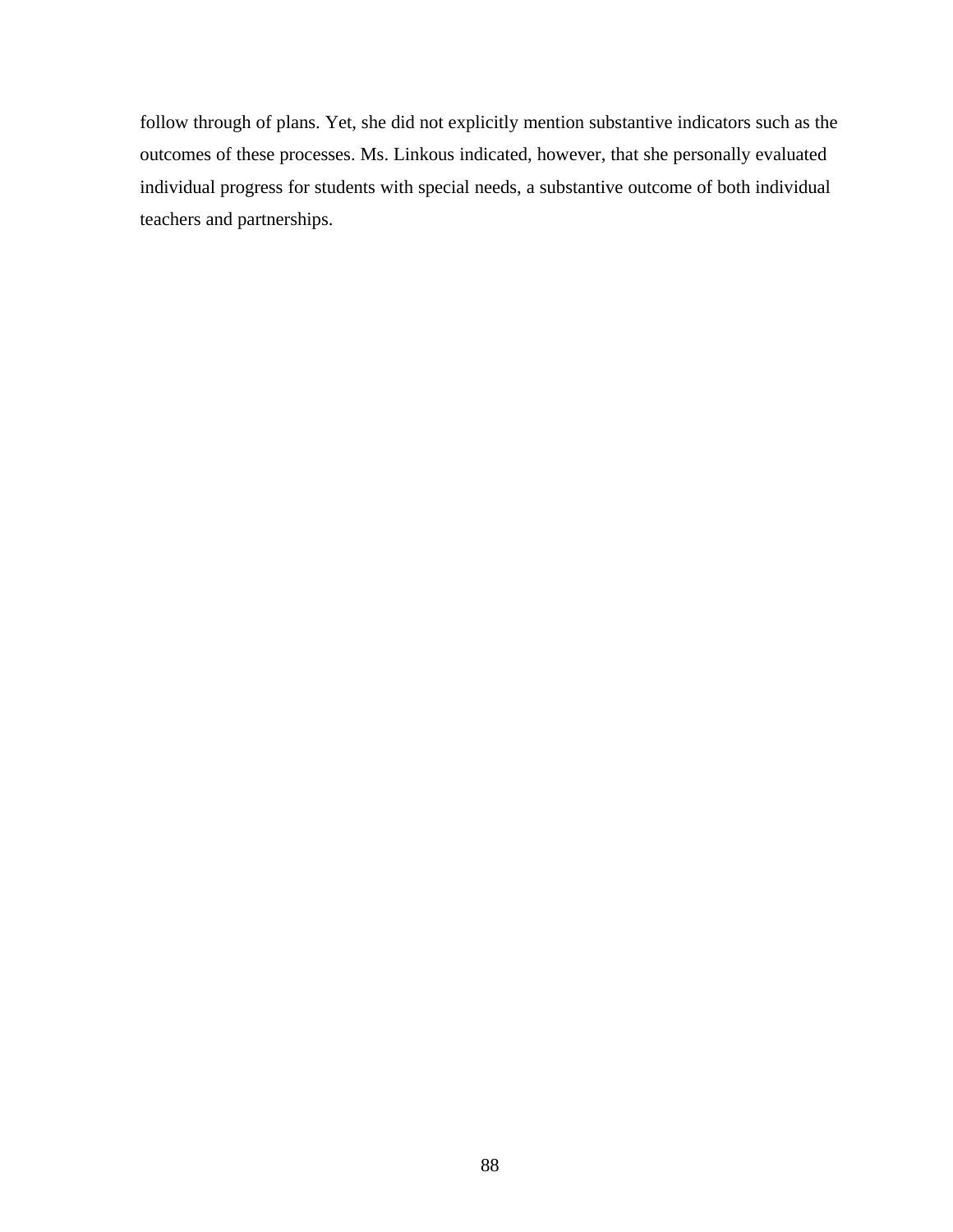#### Case III: Guessing Games

#### The Case of Buchanan Elementary

As I pulled through the circular parking lot, I saw a small-town school building that resembled a business that had gone bankrupt, desolate and quiet. The walk to the building filled me with trepidation. Was this the right place? Where were all the children? Where was all the childish commotion common to an elementary school? But yes, the steel block lettered sign said, Buchanan Elementary. The suction created by the heavy metal door as I pulled it forced the pungent odor of the bathroom past my nose. Teachers discussing the neglect of parents to attend to their children's homework reached my ears. Yes, this was the place. Passing the bathroom, I noticed cheerful boisterous boys emerging to gaze at the stranger entering the school office where I was greeted by the secretary and introduced to the principal, Mr. Bob Baker.

New to the principalship and to elementary schools -- his two years here at Buchanan had been his only experience with either -- Bob appeared to be a more hurried than Southern gentleman in his 40s. Previously a secondary physical education/health teacher and middle school assistant principal, Mr. Baker was not new to this school district. Although both he and his special services director remarked on the telephone that Mr. Baker had teaching experience in a cooperative situation, when I arrived he stated that he felt he had little to share with me and minimal time for this conversation. After clarification of my study's purpose, he seemed anxious to share his special education adventures with me. In fact, Mr. Baker found time after the interview to boast about his school's accomplishments, to give me the grand tour, and make numerous introductions. The ice was broken.

Bob Baker politely assisted me with my audio equipment, unplugging his own computer for electrical space, and we began. Initially, our discussion focused on the demographics of this small-town intermediate school (grades 4-6) of 361 students. I found that five special education teachers and 22 general education teachers were employed and that the school qualified for Title I services due to 32% of its students qualifying for free or reduced lunches. Forty-four identified students with disabilities were being served at Buchanan, mostly through a resource room model (see Table 4.3 for Buchanan demographics).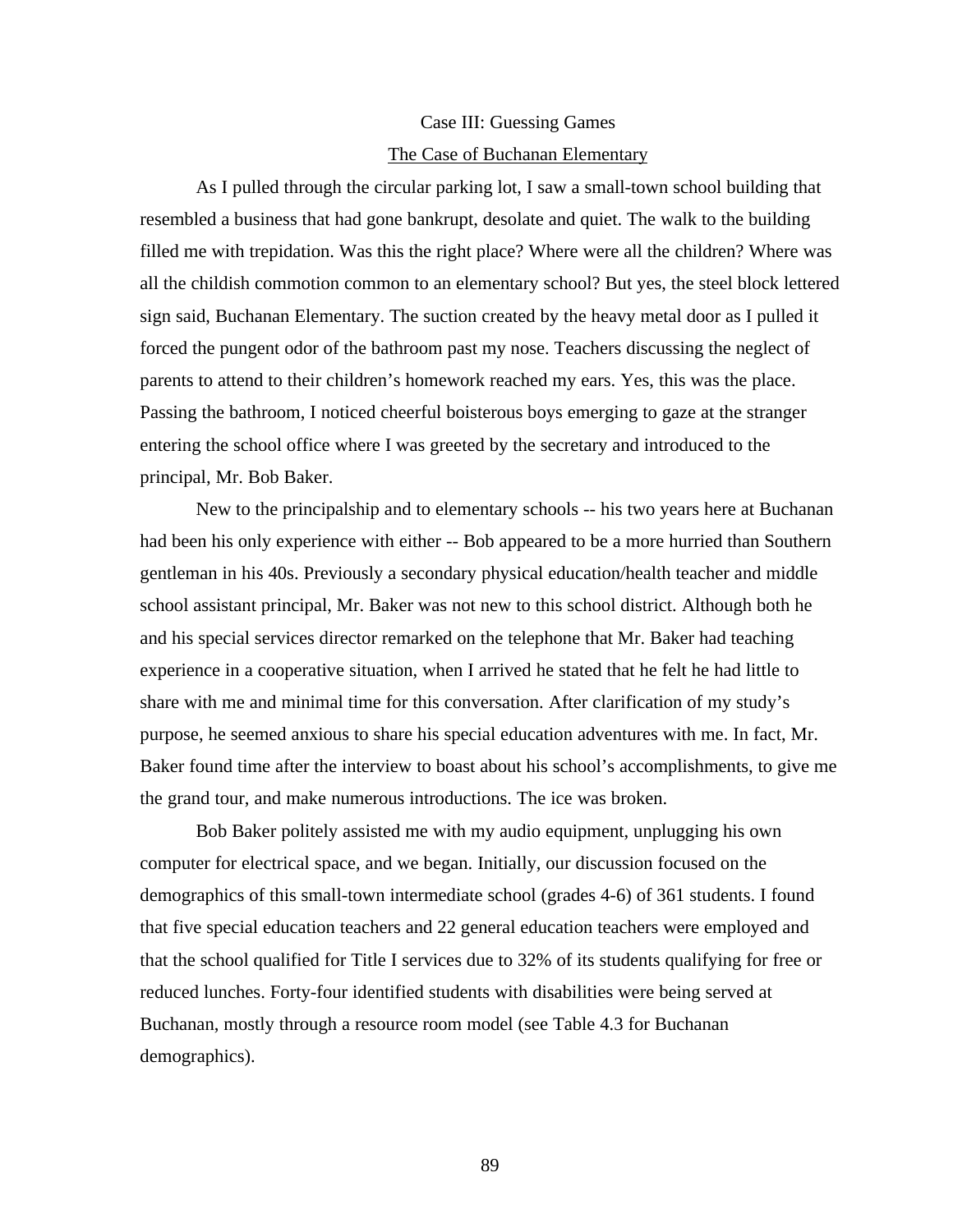As a teacher from 1973-1995, Mr. Baker had received little support from either administrators or special education teachers in his quest to teach students with disabilities. His first experience with students with special needs was a relatively negative one during his student teaching. Although his assignment was to study under a P.E. teacher, he was often hired to substitute in self-contained special education classes in a separate portion of the building. He displayed his frustration in this way:

I did more substituting teaching than I did anything. . . . I was stuck at times a lot in special education class because it was hard to get subs. It's [still] tough to get subs. I had no idea of what I was doing or anything else. . . . I did not see a whole lot of administrators around most of the time during the day in that section of the building. (Lines 97-100 & 102-104)

This principal's experience with programming and partnerships were largely based on caseload issues. As a coach teaching physical education, he felt overloaded with students, both general and special education. "They loaded me with as many kids as they could get in there at one time. Special ed and all. And told me to handle it." (Lines 119-121). Bob Baker did not assertively seek assistance to deal with educational, behavioral/emotional, or physical needs he observed in his students. "I never asked . . . for help. . . . The only thing I ever asked them was don't put everybody in there at one time. Separate them. I didn't know a whole lot about it" (Lines 136-138). Mr. Baker reiterated the lack of partnership experience during his teaching years by saying: "While I was in the classroom, I didn't have a whole lot of input" (Lines 146-147).

This principal's only comments with regard to the unique educational needs of exceptional learners was made about his teaching experience. Speaking of students with disabilities, he indicated:

Well, you've got to understand, as a coach, I knew who my kids were in special ed... . I taught myself to work within their boundaries. I made sure . . . by gosh, "you could do this." . . . They were normal people to me, in that environment. In the classroom, they weren't normal people, because they couldn't do things. . . . I guess I got along with those kids, and a lot of other people couldn't, because I was the coach. I was more than just a teacher to them. I was the provider, comforter. (Lines 149-156)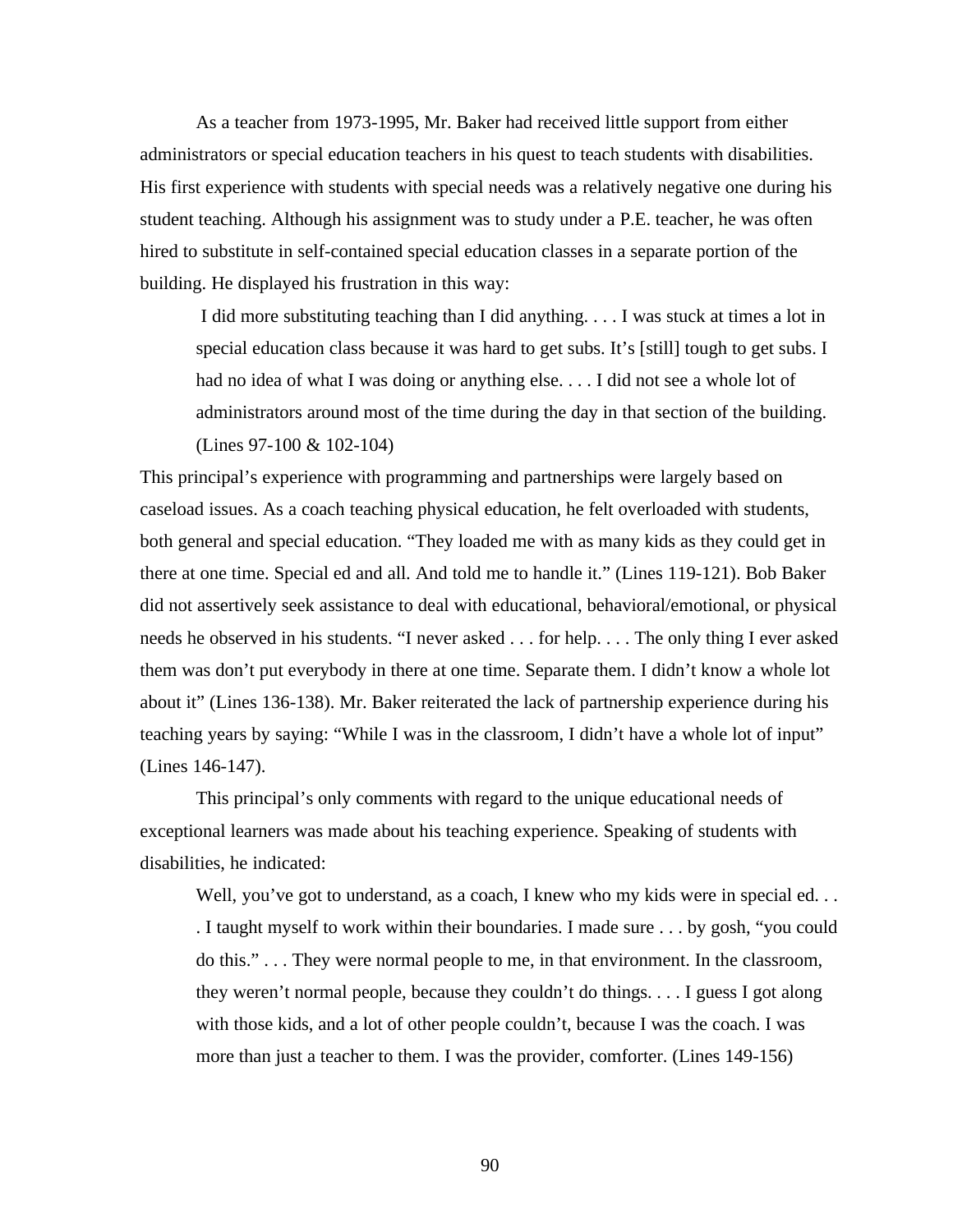# Table 4.3

| Demographics for Buchanan Elementary and Mr. Baker |
|----------------------------------------------------|
|----------------------------------------------------|

| Age                          | 35-49                               |
|------------------------------|-------------------------------------|
| Major area of teacher        | P.E./Health                         |
| training                     |                                     |
| Level of majority of         | Secondary                           |
| teaching experience          |                                     |
| Subjects taught              | P.E./Health                         |
| Years worked as a teacher    | 22                                  |
| Years as a teacher in a      | 5                                   |
| partnership                  |                                     |
| Highest degree earned        | Master's                            |
| Years worked in current      | 6                                   |
| division                     |                                     |
| Years as full-time principal | $\overline{2}$                      |
| Years as principal at        | $\overline{2}$                      |
| current site                 |                                     |
| Location of school site      | Small town                          |
| Special education teachers   | 5                                   |
| General education teachers   | 22                                  |
| Students qualified for free  | 32%                                 |
| or reduced lunches           |                                     |
| Special education students   | 44 (12% of total school population) |
| Total number of students     | 361                                 |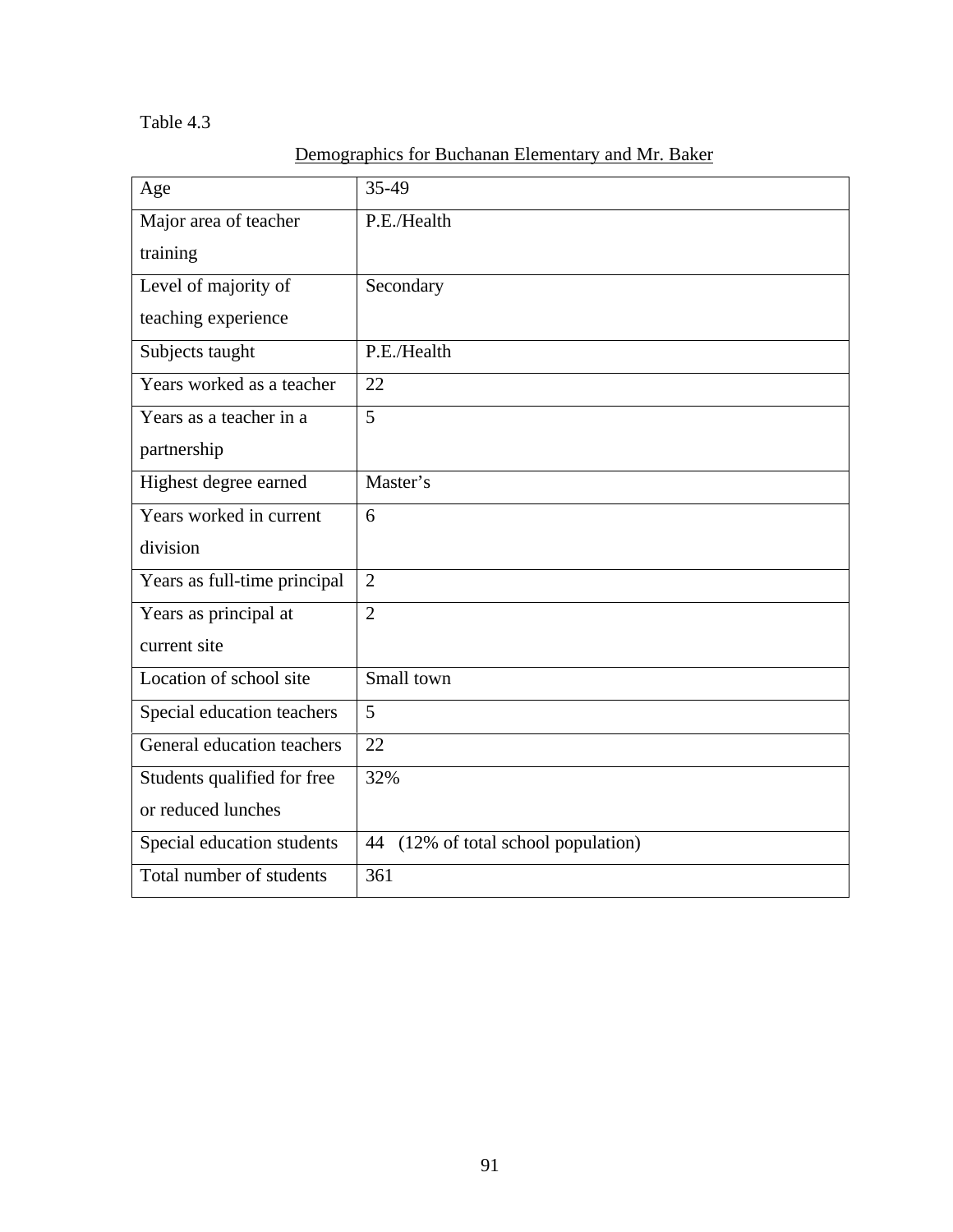Mr. Baker appeared to believe that, while he was teaching, individual children's education was his responsibility. As an administrator, he saw children's progress as a teacher's responsibility while he was responsible for the overall functioning of the school -- a matter he saw as simple trust of teachers to do their jobs.

## Strategic Leadership

Although it seems prudent for a relatively new principal to make strategic leadership a priority, Mr. Baker tended to avoid discussion on this topic. The theme for his strategic beliefs seemed to be summed up by his reply to the question, "How do you support a cooperative climate in your school?"

I really don't have an explanation for some of the things I do. I just go by the experience I have had. They can give you all the books in the world in college and stuff but it's when you go in there and say, "Mr. Baker, I'm not going to do that." How are you going to handle that? . . . I don't think any teacher is afraid of me. If they need to talk to me, they will come in and say I need to talk to you. I work hard on morale and stuff. With as much as these people have got on them now - - all of us do in education - - morale is something that dwindles very quickly. (Lines  $69-72 \&$ 75-78)

## Instructional Leadership

When he became the head of Buchanan Elementary, Mr. Baker sought to ameliorate the problems he had experienced and observed as a teacher through physical proximity. He stated, "I've always given to my special ed teachers. And I would try to schedule those children in the most accessible places in the school system for the teachers . . . to give them the opportunity to be successful (Lines 31-33). His teacher team, Gina the general educator and Sally the special educator, supported his assertion that he used proximity as a strategy to encourage teacher partnerships. Sally noted that he mandated monthly grade-level meetings. Unfortunately, these meetings separated special education teachers into their own department meetings rather than including them with the general education teachers with whom they shared students.

Teacher assessment. Mr. Baker chose many other strategies in exercising his instructional leadership. He began our conversation discussing scheduling concerns. "Handscheduling" (Line 52) special needs students was the tactic this principal took to overcome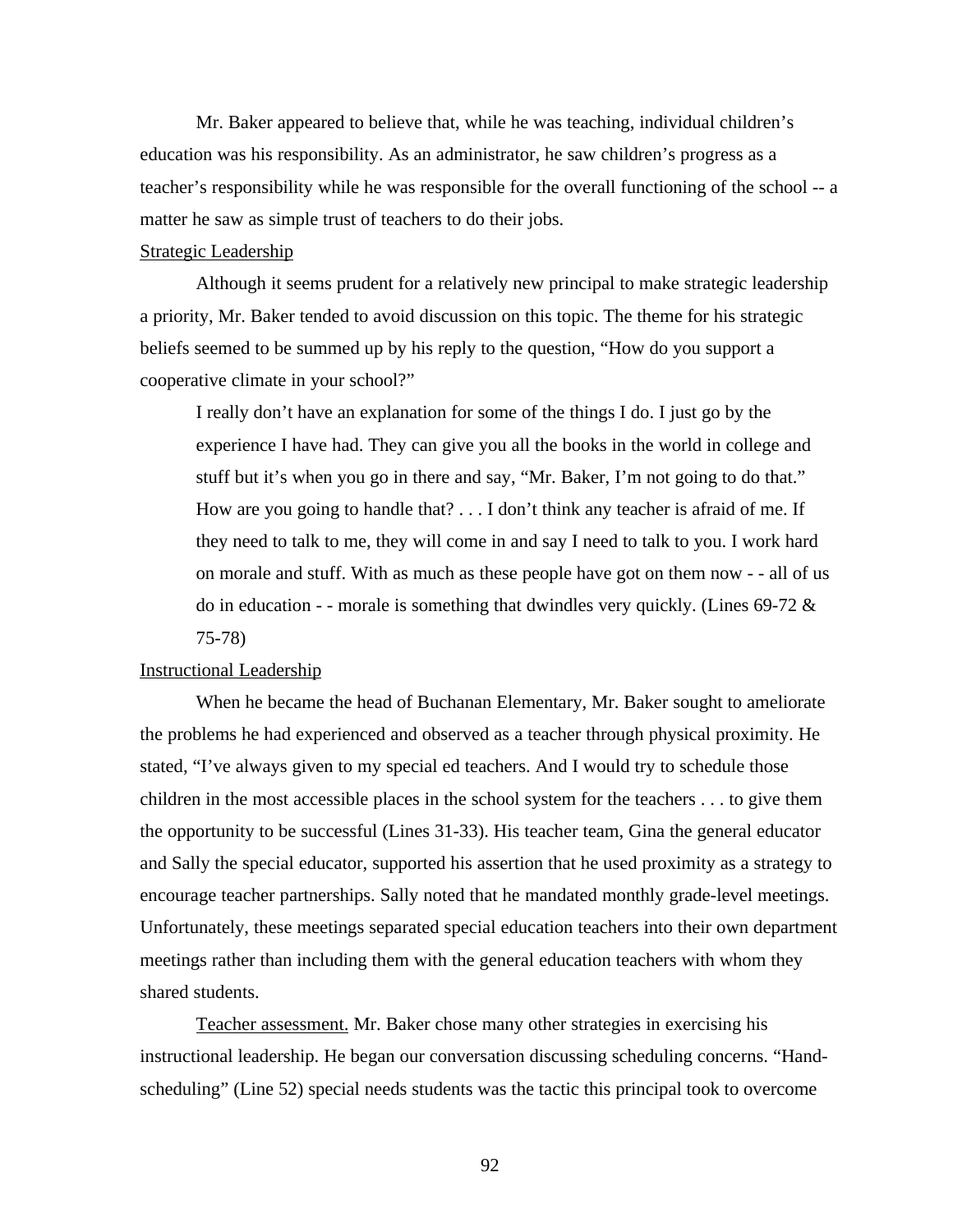scheduling difficulties. Mr. Baker assigned students with disabilities to a general educator first; then he developed computerized class lists for regular education students around the assignment for students with disabilities. He believed that his general educators were unconcerned about having special education students assigned to them. Mr. Baker also believed that he scheduled students with disabilities with their special education teacher according to times that were feasible for that teacher. His special education teacher, Sally, felt that Mr. Baker was helpful at cutting through some of the bureaucracy of special education scheduling by allowing her to temporarily change a child's daily schedule, not the services, without doing paperwork, although there is no regulatory requirement to change an IEP in this instance. Still, when speaking about a specific student's schedule, Sally did believe there was room for Mr. Baker to improve. She said:

See this is just his second year here, and I think the scheduling, well, he knows there is a problem. . . . I don't want to say he doesn't understand, but there are things that just come up all the time that are hard to get across. (Lines 38-44)

This particular difficult-to-handle student had been placed in the self-contained classroom for students with emotional and behavioral problems during a time that the special educator had no aide and 2 lessons in progress that did not include the student. Other examples of Mr. Baker's apparent lack of empathy for the special educator's scheduling problems included placing students on Sally's roll during her lunch period, and the practice of teachers sending disruptive students to the special education class for disciplinary measures even during a busy section of her day. Even so, she applauded his attempt to alleviate this type of difficulty through a proactive stance. "I see that he sees that, but I still see that as an area that's hard for anybody, not just him. The scheduling is a nightmare" (Lines 55-56). Still, scheduling in the best interests of students with disabilities seemed to be a deficit area for this school as evidenced by the comments of the special education teacher. Both teachers reported that their communication was typically in the form of notes rather than face-to-face discussions due to short and separate planning times.

Supervision and evaluation of instruction. Supervision and appraisal of teacher teams was done strictly through observations. Mr. Baker hesitated, as did his teachers, when asked about his evaluation methods. Speaking as though talking to his teachers, he answered: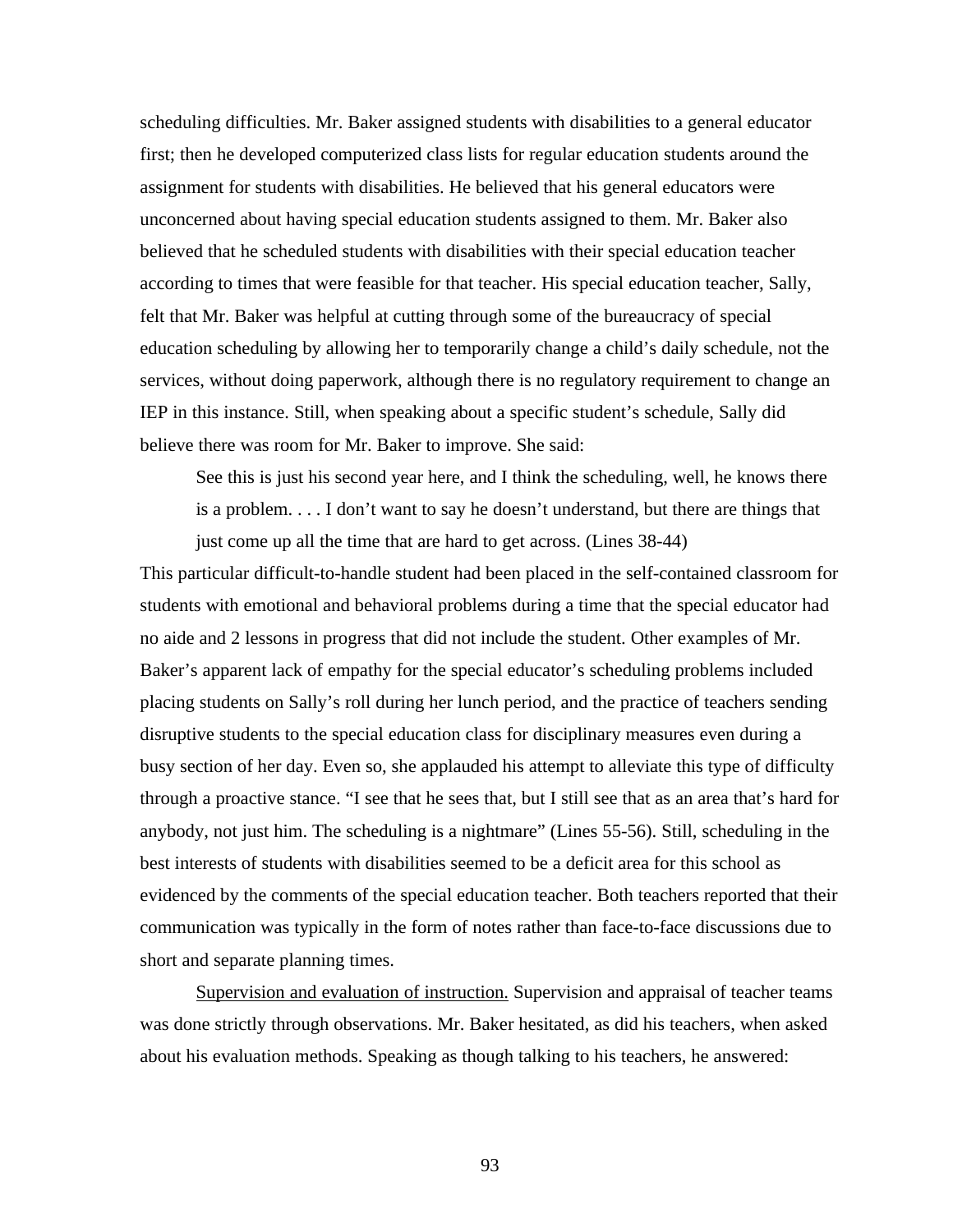I'm not going to come in your classroom and tell you how to teach. I'm going to come in there and evaluate you. If I see things that need to be improved, I'm going to let you know. You wouldn't be here if you couldn't teach. That's how I approach it. (Lines 83-86)

His teachers replied to my evaluation questions and prompts that asked simply for information about how their principal assessed their partnerships as follows:

Gina: We have an evaluation form, fairly long. But I think I remember even cooperation of parents [being on it].

Sally: Right, cooperation of teachers, with parents, with other teachers, with students. (Lines 310-315)

Evaluation seemed to be a sensitive subject. Although I prompted Mr. Baker five times for more information, no more information was forthcoming. A set of criteria had not been set for evaluating the partnerships between general and special education teachers.

Prereferral and referral. While prereferral and referral processes were discussed abundantly by the general educator, Mr. Baker stated simply that his school had a "true" child study process that was in the special education teachers' realm of responsibility. [Technically, the child study process as a prereferral strategy in Virginia is a shared responsibility between general and special education.] However, according to the teachers, he maintained the responsibility of observing the students. The teachers agreed that a more appropriate observer would be a psychologist or counselor because the principal carries authority and therefore students' behaviors might be modified in his presence.

Staff training. Mr. Baker relied heavily on his special education teachers' knowledge, skills, and abilities in order to meet the requirements of special education law. When probed about training for his teachers his remarks emphasized compliance over specialized instruction. He replied:

Training? I send them out to as many programs as I can . . . I get them out as much as I can. Whenever they ask to go, I make sure that they go. My chair person, if I feel like there's a need to go for any type of update on laws and stuff like that, she's going because I tell her, "You keep me out of trouble. Make sure I know what I'm doing." But then again, it goes back to trust. We're in it together. (Lines 166 & 173-177)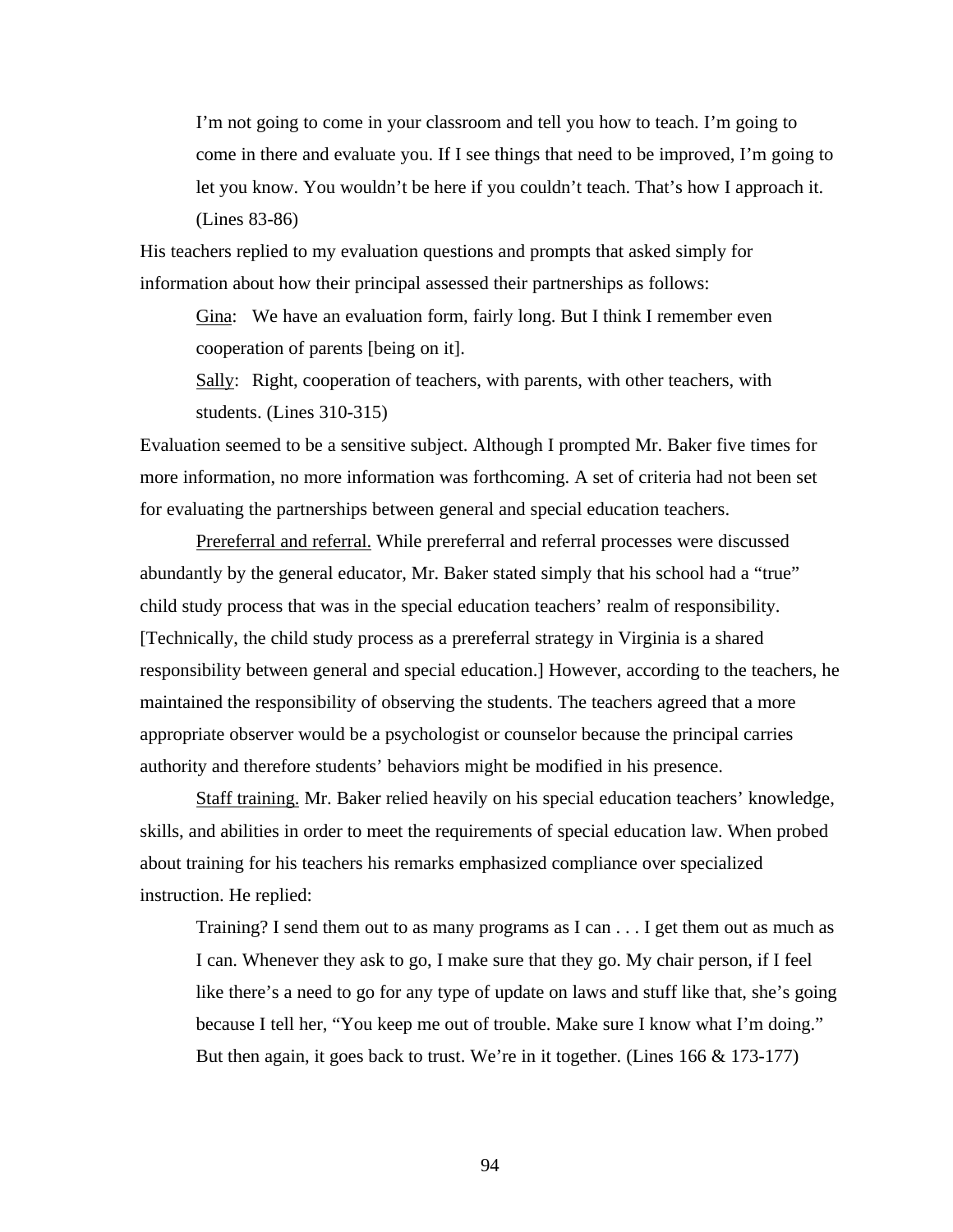This was the extent of his comments about training and this information was gained only after specific questioning, not spontaneously. Upon probing his teacher team on the subject of training, both teachers reported at length that professional development was grossly lacking in areas appropriate for support of teachers' efforts to collaboratively educate students with special needs. Gina had this to say about the emphasis on technology training to the exclusion of special education training:

Ok, there's another wild hair I've got. A few years ago, before we had to put technology into place, . . . we used to have classes offered to us on a regular basis which the school board paid for. They were college credit hours. We had all taken everything from working with the gifted to working with behavioral students or working with LD students. We've all taken classes galore. And then when the money was shifted toward getting all this technology in place, we have not had any classes [regarding special education] offered to us, I guess, in about 4 or 5 years. . . . And I think we need them. I think that we need . . . to be refreshed on new methods and different ways of coping, because the problems are becoming different than they were five years ago. (Lines 339-347 & 349-351)

Sally believed that the focus of inservices provided to all teachers by the special education coordinator should be on prevention and management of aggressive behavior. The general educator emphasized what she saw as the difference between inservice and training:

Most of our inservice on special ed is not necessarily on how to handle the student, or how to teach the student, it's usually briefing us and keeping us abreast of all new laws and different procedures. . . . But as far as really saying, "Ok, this is what you do if a kid pulls a gun on you". We don't have that and those are the kinds of things that I mean by training. (Lines 363-368)

## Organizational Leadership

Organizational Leadership also seems to warrant particular attention for new principals or principals who are new to a building. Mr. Baker conversed more easily and readily regarding this area of leadership. He believed that an integral part of his school's cooperative partnerships between general and special educators was open communication within the organization. Mr. Baker held high the ideal that listening and fostering open communication builds trust within an organization. However, his teachers appeared frustrated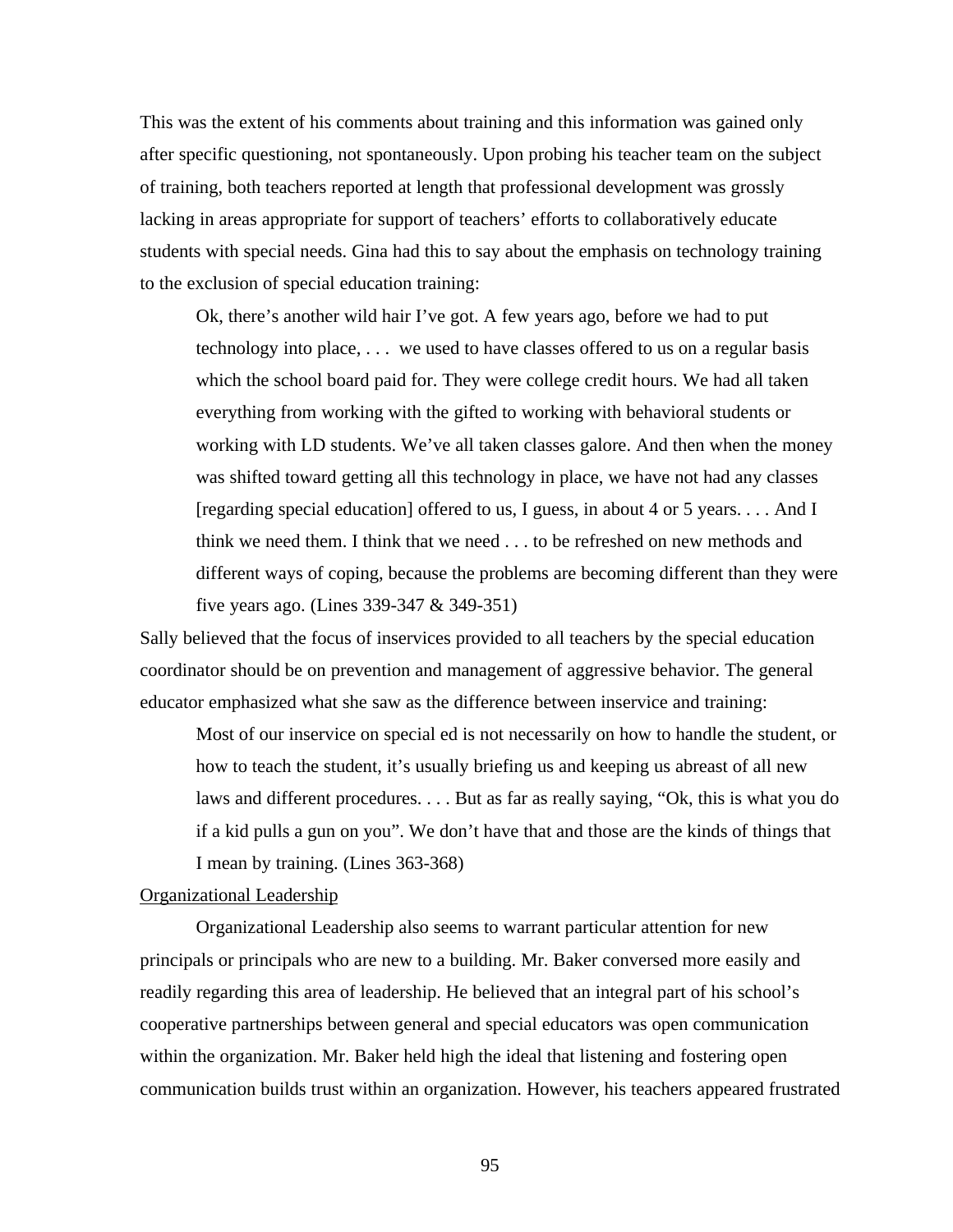by the lack of a common planning time during which they could have open communication about students. Bob Baker allowed teachers the autonomy to teach as they believed appropriate, both because it built trust from his teachers and because he trusted his teachers to perform their job. He summed up this belief by saying, "We've got to trust each other. . . . An administrator is only as good as his assistants are. If I had sorry teachers, I wouldn't be here very long" (Lines 86-88). Along with this trust comes the realization that teachers know that they can express their opinions, to which he retorts, "Sometimes that's good, and sometimes that's just tough. There's [only] so much you can do at a time. I just think they know if they need help they're going to get it." (Lines 80-82).

## Political and Community Leadership

A major concern of Sally's centered on legal and policy components of special education. Although we met 18 months after the reauthorization of the IDEA '97, she spoke vociferously regarding the new requirements of which she was "just informed" (Line 145) and the additional paperwork demands produced by this reauthorization. The sources of her frustrations do not appear to be clear, however, because she tended to contradict herself as she spoke at length and with significant emotion. The functional behavior assessment requirement struck her as particularly overwhelming, and she mistakenly equated this analysis with initial evaluation requirements:

"We do it anyway, we do it anyway. We do it at eligibility. We're doing a functional behavior analysis. Not technically, but when we go through all the records we talk about this, we do all the testing, we do all the scoring, we put everything together." (Lines 157-161)

Yet she equivocated herself when she said, "If I have less [students], I'll still have to do the same work, but nobody can watch my room, I can't go out and do it" (Lines 176-177). She vehemently defended her principal as not being responsible for her frustration. "It's not with the principal. It's really all the federal mandates, the federal laws . . . that we've got to do. It's for global understanding" (Lines 182-184).

Although the legal aspects of the special education were a concern for the Sally and the principal, Mr. Baker's comments did not reflect that implementation of the IDEA was a concern of his political and community leadership. Even when asked directly about legal concerns in the area of special education, his comments focused on his special educator's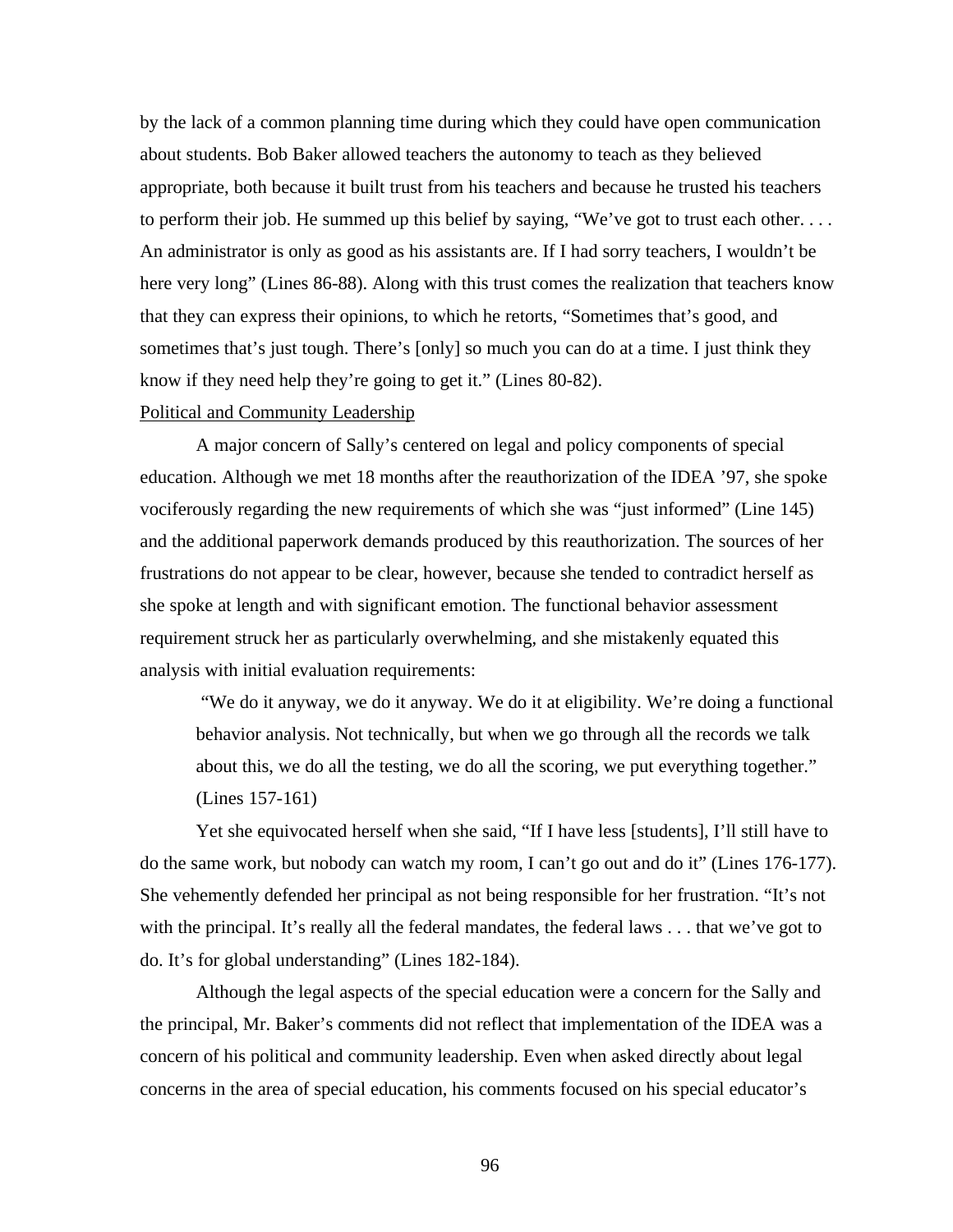responsibility to "keep [him] out of trouble" (Line 176). Gina steered the conversation in the direction of discipline and did not comment on any other legal or policy issues, even the involvement of family or community.

## Summary

During his 22 years as a P.E./Health teacher in the late 1970s and 1980s, Mr. Baker felt little support from his principal in his efforts to educate students with disabilities. This experience as a secondary coach, his one year as an assistant principal at the middle-school level, and his two years as principal at Buchanan Elementary left Mr. Baker to rely on his special education teachers, to inform him about special education issues. Yet, Sally was misinformed about basic regulations and even the intent of the law in some cases, such as in her understanding of the IDEAs application of functional behavior analysis. A lack of full understanding of the legal aspects for implementing IDEA led this principal to run his special education program on blind faith, and trial and error. He trusted his five special education teachers to keep Buchanan in compliance with the law and to educate students with disabilities. The special education coordinator, Sally, was a teacher of students with emotional and behavioral disorders, and unfortunately, few collaboration programs are reported in the literature that deal specifically with students with emotional or behavioral disorders. Besides, there is little indication that teachers of students with emotional disturbance receive sufficient preservice preparation to furnish adequate technical assistance to their general education counterparts (e.g., Gable, Hendrickson, Young, & Shokoohi-Yekta, 1992). This alone calls into question the wisdom of placing complete trust in the special education coordinator to keep Buchanan in compliance with IDEA. Furthermore, the special education coordinator indicated that she relied on Mr. Baker and central office personnel to inform her about the intent and procedures for special education. This lack of quality information and the wherewithal to acquire it caused this special education team to act as though special education processes were guessing games with no way to find out if their guesses were correct until sometime after implementation. This lack of a proactive stance caused a degree of demoralization, ambivalence, and a feeling that the rules were arbitrarily determined.

Beyond compliance issues, Mr. Baker trusted his special education teachers to work with general education teachers to teach students with disabilities. Yet, he was not able to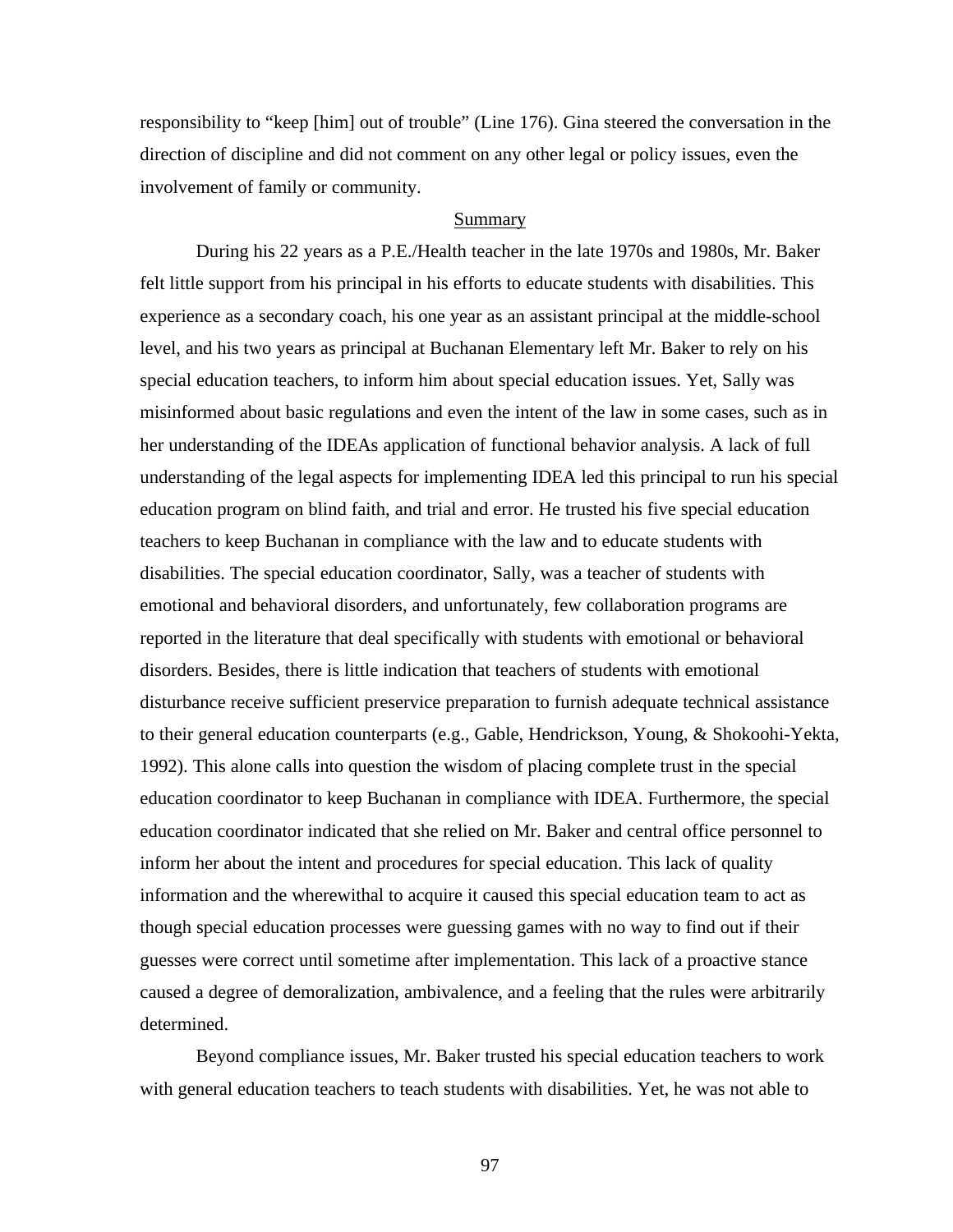describe the criteria and indicators with which he appraised the teacher's progress. A lack of formal supervision and evaluation, especially of special and general education teacher partnerships, appeared to be a reflection of his general absence of an instructional focus. Mr. Baker's discussion of inservice training reflected this absence as well. While he said that he sent his teachers to training as often as possible, there was no discussion of training as a group or quality of instructional training. The focus was again on compliance with the law. The teacher team's training focus was on management of students rather than on their instruction. Furthermore, they reported that the central office focus was on compliance issues.

While the school served an average percentage of students with disabilities (12%), the special educators served an average of only 9 students each. The exceptional learners at Buchanan were learning disabled, mentally retarded, emotional or behaviorally disordered, or other health impaired. All, except the students with mental retardation, were served in a resource room setting. Twelve percent of the total student population could be considered relatively high when considering the experience and expertise that Mr. Baker had with supporting cooperation between general and special education.

All three participants at Buchanan emphasized different topics when discussing their involvement in the cooperative nature of educating students in heterogeneous classrooms. Their remarks portray the picture of teacher isolation and disjointed service delivery for students with disabilities in their school. While the principle focus of all members of the special education team seemed to be on students, all three were working in different directions rather than coordinating their efforts. With the best intentions of these professionals, a coordinated and planned effort along with a deep and shared knowledge of special education law and its intent could easily lead to the synergistic effects discussed in erudite collaboration literature.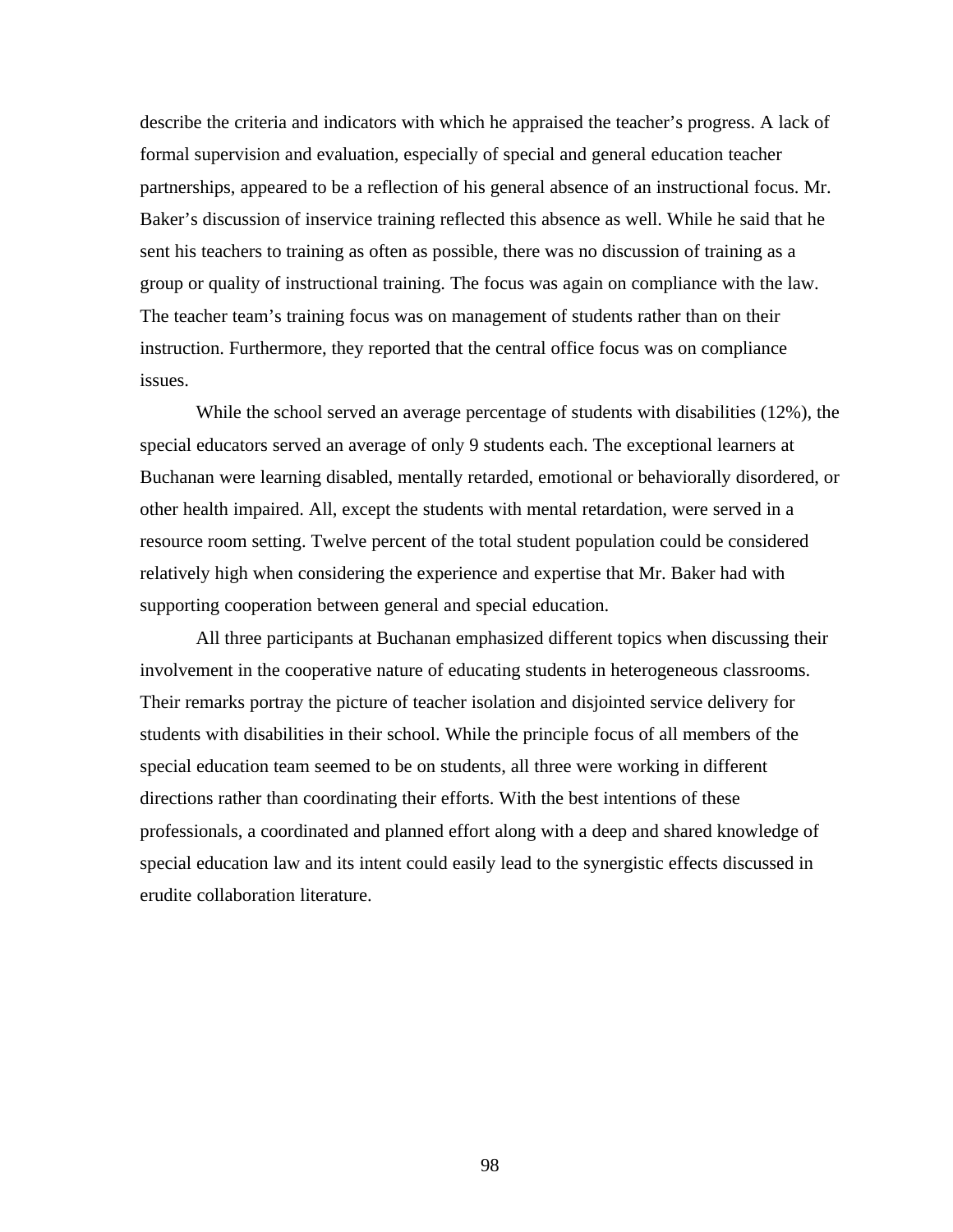## Case IV: Rolling Up Your Sleeves The Case of Ocean Elementary

Ms. Olivia Olsen seemed well organized from our initial conversations, and this trait proved true to the very end of our contact with one another. She was one of only two principals who met with me during the first scheduled time and date without needing to reschedule. While principals are often met with conflicting demands for time, Ms. Olsen seemed able to resolve these conflicts without straining others' schedules, including her teachers'. The special educator from the participating teacher team, Suzy, concluded, "She spends the time to talk to you and to figure out how do we approach this." (Lines 203-204). The general educator, Gillian, had this to say, "I feel like she's opening the door communication-wise to hear what I want to say" (Lines 264-265).

On the day we met, I arrived at this suburban school, Ocean Elementary. The building was surrounded with towering evergreens and dense shrubbery that guarded the affluent students within from the sounds of traffic bellowing from a busy interchange. Crocus and daffodils were emerging on this bright sunny day that matched the atmosphere of the building. Inside, two bubbly primary-aged children were busily discussing their "illnesses" with the school secretary whose concerned face met their concerns at eye-level from behind her desk. Outside the office door, a fourth or fifth grade class was returning from P.E. with an abundance of friendly sounding conversation, which the teacher allowed and even joined in with good humor. A second secretary, in this kindergarten through sixth grade school of over 500 students, informed Ms. Olsen that I had arrived.

Ms. Olsen, a woman in her 40s, promptly came to the foyer to greet me and escorted me to her office where she had gathered documents such as weekly faculty memos and handbooks with duties for my review. Instead of seating herself across the desk from me for our interview, she pulled our chairs together so that we could participate in a more intimate conversation.

The conversation flowed smoothly as she introduced herself and her school to me. Ms. Olsen shared with me that she had been an assistant principal the previous year and was now in her first year as a principal but had an assistant with whom she worked well. Together, they were in charge of 25 general education and three special education teachers. These teachers were directly responsible for 529 students, 59 who were identified special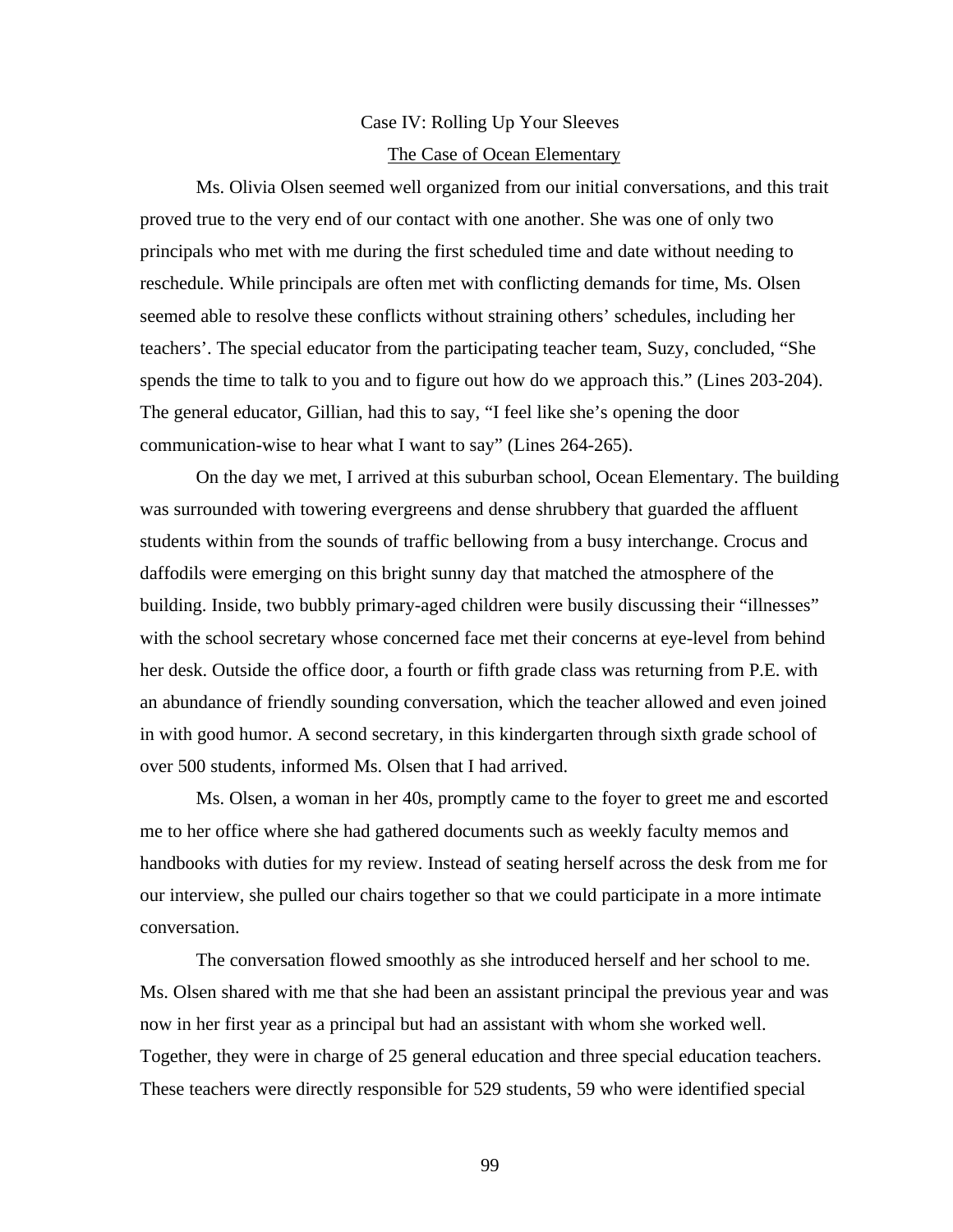education students. Prior to becoming the leader of her own school, Ms. Olsen had been a special educator, teaching students with emotional and behavioral disorders for 22 years, from 1975-1997. The last nine of these years had been spent cooperating with general educators to educate the students for whom placement in regular classes was appropriate. Up until her appointment as principal of this middle-to-high socio-economic school, she had been pursuing a doctoraal degree but due to the high demands of the principalship was delaying the completion (see Table 4.4 for Ocean Elementary demographics).

During this first year as a principal, Ms. Olsen was understandably all consumed with the happenings within her school building. When prompted about her political and community leadership, she responded in a hypothetical fashion. Correspondingly, she made no explicit comments about special education law.

#### Strategic Leadership

Ms. Olsen was planning for change and problem solving in the areas of individual programming for students with special needs and partnerships. Both teachers from the participating team recognized this leadership. Olivia explained her work in these areas with teachers this way:

I have been working with them a lot and we've been talking a lot. Their plan for next year is for one of them to take kindergarten through third grade and the other to take fourth and fifth grade. . . . I'm trying to help them figure out ways to solve their issues that greatly affect them. (Lines 303-309)

One area of concern at Ocean Elementary was that of a common planning time for general educators and special educators to collaborate. Ms. Olsen arranged to have classes covered in specific situations, such as when third grade was first integrating science and social studies into language arts and scheduling for students whose model of service delivery was the resource room became difficult. However, the teacher team did not acknowledge Ms. Olsen's attempt to support collaboration and complained that no designated common planning time had been established. The teacher team reported that they met before and after school but that other teachers did not make this effort for open collaboration.

The teacher team discussed Ms. Olsen's strategic leadership in the context of an inservice she provided.

Suzy: However, most of us didn't know what she was doing.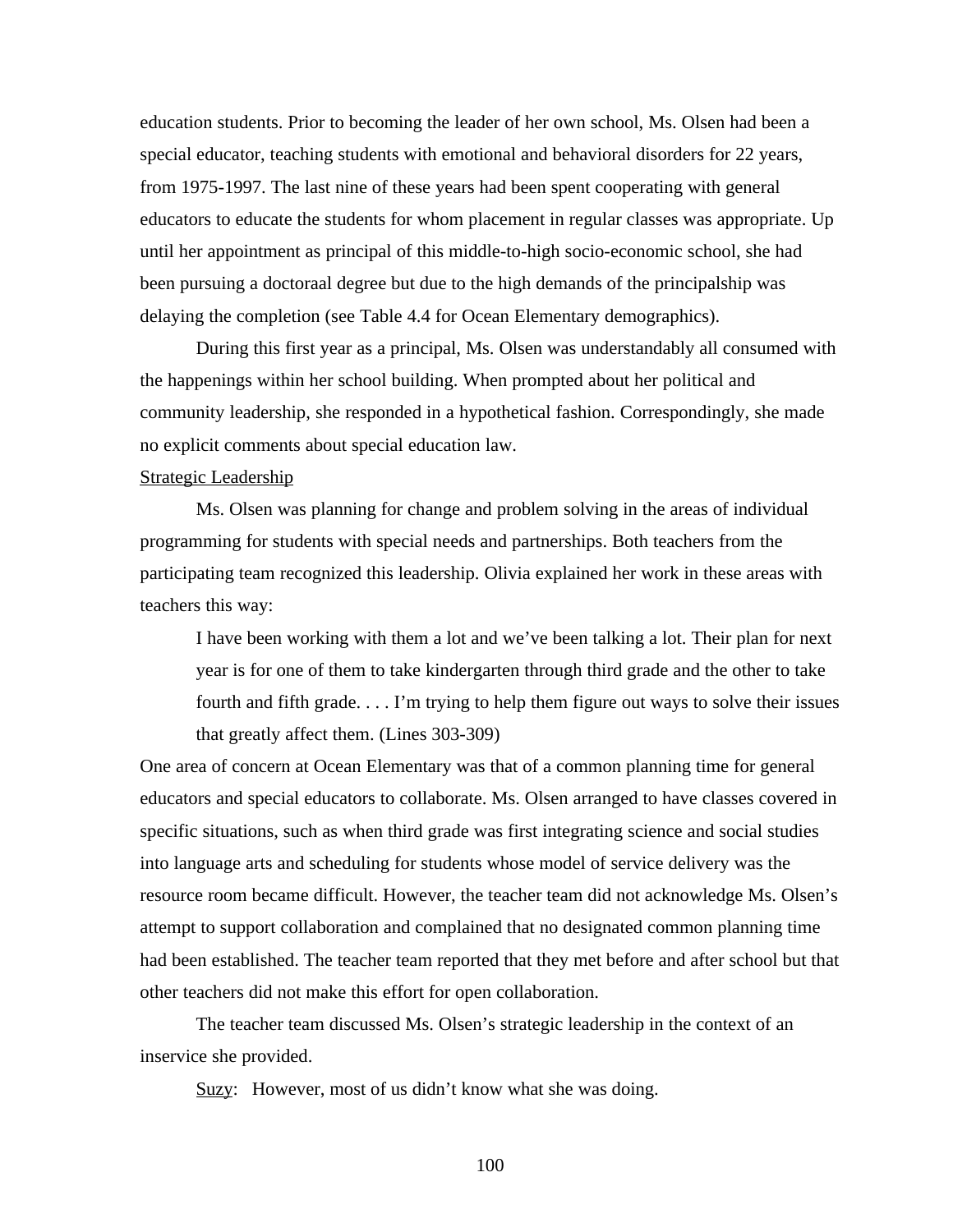# Table 4.4

|--|

| Age                          | 35-49                                                 |
|------------------------------|-------------------------------------------------------|
| Major area of teacher        | Special Education: Emotional and Behavioral Disorders |
| training                     |                                                       |
| Highest degree earned        | Master's plus hours                                   |
| Level of majority of         | Elementary                                            |
| teaching experience          |                                                       |
| Subjects taught              | <b>Elementary Special Education</b>                   |
| Years worked as a teacher    | 22                                                    |
| Years as a teacher in a      | 9                                                     |
| partnership                  |                                                       |
| Years worked in current      | $\overline{2}$                                        |
| division                     |                                                       |
| Years as full-time principal | $\mathbf{1}$                                          |
| Years as principal at        | $\mathbf{1}$                                          |
| current site                 |                                                       |
| Location of school site      | Suburban                                              |
| Special education teachers   | 3                                                     |
| General education teachers   | 25                                                    |
| Students qualified for free  | 3%                                                    |
| or reduced lunches           |                                                       |
| Special education students   | 59 (11% of the total student population)              |
| Total number of students     | 529                                                   |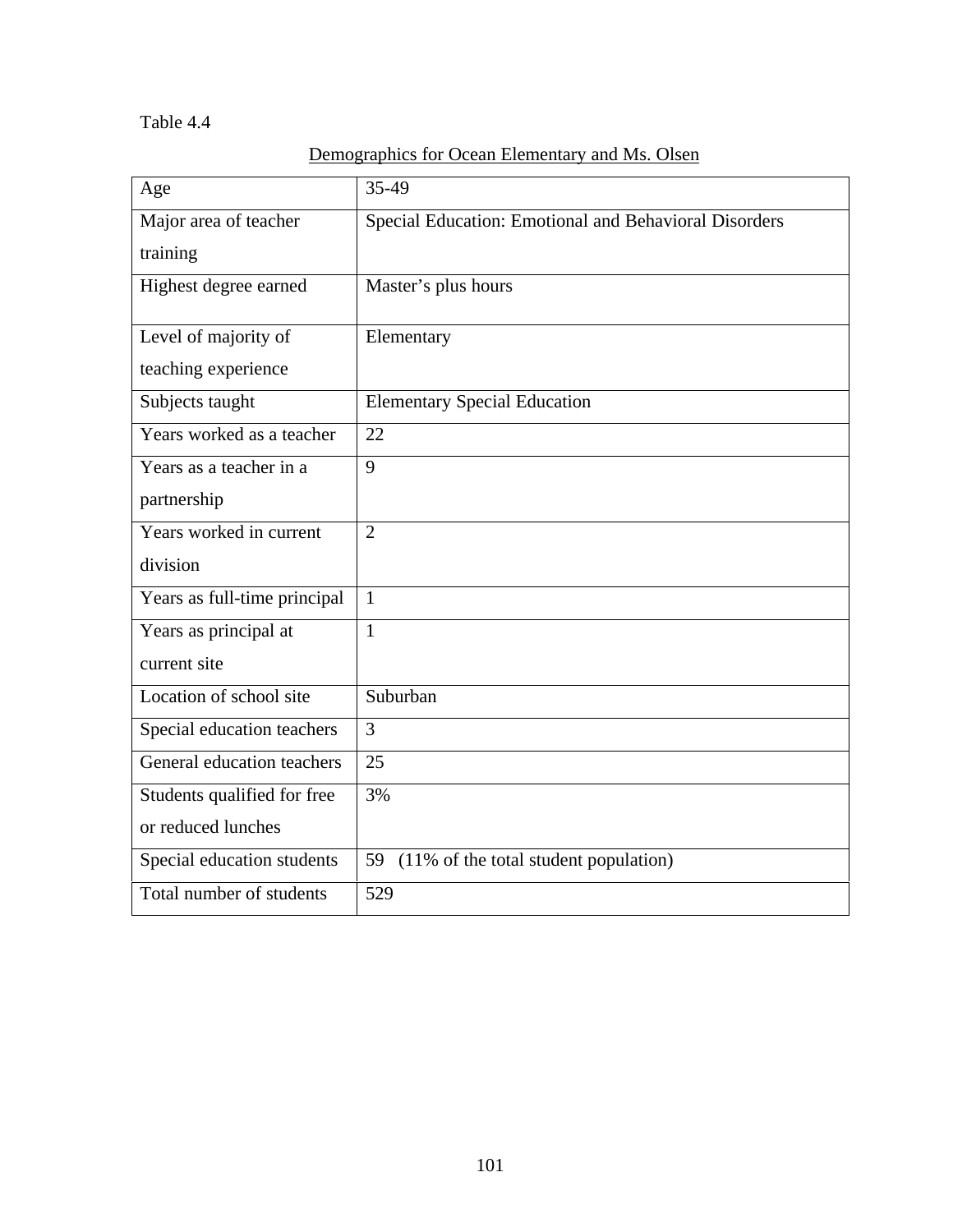Gillian: She would not let fourth grade teachers sit together. She mingled the groups. And this was a very uncomfortable situation for most teachers. It was very uncomfortable.

 $Suzzy:$  And then I come from a different perspective because I work with so many different people. So, I have never even thought of your perspective. (Lines 125-131) Suzy: That was more how to treat your children.

Gillian: And how to treat others.

Suzy: To be aware of how children learn.

Gillian: And to be more sensitive to each other's feelings.

Suzy: But we, nobody ever knew. She purposely didn't give us a clear objective, she said. So, we went through this exercise not really knowing what we were doing. Would you agree?

Gillian: Yes. All the way. It was very frustrating because we didn't know what we were supposed to be getting.

Suzy: Or if we got it. (Lines 450-461)

A clear strategy for improving problem solving and collaboration between general and special education had apparently not been set in this school.

## Instructional Leadership

Ms. Olsen's priority as a school leader lay in the area of instruction. Her instructional leadership overlapped all areas of special education programming -- individual and supervision/assessment most heavily -- and productive partnerships between teachers.

Specialized instruction. Ms. Olsen strongly believed that her special education teacher provided exceptional learners with a high quality education through a number of venues. Individual programming at Ocean Elementary consisted of students being given instruction in the general education classroom by the classroom teacher or with an aide's or special education teacher's assistance. Exceptional learners were also taught in a separate class by the special education teacher or with an aide's assistance. Lastly, a combination of these delivery systems was used for some children. Speaking of Suzy, Ms. Olsen indicated:

So, from my perspective administratively, she's taken the ball and run. Because she does such a good job, and I'm just there to try to help in any way I can with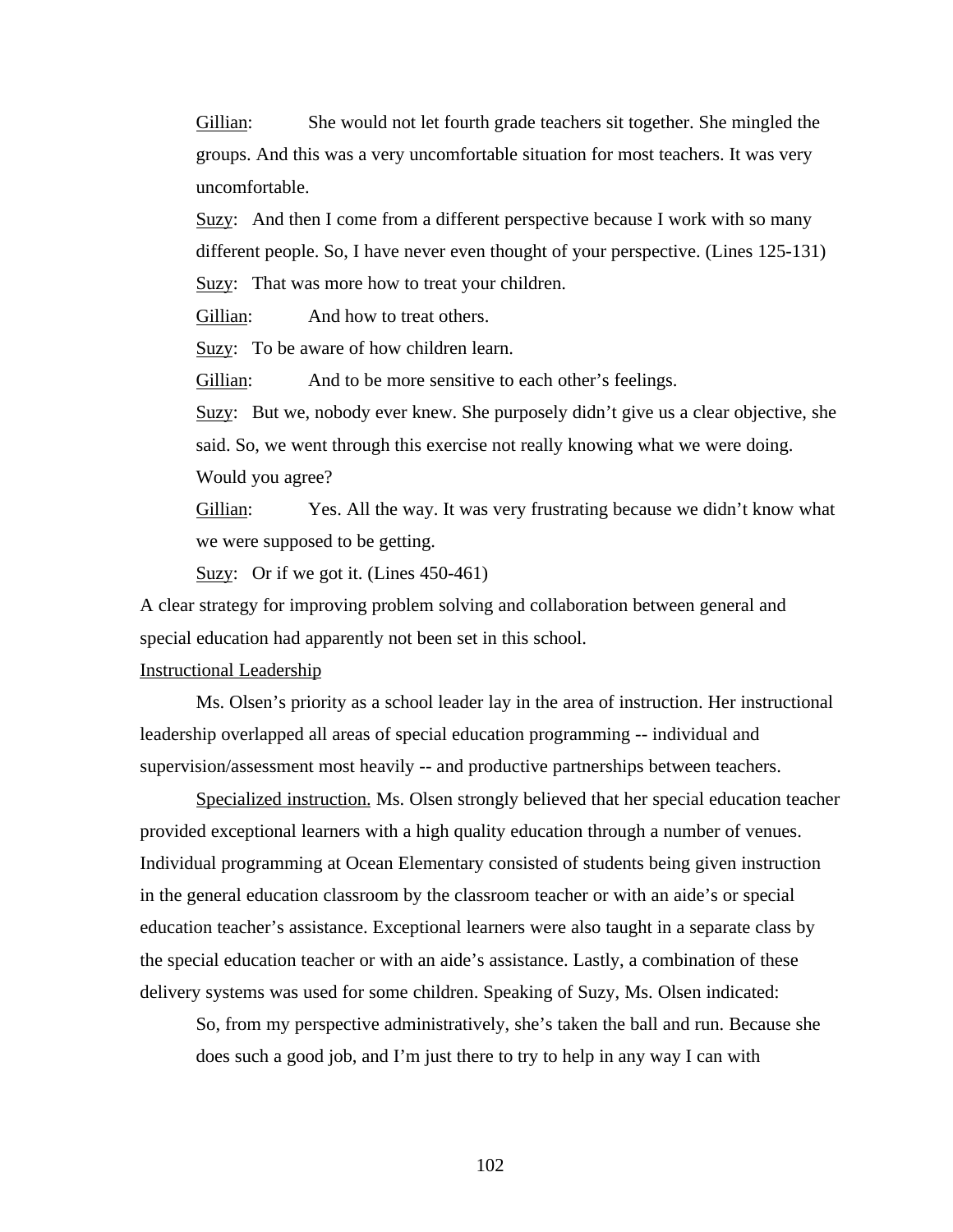scheduling or support system with coverage if she needs some time to be some other places and I can help in any way. (Lines 115-119)

Unfortunately, Ms. Olsen was unable to delineate her criteria for determining that her special educator was doing a "good job."

Olivia Olsen still struggled with constraints to developing and implementing individual programming. Barriers to individualization also affected the appropriate placement of students and ability to provide adequate instruction to these students. Parental pressure to place children in the general education setting full-time seemed to be overwhelming in some cases. Ms. Olsen related her story.

The two that we have that are fully included, it is parental pressure. Bottom line. One, in my opinion, is very appropriately placed. The other should have more pull-out and more direct special ed services. I worry, a lot, and I think. The one that I think is appropriate is a first grader. The one that I think is not very appropriate, is a third grader, and it [inclusion] may have been appropriate when he was younger. But the gap has widened so much that his curriculum cannot be modified to meet his needs to be anywhere close to the inclusive concept that he is doing something similar or the same task as the other children, because he is so far below ability-wise. I see a little boy who is getting more and more frustrated. He's tuning out. Many times, when I go into the room to observe or to see what's going on, he's tuned out, rolling on the floor, his feet are up on the chair, or his head's down. And his instructional assistant and the kids are working. His instructional assistant does a nice job with his third grade work. But I'm not sure he [the student] does much of it. And that's kind of frustrating. That's when inclusion is totally inappropriate, and pushed to the extent that it's too much, and not designed on the needs of the children. (Lines 138-154)

Supervision and evaluation of instruction. Even given this one situation, the principal felt that individualized services were being provided in most instances and gave numerous examples of this occurring. However, she did not provide any specialized supervision or evaluation to assess the productivity of the collaborative process between general and special educators in her school. Unfortunately, since this was her first year, she tended to hypothesize again about how she would evaluate her teachers' partnerships in the future. She said: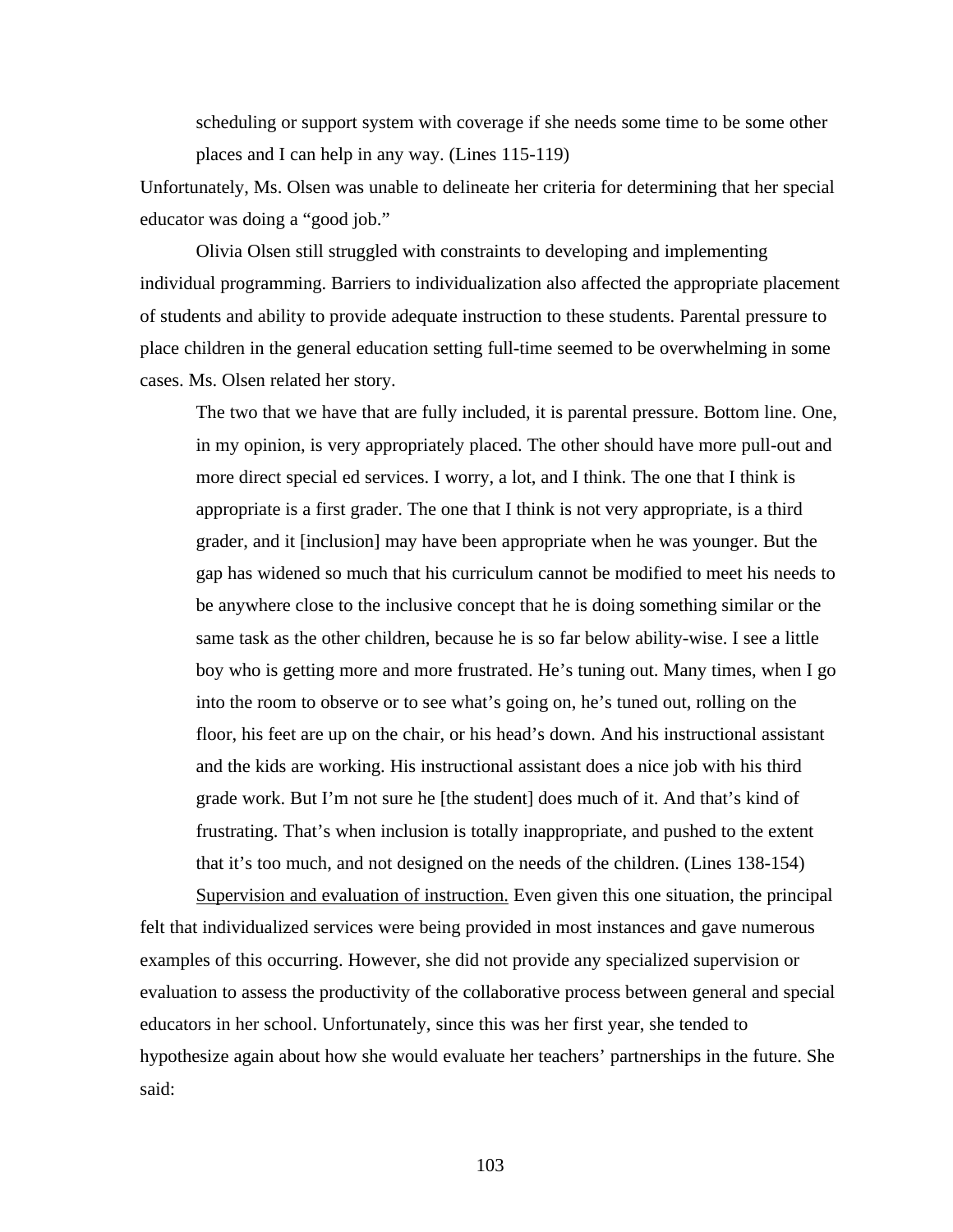I would go in, do an observation, and give feedback to both of them. Sometimes, most of the times, when it's a pretty cohesive collaboration, I would give them both the same feedback as a team as opposed to evaluating this one on their instructional skills and evaluating this one. I would do it jointly. And if I see them being a pretty equal balance, I guess what I look for is how one complements the other. A lot of that is what teaming is all about. And how they keep it flowing, that balance. (Lines 223- 229)

The teachers affirmed that Ms. Olsen had not yet completed any evaluation of them at this mid-point in the school year.

Ms. Olsen did however read and signed each Individualized Education Plan and had a general level of knowledge about areas and types of instruction and modifications necessary for individual students. She said:

Basically, if I think something is not being met, like if I thought a child was going to be getting certain instruction in the LD program and I'm seeing they never get down there, or I think they are supposed to get certain modifications in the regular classroom and I never see that happening, then I would address that particularly with the professional that's responsible. (Lines 258-263)

Student and teacher assignment. Assignment of teachers was another programming area of which Ms. Olsen spoke, although minimally and again in a sense of what she might do the next year. She explained that she planned to choose the general educators for particular students through collaboration with the special educator and then seeking buy in from the regular classroom teacher. The teacher team shared Olivia Olsen's concern in this area and had actually put more thought into these issues than had the principal. The following is an example of concerns the teachers spoke of when asked specifically about the scheduling of planning time.

Suzy: With the situation the way that it is, I feel that we'll have some better opportunities next year. That the scheduling will be different. But the scheduling has been really bad this year.

Gillian: Very tight. (Lines 30-33)

They continued by discussing teacher assignments. Suzy said: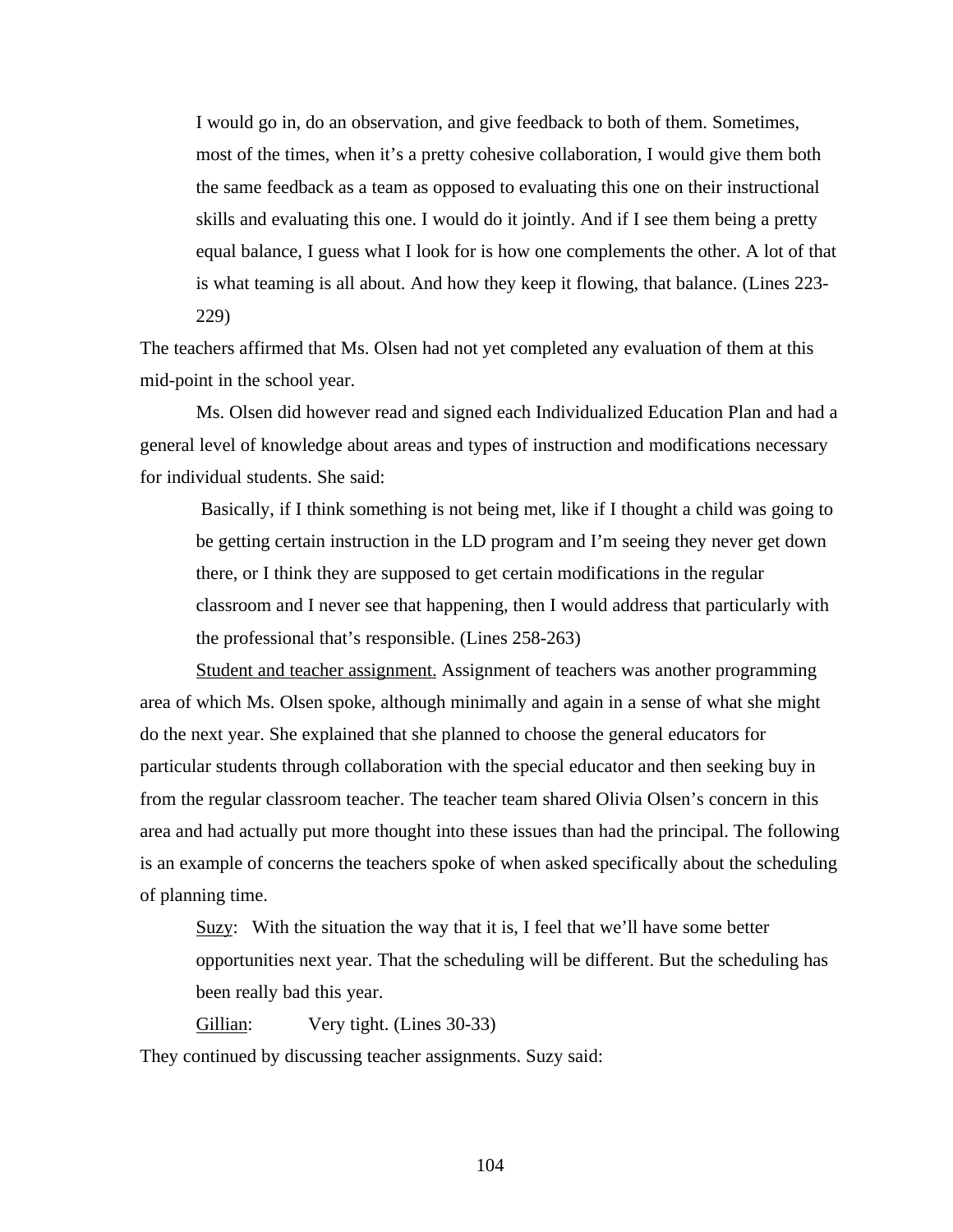Suzy: We have four teachers at every grade level. And the same teachers get the most difficult kids because they are so good. And she [Ms. Olsen] did say to me the other day, that it was unfair, that it caused a high rate of burnout for those really good teachers who in turn should be rewarded, not dumped on. She didn't use that terminology, but it is dumped on. (Lines 40-49)

General programming proved an important theme within instructional leadership for Ms. Olsen. Not only did she answer with ease when questioned about her prereferral and referral program, but throughout the documents that were reviewed general programming issues were consistently present. According to the school handbook, duties of the principal included:

(a) Assuming leadership and supervision of:

personnel, the effectiveness of the educational program of the school, public relations, pupil placement, evaluation of pupil progress.

(b) The coordination of services of all persons who work in the school to provide a healthful stimulating environment and an efficient and effective operation.

(c) Efficient work schedules for instructional and supportive personnel (Lines 29-36)

Concerning partnerships, Ms. Olsen indicated that in past years the general and special education teachers had more chances to work collaboratively than she had been able to allow them this year due to the increase in special education caseloads. She asserted that people with similar personalities and teaching styles "gravitate" to one another to form partnerships. She explained:

And then their creative juices start flowing and they figure out what good professional things they can do together. And it's not something I can say, "You two have to be in the same room, and you two have to work together." That's not going to

-- it's going to blow it all if it comes from the other end. (Lines 129-133) However, she believed that modeling cooperative behavior could speed the process of forming partnerships. She asserted:

I hope I model it. When I am in the classroom, I'm not the administrator just sitting there, but I interact. I'm part of what kids are doing. If I see a team or group working together on a project, I'll sit down and work with them as opposed to standing back and not getting involved. And I think that's a lot of what partnerships and teaming are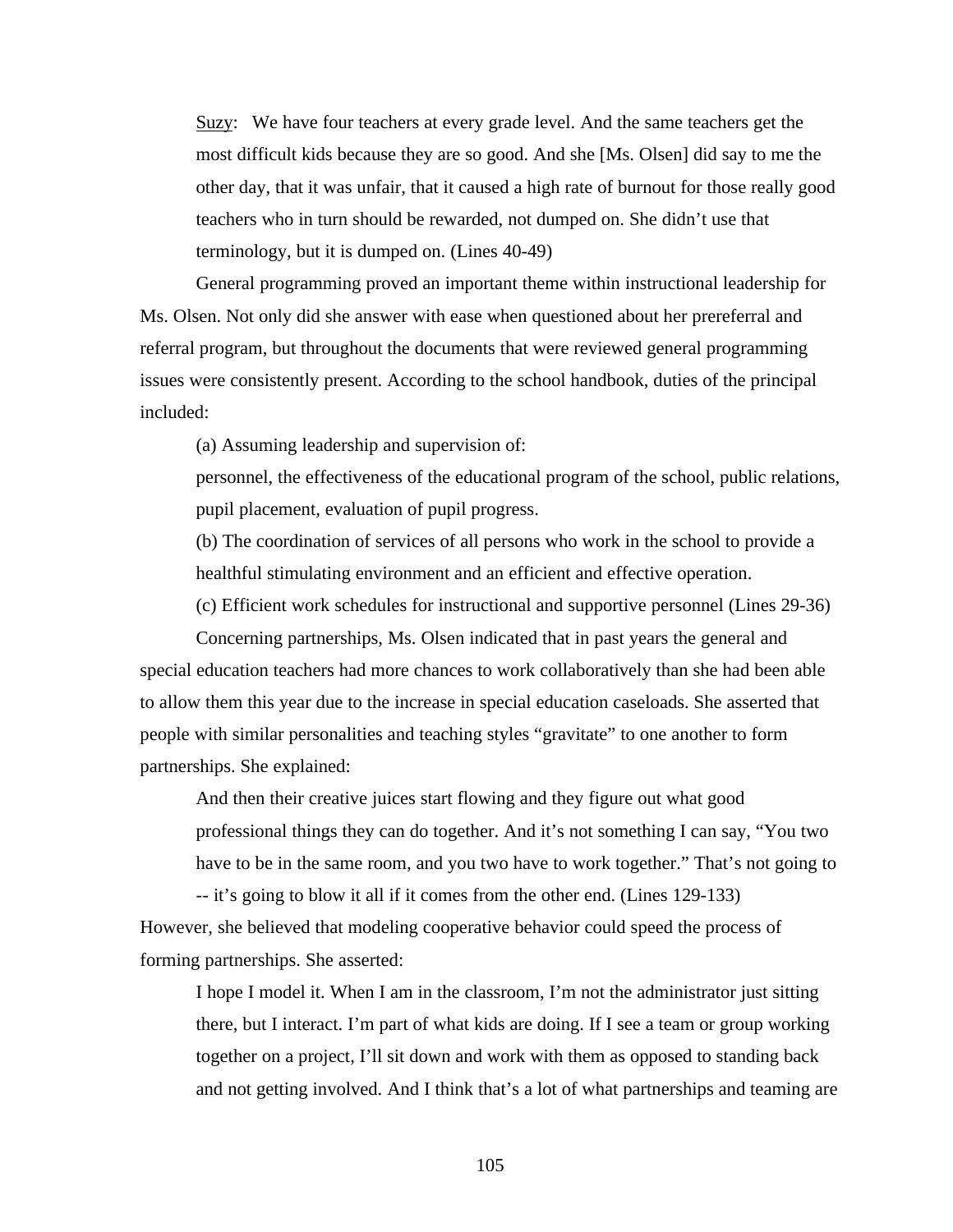all about. It's everybody just getting involved and working together when you are working with kids. So, that's pretty much how I do it. (Lines 275-281)

### Organizational Leadership

Ocean Elementary's documents were laden with general programming information and explicit references to the prereferral processes. The school handbook explained the purpose of the child study committee to recommend instructional support informally through in-school resources or formally through referral for special education for children having trouble.

When prompted, Ms. Olsen was hesitant to discuss the issue of fiscal resources. Initially, she stated that the teachers had only their yearly supplies budget. After further questioning, she said, "There are all kinds of little holes for certain moneys if they [the teachers] want to go to conferences, to get paid for that or different things" (Lines 269-270). She also noted that there was very little money and that the majority of the funds were available only for running the day-to-day building affairs.

Given that our conversation was purposefully directed toward collaboration, partnerships were a frequent topic. Ms. Olsen seemed to be a hands-on leader who worked with her teachers and students, not for or above them. At the time of our interview, she was struggling to work with teachers who had not yet accepted her as part of their school community. Her weekly faculty memos revealed some of her struggle for cooperation because she frequently reminded her staff that the goal of faculty meetings was "to establish a setting where colleagues interact with one another to improve instruction" (Lines 11-12). In a smooth running school that accepted cooperation amongst all faculty and administration, this type of vision setting might not be necessary. Suzy also commented, "There are quite a few unhappy people here I would say" (Line 229). Although Ms. Olsen did not comment on interpersonal skills she used to assure a positive climate in her school, her praise and encouragement of the staff was apparent from the weekly faculty memos. Suzy felt that the principal gave out positive feedback, while Gillian indicated that she was prepared to leave the building due to lack of "positive strokes" (Line 167).

Ms. Olsen learned what type of administrator she did not want to be as a teacher. She said of her previous principal, "I can't say that he added anything to what I was trying to do, but he didn't really take away anything either" (Lines 52-53). Olivia was determined not to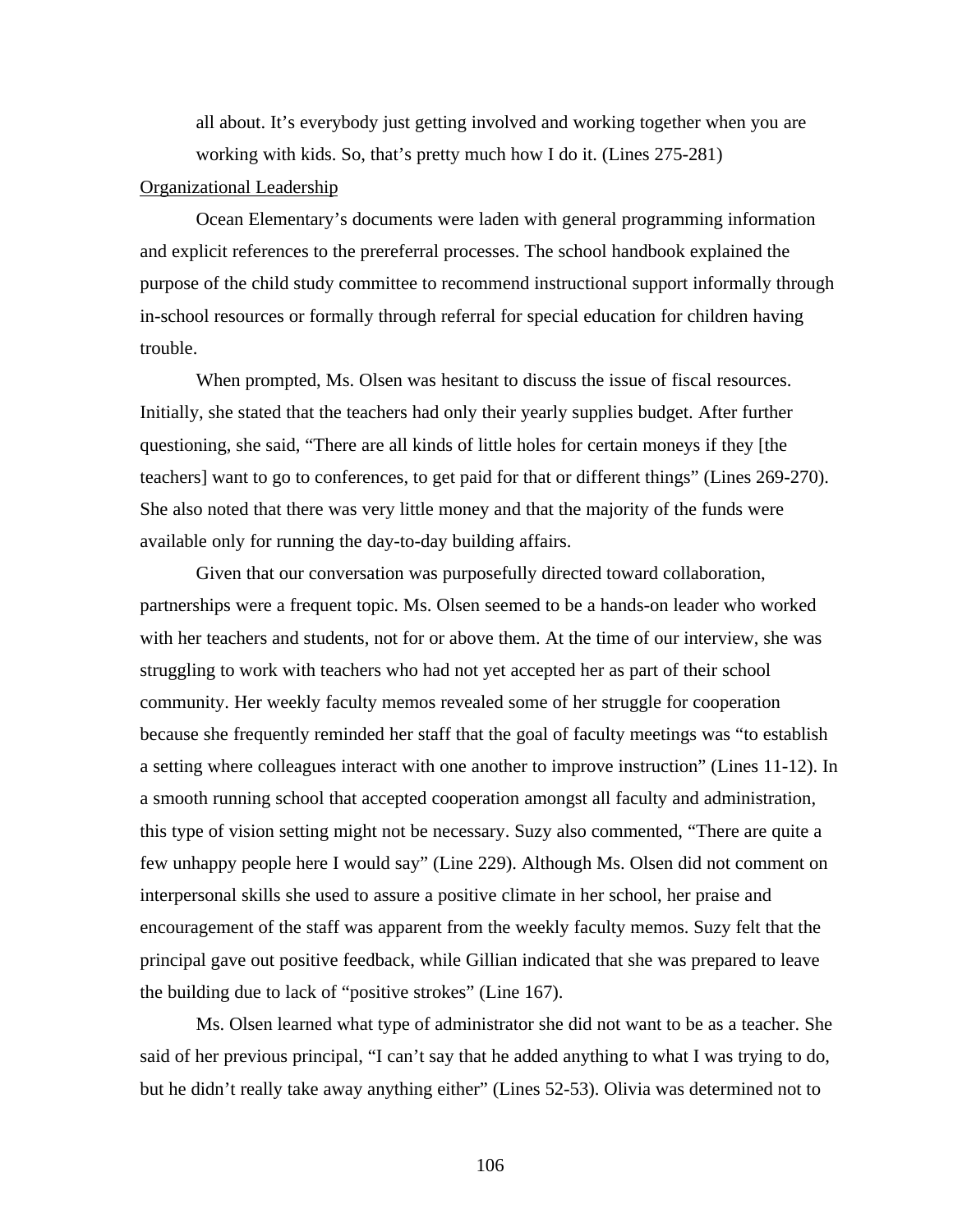be a principal who abandoned her teachers by allowing complete autonomy. She went on to explain what she had learned from her principal this way, "What I think I do is roll up my sleeves and get in there. I think that's what I do as a principal" (Lines 68-69). However, her teachers had this to say about her leadership:

Suzy: We really are left to  $\dots$ 

Gillian: To do for ourselves. (Lines 271-273)

However, when comparing her to previous principals, they equivocated, suggesting that her predecessor provided little guidance.

Suzy: You were left to float. But she [Ms. Olsen] is so knowledgeable that she will help me come up with how to deal with this. (Lines 198-199)

Suzy also added: "I have the feeling that the principal before did so little, was not involved at all, and now people are having to deal with a principal who comes in and has something to say" (Lines 388-390). Gillian agreed.

# Summary

Ms. Olivia Olsen was a teacher of emotional and behavioral disordered elementary children for 22 years and had nine years experience collaborating with general education teachers. She had been an assistant principal for one year and was in her first year as principal, with assistant principal, in this large school of 529 students. As a new principal and new to this building, Ms. Olsen was having difficulty mobilizing her teachers toward a unified goal. Perhaps inadvertently, she sometimes kept her intentions hidden from her teachers. while she tried to model the way she wanted her teachers to behave and even told her faculty her goals for the school, she had not yet successfully made them part of these goals.

Ocean Elementary had a moderate number of special education students, 11%. Three special education teachers were responsible for the 59 special education students who were divided in this way: students with emotional and behavioral disorders, 15; learning disabilities, 40; multiple disabilities, 1; autism; 1; developmental disabilities, 2. Placement of these students was a continuing problem at Ocean Elementary. Ms. Olsen inherited the problem of parents who were not fully prepared to make technical educational decisions having the final word in programming and placement decisions. As a Virginia State Department of Education consultant stated, principals too often "allow families to make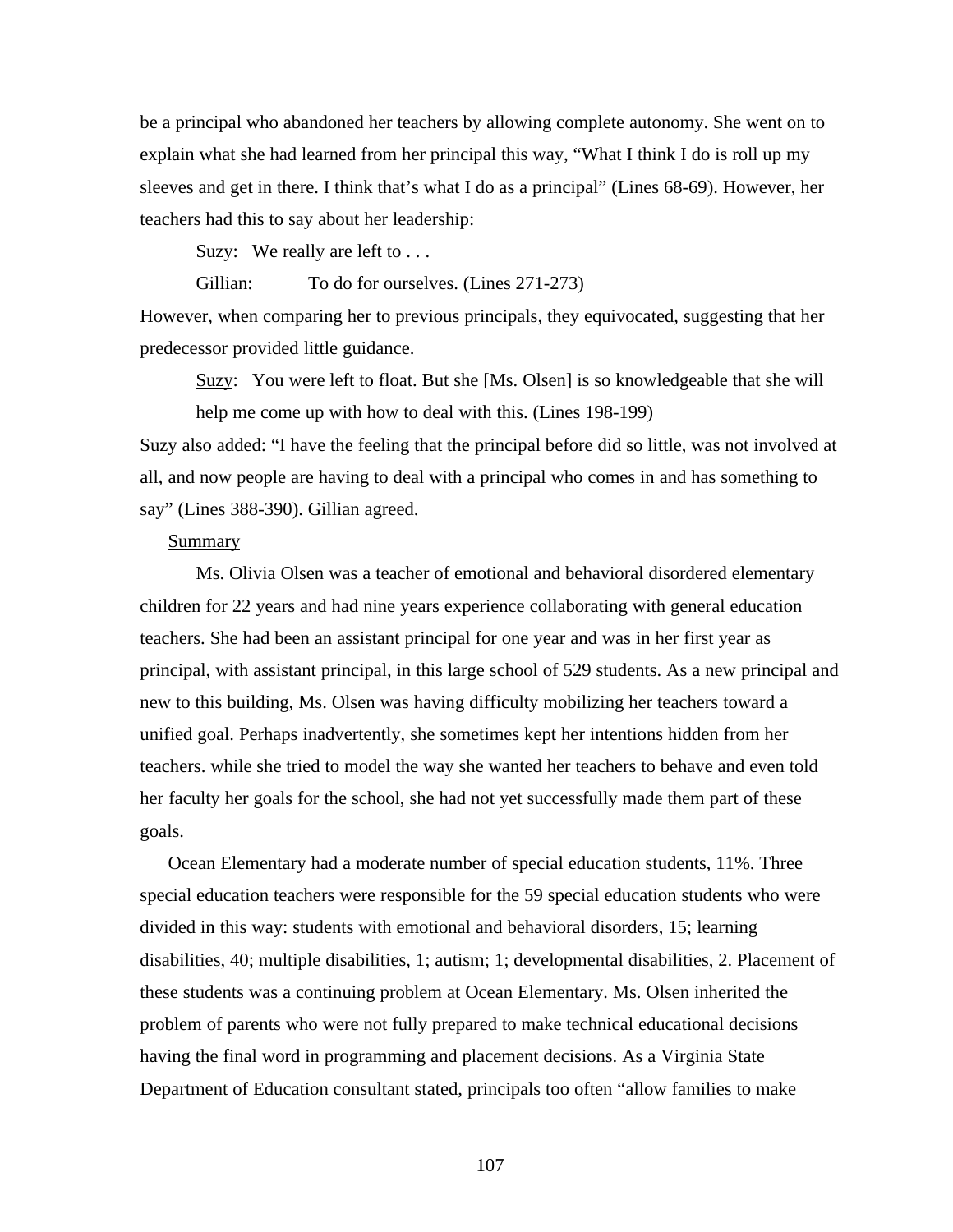inappropriate decisions" regarding their children's education (L. Bradford, personal communication, April 1, 1999). Most of the students with special needs were served for the majority of their school day in regular classrooms, with one EBD student being served in a self-contained special education classroom. However, the principal had not classified any of the teachers as self-contained, only as resource teachers. The special educator had to leave this EBD student with an aide if she needed to work with a general education teacher. Also, the number of students with disabilities was higher this year than it had been in previous years, as reported by Olivia, causing some difficulty with continuing partnerships.

Ms. Olsen tended to de-emphasize supervision and evaluation of teachers and evaluated teachers on one criteria – the functioning of individual students. She worked directly with students in the classrooms when she observed and focused on individualization as an indicator of teacher effectiveness. Although the teacher team felt that they were left to fend for themselves to some extent, they also acknowledged that Ms. Olsen was involved at the student level.

Ms. Olsen worked diligently to keep lines of communication open. Examples of this included the inservice she offered her teachers that focused on instruction of children and partnering, and positive feedback. Once she was informed that some teachers craved positive feedback, she began to give it more frequently through weekly memos, in faculty meetings, and individually.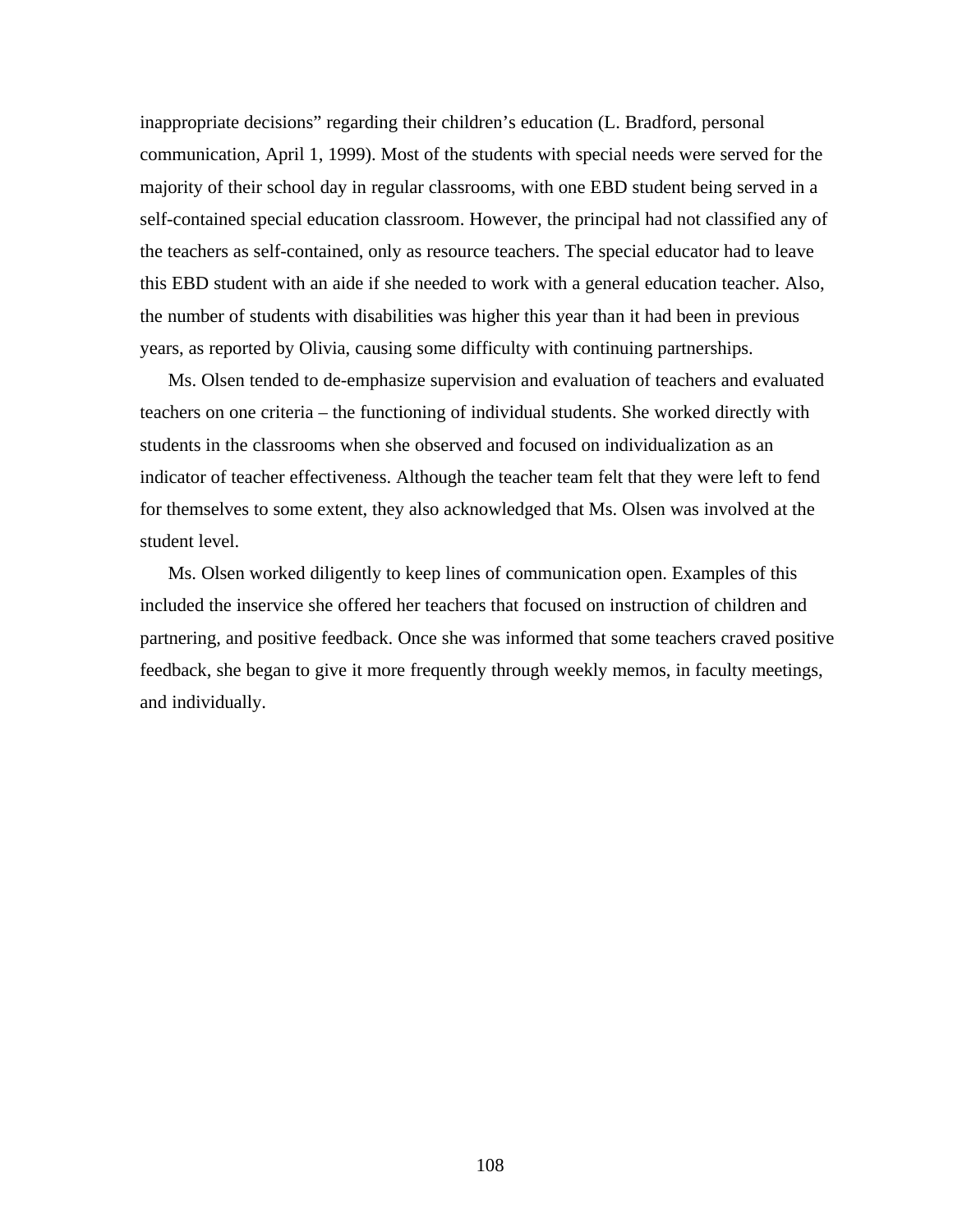# Case V: We're All in This Together The Case of Kent Elementary

Kent Elementary was an inviting school. Its bright red roof beckoned visitors from the hilltops for miles around. I learned that this was a new facility that the current principal, Dr. Karl King, had opened five years prior. He and his handpicked staff had chosen a decor of primary colors and huge school tools, such as pencils and rulers, for a cheerful entrance. Windows and skylights let the sun pour into the bright entryway. Minutes before arriving by foot, I heard the exuberant cries of children on what would prove to be an inviting playground. Conversely, inside the building calm and quiet prevailed. While waiting for my meeting with Dr. King, I was fortunate to meet a few of the 470 Kent students.

The students at Kent Elementary were mostly the children of professors or graduate students from the nearby university. Kent was a nationally recognized school for its efforts in inclusive education, and some families of children with disabilities were known to move to the district specifically to take advantage of its programming. Enough families of Kent students qualified for free or reduced lunches, 35%, to qualify this school for Title I services. With the Title I federal funds received, Dr. King hired two full-time reading specialists - - a great asset to this student body with a large number of foreign born students as well as lowincome members. Both the teacher team, Starr the special educator and Genie the general educator, and the principal spoke of the gap between the "have" and the "have-not" students in their small-town school. The staff of 24 classroom and four special education teachers served this diverse group of students of whom 59 had identified disabilities (see Table 4.5 for Kent Elementary demographics).

Karl King was well trained to lead his staff. He had recently received his doctorate from the nearby university and had embarked on continuing his education through training in Boyer's (1995) Basic School model. The Kent staff was divided into four teams or "families" named community, curriculum, character, and climate. Each of these reflected one of Boyer's four priorities.

Prior to his 13 years as a principal, Karl prepared himself to be a school leader through seven years as a high school English teacher. His first year as a teacher, in the mid 1970s, was spent in close cooperation with a special education teacher mostly for the benefit of one special education student. Although he was not immediately informed that she needed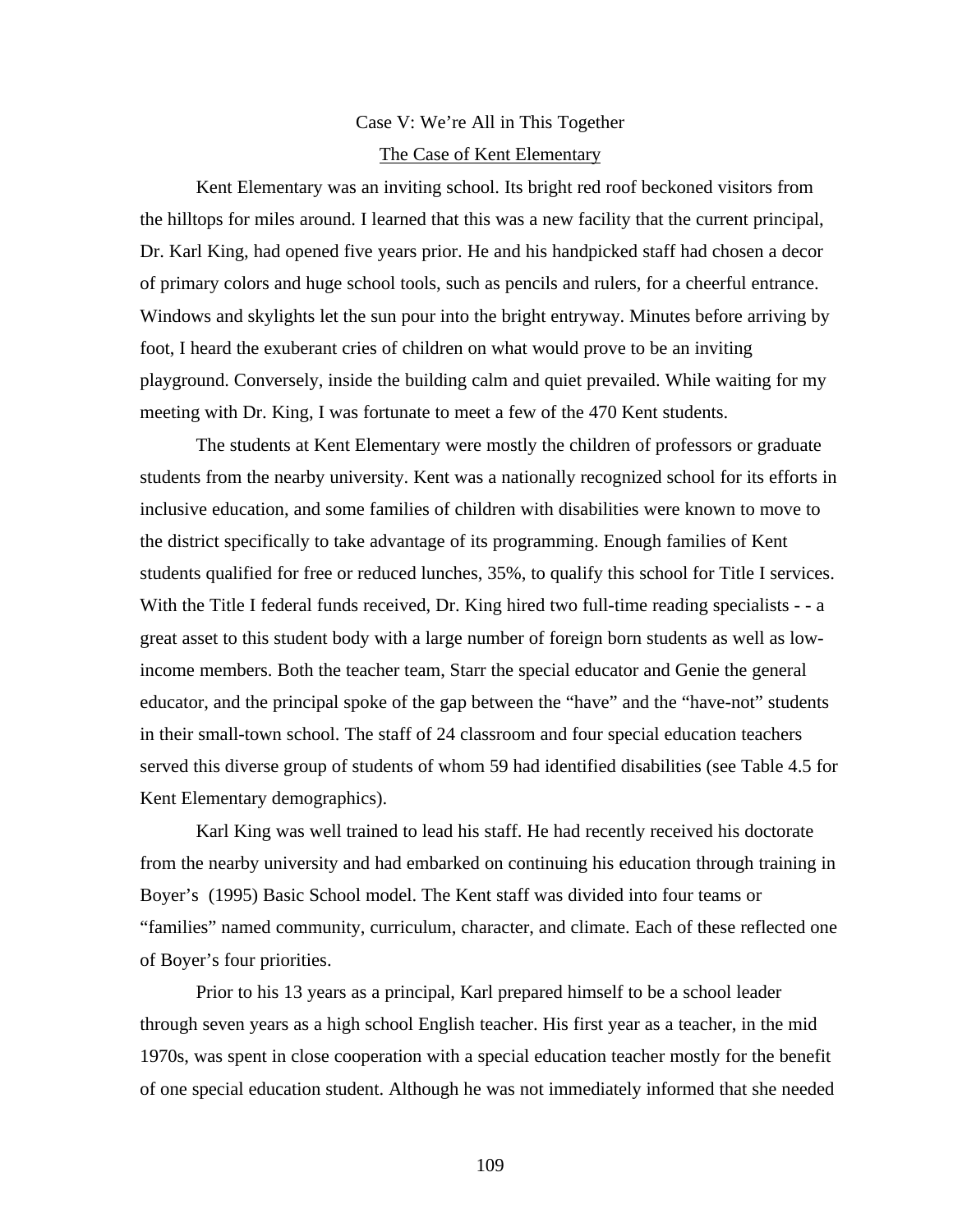# Table 4.5

# Demographics for Kent Elementary and Dr. King

| Age                          | 35-49                                      |
|------------------------------|--------------------------------------------|
| Major area of teacher        | <b>General Education</b>                   |
| training                     |                                            |
| Highest degree earned        | Doctorate                                  |
| Level of majority of         | <b>High School</b>                         |
| teaching experience          |                                            |
| Subjects taught              | English & Journalism                       |
| Years worked as a teacher    | $\overline{7}$                             |
| Years as a teacher in a      | 1                                          |
| partnership                  |                                            |
| Years worked in current      | 22                                         |
| division                     |                                            |
| Years as full-time principal | 13                                         |
| Years as principal at        | 5                                          |
| current site                 |                                            |
| Location of school site      | Small town                                 |
| Special education teachers   | $\overline{4}$                             |
| General education teachers   | 24                                         |
| Students qualified for free  | 35%                                        |
| or reduced lunches           |                                            |
| Special education students   | 59 (12.5% of the total student population) |
| Total number of students     | 470                                        |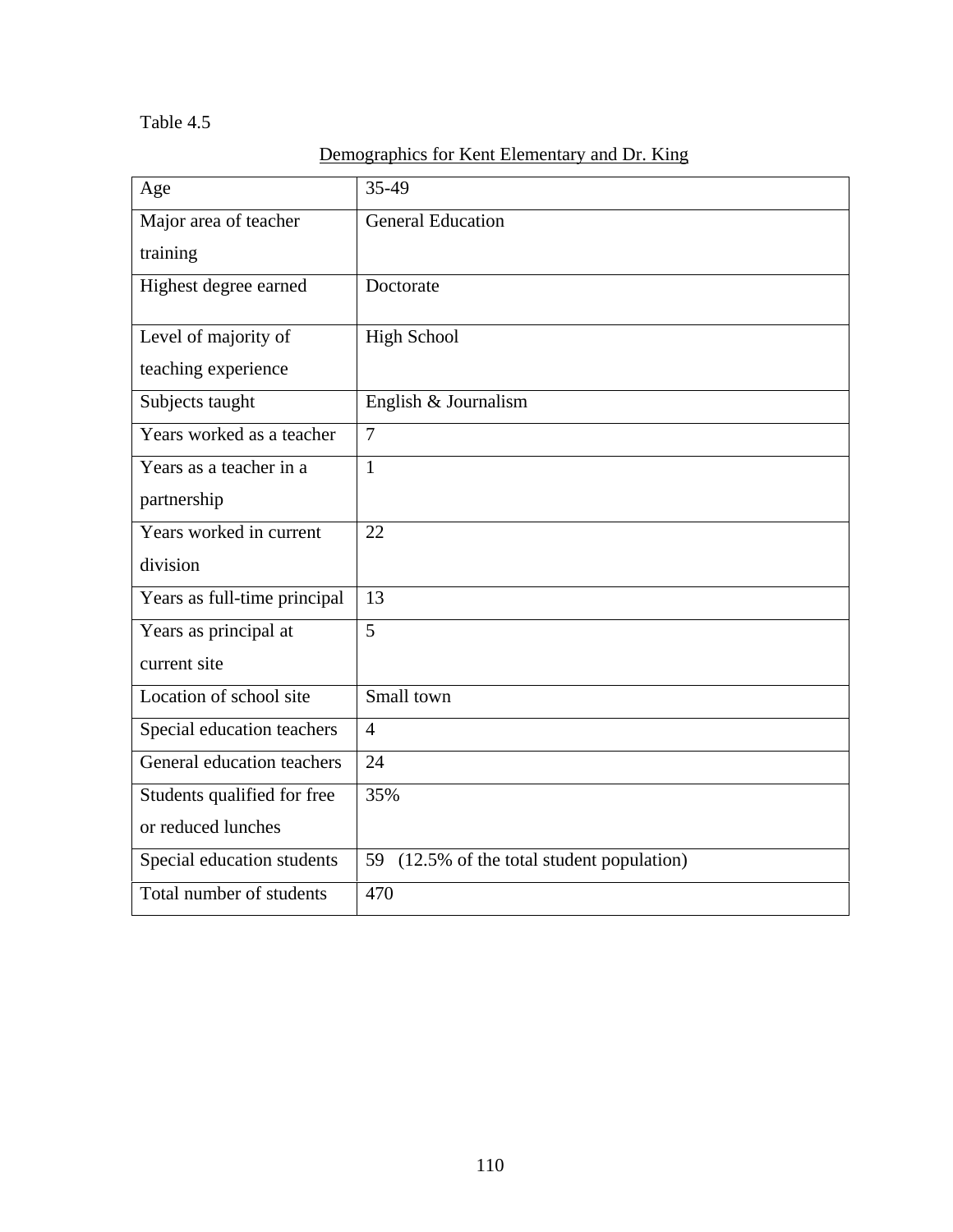modifications, he soon recognized that there was a problem, and that the student "had a lot of social issues to deal with" (Line 7). Karl made the initial contact with the guidance counselor and the special education teacher. He felt that his principal had been supportive because he became involved. However, this involvement was due to parental pressure. The parents were apparently concerned because, in their opinion, their child was not being given an appropriate education at this school. Karl described the principal's support this way:

He was almost considering himself the defensive person for us, that he was going to be there to guard us against the parents who were probably going to have a lot of concerns. And they did. I mean they had lots of things that they wanted us to do differently which we weren't accustomed to doing. But I don't remember him actually coming into the classroom and giving me direct assistance with instruction or anything. (Lines 55-61)

As his mentor, this principal had an impact on Karl's leadership style. In fact, Karl King's teachers spoke of him in words similar to those Karl had previously used to describe his first principal. Genie, the general educator, said:

He understands how important it is for us to stay in the confidence of the parents.  $\dots$ He's willing to be there and be the person that helps so that we don't have to jeopardize our relationship. He can be the bad guy if he has to. . . . He's there if we need for him to say, like in my situation, "You may not step foot in the building any more." (Lines 19-24 & 31-33)

### Strategic Leadership

Karl King's strategic leadership beliefs began long before his principalship at Kent Elementary. One experience he had as a principal at his previous school explained his longterm loyalty to inclusive settings. University researchers had purposefully chosen Karl, his teachers, and many parents to be interviewed for a study on the principal's role in inclusive programs. They were chosen because Dr. King had undertaken a planned effort to increase the integration of students with moderate or severe disabilities into general education classrooms, and his district had applied for technical assistance from a statewide project to aid in the effort. The outcomes of the study were to serve as advice for both principals and teachers, but Dr. King focused on "what teachers want principals to do" (Line 281). These pieces of advice included, "being a support when things got tough and they needed some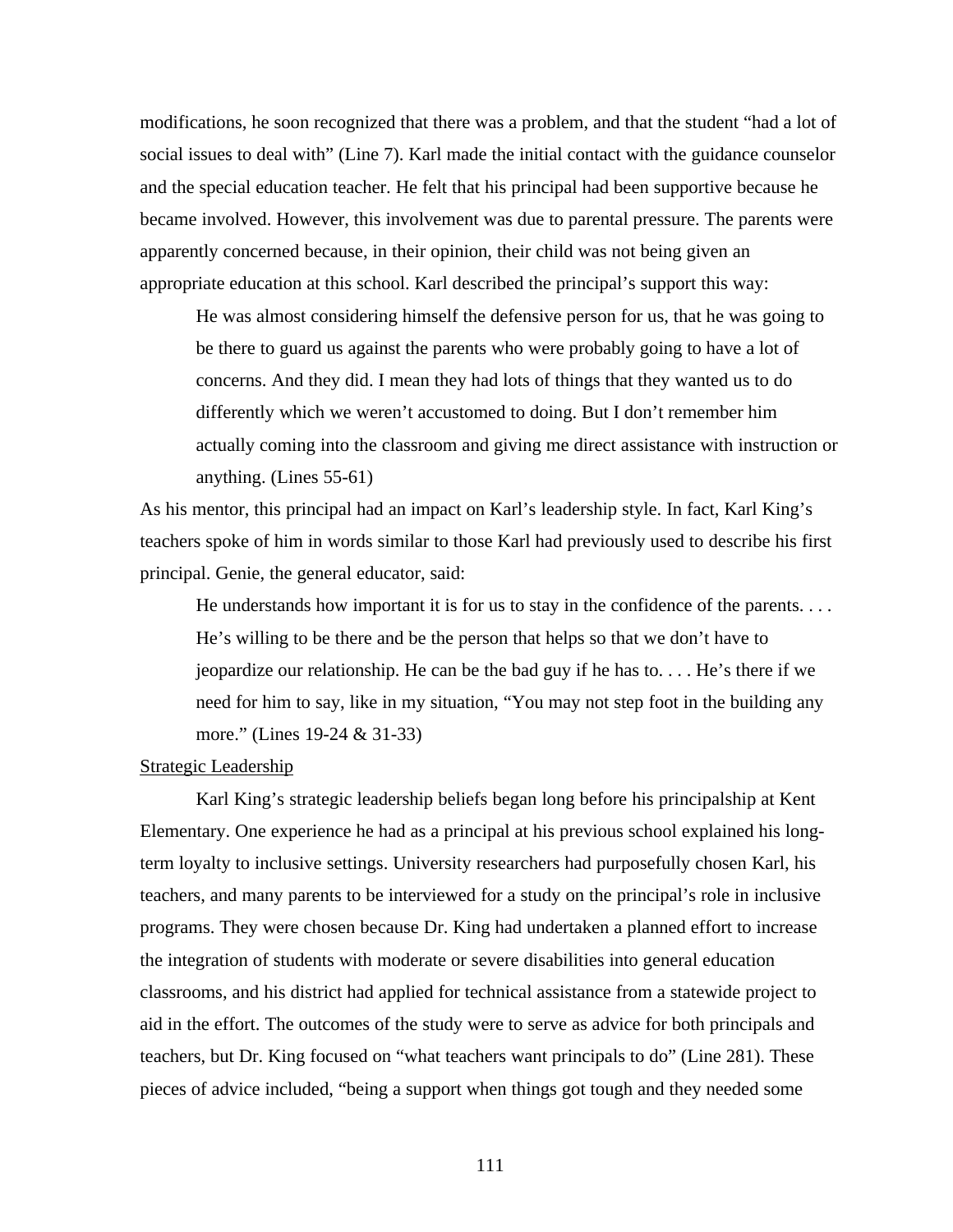more help either in the classroom or with planning or time" (Lines 282-283), setting a positive tone, providing information and training, and giving teachers the autonomy to work through challenges. He tried to follow this advice in his everyday management of Kent Elementary.

The most profound strategy he and his staff had undertaken for the current school year was one he described as "experimenting a little bit" (Line 134). The goal of this experiment was to take away some IEP responsibilities from the special education teacher so she "could actually begin to see the whole child and be involved more with the entire fifth grade setting rather than those specifics" (Lines 146-147). Examples of this experimental program are discussed more fully under the Organizational Leadership section.

A less intense strategic plan of Karl King's relied on in-house training. Dr. King felt that his faculty held expertise in many areas and that utilization of that proved beneficial to the functioning of Kent Elementary. He explained one aspect of Kent Elementary's on-thejob training this way:

So many times inservice training of a general nature doesn't necessarily help as much as just putting everybody in the situation and then saying" What do you need in order to be successful?" Our aides for example, who are working with our kids with significant disabilities, there's no way that we could train them in a general session because each of those kids is so different, so unique . . . Starr does a lot of one-on-one training. When we have to hire an aide in the middle of the year, she'll clear her schedule so that she can be able to train the person for a week or so in how to work with those students. (Lines 582-590)

#### Instructional Leadership

Interpersonal relationships. There is no doubt that Dr. King believed himself to be an instructional leader. During data analysis, 43% of his transcript was coded as instructional leadership. Dr. King left instructional decisions up to "teacher choice" (Line 333). The teaming of general and special education was one example of an instructional element that was based on teacher decisions. "They pick and choose where they want to go" (Line 337). He did, however, continue a leadership role. Karl gave this example:

There was a teacher here a couple of years ago that I was concerned that the next year we would probably need to put on another grade level because there were some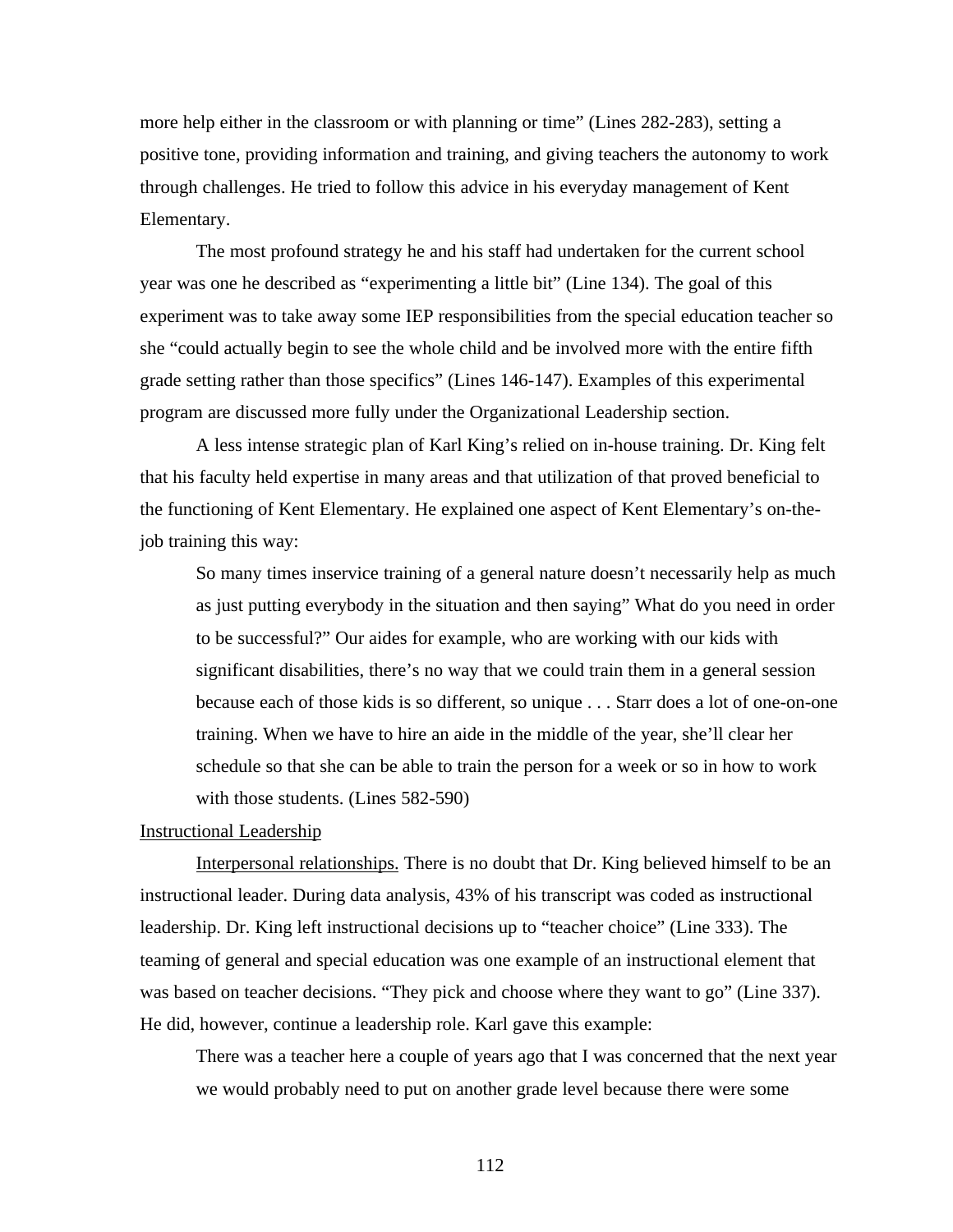personality conflicts going on. She moved, so I didn't have to deal with that. But that would have been the first time I would have had to say, "You aren't going to be able to work with this grade level anymore." (Lines 344-349)

This awareness shows that Dr. King was cognizant of interpersonal relationships and the impact they have on the instructional climate of the school. He had a theory about how teachers form collaborative partnerships. He explained:

Partnerships are not so much based on teachers having a similar teaching style as much as having a similar teaching style and being a similar age or having similar interests even. . . . I began to see that there are young teachers - - this is a very broad generalization, very broad -- who tend to spend a lot more time here at school working together cooperatively. Experienced teachers sometimes go home and do the work at home but they aren't spending as much time here. So, as far as teachers cooperating together, like two general ed teachers, I think that's one of the things I have realized. But it also kind of works with the special ed and the regular ed teacher, kind of the same thing. Similar philosophies and similar ages. (Lines 437-439 & 444- 452)

When asked, Dr. King's teacher team spoke eloquently about how Karl enhanced the climate of the school to support collaborative relationships. Starr, the special educator said:

He is the climate. He sets the tone. . . . It's like Karl's standing at the door whistling a tune when people walk in in the morning, and by the end of the day everybody that walks out is whistling that tune. (Lines 190-193)

Georgette made the point that one of the benefits of opening Kent Elementary was that all hiring decisions were made with the express consideration of open cooperation between the teachers in support of an inclusive environment. Both teachers found it important that Dr. King let teams stay together over a number of years. Starr emphasized, "He doesn't feel threatened by strong relationships forming" (Line 347). "When you've got chemistry that works, he supports that. I think Karl really does try to let people that work well together stay together" (Lines 356-357).

Planning time. Another partnership issue that Karl dealt with as an instructional leader was creating common planning times to support cooperative teaching and, therefore, student outcomes. He pushed successfully for district-wide early release planning days, and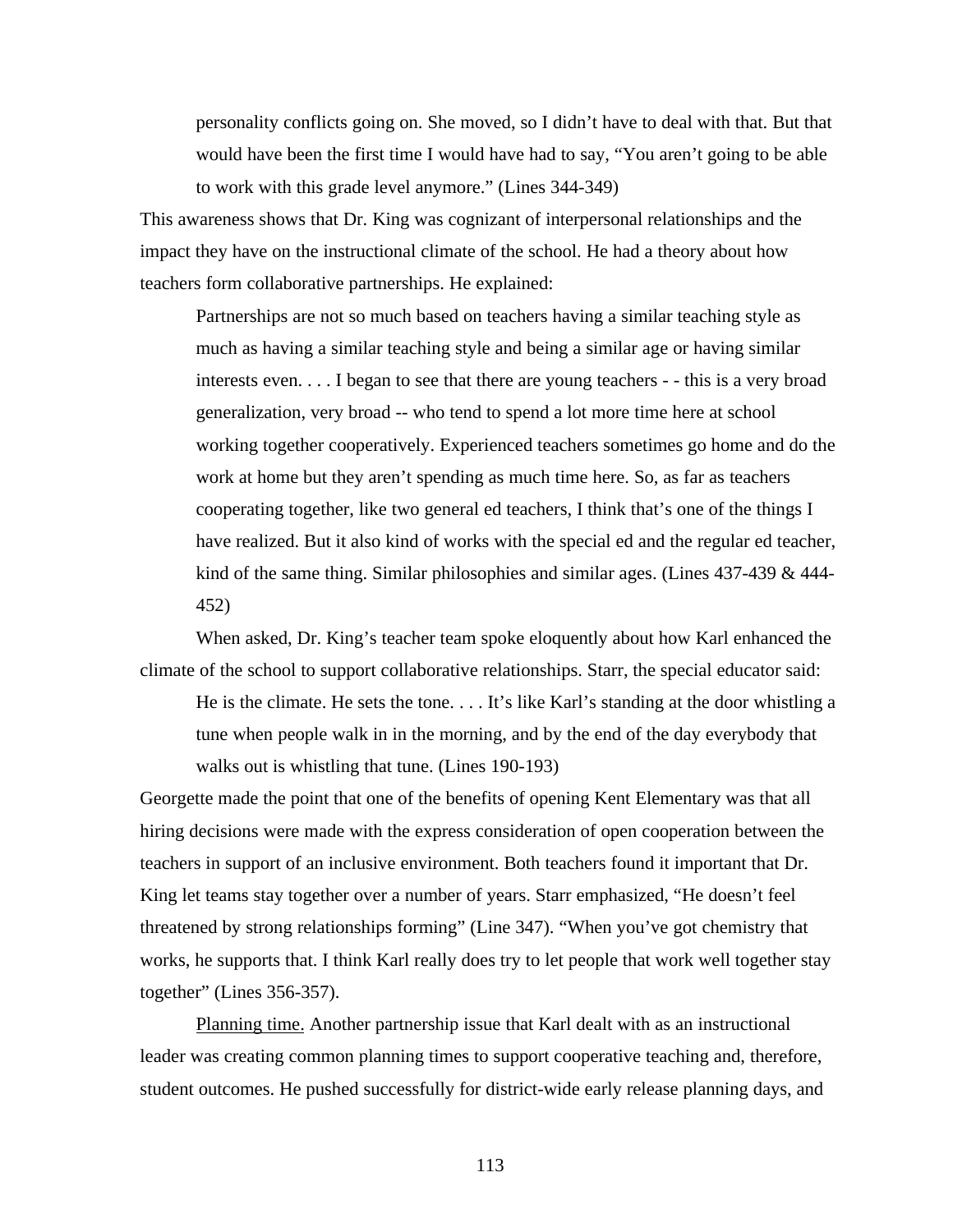his school utilized the opportunity fully when these two half-days per month were integrated into the yearly calendar. The students were released early on these days, and families were notified at the beginning of each school year via the yearly academic calendar. Kent Elementary teachers used this valuable time to plan together what they would be doing for the next three weeks. Dr. King believed that planning together was a crucial issue for teaching in a school where collaboration was a large part of the teaching philosophy. He expressed his belief this way:

As I have seen other schools and gone through this process myself and made mistakes, that's a crucial piece. That if you don't give the time for planning, then it's going to be hard for teachers to do it. Now the good teachers are going to. They're going to do it on weekends, and they're going to do it before school and after school and any other time. But if you can find the time during the day to provide it, it's just very very important to the success of the cooperative relationship. (Lines 506-512)

Karl King was aware of the constraints to partnerships within a school the size of Kent Elementary (470 students). He indicated that if special education teachers had to work with several different grade levels, cooperation would be difficult for both general and special educators. In this situation, the general educators would state that they did not feel supported by the special educator in their efforts to educate a heterogeneous group of students that included students with disabilities. Karl said that special educators would state that they were, "spread so thin that I can't get around to everybody I'm supposed to see" (Line 569). Dr. King said that caseload continued to be a problem, but that it was improving each year. The teacher team felt that caseload issues had improved to such an extent that it was not a dilemma at this point. Improvement in the area of caseload had been accomplished through the concerted effort of Dr. Van Dyke and Starr, the special education coordinator, to keep special education teachers working with only one or two grade levels. In this way, the curriculum as well as the number of teachers and students with whom the special educators worked was kept to a minimum.

Individual placement. Dr. Karl King's instructional leadership also extended to effective programming. Dr. King had the final decision about individual student placement, but the initial stages of placement decision involved teacher teams, including special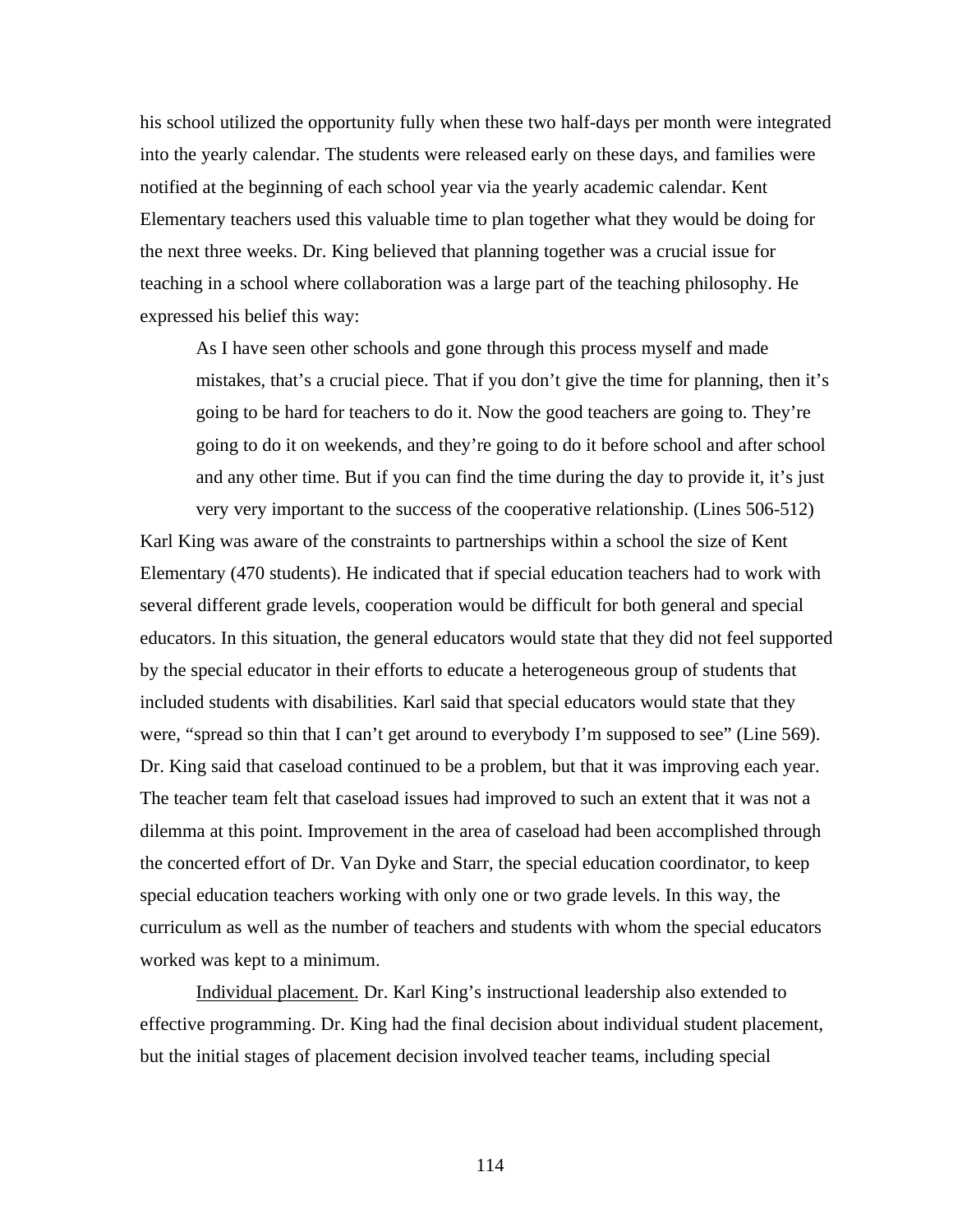education teachers, working together. Students with more significant disabilities were placed first, and other students were placed subsequently. Karl explained:

That kind of works out better because we want to have a circle of friends for them. . . .There are some parents, sometimes a teacher, sometimes a student, will have reservations, for whatever reason, with a child being in the classroom with a particular student with disabilities. So, we intentionally place that student somewhere else. Or sometimes it's the exact opposite. Because of one of those recommendations, we place students together. (Lines 367-374)

Following the assignment of the students with the most severe disabilities, the teachers filled out a form on each student that gives information such as standardized test scores, any special needs, and behavior concerns. The grade level teachers with the input of the current special education teacher then assigned students accordingly, in heterogeneous groups. Issues considered while grouping included identification as special education or gifted, racial or ethnic background, and gender. Following class assignments, teachers met across grades to share specific information upon which to develop effective programming. Although grouping of students appeared to be the highest consideration for this principal, he made the point that some decisions had to be made in order to best meet the needs of students with disabilities. He noted that parental requests were sometimes an issue, but once he explained the thorough process by which students are grouped for instruction, parents tended to acquiesce.

Assessment and supervision. This area of instruction fell a close second after class assignments in Dr. King's list of instructional responsibilities. Karl stated that evaluation at Kent Elementary was accomplished through informal observations to see "how teachers work together and if it is working well" (Line 434). When pressed for more information about what "working well" meant, he replied:

When you see that it's like a seamless classroom in that you don't see all of the kids together, but then over here on this side here are the special ed kids being pulled aside and worked with by the special ed teacher. It's more when you walk into the classroom and it's very much mixed and heterogeneous. It could be that the special ed teacher is at the front working with a majority of kids and the classroom teacher is in the back working with a group of kids with learning disabilities or something. I think just informal observation a lot of times will tell me that. Of course, you can always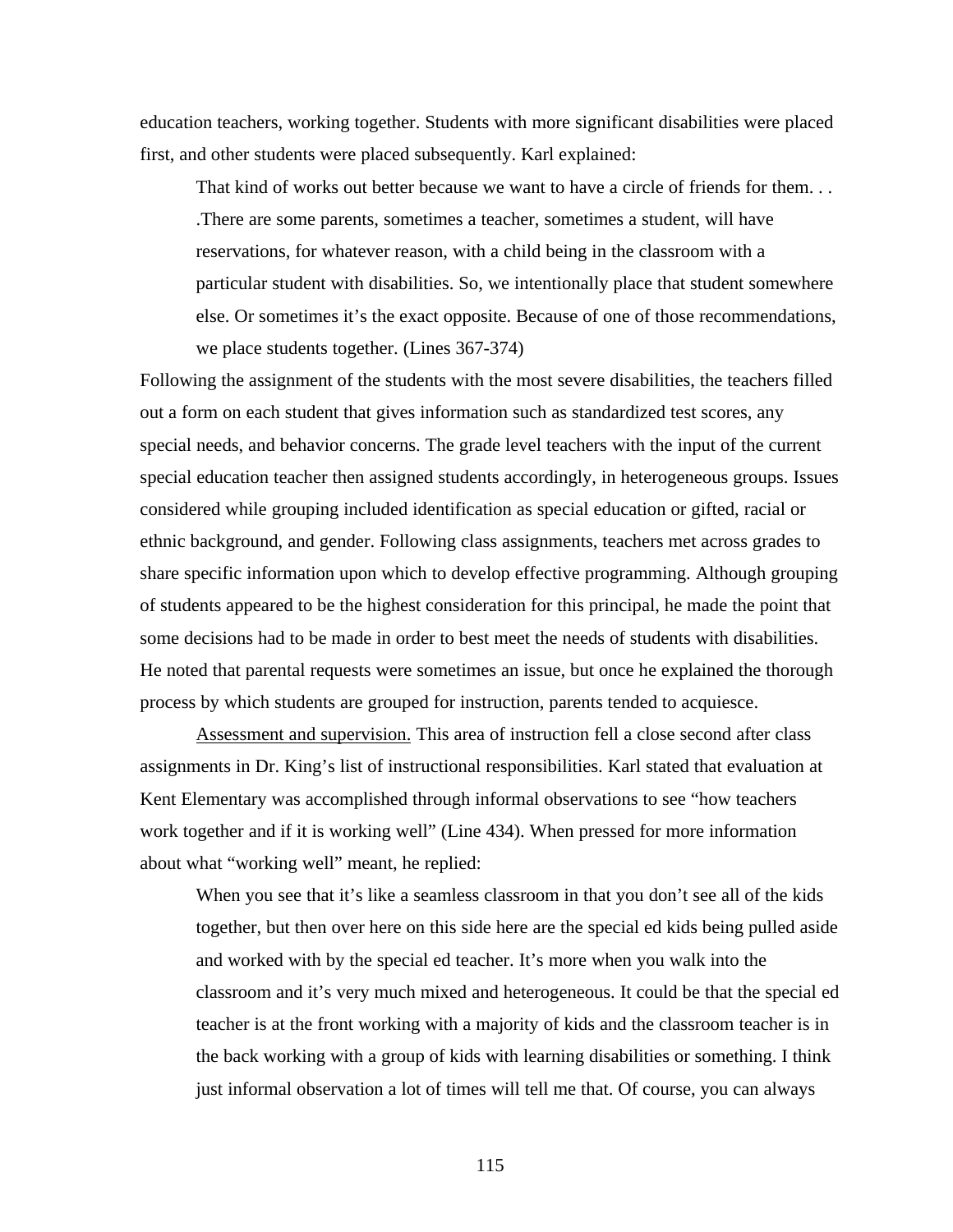look at IEP goals and how they are met and mastered and that sort of thing too. (Lines 465-474)

The teacher team confirmed that Karl used informal observations as his primary evaluation tool. They felt that he was a sentient evaluator in that he knew that each teacher was at different stages in their ability to collaborate. Starr recalled a self-check assessment guide for evaluating partnerships they had received from a long-term training project in which Kent had been involved, but said they had never used it because it just never seemed necessary.

Prereferral and referral. Dr. King said that the special education coordinator, Starr would be more able to discuss prereferral and referral services. However, he gave me the history of prereferral at Kent Elementary. At Kent's inception, prereferral was called child study, which carried with it the connotation that the child was definitely going to be referred for special education services. Therefore, the staff temporarily renamed their prereferral team and any student's case could be brought before the committee to seek solutions to the student's challenge. Karl said this about prereferral:

Taking a child to child study simply means that there are some concerns. They may be special ed, they may be gifted issues. . . . We say to the teachers, through that whole process, the classroom teacher is in charge, not the special ed teacher. Again, that's a different way of looking at it. Used to be once a child was referred it immediately became a special ed issue and the special ed teacher took over. But we say to the teachers, it's not, until we get to the point to where we have identified, that's when the special ed teacher begins taking over. So, the classroom teachers know that when they take them they're going to get advice the first couple of times they come to the meeting to try to work with problems and issues. And then once it goes on, the special ed teacher will kind of take over and kind of help the teacher work through it. And I don't mean for it to sound like the special ed teacher is not helping before. We want the classroom teacher to accept the responsibility of the child. (Lines 529-542)

# Organizational Leadership

The experimental program discussed as Dr. King's sense of strategic leadership flowed into Karl's organizational leadership. The idea for integrating a special educator into a grade level began with an in-service workshop at Kent Elementary. Starr brought it to the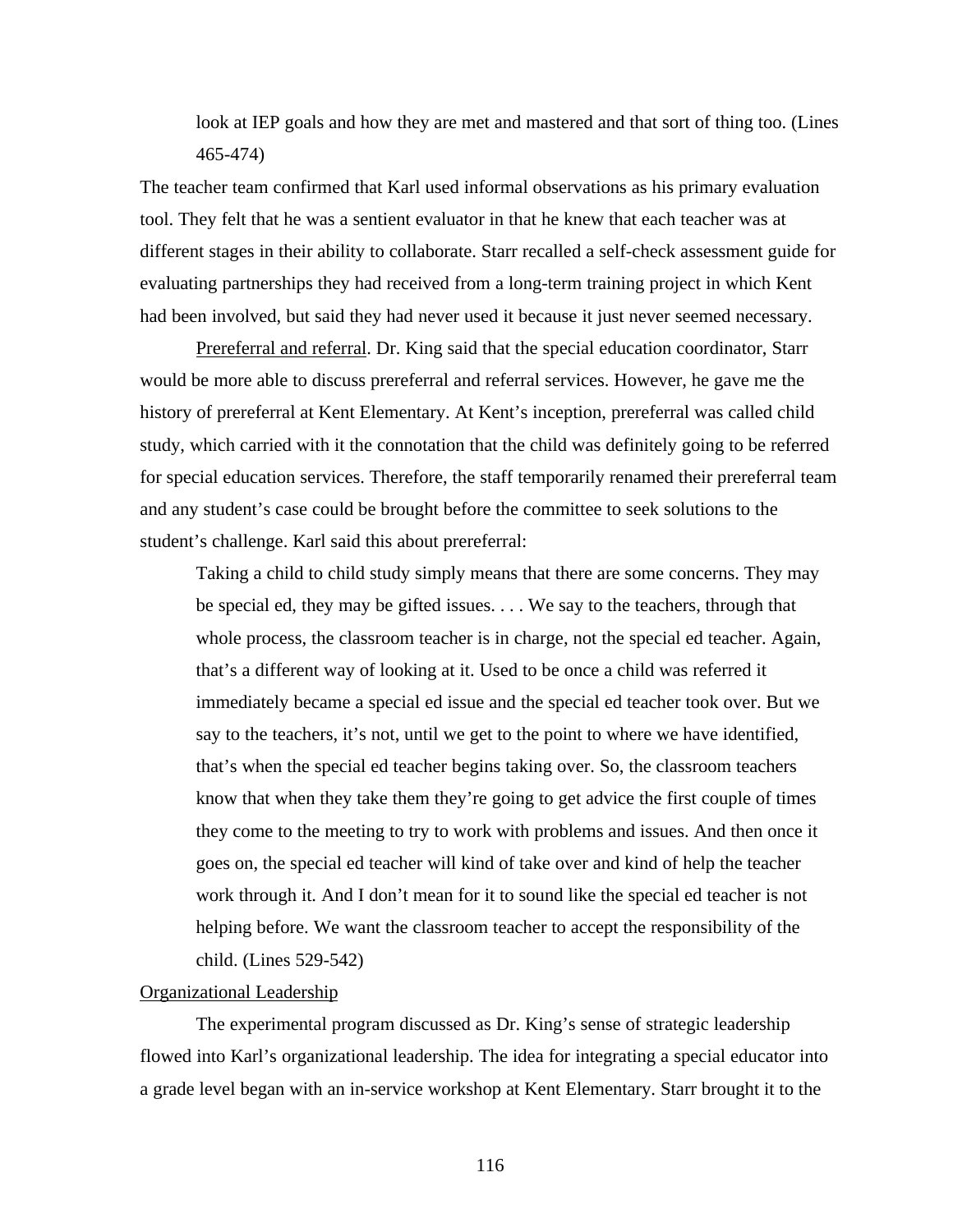attention of Dr. King who then called a meeting. The coordinator said, "Wouldn't it be wonderful if we could figure out a way that we wouldn't have to spend all of our time focusing on the students' disabilities, but looking more at them as whole kids?" (Lines 237- 239). With some hesitation and questioning by the fifth grade teachers, the experiment began. Dr. King saw himself as the facilitator of partnerships in this programming innovation. He described his function this way:

So, my role in all of this was more just facilitating and saying, "Yes, let's do it, let's go. Let's talk about it." I was certainly not the person to instigate it. I was certainly not the person to tell anyone you have to do this. It was more like, "Yeah, let's talk about it. Let's have a conversation." (Lines 243-247)

Partnerships. Karl continued discussing productive partnerships. He believed that since he founded Kent on a team philosophy that he should model collaboration. Karl said that he made few decisions based on only his perspective, but that he asked two or three teachers' opinions. He felt that in this way the teachers "feel that they have a part in it" (Line 495), and that it would be a better decision for the school community. His teacher team supported this assertion. Starr said, "He has a way of sharing the responsibility without dumping it" (Line 58). Both teachers from the team went on to give detailed examples of when this responsibility sharing had occurred. Dr. King also stated that he liked to sit in on team meetings and "throw little suggestions and ideas to think about and if they are interested to just keep the conversation going and be supportive of them" (Lines 263-265).

Fiscal resources. Resource allocation and equity were organizational considerations for Karl King. He described the evolution of the allocation of instructional funds as previously being divided into two categories, general and special education. More than five years prior, the money was meshed together at the building level, a central office decision. Kent Elementary formed a team that decided how to divide the money. Dr. King said:

Special ed doesn't necessarily come into play. . . . It's a wonderful, wonderful experience as an administrator to sit and watch. I've seen this evolve to the point where it used to be that when the money would come to the building that kindergarten through fifth grade would sit down and say, "OK, we've got 4 classes per grade level, we divide it up six ways." . . . Now, the teachers come to this meeting with a list of things they need and kindergarten might say, "We need two tricycles and some sets of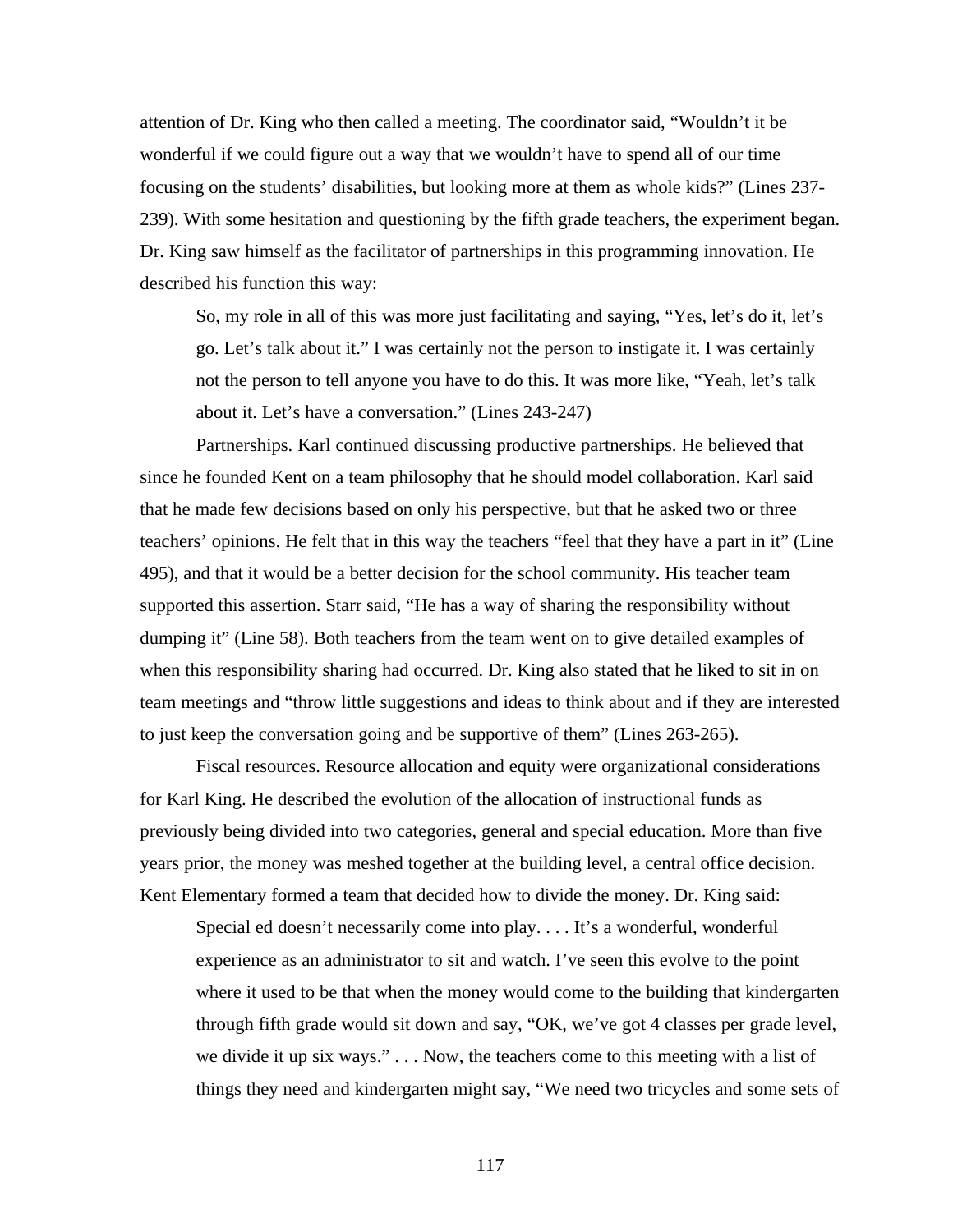books and that's all." . . . So I don't remember anyone ever bring up special

education. It's more what the total classroom needs. (Lines 310-321)

Karl reported that other individual needs are taken care of through the central office and that he had never had a problem acquiring necessary materials for students with special needs. The teacher team corroborated Karl's perception of how instructional money was spent. Starr said:

We wouldn't discuss issues that come up because of disabilities. In the fifth grade, it would come up as part of fifth grade stuff, not as a separate department. So, we have the same access as any of the other grade levels has. In addition to that, we have the special ed office that we can pull resources from. (Lines 102-106)

Georgette, the general educator, explained:

I think the way we have things set up, it's not separate. I have three students with IEPs this year in kindergarten, but they are just as much a part of my class and they get the same things as any others do. (Lines 110-113)

#### Political and Community Leadership

Fiscal resources. Dr. King focused on the fiscal aspects of how money flows from the state department level to the district level and finally to the sites. He exhibited some frustration with the rigidity of the system and how this rigidity affected his ability to implement the innovative program at Kent. Karl said of his central office:

They don't look at how many students are on each grade level, they just say you've got that many students therefore you get this many teachers. And so that's where it gets real complicated. We try to explain those things, but it's a matter of numbers and statistics and that's what people are looking at. They're not looking at individual people and that we may be trying to do things differently in order to better meet students' needs. (Lines 198-203)

Dr. King found the lack of flexibility of state and local politics to be a barrier for implementing the ideal collaborative model in Kent Elementary. The manner in which money flows from the state to the local education agency and then down to the individual schools did not allow Dr. Karl King to hire the staff that he felt was needed to adequately meet students' needs through cooperation between general and special educators.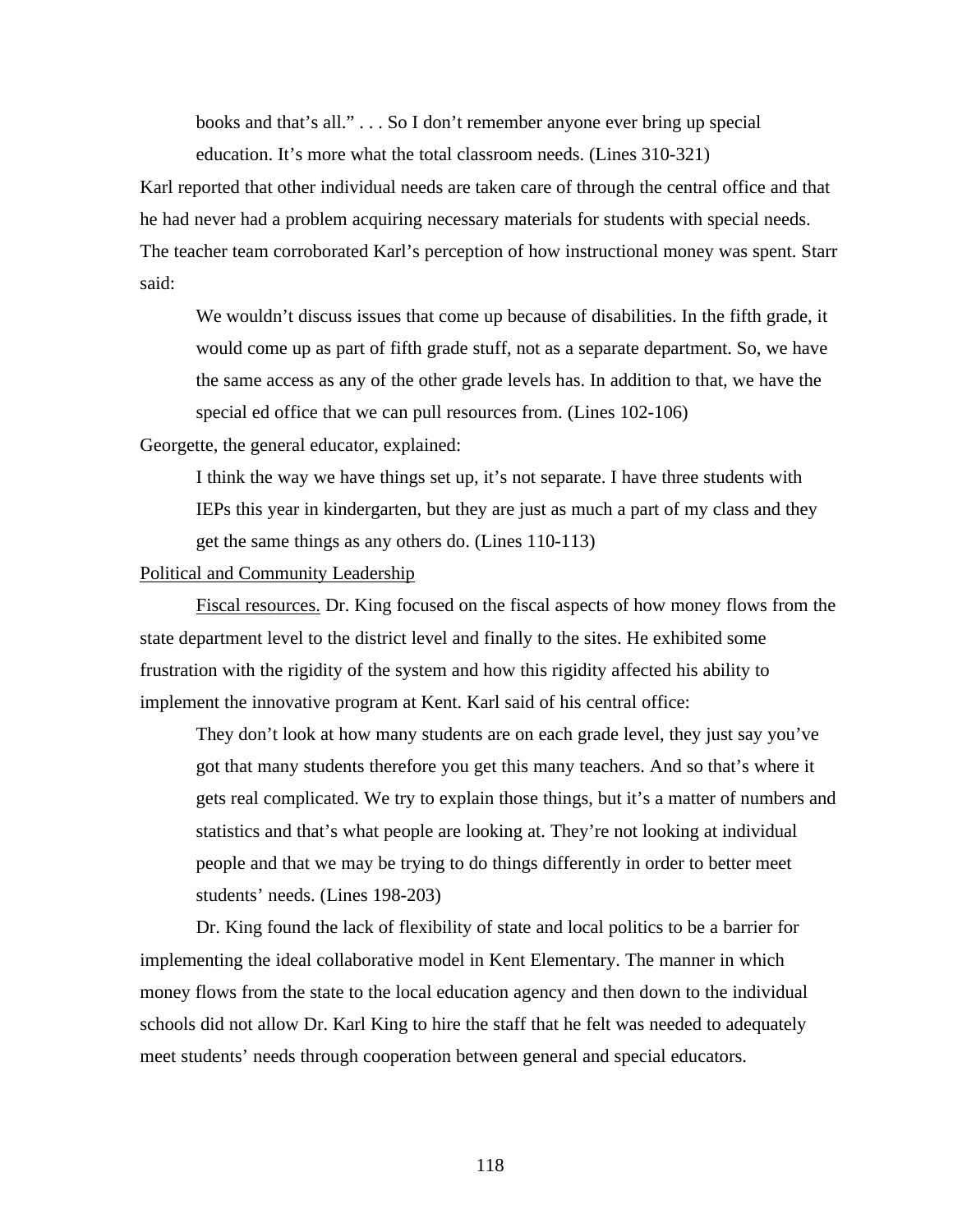Public relations. While Karl personally reported minimal political and community leadership information, the review of school documents, such as weekly bulletins, letters to and from parents, the school mission statement, the teacher handbook, and special education memos, revealed more information. Dr. King's outreach to the community was apparent from letters he had sent to parents and especially one letter he had received from a parent thanking him for creating a "school with a caring atmosphere for [my child] to learn and grow in" (Lines 6-7). Also, one of the goals for Kent was, "to build partnerships between families, school personnel, and other community members" (Lines 18-19). Lastly, a paper headed "Then, Now, and Always" that was disseminated to all teachers and assistants described special education services at Kent. The sheet highlighted the intent of IDEA '97 and the self-imposed policies of Kent Elementary. One example was this:

Then: Participation in IEP meant attendance at meeting. Classroom teacher participation optional.

Now: Participation in IEP means input (attended meeting, reviewed draft or final copy, etc.) Classroom teacher participation an important part (IDEA).

Always: If students with IEPs are routinely pulled from class for separate instruction in IEP areas by the special education teacher or aide, this service must by protected for IEP students only. Instruction of non-IEP students by the special education teacher must be part of a flexible, collaborative, teaching arrangement. (Lines 46-53)

The last Kent Elementary policy may cause confusion because IDEA allows non-IEP students to receive incidental benefits from special education services and says nothing about arranged instructional times for the non-IEP population. Other policy items dealt with the functional behavior assessment requirements and the reporting of student progress clauses of IDEA.

Beyond Karl's willingness to diffuse conflict between parents and teachers, discussed previously, the teacher team believed his political and community leadership was apparent in his knowledge of district politics when developing a budget. They remarked that if the school needed something beyond the budget, for instance more personnel, he often could work through the bureaucracy to acquire what was needed.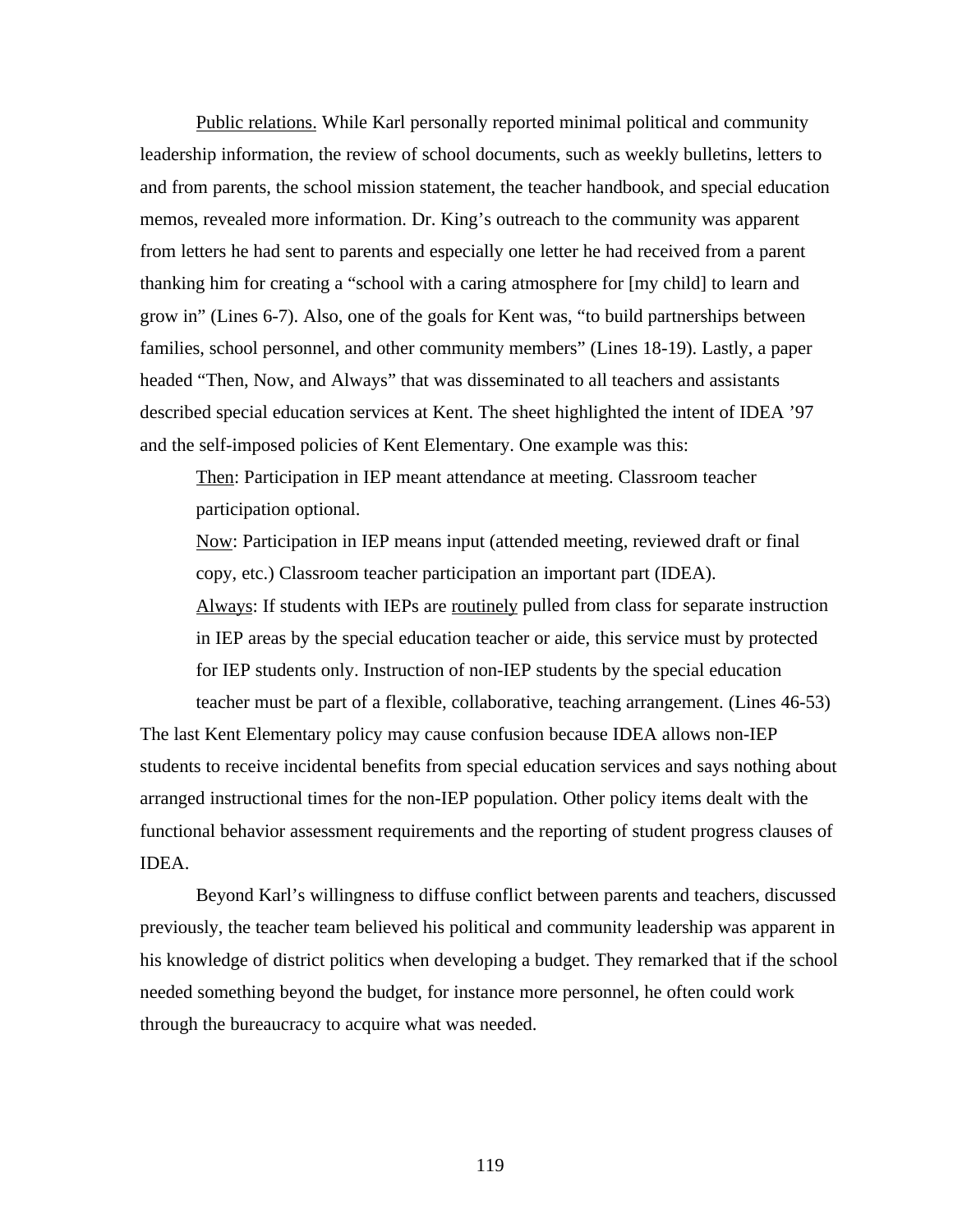#### Summary

Years ago, as a first year teacher, Dr. Karl King began to form his leadership skills from his principal. He took the best of what he saw from his first principal, becoming the barrier between his teachers and possibly irate parents. Karl also purposefully chose to become an instructional leader, opposite the example of his own principal.

Dr. Karl King taught high school English and journalism classes for seven years with only the first year completed in a collaborative situation with a special educator. He possessed an earned doctorate in educational leadership and policy studies from the nearby university and had been principal at Kent Elementary since its inception, five years prior. He had devoted his work life to becoming the best elementary principal possible. Among his goals were participatory leadership with his staff and collaboration between faculty and staff members, especially between general and special educators.

This relatively large elementary school had 470 students, which included 59 students with disabilities, or 13% of the total student population. Four special education teachers were responsible for these 59 students who were educated exclusively in the regular education classrooms and who represented all levels of severity and all special education categories as defined by the IDEA. This ratio of certified staff to students with diverse needs, approximately 1 to 15, called for a cohesive and collaborative staff and a well formulated plan of action. There was ample evidence that Dr. King had chosen and cultivated a staff that worked well together and that common planning time was used for collaboration. Although the staff followed the process of collaboration: meetings with involved parties; discussion, both formally and informally; and brainstorming ideas, there was a lack of evidence that detailed research into all programs adopted at Kent had been done. The "experiment" that Kent Elementary was conducting, that focused on integrating the special education teacher into a grade level as an equivalent member of the team, appeared to lack research other than the one inservice program from which the program grew. Strikingly absent was a real focus on monitoring each students' educational benefit; the emphasis was on the process of teaching, not the product of learning. Without a strong formalized evaluation, the benefits of Kent Elementary's experimental program for students remain undocumented.

While prereferral and student placement processes were well institutionalized at Kent Elementary, individualization of programs was not as evident. The participants reported that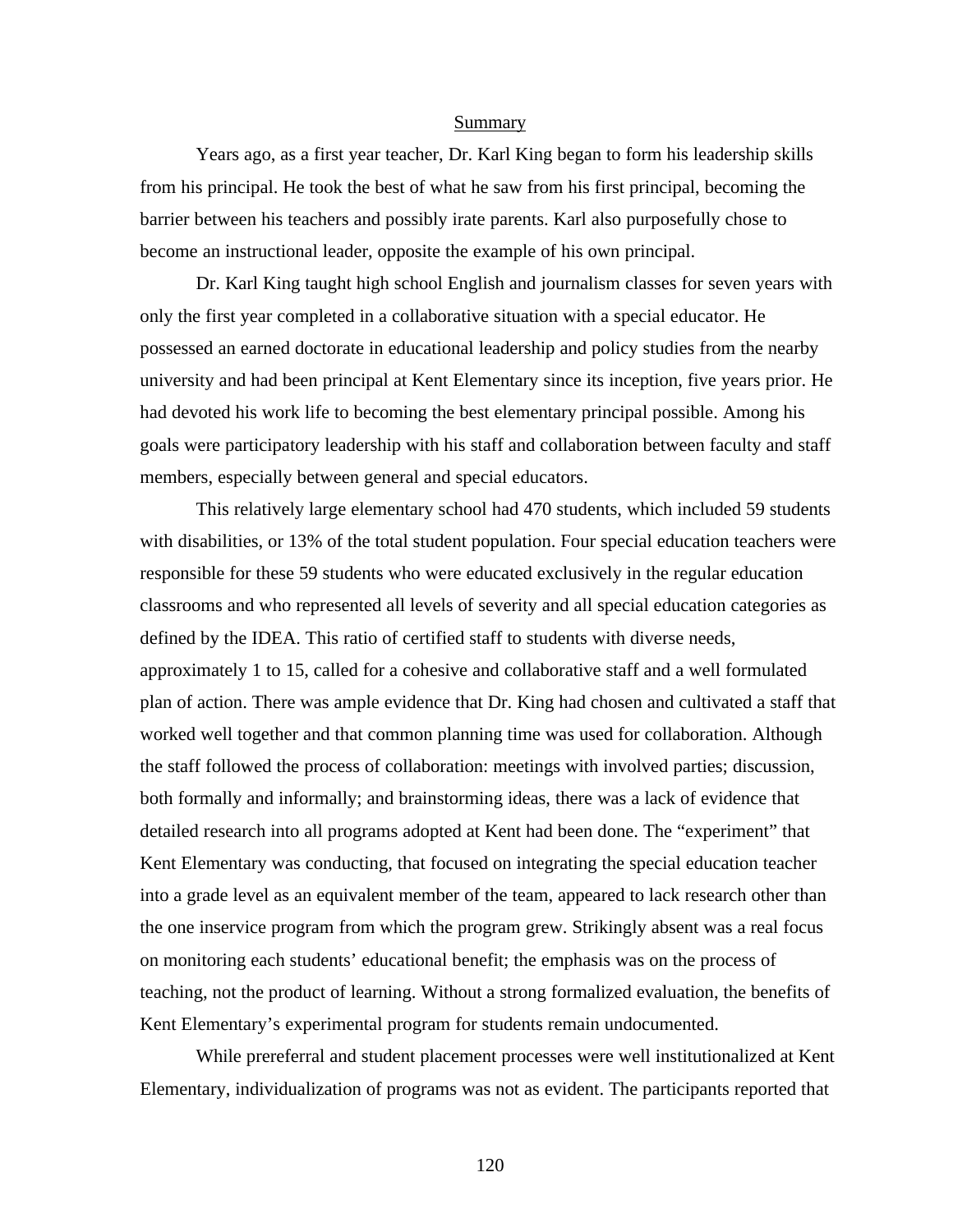resources were allocated equally to all, and the experiment was purposefully to have the effect of taking the responsibility for IEP duties, or individualization, away from the special educator. Furthermore, Dr. King's assessment and supervision of teachers was informal and the indicators of high quality teaching tended to be processes, such as having students physically mixed throughout the regular education classroom, rather than substantive outcomes for teachers and students.

The general and special education teachers both spoke to the belief that the students with special needs were "getting the same thing" educationally as general education students. The discussion of resource allocation also tended to avoid matters of individualization. Starr said, "Students with disabilities have the same opportunity to access resources as other people" (Line 144). Genie said, "I have three students with IEPs this year in kindergarten, . . . but they are just as much a part of my class and they get the same things as any others do" (Lines 111-113). Following six prompts from me, Starr said that the IEP process was the conduit to extraordinary resources a student might need to benefit from the educational process. She expanded on this to say that resources could be accessed through the central office.

Even with Dr. King's support for partnerships of hiring adequate personnel, acquiring a common planning time, creating a positive climate, and assuring timely training, without individualization of services for students with disabilities, what is special about special education at Kent Elementary?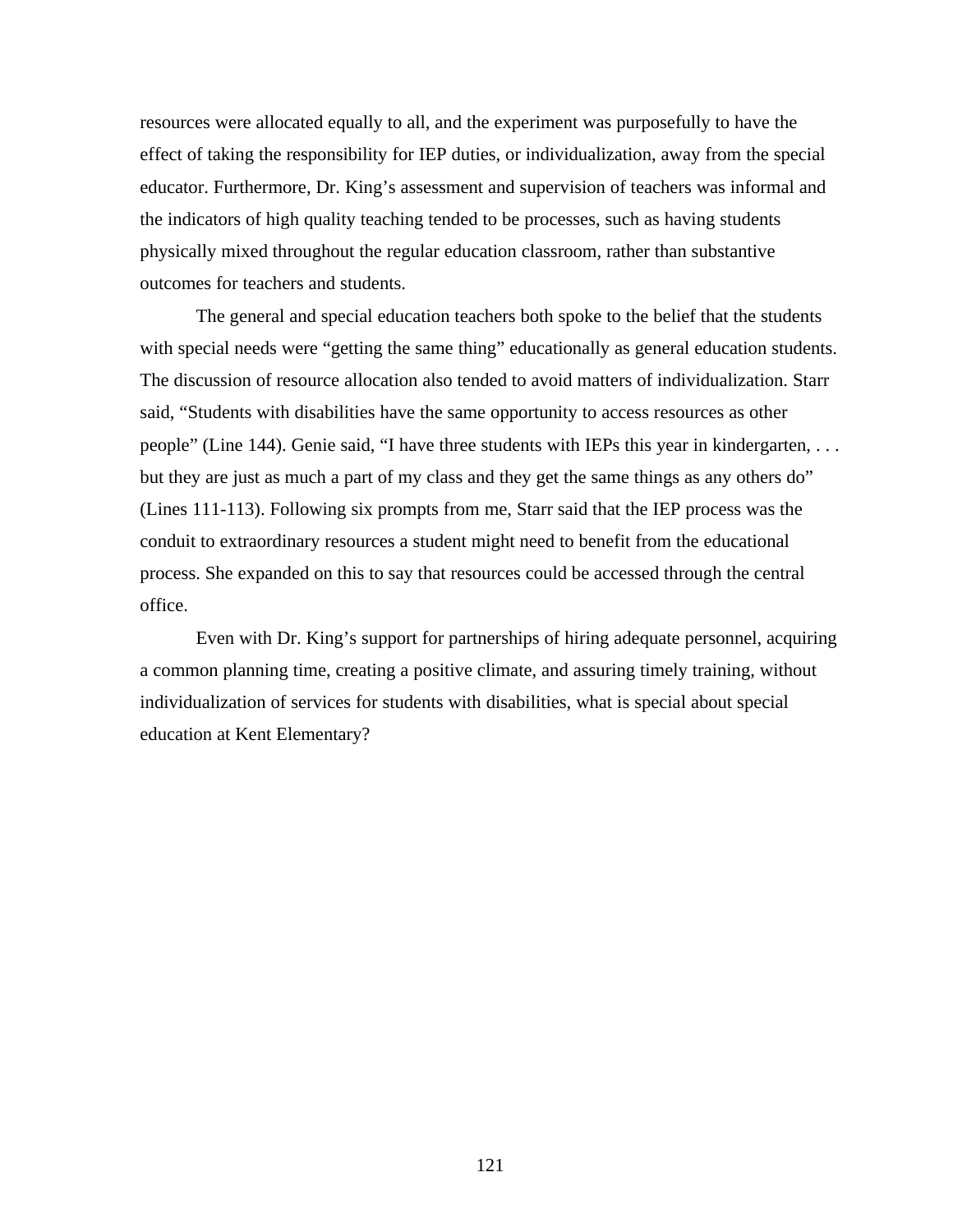### Case VI: Gentle Push

#### The Case of Opportunity Elementary

Mr. Ob Oliver was nominated for this study by his district's special services director and was obviously interested and knowledgeable about cooperation between general and special educators. The conversation took place immediately after Opportunity Elementary's Christmas break, so I had not spoken with the principal or his teacher team for nearly one month.

School had been cancelled, begun late, or ended early every day that week due to weather conditions. Although this rural school of 190 students would have had ample excuse to be disheveled, everyone and everything seemed orderly. The office was quiet with an itinerant staff person completing paper work and chatting with the secretary, a cafeteria worker calling parents for lunch money, and a few children coming in to buy school supplies. No discipline problems were seen during the two hours I was in the office. As I arrived, a parent volunteer was speaking with this principal about testing and proper homework for her child. It was apparent that this school was in preparation for Standards of Learning (SOL) testing, which aroused my curiosity concerning how they assessed their 18 students with disabilities in these assessments.

Mr. Oliver had spent 12 of his 13 years as principal at Opportunity Elementary which had recently lost its Title I status due to low numbers of students who qualified for free of reduced lunches. His prior experience was mostly spent out of state as a K-12 music teacher for nine years, from approximately 1976-1986, during which time he had acquired his Master's degree. He taught in a cooperative situation with special educators for five of those years (see Table 4.6 for Opportunity Elementary demographics). He remembered his cooperative experience mostly through his experience with exceptional learning neds of the students with whom he worked. He expressed concerns about modifications for his special students and during our conversation discussed the extra help he gave them after school. Mr. Oliver felt that the collaboration he had experienced as a teacher was done because the involved teachers wanted to do it; they wanted to include all children. He also expressed the belief that during his career as a non-classroom teacher his closest colleagues had been special education teachers. He said, "We were always itinerant people on the outside, so we naturally did a lot of collaboration together and helped each other out" (Lines 37-38). These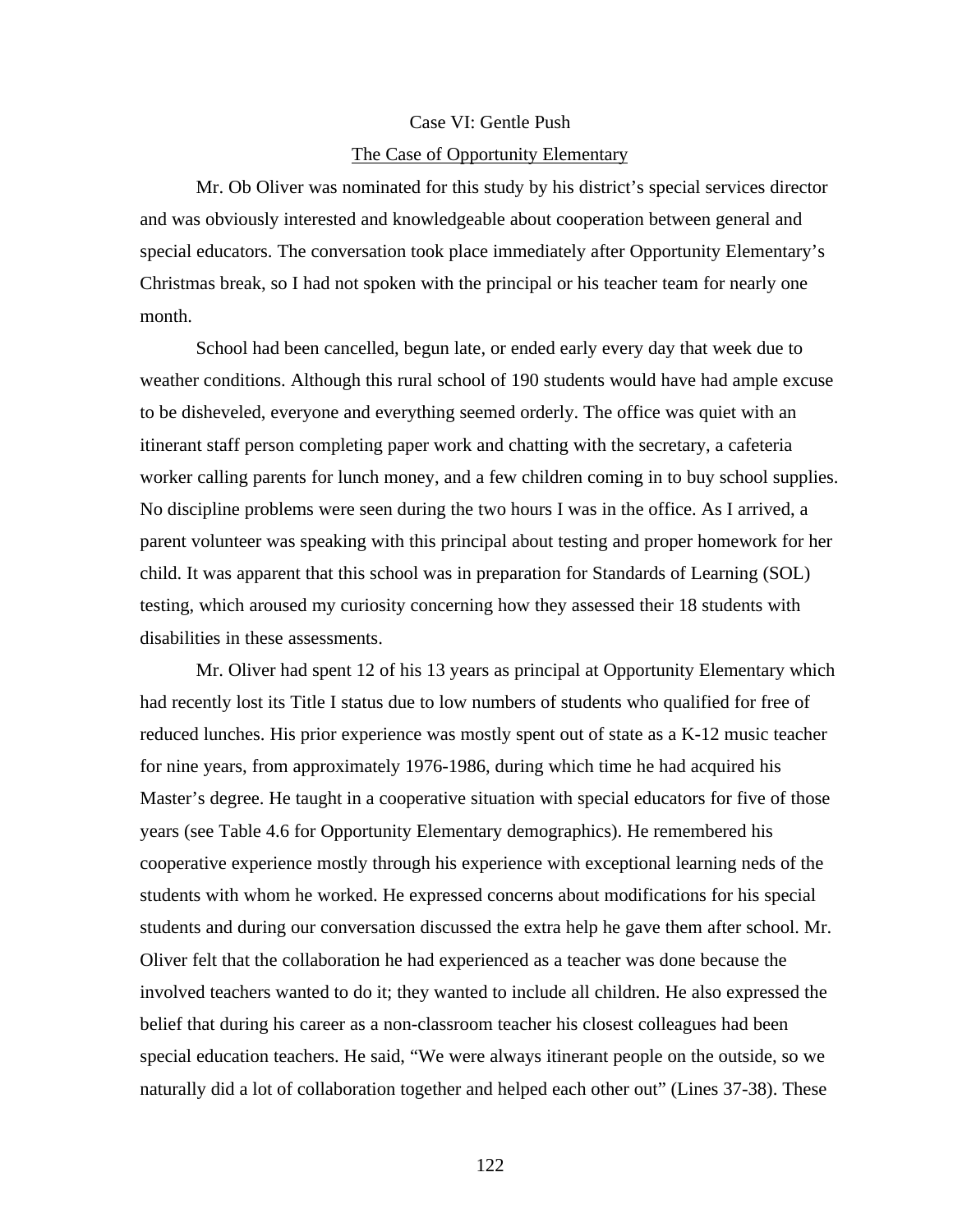# Table 4.6

| Age                          | 35-49                                        |
|------------------------------|----------------------------------------------|
| Major area of teacher        | Music                                        |
| training                     |                                              |
| Highest degree earned        | Master's                                     |
| Level of majority of         | <b>High School</b>                           |
| teaching experience          |                                              |
| Subjects taught              | Music                                        |
| Years worked as a teacher    | 9                                            |
| Years as a teacher in a      | 5                                            |
| partnership                  |                                              |
| Years worked in current      | 14                                           |
| division                     |                                              |
| Years as full-time principal | 13                                           |
| Years as principal at        | 12                                           |
| current site                 |                                              |
| Location of school site      | Rural                                        |
| Special education teachers   | $\overline{4}$                               |
| General education teachers   | 10                                           |
| Students qualified for free  | 24%                                          |
| or reduced lunches           |                                              |
| Special education students   | (9.5% of the total student population)<br>18 |
| Total number of students     | 190                                          |

# Demographics for Opportunity Elementary and Mr. Oliver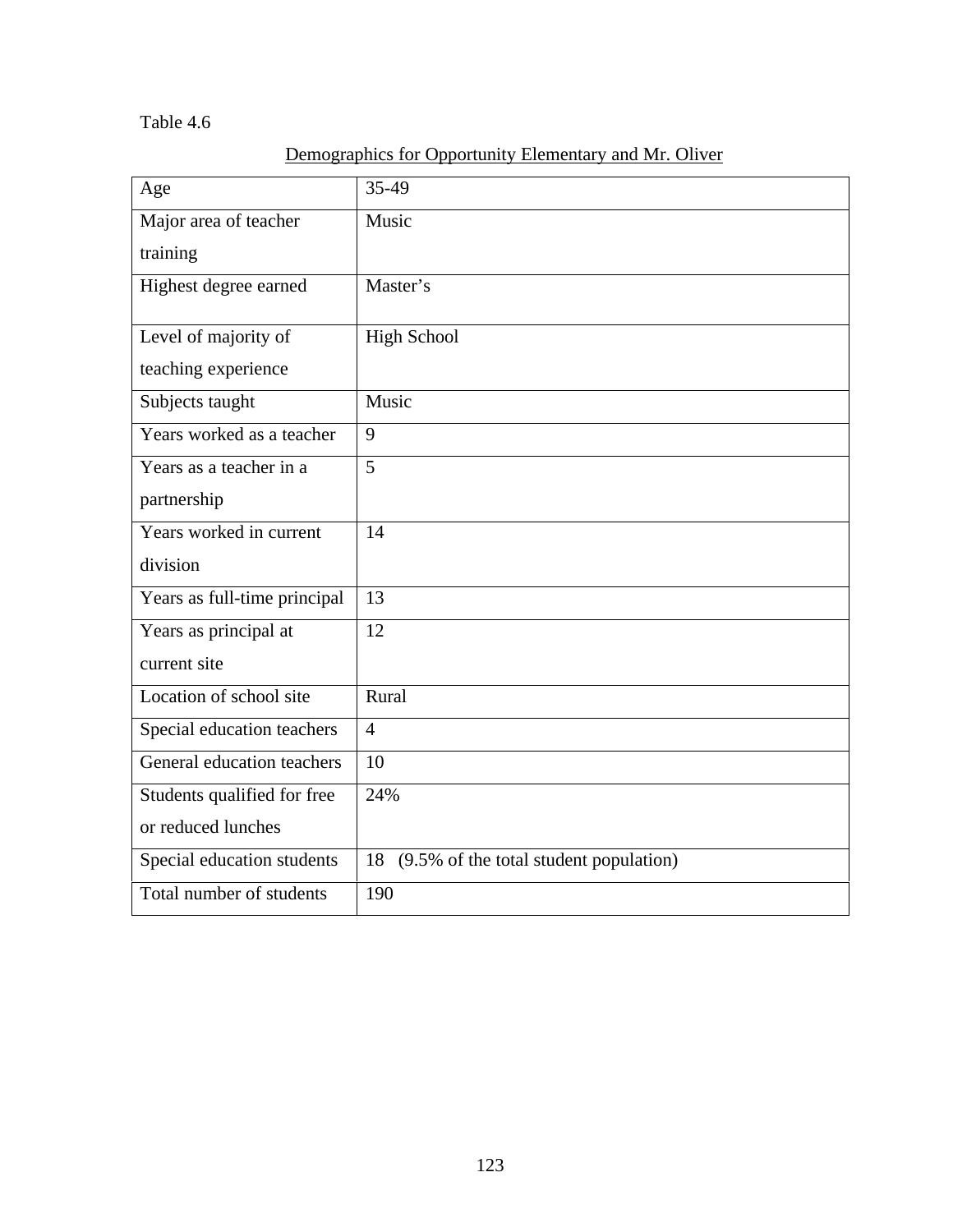experiences might have affected the beliefs for collaboration that he brought with him to the principalship.

Mr. Oliver was an experienced instructional leader. He still planned strategically for a successful year educating students, was concerned with the organizational management aspect of running a school, and realized the importance of both policies and public relations. He appeared to be a well-rounded elementary school principal.

#### Strategic Leadership

Ob Oliver planned for the future success of his students through the development of productive partnerships. Once a goal was recognized, whether bottom-up through schoolbased teams or top-down from central office, this principal used teams to strategize how to accomplish this goal. One top-down mandate happened about five years prior to this study. The central office administration informed Mr. Oliver that Opportunity Elementary, then the special education regional school (all students with disabilities were bussed in) was going to lose students whose home school was not Opportunity. Ob and his staff decided to research the inclusive situations throughout the state and develop a plan that fit the needs of Opportunity Elementary before the district mandated processes that might not work for this school. Teams of teachers went to four schools throughout Virginia and reported their findings to Opportunity. Together the faculty determined how they would proceed. Instructional Leadership

Programming. The district mandate for inclusive environments caused Ob to use his instructional leadership skills as well. He continued using his staff partnerships to determine what the school environment would look like. The teams based their decisions on current published research as well as their own hands-on research/observations throughout the state. The teams also determined that regular education teachers would have to volunteer for having students with disabilities in their class with minimal to no pullout for special education services (inclusive classes). Mr. Oliver believed that the general education teachers saw having a special educator working with them as a positive attribute to their classrooms because both teachers worked with all the children. This principal relied on special educators to perform in-house training, either formally with the entire school or informally with indvidual teachers. However, he also emphasized that partnerships work best when both teachers "have ideas that they bring to the table and share" (Lines 226-227). This principal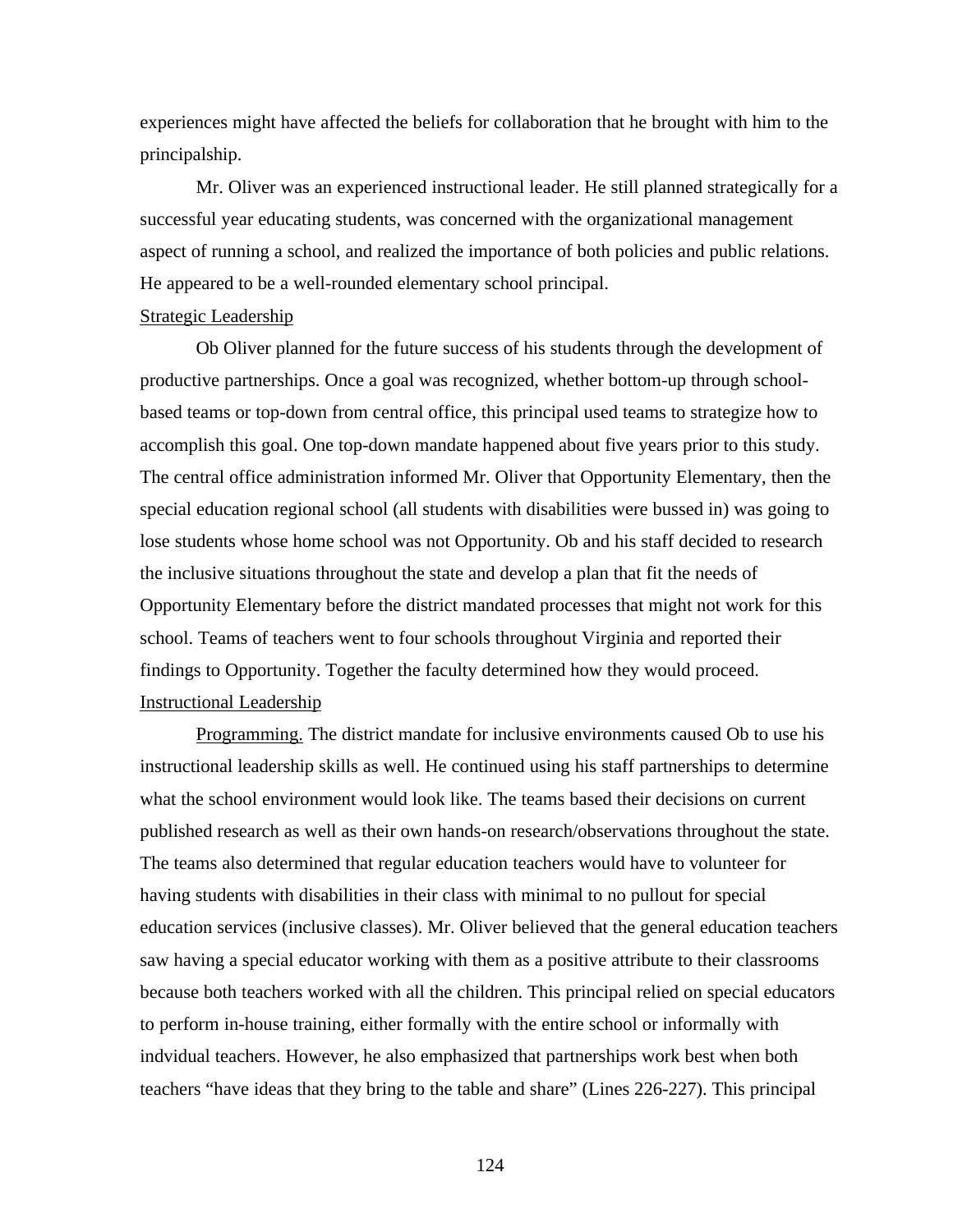made the point that giving special educators the opportunity to display their skills to the general educators through inclusive environments "elevated the special ed teachers to equals in the sight of everybody because they see how much skill these people really have" (Lines 300-301). He also felt that his staff knew how strongly he felt about working together because he modeled it. Ob Oliver collaborated openly with the special education coordinator during faculty meetings. The staff knew that the coordinator was Mr. Oliver's assistant an that the two worked as a team to solve problems and make decisions. Ob attended meetings for special education students unless there was an emergency. He also struggled through the bureaucracy of central office to acquire a reading specialist when they lost their Title I teacher because he believed they had lost a vital part of their prereferral process. When they had a Title I reading teacher, many classroom teachers worked with her to find appropriate instructional modifications. Title I was also a midpoint for some students prior to formal referral and testing if this was deemed necessary. Mr. Oliver felt that this strategy had "been very effective" (Line 368) for "fix[ing] those confusions" (Line 367) of students with reading difficulties without identifying them immediately as students with learning disabilities.

Teacher assignment and student placement. Mr. Oliver also emphasized balanced programming when planning for teacher assignment and individual student assignment to classes. With only two regular educators per grade level, he strove for heterogeneous classes but with only one designated inclusive classroom. This allowed for the special education teacher in charge of inclusive classes to work with fewer teachers and to schedule her time more advantageously. According to the special educator, Suzanne, she was able to divide her time among only three classes due to having only one inclusive classroom per grade level. Other issues included co-planning times for general and special educators. Mr. Oliver allowed teachers working in inclusive settings to be dismissed from bus duty so they would have an hour at the end of each day to work together. He reported that there were no conflicts due to this special treatment, but the teacher team disagreed saying:

Georgia: There are people that are not inclusion that constantly feel that the inclusion people are treated differently.

Suzanne: And it's kind of ironic because they feel that inclusion people are treated differently, but a lot of them want to be inclusion then, for those little perks. But those same people don't always choose to do inclusion.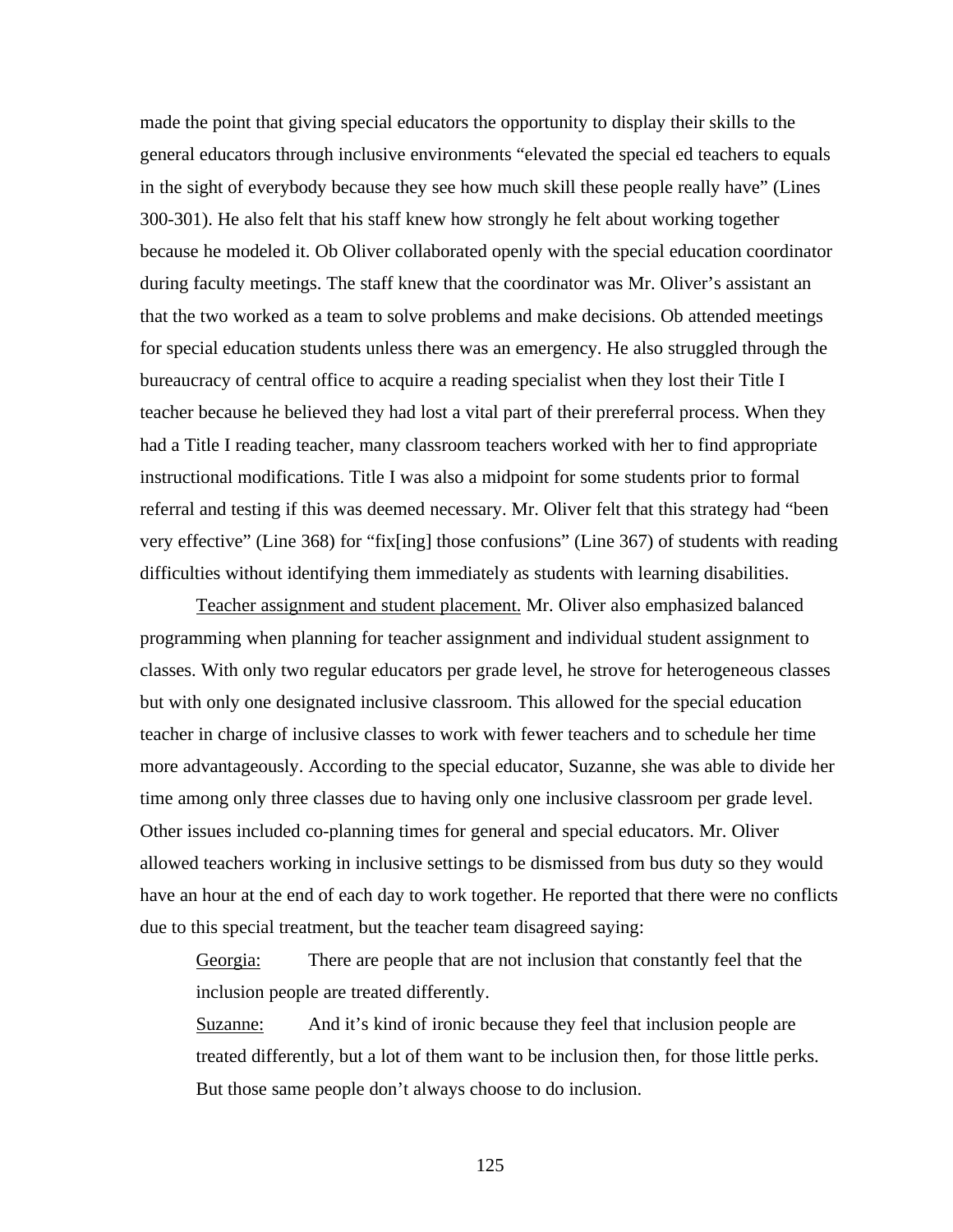Georgia: Right. . . . It's just a few people and some people are going to complain no matter what. They just feel like they are being mistreated. (Lines 38-50)

Supervision and assessment. Other individual programming issues that Mr. Oliver dealt with were in the assessment of student progress. He was proud of the fact that he had implemented reporting of students' with disabilities progress at the same duration as general education students' years prior to the federal mandate calling for this action. According to both him and his teacher team, Ob read report cards, writing, other work samples, and IEPs for all students with disabilities each six weeks period along with equivalent materials for general education students. He commented on each student's report card individually and questioned teachers if there was a discrepancy. This principal believed that if the IEP goal was reasonable, "the child ought to be able to get that [meet the goal or objective] independently by the end of the year" (Lines 201-202). While this belief is not based on research and might be an unfounded expectation, Mr. Oliver did seem well aware of the progress of each student based on the aforesaid method and observations. Opportunity Elementary staff also assessed students prior to entering Kindergarten both as a developmental screening and as a proactive method of identifying students in need of special services early in their school careers.

Mr. Oliver used these student assessments in an organized fashion to follow teacher progress. Together with the staff, he determined assessment tools, such as student writing samples, and due dates. These were posted and strictly adhered to for all students and all teachers. He viewed each student's report card, IEP progress report as applicable, and writing samples and compared to previous indicators. Following this appraisal, he discussed progress indicators and criteria for each student with each teacher. In this fashion and through formal observations following district guidelines, Mr. Oliver evaluated each of his teachers individually. His evaluations of partnerships were much less formalized. He said that he did informal observations at key times, such as after school, lunch time, and before school, and watched for teachers working together.

Retention. Ob Oliver reported that although Opportunity Elementary tried to "get [students] up to speed as quickly" (Line 338) as they could, "we do believe in retention. Retention is done on an individual basis. We take a look at it through the child study team" (Line 339-340). The teacher team spoke of one Kindergarten student who was cognitively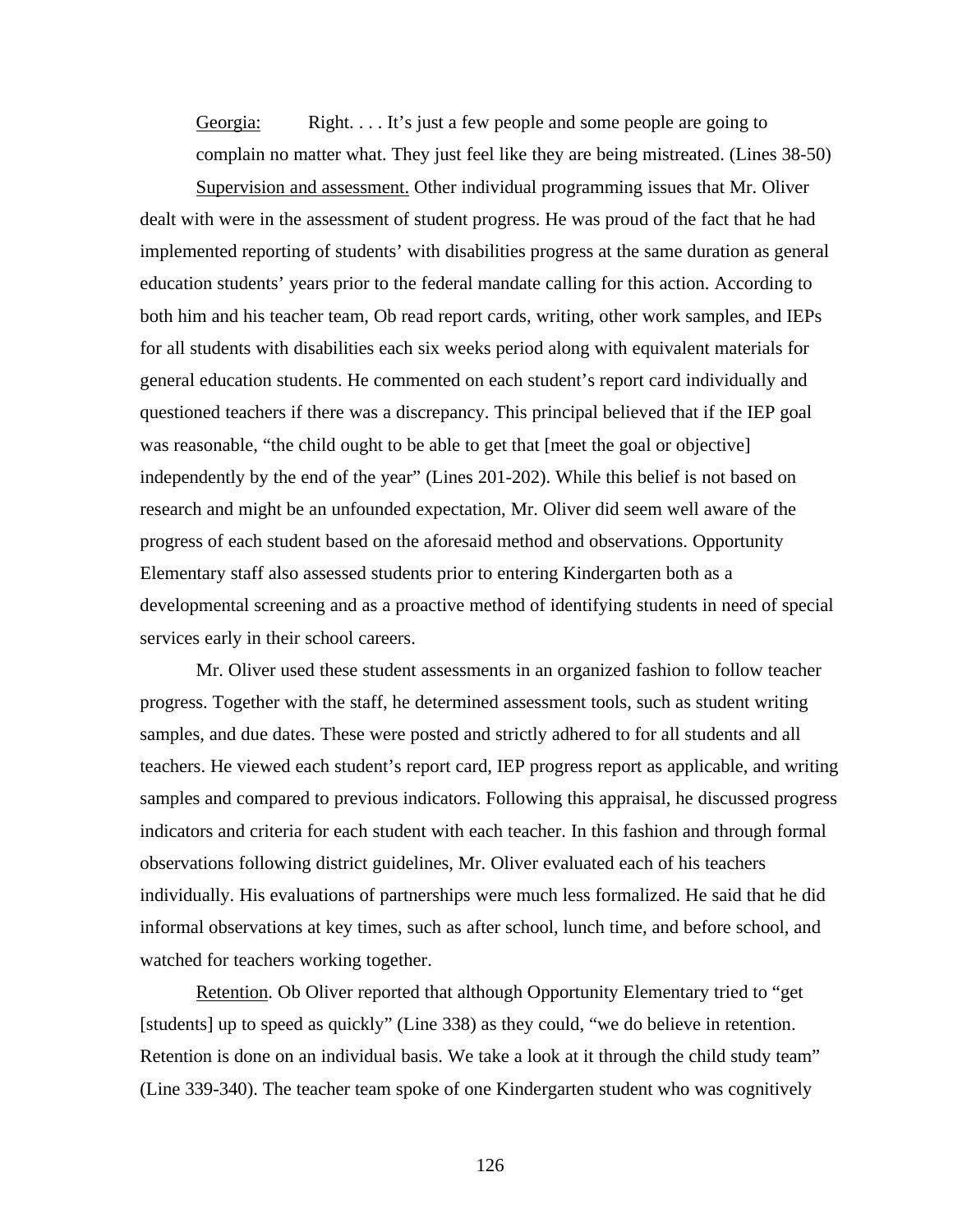and physically disabled who had been held back for one year. This discussion led into a personnel discussion.

Personnel. The general education teacher, Georgia, equivocated as to the reasons that she had an aide. At first, she stated that she had an aide because she had "one child that is on a walker" (Line 57). Later she stated that she thought the aide was hired for the "little group" (Line 68). Suzanne made clear that the aide was hired "specifically because that one little boy had to have one" (Line 70), but that the aide assisted the entire Kindergarten classroom, not just the individual child. Georgia continued her thought that if classrooms have special education students, they need a full-time aide even if the special education teacher spends part of her day in the classroom. Georgia then modified this by stating that "if you have a classroom with quite a few inclusion children, I think that it should be a requirement to have an aide" (Lines 96-97), to which the special educator retorted, "Or the inclusion teacher should be there all day" (Line 98). Both teachers agreed that Mr. Oliver was committed to hiring the right person for the job and that it made a difference in the quality of education given to students. Ob had this to say about equity under the law and personnel:

The key is when you have openings . . . there is no job that is more important than making sure you have the finest personnel in your school. So, when I have an opening, I spend a lot of time finding the very best person to take that position. That's paid off for us big time because when you find the best person you are going to have a good team. (Lines 376-380)

The final personnel issue for Mr. Oliver was that of principal stability. He felt that since he had been at Opportunity Elementary for 12 years, he had been able to implement a program and follow it through to institutionalization. He said that he had been able to keep "the vision the same for all of us" (Line 382).

#### Organizational Leadership

Fiscal resources. Mr. Oliver was open about resource allocations and explained his financial management in this way:

We give everyone an allotment, an instructional allotment. The special ed teachers get a pretty good chunk of change, just like the classroom teachers do. So, not only is it nice because those special ed teachers can bring that money to the classroom with them. (Lines 260-264)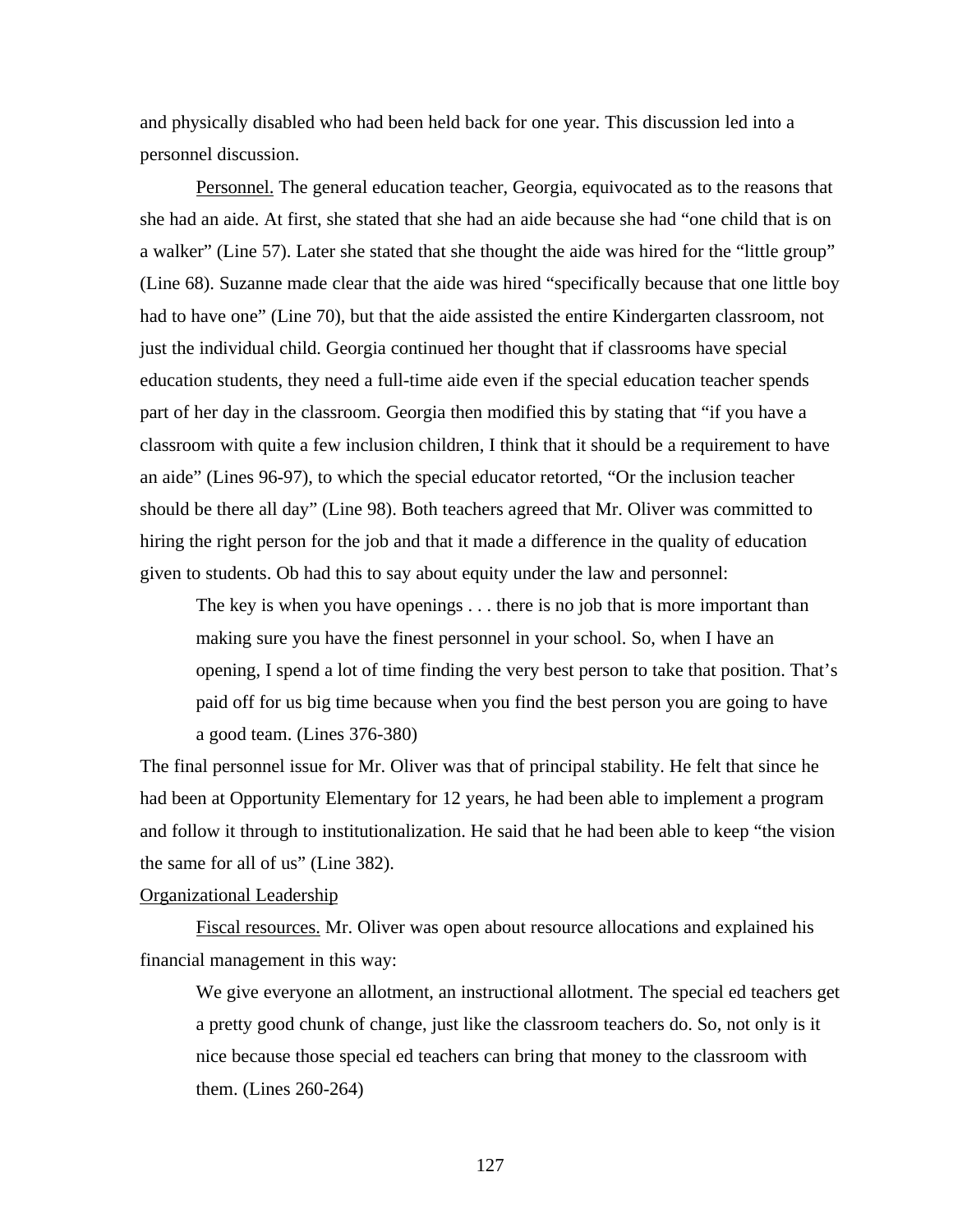Ob Oliver believed that implementing the inclusive program at Opportunity Elementary had a positive impact on other students' perceptions of students with disabilities. He said, "[The students] stay in the classroom, the teacher comes in. Things are modified, but other kids really don't know too much about the modifications" (Lines 276-278). He remarked that this fact seemed to have made an impression on parents.

#### Political and Community Leadership

Without any prompting, Mr. Oliver described parental perception of Opportunity Elementary's inclusive education program. He stated:

When we stopped [mainstreaming] and started keeping their child in the classroom in an inclusive setting, the very next time we had an IEP, those parents said, "We hope you never go back to the way you were doing it. My child's self-esteem is much higher because they are in there with the regular kids." (Lines 271-275)

Other indications that Ob was savvy to public opinion included his awareness of ways to utilize a Title I reading teacher to benefit the entire school as well as how to acquire a specialist once the school did not qualify for Title I. About this he stated, "We're real proud of that" (Line 364). He also displayed an awareness of when to struggle with central office (i.e., asking for extra personnel) and when to make the best of central office directives (i.e., move to inclusive environments). His wherewithal to prepare a plan of action for an inclusive setting prior to directions from central office gave him the leverage to make a compromise. He explained to me, "We said, 'Look, we will send [the students with disabilities] back [to their home school] when we feel they can make it with support'" (Lines 73-74). In this way, Opportunity Elementary maintained power over individual students' educational programs to the benefit of these students in Mr. Oliver's mind.

# Summary

Mr. Ob Oliver's experience included teaching high school music for nine years with five years in a collaborative situation with a special educator. He had been a principal for 13 years and had spent 12 of those years at Opportunity Elementary, a small rural school of 190 students. Of these students, 18, or 9%, were identified as needing special education services. Three full-time special educators were responsible for 14 of these students with learning disabilities, mild to moderate mental retardation, developmental disabilities, hearing impairments, and other health impairments. The other four pupils, students with severe to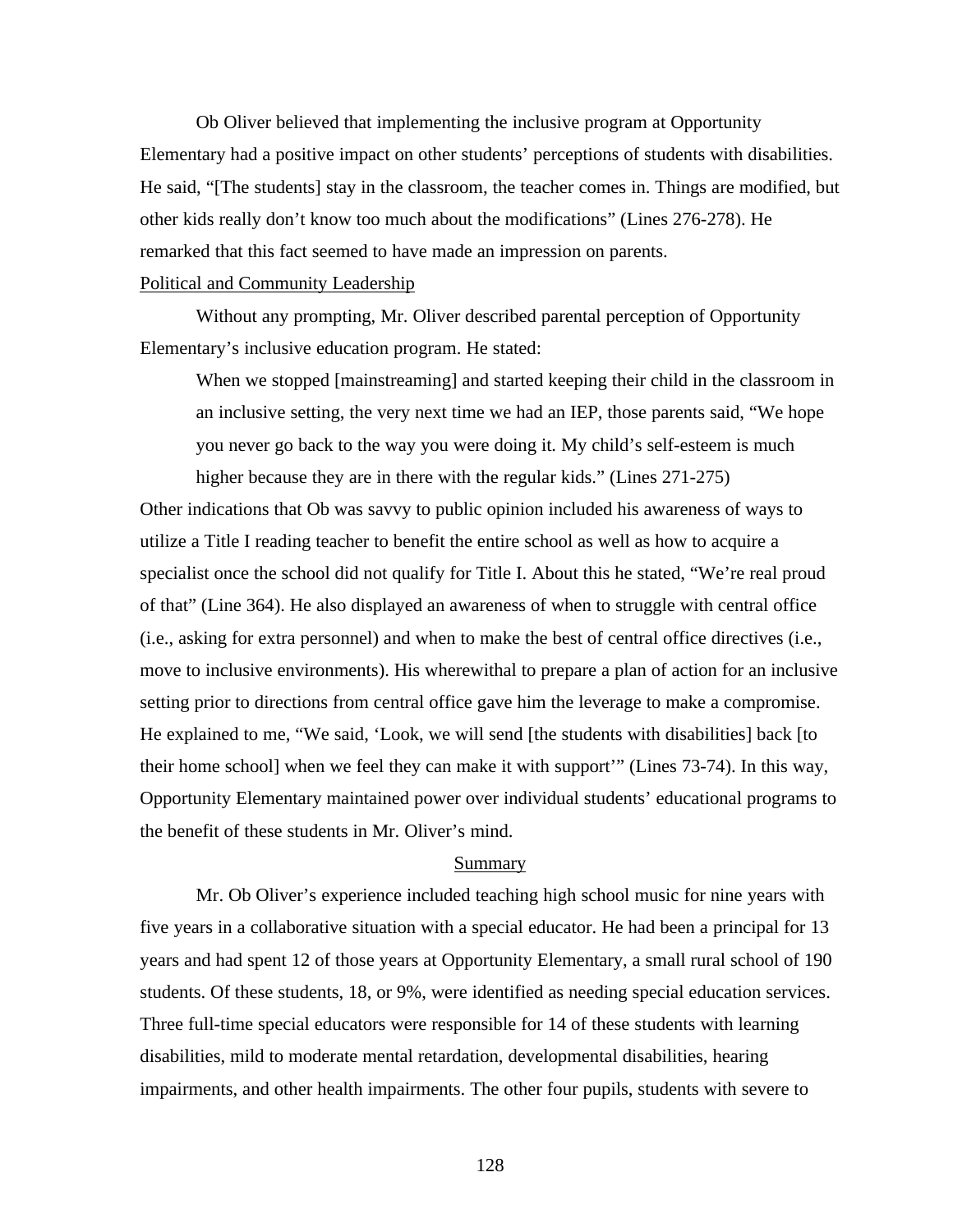profound mental retardation, were the responsibility of one other full-time special educator. No resource classes were offered this year, but Starr noted that space and personnel accommodations were ready for implementation in case any students required resource services.

Mr. Oliver tended to be a proactive leader who used research-based actions for many of his strategies. He was stifled in his ability to make instructional grouping diverse and individualized for students with disabilities due to the small size of his school. He turned to the use of one teacher's classroom per grade level as the identified "inclusive class." This practice, while debated in the literature, has strong support by many practitioners in the field. However, Mr. Oliver's practice of giving "inclusive teachers" privileges or special treatment held the possibility of causing conflict rather than building partnerships between teachers. The teacher team reported a certain amount of conflict. Yet, Ob modeled actions that he wanted emulated such as being an organized educator, completing projects in a timely manner, and displaying trust and confidence in the special education team leader. There was ample evidence from the teacher team and the principal's evaluation completed by his staff that these actions were both valued and imitated by his teachers.

Mr. Oliver displayed trust in his teachers, in particular his special education coordinator, Starr, but completed formal district mandated evaluations of each teacher based on the district's set guidelines. Individual teacher evaluation criteria were not reported and evaluations of partnerships that were strictly an informal process based on observations of teachers talking together. Substantive issues used to evaluate teachers were student report cards, IEP progress reports, and student writing samples.

Mr. Oliver's experienced ability to work through the bureaucracy achieved many benefits for his school including extra personnel. The environment that he was able to create made individualization of services to students less complex and more likely to happen than if he did not have adequate personnel. Another factor that appeared to affect the climate of the school was the stability and experience of the staff and administration. Mr. Oliver's longterm commitment as principal of Opportunity Elementary had given him the opportunity to implement a change process to the point of institutionalization. His philosophy of change seems to naturally follow Zins and Illback's (1995) theory that: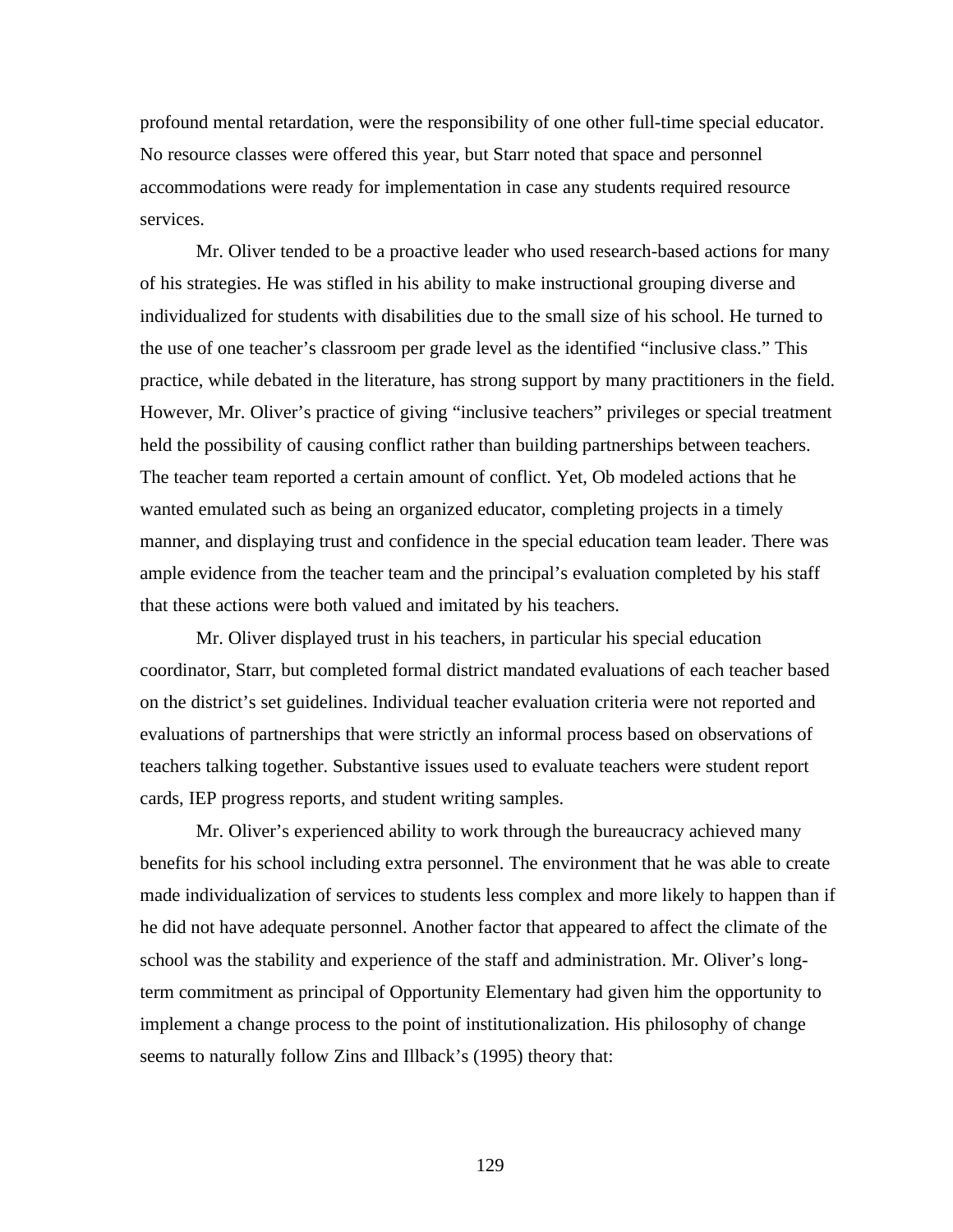Change initiatives that concentrate significant energy on [the] activity have the greatest chance of success. The complexity of change in schools is such that generally it is unrealistic to expect to bring about large-scale reform at once. Progress occurs when small steps are taken to increase the number of people involved. (p. 240)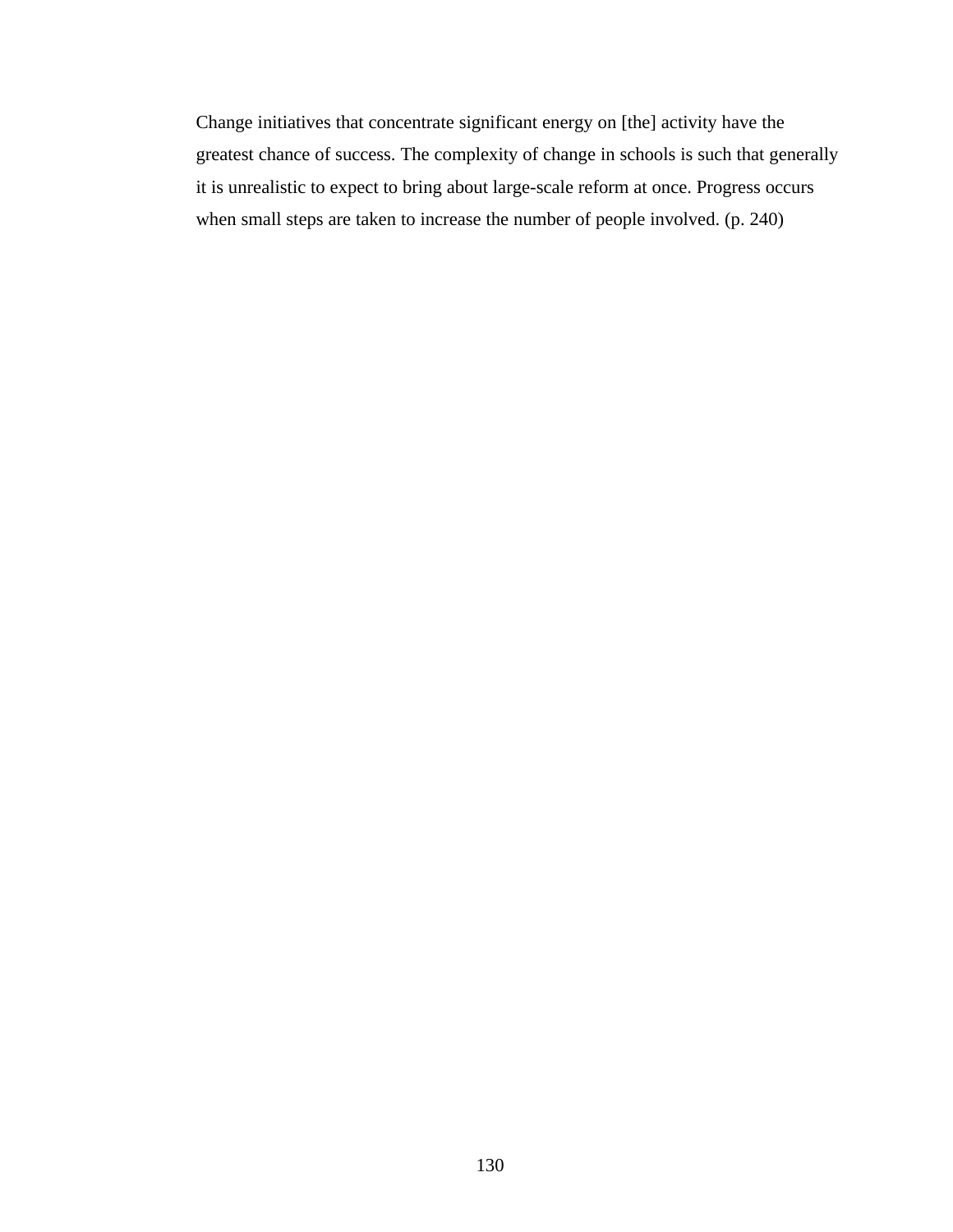# CHAPTER FIVE

## LESSONS LEARNED

"The problems associated with the implementation of instructional innovations are many and highly complex. Clarification of these problems should greatly improve implementation efforts" (Guskey, 1988, p. 69).

#### **Overview**

Because collaboration between general and special educators appears to be a promising practice for service delivery to students with disabilities and students at-risk for failure, the intent of this study was to discover how principals at six elementary schools in southwest Virginia view their ability to foster this collaboration. The goal was to gain an understanding of the facilitators and barriers that these principals face when attempting to support this cooperation and to describe methods that they have used to overcome constraints. The questions that guided this study include: What administrative supports are needed to facilitate cooperative partnerships between special and general educators? What barriers and facilitators do administrators believe are present in support of this cooperation? and How are the barriers overcome, if at all?

This chapter begins with a review and discussion of the participant and setting variables followed by the findings of the study. These are followed by a consideration of how the study results might contribute to theory development. In conclusion, implications of the research findings for practice and future research are offered.

### Participant and Setting Variables

Variables associated with the principals and the settings in which they work are discussed in the next sections. These factors tended to be external to the principals' immediate control, such as school size, experience of the principals, and students with disabilities to special education teacher ratio.

## School Size

The size of the elementary school in this study appeared to have an impact on the comments from the principals concerning facilitators and barriers to their schools' struggle to implement a collaborative model between general and special educators. Smaller schools tended to report fewer barriers to collaboration, and the reported barriers were followed by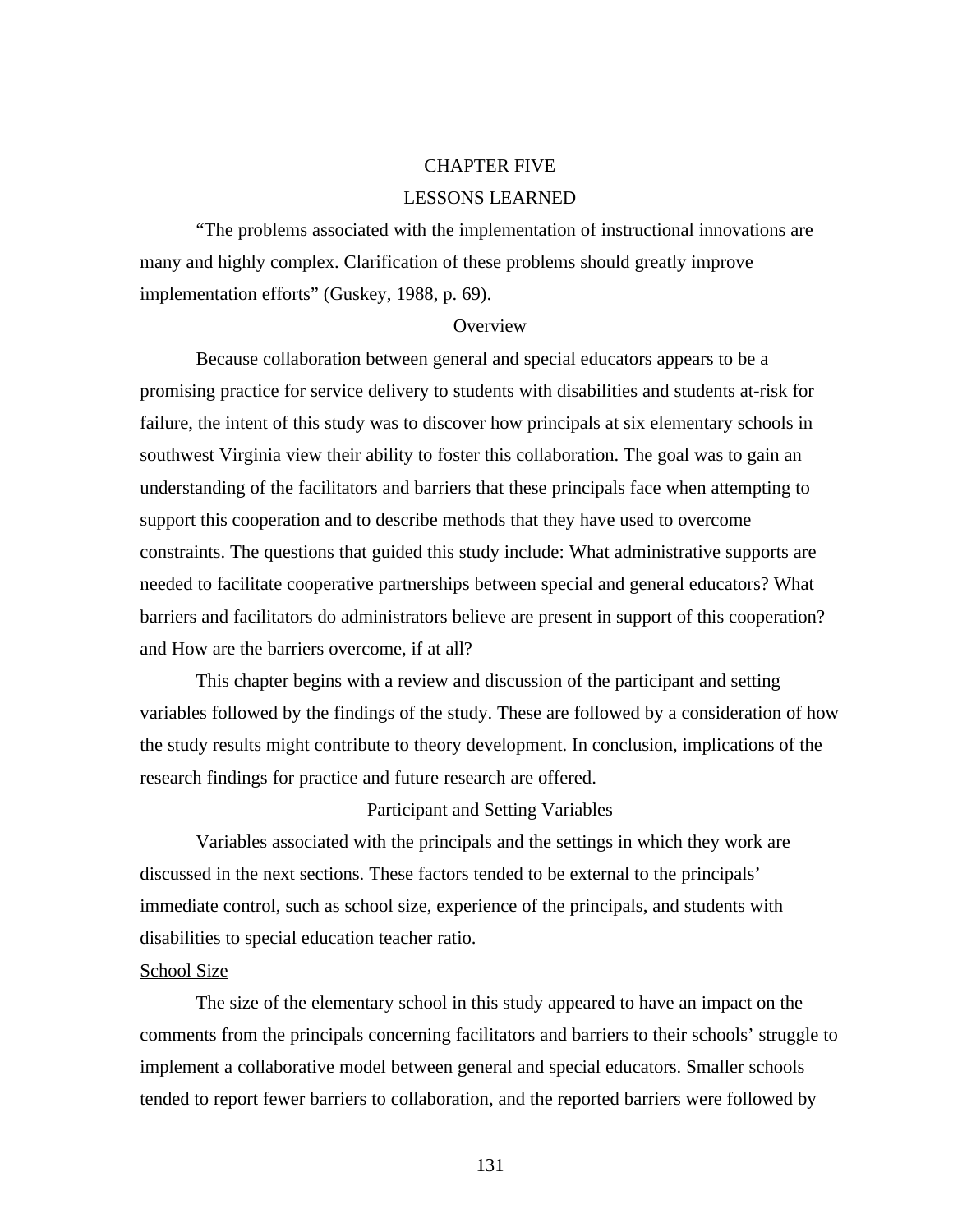methods the school had used to overcome these inhibitors to collaboration. Larger schools tended to report barriers that were from external sources and that the schools felt powerless to overcome.

Opportunity Elementary, the smallest school with 190 students, found top-down imperatives, such as the call six years prior to this study for district-wide inclusive classes, relatively uncomplicated to implement. They gathered teams of general and special educators together to visit school sites throughout the state that had already begun educating their students with disabilities in regular education classes. Link Elementary, with 271 students, reported the barrier of one general educator who was initially unwilling to differentiate instruction and a small number of others who were unsure how to differentiate instruction for students with disabilities. Ms. Linkous initiated a personal campaign to individually disseminate knowledge about the importance of and methods for differentiating instruction. Civil Elementary had 351 students. The principal, Mr. Cisco, found the most profound barriers to collaboration were from outside sources. Examples of these external barriers include receiving late information about the participation of students with disabilities in statelevel assessments and state guidelines for the maximum caseload of special education teachers. Because Mr. Cisco felt that Civil did not have enough personnel to support special education teachers within regular education classes, which he felt would be most beneficial to students with disabilities, he determined that his school district would not support that model. The special education team at Buchanan Elementary, with 361 students, reported a variety of barriers, but each member of the team had a differing perspective regarding constraints to collaboration. The principal reported none; the special educator reported that federal mandates were barriers rather than solutions to Buchanan's special education problems; and the general educator found that lack of training in how to control special education students was her main constraint in collaboration. Both teachers reported that finding a common planning time had been impossible. Neither of these educators believed that Mr. Baker could address these problems, and therefore appeared resigned to bend to these barriers. At Kent Elementary, with 470 students, Dr. King was the only participant to realize constraints to collaboration. He reported that state guidelines for the number of special education teachers needed at the district level, and similar district guidelines that do not consider building-level constraints, hindered his ability to support collaboration due to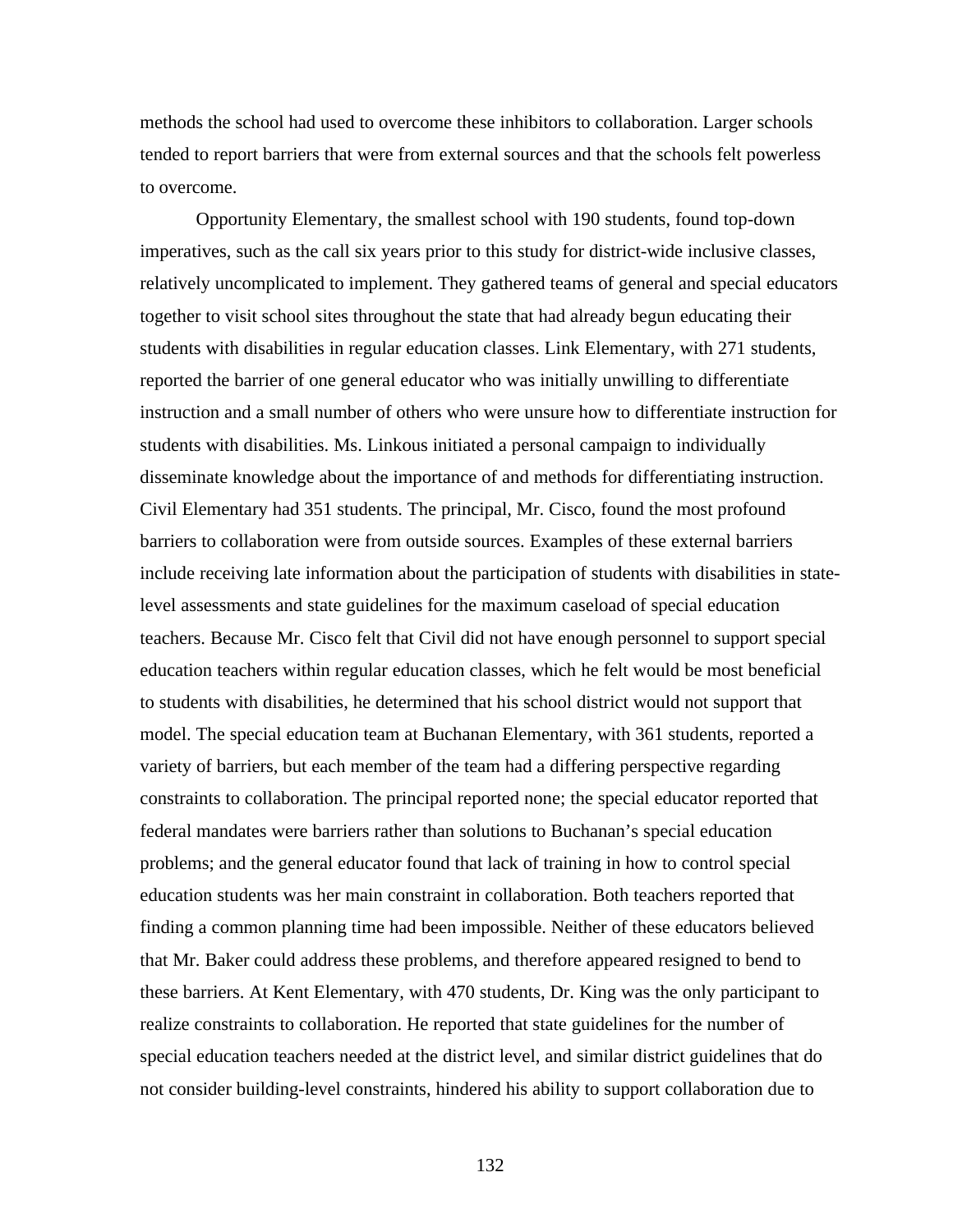the low number of special educators at Kent Elementary. Dr. King reported that he attempted to overcome this problem by shifting special education teachers mid-year as student numbers grew. The participants at Ocean Elementary, the largest school with 529 students, determined that lack of a common planning time was their most prevalent barrier to collaboration. The teacher-participants met before school and after school to discuss the education of individual students, but reported that other teachers did not collaborate. Ms. Olsen, the principal, reported that she attempted to solve this problem by covering classes on a need basis so that the teachers could have time during the school day to work together. The teacher team, however, did not recognize her attempts.

This finding conforms to school size research, the majority of which suggests that small size had a positive effect on the interpersonal relationships within schools (Cotton, 1996). Meier (1996) summarized the benefits that she found in directing small schools, one of which was that small schools allow teachers to simplify the organization, therefore allowing schools to accommodate for individuality.

#### Principal Experience

The two principals in this study with the largest number of years of experience as teachers, Ms. Olsen and Mr. Baker, both had previously been teachers for 22 years and only full-time principals for one and two years, respectively. Ms. Olsen was a female in a relatively affluent suburban school of 529 students, 11% of whom were special education and served by three special education teachers and 25 regular educators. Mr. Baker was a male in a relatively low socioeconomic small-town school with 361 students, 12% who were special education and served by 5 special and 22 general educators. Both of these principals displayed difficulty expressing their support of the collaborative effort in their schools in comparison to the other four principals in the current study. Ms. Olsen discussed most of her support in the hypothetical, how she planned to support collaboration in the future. Mr. Baker tended to report his support as through high expectations of his teachers to educate students. The most apparent similarity between these two principals and their schools that is not seen with the other principals, who were more able to explain their support for collaboration, is the demographic factor of experience; specifically extensive teaching experience and minimal administrative experience. Even with the small sample size of the current study, this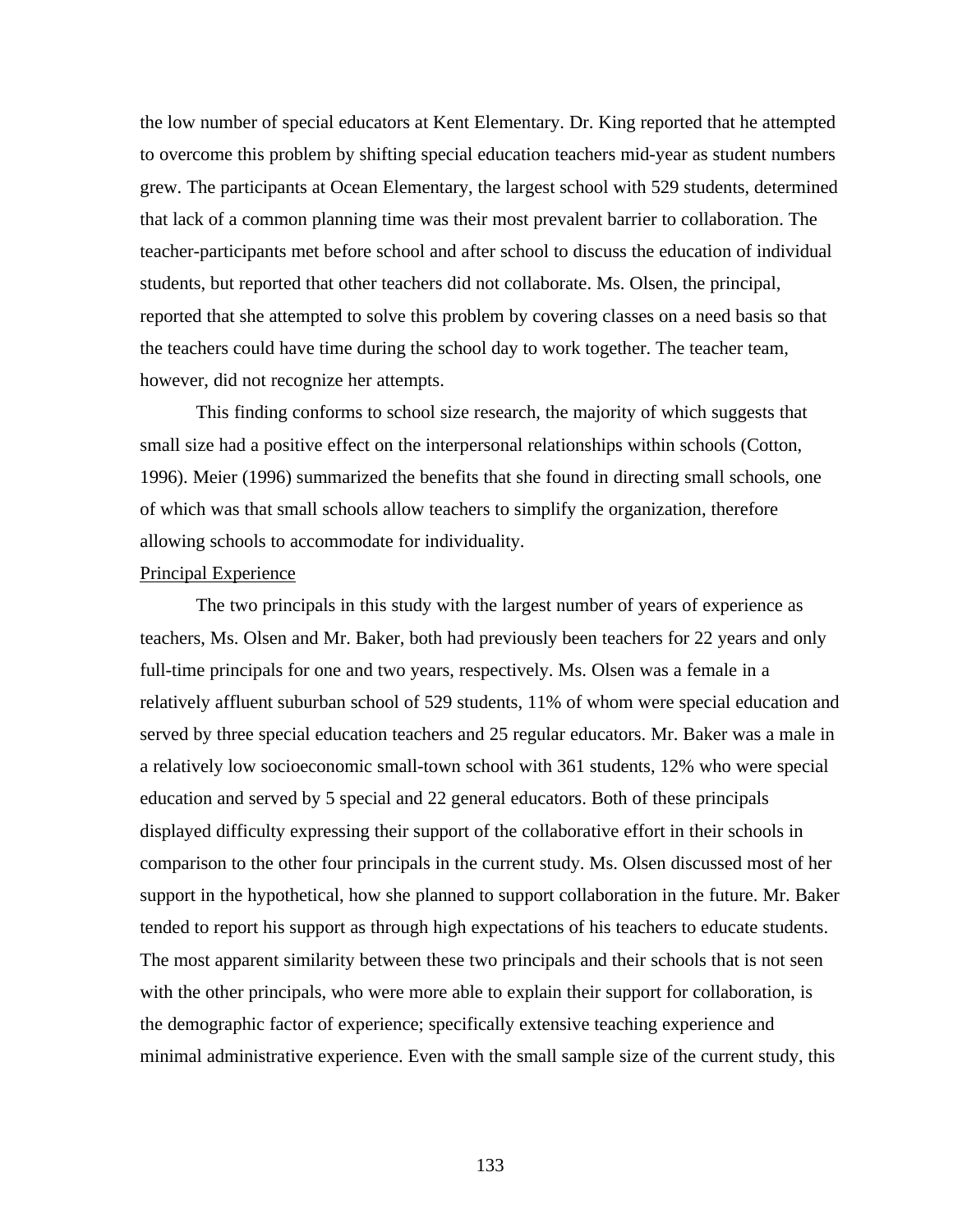observation calls into question the effectiveness of these principals in fostering a collaborative model between general and special educators within their schools.

### Student to Teacher Ratio

The ratio of special education teachers to students with disabilities is a factor that dominates each of the other factors. If the fewer students a special educator has on her caseload, the less numerous the issues will be for teams of general and special educators, then the more in-depth cooperation may be between these educators. Table 5.1 displays the ratios of special education teachers to students with disabilities for each school. Table 5.1

| School                        | Ratio of Special Education Teachers to |  |  |
|-------------------------------|----------------------------------------|--|--|
|                               | <b>Special Education Students</b>      |  |  |
| Civil Elementary              | 5/28                                   |  |  |
| Link Elementary               | 1.5/31                                 |  |  |
| <b>Buchanan Elementary</b>    | 5/44                                   |  |  |
| Ocean Elementary              | 3/59                                   |  |  |
| Kent Elementary               | 4/59                                   |  |  |
| <b>Opportunity Elementary</b> | 4/18                                   |  |  |

Ratio of Special Education Teachers to Special Education Students

Opportunity Elementary, with approximately five students of varying disabilities per special educator, reported only one barrier, which was external to the building. The participants at Opportunity felt able to overcome this barrier of top-down mandated inclusion with teamwork. Civil Elementary, with approximately six students (the majority of whom had learning disabilities) per special education teacher reported relatively few barriers (noted earlier such as state guidelines for maximum caseload for special education teachers), and all constraints were external to the building. Mr. Cisco, even with Civil Elementary's low ratio of special educators to students, still reported a desire to hire more special educators in order to develop a more inclusive environment in which to educate Civil Elementary's students with disabilities. Buchanan Elementary supported approximately nine students with varying disabilities per special education teacher. Mr. Baker did not express any constraints; yet, his teachers reported that the opportunity to work together was nearly nonexistent. Dr. King at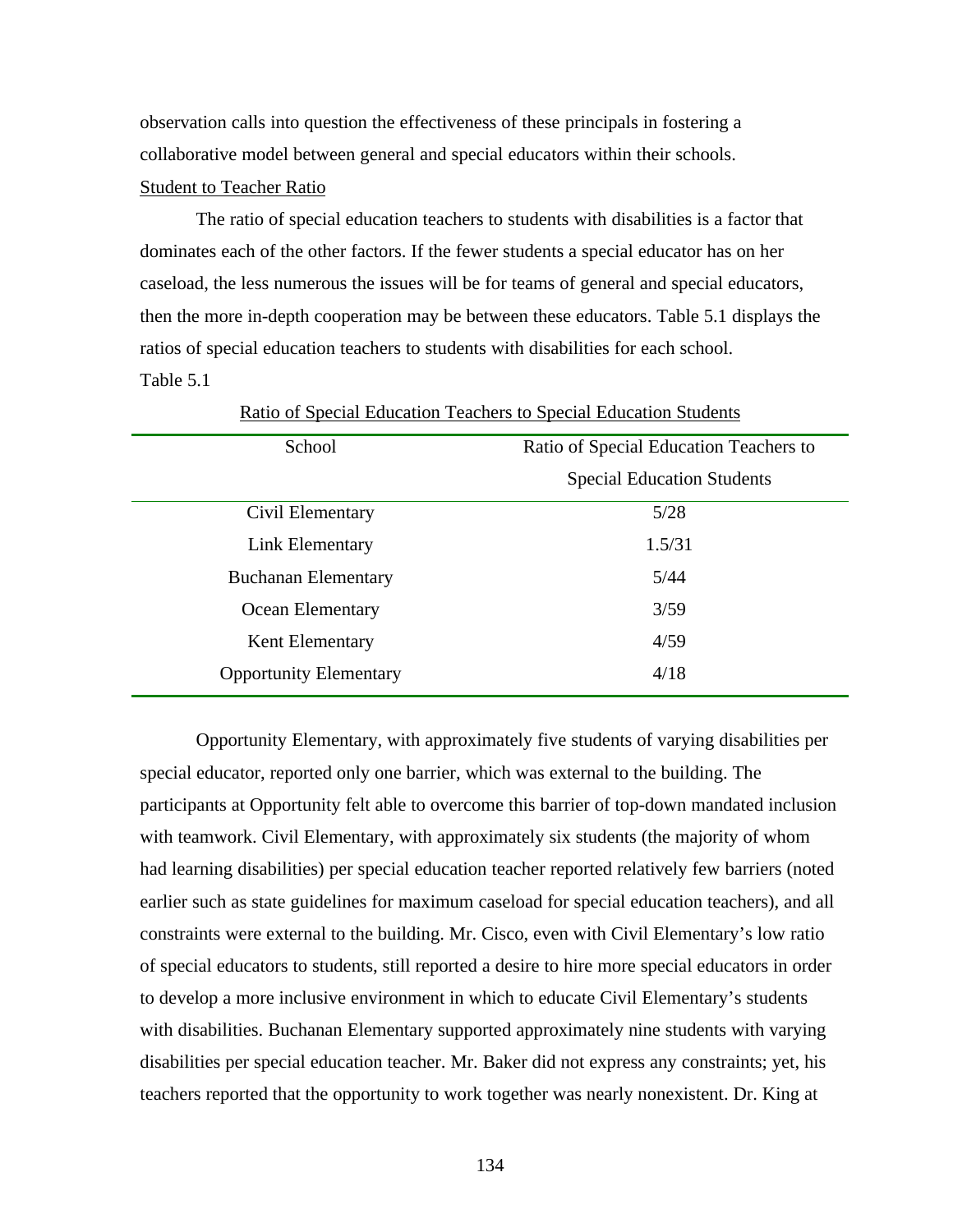Kent Elementary, with approximately 15 students identified with varying disabilities per special education teacher, reported that guidelines for the maximum number of special education teachers he was allowed to hire caused him the greatest problem in fostering a collaborative environment between general and special education. With approximately 20 students (mostly with learning disabilities and emotional and behavioral disorders) per special educator, Ocean Elementary participants each reported that finding a common time to collaborate was a constraint. Link Elementary had approximately 21 students, the majority of whom had learning disabilities. Ms. Linkous, the principal, believed that finding a common planning time for collaboration was impossible, while the general educator emphasized that if anyone would develop a schedule for collaborating, that the principal would support this effort. The schools with a high number of students with disabilities per special education teacher tended to have more difficulty finding methods for collaborating for the benefit of students with disabilities than did schools with a lower ratio.

#### Findings

Results of this study are discussed in terms of the research questions concerning what principals did that influenced the collaboration between general and special educators. Ten primary areas are defined: (a) supporting partnerships; (b) hiring selectively; (c) modeling cooperative behavior; (d) establishing special education as integral to the school's mission; (e) utilizing validated practices; (f) making common time a common practice; (g) being knowledgeable about special education issues; (h) utilizing prereferral and referral processes; (i) developing in-house special education training; (j) assigning teachers and students. These ten administrative factors that affected collaboration for the six case studies are summarized in Table 5.2.

Administrative Factors That Influenced Collaboration

Administrative factors that affected collaboration, either positively or negatively, across the six case studies are discussed in the following sections. These variables are considered in terms of actions that principals took or felt incapable of performing. Supporting Partnerships

The principals at Kent and Ocean Elementary Schools expressed that allowing partnerships to begin incidentally and to evolve naturally without intervention from administrators benefited the growth of productive collaboration. Dr. King, at Kent Elementary, and Ms.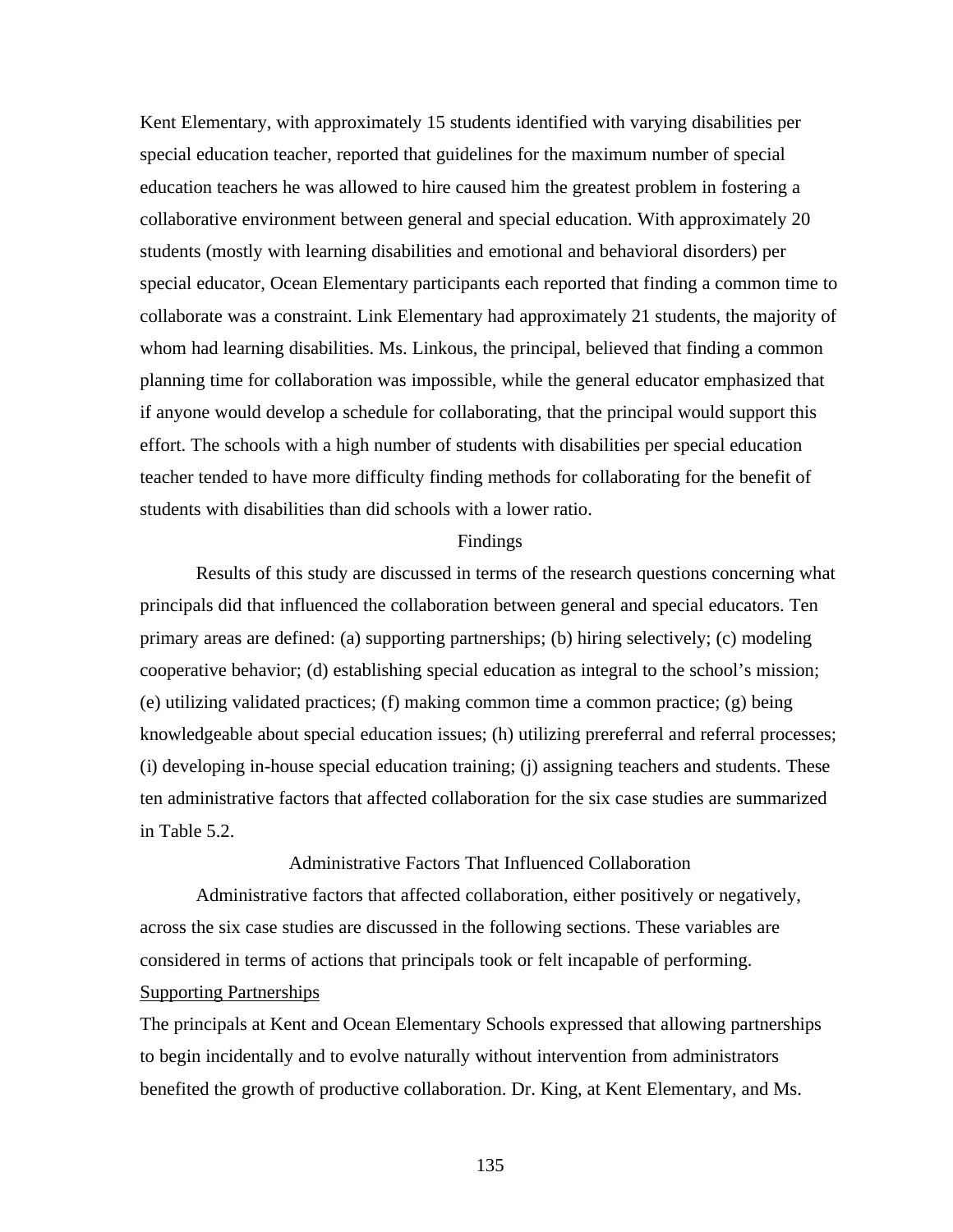Olsen, at Ocean Elementary, both indicated that teachers with similar personalities, interests, and teaching philosophies naturally gravitated to one another and became effective partners. The teachers at Kent Elementary praised Dr. King for supporting strong partnerships. This teacher team insisted that many principals are concerned that they, as administrators, will lose their control or power if they allow teachers to collaborate for an extended time. The teacher team at Kent Elementary reported that the collaborative teams at their school felt more empowered at Kent than they had at their previous schools, and that the climate at Kent was challenging and enriching. At Civil Elementary, Mr. Cisco explained that the stability of partnerships ideally should extend to the stability of the principal in the school. He believed that the practice of allowing the leader of a school to begin a partnership program and continue it, for at least a five-year period, allowed productive partnerships to become an integral part of the school. Mr. Cisco had led Civil Elementary for five years and had been a principal in the district for twelve years. Mr. Oliver from Opportunity Elementary found that allowing general educators to volunteer for a partnership with the "inclusive" special educator and then choosing the best candidate from each grade level supported partnerships in his school. Choosing the best teachers from a group of volunteers allowed Mr. Oliver to use teachers who had high-quality skills and ideas to share toward the education of students with disabilities. Ms. Linkous had high expectations for cooperation between general and special educators at Link Elementary. She made cooperation a focus of discussion between individual teachers and herself when conversing about specific students with disabilities. She also focused faculty meetings on the importance of working together toward the goal of educating students. Mr. Baker, at Buchanan Elementary, did not have an explanation for how he supported partnerships other than using his experience as a tool.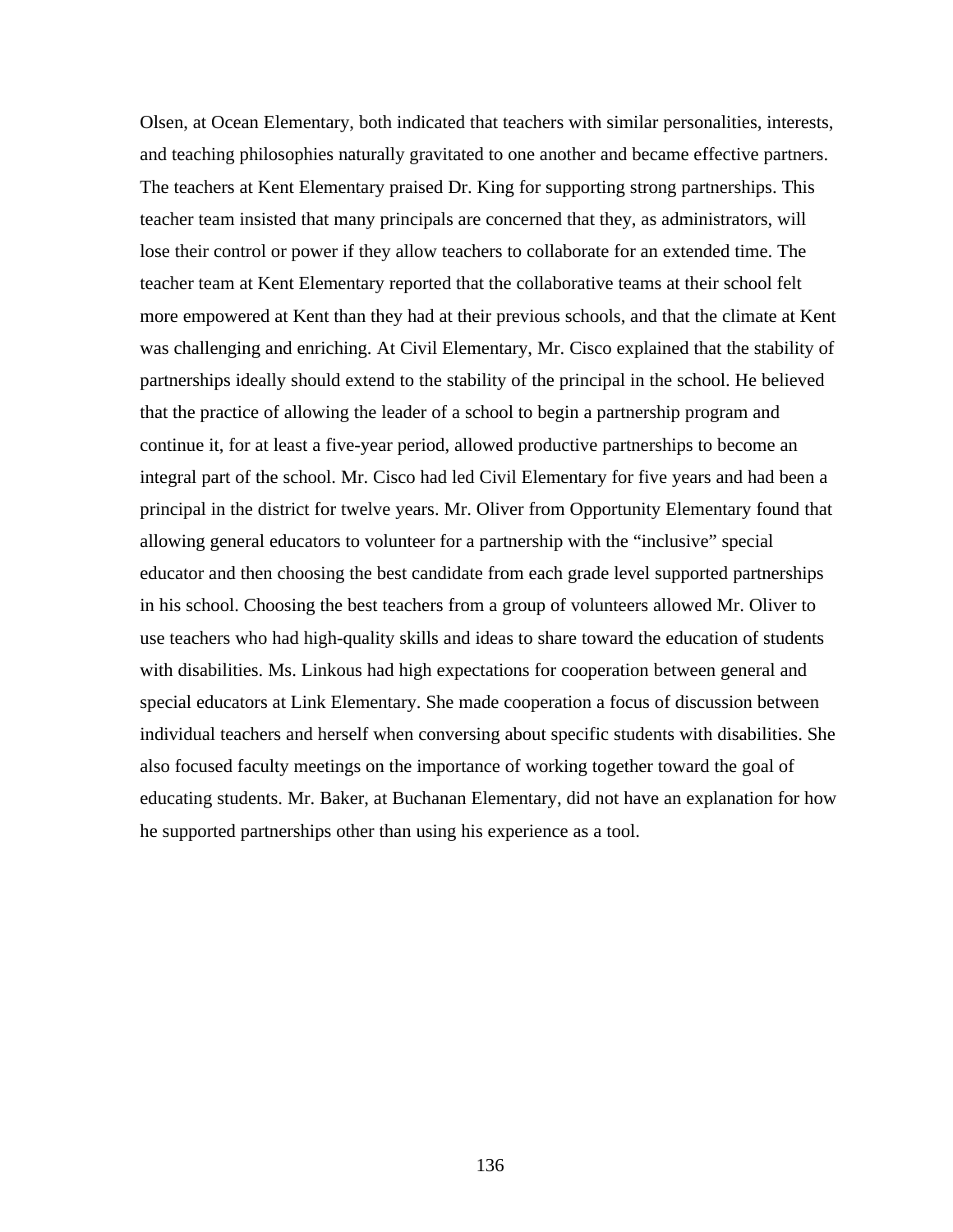# Table 5.2

| Administrative           | (a) Supporting    | (b) Hiring           | (c) Modeling      | (d) Establishing         | (e) Utilizing              |
|--------------------------|-------------------|----------------------|-------------------|--------------------------|----------------------------|
| <b>Factors Affecting</b> | Partnerships      | Selectively          | Cooperative       | <b>Special Education</b> | <b>Validated Practices</b> |
| Collaboration            |                   |                      | Behavior          | as Integral to           |                            |
|                          |                   |                      |                   | School's Mission         |                            |
| Case I: Buchanan         | $- -$             |                      | Fostered open     | Part of IEP team.        |                            |
| Elementary, Mr.          |                   |                      | communication.    |                          |                            |
| <b>Bob Baker</b>         |                   |                      |                   |                          |                            |
| Case II: Ocean           | Allow teams to    | Self-starters and    | Modeling          | Part of IEP team.        |                            |
| Elementary, Ms.          | evolve naturally. | ability to work with | cooperation in    |                          |                            |
| Olivia Olsen             |                   | variety of people.   | classes with      |                          |                            |
|                          |                   |                      | students.         |                          |                            |
| Case III: Civil          | Long-term         | Staff enthusiastic   | Fostered          | Part of IEP team.        | Sought supporting          |
| Elementary, Mr.          | principal.        | about partnerships   | communication.    | Showcase special         | information                |
| Cecil Cisco              |                   | and fit well within  | Cross-grade level | education to             | regarding teachers'        |
|                          |                   | the school climate.  | meetings.         | community.               | claims of best             |
|                          |                   | Difficult finding    |                   | Designated special       | practices.                 |
|                          |                   | certified special    |                   | educator as              |                            |
|                          |                   | education teachers.  |                   | building-level           |                            |
|                          |                   |                      |                   | assistant.               |                            |
|                          |                   |                      |                   | Liaison between          |                            |
|                          |                   |                      |                   | teachers and central     |                            |
|                          |                   |                      |                   | office.                  |                            |
|                          |                   |                      |                   |                          |                            |

Summary of Administrative Factors Affecting Collaboration for the Six Case Studies

Note. A dash (- -) has been used to signify that no data were reported by the corresponding school for this cell.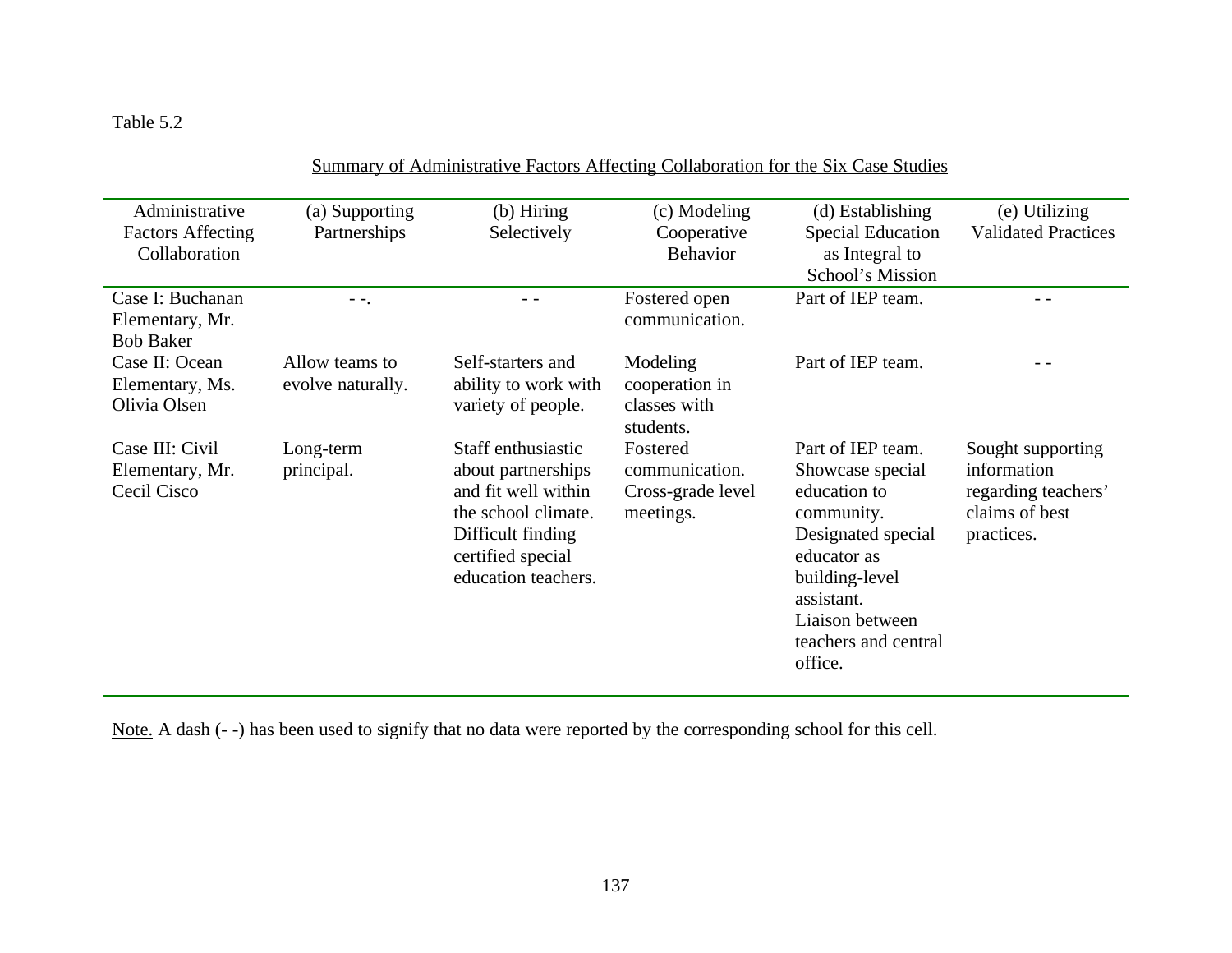Table 5.2 continued

| Administrative           | (a) Supporting      | $(b)$ Hiring       | (c) Modeling        | (d) Establishing     | (e) Utilizing              |
|--------------------------|---------------------|--------------------|---------------------|----------------------|----------------------------|
| <b>Factors Affecting</b> | Partnerships        | Selectively        | Cooperative         | Special Education as | <b>Validated Practices</b> |
| Collaboration            |                     |                    | <b>Behavior</b>     | Integral to School's |                            |
|                          |                     |                    |                     | <b>Mission</b>       |                            |
| Case IV: Link            | High expectations   | Personnel willing  | Win the trust of    | Part of IEP team and |                            |
| Elementary, Ms.          | for cooperation.    | to learn and       | teachers through    | all other meetings   |                            |
| Lynn Linkous             |                     | dialogue with the  | openness.           | with parents.        |                            |
|                          |                     | principal.         | Cross-grade level   |                      |                            |
|                          |                     |                    | meetings            |                      |                            |
| Case V: Kent             | Long-term teams     | Personnel          | Facilitate          | Designated special   | Personal research          |
| Elementary, Dr.          | that evolve         | enthusiastic about | communication.      | education            | about support of           |
| Karl King                | naturally.          | productive         |                     | coordinator as       | collaborative teams.       |
|                          |                     | partnerships.      |                     | administrator for    |                            |
|                          |                     |                    |                     | IEP meetings.        |                            |
| Case VI:                 | Best candidates for | Personnel with     | Collaborated openly | Part of IEP team.    | Team-based                 |
| Opportunity              | collaboration are   | good skills and    | with special        | Designated special   | research about             |
| Elementary, Mr. Ob       | chosen from a group | ideas to share.    | education           | educator as          | inclusive                  |
| Oliver                   | of volunteers.      |                    | coordinator.        | building-level       | instructional              |
|                          |                     |                    |                     | administrator.       | practices.                 |

Note. A dash (- -) has been used to signify that no data were reported by the corresponding school for this cell.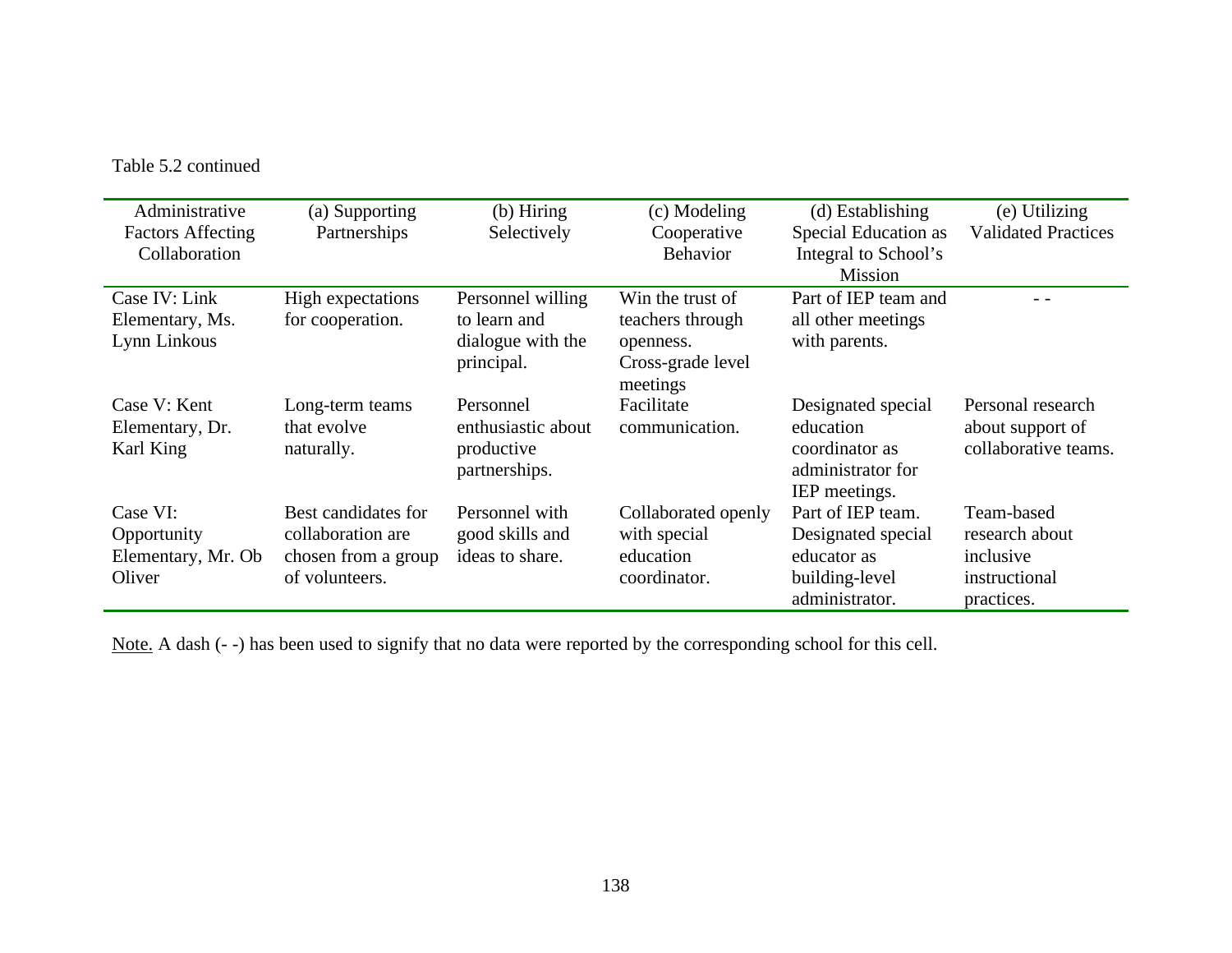# Table 5.2 continued

| Administrative           | (f) Making                      | $(g)$ Being                             | (h) Utilizing                | (i) Developing In-        | (j) Assigning                     |
|--------------------------|---------------------------------|-----------------------------------------|------------------------------|---------------------------|-----------------------------------|
| <b>Factors Affecting</b> | Common Time a                   | Knowledgeable                           | Prereferral and              | house Special             | Teachers and                      |
| Collaboration            | <b>Common Practice</b>          | <b>About Special</b>                    | <b>Referral Processes</b>    | <b>Education Training</b> | <b>Students</b>                   |
|                          |                                 | <b>Education Issues</b>                 |                              |                           |                                   |
| Case I: Buchanan         | Teachers saw lack               | Principal expected                      |                              | Focused training on       | Principal hand-                   |
| Elementary, Mr.          | of common                       | special educator to                     |                              | compliance.               | scheduled special                 |
| <b>Bob Baker</b>         | planning time as a<br>barrier.  | inform him, yet she<br>was misinformed. |                              |                           | education students<br>first. Then |
|                          | Principal did not               | Focus was on                            |                              |                           | developed                         |
|                          | comment.                        | compliance rather                       |                              |                           | computerized class                |
|                          |                                 | than instruction.                       |                              |                           | lists around the                  |
|                          |                                 |                                         |                              |                           | assignments for                   |
|                          |                                 |                                         |                              |                           | students with                     |
|                          |                                 |                                         |                              |                           | disabilities.                     |
| Case II: Ocean           | Principal felt the              | Experience as a                         | The school held              |                           | Plans to assign                   |
| Elementary, Ms.          | lack of common                  | teacher with                            | formal prereferral           |                           | students to                       |
| Olivia Olsen             | planning time was a<br>barrier. | exceptional<br>learners.                | and referral                 |                           | volunteer teachers.               |
| Case III: Civil          |                                 | Experience as a                         | meetings.<br>The school held | Formal and                | Spread students                   |
| Elementary, Mr.          |                                 | teacher with                            | formal prereferral           | informal training         | between teachers.                 |
| Cecil Cisco              |                                 | exceptional                             | and referral                 | through special           | High number of                    |
|                          |                                 | learners.                               | meetings.                    | educators.                | partnerships for                  |
|                          |                                 | Experience with                         |                              | Focus on student          | special educator.                 |
|                          |                                 | compliance issues                       |                              | education.                |                                   |
|                          |                                 | as a special                            |                              |                           |                                   |
|                          |                                 | education                               |                              |                           |                                   |
|                          |                                 | coordinator.                            |                              |                           |                                   |

Note. A dash (- -) has been used to signify that no data were reported by the corresponding school for this cell.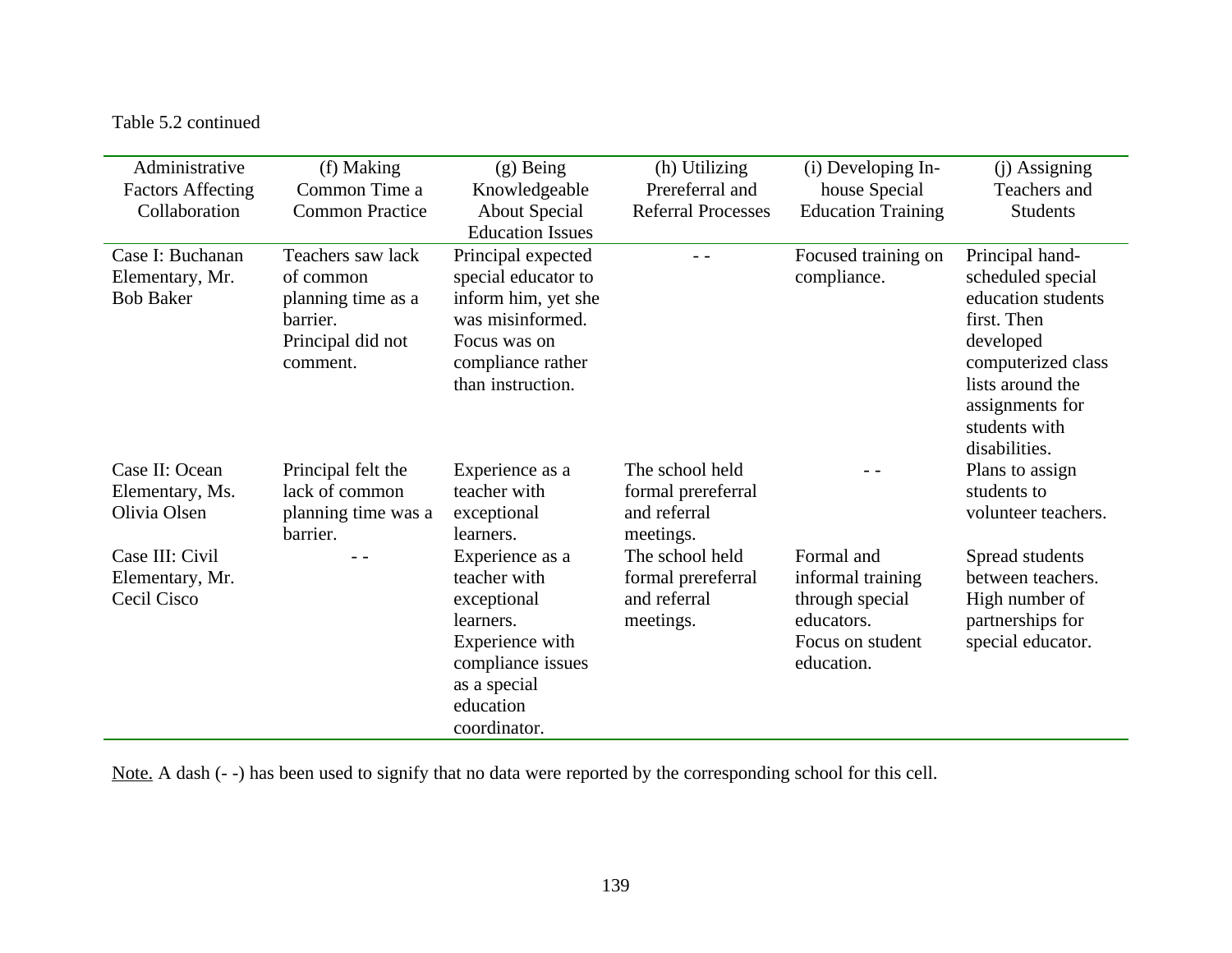# Table 5.2 continued

| Administrative<br><b>Factors Affecting</b>              | (f) Making<br>Common Time a                                                                                                              | $(g)$ Being<br>Knowledgeable                                                                                                            | (h) Utilizing<br>Prereferral and                                                                                                              | (i) Developing In-<br>house Special                                                                                   | (j) Assigning<br>Teachers and                                                                                                                           |
|---------------------------------------------------------|------------------------------------------------------------------------------------------------------------------------------------------|-----------------------------------------------------------------------------------------------------------------------------------------|-----------------------------------------------------------------------------------------------------------------------------------------------|-----------------------------------------------------------------------------------------------------------------------|---------------------------------------------------------------------------------------------------------------------------------------------------------|
| Collaboration                                           | <b>Common Practice</b>                                                                                                                   | <b>About Special</b><br><b>Education Issues</b>                                                                                         | <b>Referral Processes</b>                                                                                                                     | <b>Education Training</b>                                                                                             | <b>Students</b>                                                                                                                                         |
| Case IV: Link<br>Elementary, Ms.<br>Lynn Linkous        | Teachers saw lack<br>of common<br>planning time as a<br>barrier.<br>Principal felt that<br>arrangement of<br>common planning<br>time was | Experience as a<br>teacher with<br>exceptional<br>learners.                                                                             | The school held<br>formal prereferral<br>and referral<br>meetings.                                                                            | One-on-one<br>instruction for the<br>teachers from the<br>principal.<br>Focus on student<br>education.                | Due to small size of<br>the school,<br>difficulty<br>developing<br>heterogeneous<br>classes.<br>High number of<br>partnerships for                      |
| Case V: Kent<br>Elementary, Dr.<br>Karl King            | impossible.<br>District-wide half-<br>day per month<br>without students<br>used strictly for<br>planning and<br>collaborating.           | <b>Based on</b><br>knowledge from<br>research, the<br>principal lobbied<br>central office for<br>common planning<br>times for teachers. | Formal prereferral<br>and referral<br>meetings. Delegated<br>the administrative<br>responsibility to the<br>special education<br>coordinator. | On-the-job training.<br>One-on-one with<br>the special<br>education<br>coordinator.<br>Focus on student<br>education. | special educator.<br>Large school.<br>High number of<br>partnerships for<br>special educators.                                                          |
| Case VI:<br>Opportunity<br>Elementary, Mr. Ob<br>Oliver | Teams were<br>dismissed from bus<br>duty.                                                                                                | Principals'<br>knowledge or law<br>and best practice<br>research allowed<br>him to lobby<br>effectively for extra<br>personnel.         | The school held<br>formal prereferral<br>and referral<br>meetings.                                                                            | Special educator<br>was a resource for<br>general educators.<br>Focus on student<br>education.                        | Due to small size of<br>the school,<br>difficulty<br>developing<br>heterogeneous<br>classes.<br>High number of<br>partnerships for<br>special educator. |

Note. A dash (- -) has been used to signify that no data were reported by the corresponding school for this cell.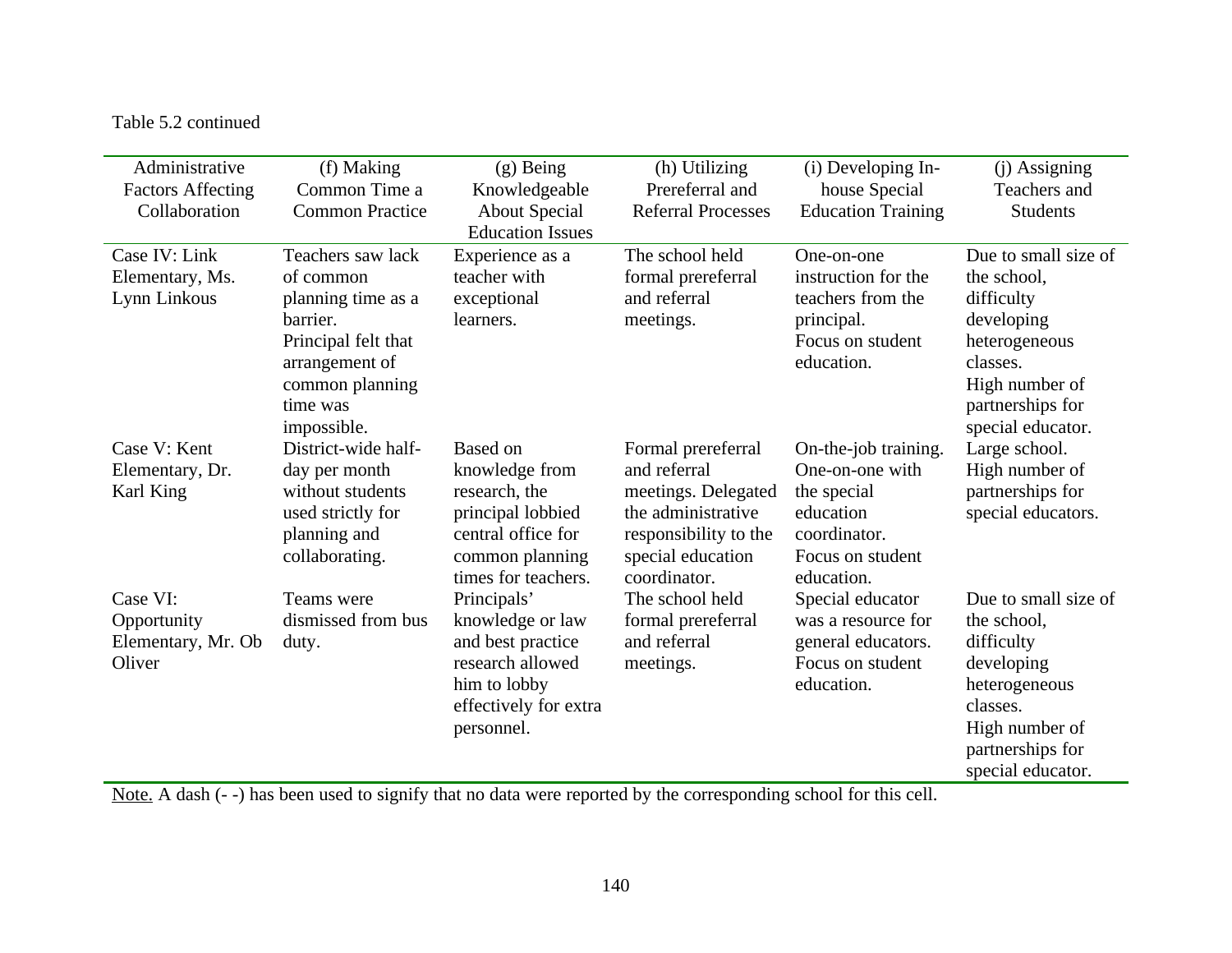#### Hiring Selectively

Mr. Cisco, in his small-town school setting, found that hiring the best personnel surfaced as a problem. The lack of a qualified, certified, special education pool of applicants from which to choose diminished the quality of general education/special collaboration. Although Civil Elementary enjoyed the lowest ratio of special education students per special educator, Mr. Cisco also felt that he needed more special education staff in order to offer a high quality continuum of services to the students of his school. Dr. King, due to the luxury of inaugurating Kent Elementary and being in a college town, hired each teacher personally and with a keen eye toward finding personnel who shared his enthusiasm for productive partnerships. He felt this was the key element to supporting cooperation within his school. Mr. Cisco seconded that notion and considered how well a potential staff member would fit into the climate of Civil Elementary before the hiring team made a decision. Ms. Olsen, while not at Ocean Elementary long enough to have made hiring decisions, appreciated the teacher who was a self-starter and able to work well with a variety of teachers. Mr. Oliver expressed the need for teachers who were involved in a collaborative situation to have skills and ideas to share with their partner. Ms. Linkous found that the lack of willingness and lack of knowledge among some general educators to provide differentiated instruction caused barriers for collaboration between the special educators and these particular general educators. Therefore, Ms. Linkous hired only teachers who were willing to grow and learn as well as to discuss with her problems they may encounter while teaching. Modeling Cooperative Behavior

Principals mentioned the importance of listening to their teachers and opening the lines of communication. Lynn Linkous, at Link Elementary, explained that she had to win the trust of her teachers through her own openness before they felt open enough to share their opinions and ideas. She firmly believed that this had moved the school closer to her goal of collaborative decision making and productive partnerships. Mr. Cisco and Dr. King pointed to facilitation of communication as an important factor for improving partnerships throughout their schools. Both principals purposefully gathered teachers together to discuss issues and stood back to allow teachers the opportunity to work together. When these principals did become involved, it was with the purpose of promoting further discussion. Ms. Linkous and Mr. Cisco both called cross-grade level meetings to discuss modifications,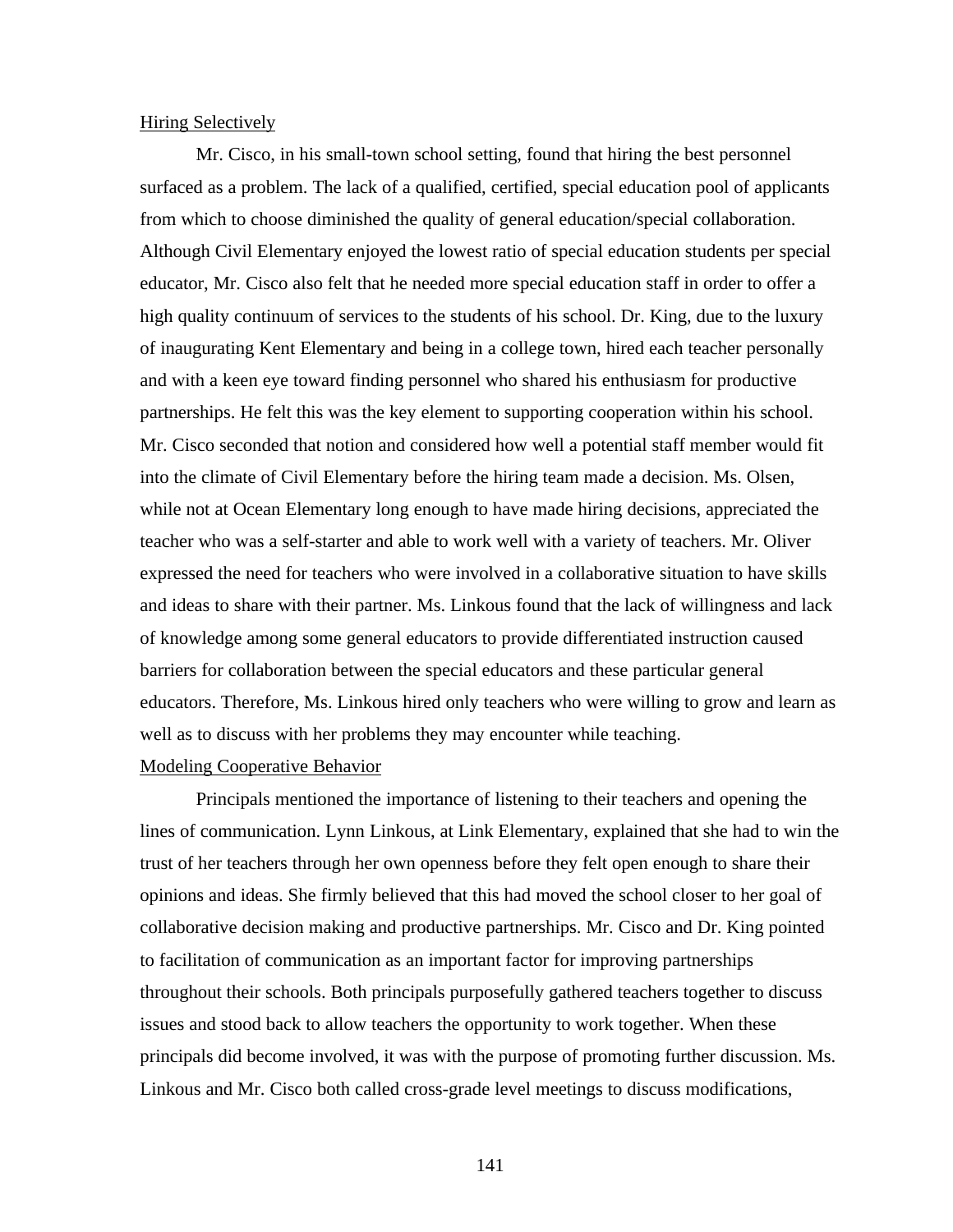adaptations, and the purchase of materials for specific students. Ms. Olsen relied on modeling cooperative teaching while in classrooms to speed the process of forming productive partnerships. Mr. Oliver collaborated openly with the special education coordinator, and the teachers saw how they worked as a team for decision making and problem solving. Mr. Baker said that he fostered a sense of openness and trust. He exhibited an open-door policy, and believed that teachers were willing to share with him any problems or concerns they might have.

#### Establishing Special Education as Integral to the School's Mission

When Mr. Cisco showcased special education at the school board meeting, he used another modeling technique to motivate general educators to work with special educators. In an effort to facilitate effective communication between the two, Mr. Cisco extended his work with the central office so he might become the liaison for his teachers. Dr. King, Mr. Cisco, and Mr. Oliver each designated a special educator as their building-level assistant. This technique encouraged respect and theoretically the desire in general educators to cooperate with special educators. All principals, except Dr. King, the principal of the largest school, made an effort to be a part of each IEP meeting, and Lynn Linkous attended all special education meetings from the initial child study. She was an integral part of the meetings and sometimes knew enough about the individual child and the aspects of exceptional learners to suggest more appropriate goals than the teachers had written. Dr. King, as was typical in his district, had designated the special education coordinator to attend IEP meetings on his behalf.

## Utilizing Validated Practices

Mr. Oliver discussed the influences of team-based research. He believed that researching a topic, such as inclusive education, brought the entire staff close together. Dr. King spoke about the role research had played in his professional endeavors to support collaboration. As a recent doctoral student, he had made an effort to keep abreast of many educational leadership issues, one of which was the administrative support necessary for inclusive education. Mr. Cisco's teachers explained that he sought out information at workshops and conferences that supported the teacher's claims about best practices in special education. The other principals in this study did not refer to their efforts in the area of researching validated practices.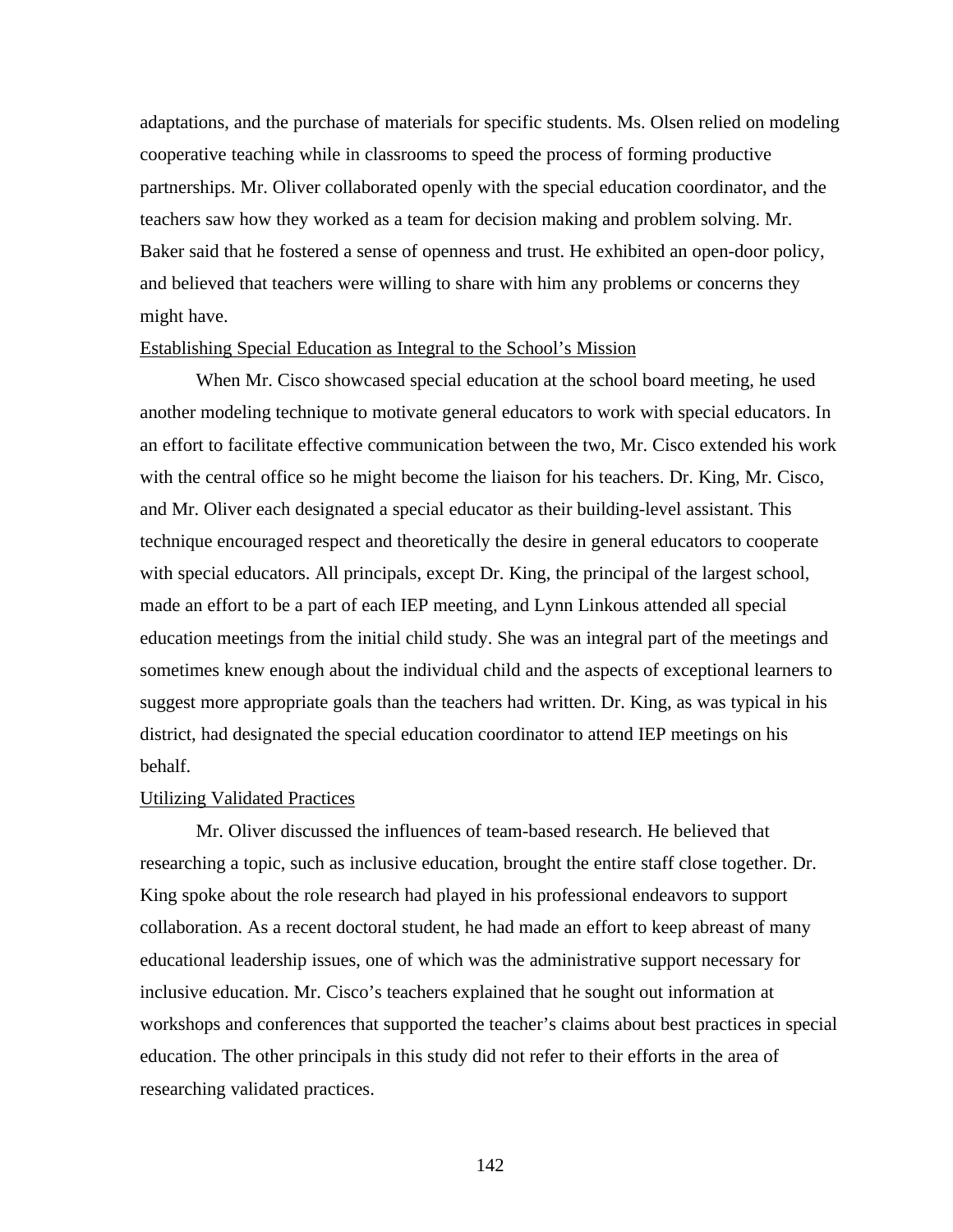### Making Common Time a Common Practice

While lack of common planning time between general and special educators has long been a topic of discussion in the collaboration literature, all principals except Ms. Linkous and Ms. Olsen reported that they had either found solutions to the problem or found it to be a non-issue in their schools. Ms. Linkous stated simply that finding this needed time was impossible due to other constraints such as the high number of teachers with whom the special educator had to collaborate and the caseload the special educator carried. Ms. Linkous spoke of only one particular time when she, the special educator, a non-collaborative general educator, and the counselor had traveled over one hour to a workshop. During the travel time, Ms. Linkous noticed the benefit of ensuring a common time for special and general educators to work together without students. Ms. Olsen, as a first-year principal, found that the organization of the school day inhibited the general and special educators from finding a common planning time. She found the lack of a common planning time to be a hindrance to her support of collaborative partnerships and had already implemented common planning times on a small scale. Neither Mr. Cisco nor his teacher teams mentioned the necessity of a common planning time for the support of their partnerships. Both teams noted, however, that physical proximity to one another allowed for spontaneous collaboration. The teachers at Buchanan Elementary found the lack of a common planning time frustrating; yet, Mr. Baker made no explicit reference to this practice. Allowance for a common designated time for general and special educators to work together was discussed as a facilitator to collaboration between general and special educators by two principals, Mr. Oliver and Dr. King. These principals made special arrangements to ensure that common times occurred at designated intervals. Mr. Oliver arranged for general educators of inclusive classes and special educators to be dismissed from bus duty each day, so they could work together at the end of every school day. Dr. King had successfully lobbied with the central office for a halfday each month without students for all teachers. This time was used for planning and collaborating, not administrative meetings.

## Being Knowledgeable About Special Education Issues

Ms. Olsen's, Ms. Linkous', and Mr. Cisco's background as teachers of students with disabilities and at-risk students in general gave them insight into what an appropriate education for individual students looks like. Mr. Cisco also drew insight from his experience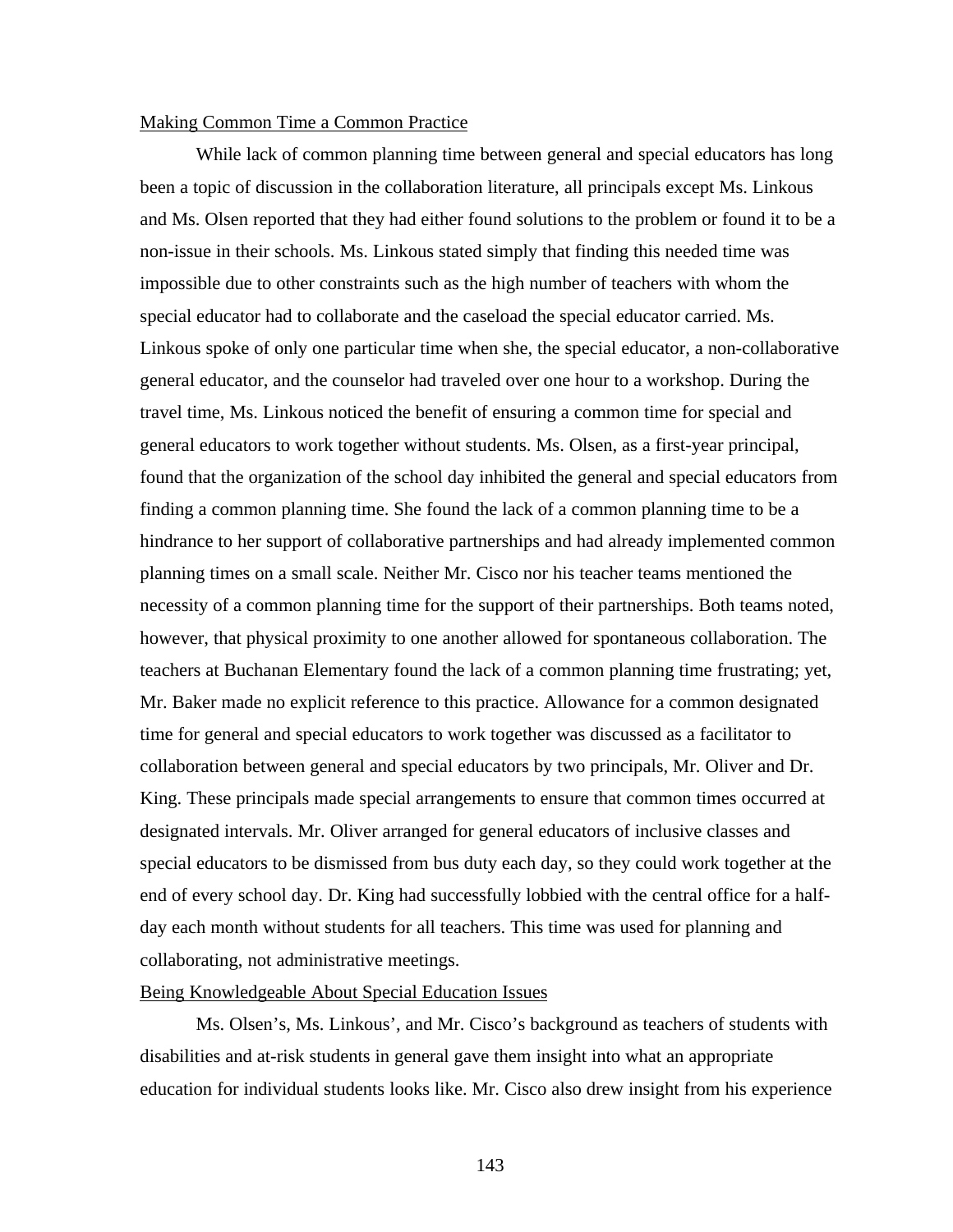as a building-level special education coordinator. Mr. Oliver, Dr. King, and Mr. Cisco specified that their knowledge of special education law, exceptionalities, and best practices facilitated the collaborative models in their schools. Based on their knowledge, these principals were able to acquire monetary resources, personnel, or time without students specifically for the benefit of educating students with disabilities using a collaborative model. Mr. Baker expected his special education coordinator to inform him regarding special education compliance issues; yet, she lacked this information.

#### Utilizing Prereferral and Referral Processes

All principals except Mr. Baker noted that the processes occurring prior to formal referral of students for special education services, such as Virginia's child study, a requirement for prereferral teams, promoted teacher collaboration. In order for the prereferral process to operate efficiently, Mr. Cisco held cross-grade level meetings early each school year to refresh teachers' memories about the process, and to discuss individual children. Mr. Cisco and Dr. King emphasized the importance of ensuring that general education teachers carry the responsibility of the student in the prereferral process with the support of the special educator. Ms. Olsen, Mr. Oliver, and Dr. King spoke of their schools' prereferral process only after being prompted. Dr. King had delegated the administrative responsibility to the building-level special education coordinator. Ms. Linkous brought up the subject of referral as an area where she supported collaboration, but had to be prompted to discuss her school's prereferral process.

## Developing In-house Special Education Training

Using the expertise of special education teachers to inform the rest of the faculty, staff, and administration seemed to be a popular method for principals to promote collaboration between special educators and others within the school. Mr. Cisco believed that the method of training individual teachers through the special education teachers was an ingrained function of Civil Elementary, and therefore, general educators sought out counsel from the special educators spontaneously. The building-level special education coordinator also arranged inservices for the entire staff. Ms. Linkous' form of in-house training consisted of her personal efforts to directly educate the teachers about the importance of collaborating with one another and differentiating instruction. She accomplished this through a makeshift teacher's library and by dispensing to each teacher books and a packet of materials on the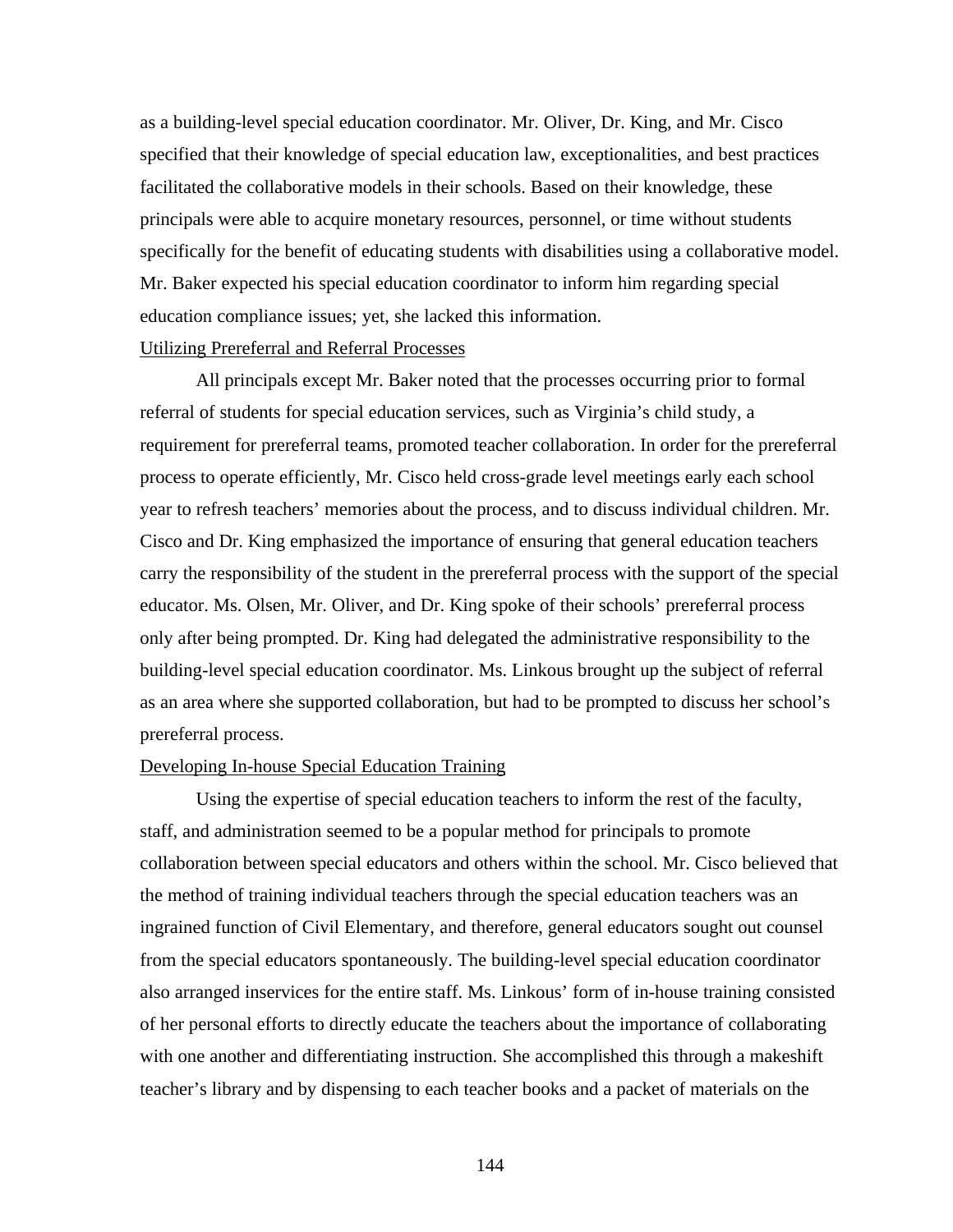topic of best practices in educating students with diverse needs. Mr. Baker's idea of in-house training incorporated relying on the special educator to train himself and the other teachers in matters of compliance issues. Dr. King relied on his special education coordinator to provide formal, structured training for any general educator who needed expert advice and with all special education aides. Mr. Oliver found that his special education coordinator had naturally become the in-house training provider for special education issues. The general educators sought her out for advice. Each principal, except Ms. Olsen, the only first-year principal, discussed within-school resources as a practical solution to the challenges of supporting collaboration between general and special educators.

## Assigning Teachers and Students

The assignment of teachers tended to be a common dilemma for principals. Both Ms. Linkous and Mr. Oliver found that having relatively small schools inhibited their ability to assign students in a heterogeneous manner and to allow special educators to work closely with a small number of teachers. Dr. King, with the largest school, had a similar problem. While assignment of students to general educators in a heterogeneous manner proved a relatively simple task, Dr. King also wrestled with the predicament placed on his staff when the special educators were assigned to collaborate with a large number of general education teachers each day, mostly due to having relatively few special educators working in Kent Elementary. In order to develop heterogeneous classrooms, Mr. Baker "hand-scheduled" students with disabilities prior to computerized scheduling of other students. He noted that the teachers of regular education classes were not concerned with their class lists. Ms. Olsen's plans for the next school year included assigning students to general educators who volunteer for specific students with special needs in order to ensure teacher participation in these students' education. Mr. Cisco spread students with disabilities across teachers at each grade level in order to keep classes heterogeneous and to alleviate overloading of any one general educator. He found that his special educators were forced to form a high number of partnerships due to this practice, but that assigning the special educator to only one or two grade levels minimized this problem.

#### Theory Development

Two conceptual frameworks were used to guide the examination of principals' supports of collaboration between general and special educators for the educational benefit of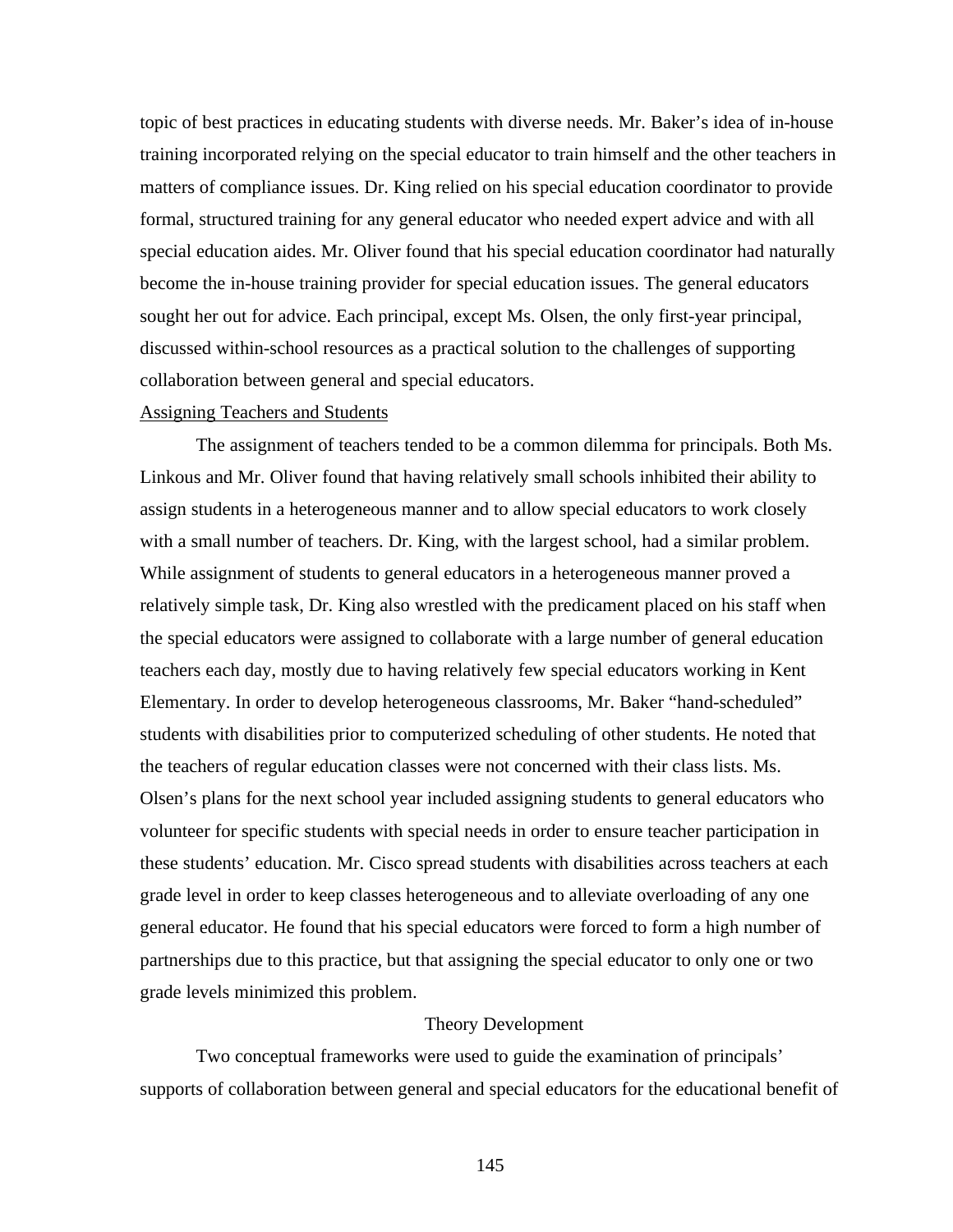students with disabilities in this study. The leadership domains described by the NCATE Guidelines (1995) gave direction to the exploration of factors affecting administrative implementation of collaborative instruction, and Crockett's (in press) model of special education domains provided a conceptual framework for the description and categorization of special education administration for principals. For this study, principals needed to reply to educational leadership and special education areas, so I required two lenses from which to view their responses. These theoretical frames helped me imagine the work of an educational administrator responsible for special instruction through collaborative teaching. NCATE's educational leadership domains included: (a) strategic leadership; (b) instructional leadership; (c) organizational leadership; and (d) political and community leadership. Crockett's special education domains included: focusing on (a) exceptional learners; (b) equity under law; (c) effective programming; and (d) productive partnerships. These frameworks provided a vocabulary that allowed a conversation about administrative and special education responsibilities of the principals. These are set out against the variables that emerged in this study as elements that might explain why principals were either able to overcome or be overcome by factors affecting their support of general and special education collaboration for the educational benefit of students with disabilities.



Figure 5.1. Factors found to be common across the six cases when viewed from both the leadership domains of the NCATE Guidelines and the special education domains.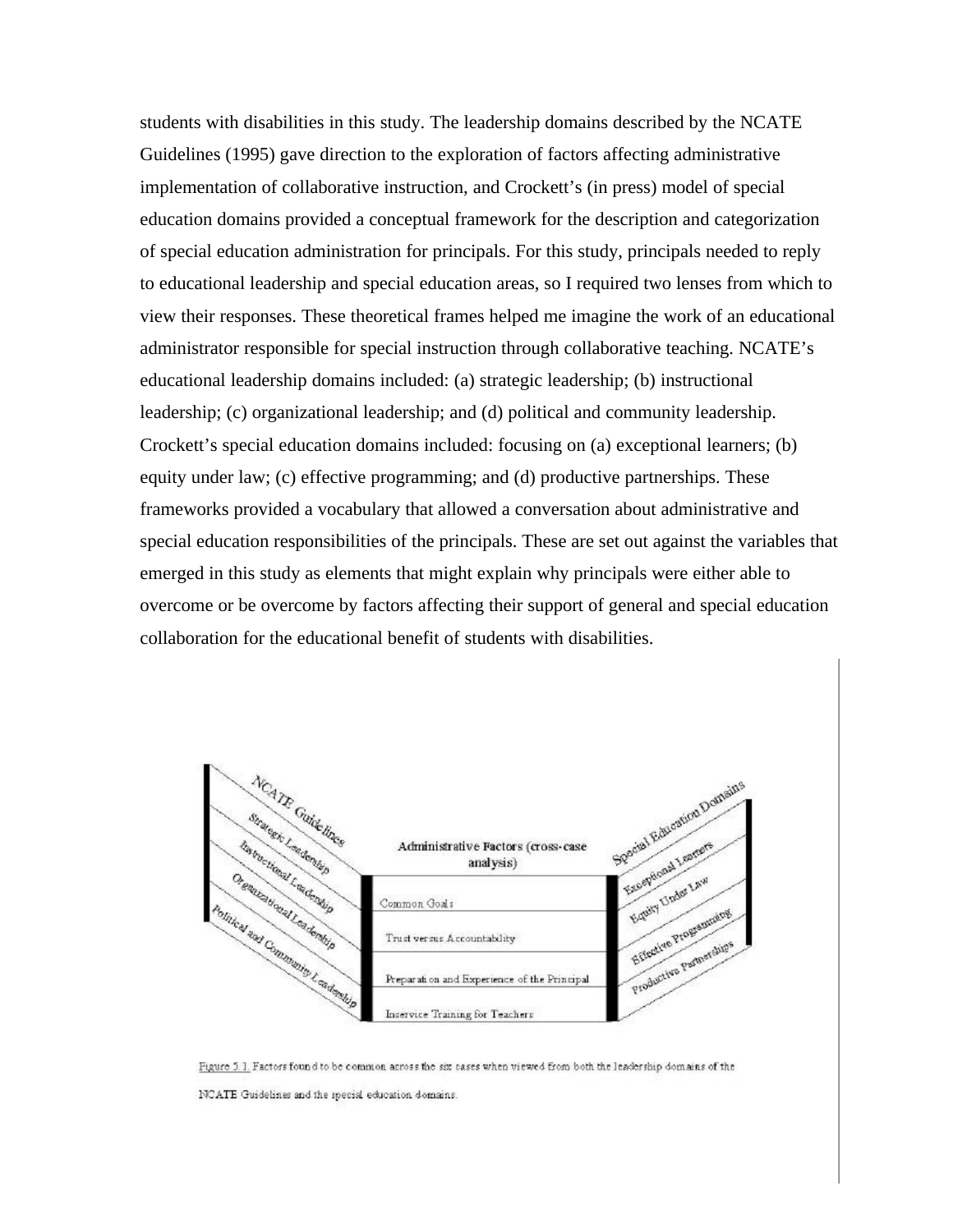#### Implications for Research and Practice

Each of the four variables that were found to transcend all data sources and cases will be discussed in turn. Following the discussion of each variable, a question that might guide future research will be posed.

Common goals. In order for schools to move toward educating students with disabilities in a cooperative and collaborative manner, each member of the collaborative team must share similar goals. It is critical that each member understands the need for and the nature of the changes being implemented as a collaborative model is begun. Teachers involved in collaboration learn from one another and increase their repertoire of intervention strategies including problem-solving skills. Additionally, collaboration provides educators with the support to persist in what can be a challenging and isolating profession. Because the history of the teacher has been one of isolation and a balkanized culture (Hargreaves, 1994), many principals may respond to the call of research for collaboration through contrived collegiality, or mandated collegial support. Contrived collegiality may be useful in moving a school toward more genuine collaboration, but may be problematic when administrators use this type of support to implement quick fixes (Hargreaves). Communication of these goals by the principal must be direct, "rigid, nonnegotiable, inflexible, and fanatical" (Dufour & Eaker, 1987, p. 84). A question for future research might be this: Is it possible for a school to remain focused on its goals unless its principal clearly and constantly establishes and reestablishes the goals?

Trust versus accountability. While trust holds an important place within any relationship including the principal/teacher relationship, teachers must be held accountable for the goals that have been clearly communicated by principals as expectations. Inattention to monitoring a particular factor indicates that the factor is less than essential, regardless of how often its importance is verbalized. If principals wish to communicate the importance of collaboration between general and special educators for the educational benefit of students with disabilities, they must be willing to confront those who disregard that value. Confrontation may be in the form of face-to-face counseling in which the alternatives and consequences are clear. Confrontation need not be antagonistic, but confronting acknowledges that progress toward goals is imperative. Another question for research might be: How can principals who wish to cultivate a laissez-faire atmosphere with an informal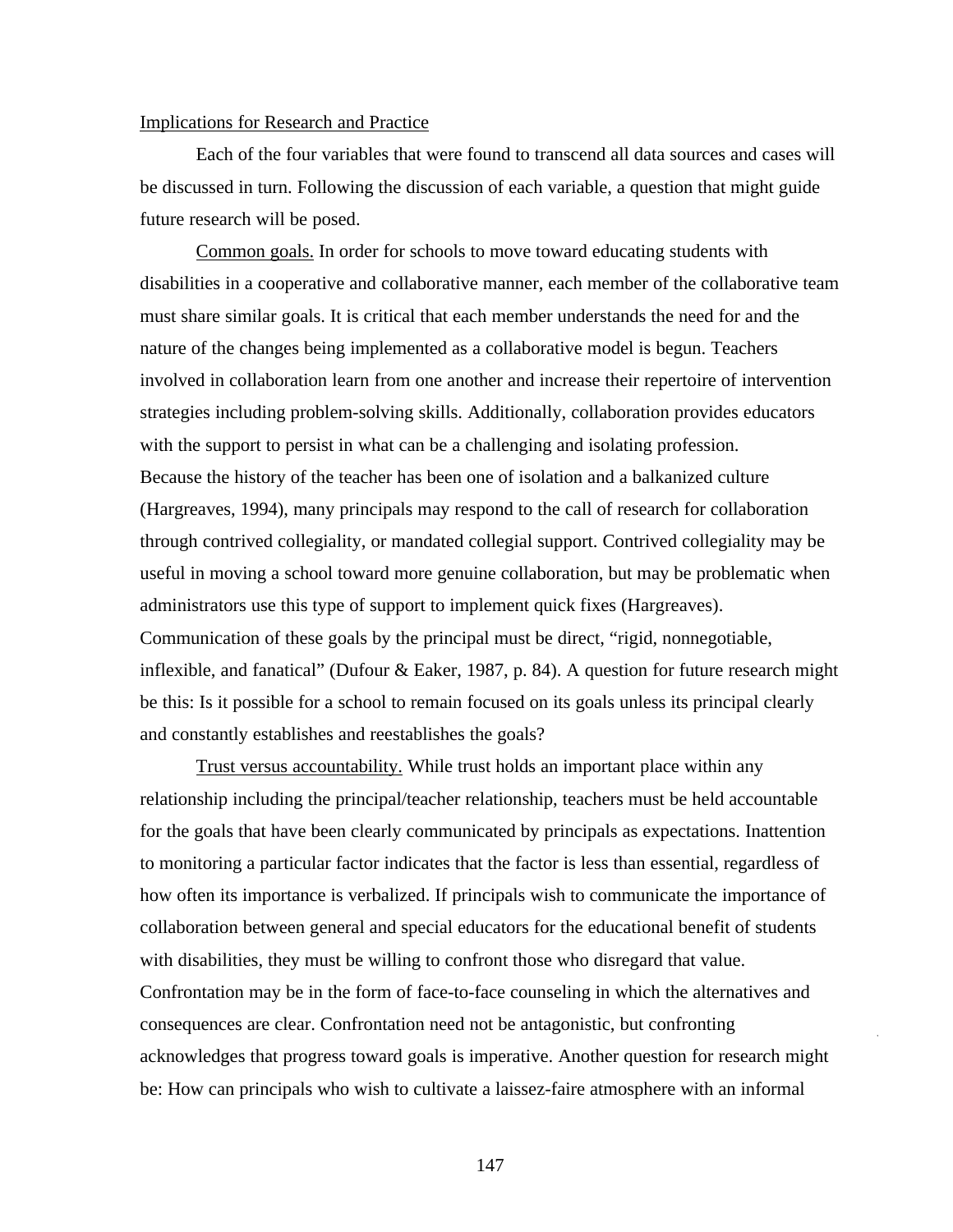collaboration model also monitor progress toward the common goal of increased educational benefit for students with disabilities?

Preparation and experience of the principals. Twenty years of research strongly suggest that principals have a tremendous impact in shaping the education that goes on in a school (Murphy & Louis, 1994). Louis and Marks (1998) explain that good principals spend much time on what they call "structuring the story of the school" (p. 254). Principals who plan to promote the goal of collaboration between general and special educators for the educational benefit of students with disabilities must be formally prepared. Knowledge of special education law and validated practices for students with disabilities seemed to make a difference in the satisfaction of staff and administrators in the current study. Nationally, there are three types of requirements used by states relating to principal certification and special education (Bateman, 1998). Of the states responding to a national survey, 18 required only an introduction to special education course, nine required other competencies, and 20 required no special education coursework (Bateman). Intuitively, one would assume that without specific training in special education issues a principal would not be able to clearly define and communicate a goal to his or her staff regarding collaboration between general and special educators. This might lead to the question: Does preservice preparation in special education contribute to principals' instructional leadership?

Inservice training for teachers. Only one in five teachers feels "very well prepared" to work in a modern classroom, according to a report released by the National Center for Education Statistics (NCES) (January 1999). Virtually all teachers in the national Likert-style survey had participated in professional development. These teachers reported that short-term sessions were of low quality, but reported that long-term training helped their teaching ability. Likewise, teachers who were involved in frequent planning and collaboration with other teachers were more likely to report that it improved their ability to teach. Secretary Richard Riley of the United States Department of Education discussed inadequate professional development opportunities. In his January  $28<sup>th</sup>$ , 1999 press conference, he said:

A primary cause for limited professional development opportunities is American custom. While doctors and lawyers routinely confer with colleagues, teachers often remain isolated in classrooms. Among teachers whose schools dedicate time for team planning, 40% say it improves their teaching "a lot" and another third say it improves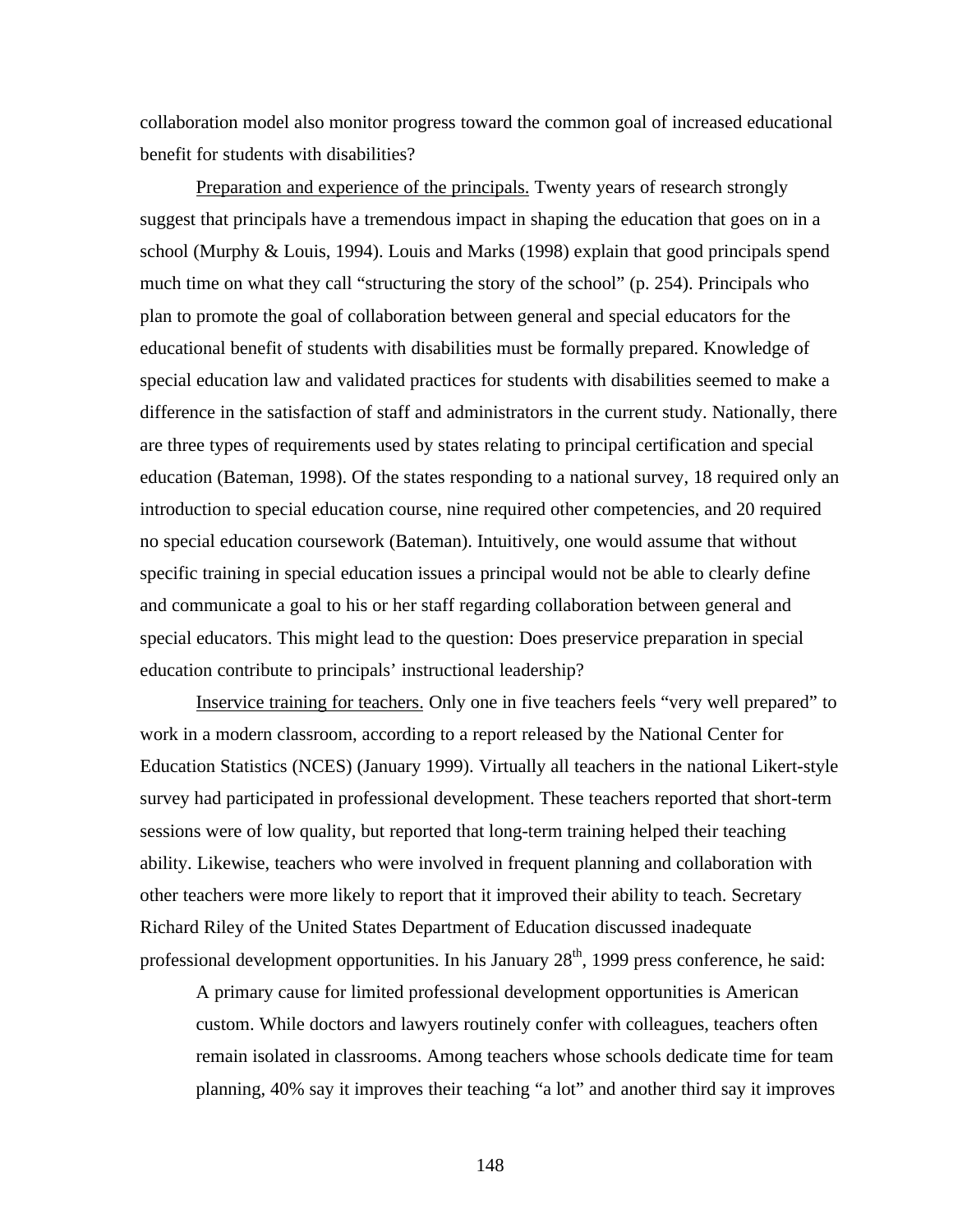their teaching "moderately." Yet, it is an uncommon practice.

(www.ed.gov/Speeches/990128.html)

The NCES survey reported that teachers who are given the opportunity for inservice training programs that are long-term and of high quality benefit in their practices. Yet teachers' beliefs also play a remarkable role in their professional practices (Guskey & Passaro 1994; Pajares, 1992); so, hiding special education collaboration inservices behind the mask of Standards of Learning or basic general education training may hinder changes in attitude toward special education. Initial acceptance may be promoted through the facade of general education professional development, but long-term disadvantages might outweigh this benefit. Disadvantages might include inadvertently reinforcing a negative feeling about educating students with special needs and minimizing the importance of individualizing education for students whose needs differ from others. This leads to the question: What is the effect of inservice training for teachers on effective collaboration in instructing students with disabilities?

### Implications for Future Research

While several of the participants seemed well versed in issues of exceptionality, their focal point was often not on instruction. This study assumed that collaboration between general and special educators was a promising practice and that teachers and principals were concerned with programming for individual students. There is a possibility that the interview protocol focus on collaboration during our conversations was so overwhelming that the main purpose of education, higher outcomes for students, was lost. However, even Ms. Linkous who was focused on individual instruction had problems marshalling her teachers to differentiate instruction.

Another assumption of this study was that all principals who had experience, were informed, and were trying to implement collaboration in their schools, would be focused ultimately on the benefit this collaboration would have on students with disabilities. However, some principals seemed to have lost sight of the goal for meaningful educational benefits that should theoretically be derived for students with disabilities from collaboration between general and special educators. Collaboration with the goal of collaboration is not meeting the ultimate objective of individualized instruction for students with disabilities. The one school that was least able to discuss the supports for collaboration and where the teachers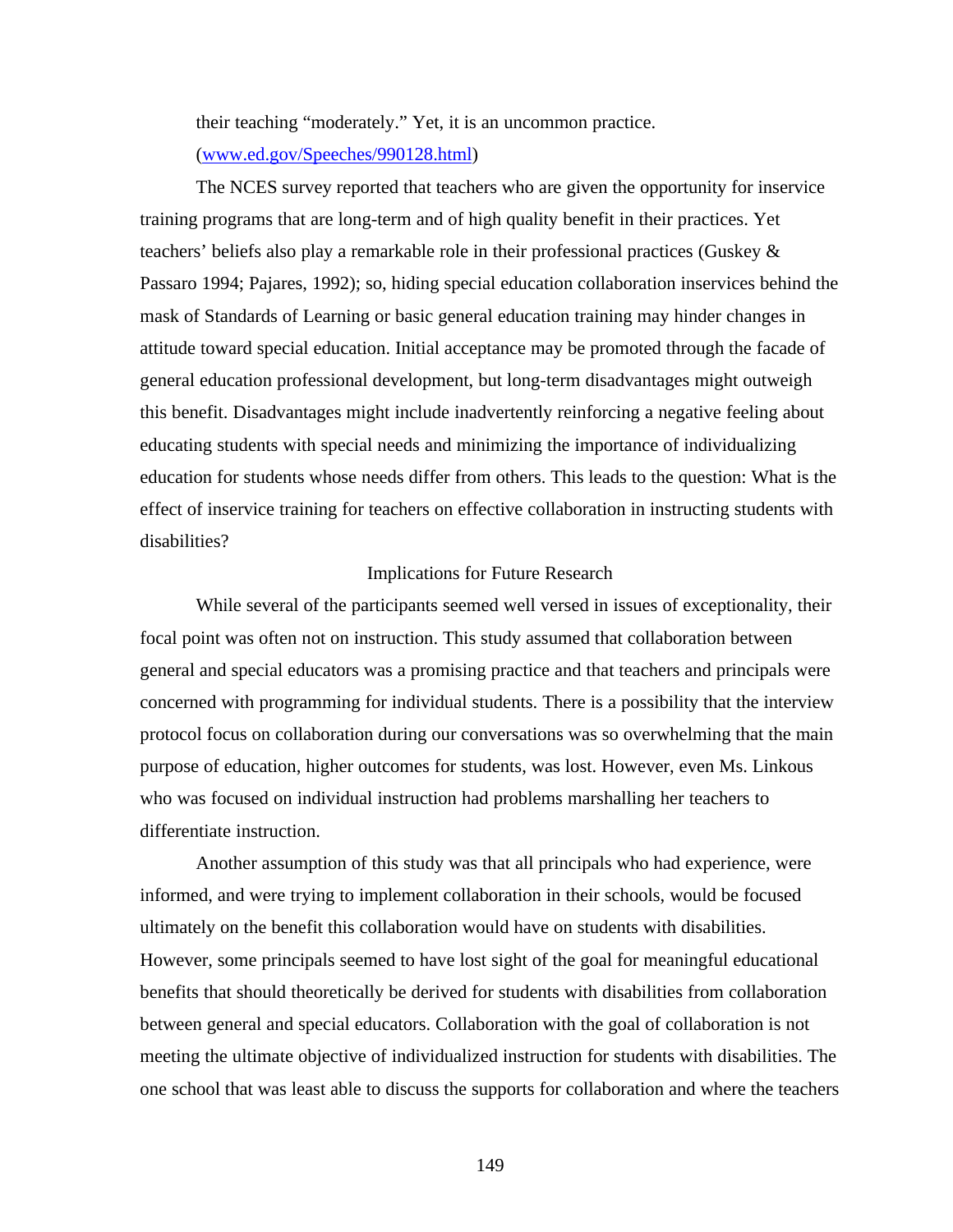did not feel that the circumstances were such that they could collaborate effectively, Buchanan Elementary, was also the school where all three participants expressed their focus as being on individual children. Unfortunately, without collaboration, there was a disjointed and therefore somewhat inefficient method for meeting individual students' educational needs. Still, in order to meet the need for appropriateness in educating students with disabilities, school personnel must remain focused on the education of individual students, not on the goal of collaboration.

Using hindsight, I would be more careful in choosing participants, especially principals, if I were to complete a study similar in nature to the current one. I would complete an initial interview to evaluate if the principal is truly informed and interested. The more informed principals were about collaborative instruction between general and special educators, the better able they were to fully answer my interview questions. Informed principals knew the history of the collaborative situation within their schools and what community or society pressures were in force at the commencement of the collaborative model that may have supported the model chosen rather than another service delivery model. Informed and interested principals were able to contemplate how well their model was working, what might increase its effectiveness, and what barriers were inhibiting the effectiveness of their collaborative model.

The use of teachers to verify the amount and type of support that principals provided for collaboration between general and special educators proved to be a wise decision. The conversations with Mr. Cisco and Dr. King were fruitful and mostly fact-based; yet, the discussion with their teacher teams added insight into how the principals supported a collaborative climate in general within their schools. For instance, Mr. Cisco acknowledged that he had experience as a building-level special education coordinator and drew on this experience in support of teacher teams. One of his teacher teams expanded on Mr. Cisco's explanations of his experiences with special education through information about special education workshops and conferences he had attended. Dr. King explained how he fostered communication between general and special educators, but his teacher team described the modeling techniques he utilized in the area of collaboration and the charismatic effect he had on his faculty and staff that set the tone for a collaborative environment at Kent Elementary. The teacher team at Opportunity Elementary corroborated Mr. Oliver claims about the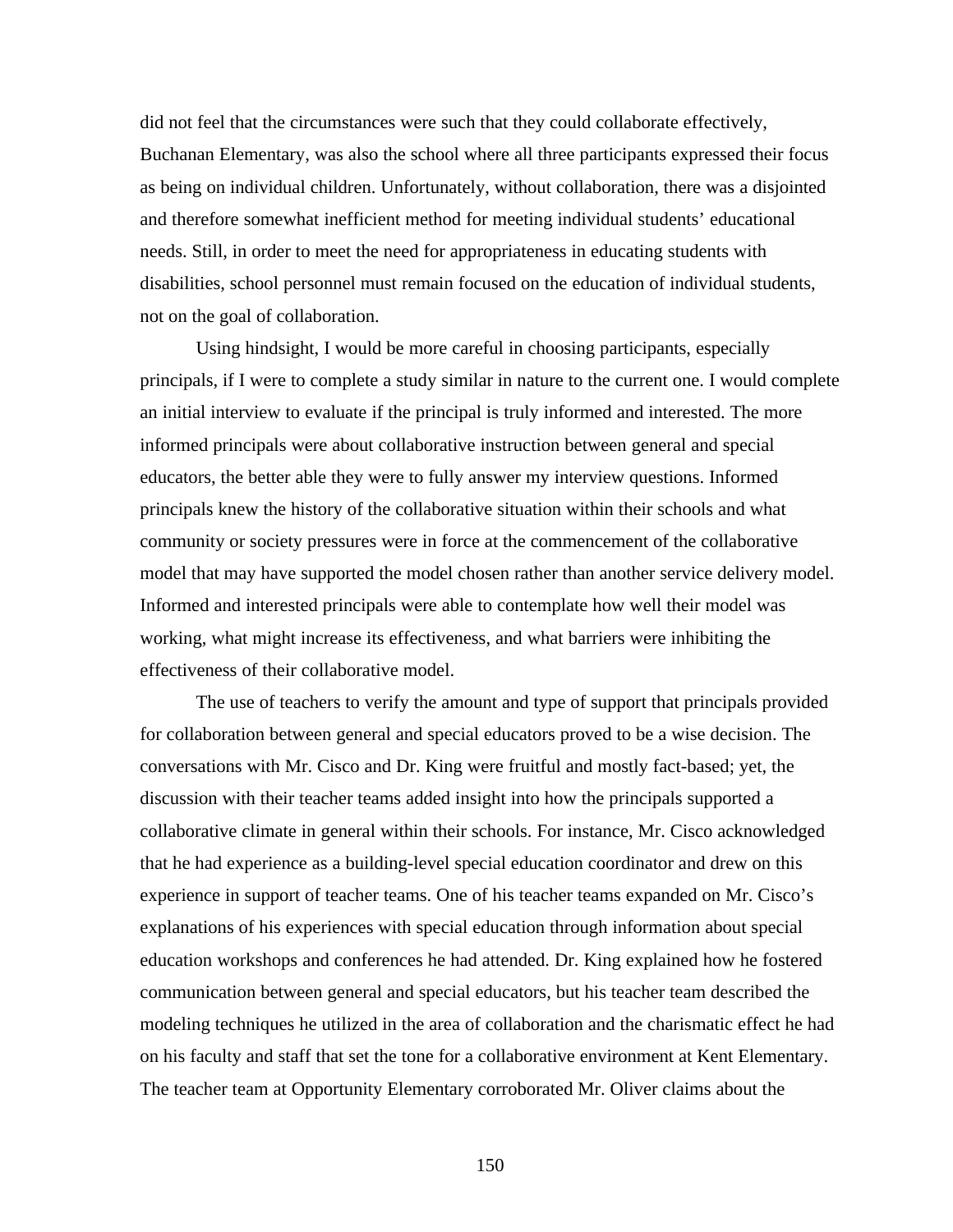supports reported he using in fostering a collaborative environment between general and special educators. The parallel versions given by both the principal and the teacher team at Opportunity Elementary gave me confidence that I had been given an accurate picture of supports for collaboration at this school. Although the teachers at Link Elementary did not necessarily find the behaviors that Ms. Linkous exhibited and extolled as supportive to be facilitative of a collaborative environment at their school, the teacher team did verify these principal behaviors as existing. In the cases of Buchanan Elementary and Ocean Elementary, a second teacher team might have added needed information to the data gathered. Although his teacher team corroborated the supports for collaboration at Buchanan expressed by Mr. Baker, numerous barriers were discussed by the teacher team that Mr. Baker had not explained. The teachers insisted that Mr. Baker had no control over these hindrances to cooperation between general and special educators; however, I feel that a second teacher team might have been able to more fully explain the discrepancy between the two interviews. The general educator at Ocean Elementary appeared to have a personal problem with Ms. Olsen that may have clouded her perception of the supports given by this principal to facilitate collaboration between the special educator and herself. This problem was expressed through the tendency of the general educator to fluctuate between extolling the virtues of her principal, although typically when imitating the special educator's thoughts, and expressing her displeasure with the lack of support she received from the principal. An interview with a second team could have clarified the accuracy of the accounts given. Generally, the use of a general and special education teacher team added credibility to the findings in this study.

# **Conclusion**

Implementation of a collaborative service delivery design for the educational benefit of students with disabilities requires a cooperative plan of action that is agreed upon by all members of the educational team. All team members must work in unison toward the same goal for students with disabilities, increased educational benefit. In order that progress toward this goal is monitored during incremental steps, members of the special education team - - the general educator, the special educator, and the principal - - must be held accountable through evaluations. The trust for teachers that so many principals seem to value must be based on a valid accountability system so that progress continues and the goal of increased educational benefit is not lost. For cooperation toward a common goal and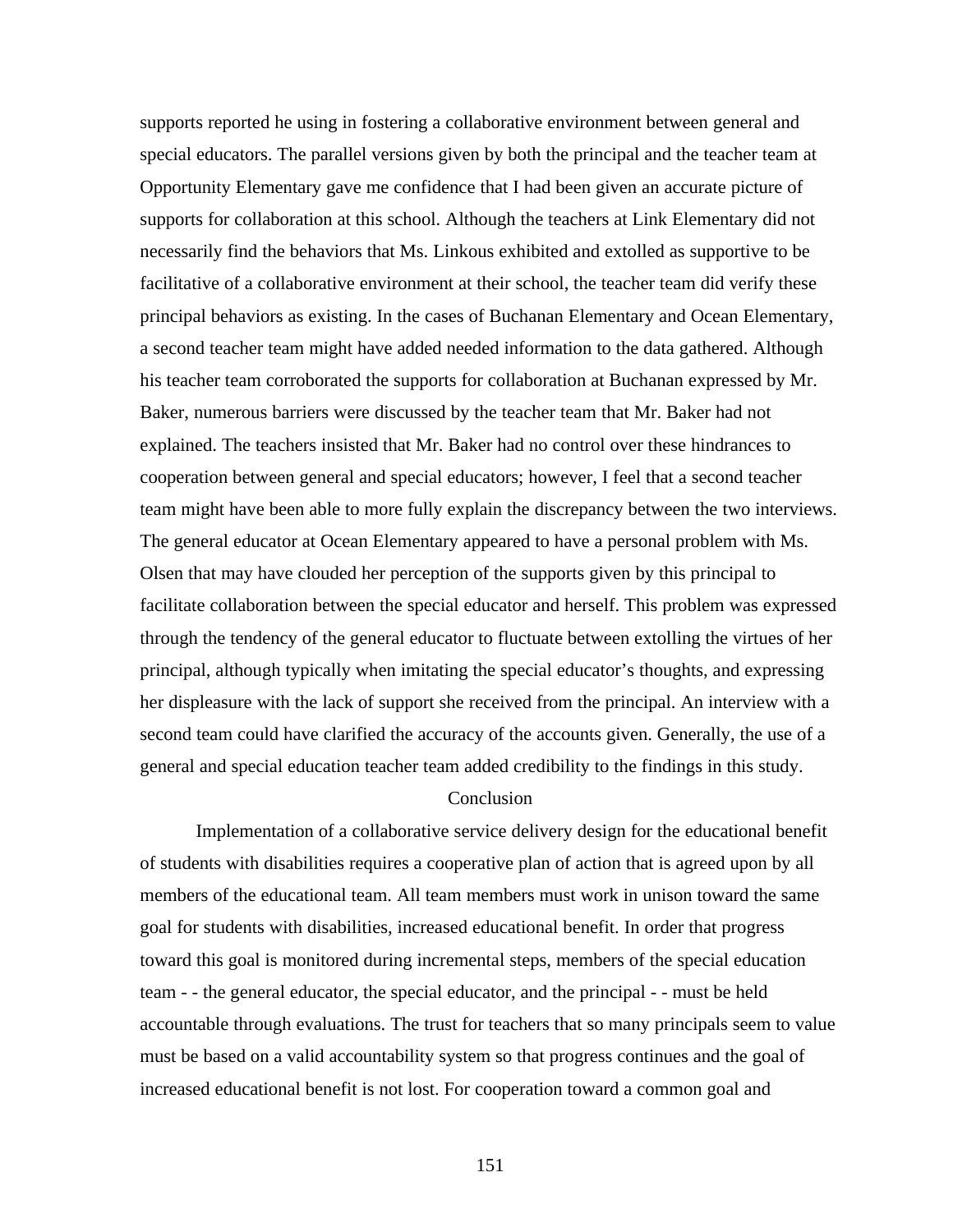measurement of progress to transpire, both principals and teachers must have adequate preparation and experience. Principals without a proper background in exceptionality, equity under law, effective programming, and productive partnerships as well as educational leadership skills will not be prepared to foster a collaborative environment for the educational benefit of students with disabilities. Likewise, without proper training in similar special education areas, especially productive partnerships, general and special education teachers will be unable to collaborate for the educational benefit of students with disabilities.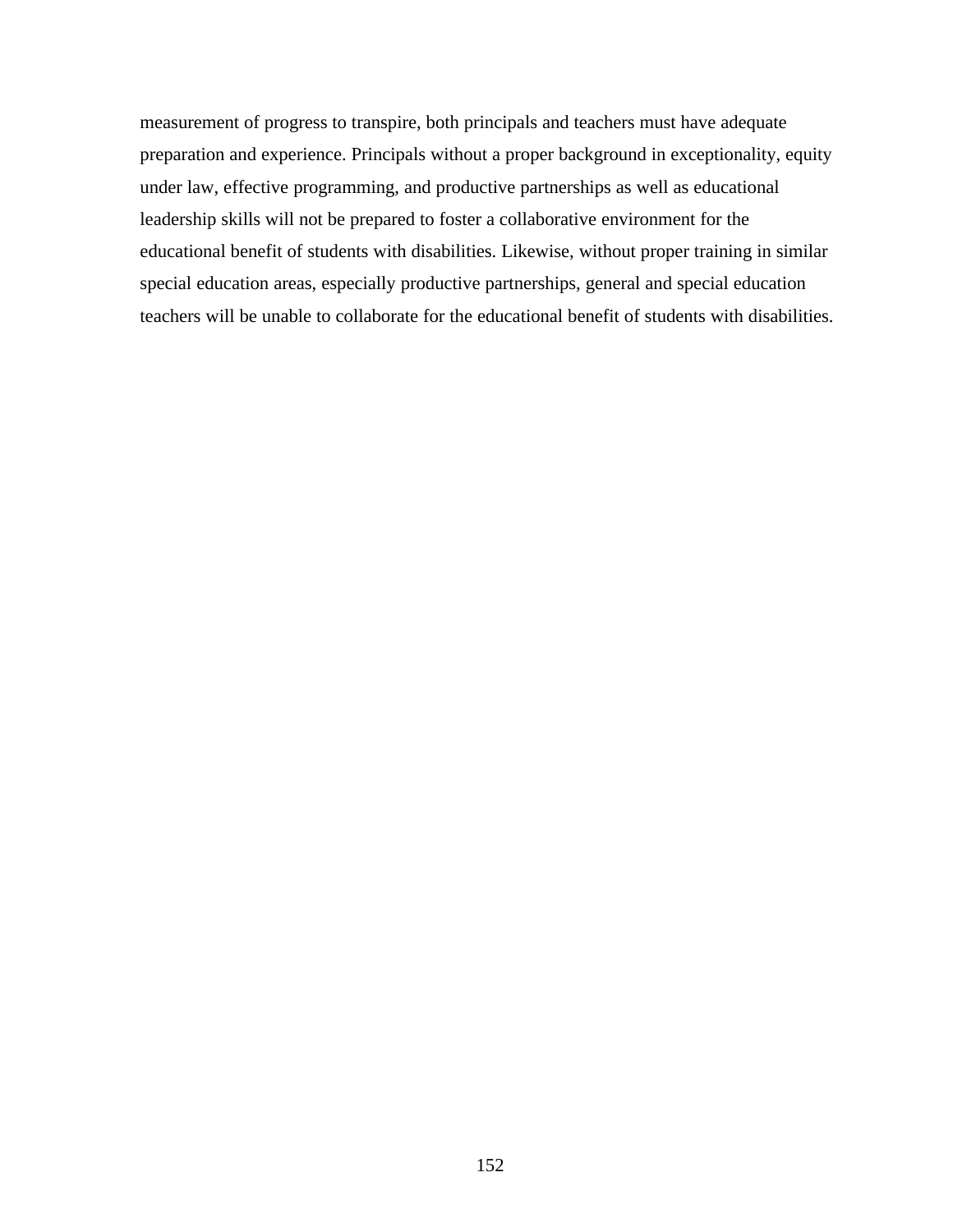#### References

Affleck, J. .Q., Madge, S., Adams, A., & Lowenbraun, S. (1988). Integrated classroom versus resource model: Academic viability and effectiveness. Exceptional Children, 54, 339-348.

Aloia, G. F. (1983). Special educators' perceptions of their roles as consultants. Teacher Education and Special Education, 6 (2), 83-87.

Ashton, P. T. (1984). Teacher efficacy: A motivational paradigm for effective teacher education. Journal of Teacher Education, 35 (5), 28-32.

Assistance to states for the education of children with disabilities, 34 C. F. R. Part 300 (1992).

Baker, J. M. & Zigmond, N. (1995). The meaning and practice of inclusion for students with learning disabilities: Themes and implications from the five cases. The Journal of Special Education, 29, 163-180.

Bandura, A. (1986). Social foundations of thought and action. Englewood Cliffs, NJ: Prentice Hall.

Bateman, D. F. (1998, February). A national survey of state requirements relating to special education for prospective principals. Paper presented at the meeting of the Eastern Education Research Association, Tampa, FL.

Bauer, H. (1975). The resource teacher: A teacher consultant. Academic Therapy, 10, 199-304.

Bauwens, J.,& Hourcade, J. J. (1995). Cooperative teaching: Rebuilding the schoolhouse for all students. Austin, TX: PRO-ED.

Bergan, J. R. (1977). Behavioral consultation. Columbus, OH: Charles E. Merrill.

Bergan, J. R. (1995). Evolution of a problem-solving model of consultation. Journal of Educational and Psychological Consultation, 6, 111-123.

Bogdan, R. C., & Biklen, S. K. (1992). Qualitative research for education: An introduction to theory and methods. Boston: Allyn & Bacon.

Bossard, M. D. & Gutkin, T. B. (1983). The relationship of consultant skill and school organizational characteristics with teacher use of school-based consultation services. School Psychology Review, 12, 50-56.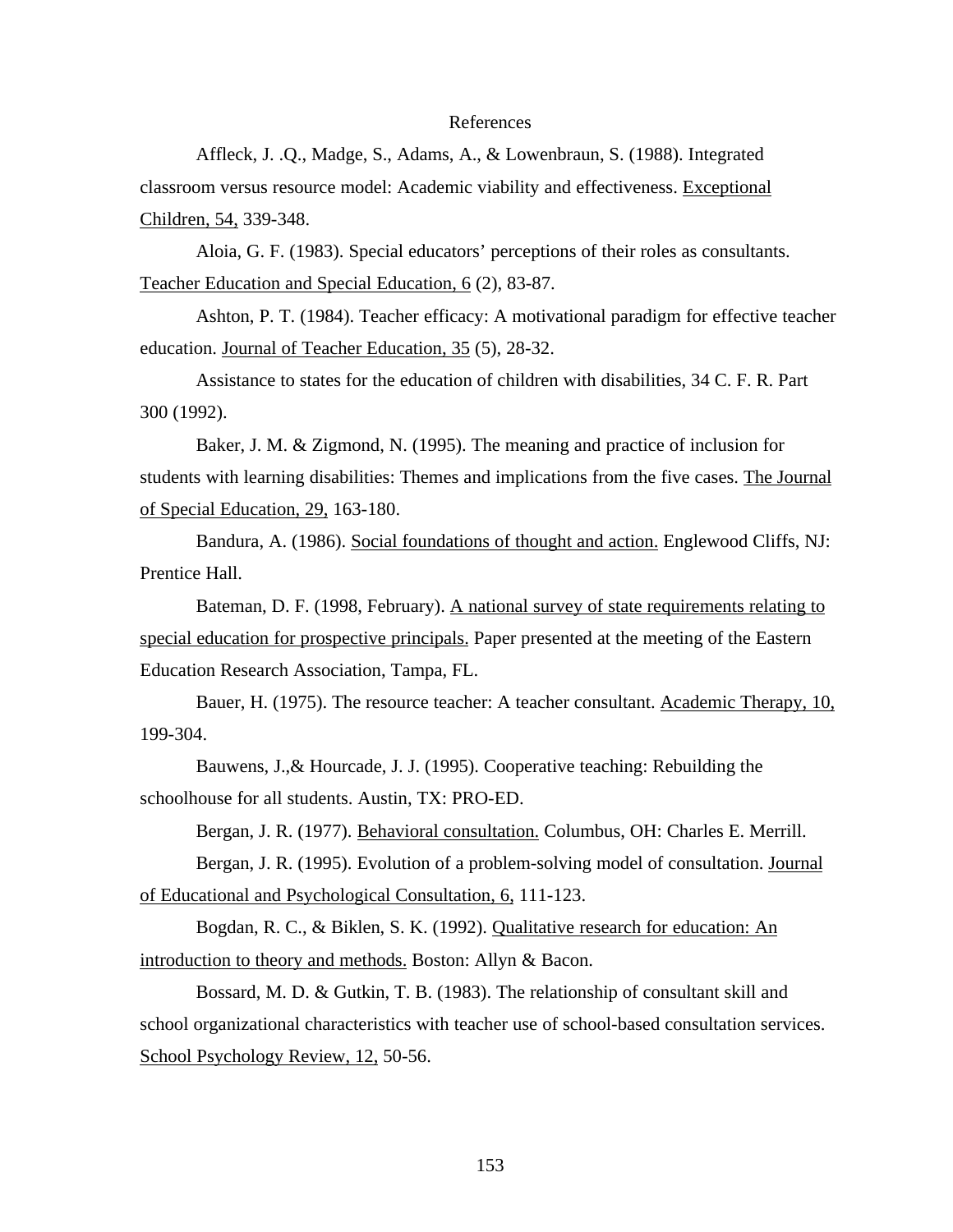Boudah, D. J., Schumacher, J. B., & Deshler, D. D. (1997). Collaborative instruction: Is it an effective option for inclusion in secondary classrooms? Learning Disability Quarterly, 20, 293-316.

Bradley, D. F. (1994). A framework for the acquisition of collaborative consultation skills. Journal of Educational and Psychological Consultation, 5, 51-68.

Brown, D., Blackburn, J. E., Wyne, M. D., & Powell, W. C. (1979). Consultation: Strategy for improving education. Boston: Allyn and Bacon, Inc.

Cancelli, A. A., & Lange, S. M. (1990). Considerations for future research in the institutionalization of school-based consultation. Journal of Educational and Psychological Consultation, 1, 87-98.

Carlberg, C., & Kavale, K. (1980). The efficacy of special versus regular class placement for exceptional children: A meta-analysis. Journal of Special Education, 14, 295- 309.

CEC Today (April/May, 1998). Special education today – Opportunities and challenges (pp. 1  $& 15$ ).

Chin, R., & Benne, K. D. (1976). Strategies for effecting changes in human systems. In W. G. Bennis, K. D. Bebbe, R. Chin, & K. E. Corey (Eds.). The planning of change (pp. 22-45). New York: Holt, Rinehart, and Winston.

Conoley, J. C., & Conoley, C. W. (1982). School consultation : Guide to practice and training. New York: Pergamon Press.

Corbett, H. D., Dawson, J. A., & Firestone, W. A. (1984). School context and school change: Implications for effective planning. New York: Teachers College Press.

Cotton, K. (1996). School size, school climate, and student performance. School Improvement Research Series. Portland, OR: Northwest Regional Educational Laboratory. (http://www.nwrel.org/scpd/sirs/10/c020.html).

Council for Exceptional Children. (1987). Position statement on the relationship between special and general education. Reston, VA

Creswell, J. W. (1998). Qualitative inquiry and research design: Choosing among five traditions. Thousand Oaks, CA: Sage Publications.

Crockett, J. B. (in press). Viable alternatives for students with disabilities: Exploring the origins and interpretations of LRE. Exceptionality, 8 (1).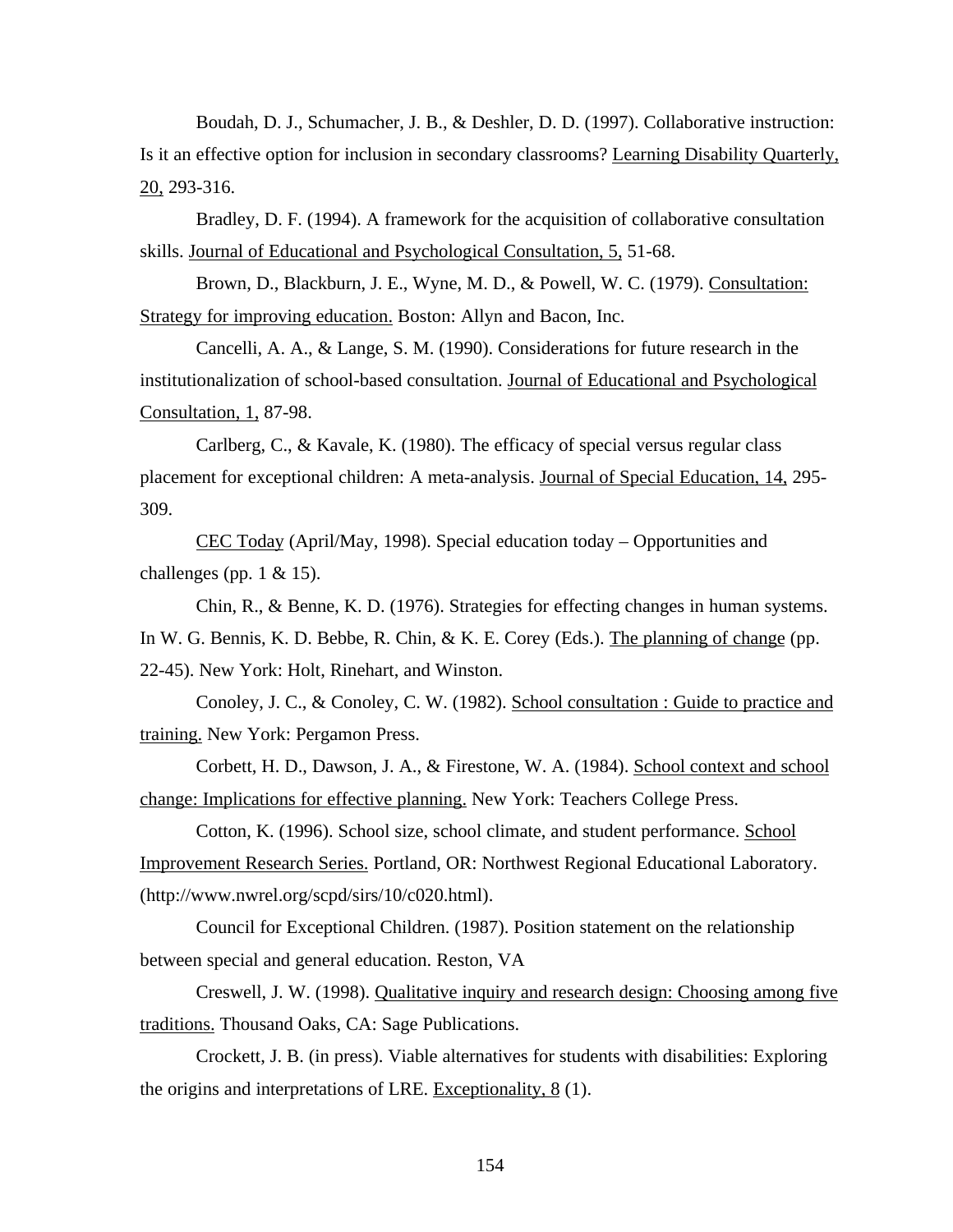Crockett, J. B. (1999). Cross Training Responsive Leaders for Inclusive Schools. Manuscript submitted for publication, Virginia Polytechnic Institute and State University at Blacksburg.

Crockett, J. B., & Kauffman, J. M. (1998). Classrooms for students with learning disabilities: Realities, dilemmas, and recommendations for service delivery. In Bernice Wong (Ed.), Learning about learning disabilities  $(2^{nd}$  ed., pp. 489-525). San Diego, CA: Academic Press.

Curtis, M., & Zins, J. E. (Eds.). (1981). The theory and practice of school consultation. Springfield, IL: Charles C. Thomas.

da Costa, J. L. (1995). Teacher collaboration: A comparison of four strategies. The Alberta Journal of Educational Research, 41, 407-420.

Danielson, L. C., & Bellamy, G. T. (1989). State variation in placement of children with handicaps in segregated environments. Exceptional Children, 55, 448-455.

Deal, T. (1987). The culture of schools. In L. Shieve & M. Schoenheit (Eds.), Leadership: Examining the elusive (pp. 3-15). Alexandria, VA: Association for Supervision and Curriculum Development.

Deal, T. & Peterson, K. (1990). The principal's role in shaping school culture. Washington, DC: U.S. Government Printing Office.

Dettmer, P. A., Dyck, N. T., & Thurston, L. P. (1996). Consultation, collaboration, and teamwork for students with special needs  $(2^{nd}$  ed.). Boston: Allyn and Bacon.

DeBuse, M., & Shoemaker, B. J. E. (1993). The changing role of TAG Teachers: An Oregon case study. Roeper Review, 16, 58-61.

DuFour, R., & Eaker, R. (1987). The principal as leader: Two major responsibilities. NASSP Bulletin, 17, 80-89.

Dunn, W. N., & Swierczek, F. W. (1977). Planned organizational change: Toward grounded theory. The Journal of Applied Behavioral Science, 13, 135-157.

Englert, C. S., & Tarrant, K. L. (1995). Creating collaborative cultures for educational change. Remedial and Special Education, 16, 325-336.

Englert, C. S., Tarrant, K. L., & Rozendal, M. S. (1993). Educational innovations: Achieving curricular change through collaboration. Education and Treatment of Children, 16, 441-473.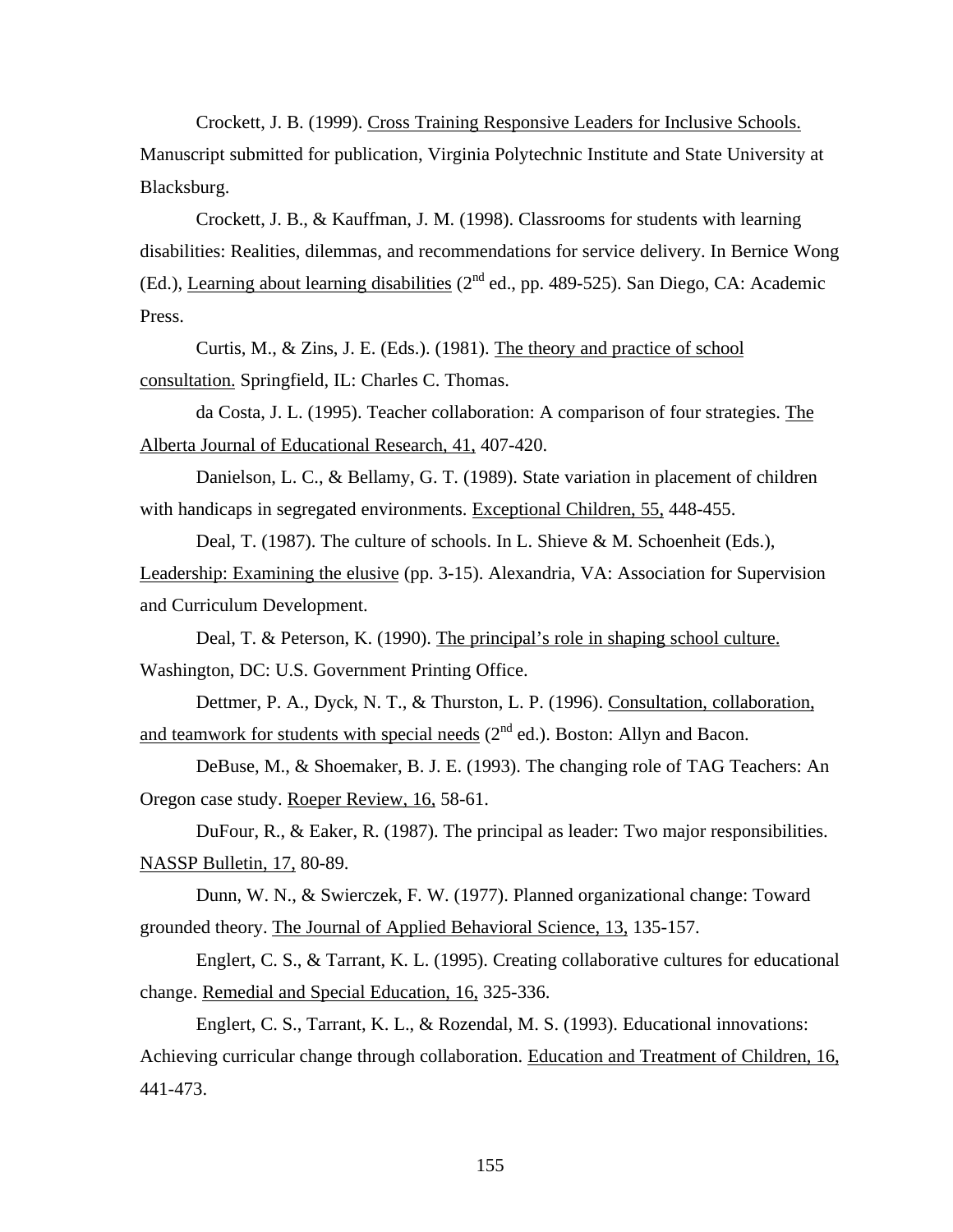Erchul, W. P. (1993). Question #2: Is collaborative consultation non-directive? In D. Fuchs (Chair), Questioning popular beliefs about collaborative consultation. Symposium presented at the meeting of the Council for Exceptional Children, San Antonio, TX, April 5- 9, 1993.

Erchul, W. P., & Conoley, C. W. (1991). Helpful theories to guide counselors' practice of school-based consultation. Elementary School Guidance & Counseling, 25, 204- 211.

Friend, M. (1985). Training special educators to be consultants: Considerations for developing programs. Teacher Education and Special Education, 8, 115-120.

Friend, M., & Cook, L. (1996). Interactions: Collaboration skills for school professionals  $(2^{nd}$  ed.). White Plains, New York: Longman Publishers.

Fuchs, D., & Fuchs, L. S. (1992). Limitations of a feel-good approach to consultation. Journal of Educational and Psychological Consultation, 3, 93-97.

Fuchs, D., Fuchs, L., & Bahr, M. W. (1990). Mainstream assistance teams: A scientific basis for the art of consultation. Exceptional Children, 57, 128-139.

Fuchs, D., Fuchs, L. S., Dulan, J., Roberts, H., & Fernstrom, P. (1992). Where is the research on consultation effectiveness? Journal of Educational and Psychological Consultation, 3, 151-174.

Fullan, M. (1982). The meaning of educational change. New York: Teachers College Press.

Gable, R. A., Arllen, N. L., & Cook, L. (1993). But - Let's not overlook the ethics of collaboration. Preventing School Failure, 37 (4), 32-36.

Gaddis, M. T. (1978). Organizational and personal constraints on the successful institutionalization of individually guided education. Madison, WI: Wisconsin University. (ERIC Document Reproduction Service No. ED 141 932)

Gersten, R., Darch, C., Davis, G., & George, N. (1991). Apprenticeship and intensive training of consulting teachers: A naturalistic study. Exceptional Children, 57, 226-236.

Giaquinta, B. (1975). A central issue in the initiation of public school innovations. Journal of Research and Development in Education, 9, 102-114.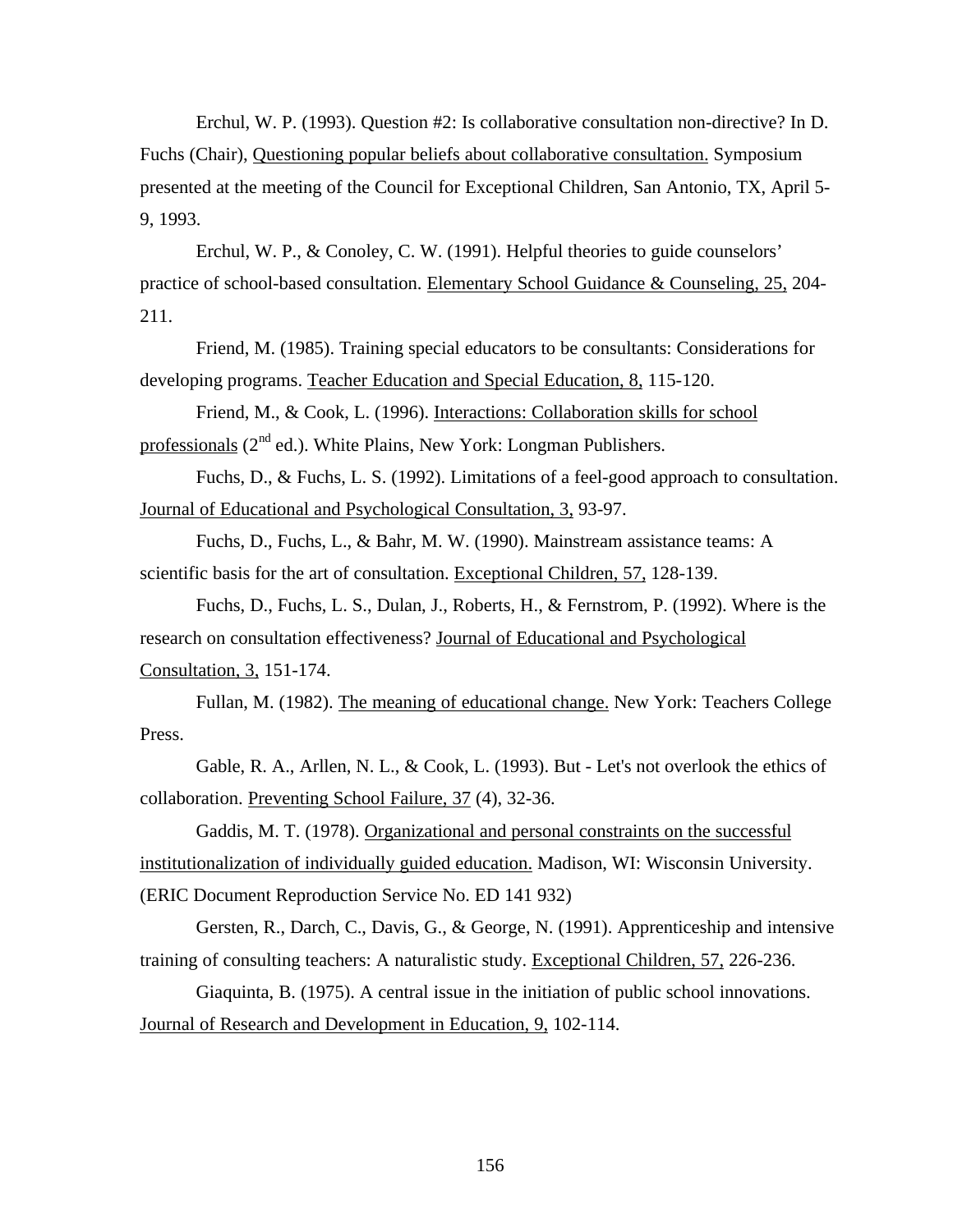Gold, R. F., & Hollander, S. K. (1992). The status of consultant teacher services in special education on Long Island, New York: 1989-1990. Journal of Educational and Psychological Consultation, 3, 25-38.

Goldberg, I. (1995). Implementing the consultant teacher model: Interfacing multiple linking relationships and roles with systemic conditions. Journal of Educational and Psychological Consultation, 6, 175-190.

Goodlad, J. I. (1984). A place called school: Prospects for the future. New York: McGraw Hill.

Graden, J. L., & Bauer, A. M. (1992). Using a collaborative approach to support students and teachers in inclusive classrooms. In S. Stainback and W. Stainback (Eds.) Curriculum considerations in inclusive classrooms: Facilitating learning for all students (pp. 85-100). Baltimore: Paul H. Brooks.

Greenwood, C. R. (1991). Longitudinal analysis of time, engagement, and achievement in at-risk versus non-risk students. Exceptional Children, 57, 521-535.

Gresham, F. M., & Kendall, G. (1987). School consultation research: Methodological critique and future research directions. School Psychology Review, 16, 306-316.

Guba, E. G., & Lincoln, Y. S. (1994). Competing paradigms in qualitative research. In N. K. Denzin & Y. S. Lincoln (Eds.), Handbook of qualitative research (pp. 105-117). Thousand Oaks, CA: Sage.

Guskey, T., & Passaro, P. D. (1994). Teacher efficacy: A study of construct dimensions. American Educational Research Journal, 31, 627-643.

Haight, S. L. (1984). Special education teacher consultant: Idealism versus realism. Exceptional Children, 50, 507-515.

Hall, G. E., & Hord, S. M. (1987). Change in schools: Facilitating the process. Albany State University of New York Press.

Hamilton, M. L. & Richardson, B. (1995). Effects of the culture in two schools on the process and outcomes of staff development. The Elementary School Journal, 95, 367-385.

Hargreaves, A. (1992). Cultures of teaching: A focus for change. In A. Hargreaves & M. G. Fullan (Eds.), Understanding teacher development (pp. 216-240). New York: Teachers College Press.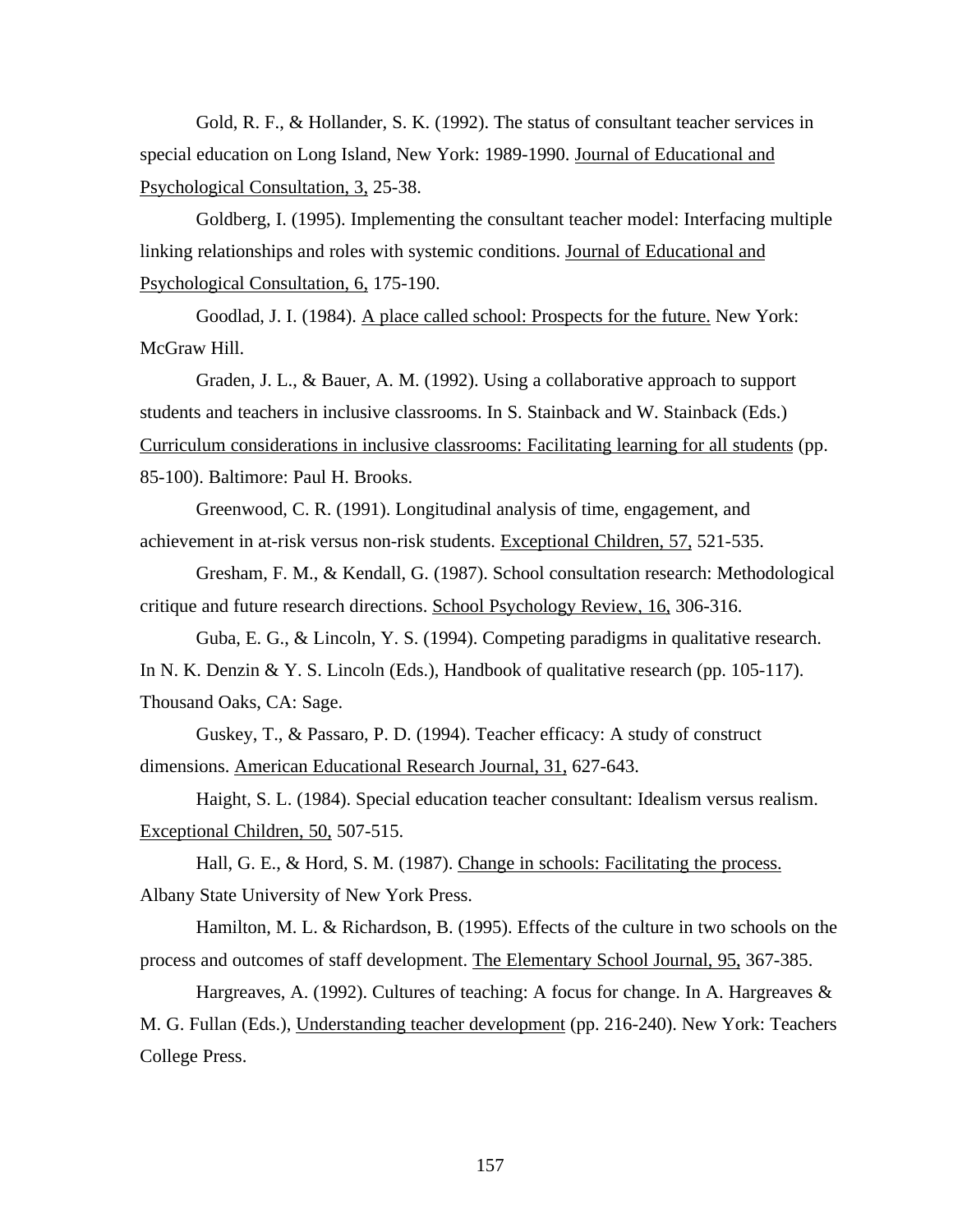Hargreaves, A. (1994). Changing teachers, changing times: Teacher's work and

culture in the postmodern age. New York: Teachers College Press.

Hart, V. (1981). Mainstreaming children with special needs. New York: Longman. Havelock, R. G. (1973). The change agent's guide to innovation in education.

Englewood Cliffs, NJ: Educational Technology Publications.

Huberman, A., & Miles, M. (1984). Innovation up close – How school improvement works. New York: Plenum Press.

Idol, L. (1988). A rationale and guidelines for establishing special education consultation programs. Remedial and Special Education, 9, 48-58.

Idol, L. (1989). The resource/consulting teacher: An integrated model of service delivery. Remedial and Special Education, 10, 38-48.

Idol, L., Nevin, A., & Paolucci-Whitcomb, P. (1995). The collaborative consultation model. Journal of Educational and Psychological Consultation, 6, 347-361.

Idol-Maestas, L., & Ritter, S. (1985). A follow-up study of resource/consulting teachers: Factors that facilitate and inhibit teacher consultation. Teacher Education and Special Education, 8, 121-131.

Idol, L., & Paolucci-Whitcomb, P., & Nevin, A. (1986). Collaborative consultation. Rockville, MD: Aspen.

Illback, R. J., & Zins, J. E. (1984). Organizational interventions in educational settings. In C. E. Maher, R. J. Illback, & J. E. Zins (Eds.), Organizational psychology in the schools (pp. 21-49). Springfield, IL: Charles C. Thomas.

Individuals with Disabilities Education Act of 1997, 20 U. S. C. §1400 et seq.

Johnson, D. W., & Johnson, R. T. (1989). Cooperation and competition: Theory and research. Edina, MN: Interaction Book.

Johnson, N. S. (1990). School consultation: The training needs of teachers and school psychologists. Psychology in the Schools, 27, 51-56.

Joyce, B., & Weil, M. (1980). Models of teaching. Englewood Cliffs, NJ: Prentice-Hall.

Karge, B. D., McClure, M., & Patton, P. L. (1995). The success of collaboration resource programs for students with disabilities in grades 6 through 8. Remedial and Special Education, 16, 79-89.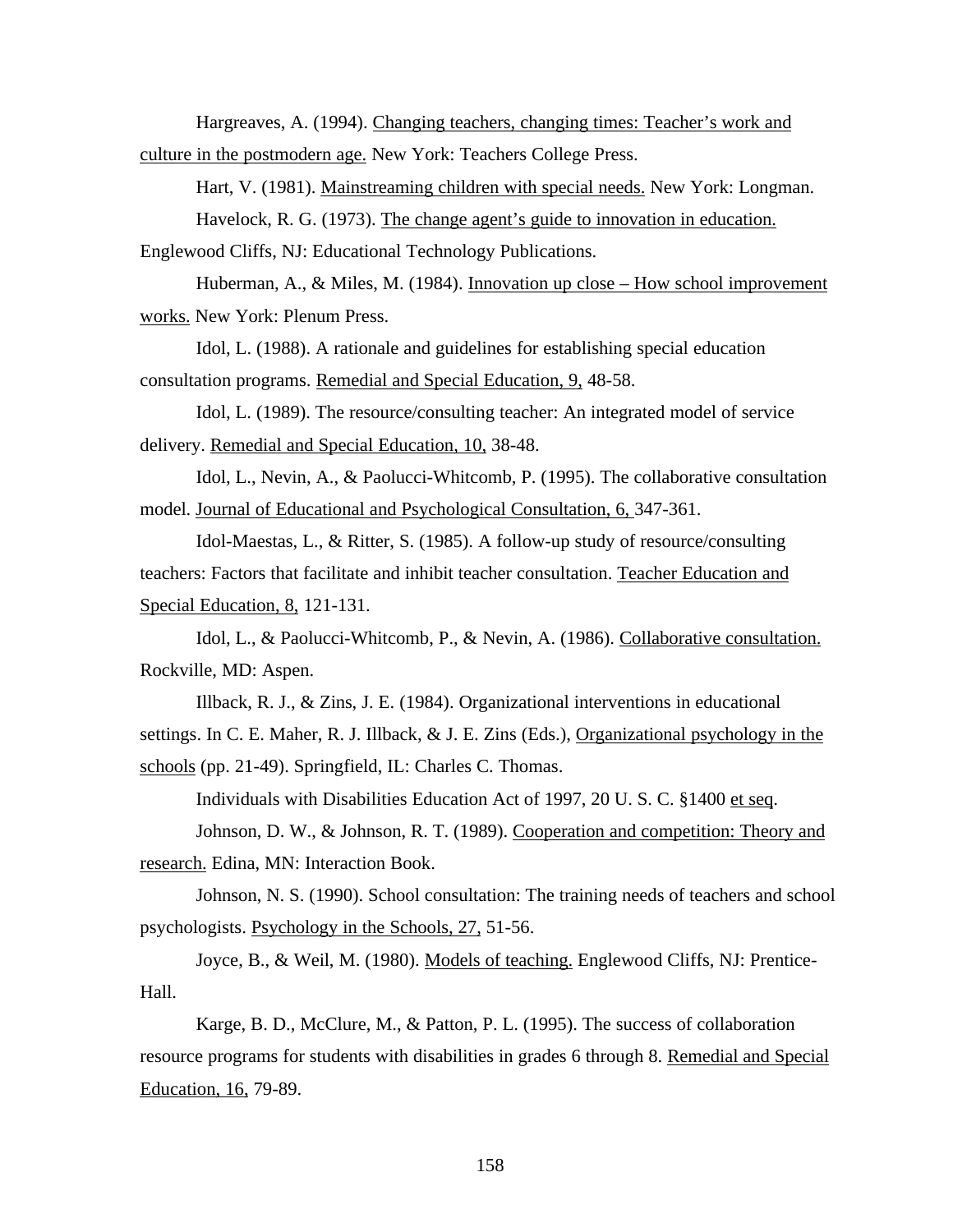Kearney, C. A., & Durand, V. M. (1992). How prepared are our teachers for mainstreamed classroom setting: A survey of postsecondary schools of education in New York state. Exceptional Children, 59, 6-11.

Kouzes, J. M., & Posner, B. Z. (1995). The leadership challenge. San Francisco: Jossey-Bass, Inc.

Kratochwill, T. R., & Bergan, J. R. (1990). Behavioral consultation in applied settings: An individual guide. New York: Plenum Press.

Kratochwill, T. R., & Van Someren, K. R. (1995). Barriers to treatment success in behavioral consultation: Current limitations and future directions. Journal of Educational and Psychological Consultation, 6, 125-143.

Laisiter, D. C. (1996, April). Humanitas: Learning Communities that TransformTeachers' Professional Culture. Paper presented at the Annual Meeting of the American Educational Research Association, New York, NY.

Lawrence-Lightfoot, S., & Davis, J. H. (1997). The art and science of portraiture. San Francisco: Jossey-Bass Publishers.

Lazerson, M. (1973). Revisionism and American educational history. Harvard Educational Review, 43, 269-283.

Levine, E. Z. (1997). Using collaborative consultation for learning-disabled and atrisk students. Teaching and Change, 4 (2), 107-121.

Lilly, M. S., & Givens-Olge, L. B. (1981). Teacher consultation: Present, past, and future. Behavioral Disorders, 6, 73-77.

Lippitt, G. L., Langseth, P., & Mossop, J. (1985). Implementing organizational change. San Francisco: Jossey-Bass.

Lipsky, D. K., & Gartner, A. (1998). Determining the 'true' definition of an inclusive classroom. Inclusive Education Programs, 5 (9), 3.

Louis, K. S., & Marks, H. M. (1998). Does professional community affect the classroom? Teachers work and student work in restructuring schools. American Journal of Education, 21, 254-259.

McCracken, G. (1988). The long interview. Sage University Paper Series on Qualitative Research Methods, Vol.13. Newbury Park, CA: Sage.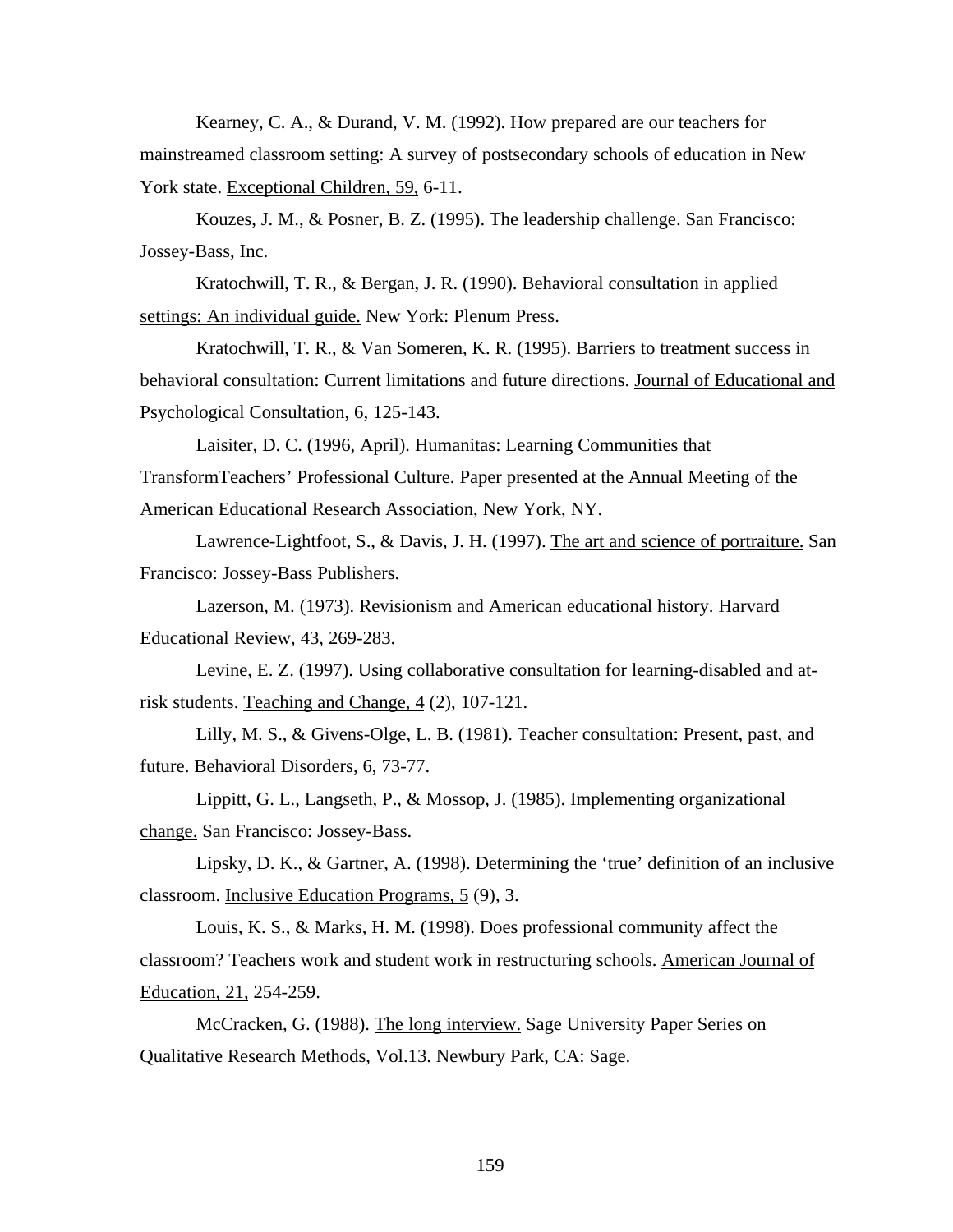McLeskey, J., Henry, D., & Hodges, D. (1998). Inclusion: Where is it happening? Teaching Exceptional Children, 31 (1), 4-10.

Marks, S. U., & Gersten, R. (1998). Engagement and disengagement between special and general educators: An application of Miles and Huberman's cross-case analysis. Learning Disability Quarterly, 21, 34-56.

Medway, F. J. (1979). How effective is school consultation? A review of recent research. Journal of School Psychology, 17, 275-282.

Meier, D. W. (1996). The big benefits of smallness. Educational Leadership, 54 (1), 12-15.

Merriam, S. (1988). Case study research in education: A qualitative approach. San Francisco: Jossey-Bass.

Mertens, D. M. (1998). Research methods in education and psychology: Integrating diversity with quantitative and qualitative approaches. Thousand Oaks, CA: Sage Publications.

Mertens, D. M., & McLaughlin, J. A. (1995). Research methods in special education. Thousand Oaks, CA: Sage Publications.

Miller, T. L., & Sabatino, D. A. (1978). An evaluation of the teacher consultant model as an approach to mainstreaming. Exceptional Children, 45, 86-91.

Mostert, M. P. (1998). Interprofessional collaboration in schools. Boston: Allyn and Bacon.

Murphy, J., & Louis, K. S. (Eds.). (1994). Reshaping the principalship: Insights from transformational efforts. Thousand Oaks, CA: Corwin Press.

National Center for Education Statistics (January 28, 1999). Teacher quality: A report on teacher preparation and qualifications of public school teachers. (NCES Publication at http://nces.ed.gov.Pressrelease/tq1.html)Washington DC: U.S. Department of Education.

Neel, R. S. (1981). How to put the consultant to work in consulting teaching. Behavioral Disorders, 6, 78-81.

National Certification and Accreditation of Teacher Education (NCATE) (1995). NCATE guidelines: Curriculum guidelines for advanced programs in educational leadership for principals, superintendents, curriculum directors, and supervisors. Alexandria, VA: The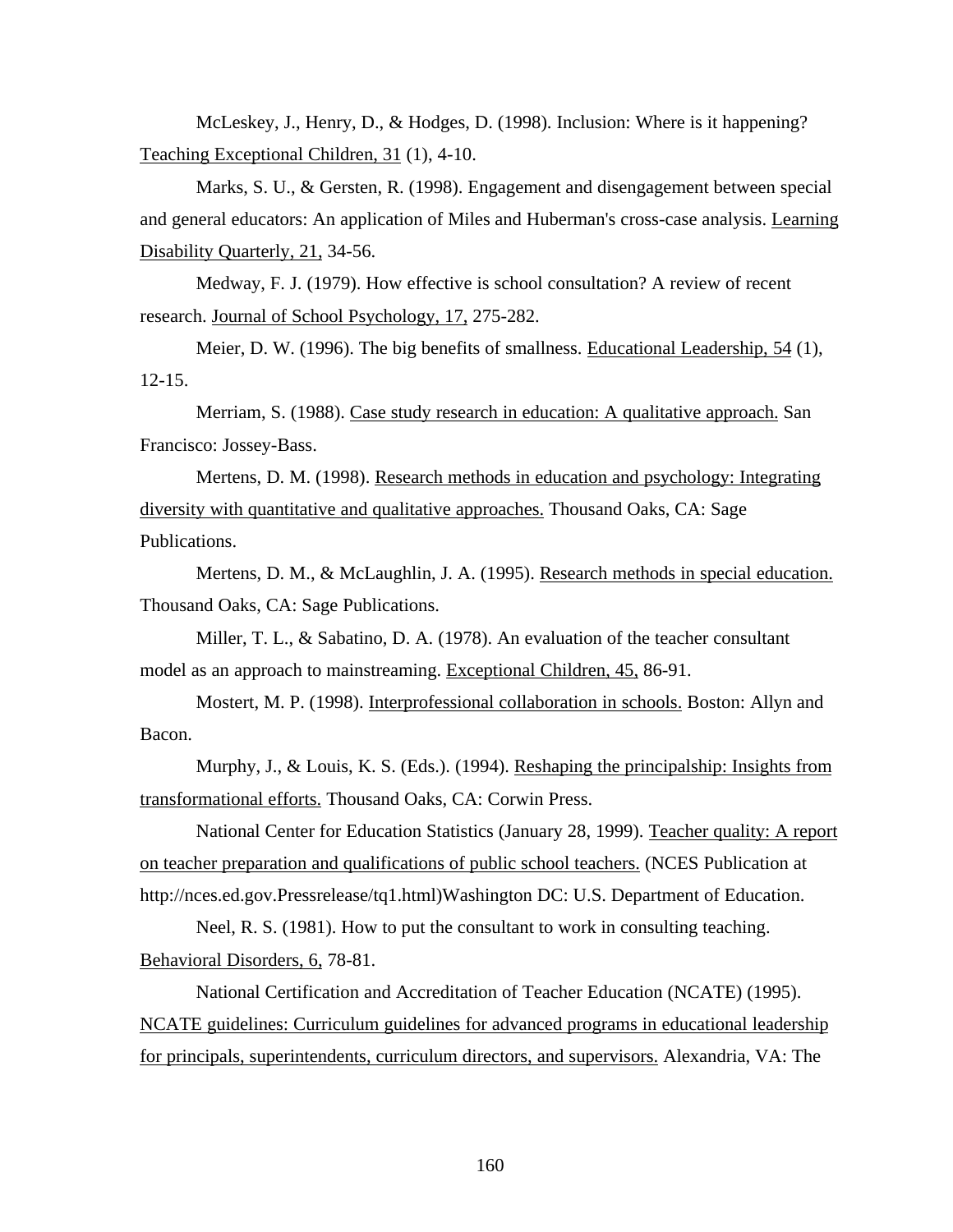Educational Leadership Constituent Council, c/o Association for Supervision and Curriculum Development.

Nevin, A. I., Thousand, J. S., Paolucci-Whitcomb, P., & Villa, R. (1990). Collaborative consultation: Empowering public school personnel to provide heterogeneous schooling for all - - or who rang that bell? Journal of Educational and Psychological Consultation, 1, 41-67.

O'Neill, R., Williams, R., Sprague, J. R., Horner, R. H., & Albin, R. W. (1993) Providing support for teachers working with students with severe problem behaviors: A model for providing consulting support within school districts. Education and Treatment of Children, 16 (1) 66-89.

Osborne, A. G., Jr. & Dimattia, P. (1994). The IDEA's least restrictive environment mandate: Legal implications. Exceptional Children, 61, 6-14.

Pajares, F. (1992). Teachers' beliefs and educational research: Cleaning up a messy construct. Review of Educational Research, 62, 307-332.

Paolucci-Whitcomb, P., & Nevin, A. (1985). Preparing consulting teachers through a collaborative approach between university faculty and field-based consulting teachers. Teacher Education and Special Education, 8, 132-143.

Patton, M. Q. (1990). Qualitative evaluation and research methods. Newbury Park, CA: Sage.

Paulu, N. (April, 1998). Teachers leading the way: Voices from the National Teacher Forum. Washington DC: U. S. Department of Education.

Peck, C. A., & Furman, G. C. (1992). Qualitative research in special education: An evaluative review. In R. Gaylord-Ross (Ed.), Issues and research in special education (Vol. 2, pp. 1-42). New York: Teachers College Press.

Phillips, V., & McCullough, L. (1990). Consultation-based programming: Instituting the collaborative ethic in schools. Exceptional Children, 56, 291-304.

Pryzwanski, W. B., & Noblit, G. W. (1990). Understanding and improving consultation practice: The qualitative case study approach. Journal of Educational and Psychological Consultation, 1, 293-307.

Pugach, M. C. (1988). The consulting teacher in the context of educational reform. Exceptional Children, 55, 273-275.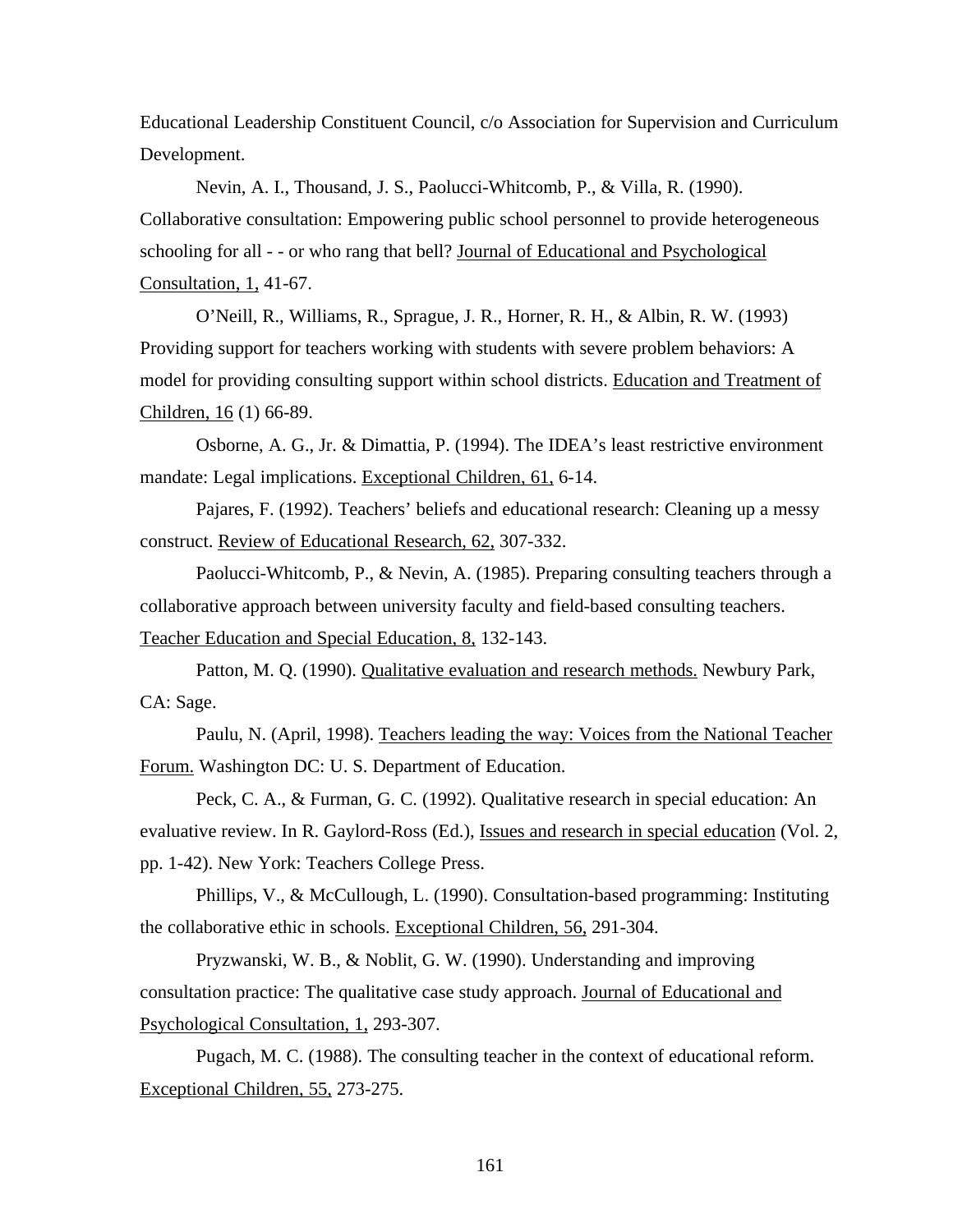Pugach, M. C., & Johnson, L. (1995). Collaborative practitioners: Collaborative schools. Denver: Love.

Robbins, J. R., & Gutkin, T. B. (1994). Consultee and client remedial and preventive outcomes following consultation: Some mixed empirical results and directions for future researchers. Journal of Educational and Psychological Consultation, 5 (2), 149-167.

Rosenfield, S. (1995). The practice of instructional consultation. Journal of Educational and Psychological Consultation, 6, 317-327.

Salisbury, C. L. & Smith, B. J. (1993). *Effective practices for preparing young* children with disabilities for school. Reston, VA: Council for Exceptional Children (ERIC Clearinghouse on Disabilities and Gifted Education, ED 358675).

Sarason, S. B. (1996). Revisiting "The culture of the school and the problem of change." New York: Teachers College Record.

Schulte, A. C., Osborne, S. S., & McKinney, J. D. (1990). Academic outcomes for students with learning disabilities in consultation and resource programs. Exceptional Children, 57, 162-172.

Schumaker, J. B., & Deshler, D. D. (1992). Validation of learning strategy interventions for students with LD: Results of programmatic research effort. In B. Y. L. Wong (Ed.), Contemporary intervention research in learning disabilities: An international perspective (pp. 22-46). New York: Springer-Verlag.

Schumm, J. S., Vaughn, S., Haager, D., McDowell, J., Rothlein, L., & Saumell, L. (1995). General education teacher planning: What can students with learning disabilities expect? Exceptional Children, 61, 335-352.

Sheridan, S. M., Kratochwill, T. R., & Elliott, S. N. (1990). Behavioral consultation with parents and teachers: Delivering treatment for socially withdrawn children at home and school. School Psychology Review, 19, 33-52.

Sheridan, S. M., Welch, M., & Orme, S. F. (1996). Is consultation effective? A review of outcome research. Remedial and Special Education, 17 (6), 341-354.

Showers, B. (1990). Aiming for superior classroom instruction for all children: A comprehensive staff development model. Remedial and Special Education, 11 (3), 35-39.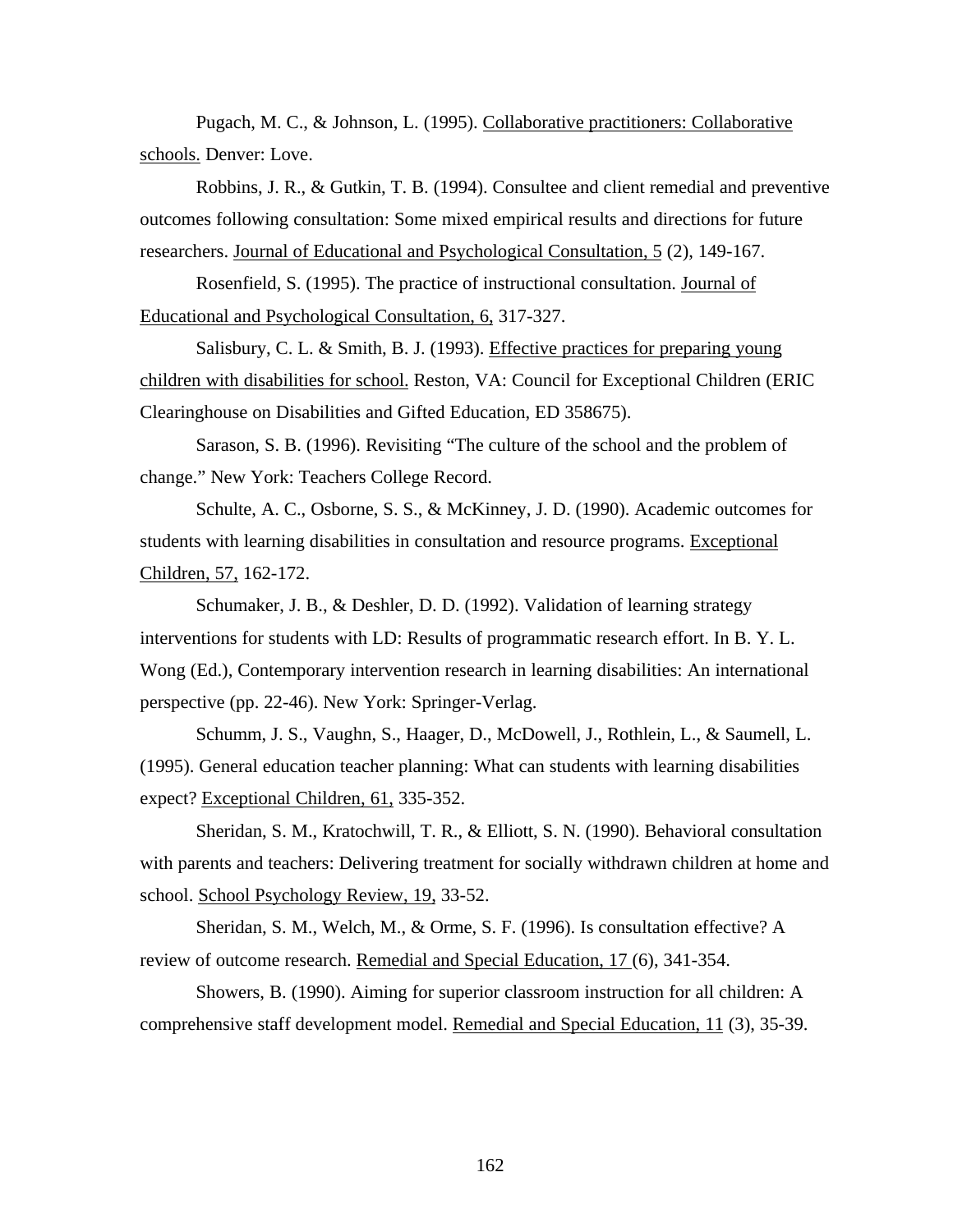Solomon, R. P. (1996). Inclusion in practice: The Baltimore City Public Schools consulting teacher model: Supporting inclusion from the inside out. Journal of Staff Development, 17(3), 32-33.

Stainback, S., & Stainback, W. (1988). Understanding and conducting qualitative research. Reston, VA: The Council for Exceptional Children.

Stake, R. E. (1995). The art of case study research. Thousand Oaks, CA: Sage.

Stephens, M., & Moskowitz, J. (1997). Overview of teacher education policy and practice: Results of the exploratory survey. In From College to First-Year Teaching: How the United States Compares to Several Other Countries (Chapter 2). Washington D.C.: Department of Education.

Sugai, G. M., & Tindal, G. A. (1993). Effective school consultation: An interactive approach. Pacific Grove, CA: Brooks/Cole Publishing.

Tharp, R. G., & Wetzel, R. J. (1969). Behavioral modification in the natural environment. New York: Academic Press.

Thousand, J. S., & Villa, R. A. (1989). Enhancing success in heterogeneous schools. In S. Stainback & W. Stainback (Eds.), Educating all students in the mainstream of regular education (pp. 89-103). Baltimore: Brooks.

Vargo, S. (1998). Consulting teacher-to-teacher. Teaching Exceptional Children, 30 (3), 54-55.

Villa, R. A., Thousand, J. S., & Nevin, A. I., & Malgeri, C. (1996). Instilling collaboration for inclusive schooling as a way of doing business in public schools. Remedial and Special Education, 17, 169-181.

Voltz, D. L., Elliott, R. N., & Harris, W. B. (1995). Promising practices in facilitating collaboration between resource room teachers and general education teachers, Learning Disabilities Research and Practice, 10, 129-136.

Wade, S. E., Welch, M., & Jensen, J. B. (1994). Teacher receptivity to collaboration: Levels of interest, types of concern, and school characteristics as variables contributing to successful implementation. Journal of Educational and Psychological Consultation, 5, 177- 209.

Walther-Thomas, C. S. (1997) Co-teaching experiences: The benefits and problems that teachers and principals report over time. Journal of Learning Disabilities, 30, 395-407.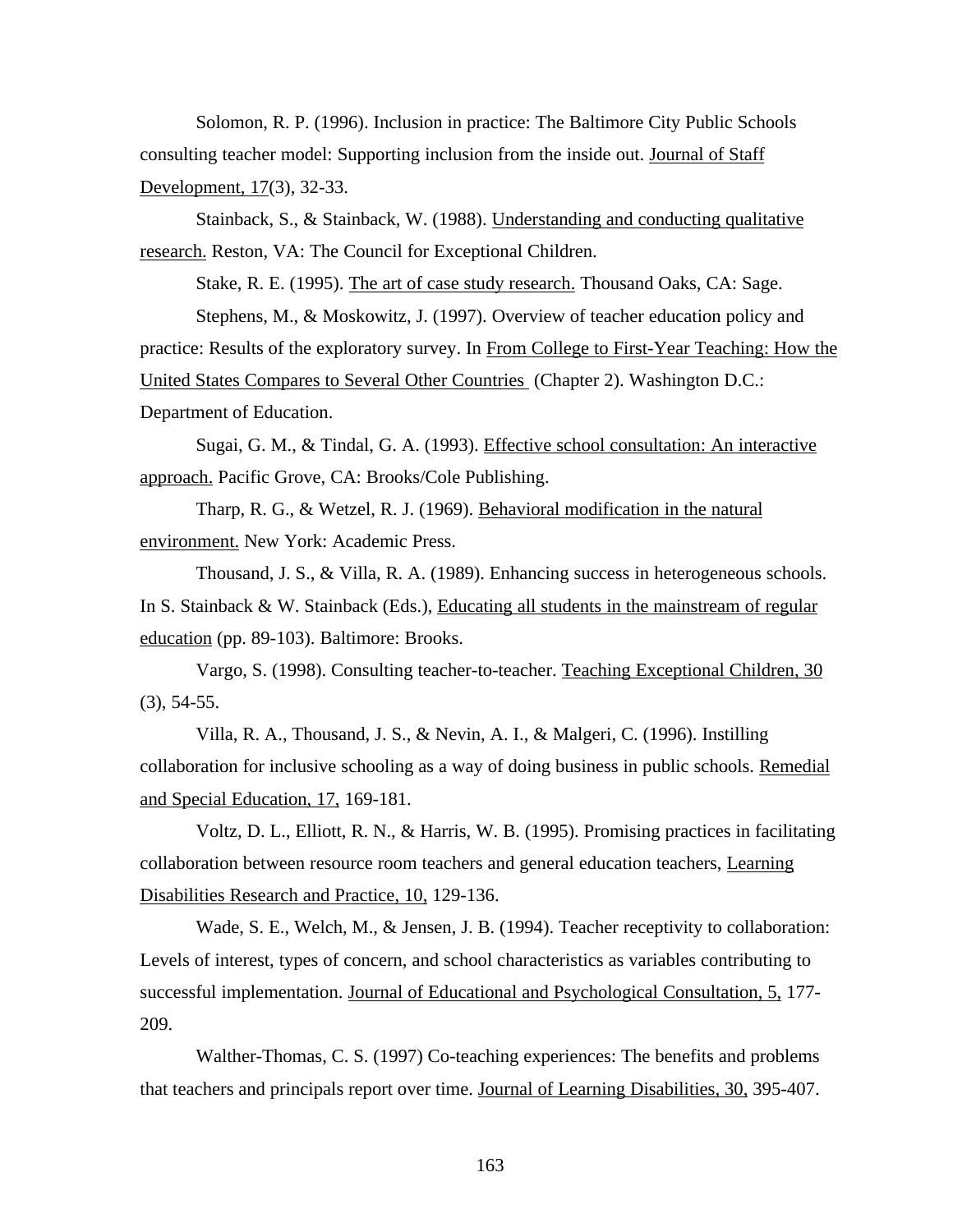Walther-Thomas, C. S., Bryant, M., & Land, S. (1996). Planning for effective coteaching: The key to successful inclusion. Remedial and Special Education, 17, 255-265.

Wellins, R., Bryham, W., & Wilson, J. (1991). Empowered teams: Creating selfdirected work groups that improve quality, productivity, and participation. San Francisco: Jossey-Bass.

West, F. J., & Idol, L. (1987). School consultation (Part I): An interdisciplinary perspective on theory, models, and research. Journal of Learning Disabilities, 20, 388-408.

West, F. J., & Idol, L. (1990). Collaborative consultation in the education of mildly handicapped and at-risk students. Remedial and Special Education, 11, 22-31.

Whittaker, C. R. & Taylor, L. S. (1995). Do resource room teachers have sufficient planning time? Journal of Educational and Psychological Consultation, 6, 247-256.

Wiedmeyer, D., & Lehman, J. (1991). The "House Plan" approach to collaborative teaching and consultation. Teaching Exceptional Children, 23 (3), 6-10.

Witt, J. C., Gresham, F. M., & Noell, G. H. (1996). What's behavioral about behavioral consultation? Journal of Educational and Psychological Consultation, 7, 327-344.

Wood, M. (1998). Whose job is it anyway? Educational roles in inclusion. Exceptional Children, 64, 181-195.

York, J., & Vandercook, T. (1990). Strategies for achieving an integrated education for middle school students with severe disabilities. Remedial and Special Education, 11 (5), 6-16.

Zins, J. E., & Illback, R. J. (1995). Consulting to facilitate planned organizational change in schools. Journal of Educational and Psychological Consultation, 6, 237-245.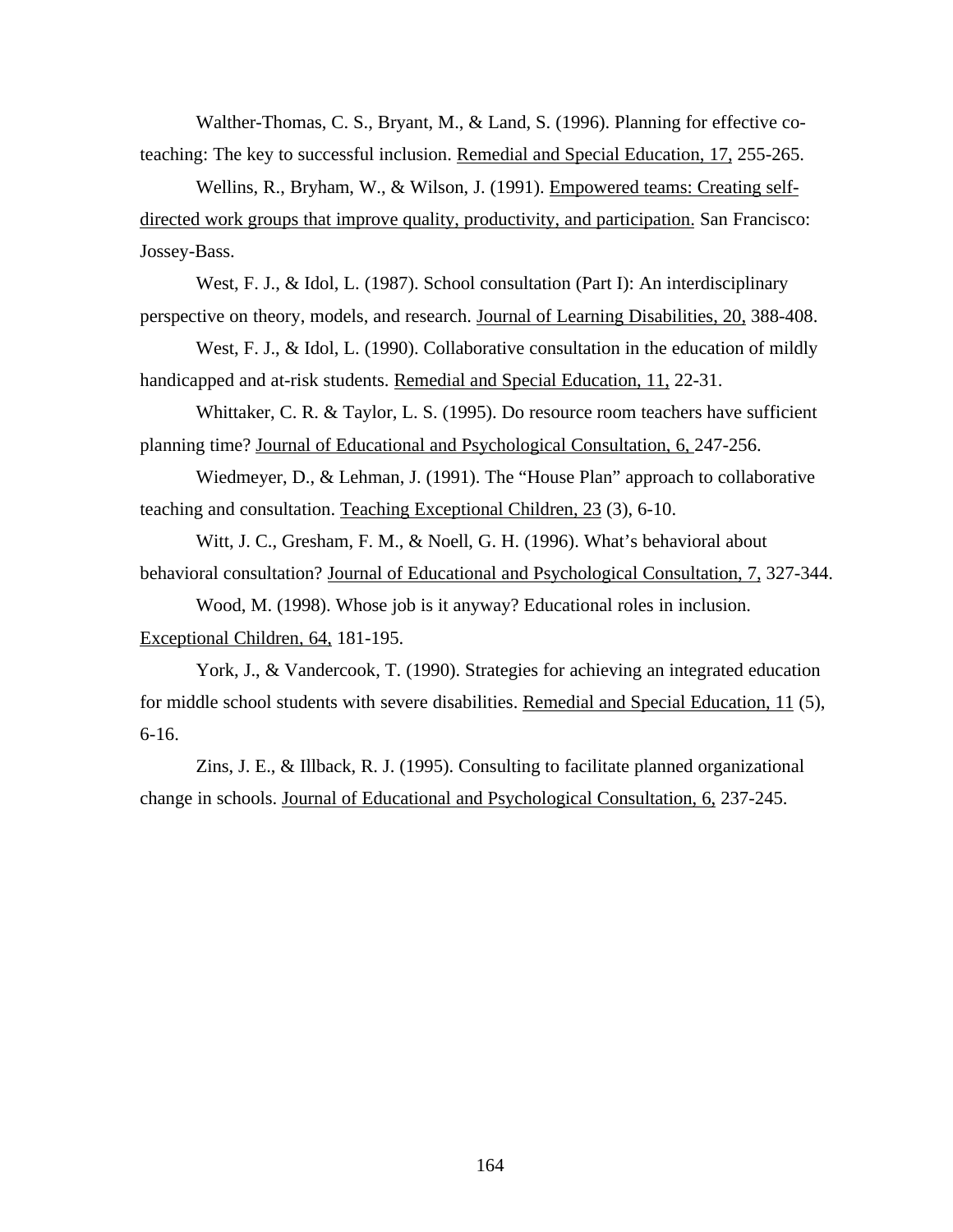## Appendix A

## Sample Interview Reminder Note

Virginia Tech 202 East Eggleston Blacksburg, VA 24061-0302

Dear \_\_\_\_\_\_\_\_\_\_\_\_:

Thank you for agreeing to assist me in my studies. I know how valuable your time is as a principal, and you may be assured that the time I spend with you is very important to me. I hope to disseminate important information to principals from the data that I gather through talking with you and your teachers and viewing your various documents.

On \_\_\_\_\_\_\_ , I plan to be in your school building for an interview with you at 1:00. Our conversation will focus on what teacher partnerships between general and special education consisted of for you as a teacher, what administrative supports assisted you or would have assisted you, and what your school's general/special education partnerships consist of currently. Following our conversation, I would be grateful for the chance to review documents such as teacher handbooks, administrative and school memos, meeting minutes, and policy manuals that may assist me in understanding the administrative function for the collaborative process in your building. Any documents that you have gathered ahead of time will be greatly appreciated, but we will quite possibly determine other documents that may be pertinent during our conversation.

Your teacher team \_\_\_\_\_\_\_\_\_\_\_ and \_\_\_\_\_\_\_\_\_, and I plan to meet at 2:15 for an interview concerning teacher partnerships. The interviews with you and with the team should take approximately one hour each. They will be audiotaped with each party's approval, and I will transcribe them for use in my dissertation. All information gleaned from the interviews will be kept strictly confidential. Any identifying information will be kept in locked storage and disposed of after completion of the study.

Please find enclosed a demographics survey for you to fill out.

Thank you for agreeing to give of your time. If you or your teachers have any questions or need to contact me, I can be reached at (540) 961-3543 or by e-mail at pburdett@vt.edu.

Sincerely,

Paula Burdette

Encl. demographics survey teacher team reminder letter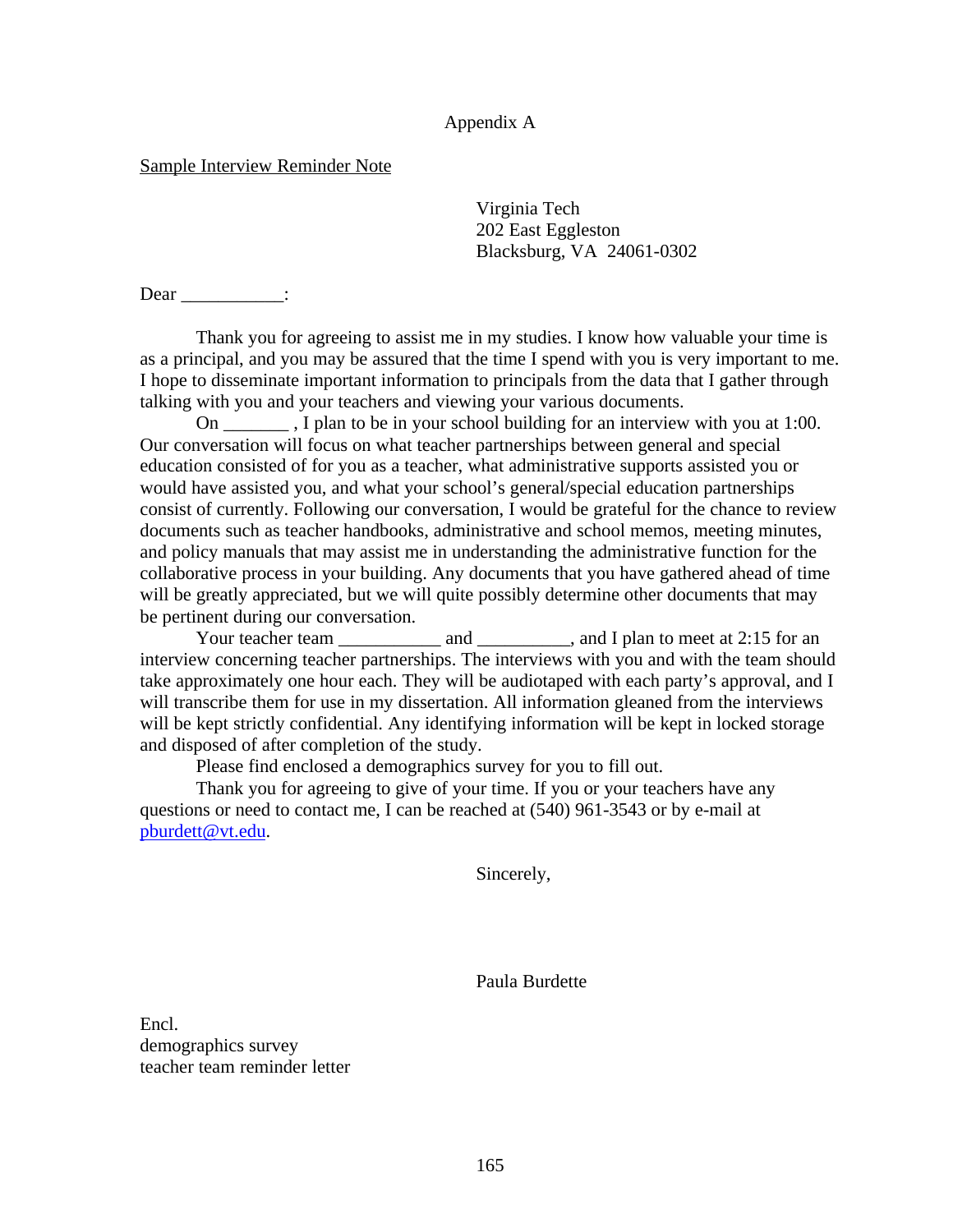# Appendix B

## Principal's Demographics Survey

## Principal's Demographics Survey

Please indicate the one answer that best describes your circumstance for each question.

| 1. What is your age? |              |
|----------------------|--------------|
| A Under 25           | $C$ 35-49    |
| B 25-34              | D 50 or over |

\_\_\_\_\_\_\_\_\_\_\_\_\_\_\_\_\_\_\_\_\_\_\_\_\_\_\_\_

\_\_\_\_\_\_\_\_\_\_\_\_\_\_\_\_\_\_\_\_\_\_\_\_\_\_\_\_

\_\_\_\_\_\_\_\_\_\_\_\_\_\_\_\_\_\_\_\_\_\_\_\_\_\_\_\_

\_\_\_\_\_\_\_\_\_\_\_\_\_\_\_

\_\_\_\_\_\_\_\_\_\_\_\_\_\_\_

- 2. Including this year, how many years of full-time principalship experience have you had?
- 3. How many of these years have been experienced at your present school site? (This answer may be the same as #2.)

4. How many years have you worked in this division?

5. In total, how many years did you work as a teacher?

6. At what level was the majority of your experience as a teacher?

7. If applicable, what subjects have you taught?

8. What other teaching experiences did you have?

- 9. How many years did you work as a teacher in a successful or unsuccessful partnership between a general and special educator?
- 10. What was the size of the school (approximate student body #) where you gained the majority of your experience in a teacher partnership?

<sup>11.</sup> In all, how long were teacher partnerships between general and special educators employed before you were involved in them?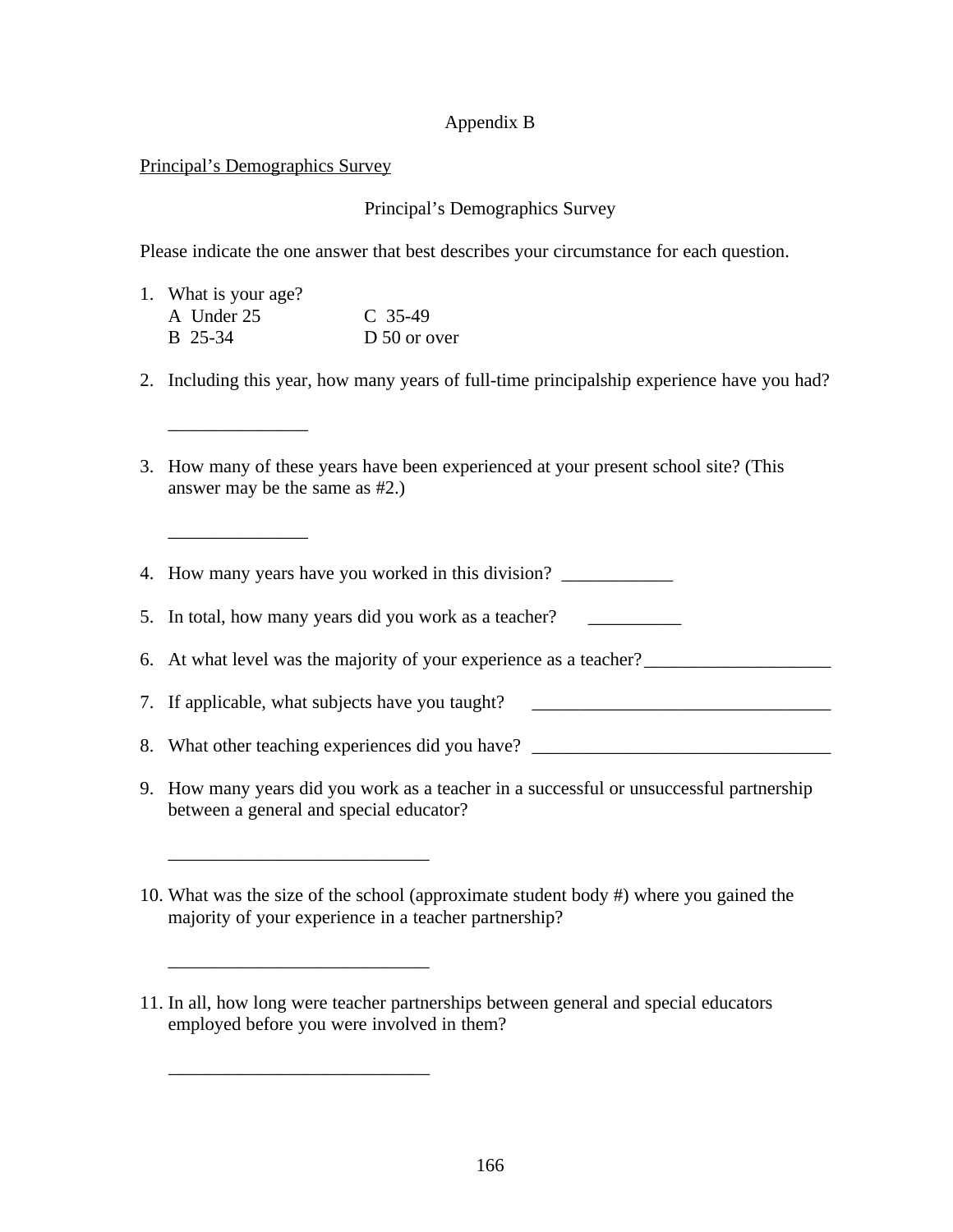| 12. What is your highest earned degree?<br>A Bachelor's D Master's plus hours<br>B Bachelor's plus hours<br>E Doctorate<br>C Master's         |                                                                                                                                                                                   |
|-----------------------------------------------------------------------------------------------------------------------------------------------|-----------------------------------------------------------------------------------------------------------------------------------------------------------------------------------|
| 13. In what major area was your teaching training?                                                                                            |                                                                                                                                                                                   |
| C Rural<br>A Urban<br><b>B</b> Suburban                                                                                                       | 14. Which setting best describes the location of your current school site?                                                                                                        |
|                                                                                                                                               | 15. How many special education teachers do you have on your staff?                                                                                                                |
|                                                                                                                                               | 16. How many general education teachers do you have on your staff?                                                                                                                |
|                                                                                                                                               | 17. What percentage of your students qualify for free or reduced lunches? _______                                                                                                 |
| 18. How many students are enrolled in your school? _____________________________                                                              |                                                                                                                                                                                   |
| counted only once.)                                                                                                                           | 19. This year, your school serves students identified in what PRIMARY disability category?<br>Approximately how many, and generally, in what environment? (Each student should be |
| $\Box$ Specific Learning Disabilities (approximate number _________)<br>What environment?<br>□ Regular Class □ Resource Room □ Separate Class |                                                                                                                                                                                   |
| $\Box$ Mental Retardation<br>$\Box$ Mild/Educable (number $\_\_$ )<br>What environment?<br>□ Regular Class □ Resource Room □ Separate Class   |                                                                                                                                                                                   |
| Moderate/Trainable (number ____)<br>What environment?<br>$\Box$ Regular Class $\Box$ Resource Room                                            | $\Box$ Separate Class                                                                                                                                                             |
| $\Box$ Severe/Profound (number $\rule{1em}{0.15mm}$ )<br>What environment?<br>$\Box$ Regular Class $\Box$ Resource Room                       | □ Separate Class                                                                                                                                                                  |
| Multiple Disabilities (number ______)<br>⊔<br>What environment?<br>$\Box$ Regular Class $\Box$ Resource Room                                  | $\Box$ Separate Class                                                                                                                                                             |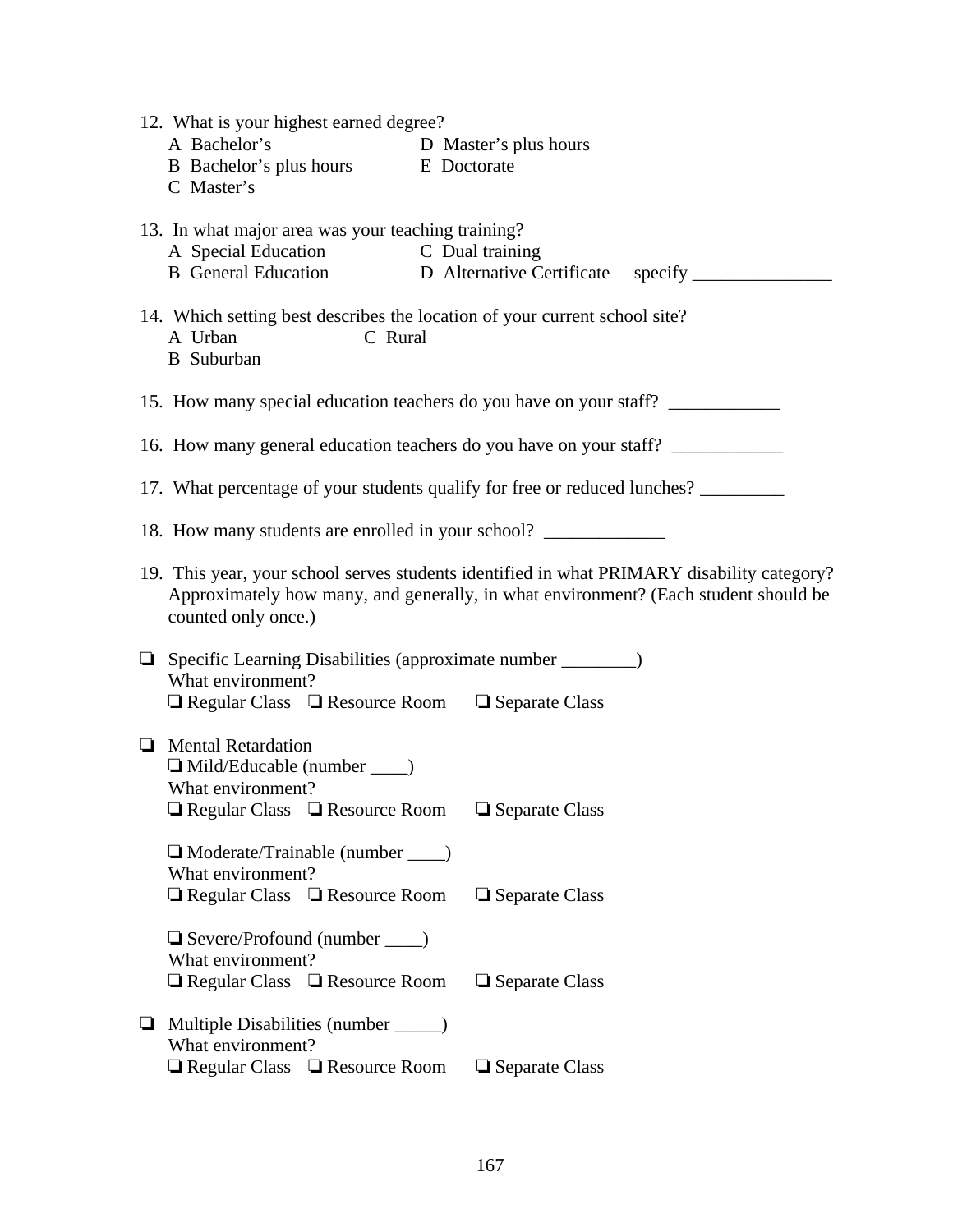| $\Box$ Orthopedic Impairments (number $\_\_$ )<br>What environment?<br>$\Box$ Regular Class $\Box$ Resource Room $\Box$ Separate Class                                                                                                                   |
|----------------------------------------------------------------------------------------------------------------------------------------------------------------------------------------------------------------------------------------------------------|
| $\Box$ Autism (number $\_\_$ )<br>What environment?<br>$\Box$ Regular Class $\Box$ Resource Room $\Box$ Separate Class                                                                                                                                   |
| $\Box$ Emotional Disturbance (number $\_\_$ )<br>What environment?<br>$\Box$ Regular Class $\Box$ Resource Room $\Box$ Separate Class                                                                                                                    |
| $\Box$ Traumatic Brain Injury (number ______)<br>What environment?<br>$\Box$ Regular Class $\Box$ Resource Room $\Box$ Separate Class                                                                                                                    |
| Sensory Impairments (number _____)<br>What environment?<br>$\Box$ Regular Class $\Box$ Resource Room $\Box$ Separate Class                                                                                                                               |
| $\Box$ *Other Health Impaired (number _____) *served under IDEA/special education<br>What environment?<br>$\Box$ Regular Class $\Box$ Resource Room $\Box$ Separate Class                                                                                |
| $\Box$ Developementally Delayed (number $\_\_$ )<br>$\Box$ Regular Class $\Box$ Resource Room $\Box$ Separate Class                                                                                                                                      |
| 20. How many of your special education teachers function in each of the following<br>categories? (Please count each of your teachers in only one function)<br>_______ Self-Contained Class<br>Resource Room<br>______ Resource Room / Consulting Teacher |
| ______ Resource Room / Co-Teacher in the Regular Class<br>_______ Co-Teacher in the Regular Class                                                                                                                                                        |

- \_\_\_\_\_ Consulting Teacher
- \_\_\_\_\_ Other, please explain \_\_\_\_\_\_\_\_\_\_\_\_\_\_\_\_\_\_\_\_\_\_\_\_\_\_\_\_\_\_\_\_\_\_\_\_\_\_\_\_\_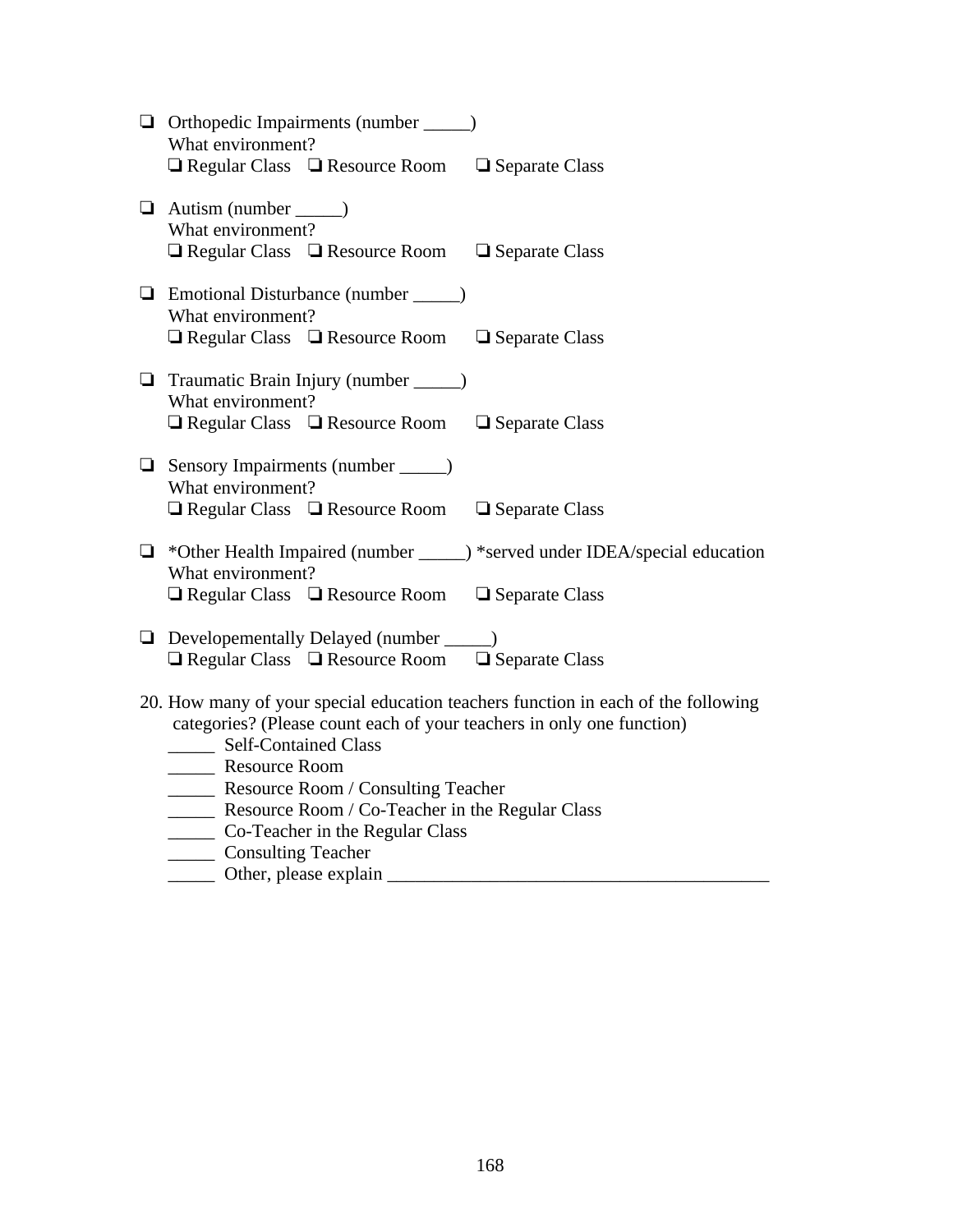# Appendix C

## Ethics Protocol / Participants' Release Agreement

(To be read by interviewer before the beginning of the interview. One copy will be left with the respondent, and one copy will be signed and kept by the interviewer.)

I am the researcher on the project entitled: Administrative support of cooperative models between general and special educators. This project is part of my doctoral work through the Department of Educational Leadership and Policy Studies at Virginia Tech. I may be contacted at (540) 231-5925 or poundett@vt.edu if you should have any questions.

Thank you for your willingness to participate in this research project. Your participation is important to my doctoral studies and is very much appreciated. Before we start the interview, I would like to reassure you that as a participant in this project you have several definite rights.

First, your participation in this interview is entirely voluntary.

You are free to refuse to answer any question at any time.

You are free to withdraw from the interview at any time.

This interview will be kept strictly confidential and will be available only to members of the research team, which includes my professors and myself.

Excerpts of this interview may be made part of the final research report, but under no circumstance will your name or identifying characteristics be included in this report.

I would be grateful if you would sign this form to show that I have read you its contents.

| signed  |
|---------|
| printed |
| dated   |

I would be happy to furnish you with a copy of the final dissertation document. Would you like one?

YES NO

Address if you desire a copy of the final dissertation. \_\_\_\_\_\_\_\_\_\_\_\_\_\_\_\_\_\_\_\_\_\_\_\_\_\_\_\_\_\_\_\_\_\_\_\_\_\_\_\_\_\_

\_\_\_\_\_\_\_\_\_\_\_\_\_\_\_\_\_\_\_\_\_\_\_\_\_\_\_\_\_\_\_\_\_\_\_\_\_\_\_\_\_\_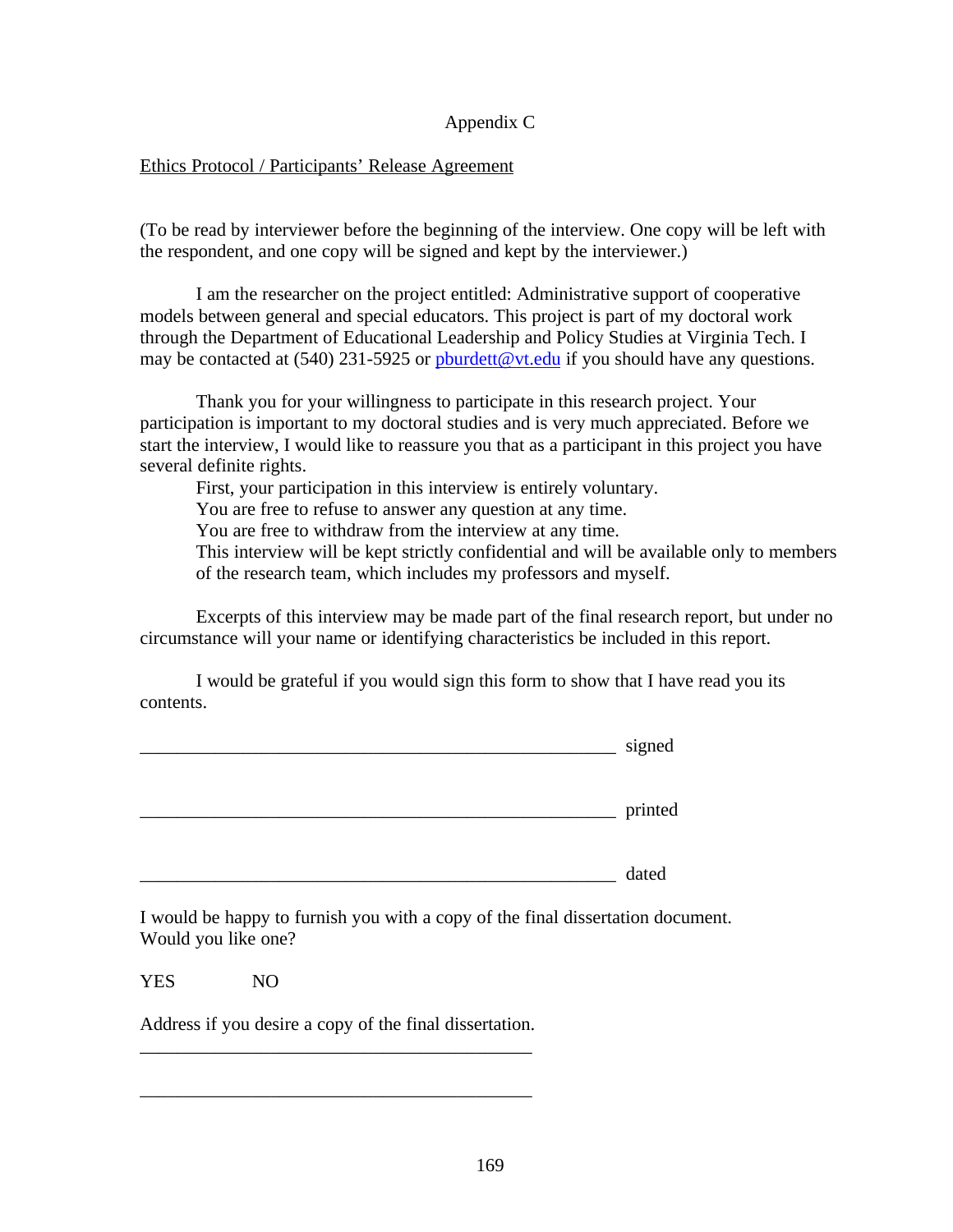# Appendix D

## Principal Questionnaire

1. Tell me about the teaching partnerships between general and special education in which you worked as a teacher.

Prompts:

For what reason were these partnerships first implemented?

What was your caseload?

What administrative supports assisted you or would have been beneficial?

If you had been the principal in that building, what supports would you have given to the

teachers in support of partnerships between general and special education?

How did you evaluate the appropriateness of the IEP?

How did you ensure IEP compliance?

2. Tell me about the teacher partnerships at your school now and your administrative function related to them.

Prompts:

Are these partnerships formalized or are they loosely formed?

When, how, and why were these partnerships initiated?

How are students with disabilities placed in general settings?

Who decides which students with disabilities go to which teachers? How? When?

What ratio of special to gen ed students does the typical general ed teacher have? What are these students like?

How many students do each of your special ed teachers serve?

How are teacher teams trained for their positions?

How do you supervise partnerships between general and special ed teachers?

How do you evaluate partnerships?

How do you evaluate IEP appropriateness?

How do you ensure IEP compliance?

How are teacher teams' classrooms financed?

In what ways do you enhance the school climate to support partnerships?

How have you set up prereferral and referral programs in support of partnerships?

3. What barriers do you find when working to support your teacher partnerships?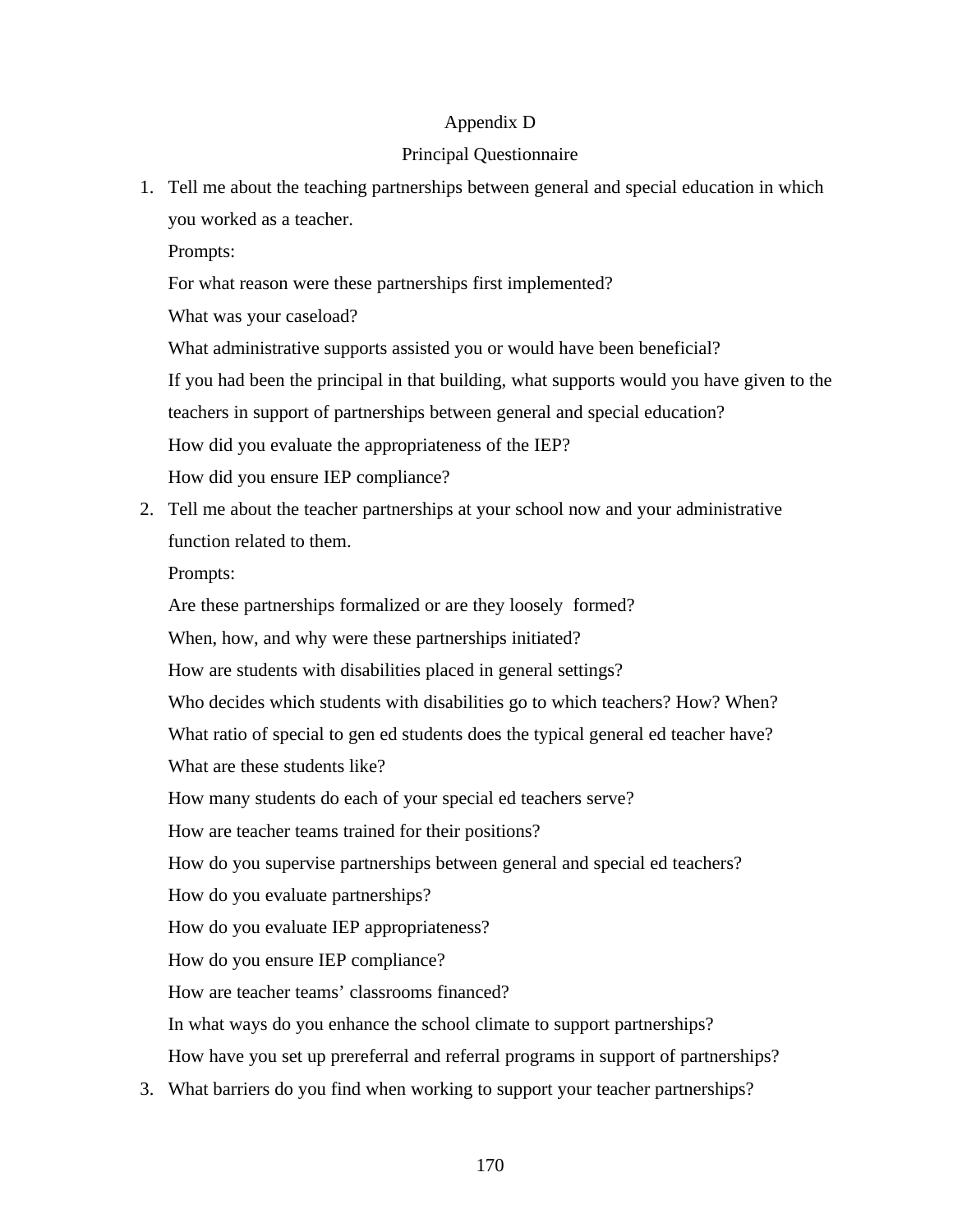# Teacher Team Questionnaire

- 1. How well and in what ways does your principal understand and support your needs as teacher partners?
- 2. How could this be improved upon? How is the general education teacher's list of students generated? How are special education placements made? How are students' with disabilities schedules made? How is your time scheduled? How are you assessed as a team? What does your principal do to support your efforts as a team to educate special education students in the settings in which they are placed? (resources, technology, supplementary aids and services) How have you been trained for your role in a cooperative situation? How would you describe the climate in your school especially related to your collaborative situation? How has the principal tried to develop a collaborative climate?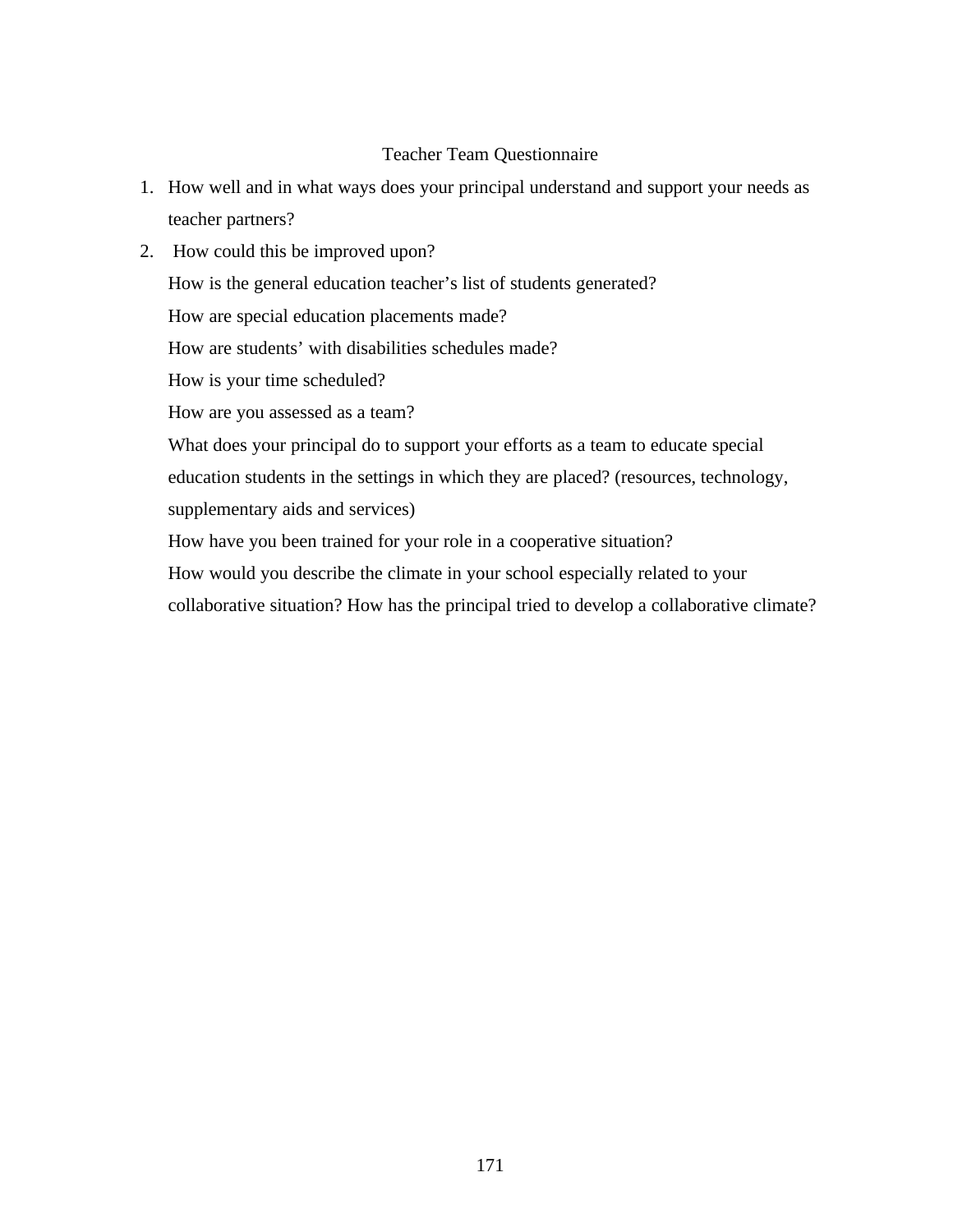# Appendix E

# Demographics Information for Each School and Principal

|                    | <b>Principal</b><br>Age | <b>Teacher</b><br>Training/<br><b>Highest</b><br>degree<br>earned | Number of<br>years<br>taught in<br>partner-<br>ship/Total | Level of<br>majority of<br>teaching/<br>subjects<br>taught | Number of<br>years as<br>principal/Years<br>as principal at<br>current site | <b>Location</b><br>of<br>current<br>school | <b>Special</b><br>education<br>teachers/<br><b>General</b><br>education | <b>Percent-</b><br>age of<br>free or<br>reduced<br>lunches |
|--------------------|-------------------------|-------------------------------------------------------------------|-----------------------------------------------------------|------------------------------------------------------------|-----------------------------------------------------------------------------|--------------------------------------------|-------------------------------------------------------------------------|------------------------------------------------------------|
| <b>School</b>      |                         |                                                                   | years                                                     |                                                            |                                                                             |                                            | teachers                                                                |                                                            |
| Principal          |                         |                                                                   | taught                                                    |                                                            |                                                                             |                                            |                                                                         |                                                            |
| Ocean              | 35-49                   | Special                                                           | 9/22                                                      | Elementary/                                                | 1/1                                                                         | Suburban                                   | 3/25                                                                    | 3%                                                         |
| <b>Elementary</b>  |                         | Education/                                                        |                                                           | Emotional                                                  |                                                                             |                                            |                                                                         |                                                            |
| Ms. Oakes          |                         | Master's                                                          |                                                           | Disturbance                                                |                                                                             |                                            |                                                                         |                                                            |
|                    |                         | plus hours                                                        |                                                           |                                                            |                                                                             |                                            |                                                                         |                                                            |
| <b>Buchanan</b>    | 35-49                   | General                                                           | 5/22                                                      | High School/                                               | 2/2                                                                         | Small                                      | 5/22                                                                    | 32%                                                        |
| <b>Elementary</b>  |                         | Education/                                                        |                                                           | P.E. &                                                     |                                                                             | town                                       |                                                                         |                                                            |
| Mr. Baker          |                         | Master's                                                          |                                                           | Health                                                     |                                                                             |                                            |                                                                         |                                                            |
| <b>Opportunity</b> | 35-49                   | General                                                           | 5/9                                                       | High School/                                               | 13/12                                                                       | Rural                                      | 4/10                                                                    | 24%                                                        |
| <b>Elementary</b>  |                         | Education/                                                        |                                                           | Music                                                      |                                                                             |                                            |                                                                         |                                                            |
| Mr. Oliver         |                         | Master's                                                          |                                                           |                                                            |                                                                             |                                            |                                                                         |                                                            |
| <b>Civil</b>       | 35-49                   | General                                                           | 8/10                                                      | High School/                                               | 12/5                                                                        | Small                                      | 5/22                                                                    | 20.5%                                                      |
| <b>Elementary</b>  |                         | Education/                                                        |                                                           | Math                                                       |                                                                             | town                                       |                                                                         |                                                            |
| Mr. Cisco          |                         | Master's                                                          |                                                           |                                                            |                                                                             |                                            |                                                                         |                                                            |
| Link               | 35-49                   | General                                                           | 4/9                                                       | Elementary/                                                | $2 + 10$ years in                                                           | Rural                                      | 1.5/13                                                                  | 38%                                                        |
| <b>Elementary</b>  |                         | Education/                                                        |                                                           | English as a                                               | central office                                                              |                                            |                                                                         |                                                            |
| Ms. Linkous        |                         | Master's                                                          |                                                           | Second<br>Language                                         | administration /<br>$\overline{2}$                                          |                                            |                                                                         |                                                            |
|                    |                         |                                                                   |                                                           |                                                            |                                                                             |                                            |                                                                         |                                                            |
| Kent               | 35-49                   | General                                                           | 7/1                                                       | High School/                                               | 13/5                                                                        | Small                                      | 4/24                                                                    | 35%                                                        |
| <b>Elementary</b>  |                         | Education/                                                        |                                                           | English $\&$                                               |                                                                             | town                                       |                                                                         |                                                            |
| Mr. King           |                         | Doctorate                                                         |                                                           | Journalism                                                 |                                                                             |                                            |                                                                         |                                                            |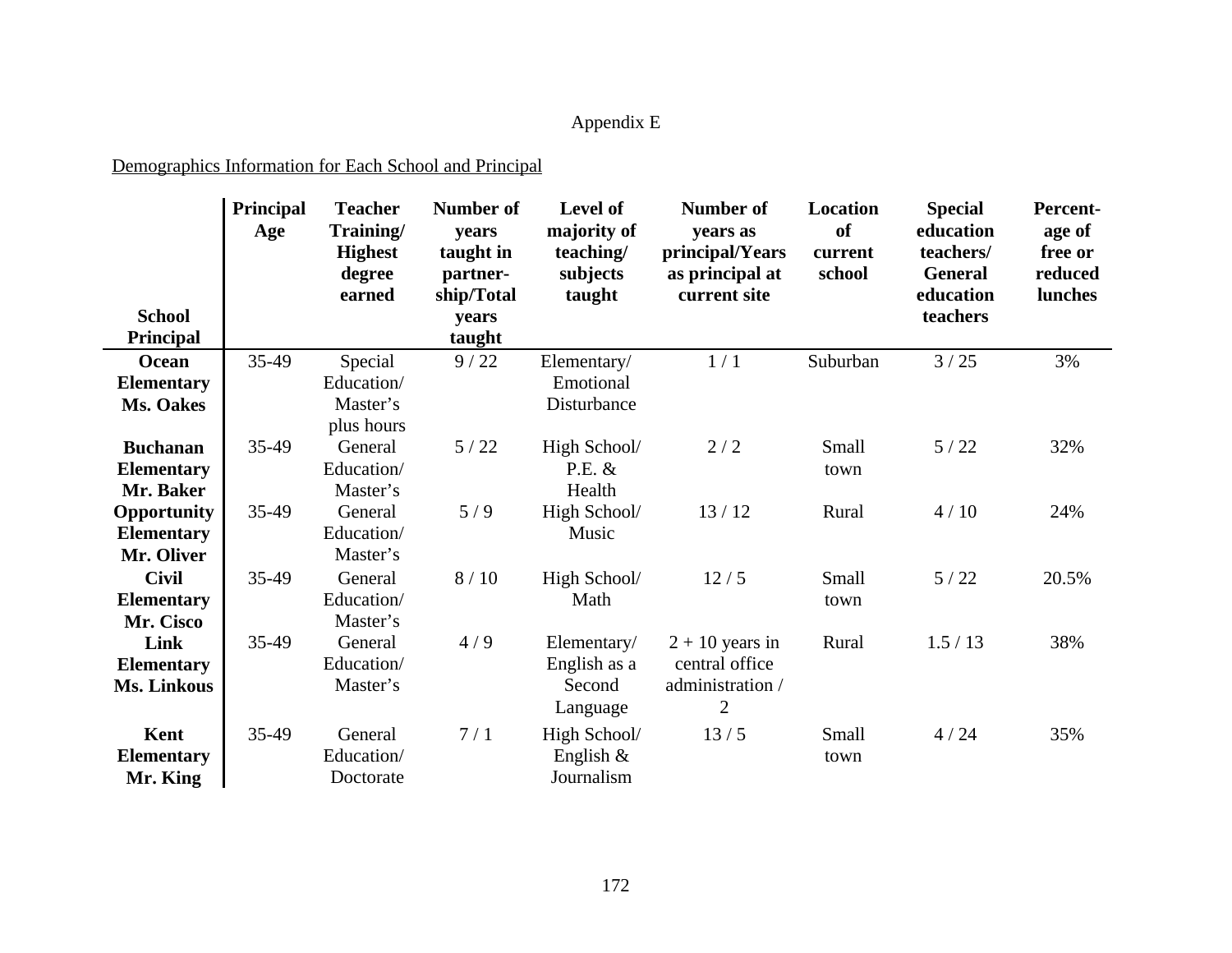| <b>School</b><br><b>Principal</b> | Number of<br>special<br>education<br>students /<br><b>Total students</b> | Percentage<br>of special<br>education<br>students | <b>SLD</b><br>number /<br><b>Typical</b><br>environment | <b>MR</b> severity – Number<br>- Typical environment | <b>Multiple</b><br>disabilities<br>number /<br><b>Typical</b><br>environment | Orthopedic<br><i>impairments</i><br>number /<br><b>Typical</b><br>environments |
|-----------------------------------|--------------------------------------------------------------------------|---------------------------------------------------|---------------------------------------------------------|------------------------------------------------------|------------------------------------------------------------------------------|--------------------------------------------------------------------------------|
| Ocean                             | 59 / 529                                                                 | 11%                                               | 40/Resource                                             | $\overline{0}$                                       | 1/Regular                                                                    | $\boldsymbol{0}$                                                               |
| <b>Elementary</b>                 |                                                                          |                                                   | room                                                    |                                                      |                                                                              |                                                                                |
| Ms. Oakes                         |                                                                          |                                                   |                                                         |                                                      |                                                                              |                                                                                |
| <b>Buchanan</b>                   | 44 / 361                                                                 | 12%                                               | 17/Resource                                             | Mild-3-separate class                                | $\boldsymbol{0}$                                                             | $\boldsymbol{0}$                                                               |
| <b>Elementary</b>                 |                                                                          |                                                   | room                                                    | Moderate-1-separate                                  |                                                                              |                                                                                |
| Mr. Baker                         |                                                                          |                                                   |                                                         | class                                                |                                                                              |                                                                                |
| Opportunity<br><b>Elementary</b>  | 18 / 190                                                                 | 9.5%                                              | 7/Resource<br>room                                      | Mild-1-regular class<br>Moderate-1-regular class     | $\boldsymbol{0}$                                                             | $\boldsymbol{0}$                                                               |
| Mr. Oliver                        |                                                                          |                                                   |                                                         | Severe-4-separate class                              |                                                                              |                                                                                |
| <b>Civil</b><br><b>Elementary</b> | 28 / 351                                                                 | 7.9%<br>including                                 | 15/Resource<br>room                                     | 0                                                    | $1/S$ eparate<br>preschool                                                   | $2/S$ eparate<br>preschool                                                     |
| Mr. Cisco                         |                                                                          | preschool                                         |                                                         |                                                      | class                                                                        | class                                                                          |
| Link                              | 31/271                                                                   | 11.4%                                             | 29/Resource                                             | $\overline{0}$                                       | $\overline{0}$                                                               | $\overline{0}$                                                                 |
| <b>Elementary</b>                 |                                                                          |                                                   | room                                                    |                                                      |                                                                              |                                                                                |
| Ms. Linkous                       |                                                                          |                                                   |                                                         |                                                      |                                                                              |                                                                                |
| Kent                              | 59 / 470                                                                 | 12.5%                                             | 17/Resource                                             | Mild-2-regular class                                 | $2/R$ egular                                                                 | 1/Regular                                                                      |
| <b>Elementary</b><br>Mr. King     |                                                                          |                                                   | room                                                    | Moderate-1-regular class<br>Severe-1-regular class   | class                                                                        | class                                                                          |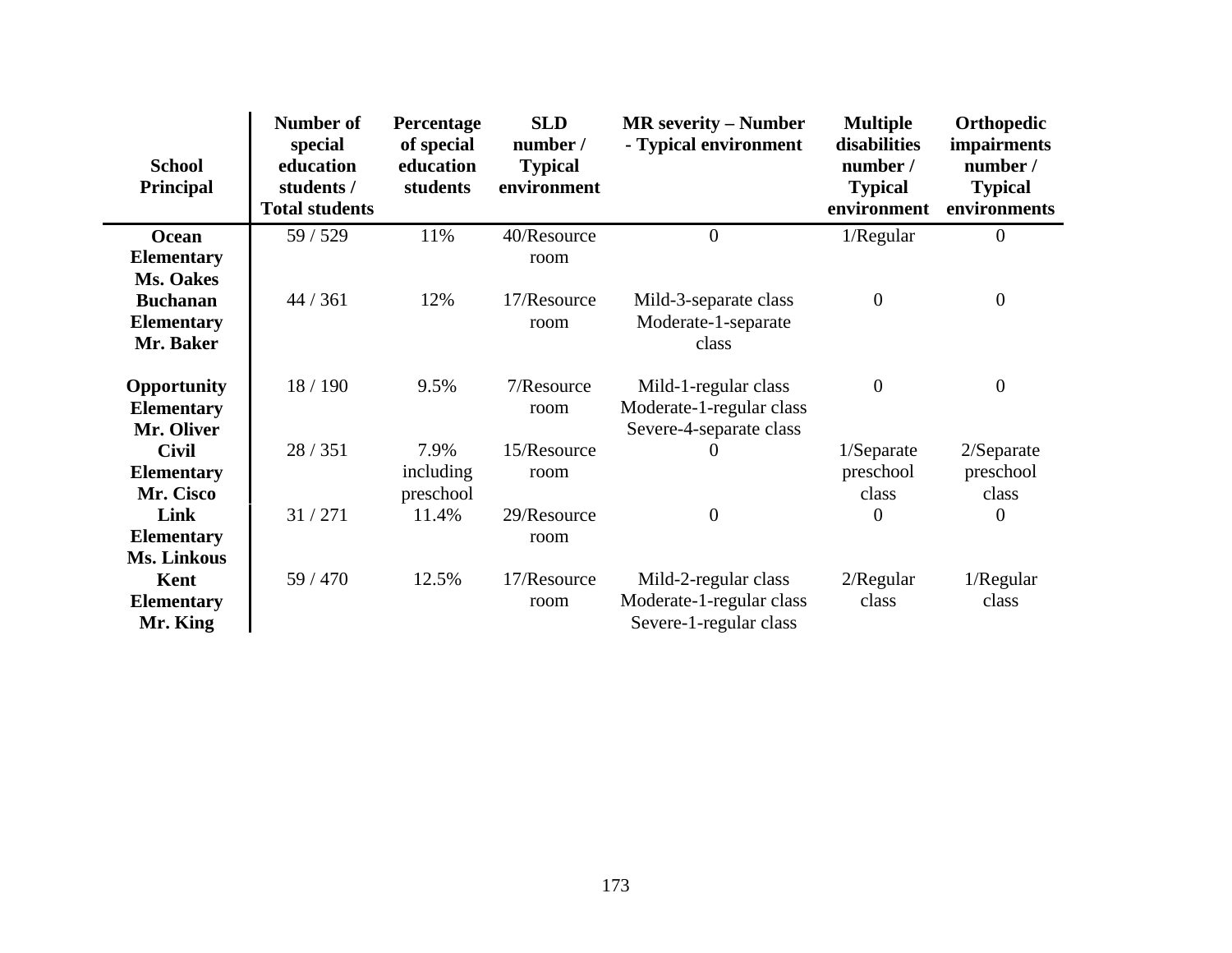|                                                       | Autism/<br><b>Typical</b><br>environment | <b>Emotional</b><br>and<br>behavioral<br>disorder /<br><b>Typical</b> | <b>Traumatic</b><br>brain injury<br>/ Typical<br>environment | <b>Sensory</b><br>impairment /<br><b>Typical</b><br>environment | <b>Other health</b><br>impairments<br>/ Typical<br>environment | <b>Developmental</b><br>delay / Typical<br>environment | <b>Special</b><br>education<br>teachers'<br>function                                          |
|-------------------------------------------------------|------------------------------------------|-----------------------------------------------------------------------|--------------------------------------------------------------|-----------------------------------------------------------------|----------------------------------------------------------------|--------------------------------------------------------|-----------------------------------------------------------------------------------------------|
| <b>School</b><br><b>Principal</b>                     |                                          | environment                                                           |                                                              |                                                                 |                                                                |                                                        |                                                                                               |
| Ocean                                                 | 1/Regular                                | 15/Resource                                                           | $\overline{0}$                                               | $\boldsymbol{0}$                                                | $\boldsymbol{0}$                                               | 2/Regular class                                        | 3-Resource                                                                                    |
| <b>Elementary</b>                                     | class                                    | room                                                                  |                                                              |                                                                 |                                                                |                                                        |                                                                                               |
| <b>Ms. Oakes</b>                                      |                                          |                                                                       |                                                              |                                                                 |                                                                |                                                        |                                                                                               |
| <b>Buchanan</b>                                       | $\boldsymbol{0}$                         | 10/Resource                                                           | $\boldsymbol{0}$                                             | $\boldsymbol{0}$                                                | 13/Resource                                                    | $\mathbf{0}$                                           | 1-Self-contained                                                                              |
| <b>Elementary</b>                                     |                                          | room                                                                  |                                                              |                                                                 | room                                                           |                                                        | 4-Resource                                                                                    |
| Mr. Baker                                             |                                          |                                                                       |                                                              |                                                                 |                                                                |                                                        | /Consulting                                                                                   |
| <b>Opportunity</b><br><b>Elementary</b><br>Mr. Oliver | $\boldsymbol{0}$                         | $\boldsymbol{0}$                                                      | $\overline{0}$                                               | $2/R$ egular<br>class                                           | 1/Regular<br>class                                             | 4/Regular class                                        | 1-Self-contained<br>1-Resource<br>/consulting<br>2-Co-teach in<br>regular class               |
| <b>Civil</b><br><b>Elementary</b><br>Mr. Cisco        | $\overline{0}$                           | $\overline{0}$                                                        | $\overline{0}$                                               | $\boldsymbol{0}$                                                | 5/Resource<br>room                                             | 5/Resource<br>room                                     | 1-self-contained<br>2-Resource<br>1-Resource<br>/consulting<br>1-Co-teach in<br>regular class |
| Link<br><b>Elementary</b><br>Ms. Linkous              | $\overline{0}$                           | 2/Resource<br>room                                                    | $\overline{0}$                                               | $\boldsymbol{0}$                                                | $\overline{0}$                                                 | $\boldsymbol{0}$                                       | .5-Resource<br>1-Resource<br>/consulting                                                      |
| Kent<br><b>Elementary</b><br>Mr. King                 | $3/R$ egular<br>class                    | $4/R$ egular<br>class                                                 | 1/Regular<br>class                                           | 1/Regular<br>class                                              | 16/Regular<br>class                                            | $10$ /Regular<br>class                                 | 3-Co-teach in<br>regular class<br>1-Consulting                                                |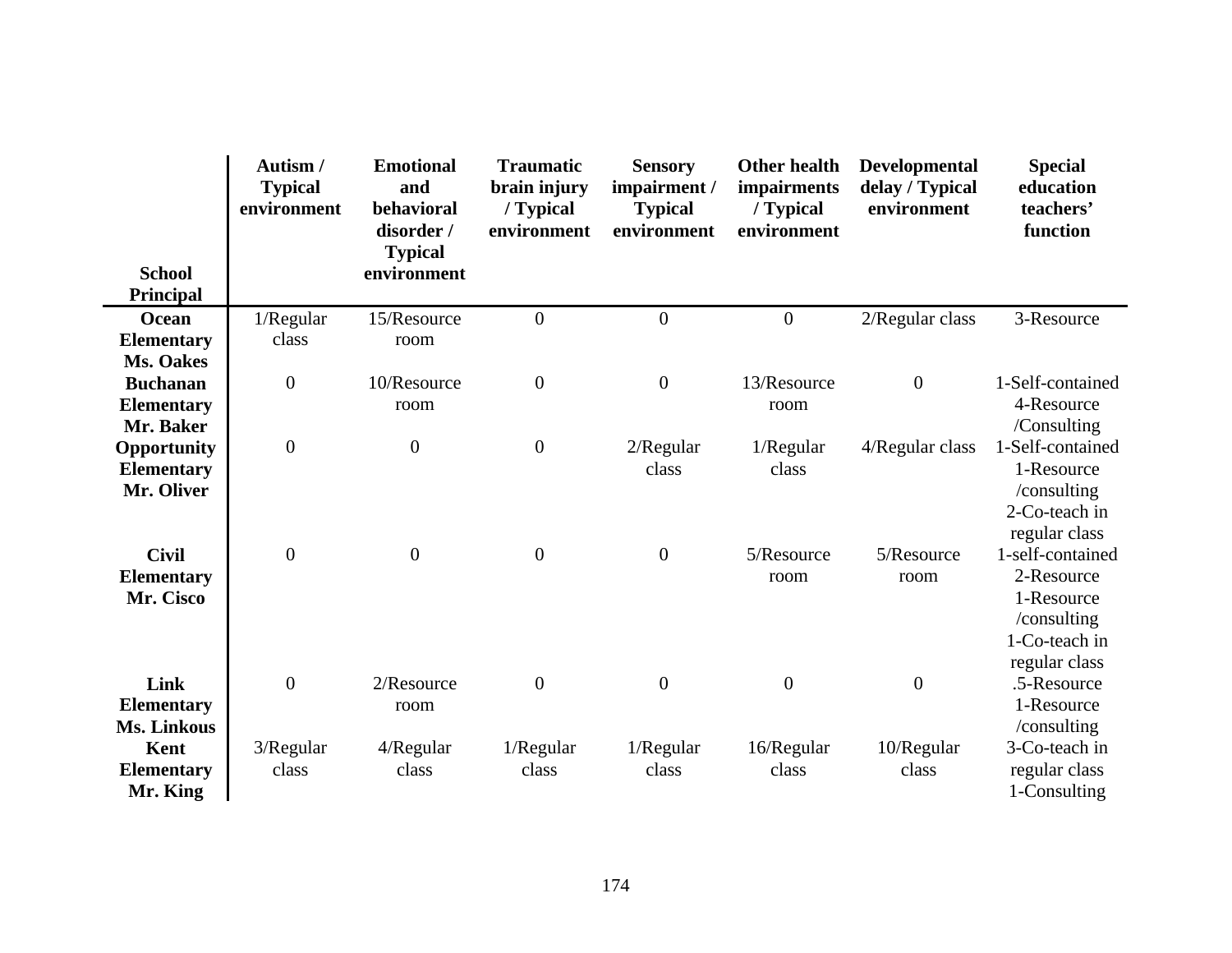## Appendix F

## Educational Leadership Domains/Themes

| Strategic Leadership            | The knowledge, skills, and attributes to: develop a shared vision and a strategic plan; motivate, problem-  |
|---------------------------------|-------------------------------------------------------------------------------------------------------------|
|                                 | solve; make decisions, initiate, manage, and evaluate change; follow a professional code of ethics and      |
|                                 | values; conduct needs assessments; assess programs, engage staff in the study of best practices.            |
| <b>Instructional Leadership</b> | The knowledge, skills, and attributes to: collaboratively create a positive school culture; base curriculum |
|                                 | on research, assess student progress; use various staffing patterns, student grouping, scheduling, and      |
|                                 | facilities design in the support of desired student outcomes; supervise and appraise instructional and      |
|                                 | non-instructional staff; formulate a self-development plan; recruit with attention to equity; provide       |
|                                 | student personnel services such as counseling and health and welfare through working with parents and       |
|                                 | the community.                                                                                              |
| Organizational Leadership       | The knowledge, skills, and attributes to: establish operational plans that apply a systems perspective; use |
|                                 | group processes to define roles, delegate, monitor, and assess activities; use appropriate interpersonal    |
|                                 | skills such as sensitivity, respect, tact, trustworthiness, written, verbal, and nonverbal communication,   |
|                                 | conflict management; identify fiscal and nonfiscal resources; acquire assets.                               |
| Political and Community         | The knowledge, skills, and attributes to: analyze community and district power structures; articulate a     |
| Leadership                      | vision; communicate with diverse people, involve family and community in program planning and               |
|                                 | assessment processes; apply federal and state regulations, case law, and common law; make decisions         |
|                                 | based on moral implications of policy options and political strategies.                                     |

Modified from National Council for the Accreditation of Teacher Education (NCATE) Guidelines (1995).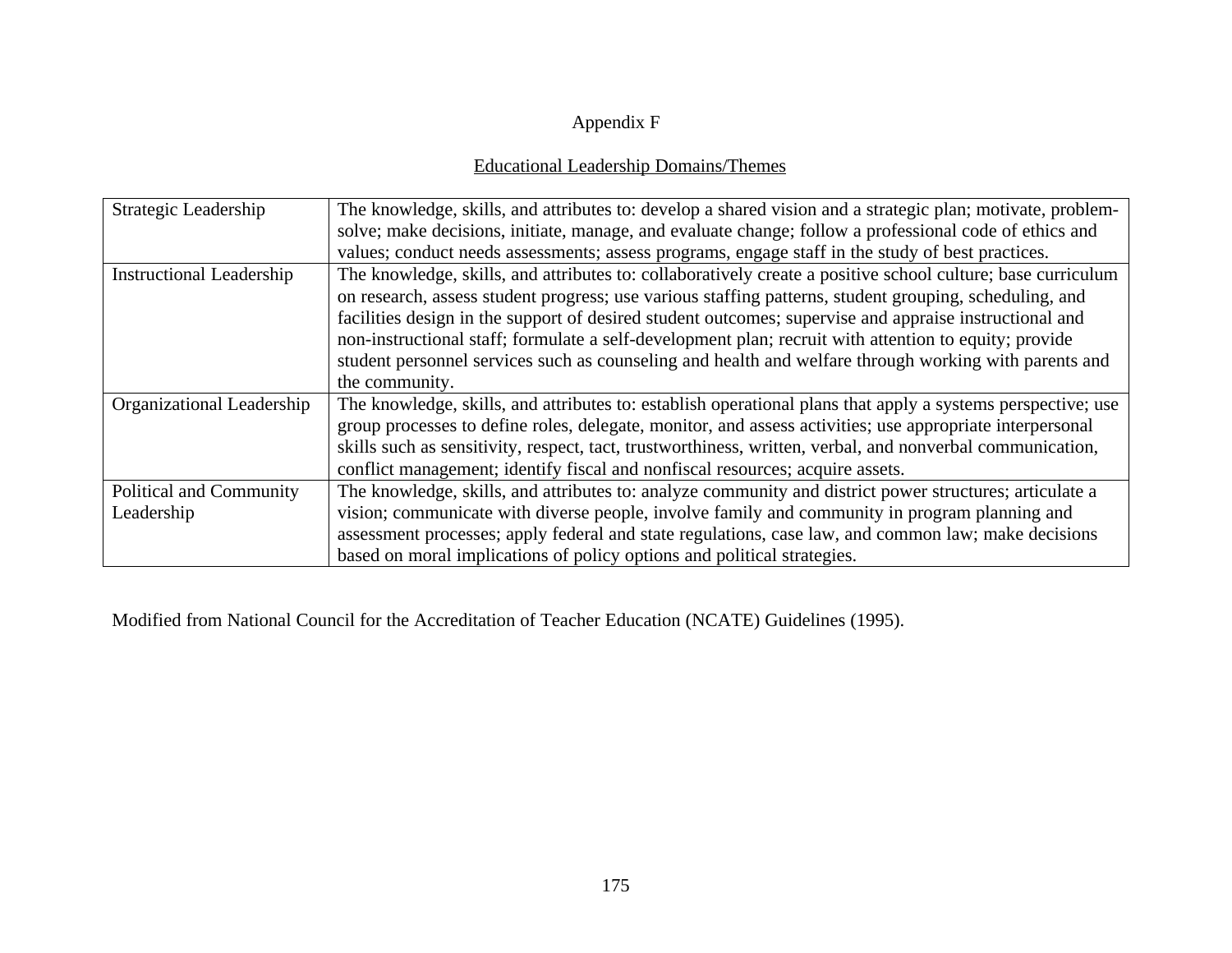## Special Education Domains/Themes

| <b>Exceptional Learners</b>    | Attentive to unique educational needs requiring the extraordinary response of specialized instruction;<br>learner characteristics.                                                                                                                                                                                                                                                                                                     |
|--------------------------------|----------------------------------------------------------------------------------------------------------------------------------------------------------------------------------------------------------------------------------------------------------------------------------------------------------------------------------------------------------------------------------------------------------------------------------------|
| <b>Equity Under Law</b>        | Committed to informed implementation of disability law, public policies, and fiscal and nonfiscal                                                                                                                                                                                                                                                                                                                                      |
|                                | resource options that may include training, personnel, materials, and physical space.                                                                                                                                                                                                                                                                                                                                                  |
| <b>Effective Programming</b>   | Skilled at supervising and evaluating academic, social, functional, and behavioral programs in general<br>and individualized programming in particular. Provides and ensures educational programming designed<br>to produce positive student outcomes that may include prereferral and referral processes, early<br>identification, scheduling, attention to caseload, individual educational planning, and assessment of<br>progress. |
| <b>Productive Partnerships</b> | Effective in communicating, negotiating, and collaborating with others, including within the school,                                                                                                                                                                                                                                                                                                                                   |
|                                | with parents and the community, and central office, on behalf of students with disabilities.                                                                                                                                                                                                                                                                                                                                           |

Adapted from Crockett's (in press) special education domains.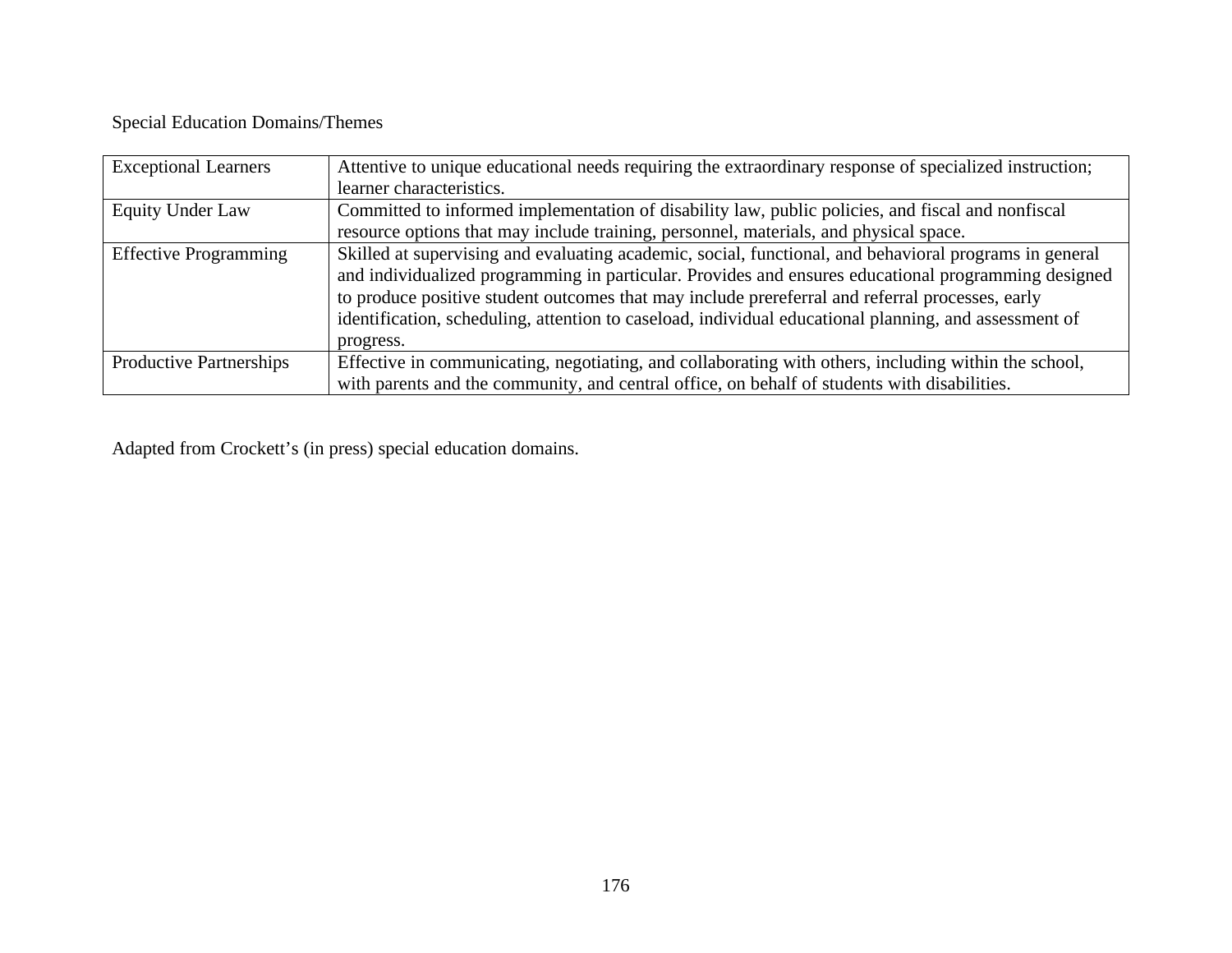#### 1100 HOUNDSCHASE LN NW APT F • BLACKSBURG, VIRGINIA • PHONE (540) 961-3543 WORK (540) 231-5925 FAX (540) 231-7845 • E-MAIL PBURDETT@VT.EDU

# PAULA J. BURDETTE

## EXPERIENCE Summer 1997 Council for Exceptional Children Reston, VA *Intern in Policy Department* Worked on a national team writing 3 grant proposals <sup>n</sup> Analyzed and summarized Congressional bills for dissemination <sup>n</sup> Consulted with diverse population through Ask ERIC 1989-1996 Western Heights School District Oklahoma City, OK *Lead Teacher/Consultant (LD, EMH, & Cross-categorical)* <sup>n</sup> Taught individualized curriculum and led IEP/triennial evaluations. <sup>n</sup> Consulted at schools with specialized academics and behavioral issues. <sup>n</sup> Counseled superintendent with Jr. High/Middle School transitions and technology-upgrade bond issue election and ensuing retrofit of buildings 1988-1989 Dale Rogers Training Center Oklahoma City, OK *Teacher of the Trainable Mentally Handicapped* <sup>n</sup> Instructed severe/profound students in all subjects ■ Began job coach program including training associates <sup>n</sup> Managed staffings with parents, counselors, and administrators 1987-1988 Adams Elementary Enid, OK *Teacher of the Educable Mentally Handicapped* **Taught basic skills** ß Led staffings with parents and related service providers EDUCATION 1996–1999 Virginia Polytechnic Institute & State Univ. Blacksburg, VA Ph.D candidate, Special Education Administration 1989–1992 University of Central Oklahoma Edmond, OK M.Ed. in Special Education 1982–1987 Oklahoma State University Stillwater, OK B.S. in Special/Elementary Education

### OTHER EXPERIENCE

1998-present Advise on compliance and best practice issues as an independent IEP consultant for SoftPubs. Blacksburg, VA

August 1996-May 1997 Internship Special Services Director and Elementary Principal. Coordinated staff development workshops, consulted with teachers concerning all aspects of special education. Giles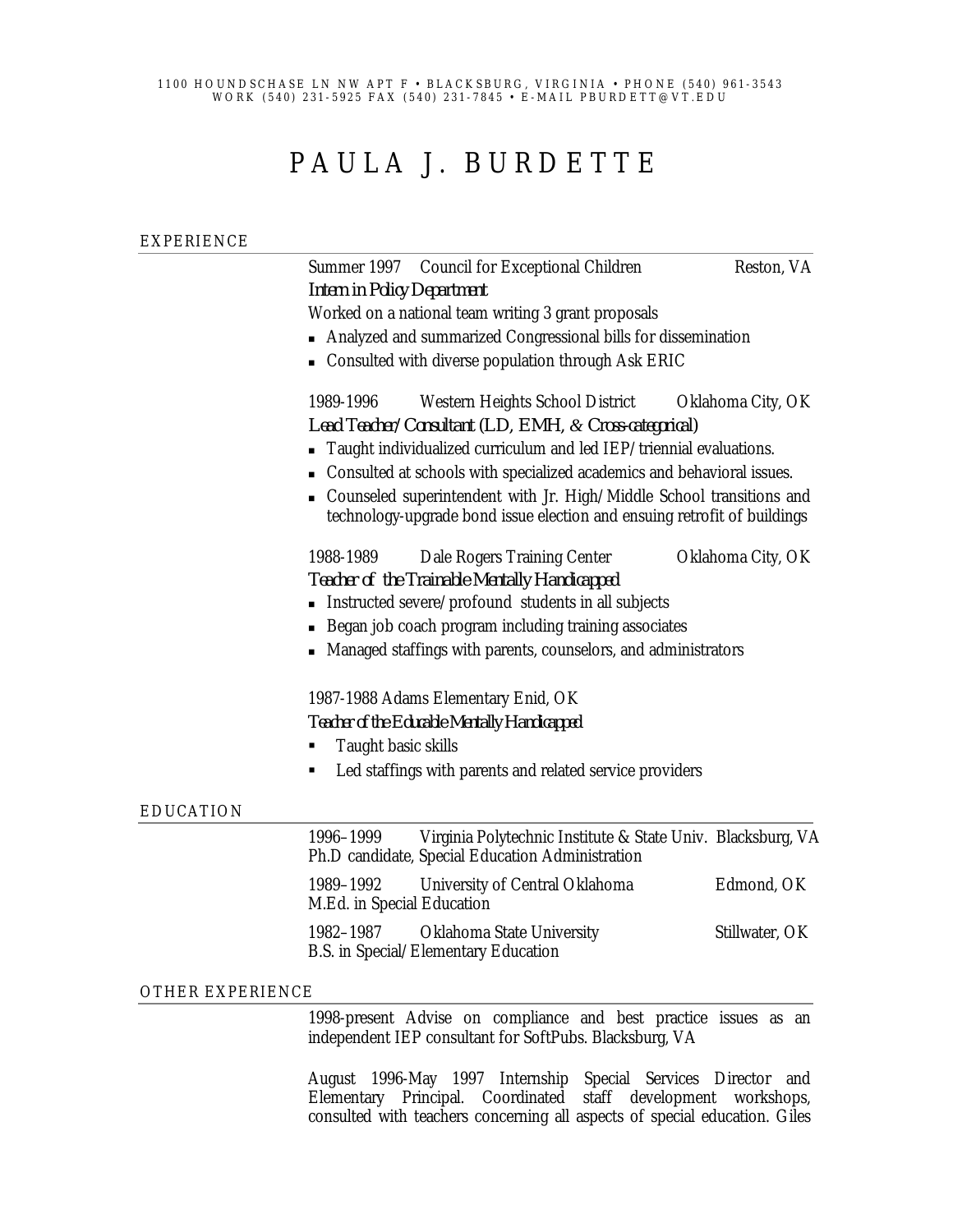Co., VA

Aug. 1996-May 1997 Teaching Assistant for Family Child Development professor. Coordinate infusion of Special Education into program. Consult with undergraduate students concerning special needs children in their practicums. Co-taught "Working with Families and Children." VA Tech

Aug. 1996-May 1997 Consultant's assistant with Southwest Virginia's Training and Technical Assistance Center. Coordinate workshops and participate in school-based consultations as a graduate assistant. Blacksburg, VA

1995-1996 Training in Traumatic Brain Disorder, Multiple Disabilities, Deaf and Blind, and Autism. One-year training program for Inclusive Environments Oklahoma University Affiliated Programs.

### PRESENTATIONS AND PUBLICATIONS

"An Exploration of Consultation Approaches and Implementation in Heterogeneous Classrooms" In press. Education and Training in Mental Retardation and Developmental Disabilities, December 1999.

"Empowerment: What is it and Why do We Need It?" Co-authored paper accepted for publication with revisions in Administration in Society, March 1999.

"An Exploration of Consultation Approaches and Implementation in

Heterogeneous Classrooms" March 1999. Paper presented at the Annual

Meeting of the Virginia Education Research Association, Richmond, VA.

"An Exploration of Consultation Approaches and Implementation in Heterogeneous Classrooms" February 1999. Paper presented at the Annual Meeting of the Eastern Education Research Association, Hilton Head, SC.

"An Exploration of Consultation Approaches and Implementation in Heterogeneous Classrooms" February 1999. Paper presented at the Pacific Rim Conference on Disabilities, Honolulu, Hawaii.

"An Exploration of Consultation Approaches and Implementation in Heterogeneous Classrooms" February 1999. Paper presented at the International Conference on Mental Retardation and Other Developmental Disabilities, Maui, Hawaii.

"Internships in Leadership Preparation: Research Issues" (2nd author) November 1998 Paper presented at the Southern Regional Council on Educational Administration, Savannah, GA.

"Internships as an Integral Part of Preservice Training for School Leaders"